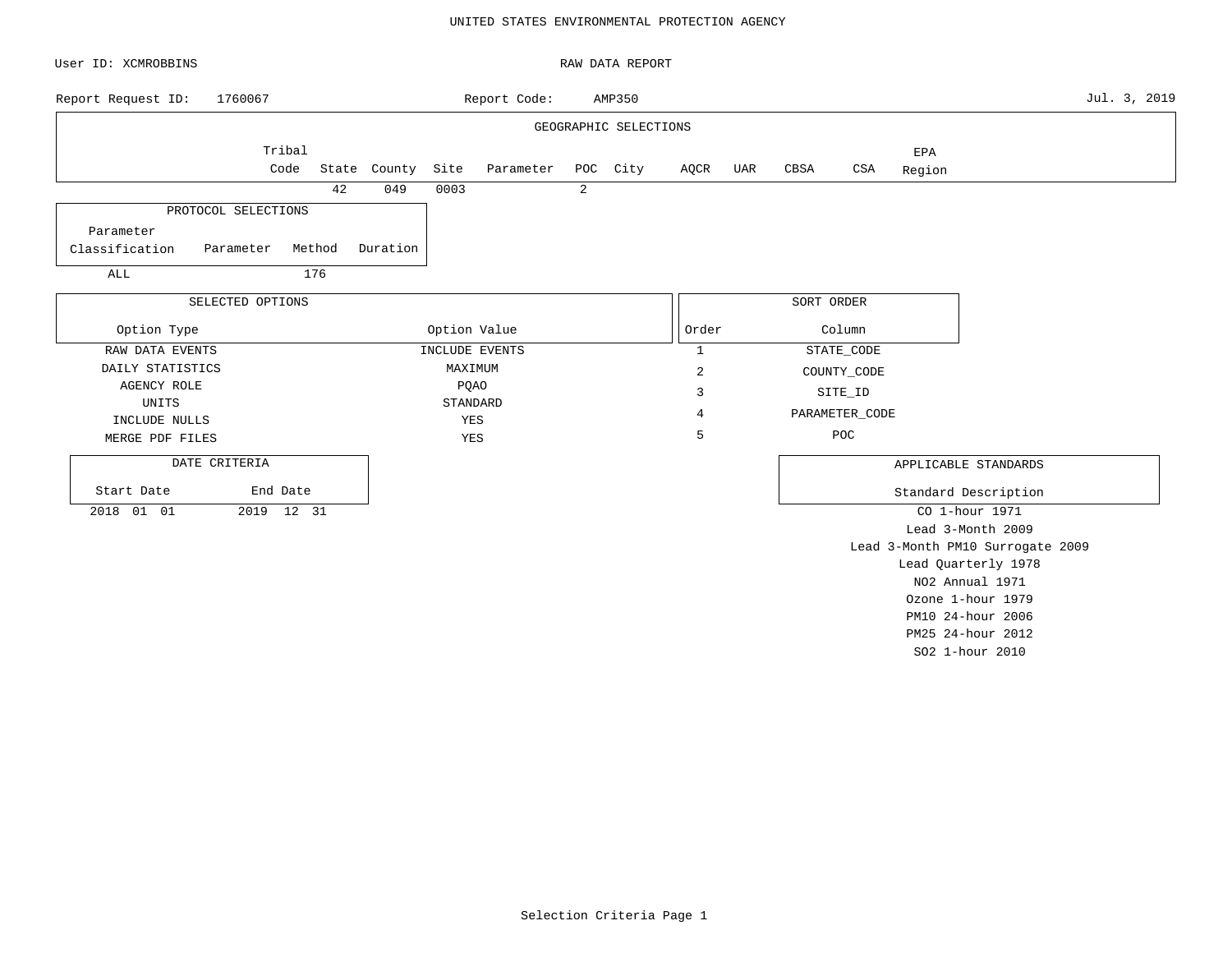| (42153) Carbon disulfide                                                                                                                                                                                                                                      |                                                                                                                                                                             | $75 - 15 - 0$<br>CAS NUMBER:                                                                                                           |
|---------------------------------------------------------------------------------------------------------------------------------------------------------------------------------------------------------------------------------------------------------------|-----------------------------------------------------------------------------------------------------------------------------------------------------------------------------|----------------------------------------------------------------------------------------------------------------------------------------|
| SITE ID: 42-049-0003<br>POC: 2<br>COUNTY: (049) Erie<br>CITY: (24000) Erie<br>SITE ADDRESS: 10TH AND MARNE STREETS<br>SITE COMMENTS:<br>MONITOR COMMENTS:                                                                                                     | STATE:<br>(42) Pennsylvania<br>(178) NORTHWEST PENNSYLVANIA-YOUNGSTOWN<br>AOCR:<br>URBANIZED AREA: (2360) ERIE, PA<br>LAND USE: COMMERCIAL<br>LOCATION SETTING:<br>SUBURBAN | 42.14175<br>LATITUDE:<br>$-80.038611$<br>LONGITUDE:<br>UTM ZONE:<br>UTM NORTHING:<br>UTM EASTING:<br>ELEVATION-MSL: 0<br>PROBE HEIGHT: |
| SUPPORT AGENCY: (0851) Pennsylvania Department Of Environmental Protection<br>MONITOR TYPE: OTHER<br>COLLECTION AND ANALYSIS METHOD: (176) 6L Subatm SS Canister Entech Preco<br>(0851) Pennsylvania Department Of Environmental Protection<br>POAO:<br>MONTH | 2018<br>REPORT FOR:                                                                                                                                                         | DURATION: 24 HOUR<br>UNITS: Parts per billion Carbon<br>MIN DETECTABLE:<br>.054                                                        |
|                                                                                                                                                                                                                                                               |                                                                                                                                                                             |                                                                                                                                        |

| Day                     | JANUARY              | FEBRUARY       | MARCH        | APRIL       | MAY                                 | JUNE        | JULY        | AUGUST      | SEPTEMBER   | OCTOBER     | NOVEMBER    | DECEMBER       |
|-------------------------|----------------------|----------------|--------------|-------------|-------------------------------------|-------------|-------------|-------------|-------------|-------------|-------------|----------------|
| $\mathbf{1}$            |                      |                |              |             |                                     |             |             |             |             |             |             |                |
| $\overline{a}$          |                      |                |              |             |                                     |             |             |             |             |             |             |                |
| $\overline{\mathbf{3}}$ |                      |                |              |             |                                     |             |             |             |             |             |             |                |
| $\overline{4}$          |                      |                |              |             |                                     |             |             |             |             |             |             |                |
| 5                       |                      |                |              |             |                                     |             |             |             |             |             |             |                |
| 6                       |                      |                |              |             |                                     |             |             |             |             |             |             |                |
| $7\phantom{.0}$         |                      |                |              |             |                                     |             |             |             |             |             |             |                |
| 8                       |                      |                |              |             |                                     |             |             |             |             |             |             |                |
| 9                       |                      |                |              |             |                                     |             |             |             |             |             |             |                |
| $10$                    |                      |                |              |             |                                     |             |             |             |             |             |             | .00 $ND$       |
| $11\,$                  |                      |                |              |             |                                     |             |             |             |             |             |             |                |
| 12                      |                      |                |              |             |                                     |             |             |             |             |             |             |                |
| 13                      |                      |                |              |             |                                     |             |             |             |             |             |             |                |
| $14\,$                  |                      |                |              |             |                                     |             |             |             |             |             |             |                |
| 15                      |                      |                |              |             |                                     |             |             |             |             |             |             |                |
| $16$                    |                      |                |              |             |                                     |             |             |             |             |             |             | $.00{\rm ~ND}$ |
| 17                      |                      |                |              |             |                                     |             |             |             |             |             |             |                |
| 18                      |                      |                |              |             |                                     |             |             |             |             |             |             |                |
| 19                      |                      |                |              |             |                                     |             |             |             |             |             |             |                |
| $20\,$                  |                      |                |              |             |                                     |             |             |             |             |             |             |                |
| $21\,$                  |                      |                |              |             |                                     |             |             |             |             |             |             |                |
| $^{\rm 22}$             |                      |                |              |             |                                     |             |             |             |             |             |             | .00 $ND$       |
| $23\,$                  |                      |                |              |             |                                     |             |             |             |             |             |             |                |
| $2\sqrt{4}$             |                      |                |              |             |                                     |             |             |             |             |             |             |                |
| $25\,$                  |                      |                |              |             |                                     |             |             |             |             |             |             |                |
| 26                      |                      |                |              |             |                                     |             |             |             |             |             |             |                |
| $27\,$                  |                      |                |              |             |                                     |             |             |             |             |             |             |                |
| 28                      |                      |                |              |             |                                     |             |             |             |             |             |             | .00 $ND$       |
| 29                      |                      |                |              |             |                                     |             |             |             |             |             |             |                |
| 30                      |                      |                |              |             |                                     |             |             |             |             |             |             |                |
| 31                      |                      |                |              |             |                                     |             |             |             |             |             |             |                |
| $_{\rm NO.}$ :          | $\mathbb O$          | $\mathbb O$    | $\mathbb O$  | $\mathbb O$ | $\mathbb O$                         | $\mathbb O$ | $\mathbb O$ | $\mathbb O$ | $\mathsf 0$ | $\mathbb O$ | $\mathbb O$ | $\overline{4}$ |
| MAX:                    |                      |                |              |             |                                     |             |             |             |             |             |             | 0.00           |
| MEAN:                   |                      |                |              |             |                                     |             |             |             |             |             |             | 0.000          |
|                         | ANNUAL OBSERVATIONS: | $\overline{4}$ | ANNUAL MEAN: | 0.000       | $\texttt{ANNUAL} \ \ \texttt{MAX:}$ | 0.00        |             |             |             |             |             |                |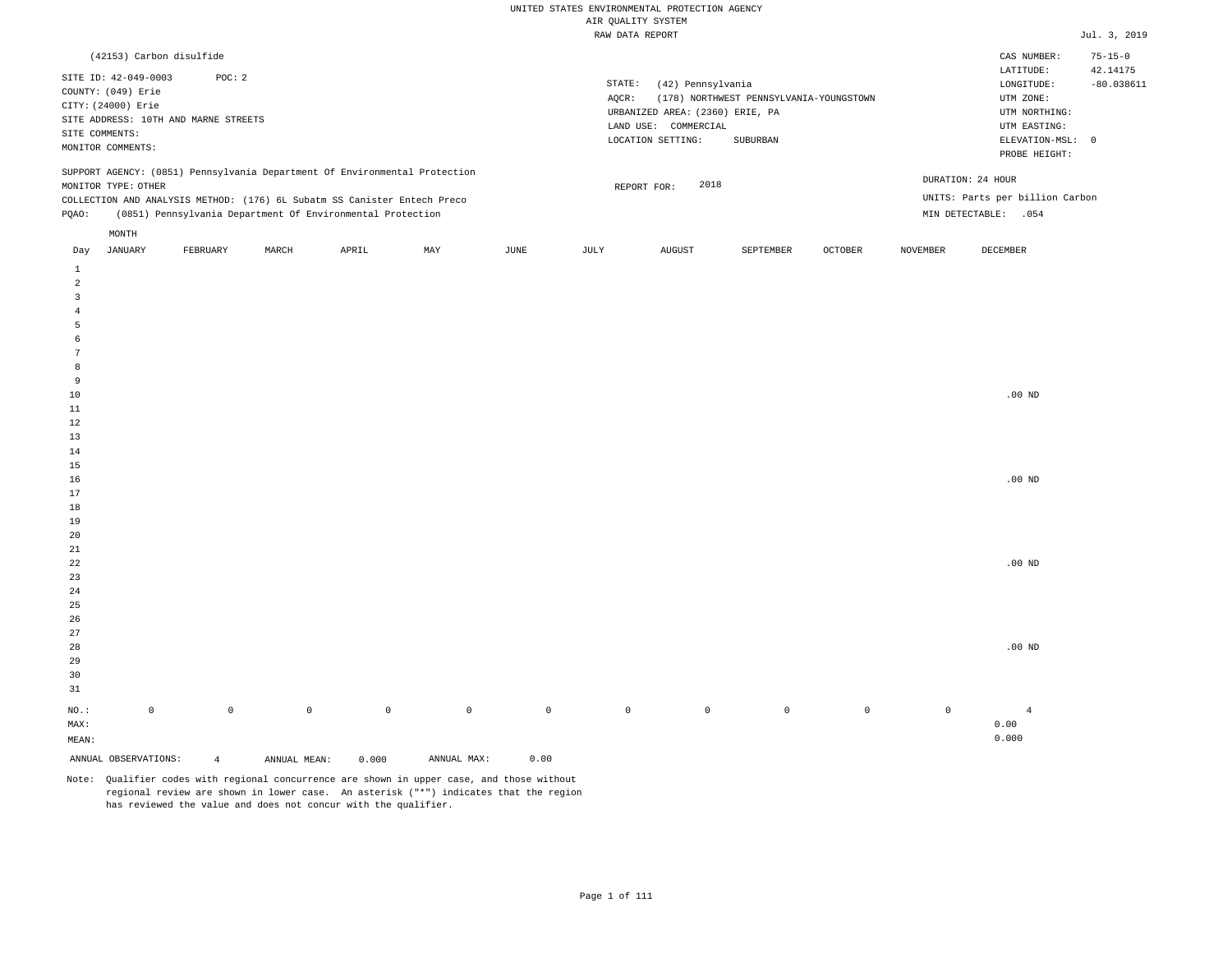|                |                          |                                      |          |                                                                            |     |      |        | urir Kountri oroieu             |                                         |         |          |                                 |               |
|----------------|--------------------------|--------------------------------------|----------|----------------------------------------------------------------------------|-----|------|--------|---------------------------------|-----------------------------------------|---------|----------|---------------------------------|---------------|
|                |                          |                                      |          |                                                                            |     |      |        | RAW DATA REPORT                 |                                         |         |          |                                 | Jul. 3, 2019  |
|                | (42153) Carbon disulfide |                                      |          |                                                                            |     |      |        |                                 |                                         |         |          | CAS NUMBER:                     | $75 - 15 - 0$ |
|                | SITE ID: 42-049-0003     | POC: 2                               |          |                                                                            |     |      |        |                                 |                                         |         |          | LATITUDE:                       | 42.14175      |
|                | COUNTY: (049) Erie       |                                      |          |                                                                            |     |      | STATE: | (42) Pennsylvania               |                                         |         |          | LONGITUDE:                      | $-80.038611$  |
|                | CITY: (24000) Erie       |                                      |          |                                                                            |     |      | AQCR:  |                                 | (178) NORTHWEST PENNSYLVANIA-YOUNGSTOWN |         |          | UTM ZONE:                       |               |
|                |                          | SITE ADDRESS: 10TH AND MARNE STREETS |          |                                                                            |     |      |        | URBANIZED AREA: (2360) ERIE, PA |                                         |         |          | UTM NORTHING:                   |               |
|                | SITE COMMENTS:           |                                      |          |                                                                            |     |      |        | LAND USE: COMMERCIAL            |                                         |         |          | UTM EASTING:                    |               |
|                | MONITOR COMMENTS:        |                                      |          |                                                                            |     |      |        | LOCATION SETTING:               | SUBURBAN                                |         |          | ELEVATION-MSL: 0                |               |
|                |                          |                                      |          |                                                                            |     |      |        |                                 |                                         |         |          | PROBE HEIGHT:                   |               |
|                |                          |                                      |          | SUPPORT AGENCY: (0851) Pennsylvania Department Of Environmental Protection |     |      |        |                                 |                                         |         |          |                                 |               |
|                | MONITOR TYPE: OTHER      |                                      |          |                                                                            |     |      |        | 2019<br>REPORT FOR:             |                                         |         |          | DURATION: 24 HOUR               |               |
|                |                          |                                      |          | COLLECTION AND ANALYSIS METHOD: (176) 6L Subatm SS Canister Entech Preco   |     |      |        |                                 |                                         |         |          | UNITS: Parts per billion Carbon |               |
| POAO:          |                          |                                      |          | (0851) Pennsylvania Department Of Environmental Protection                 |     |      |        |                                 |                                         |         |          | MIN DETECTABLE:                 |               |
|                | MONTH                    |                                      |          |                                                                            |     |      |        |                                 |                                         |         |          |                                 |               |
| Day            | JANUARY                  | FEBRUARY                             | MARCH    | APRIL                                                                      | MAY | JUNE | JULY   | AUGUST                          | SEPTEMBER                               | OCTOBER | NOVEMBER | DECEMBER                        |               |
| 1              |                          |                                      |          |                                                                            |     |      |        |                                 |                                         |         |          |                                 |               |
| 2              |                          | $.00$ ND                             |          |                                                                            |     |      |        |                                 |                                         |         |          |                                 |               |
| 3              | $.00$ ND                 |                                      |          | $.00$ ND                                                                   |     |      |        |                                 |                                         |         |          |                                 |               |
| $\overline{4}$ |                          |                                      | $.00$ ND |                                                                            |     |      |        |                                 |                                         |         |          |                                 |               |
| 5              |                          |                                      |          |                                                                            |     |      |        |                                 |                                         |         |          |                                 |               |
| 6              |                          |                                      |          |                                                                            |     |      |        |                                 |                                         |         |          |                                 |               |
| 7              |                          |                                      |          |                                                                            |     |      |        |                                 |                                         |         |          |                                 |               |
| 8              |                          | $_{\rm AS}$                          |          |                                                                            |     |      |        |                                 |                                         |         |          |                                 |               |
| 9              | $.00$ ND                 |                                      |          |                                                                            |     |      |        |                                 |                                         |         |          |                                 |               |
| 10             |                          |                                      | $.00$ ND |                                                                            |     |      |        |                                 |                                         |         |          |                                 |               |
| 11             |                          |                                      |          |                                                                            |     |      |        |                                 |                                         |         |          |                                 |               |
| $1\,2$         |                          |                                      |          |                                                                            |     |      |        |                                 |                                         |         |          |                                 |               |
| 13             |                          |                                      |          |                                                                            |     |      |        |                                 |                                         |         |          |                                 |               |
| 14             |                          | $.00$ ND                             |          |                                                                            |     |      |        |                                 |                                         |         |          |                                 |               |
| 15             | $.00$ ND                 |                                      |          |                                                                            |     |      |        |                                 |                                         |         |          |                                 |               |
| 16             |                          |                                      | $.00$ ND |                                                                            |     |      |        |                                 |                                         |         |          |                                 |               |
| 17             |                          |                                      |          |                                                                            |     |      |        |                                 |                                         |         |          |                                 |               |
| 18             |                          |                                      |          |                                                                            |     |      |        |                                 |                                         |         |          |                                 |               |
| 19             |                          |                                      |          |                                                                            |     |      |        |                                 |                                         |         |          |                                 |               |
| 20             |                          | $.00$ ND                             |          |                                                                            |     |      |        |                                 |                                         |         |          |                                 |               |
| 21             | $.00$ ND                 |                                      |          |                                                                            |     |      |        |                                 |                                         |         |          |                                 |               |

| 27    | $.00$ ND             |                |              |       |             |                |            |            |         |            |            |   |
|-------|----------------------|----------------|--------------|-------|-------------|----------------|------------|------------|---------|------------|------------|---|
| 28    |                      |                | $.00$ ND     |       |             |                |            |            |         |            |            |   |
| 29    |                      |                |              |       |             |                |            |            |         |            |            |   |
| 30    |                      |                |              |       |             |                |            |            |         |            |            |   |
| 31    |                      |                |              |       |             |                |            |            |         |            |            |   |
| NO.:  | 5                    | $\overline{4}$ | 5            |       | $\circ$     | $\overline{0}$ | $^{\circ}$ | $^{\circ}$ | $\circ$ | $^{\circ}$ | $^{\circ}$ | 0 |
| MAX:  | 0.00                 | 0.00           | 0.00         | 0.00  |             |                |            |            |         |            |            |   |
| MEAN: | 0.000                | 0.000          | 0.000        | 0.000 |             |                |            |            |         |            |            |   |
|       | ANNUAL OBSERVATIONS: | 15             | ANNUAL MEAN: | 0.000 | ANNUAL MAX: | 0.00           |            |            |         |            |            |   |

Note: Qualifier codes with regional concurrence are shown in upper case, and those without regional review are shown in lower case. An asterisk ("\*") indicates that the region has reviewed the value and does not concur with the qualifier.

.00 ND

.00 ND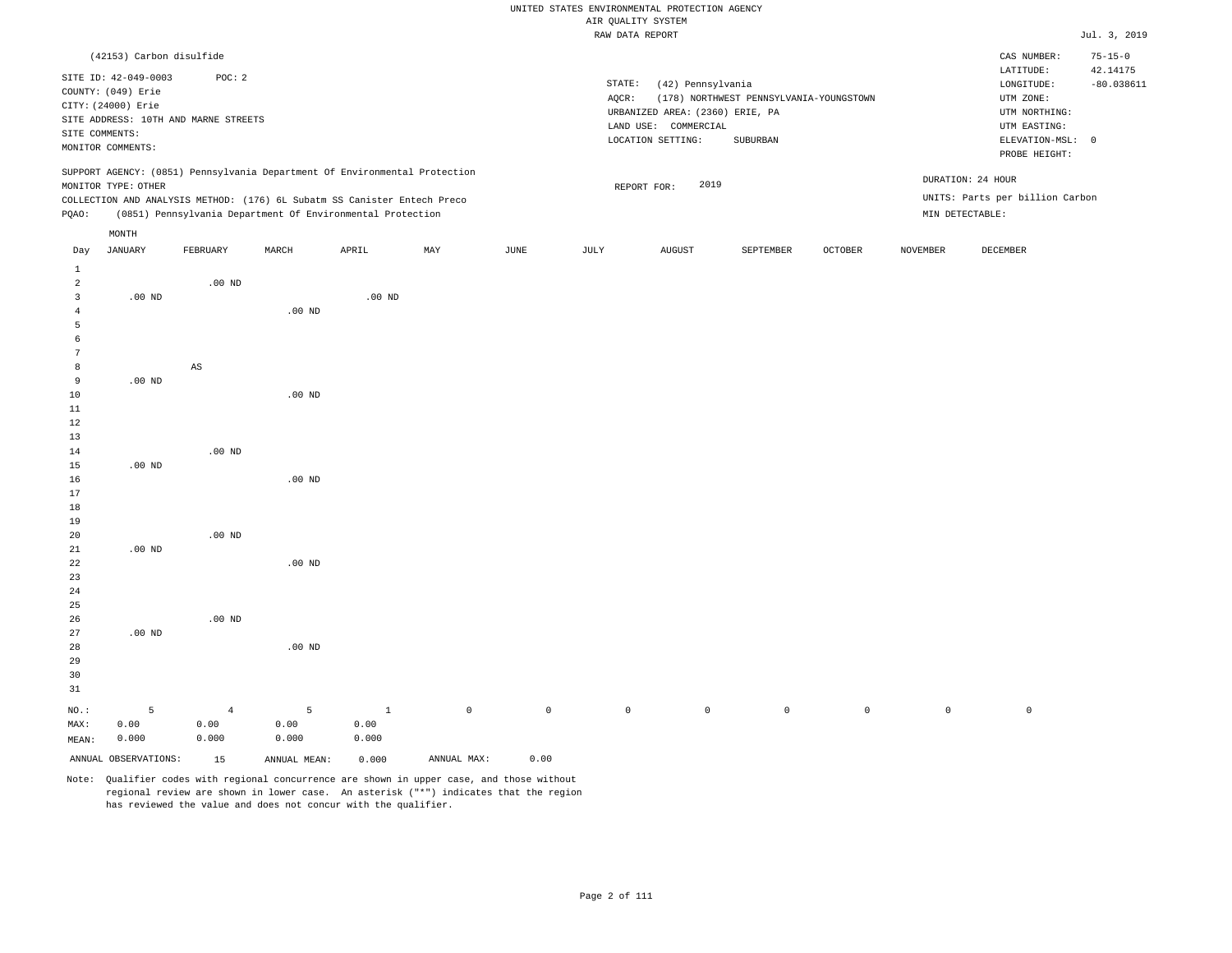| $(43218)$ 1, 3-Butadiene                                                                                                                                                               |          |       |                                                            |     |      |                 |                                                                                                      |                                                     |                |          | CAS NUMBER:                                                                                              | $106 - 99 - 0$                         |
|----------------------------------------------------------------------------------------------------------------------------------------------------------------------------------------|----------|-------|------------------------------------------------------------|-----|------|-----------------|------------------------------------------------------------------------------------------------------|-----------------------------------------------------|----------------|----------|----------------------------------------------------------------------------------------------------------|----------------------------------------|
| SITE ID: 42-049-0003<br>COUNTY: (049) Erie<br>CITY: (24000) Erie<br>SITE ADDRESS: 10TH AND MARNE STREETS<br>SITE COMMENTS:<br>MONITOR COMMENTS:                                        | POC: 2   |       |                                                            |     |      | STATE:<br>AOCR: | (42) Pennsylvania<br>URBANIZED AREA: (2360) ERIE, PA<br>LAND USE:<br>COMMERCIAL<br>LOCATION SETTING: | (178) NORTHWEST PENNSYLVANIA-YOUNGSTOWN<br>SUBURBAN |                |          | LATITUDE:<br>LONGITUDE:<br>UTM ZONE:<br>UTM NORTHING:<br>UTM EASTING:<br>ELEVATION-MSL:<br>PROBE HEIGHT: | 42.14175<br>$-80.038611$<br>$^{\circ}$ |
| SUPPORT AGENCY: (0851) Pennsylvania Department Of Environmental Protection<br>MONITOR TYPE: OTHER<br>COLLECTION AND ANALYSIS METHOD: (176) 6L SUBATM SS CANISTER ENTECH PRECO<br>POAO: |          |       | (0851) Pennsylvania Department Of Environmental Protection |     |      |                 | 2018<br>REPORT FOR:                                                                                  |                                                     |                |          | DURATION: 24 HOUR<br>UNITS: Parts per billion Carbon<br>MIN DETECTABLE:<br>.17484                        |                                        |
| MONTH<br>JANUARY<br>Day                                                                                                                                                                | FEBRUARY | MARCH | APRIL                                                      | MAY | JUNE | JULY            | AUGUST                                                                                               | SEPTEMBER                                           | <b>OCTOBER</b> | NOVEMBER | DECEMBER                                                                                                 |                                        |

| ANNUAL OBSERVATIONS:                  | $\overline{4}$ | ANNUAL MEAN: | 0.000       | ANNUAL MAX: | 0.00        |             |             |             |                |             |                                 |
|---------------------------------------|----------------|--------------|-------------|-------------|-------------|-------------|-------------|-------------|----------------|-------------|---------------------------------|
| $\texttt{MEAN}:$                      |                |              |             |             |             |             |             |             |                |             | 0.000                           |
| $\texttt{MAX}$ :                      |                |              |             |             |             |             |             |             |                |             | ${\bf 0}$ . ${\bf 0}$ ${\bf 0}$ |
| $_{\rm NO.}$ :<br>$\mathsf{O}\xspace$ | $\mathbb O$    | $\mathbb O$  | $\mathbb O$ | $\mathbb O$ | $\mathbb O$ | $\mathbb O$ | $\mathbb O$ | $\mathbb O$ | $\overline{0}$ | $\mathbb O$ | $\overline{4}$                  |
| $31\,$                                |                |              |             |             |             |             |             |             |                |             |                                 |
| $30$                                  |                |              |             |             |             |             |             |             |                |             |                                 |
| 29                                    |                |              |             |             |             |             |             |             |                |             |                                 |
| $28\,$                                |                |              |             |             |             |             |             |             |                |             | $.00$ ND                        |
| $27\,$                                |                |              |             |             |             |             |             |             |                |             |                                 |
| $26\,$                                |                |              |             |             |             |             |             |             |                |             |                                 |
| 25                                    |                |              |             |             |             |             |             |             |                |             |                                 |
| $24\,$                                |                |              |             |             |             |             |             |             |                |             |                                 |
| 23                                    |                |              |             |             |             |             |             |             |                |             |                                 |
| $\bf{^{22}}$                          |                |              |             |             |             |             |             |             |                |             | $.00$ ND                        |
| $21\,$                                |                |              |             |             |             |             |             |             |                |             |                                 |
| 20                                    |                |              |             |             |             |             |             |             |                |             |                                 |
| $19$                                  |                |              |             |             |             |             |             |             |                |             |                                 |
| $18\,$                                |                |              |             |             |             |             |             |             |                |             |                                 |
| $17\,$                                |                |              |             |             |             |             |             |             |                |             |                                 |
| $16$                                  |                |              |             |             |             |             |             |             |                |             | $.00$ ND                        |
| $15$                                  |                |              |             |             |             |             |             |             |                |             |                                 |
| $14\,$                                |                |              |             |             |             |             |             |             |                |             |                                 |
| $13$                                  |                |              |             |             |             |             |             |             |                |             |                                 |
| $12\,$                                |                |              |             |             |             |             |             |             |                |             |                                 |
| $10$<br>$11\,$                        |                |              |             |             |             |             |             |             |                |             | $.00$ ND                        |
| 9                                     |                |              |             |             |             |             |             |             |                |             |                                 |
| 8                                     |                |              |             |             |             |             |             |             |                |             |                                 |
| $7\phantom{.0}$                       |                |              |             |             |             |             |             |             |                |             |                                 |
| $\epsilon$                            |                |              |             |             |             |             |             |             |                |             |                                 |
| $\overline{5}$                        |                |              |             |             |             |             |             |             |                |             |                                 |
| $\overline{4}$                        |                |              |             |             |             |             |             |             |                |             |                                 |
| $\overline{\mathbf{3}}$               |                |              |             |             |             |             |             |             |                |             |                                 |
| $\overline{a}$                        |                |              |             |             |             |             |             |             |                |             |                                 |
| $\mathbf{1}$                          |                |              |             |             |             |             |             |             |                |             |                                 |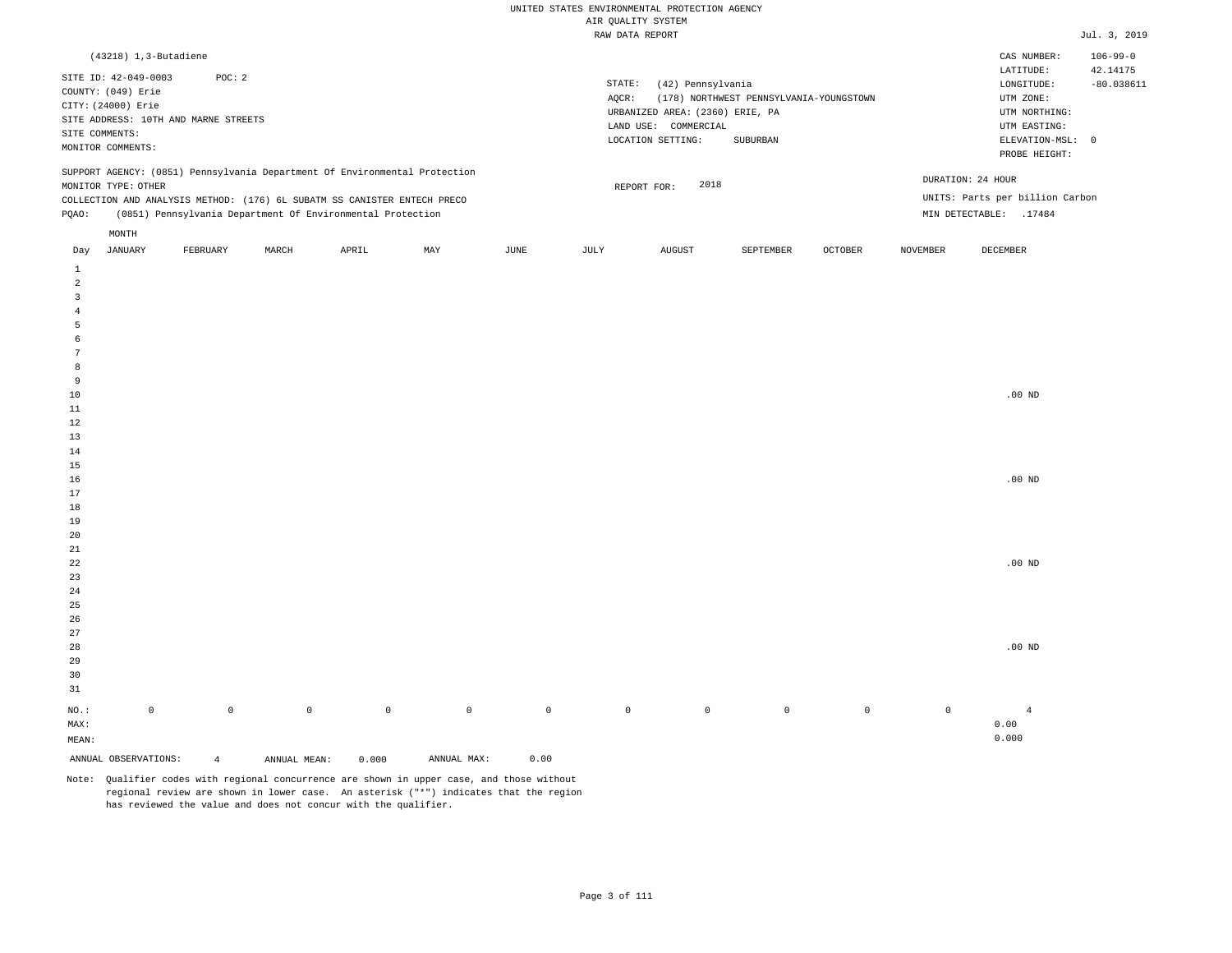|                         |                                                                                                                |                                                |          |                                                                                                                                                                                                                      |     |      |                 | RAW DATA REPORT                                                                                   |                                                     |                |                 |                                                                                                          | Jul. 3, 2019                               |
|-------------------------|----------------------------------------------------------------------------------------------------------------|------------------------------------------------|----------|----------------------------------------------------------------------------------------------------------------------------------------------------------------------------------------------------------------------|-----|------|-----------------|---------------------------------------------------------------------------------------------------|-----------------------------------------------------|----------------|-----------------|----------------------------------------------------------------------------------------------------------|--------------------------------------------|
|                         | $(43218)$ 1, 3-Butadiene<br>SITE ID: 42-049-0003<br>COUNTY: (049) Erie<br>CITY: (24000) Erie<br>SITE COMMENTS: | POC: 2<br>SITE ADDRESS: 10TH AND MARNE STREETS |          |                                                                                                                                                                                                                      |     |      | STATE:<br>AQCR: | (42) Pennsylvania<br>URBANIZED AREA: (2360) ERIE, PA<br>LAND USE: COMMERCIAL<br>LOCATION SETTING: | (178) NORTHWEST PENNSYLVANIA-YOUNGSTOWN<br>SUBURBAN |                |                 | CAS NUMBER:<br>LATITUDE:<br>LONGITUDE:<br>UTM ZONE:<br>UTM NORTHING:<br>UTM EASTING:<br>ELEVATION-MSL: 0 | $106 - 99 - 0$<br>42.14175<br>$-80.038611$ |
| POAO:                   | MONITOR COMMENTS:<br>MONITOR TYPE: OTHER                                                                       |                                                |          | SUPPORT AGENCY: (0851) Pennsylvania Department Of Environmental Protection<br>COLLECTION AND ANALYSIS METHOD: (176) 6L SUBATM SS CANISTER ENTECH PRECO<br>(0851) Pennsylvania Department Of Environmental Protection |     |      |                 | 2019<br>REPORT FOR:                                                                               |                                                     |                |                 | PROBE HEIGHT:<br>DURATION: 24 HOUR<br>UNITS: Parts per billion Carbon<br>MIN DETECTABLE:                 |                                            |
| Day                     | MONTH<br>JANUARY                                                                                               | FEBRUARY                                       | MARCH    | APRIL                                                                                                                                                                                                                | MAY | JUNE | JULY            | <b>AUGUST</b>                                                                                     | SEPTEMBER                                           | <b>OCTOBER</b> | <b>NOVEMBER</b> | DECEMBER                                                                                                 |                                            |
| 1<br>2<br>3<br>-5       | $.00$ ND                                                                                                       | $.00$ ND                                       | $.00$ ND | $.00$ ND                                                                                                                                                                                                             |     |      |                 |                                                                                                   |                                                     |                |                 |                                                                                                          |                                            |
| 7<br>8<br>9<br>10<br>11 | $.00$ ND                                                                                                       | AS                                             | $.00$ ND |                                                                                                                                                                                                                      |     |      |                 |                                                                                                   |                                                     |                |                 |                                                                                                          |                                            |
| 12<br>13<br>14<br>15    | $.00$ ND                                                                                                       | $.00$ ND                                       |          |                                                                                                                                                                                                                      |     |      |                 |                                                                                                   |                                                     |                |                 |                                                                                                          |                                            |

 .00 ND .00 ND .00 ND

26 27 28 29 30 31 .00 ND NO.: MAX: 5 0.00 .00 ND .00 ND 4 0.00 5 0.00 1 0.00 0 0 0 0 0 0 0 0

MEAN: 0.000 0.000 0.000 0.000 ANNUAL OBSERVATIONS: 15 ANNUAL MEAN: 0.000 ANNUAL MAX: 0.00

.00 ND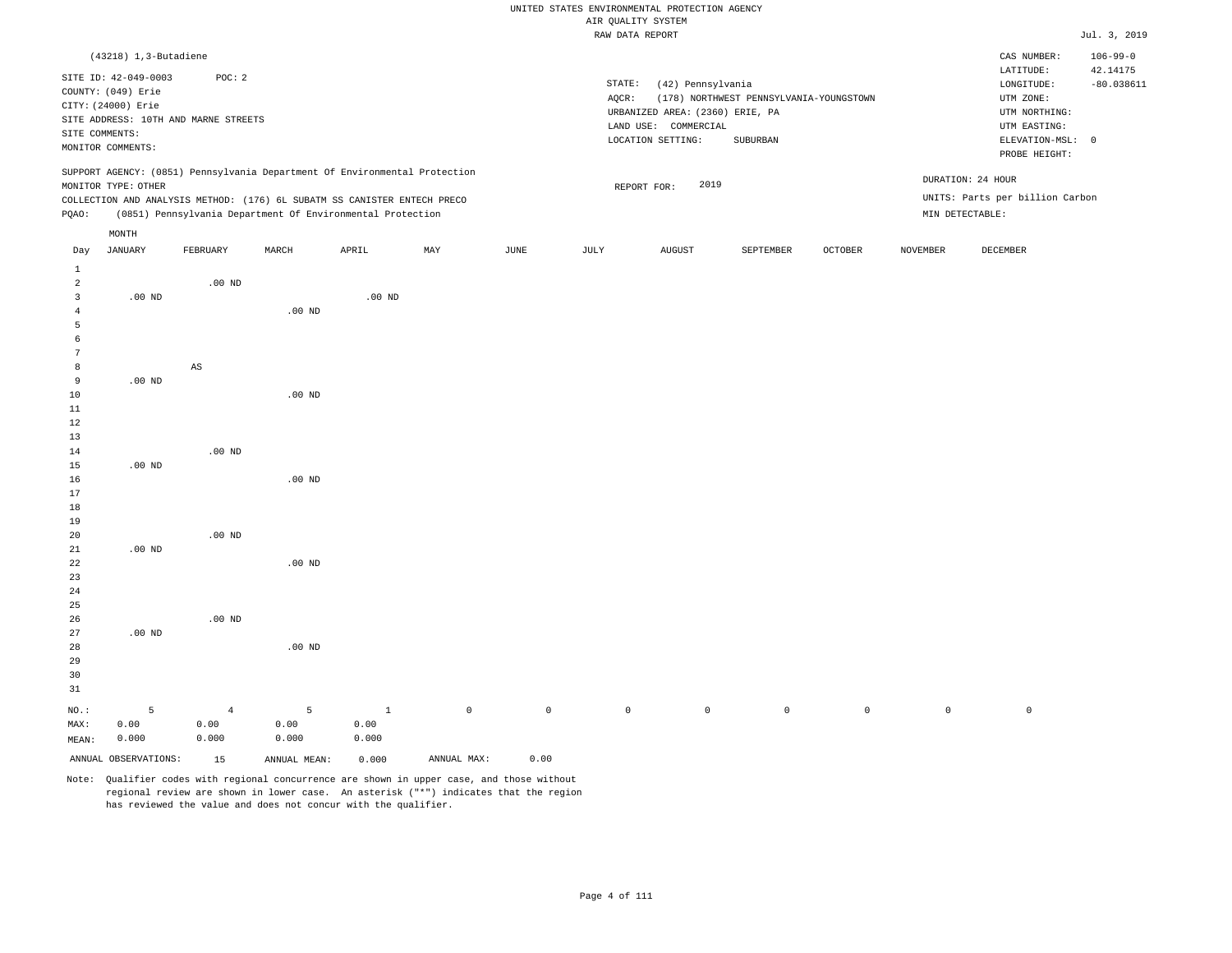|                | (43231) n-Hexane                                                 |                                                                                                                                        |       |       |                                                                            |      |                 |                                                                                                      |                                                     |                |                 | CAS NUMBER:                                                                             | $110 - 54 - 3$                             |
|----------------|------------------------------------------------------------------|----------------------------------------------------------------------------------------------------------------------------------------|-------|-------|----------------------------------------------------------------------------|------|-----------------|------------------------------------------------------------------------------------------------------|-----------------------------------------------------|----------------|-----------------|-----------------------------------------------------------------------------------------|--------------------------------------------|
| SITE COMMENTS: | SITE ID: 42-049-0003<br>COUNTY: (049) Erie<br>CITY: (24000) Erie | POC: 2<br>SITE ADDRESS: 10TH AND MARNE STREETS                                                                                         |       |       |                                                                            |      | STATE:<br>AOCR: | (42) Pennsylvania<br>URBANIZED AREA: (2360) ERIE, PA<br>LAND USE:<br>COMMERCIAL<br>LOCATION SETTING: | (178) NORTHWEST PENNSYLVANIA-YOUNGSTOWN<br>SUBURBAN |                |                 | LATITUDE:<br>LONGITUDE:<br>UTM ZONE:<br>UTM NORTHING:<br>UTM EASTING:<br>ELEVATION-MSL: | 42.14175<br>$-80.038611$<br>$\overline{0}$ |
|                | MONITOR COMMENTS:                                                |                                                                                                                                        |       |       |                                                                            |      |                 |                                                                                                      |                                                     |                |                 | PROBE HEIGHT:                                                                           |                                            |
| POAO:          | MONITOR TYPE: OTHER                                              | COLLECTION AND ANALYSIS METHOD: (176) 6L SUBATM SS CANISTER ENTECH PRECO<br>(0851) Pennsylvania Department Of Environmental Protection |       |       | SUPPORT AGENCY: (0851) Pennsylvania Department Of Environmental Protection |      |                 | 2018<br>REPORT FOR:                                                                                  |                                                     |                |                 | DURATION: 24 HOUR<br>UNITS: Parts per billion Carbon<br>MIN DETECTABLE:<br>.233214      |                                            |
| Day            | MONTH<br>JANUARY                                                 | FEBRUARY                                                                                                                               | MARCH | APRIL | MAY                                                                        | JUNE | JULY            | AUGUST                                                                                               | SEPTEMBER                                           | <b>OCTOBER</b> | <b>NOVEMBER</b> | DECEMBER                                                                                |                                            |

| ANNUAL OBSERVATIONS:              | $\overline{4}$ |              | ANNUAL MEAN: | .473         | ANNUAL MAX: | .60          |             |           |                |             |             |                       |
|-----------------------------------|----------------|--------------|--------------|--------------|-------------|--------------|-------------|-----------|----------------|-------------|-------------|-----------------------|
| $\texttt{MEAN}\colon$             |                |              |              |              |             |              |             |           |                |             |             | .473                  |
| $\,0\,$<br>$_{\rm NO.}$ :<br>MAX: |                | $\mathsf{O}$ | $\mathsf{O}$ | $\mathsf{O}$ | $\,$ 0 $\,$ | $\mathsf{O}$ | $\mathbb O$ | $\bullet$ | $\overline{0}$ | $\mathbb O$ | $\mathbb O$ | $\overline{4}$<br>.60 |
| $31\,$                            |                |              |              |              |             |              |             |           |                |             |             |                       |
| $30$                              |                |              |              |              |             |              |             |           |                |             |             |                       |
| 29                                |                |              |              |              |             |              |             |           |                |             |             |                       |
| 28                                |                |              |              |              |             |              |             |           |                |             |             | .34 SQ                |
| $2\,7$                            |                |              |              |              |             |              |             |           |                |             |             |                       |
| $26\,$                            |                |              |              |              |             |              |             |           |                |             |             |                       |
| $25\,$                            |                |              |              |              |             |              |             |           |                |             |             |                       |
| $2\sqrt{4}$                       |                |              |              |              |             |              |             |           |                |             |             |                       |
| $23\,$                            |                |              |              |              |             |              |             |           |                |             |             |                       |
| $^{\rm 22}$                       |                |              |              |              |             |              |             |           |                |             |             | .40 $SQ$              |
| $21\,$                            |                |              |              |              |             |              |             |           |                |             |             |                       |
| $20\,$                            |                |              |              |              |             |              |             |           |                |             |             |                       |
| $19$                              |                |              |              |              |             |              |             |           |                |             |             |                       |
| $1\,8$                            |                |              |              |              |             |              |             |           |                |             |             |                       |
| $17\,$                            |                |              |              |              |             |              |             |           |                |             |             |                       |
| $16\,$                            |                |              |              |              |             |              |             |           |                |             |             | .60                   |
| $15\,$                            |                |              |              |              |             |              |             |           |                |             |             |                       |
| $14\,$                            |                |              |              |              |             |              |             |           |                |             |             |                       |
| $13$                              |                |              |              |              |             |              |             |           |                |             |             |                       |
| $1\,2$                            |                |              |              |              |             |              |             |           |                |             |             |                       |
| $11\,$                            |                |              |              |              |             |              |             |           |                |             |             |                       |
| $10\,$                            |                |              |              |              |             |              |             |           |                |             |             | .55SQ                 |
| 9                                 |                |              |              |              |             |              |             |           |                |             |             |                       |
| $^{\rm 8}$                        |                |              |              |              |             |              |             |           |                |             |             |                       |
| $7\phantom{.0}$                   |                |              |              |              |             |              |             |           |                |             |             |                       |
| 5<br>6                            |                |              |              |              |             |              |             |           |                |             |             |                       |
| $\overline{4}$                    |                |              |              |              |             |              |             |           |                |             |             |                       |
| $\overline{\mathbf{3}}$           |                |              |              |              |             |              |             |           |                |             |             |                       |
| $\overline{a}$                    |                |              |              |              |             |              |             |           |                |             |             |                       |
| $1\,$                             |                |              |              |              |             |              |             |           |                |             |             |                       |
|                                   |                |              |              |              |             |              |             |           |                |             |             |                       |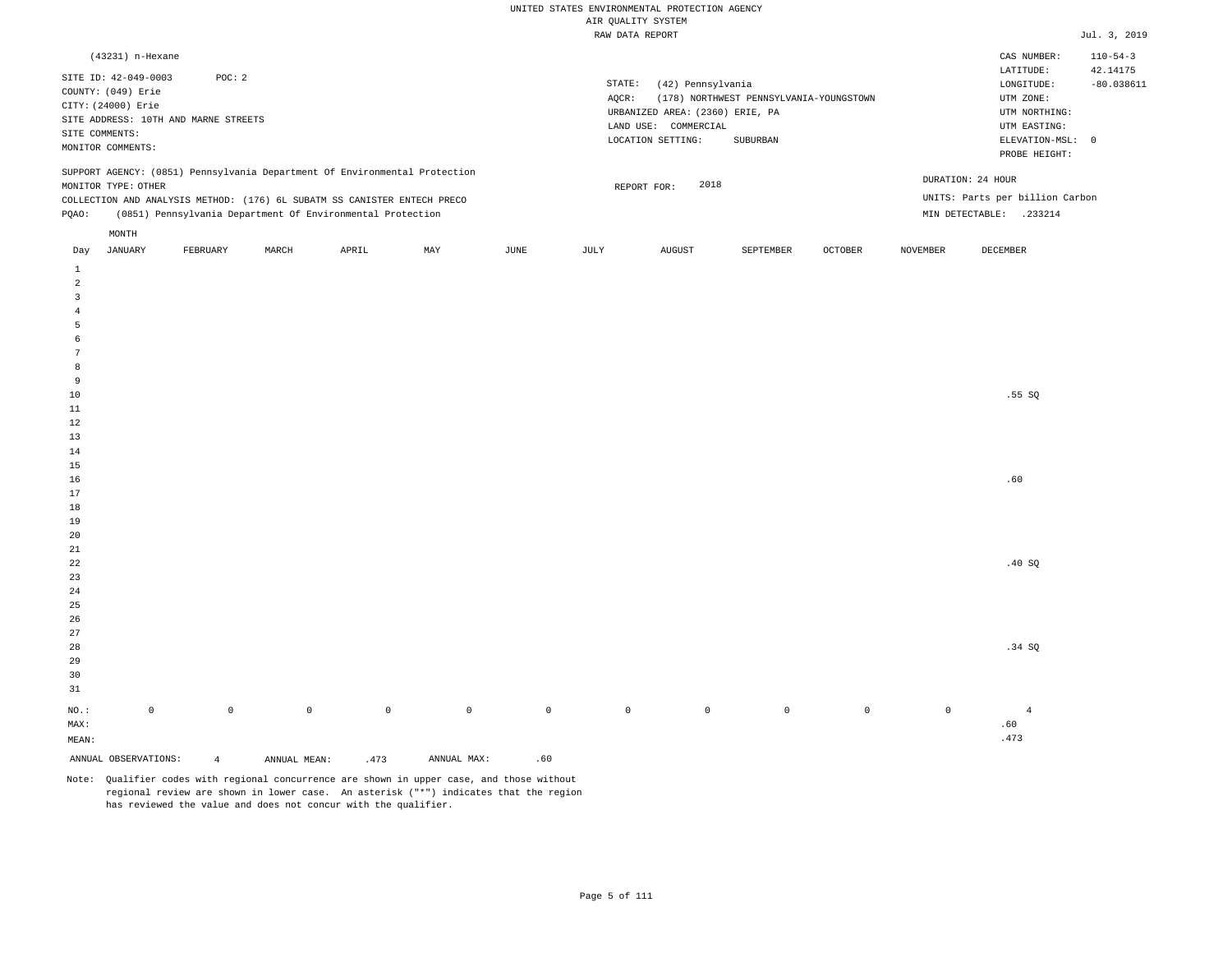|              |                      |                                                                            |        |       |     |      |        | $1.211$ going $1.21$ $0.101$<br>RAW DATA REPORT |                                         |                |          |                                 | Jul. 3, 2019               |
|--------------|----------------------|----------------------------------------------------------------------------|--------|-------|-----|------|--------|-------------------------------------------------|-----------------------------------------|----------------|----------|---------------------------------|----------------------------|
|              |                      |                                                                            |        |       |     |      |        |                                                 |                                         |                |          |                                 |                            |
|              | (43231) n-Hexane     |                                                                            |        |       |     |      |        |                                                 |                                         |                |          | CAS NUMBER:<br>LATITUDE:        | $110 - 54 - 3$<br>42.14175 |
|              | SITE ID: 42-049-0003 | POC: 2                                                                     |        |       |     |      | STATE: | (42) Pennsylvania                               |                                         |                |          | ${\tt LONGITUDE:}$              | $-80.038611$               |
|              | COUNTY: (049) Erie   |                                                                            |        |       |     |      | AQCR:  |                                                 | (178) NORTHWEST PENNSYLVANIA-YOUNGSTOWN |                |          | UTM ZONE:                       |                            |
|              | CITY: (24000) Erie   |                                                                            |        |       |     |      |        | URBANIZED AREA: (2360) ERIE, PA                 |                                         |                |          | UTM NORTHING:                   |                            |
|              |                      | SITE ADDRESS: 10TH AND MARNE STREETS                                       |        |       |     |      |        | LAND USE: COMMERCIAL                            |                                         |                |          | UTM EASTING:                    |                            |
|              | SITE COMMENTS:       |                                                                            |        |       |     |      |        | LOCATION SETTING:                               | SUBURBAN                                |                |          | ELEVATION-MSL: 0                |                            |
|              | MONITOR COMMENTS:    |                                                                            |        |       |     |      |        |                                                 |                                         |                |          | PROBE HEIGHT:                   |                            |
|              |                      | SUPPORT AGENCY: (0851) Pennsylvania Department Of Environmental Protection |        |       |     |      |        |                                                 |                                         |                |          | DURATION: 24 HOUR               |                            |
|              | MONITOR TYPE: OTHER  |                                                                            |        |       |     |      |        | 2019<br>REPORT FOR:                             |                                         |                |          |                                 |                            |
|              |                      | COLLECTION AND ANALYSIS METHOD: (176) 6L SUBATM SS CANISTER ENTECH PRECO   |        |       |     |      |        |                                                 |                                         |                |          | UNITS: Parts per billion Carbon |                            |
| PQAO:        |                      | (0851) Pennsylvania Department Of Environmental Protection                 |        |       |     |      |        |                                                 |                                         |                |          | MIN DETECTABLE:                 |                            |
|              | MONTH                |                                                                            |        |       |     |      |        |                                                 |                                         |                |          |                                 |                            |
| Day          | JANUARY              | FEBRUARY                                                                   | MARCH  | APRIL | MAY | JUNE | JULY   | AUGUST                                          | SEPTEMBER                               | <b>OCTOBER</b> | NOVEMBER | DECEMBER                        |                            |
| $\mathbf{1}$ |                      |                                                                            |        |       |     |      |        |                                                 |                                         |                |          |                                 |                            |
| 2            |                      | .60                                                                        |        |       |     |      |        |                                                 |                                         |                |          |                                 |                            |
| 3            | .52S                 |                                                                            |        | .35S  |     |      |        |                                                 |                                         |                |          |                                 |                            |
| 4            |                      |                                                                            | .22SQ  |       |     |      |        |                                                 |                                         |                |          |                                 |                            |
| 5            |                      |                                                                            |        |       |     |      |        |                                                 |                                         |                |          |                                 |                            |
| 6            |                      |                                                                            |        |       |     |      |        |                                                 |                                         |                |          |                                 |                            |
| 7            |                      |                                                                            |        |       |     |      |        |                                                 |                                         |                |          |                                 |                            |
| 8            |                      | AS                                                                         |        |       |     |      |        |                                                 |                                         |                |          |                                 |                            |
| 9            | .84                  |                                                                            |        |       |     |      |        |                                                 |                                         |                |          |                                 |                            |
| 10<br>11     |                      |                                                                            | .44 SQ |       |     |      |        |                                                 |                                         |                |          |                                 |                            |
| 12           |                      |                                                                            |        |       |     |      |        |                                                 |                                         |                |          |                                 |                            |
| 13           |                      |                                                                            |        |       |     |      |        |                                                 |                                         |                |          |                                 |                            |
| 14           |                      | .40SQ                                                                      |        |       |     |      |        |                                                 |                                         |                |          |                                 |                            |
| 15           | .43SQ                |                                                                            |        |       |     |      |        |                                                 |                                         |                |          |                                 |                            |
| 16           |                      |                                                                            | .21 SQ |       |     |      |        |                                                 |                                         |                |          |                                 |                            |
| 17           |                      |                                                                            |        |       |     |      |        |                                                 |                                         |                |          |                                 |                            |
| 18           |                      |                                                                            |        |       |     |      |        |                                                 |                                         |                |          |                                 |                            |
| 19           |                      |                                                                            |        |       |     |      |        |                                                 |                                         |                |          |                                 |                            |
| 20           |                      | .33SQ                                                                      |        |       |     |      |        |                                                 |                                         |                |          |                                 |                            |
| 21           | $.00$ ND             |                                                                            |        |       |     |      |        |                                                 |                                         |                |          |                                 |                            |
| 22           |                      |                                                                            | .23SQ  |       |     |      |        |                                                 |                                         |                |          |                                 |                            |
| 23           |                      |                                                                            |        |       |     |      |        |                                                 |                                         |                |          |                                 |                            |
| 24           |                      |                                                                            |        |       |     |      |        |                                                 |                                         |                |          |                                 |                            |
| 25           |                      |                                                                            |        |       |     |      |        |                                                 |                                         |                |          |                                 |                            |
| 26           |                      | .28SQ                                                                      |        |       |     |      |        |                                                 |                                         |                |          |                                 |                            |
| 27           | .35SQ                |                                                                            |        |       |     |      |        |                                                 |                                         |                |          |                                 |                            |
| 28           |                      |                                                                            | .56SQ  |       |     |      |        |                                                 |                                         |                |          |                                 |                            |

30 31 NO.: MAX: MEAN: 5 .84 .428 4 .60 .403 5 .56 .332 1 .35 .350 0 0 0 0 0 0 0 0

ANNUAL OBSERVATIONS: 15 ANNUAL MEAN: .384 ANNUAL MAX: .84

29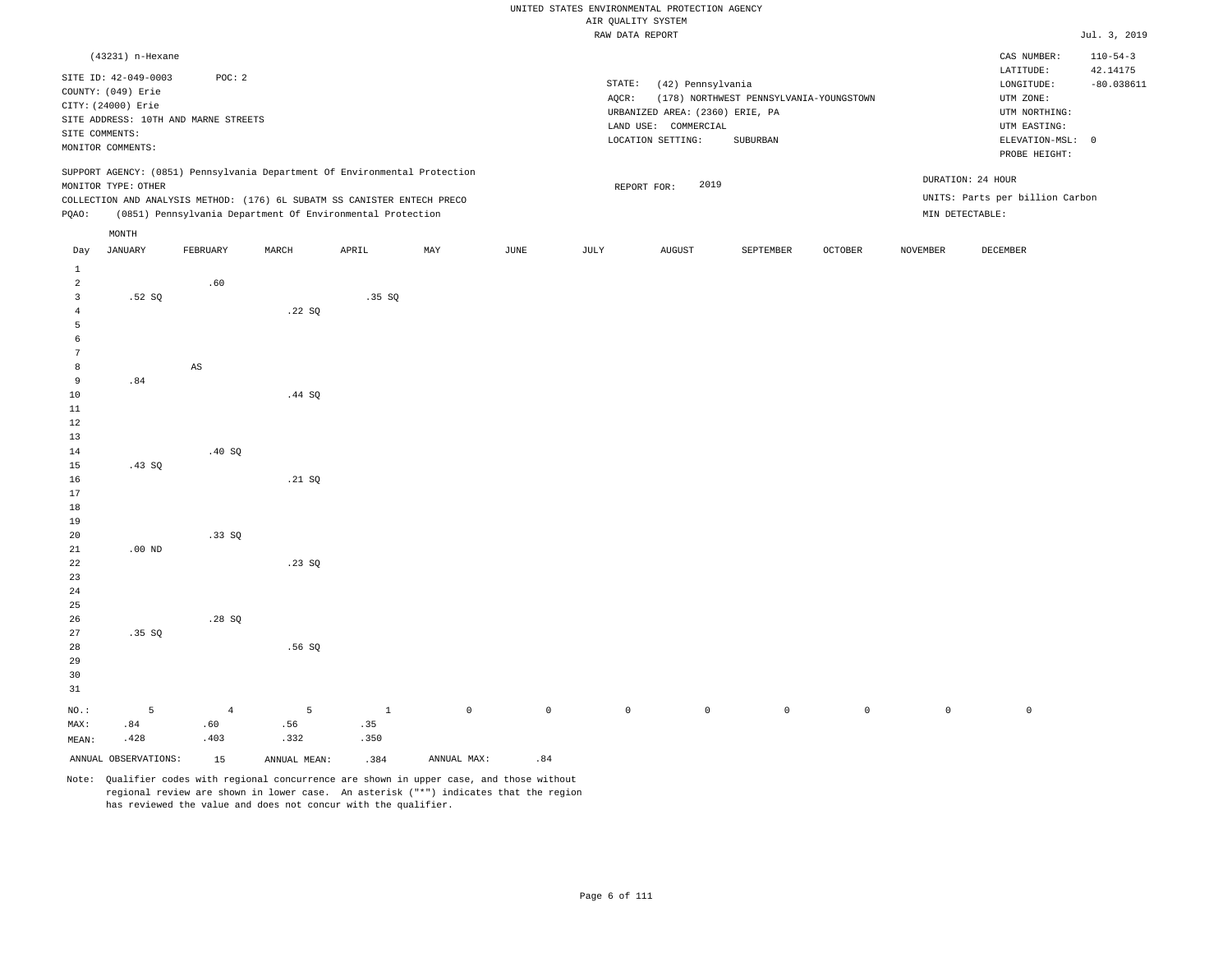| (43232) n-Heptane                                                                                                                                                                      |                                                            |       |     |      |                 |                                                                              |                                         |                |                 | CAS NUMBER:                                                           | $142 - 82 - 5$           |
|----------------------------------------------------------------------------------------------------------------------------------------------------------------------------------------|------------------------------------------------------------|-------|-----|------|-----------------|------------------------------------------------------------------------------|-----------------------------------------|----------------|-----------------|-----------------------------------------------------------------------|--------------------------|
| SITE ID: 42-049-0003<br>COUNTY: (049) Erie<br>CITY: (24000) Erie<br>SITE ADDRESS: 10TH AND MARNE STREETS<br>SITE COMMENTS:                                                             | POC:2                                                      |       |     |      | STATE:<br>AOCR: | (42) Pennsylvania<br>URBANIZED AREA: (2360) ERIE, PA<br>LAND USE: COMMERCIAL | (178) NORTHWEST PENNSYLVANIA-YOUNGSTOWN |                |                 | LATITUDE:<br>LONGITUDE:<br>UTM ZONE:<br>UTM NORTHING:<br>UTM EASTING: | 42.14175<br>$-80.038611$ |
| MONITOR COMMENTS:                                                                                                                                                                      |                                                            |       |     |      |                 | LOCATION SETTING:                                                            | SUBURBAN                                |                |                 | ELEVATION-MSL: 0<br>PROBE HEIGHT:                                     |                          |
| SUPPORT AGENCY: (0851) Pennsylvania Department Of Environmental Protection<br>MONITOR TYPE: OTHER<br>COLLECTION AND ANALYSIS METHOD: (176) 6L SUBATM SS CANISTER ENTECH PRECO<br>POAO: | (0851) Pennsylvania Department Of Environmental Protection |       |     |      |                 | 2018<br>REPORT FOR:                                                          |                                         |                | MIN DETECTABLE: | DURATION: 24 HOUR<br>UNITS: Parts per billion Carbon<br>.306957       |                          |
| MONTH<br>JANUARY<br>FEBRUARY<br>Day                                                                                                                                                    | MARCH                                                      | APRIL | MAY | JUNE | JULY            | <b>AUGUST</b>                                                                | SEPTEMBER                               | <b>OCTOBER</b> | <b>NOVEMBER</b> | DECEMBER                                                              |                          |

| ANNUAL OBSERVATIONS:    |             | $\overline{4}$ | ANNUAL MEAN: | .175         | ANNUAL MAX: | .35         |             |                |                |         |             |                             |
|-------------------------|-------------|----------------|--------------|--------------|-------------|-------------|-------------|----------------|----------------|---------|-------------|-----------------------------|
| $\texttt{MEAN}$ :       |             |                |              |              |             |             |             |                |                |         |             | .175                        |
| $\texttt{MAX}$ :        |             |                |              |              |             |             |             |                |                |         |             | $\boldsymbol{\mathsf{.35}}$ |
| $_{\rm NO.}$ :          | $\mathbb O$ | $\mathbb O$    | $\mathbb O$  | $\mathsf{O}$ | $\mathbb O$ | $\mathbb O$ | $\mathbb O$ | $\overline{0}$ | $\overline{0}$ | $\circ$ | $\mathbb O$ | $\overline{4}$              |
| $3\sqrt{1}$             |             |                |              |              |             |             |             |                |                |         |             |                             |
| $30$                    |             |                |              |              |             |             |             |                |                |         |             |                             |
| $29$                    |             |                |              |              |             |             |             |                |                |         |             |                             |
| $_{\rm 28}$             |             |                |              |              |             |             |             |                |                |         |             | $.00$ ND                    |
| $27\,$                  |             |                |              |              |             |             |             |                |                |         |             |                             |
| $26$                    |             |                |              |              |             |             |             |                |                |         |             |                             |
| 25                      |             |                |              |              |             |             |             |                |                |         |             |                             |
| 24                      |             |                |              |              |             |             |             |                |                |         |             |                             |
| $23\,$                  |             |                |              |              |             |             |             |                |                |         |             |                             |
| $^{\rm 22}$             |             |                |              |              |             |             |             |                |                |         |             | $.00$ ND                    |
| $2\sqrt{1}$             |             |                |              |              |             |             |             |                |                |         |             |                             |
| $19$<br>$20\,$          |             |                |              |              |             |             |             |                |                |         |             |                             |
| $18\,$                  |             |                |              |              |             |             |             |                |                |         |             |                             |
| $17\,$                  |             |                |              |              |             |             |             |                |                |         |             |                             |
| $16\,$                  |             |                |              |              |             |             |             |                |                |         |             | .35 SQ                      |
| $15\,$                  |             |                |              |              |             |             |             |                |                |         |             |                             |
| $14\,$                  |             |                |              |              |             |             |             |                |                |         |             |                             |
| $13\,$                  |             |                |              |              |             |             |             |                |                |         |             |                             |
| $12\,$                  |             |                |              |              |             |             |             |                |                |         |             |                             |
| $11\,$                  |             |                |              |              |             |             |             |                |                |         |             |                             |
| $10\,$                  |             |                |              |              |             |             |             |                |                |         |             | .35 SQ                      |
| 9                       |             |                |              |              |             |             |             |                |                |         |             |                             |
| 8                       |             |                |              |              |             |             |             |                |                |         |             |                             |
| $7\phantom{.0}$         |             |                |              |              |             |             |             |                |                |         |             |                             |
| 6                       |             |                |              |              |             |             |             |                |                |         |             |                             |
| $\mathsf S$             |             |                |              |              |             |             |             |                |                |         |             |                             |
| $\overline{4}$          |             |                |              |              |             |             |             |                |                |         |             |                             |
| $\overline{\mathbf{3}}$ |             |                |              |              |             |             |             |                |                |         |             |                             |
| $\overline{a}$          |             |                |              |              |             |             |             |                |                |         |             |                             |
| $\,$ 1                  |             |                |              |              |             |             |             |                |                |         |             |                             |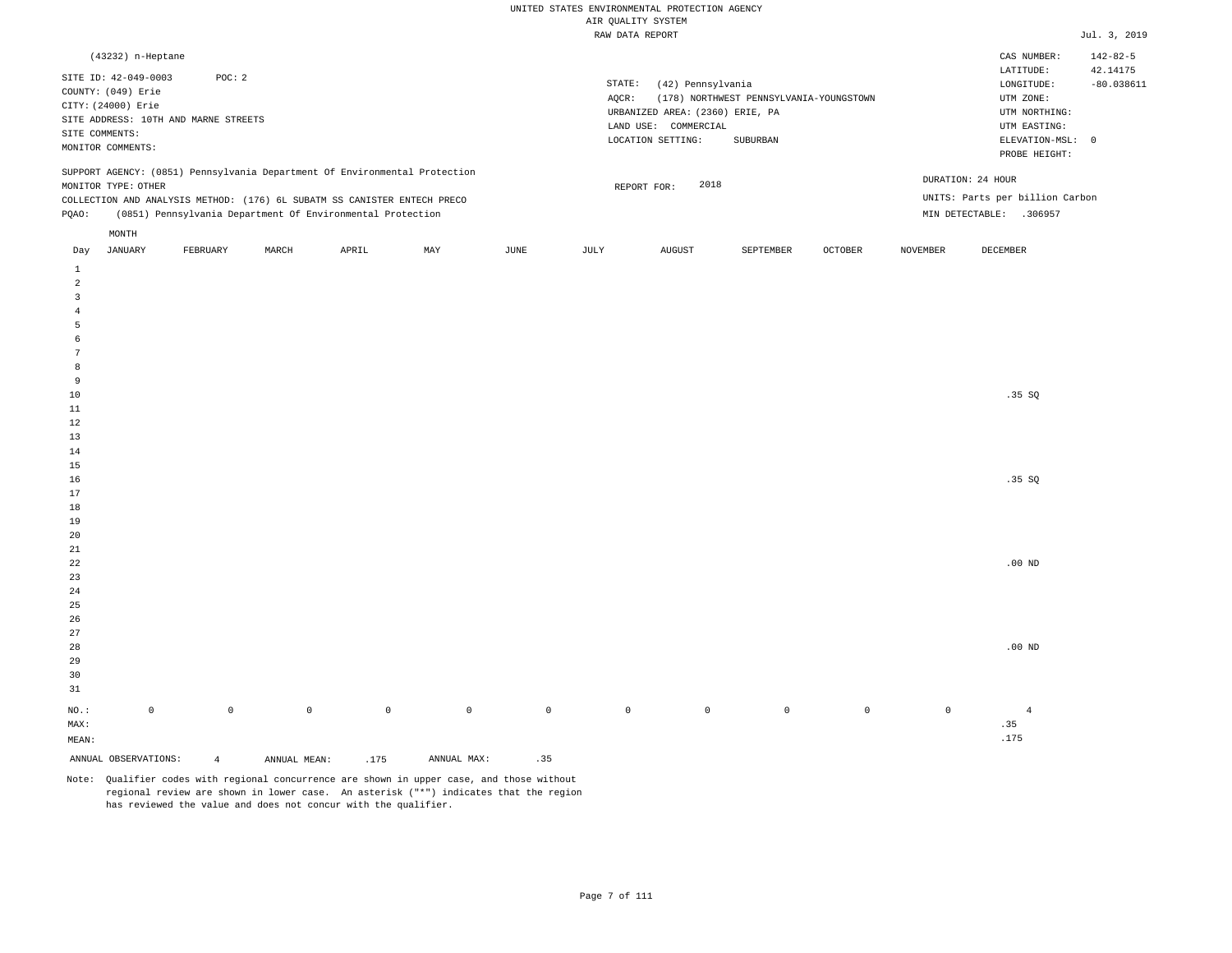|       |                      |                                                                            |          |       |     |      |        | RAW DATA REPORT                 |                                         |                |                 |                                 | Jul. 3, 2019   |
|-------|----------------------|----------------------------------------------------------------------------|----------|-------|-----|------|--------|---------------------------------|-----------------------------------------|----------------|-----------------|---------------------------------|----------------|
|       | (43232) n-Heptane    |                                                                            |          |       |     |      |        |                                 |                                         |                |                 | CAS NUMBER:                     | $142 - 82 - 5$ |
|       | SITE ID: 42-049-0003 | POC: 2                                                                     |          |       |     |      |        |                                 |                                         |                |                 | LATITUDE:                       | 42.14175       |
|       | COUNTY: (049) Erie   |                                                                            |          |       |     |      | STATE: | (42) Pennsylvania               |                                         |                |                 | LONGITUDE:                      | $-80.038611$   |
|       | CITY: (24000) Erie   |                                                                            |          |       |     |      | AQCR:  |                                 | (178) NORTHWEST PENNSYLVANIA-YOUNGSTOWN |                |                 | UTM ZONE:                       |                |
|       |                      |                                                                            |          |       |     |      |        | URBANIZED AREA: (2360) ERIE, PA |                                         |                |                 | UTM NORTHING:                   |                |
|       |                      | SITE ADDRESS: 10TH AND MARNE STREETS                                       |          |       |     |      |        | LAND USE: COMMERCIAL            |                                         |                |                 | UTM EASTING:                    |                |
|       | SITE COMMENTS:       |                                                                            |          |       |     |      |        | LOCATION SETTING:               | SUBURBAN                                |                |                 | ELEVATION-MSL: 0                |                |
|       | MONITOR COMMENTS:    |                                                                            |          |       |     |      |        |                                 |                                         |                |                 | PROBE HEIGHT:                   |                |
|       |                      | SUPPORT AGENCY: (0851) Pennsylvania Department Of Environmental Protection |          |       |     |      |        |                                 |                                         |                |                 |                                 |                |
|       | MONITOR TYPE: OTHER  |                                                                            |          |       |     |      |        | 2019<br>REPORT FOR:             |                                         |                |                 | DURATION: 24 HOUR               |                |
|       |                      | COLLECTION AND ANALYSIS METHOD: (176) 6L SUBATM SS CANISTER ENTECH PRECO   |          |       |     |      |        |                                 |                                         |                |                 | UNITS: Parts per billion Carbon |                |
| PQAO: |                      | (0851) Pennsylvania Department Of Environmental Protection                 |          |       |     |      |        |                                 |                                         |                |                 | MIN DETECTABLE:                 |                |
|       |                      |                                                                            |          |       |     |      |        |                                 |                                         |                |                 |                                 |                |
|       | MONTH                |                                                                            |          |       |     |      |        |                                 |                                         |                |                 |                                 |                |
| Day   | JANUARY              | FEBRUARY                                                                   | MARCH    | APRIL | MAY | JUNE | JULY   | <b>AUGUST</b>                   | SEPTEMBER                               | <b>OCTOBER</b> | <b>NOVEMBER</b> | DECEMBER                        |                |
| 1     |                      |                                                                            |          |       |     |      |        |                                 |                                         |                |                 |                                 |                |
| 2     |                      | .41 SQ                                                                     |          |       |     |      |        |                                 |                                         |                |                 |                                 |                |
| 3     | $.00$ ND             |                                                                            |          | .26SQ |     |      |        |                                 |                                         |                |                 |                                 |                |
|       |                      |                                                                            | $.00$ ND |       |     |      |        |                                 |                                         |                |                 |                                 |                |
|       |                      |                                                                            |          |       |     |      |        |                                 |                                         |                |                 |                                 |                |
|       |                      |                                                                            |          |       |     |      |        |                                 |                                         |                |                 |                                 |                |
|       |                      |                                                                            |          |       |     |      |        |                                 |                                         |                |                 |                                 |                |
| 8     |                      | $_{\rm AS}$                                                                |          |       |     |      |        |                                 |                                         |                |                 |                                 |                |
| 9     | $.00$ ND             |                                                                            |          |       |     |      |        |                                 |                                         |                |                 |                                 |                |
| 10    |                      |                                                                            | $.00$ ND |       |     |      |        |                                 |                                         |                |                 |                                 |                |
| 11    |                      |                                                                            |          |       |     |      |        |                                 |                                         |                |                 |                                 |                |
| 12    |                      |                                                                            |          |       |     |      |        |                                 |                                         |                |                 |                                 |                |
| 13    |                      |                                                                            |          |       |     |      |        |                                 |                                         |                |                 |                                 |                |
| 14    |                      | $.00$ ND                                                                   |          |       |     |      |        |                                 |                                         |                |                 |                                 |                |
| 15    | $.00$ ND             |                                                                            |          |       |     |      |        |                                 |                                         |                |                 |                                 |                |
| 16    |                      |                                                                            | $.00$ ND |       |     |      |        |                                 |                                         |                |                 |                                 |                |

 .00 ND .00 ND .00 ND .00 ND .00 ND .29 SQ

29 30 31 NO.: MAX: MEAN: 5 0.00 0.000 4 .41 .103 5 .29 .058 1 .26 .260 0 0 0 0 0 0 0 0

ANNUAL OBSERVATIONS:  $15$  ANNUAL MEAN: .064 ANNUAL MAX: .41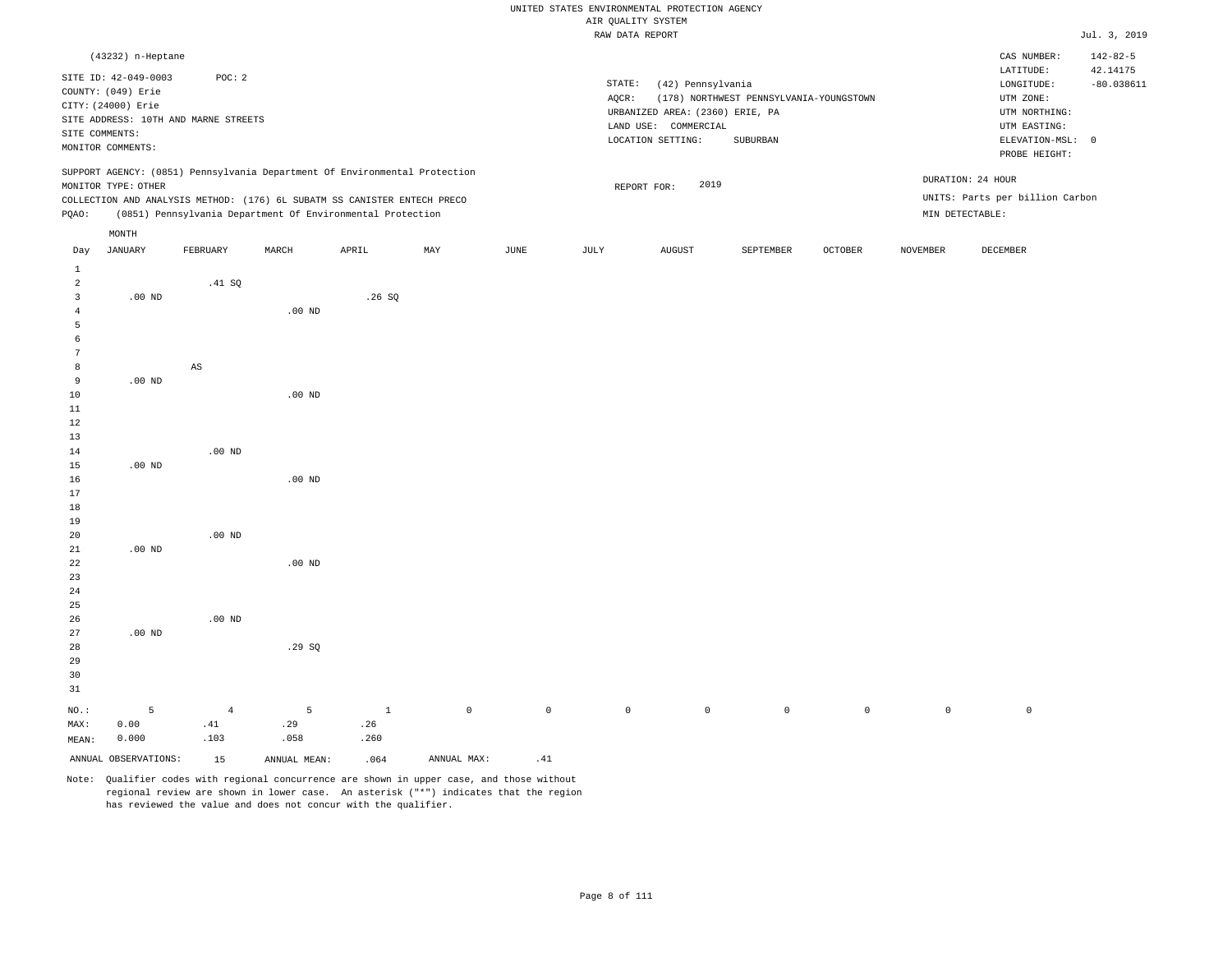| (43248) Cyclohexane                                                                                                                                                                    |                                                            |       |       |     |      |                 |                                                                                                      |                                                     |                |                 | CAS NUMBER:                                                                                                | $110 - 82 - 7$           |
|----------------------------------------------------------------------------------------------------------------------------------------------------------------------------------------|------------------------------------------------------------|-------|-------|-----|------|-----------------|------------------------------------------------------------------------------------------------------|-----------------------------------------------------|----------------|-----------------|------------------------------------------------------------------------------------------------------------|--------------------------|
| SITE ID: 42-049-0003<br>COUNTY: (049) Erie<br>CITY: (24000) Erie<br>SITE ADDRESS: 10TH AND MARNE STREETS<br>SITE COMMENTS:<br>MONITOR COMMENTS:                                        | POC: 2                                                     |       |       |     |      | STATE:<br>AOCR: | (42) Pennsylvania<br>URBANIZED AREA: (2360) ERIE, PA<br>LAND USE:<br>COMMERCIAL<br>LOCATION SETTING: | (178) NORTHWEST PENNSYLVANIA-YOUNGSTOWN<br>SUBURBAN |                |                 | LATITUDE:<br>LONGITUDE:<br>UTM ZONE:<br>UTM NORTHING:<br>UTM EASTING:<br>ELEVATION-MSL: 0<br>PROBE HEIGHT: | 42.14175<br>$-80.038611$ |
| SUPPORT AGENCY: (0851) Pennsylvania Department Of Environmental Protection<br>MONITOR TYPE: OTHER<br>COLLECTION AND ANALYSIS METHOD: (176) 6L SUBATM SS CANISTER ENTECH PRECO<br>POAO: | (0851) Pennsylvania Department Of Environmental Protection |       |       |     |      |                 | 2018<br>REPORT FOR:                                                                                  |                                                     |                |                 | DURATION: 24 HOUR<br>UNITS: Parts per billion Carbon<br>MIN DETECTABLE:<br>.24957                          |                          |
| MONTH<br>JANUARY<br>Day                                                                                                                                                                | FEBRUARY                                                   | MARCH | APRIL | MAY | JUNE | JULY            | AUGUST                                                                                               | SEPTEMBER                                           | <b>OCTOBER</b> | <b>NOVEMBER</b> | DECEMBER                                                                                                   |                          |

| ANNUAL OBSERVATIONS:    |                     | $\overline{4}$ | ANNUAL MEAN: | .068         | ANNUAL MAX: | $\boldsymbol{\cdot}$ 27 |             |             |             |                |              |                              |
|-------------------------|---------------------|----------------|--------------|--------------|-------------|-------------------------|-------------|-------------|-------------|----------------|--------------|------------------------------|
| $\texttt{MEAN}:$        |                     |                |              |              |             |                         |             |             |             |                |              | .068                         |
| $\texttt{MAX}$ :        |                     |                |              |              |             |                         |             |             |             |                |              | $\boldsymbol{\mathcal{.}}27$ |
| $_{\rm NO.}$ :          | $\mathsf{O}\xspace$ | $\mathbb O$    | $\mathbb O$  | $\mathsf{O}$ | $\,0\,$     | $\mathsf{O}$            | $\mathbb O$ | $\mathbb O$ | $\mathbb O$ | $\overline{0}$ | $\mathsf{O}$ | $\overline{4}$               |
|                         |                     |                |              |              |             |                         |             |             |             |                |              |                              |
| $31\,$                  |                     |                |              |              |             |                         |             |             |             |                |              |                              |
| $30$                    |                     |                |              |              |             |                         |             |             |             |                |              |                              |
| 29                      |                     |                |              |              |             |                         |             |             |             |                |              |                              |
| 28                      |                     |                |              |              |             |                         |             |             |             |                |              | $.00$ ND                     |
| 27                      |                     |                |              |              |             |                         |             |             |             |                |              |                              |
| $26\,$                  |                     |                |              |              |             |                         |             |             |             |                |              |                              |
| $25\,$                  |                     |                |              |              |             |                         |             |             |             |                |              |                              |
| 24                      |                     |                |              |              |             |                         |             |             |             |                |              |                              |
| 23                      |                     |                |              |              |             |                         |             |             |             |                |              |                              |
| $_{\rm 22}$             |                     |                |              |              |             |                         |             |             |             |                |              | $.00$ ND                     |
| $_{\rm 21}$             |                     |                |              |              |             |                         |             |             |             |                |              |                              |
| $20\,$                  |                     |                |              |              |             |                         |             |             |             |                |              |                              |
| $19$                    |                     |                |              |              |             |                         |             |             |             |                |              |                              |
| $18\,$                  |                     |                |              |              |             |                         |             |             |             |                |              |                              |
| $17\,$                  |                     |                |              |              |             |                         |             |             |             |                |              |                              |
| $16\,$                  |                     |                |              |              |             |                         |             |             |             |                |              | .00 $ND$                     |
| $15\,$                  |                     |                |              |              |             |                         |             |             |             |                |              |                              |
| $14$                    |                     |                |              |              |             |                         |             |             |             |                |              |                              |
| $13\,$                  |                     |                |              |              |             |                         |             |             |             |                |              |                              |
| $1\,2$                  |                     |                |              |              |             |                         |             |             |             |                |              |                              |
| $11\,$                  |                     |                |              |              |             |                         |             |             |             |                |              |                              |
| 9<br>$10\,$             |                     |                |              |              |             |                         |             |             |             |                |              | .27 $SQ$                     |
| $^{\rm 8}$              |                     |                |              |              |             |                         |             |             |             |                |              |                              |
| $7\phantom{.0}$         |                     |                |              |              |             |                         |             |             |             |                |              |                              |
| 6                       |                     |                |              |              |             |                         |             |             |             |                |              |                              |
| $\overline{5}$          |                     |                |              |              |             |                         |             |             |             |                |              |                              |
| $\overline{4}$          |                     |                |              |              |             |                         |             |             |             |                |              |                              |
| $\overline{\mathbf{3}}$ |                     |                |              |              |             |                         |             |             |             |                |              |                              |
| $\overline{a}$          |                     |                |              |              |             |                         |             |             |             |                |              |                              |
| $\,$ 1                  |                     |                |              |              |             |                         |             |             |             |                |              |                              |
|                         |                     |                |              |              |             |                         |             |             |             |                |              |                              |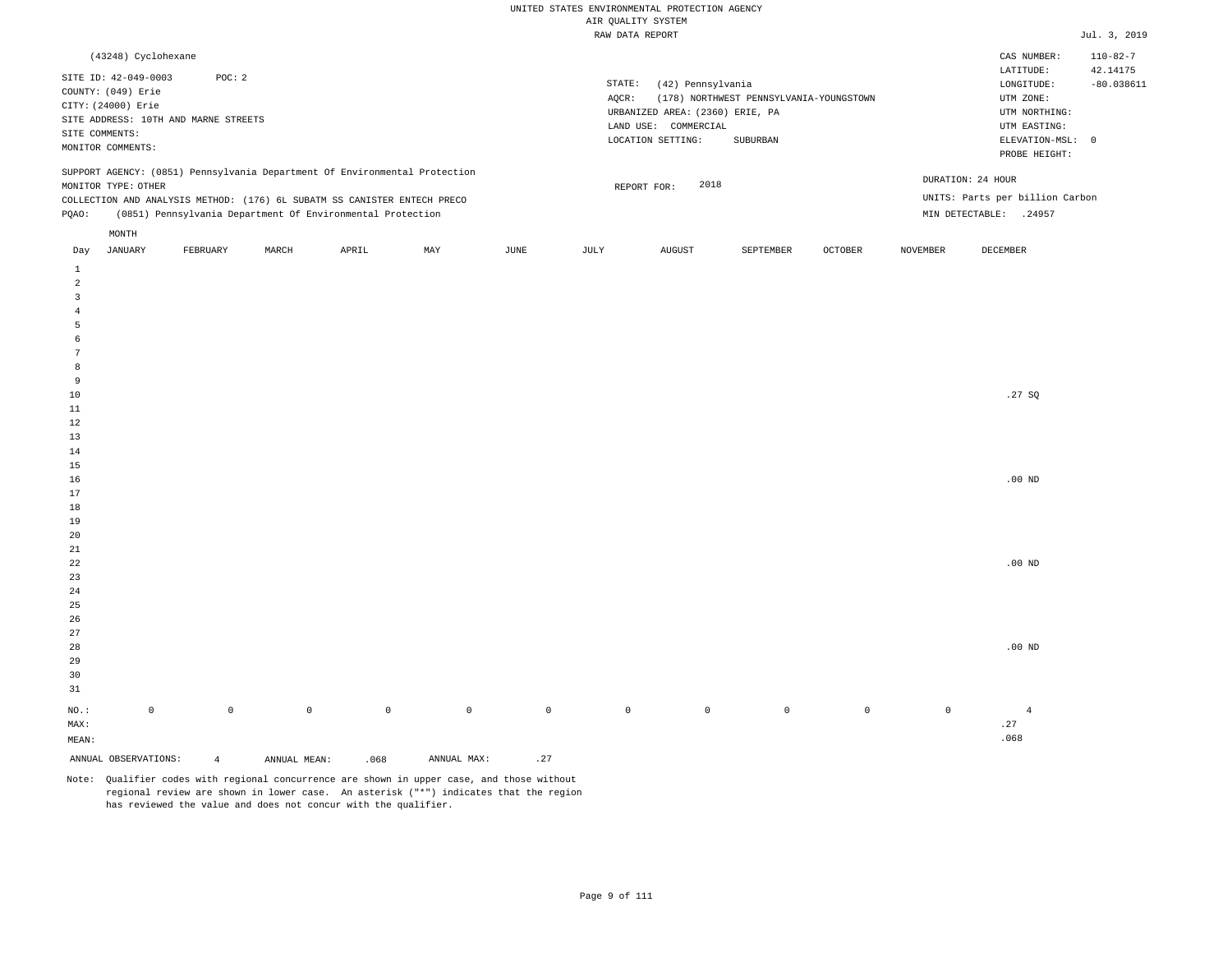|                     |                      |                                                                                                                                        |                   |          |     |      |        | ungicie illum yırm              |                                         |                |                 |                                 |                            |
|---------------------|----------------------|----------------------------------------------------------------------------------------------------------------------------------------|-------------------|----------|-----|------|--------|---------------------------------|-----------------------------------------|----------------|-----------------|---------------------------------|----------------------------|
|                     |                      |                                                                                                                                        |                   |          |     |      |        | RAW DATA REPORT                 |                                         |                |                 |                                 | Jul. 3, 2019               |
|                     | (43248) Cyclohexane  |                                                                                                                                        |                   |          |     |      |        |                                 |                                         |                |                 | CAS NUMBER:<br>LATITUDE:        | $110 - 82 - 7$<br>42.14175 |
|                     | SITE ID: 42-049-0003 | POC: 2                                                                                                                                 |                   |          |     |      | STATE: | (42) Pennsylvania               |                                         |                |                 | LONGITUDE:                      | $-80.038611$               |
|                     | COUNTY: (049) Erie   |                                                                                                                                        |                   |          |     |      | AOCR:  |                                 | (178) NORTHWEST PENNSYLVANIA-YOUNGSTOWN |                |                 | UTM ZONE:                       |                            |
|                     | CITY: (24000) Erie   |                                                                                                                                        |                   |          |     |      |        | URBANIZED AREA: (2360) ERIE, PA |                                         |                |                 | UTM NORTHING:                   |                            |
|                     |                      | SITE ADDRESS: 10TH AND MARNE STREETS                                                                                                   |                   |          |     |      |        | LAND USE: COMMERCIAL            |                                         |                |                 | UTM EASTING:                    |                            |
|                     | SITE COMMENTS:       |                                                                                                                                        |                   |          |     |      |        | LOCATION SETTING:               | SUBURBAN                                |                |                 | ELEVATION-MSL: 0                |                            |
|                     | MONITOR COMMENTS:    |                                                                                                                                        |                   |          |     |      |        |                                 |                                         |                |                 | PROBE HEIGHT:                   |                            |
|                     |                      | SUPPORT AGENCY: (0851) Pennsylvania Department Of Environmental Protection                                                             |                   |          |     |      |        | 2019                            |                                         |                |                 | DURATION: 24 HOUR               |                            |
|                     | MONITOR TYPE: OTHER  |                                                                                                                                        |                   |          |     |      |        | REPORT FOR:                     |                                         |                |                 | UNITS: Parts per billion Carbon |                            |
|                     |                      | COLLECTION AND ANALYSIS METHOD: (176) 6L SUBATM SS CANISTER ENTECH PRECO<br>(0851) Pennsylvania Department Of Environmental Protection |                   |          |     |      |        |                                 |                                         |                |                 |                                 |                            |
| PQAO:               |                      |                                                                                                                                        |                   |          |     |      |        |                                 |                                         |                |                 | MIN DETECTABLE:                 |                            |
|                     | MONTH                |                                                                                                                                        |                   |          |     |      |        |                                 |                                         |                |                 |                                 |                            |
| Day                 | <b>JANUARY</b>       | FEBRUARY                                                                                                                               | MARCH             | APRIL    | MAY | JUNE | JULY   | <b>AUGUST</b>                   | SEPTEMBER                               | <b>OCTOBER</b> | <b>NOVEMBER</b> | DECEMBER                        |                            |
| 1                   |                      |                                                                                                                                        |                   |          |     |      |        |                                 |                                         |                |                 |                                 |                            |
| $\overline{a}$<br>3 |                      | .37SQ                                                                                                                                  |                   |          |     |      |        |                                 |                                         |                |                 |                                 |                            |
|                     | $.00$ ND             |                                                                                                                                        |                   | $.00$ ND |     |      |        |                                 |                                         |                |                 |                                 |                            |
| 5                   |                      |                                                                                                                                        | .00 <sub>ND</sub> |          |     |      |        |                                 |                                         |                |                 |                                 |                            |
| 6                   |                      |                                                                                                                                        |                   |          |     |      |        |                                 |                                         |                |                 |                                 |                            |
|                     |                      |                                                                                                                                        |                   |          |     |      |        |                                 |                                         |                |                 |                                 |                            |
| 8                   |                      | AS                                                                                                                                     |                   |          |     |      |        |                                 |                                         |                |                 |                                 |                            |
| 9                   | $.00$ ND             |                                                                                                                                        |                   |          |     |      |        |                                 |                                         |                |                 |                                 |                            |
| 10                  |                      |                                                                                                                                        | $.00$ ND          |          |     |      |        |                                 |                                         |                |                 |                                 |                            |
| 11                  |                      |                                                                                                                                        |                   |          |     |      |        |                                 |                                         |                |                 |                                 |                            |
| $12$                |                      |                                                                                                                                        |                   |          |     |      |        |                                 |                                         |                |                 |                                 |                            |
| 13                  |                      |                                                                                                                                        |                   |          |     |      |        |                                 |                                         |                |                 |                                 |                            |
| 14                  |                      | $.00$ ND                                                                                                                               |                   |          |     |      |        |                                 |                                         |                |                 |                                 |                            |
| 15                  | $.00$ ND             |                                                                                                                                        |                   |          |     |      |        |                                 |                                         |                |                 |                                 |                            |
| 16                  |                      |                                                                                                                                        | $.00$ ND          |          |     |      |        |                                 |                                         |                |                 |                                 |                            |
| 17                  |                      |                                                                                                                                        |                   |          |     |      |        |                                 |                                         |                |                 |                                 |                            |
| 18                  |                      |                                                                                                                                        |                   |          |     |      |        |                                 |                                         |                |                 |                                 |                            |
| 19                  |                      |                                                                                                                                        |                   |          |     |      |        |                                 |                                         |                |                 |                                 |                            |
| 20                  |                      | $.00$ ND                                                                                                                               |                   |          |     |      |        |                                 |                                         |                |                 |                                 |                            |
| 21                  | $.00$ ND             |                                                                                                                                        |                   |          |     |      |        |                                 |                                         |                |                 |                                 |                            |
| 22                  |                      |                                                                                                                                        | $.00$ ND          |          |     |      |        |                                 |                                         |                |                 |                                 |                            |

28 29 30 31 NO.: MAX: MEAN: 5 0.00 0.000 .00 ND 4 .37 .093 5 0.00 0.000 1 0.00 0.000 0 0 0 0 0 0 0 0 ANNUAL OBSERVATIONS:  $15$  ANNUAL MEAN: .025 ANNUAL MAX: .37

Note: Qualifier codes with regional concurrence are shown in upper case, and those without regional review are shown in lower case. An asterisk ("\*") indicates that the region has reviewed the value and does not concur with the qualifier.

.00 ND

.00 ND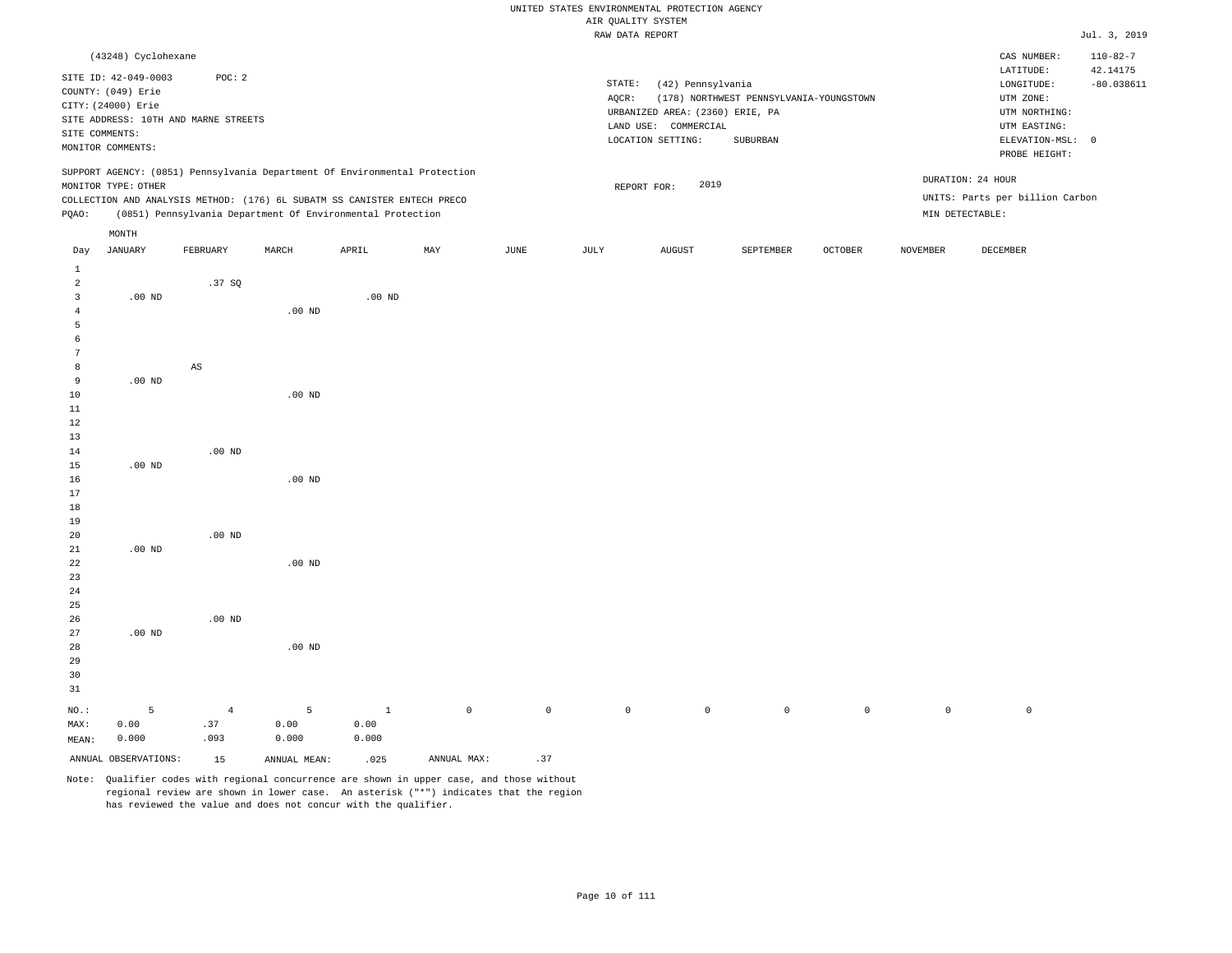|                                                                                                                                                                                        | (43372) Methyl tert-butyl ether                            |       |       |     |      |                 |                                                                                                   |                                                     |                |                 | CAS NUMBER:                                                                                                | $1634 - 04 - 4$          |
|----------------------------------------------------------------------------------------------------------------------------------------------------------------------------------------|------------------------------------------------------------|-------|-------|-----|------|-----------------|---------------------------------------------------------------------------------------------------|-----------------------------------------------------|----------------|-----------------|------------------------------------------------------------------------------------------------------------|--------------------------|
| SITE ID: 42-049-0003<br>COUNTY: (049) Erie<br>CITY: (24000) Erie<br>SITE ADDRESS: 10TH AND MARNE STREETS<br>SITE COMMENTS:<br>MONITOR COMMENTS:                                        | POC: 2                                                     |       |       |     |      | STATE:<br>AOCR: | (42) Pennsylvania<br>URBANIZED AREA: (2360) ERIE, PA<br>LAND USE: COMMERCIAL<br>LOCATION SETTING: | (178) NORTHWEST PENNSYLVANIA-YOUNGSTOWN<br>SUBURBAN |                |                 | LATITUDE:<br>LONGITUDE:<br>UTM ZONE:<br>UTM NORTHING:<br>UTM EASTING:<br>ELEVATION-MSL: 0<br>PROBE HEIGHT: | 42.14175<br>$-80.038611$ |
| SUPPORT AGENCY: (0851) Pennsylvania Department Of Environmental Protection<br>MONITOR TYPE: OTHER<br>COLLECTION AND ANALYSIS METHOD: (176) 6L SUBATM SS CANISTER ENTECH PRECO<br>POAO: | (0851) Pennsylvania Department Of Environmental Protection |       |       |     |      |                 | 2018<br>REPORT FOR:                                                                               |                                                     |                | MIN DETECTABLE: | DURATION: 24 HOUR<br>UNITS: Parts per billion Carbon<br>.20467325                                          |                          |
| MONTH<br>JANUARY<br>Day                                                                                                                                                                | FEBRUARY                                                   | MARCH | APRIL | MAY | JUNE | JULY            | AUGUST                                                                                            | SEPTEMBER                                           | <b>OCTOBER</b> | <b>NOVEMBER</b> | DECEMBER                                                                                                   |                          |

| $\overline{4}$<br>5<br>$\epsilon$<br>$7\phantom{.0}$<br>8<br>9<br>$10\,$<br>$20\,$<br>$2\sqrt{1}$<br>$^{\rm 22}$ | $.00$ ND |  |  |  |  |  |                |
|------------------------------------------------------------------------------------------------------------------|----------|--|--|--|--|--|----------------|
| $11\,$<br>$12\,$<br>$13\,$<br>$1\,4$<br>$1\,5$<br>$16\,$<br>$17\,$<br>$18\,$<br>$19\,$                           |          |  |  |  |  |  |                |
|                                                                                                                  |          |  |  |  |  |  |                |
|                                                                                                                  | $.00$ ND |  |  |  |  |  |                |
|                                                                                                                  |          |  |  |  |  |  |                |
|                                                                                                                  | $.00$ ND |  |  |  |  |  |                |
|                                                                                                                  |          |  |  |  |  |  |                |
| $\,$ $\,$<br>$\sqrt{2}$                                                                                          |          |  |  |  |  |  | $\overline{3}$ |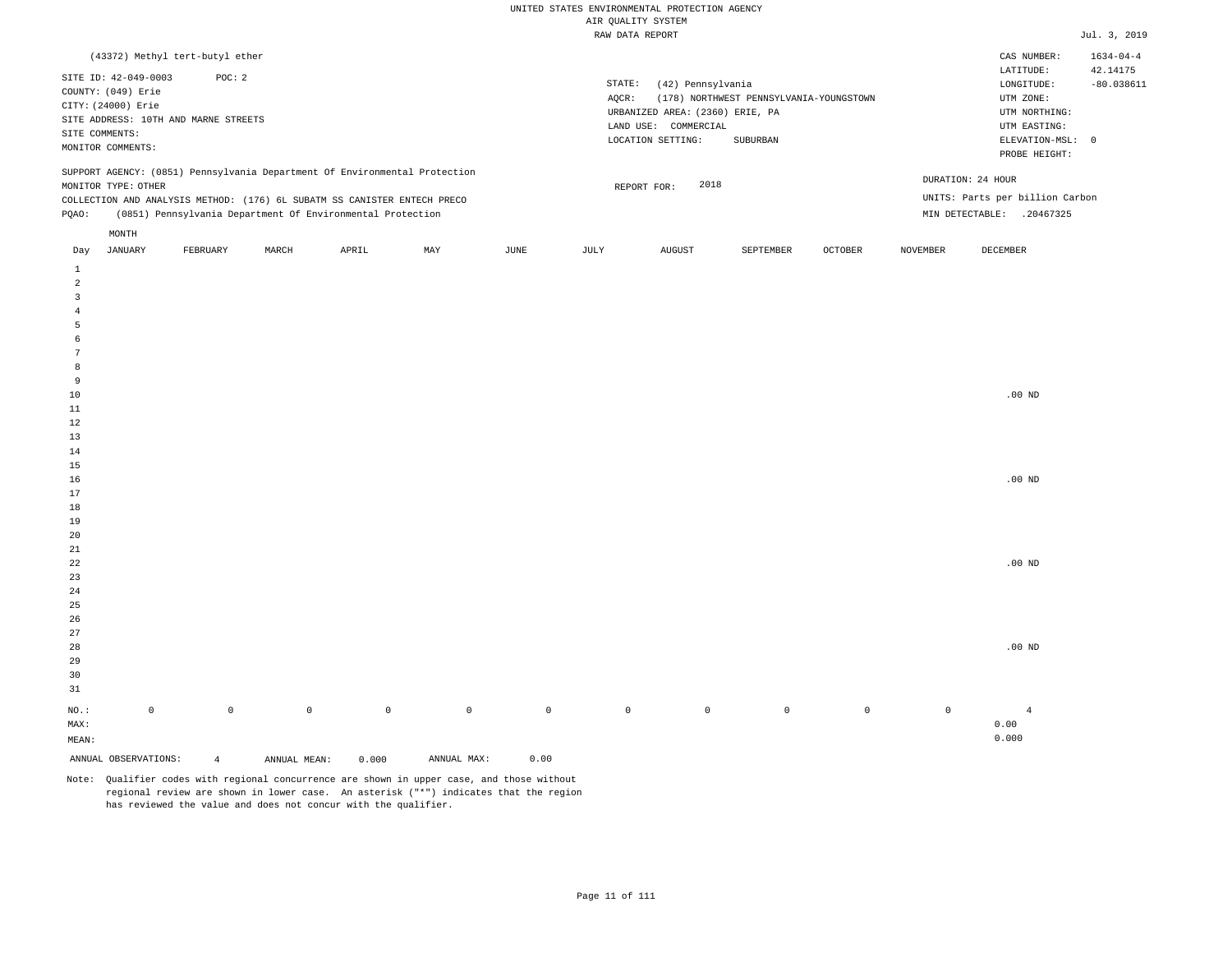|                                           |                                            |                                      |                                                                            |              |             |                         |             | RAW DATA REPORT                 |                                         |                     |                 |                                 | Jul. 3, 2019    |
|-------------------------------------------|--------------------------------------------|--------------------------------------|----------------------------------------------------------------------------|--------------|-------------|-------------------------|-------------|---------------------------------|-----------------------------------------|---------------------|-----------------|---------------------------------|-----------------|
|                                           |                                            | (43372) Methyl tert-butyl ether      |                                                                            |              |             |                         |             |                                 |                                         |                     |                 | CAS NUMBER:                     | $1634 - 04 - 4$ |
|                                           |                                            | POC: 2                               |                                                                            |              |             |                         |             |                                 |                                         |                     |                 | LATITUDE:                       | 42.14175        |
|                                           | SITE ID: 42-049-0003<br>COUNTY: (049) Erie |                                      |                                                                            |              |             |                         | STATE:      | (42) Pennsylvania               |                                         |                     |                 | LONGITUDE:                      | $-80.038611$    |
|                                           | CITY: (24000) Erie                         |                                      |                                                                            |              |             |                         | AQCR:       |                                 | (178) NORTHWEST PENNSYLVANIA-YOUNGSTOWN |                     |                 | UTM ZONE:                       |                 |
|                                           |                                            | SITE ADDRESS: 10TH AND MARNE STREETS |                                                                            |              |             |                         |             | URBANIZED AREA: (2360) ERIE, PA |                                         |                     |                 | UTM NORTHING:                   |                 |
|                                           | SITE COMMENTS:                             |                                      |                                                                            |              |             |                         |             | LAND USE: COMMERCIAL            |                                         |                     |                 | UTM EASTING:                    |                 |
|                                           | MONITOR COMMENTS:                          |                                      |                                                                            |              |             |                         |             | LOCATION SETTING:               | SUBURBAN                                |                     |                 | ELEVATION-MSL: 0                |                 |
|                                           |                                            |                                      | SUPPORT AGENCY: (0851) Pennsylvania Department Of Environmental Protection |              |             |                         |             |                                 |                                         |                     |                 | PROBE HEIGHT:                   |                 |
|                                           | MONITOR TYPE: OTHER                        |                                      |                                                                            |              |             |                         |             | 2019<br>REPORT FOR:             |                                         |                     |                 | DURATION: 24 HOUR               |                 |
|                                           |                                            |                                      | COLLECTION AND ANALYSIS METHOD: (176) 6L SUBATM SS CANISTER ENTECH PRECO   |              |             |                         |             |                                 |                                         |                     |                 | UNITS: Parts per billion Carbon |                 |
| PQAO:                                     |                                            |                                      | (0851) Pennsylvania Department Of Environmental Protection                 |              |             |                         |             |                                 |                                         |                     |                 | MIN DETECTABLE:                 |                 |
|                                           | MONTH                                      |                                      |                                                                            |              |             |                         |             |                                 |                                         |                     |                 |                                 |                 |
| Day                                       | <b>JANUARY</b>                             | FEBRUARY                             | MARCH                                                                      | APRIL        | MAY         | $\mathtt{JUNE}$         | JULY        | <b>AUGUST</b>                   | SEPTEMBER                               | OCTOBER             | <b>NOVEMBER</b> | DECEMBER                        |                 |
| $\mathbf{1}$                              |                                            |                                      |                                                                            |              |             |                         |             |                                 |                                         |                     |                 |                                 |                 |
| $\overline{a}$<br>$\overline{\mathbf{3}}$ |                                            | $.00$ ND                             |                                                                            |              |             |                         |             |                                 |                                         |                     |                 |                                 |                 |
| $\overline{4}$                            | $.00$ ND                                   |                                      | $.00$ ND                                                                   | $.00$ ND     |             |                         |             |                                 |                                         |                     |                 |                                 |                 |
| 5                                         |                                            |                                      |                                                                            |              |             |                         |             |                                 |                                         |                     |                 |                                 |                 |
| $\epsilon$                                |                                            |                                      |                                                                            |              |             |                         |             |                                 |                                         |                     |                 |                                 |                 |
| 7                                         |                                            |                                      |                                                                            |              |             |                         |             |                                 |                                         |                     |                 |                                 |                 |
| 8                                         |                                            | $_{\rm AS}$                          |                                                                            |              |             |                         |             |                                 |                                         |                     |                 |                                 |                 |
| 9                                         | $.00$ ND                                   |                                      |                                                                            |              |             |                         |             |                                 |                                         |                     |                 |                                 |                 |
| 10                                        |                                            |                                      | .00 <sub>ND</sub>                                                          |              |             |                         |             |                                 |                                         |                     |                 |                                 |                 |
| 11                                        |                                            |                                      |                                                                            |              |             |                         |             |                                 |                                         |                     |                 |                                 |                 |
| 12<br>13                                  |                                            |                                      |                                                                            |              |             |                         |             |                                 |                                         |                     |                 |                                 |                 |
| 14                                        |                                            | $.00$ ND                             |                                                                            |              |             |                         |             |                                 |                                         |                     |                 |                                 |                 |
| 15                                        | $.00$ ND                                   |                                      |                                                                            |              |             |                         |             |                                 |                                         |                     |                 |                                 |                 |
| 16                                        |                                            |                                      | .00 <sub>ND</sub>                                                          |              |             |                         |             |                                 |                                         |                     |                 |                                 |                 |
| 17                                        |                                            |                                      |                                                                            |              |             |                         |             |                                 |                                         |                     |                 |                                 |                 |
| 18                                        |                                            |                                      |                                                                            |              |             |                         |             |                                 |                                         |                     |                 |                                 |                 |
| 19                                        |                                            |                                      |                                                                            |              |             |                         |             |                                 |                                         |                     |                 |                                 |                 |
| 20                                        |                                            | $.00$ ND                             |                                                                            |              |             |                         |             |                                 |                                         |                     |                 |                                 |                 |
| 21                                        | $.00$ ND                                   |                                      |                                                                            |              |             |                         |             |                                 |                                         |                     |                 |                                 |                 |
| 22<br>23                                  |                                            |                                      | $.00$ ND                                                                   |              |             |                         |             |                                 |                                         |                     |                 |                                 |                 |
| 24                                        |                                            |                                      |                                                                            |              |             |                         |             |                                 |                                         |                     |                 |                                 |                 |
| 25                                        |                                            |                                      |                                                                            |              |             |                         |             |                                 |                                         |                     |                 |                                 |                 |
| 26                                        |                                            | $.00$ ND                             |                                                                            |              |             |                         |             |                                 |                                         |                     |                 |                                 |                 |
| 27                                        | $.00$ ND                                   |                                      |                                                                            |              |             |                         |             |                                 |                                         |                     |                 |                                 |                 |
| 28                                        |                                            |                                      | .00 <sub>ND</sub>                                                          |              |             |                         |             |                                 |                                         |                     |                 |                                 |                 |
| 29                                        |                                            |                                      |                                                                            |              |             |                         |             |                                 |                                         |                     |                 |                                 |                 |
| 30<br>31                                  |                                            |                                      |                                                                            |              |             |                         |             |                                 |                                         |                     |                 |                                 |                 |
| NO.:                                      | 5                                          | $\overline{4}$                       | 5                                                                          | $\mathbf{1}$ | $\mathbb O$ | $\mathsf{O}\xspace$     | $\mathbb O$ | $\mathsf{O}$                    | $\mathsf{O}$                            | $\mathsf{O}\xspace$ | $\mathbb O$     | $\mathbb O$                     |                 |
| MAX:                                      | 0.00                                       | 0.00                                 | 0.00                                                                       | 0.00         |             |                         |             |                                 |                                         |                     |                 |                                 |                 |
| MEAN:                                     | 0.000                                      | 0.000                                | 0.000                                                                      | 0.000        |             |                         |             |                                 |                                         |                     |                 |                                 |                 |
|                                           | ANNUAL OBSERVATIONS:                       | 15                                   | ANNUAL MEAN:                                                               | 0.000        | ANNUAL MAX: | 0.00                    |             |                                 |                                         |                     |                 |                                 |                 |
|                                           |                                            | $\sim$ $\sim$                        |                                                                            |              |             | $\sim$ $\sim$<br>$\sim$ |             |                                 |                                         |                     |                 |                                 |                 |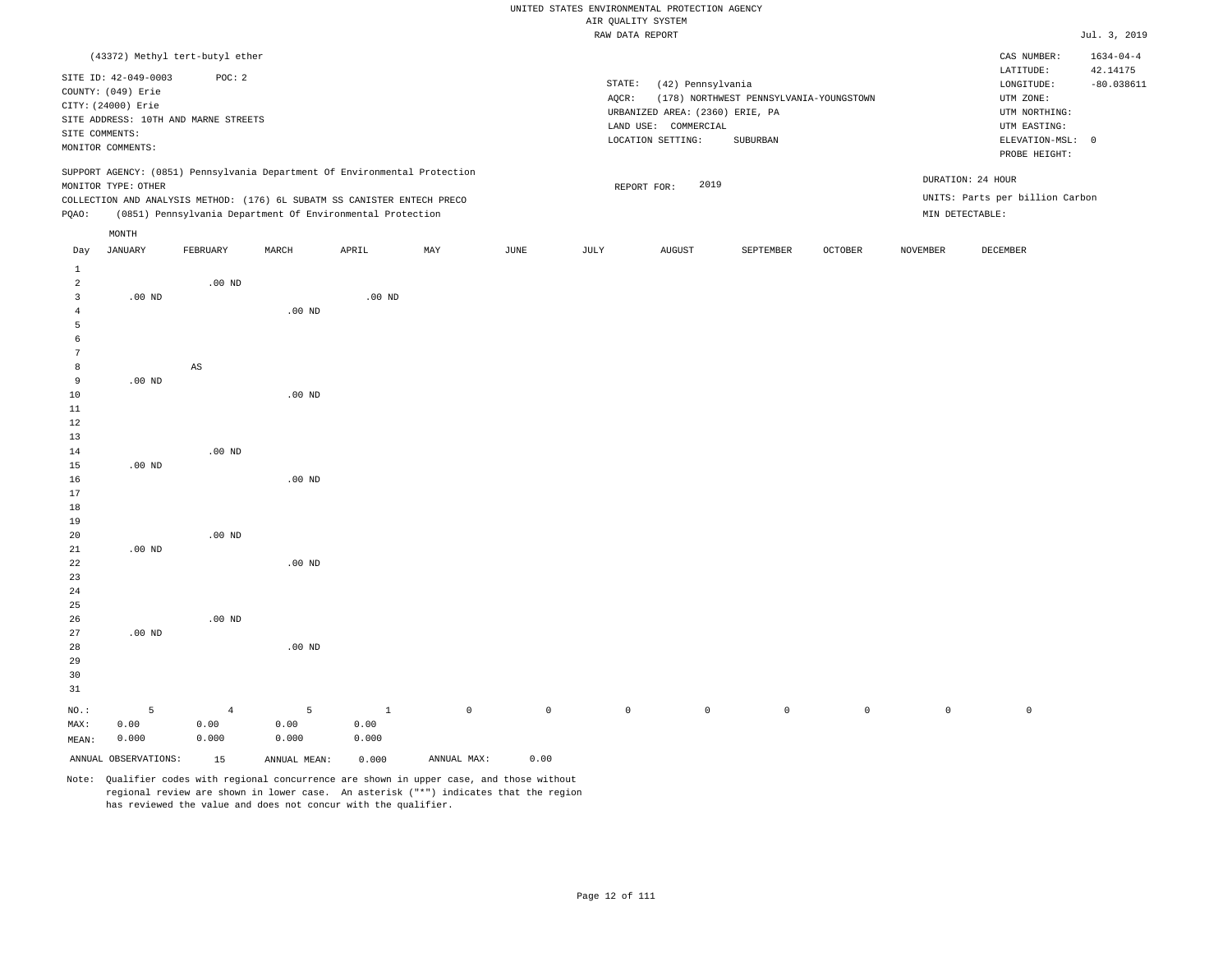| (43505) Acrolein - Unverified                                                                                                                                                                                                                                 |                                                                                                                                                                             | $107 - 02 - 8$<br>CAS NUMBER:                                                                                                          |
|---------------------------------------------------------------------------------------------------------------------------------------------------------------------------------------------------------------------------------------------------------------|-----------------------------------------------------------------------------------------------------------------------------------------------------------------------------|----------------------------------------------------------------------------------------------------------------------------------------|
| SITE ID: 42-049-0003<br>POC: 2<br>COUNTY: (049) Erie<br>CITY: (24000) Erie<br>SITE ADDRESS: 10TH AND MARNE STREETS<br>SITE COMMENTS:<br>MONITOR COMMENTS:                                                                                                     | STATE:<br>(42) Pennsylvania<br>(178) NORTHWEST PENNSYLVANIA-YOUNGSTOWN<br>AOCR:<br>URBANIZED AREA: (2360) ERIE, PA<br>LAND USE: COMMERCIAL<br>LOCATION SETTING:<br>SUBURBAN | LATITUDE:<br>42.14175<br>$-80.038611$<br>LONGITUDE:<br>UTM ZONE:<br>UTM NORTHING:<br>UTM EASTING:<br>ELEVATION-MSL: 0<br>PROBE HEIGHT: |
| SUPPORT AGENCY: (0851) Pennsylvania Department Of Environmental Protection<br>MONITOR TYPE: OTHER<br>COLLECTION AND ANALYSIS METHOD: (176) 6L SUBATM SS CANISTER ENTECH PRECO<br>(0851) Pennsylvania Department Of Environmental Protection<br>POAO:<br>MONTH | 2018<br>REPORT FOR:                                                                                                                                                         | DURATION: 24 HOUR<br>UNITS: Parts per billion Carbon<br>MIN DETECTABLE:<br>.2664                                                       |
|                                                                                                                                                                                                                                                               |                                                                                                                                                                             |                                                                                                                                        |

| JANUARY<br>Day            |             | FEBRUARY       | MARCH        | APRIL               | MAY         | JUNE                | JULY        | AUGUST      | SEPTEMBER   | OCTOBER     | NOVEMBER    | DECEMBER          |
|---------------------------|-------------|----------------|--------------|---------------------|-------------|---------------------|-------------|-------------|-------------|-------------|-------------|-------------------|
| $\mathbf{1}$              |             |                |              |                     |             |                     |             |             |             |             |             |                   |
| $\overline{a}$            |             |                |              |                     |             |                     |             |             |             |             |             |                   |
| 3                         |             |                |              |                     |             |                     |             |             |             |             |             |                   |
| $\overline{4}$            |             |                |              |                     |             |                     |             |             |             |             |             |                   |
| 5                         |             |                |              |                     |             |                     |             |             |             |             |             |                   |
| 6                         |             |                |              |                     |             |                     |             |             |             |             |             |                   |
| $\overline{7}$            |             |                |              |                     |             |                     |             |             |             |             |             |                   |
| 8                         |             |                |              |                     |             |                     |             |             |             |             |             |                   |
| 9                         |             |                |              |                     |             |                     |             |             |             |             |             |                   |
| $10$                      |             |                |              |                     |             |                     |             |             |             |             |             | $.39$ LB          |
| $11\,$                    |             |                |              |                     |             |                     |             |             |             |             |             |                   |
| 12                        |             |                |              |                     |             |                     |             |             |             |             |             |                   |
| 13                        |             |                |              |                     |             |                     |             |             |             |             |             |                   |
| 14                        |             |                |              |                     |             |                     |             |             |             |             |             |                   |
| 15                        |             |                |              |                     |             |                     |             |             |             |             |             |                   |
| 16                        |             |                |              |                     |             |                     |             |             |             |             |             | .30 <sub>LB</sub> |
| 17                        |             |                |              |                     |             |                     |             |             |             |             |             |                   |
| 18                        |             |                |              |                     |             |                     |             |             |             |             |             |                   |
| 19                        |             |                |              |                     |             |                     |             |             |             |             |             |                   |
| 20                        |             |                |              |                     |             |                     |             |             |             |             |             |                   |
| $2\sqrt{1}$<br>${\bf 22}$ |             |                |              |                     |             |                     |             |             |             |             |             | .51 <sub>5</sub>  |
| $23\,$                    |             |                |              |                     |             |                     |             |             |             |             |             |                   |
| $2\,4$                    |             |                |              |                     |             |                     |             |             |             |             |             |                   |
| $2\sqrt{5}$               |             |                |              |                     |             |                     |             |             |             |             |             |                   |
| $26\,$                    |             |                |              |                     |             |                     |             |             |             |             |             |                   |
| $27\,$                    |             |                |              |                     |             |                     |             |             |             |             |             |                   |
| $28\,$                    |             |                |              |                     |             |                     |             |             |             |             |             | .30 <sub>LB</sub> |
| 29                        |             |                |              |                     |             |                     |             |             |             |             |             |                   |
| 30                        |             |                |              |                     |             |                     |             |             |             |             |             |                   |
| 31                        |             |                |              |                     |             |                     |             |             |             |             |             |                   |
| $_{\rm NO.}$ :            | $\mathsf 0$ | $\mathbb O$    | $\mathbb O$  | $\mathsf{O}\xspace$ | $\mathsf 0$ | $\mathsf{O}\xspace$ | $\mathbb O$ | $\mathbb O$ | $\mathbb O$ | $\mathbb O$ | $\mathbb O$ | $\overline{4}$    |
| MAX:                      |             |                |              |                     |             |                     |             |             |             |             |             | .51               |
| MEAN:                     |             |                |              |                     |             |                     |             |             |             |             |             | .375              |
| ANNUAL OBSERVATIONS:      |             | $\overline{4}$ | ANNUAL MEAN: | .375                | ANNUAL MAX: | .51                 |             |             |             |             |             |                   |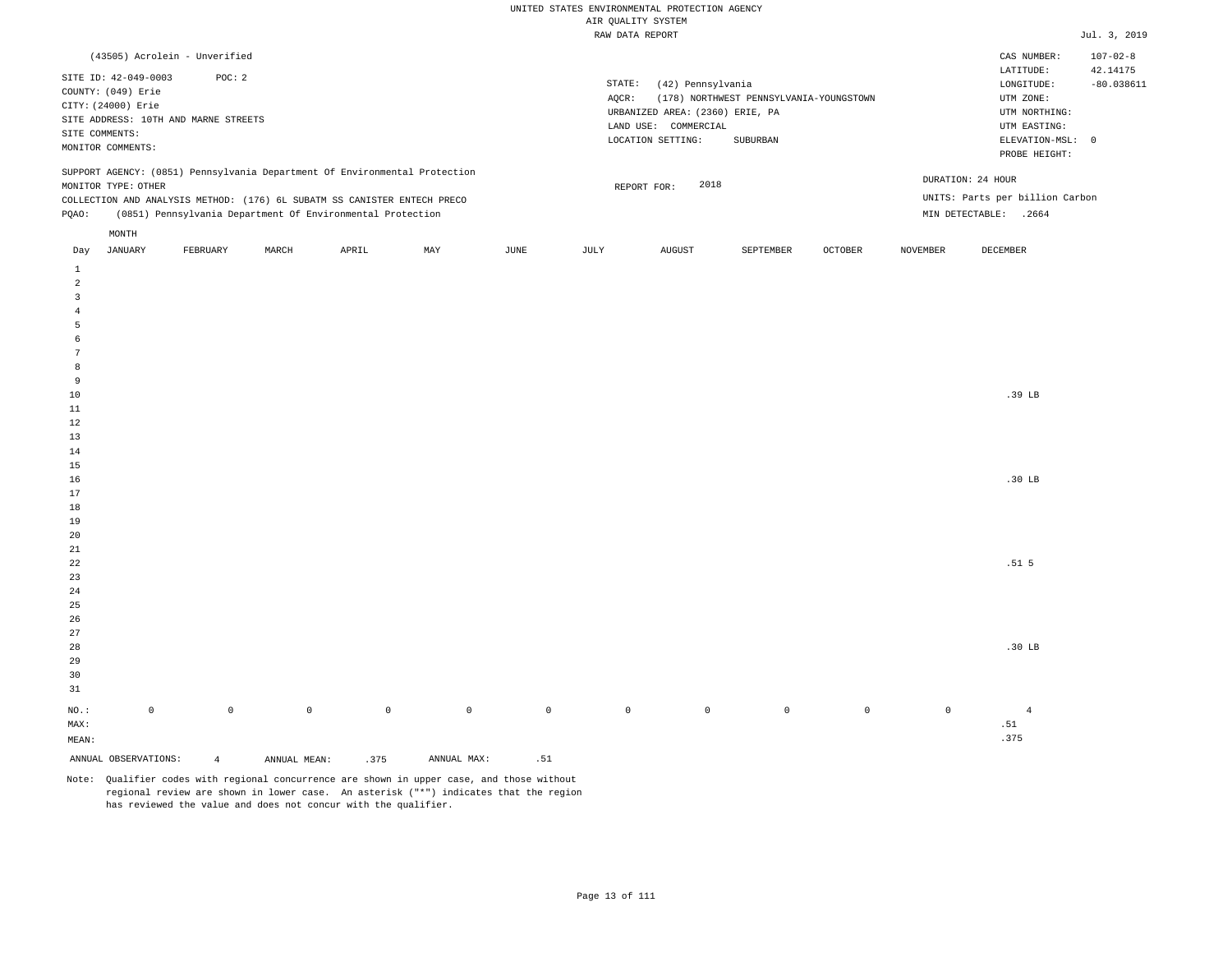|                                                                                                                                                                |                                                                                                         |                                                                            |                                                    |        |     |             |                    | RAW DATA REPORT                                                                                   |                                                     |                |                 |                                                                                               | Jul. 3, 2019               |
|----------------------------------------------------------------------------------------------------------------------------------------------------------------|---------------------------------------------------------------------------------------------------------|----------------------------------------------------------------------------|----------------------------------------------------|--------|-----|-------------|--------------------|---------------------------------------------------------------------------------------------------|-----------------------------------------------------|----------------|-----------------|-----------------------------------------------------------------------------------------------|----------------------------|
|                                                                                                                                                                |                                                                                                         | (43505) Acrolein - Unverified                                              |                                                    |        |     |             |                    |                                                                                                   |                                                     |                |                 | CAS NUMBER:<br>LATITUDE:                                                                      | $107 - 02 - 8$<br>42.14175 |
|                                                                                                                                                                | SITE ID: 42-049-0003<br>COUNTY: (049) Erie<br>CITY: (24000) Erie<br>SITE COMMENTS:<br>MONITOR COMMENTS: | POC: 2<br>SITE ADDRESS: 10TH AND MARNE STREETS                             |                                                    |        |     |             | STATE:<br>$AQCR$ : | (42) Pennsylvania<br>URBANIZED AREA: (2360) ERIE, PA<br>LAND USE: COMMERCIAL<br>LOCATION SETTING: | (178) NORTHWEST PENNSYLVANIA-YOUNGSTOWN<br>SUBURBAN |                |                 | LONGITUDE:<br>UTM ZONE:<br>UTM NORTHING:<br>UTM EASTING:<br>ELEVATION-MSL: 0<br>PROBE HEIGHT: | $-80.038611$               |
|                                                                                                                                                                | MONITOR TYPE: OTHER                                                                                     | SUPPORT AGENCY: (0851) Pennsylvania Department Of Environmental Protection |                                                    |        |     |             |                    | 2019<br>REPORT FOR:                                                                               |                                                     |                |                 | DURATION: 24 HOUR                                                                             |                            |
|                                                                                                                                                                |                                                                                                         | COLLECTION AND ANALYSIS METHOD: (176) 6L SUBATM SS CANISTER ENTECH PRECO   |                                                    |        |     |             |                    |                                                                                                   |                                                     |                |                 | UNITS: Parts per billion Carbon                                                               |                            |
| PQAO:                                                                                                                                                          |                                                                                                         | (0851) Pennsylvania Department Of Environmental Protection                 |                                                    |        |     |             |                    |                                                                                                   |                                                     |                | MIN DETECTABLE: |                                                                                               |                            |
| Day                                                                                                                                                            | MONTH<br><b>JANUARY</b>                                                                                 | FEBRUARY                                                                   | MARCH                                              | APRIL  | MAY | <b>JUNE</b> | JULY               | <b>AUGUST</b>                                                                                     | SEPTEMBER                                           | <b>OCTOBER</b> | <b>NOVEMBER</b> | <b>DECEMBER</b>                                                                               |                            |
| $\mathbf{1}$<br>$\overline{2}$<br>$\overline{3}$<br>$\overline{4}$<br>5<br>-6<br>7<br>8<br>9<br>10<br>11<br>12<br>13<br>14<br>15<br>16<br>17<br>18<br>19<br>20 | $.00$ ND<br>.00 <sub>ND</sub><br>$.00$ ND                                                               | .33 LB<br>$\mathbb{A}\mathbb{S}$<br>.25 LB<br>.28 <sub>LB</sub>            | $.00$ ND<br>.21 <sub>LB</sub><br>.21 <sub>LB</sub> | .26 LB |     |             |                    |                                                                                                   |                                                     |                |                 |                                                                                               |                            |
| 21<br>22<br>23<br>24<br>25<br>26<br>27<br>28<br>29<br>30<br>31                                                                                                 | $.00$ ND<br>$.00$ ND                                                                                    | .20 <sub>LB</sub>                                                          | $.00$ ND<br>.29 LB                                 |        |     |             |                    |                                                                                                   |                                                     |                |                 |                                                                                               |                            |

NO.: MAX: MEAN: 5 0.00 0.000 4 .33 .265 5 .29 .142 1 .26 .260 0 0 0 0 0 0 0 0

ANNUAL OBSERVATIONS:  $15$  ANNUAL MEAN: .135 ANNUAL MAX: .33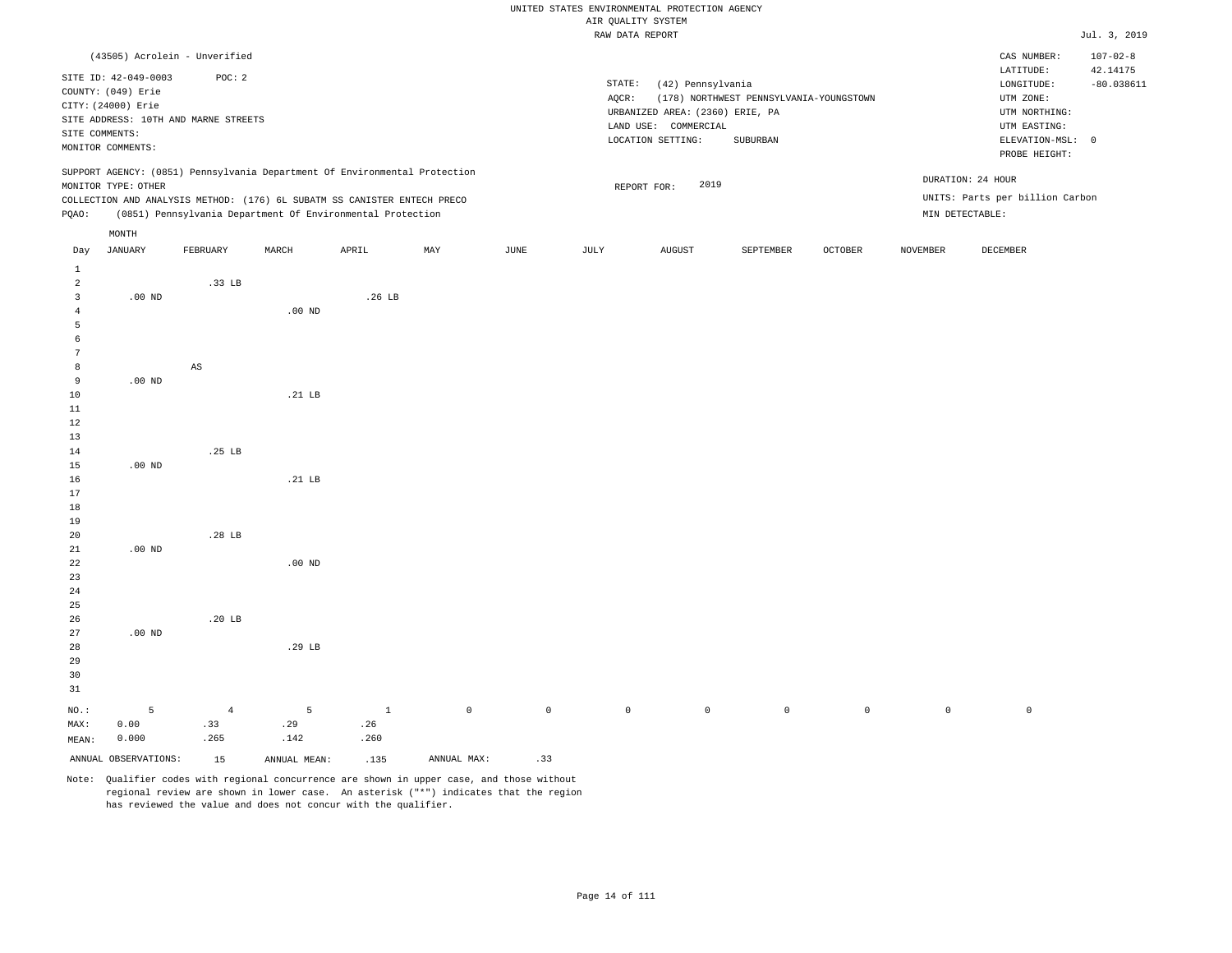| (43551) Acetone                                                                                                                                                                                                                                               |                                                                                                                                                                             | CAS NUMBER:                                                                                                | $67 - 64 - 1$            |
|---------------------------------------------------------------------------------------------------------------------------------------------------------------------------------------------------------------------------------------------------------------|-----------------------------------------------------------------------------------------------------------------------------------------------------------------------------|------------------------------------------------------------------------------------------------------------|--------------------------|
| SITE ID: 42-049-0003<br>POC:2<br>COUNTY: (049) Erie<br>CITY: (24000) Erie<br>SITE ADDRESS: 10TH AND MARNE STREETS<br>SITE COMMENTS:<br>MONITOR COMMENTS:                                                                                                      | STATE:<br>(42) Pennsylvania<br>(178) NORTHWEST PENNSYLVANIA-YOUNGSTOWN<br>AOCR:<br>URBANIZED AREA: (2360) ERIE, PA<br>LAND USE: COMMERCIAL<br>LOCATION SETTING:<br>SUBURBAN | LATITUDE:<br>LONGITUDE:<br>UTM ZONE:<br>UTM NORTHING:<br>UTM EASTING:<br>ELEVATION-MSL: 0<br>PROBE HEIGHT: | 42.14175<br>$-80.038611$ |
| SUPPORT AGENCY: (0851) Pennsylvania Department Of Environmental Protection<br>MONITOR TYPE: OTHER<br>COLLECTION AND ANALYSIS METHOD: (176) 6L Subatm SS Canister Entech Preco<br>(0851) Pennsylvania Department Of Environmental Protection<br>POAO:<br>MONTH | 2018<br>REPORT FOR:                                                                                                                                                         | DURATION: 24 HOUR<br>UNITS: Parts per billion Carbon<br>MIN DETECTABLE: 1.215                              |                          |

| Day                     | JANUARY              | FEBRUARY       | MARCH        | APRIL       | MAY                                | JUNE         | JULY        | AUGUST         | SEPTEMBER      | OCTOBER        | NOVEMBER    | DECEMBER       |
|-------------------------|----------------------|----------------|--------------|-------------|------------------------------------|--------------|-------------|----------------|----------------|----------------|-------------|----------------|
| $\mathbf{1}$            |                      |                |              |             |                                    |              |             |                |                |                |             |                |
| $\overline{a}$          |                      |                |              |             |                                    |              |             |                |                |                |             |                |
| $\overline{\mathbf{3}}$ |                      |                |              |             |                                    |              |             |                |                |                |             |                |
| $\sqrt{4}$              |                      |                |              |             |                                    |              |             |                |                |                |             |                |
| 5                       |                      |                |              |             |                                    |              |             |                |                |                |             |                |
| $\epsilon$              |                      |                |              |             |                                    |              |             |                |                |                |             |                |
| $7\phantom{.0}$         |                      |                |              |             |                                    |              |             |                |                |                |             |                |
| 8                       |                      |                |              |             |                                    |              |             |                |                |                |             |                |
| 9                       |                      |                |              |             |                                    |              |             |                |                |                |             |                |
| $10$                    |                      |                |              |             |                                    |              |             |                |                |                |             | 8.400 LB       |
| 11                      |                      |                |              |             |                                    |              |             |                |                |                |             |                |
| 12                      |                      |                |              |             |                                    |              |             |                |                |                |             |                |
| 13                      |                      |                |              |             |                                    |              |             |                |                |                |             |                |
| 14                      |                      |                |              |             |                                    |              |             |                |                |                |             |                |
| 15                      |                      |                |              |             |                                    |              |             |                |                |                |             |                |
| 16                      |                      |                |              |             |                                    |              |             |                |                |                |             | $6.600$ LB     |
| 17                      |                      |                |              |             |                                    |              |             |                |                |                |             |                |
| 18                      |                      |                |              |             |                                    |              |             |                |                |                |             |                |
| 19                      |                      |                |              |             |                                    |              |             |                |                |                |             |                |
| 20                      |                      |                |              |             |                                    |              |             |                |                |                |             |                |
| 21<br>22                |                      |                |              |             |                                    |              |             |                |                |                |             | $6.000$ LB     |
| 23                      |                      |                |              |             |                                    |              |             |                |                |                |             |                |
| 24                      |                      |                |              |             |                                    |              |             |                |                |                |             |                |
| 25                      |                      |                |              |             |                                    |              |             |                |                |                |             |                |
| 26                      |                      |                |              |             |                                    |              |             |                |                |                |             |                |
| 27                      |                      |                |              |             |                                    |              |             |                |                |                |             |                |
| 28                      |                      |                |              |             |                                    |              |             |                |                |                |             | $6.300$ LB     |
| 29                      |                      |                |              |             |                                    |              |             |                |                |                |             |                |
| 30                      |                      |                |              |             |                                    |              |             |                |                |                |             |                |
| 31                      |                      |                |              |             |                                    |              |             |                |                |                |             |                |
|                         |                      |                |              |             |                                    |              |             |                |                |                |             |                |
| $_{\rm NO.}$ :          | $\mathbb O$          | $\mathbb O$    | $\mathbb O$  | $\mathbb O$ | $\mathsf 0$                        | $\mathsf{O}$ | $\mathbb O$ | $\overline{0}$ | $\overline{0}$ | $\overline{0}$ | $\mathbb O$ | $\overline{4}$ |
| MAX:                    |                      |                |              |             |                                    |              |             |                |                |                |             | 8.400          |
| MEAN:                   |                      |                |              |             |                                    |              |             |                |                |                |             | 6.8250         |
|                         | ANNUAL OBSERVATIONS: | $\overline{4}$ | ANNUAL MEAN: | 6.8250      | $\texttt{ANNUAL}$ $\texttt{MAX}$ : | 8.400        |             |                |                |                |             |                |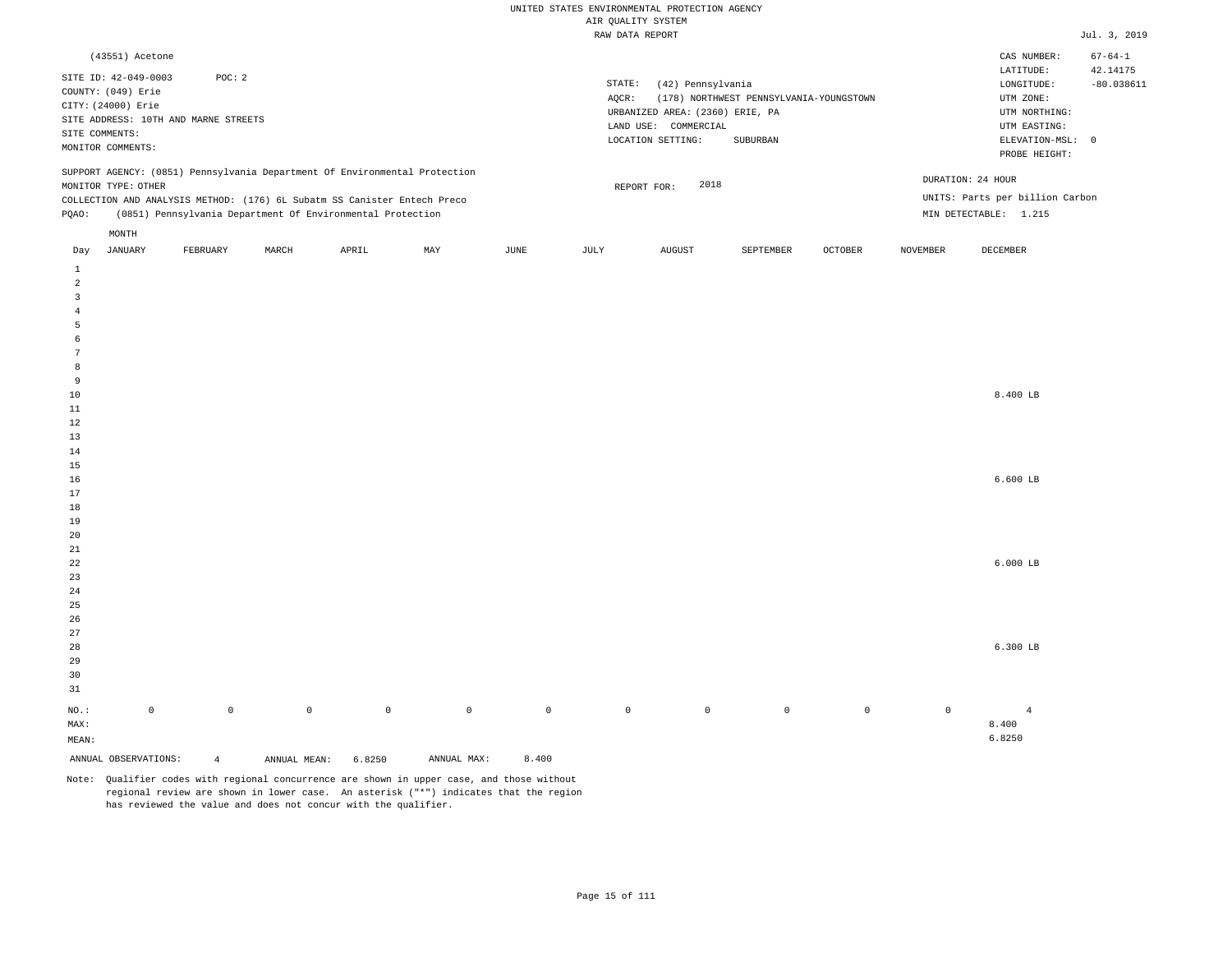|                         |                                                                                                                                                 |                                                            |          |              |             |             |       | RAW DATA REPORT                                                                                             |                                                             |                |                 |                                                                                               | Jul. 3, 2019              |
|-------------------------|-------------------------------------------------------------------------------------------------------------------------------------------------|------------------------------------------------------------|----------|--------------|-------------|-------------|-------|-------------------------------------------------------------------------------------------------------------|-------------------------------------------------------------|----------------|-----------------|-----------------------------------------------------------------------------------------------|---------------------------|
|                         | (43551) Acetone                                                                                                                                 |                                                            |          |              |             |             |       |                                                                                                             |                                                             |                |                 | CAS NUMBER:<br>LATITUDE:                                                                      | $67 - 64 - 1$<br>42.14175 |
|                         | SITE ID: 42-049-0003<br>COUNTY: (049) Erie<br>CITY: (24000) Erie<br>SITE ADDRESS: 10TH AND MARNE STREETS<br>SITE COMMENTS:<br>MONITOR COMMENTS: | POC: 2                                                     |          |              |             |             | AQCR: | STATE:<br>(42) Pennsylvania<br>URBANIZED AREA: (2360) ERIE, PA<br>LAND USE: COMMERCIAL<br>LOCATION SETTING: | (178) NORTHWEST PENNSYLVANIA-YOUNGSTOWN<br>${\tt SUBURBAN}$ |                |                 | LONGITUDE:<br>UTM ZONE:<br>UTM NORTHING:<br>UTM EASTING:<br>ELEVATION-MSL: 0<br>PROBE HEIGHT: | $-80.038611$              |
|                         | SUPPORT AGENCY: (0851) Pennsylvania Department Of Environmental Protection<br>MONITOR TYPE: OTHER                                               |                                                            |          |              |             |             |       | 2019<br>REPORT FOR:                                                                                         |                                                             |                |                 | DURATION: 24 HOUR                                                                             |                           |
|                         | COLLECTION AND ANALYSIS METHOD: (176) 6L Subatm SS Canister Entech Preco                                                                        |                                                            |          |              |             |             |       |                                                                                                             |                                                             |                |                 | UNITS: Parts per billion Carbon                                                               |                           |
| PQAO:                   |                                                                                                                                                 | (0851) Pennsylvania Department Of Environmental Protection |          |              |             |             |       |                                                                                                             |                                                             |                |                 | MIN DETECTABLE:                                                                               |                           |
|                         | MONTH                                                                                                                                           |                                                            |          |              |             |             |       |                                                                                                             |                                                             |                |                 |                                                                                               |                           |
| Day                     | <b>JANUARY</b>                                                                                                                                  | FEBRUARY                                                   | MARCH    | APRIL        | MAY         | <b>JUNE</b> | JULY  | AUGUST                                                                                                      | SEPTEMBER                                                   | <b>OCTOBER</b> | <b>NOVEMBER</b> | DECEMBER                                                                                      |                           |
| $\mathbf{1}$            |                                                                                                                                                 |                                                            |          |              |             |             |       |                                                                                                             |                                                             |                |                 |                                                                                               |                           |
| $\overline{a}$          |                                                                                                                                                 | $6.000$ LB                                                 |          |              |             |             |       |                                                                                                             |                                                             |                |                 |                                                                                               |                           |
| $\overline{\mathbf{3}}$ | 4.200 LB                                                                                                                                        |                                                            |          | 7.470        |             |             |       |                                                                                                             |                                                             |                |                 |                                                                                               |                           |
| $\overline{4}$          |                                                                                                                                                 |                                                            | 3.900 LB |              |             |             |       |                                                                                                             |                                                             |                |                 |                                                                                               |                           |
| 5<br>6                  |                                                                                                                                                 |                                                            |          |              |             |             |       |                                                                                                             |                                                             |                |                 |                                                                                               |                           |
| $7\phantom{.0}$         |                                                                                                                                                 |                                                            |          |              |             |             |       |                                                                                                             |                                                             |                |                 |                                                                                               |                           |
| 8                       |                                                                                                                                                 | $_{\rm AS}$                                                |          |              |             |             |       |                                                                                                             |                                                             |                |                 |                                                                                               |                           |
| 9                       | 4.200 LB                                                                                                                                        |                                                            |          |              |             |             |       |                                                                                                             |                                                             |                |                 |                                                                                               |                           |
| 10                      |                                                                                                                                                 |                                                            | 7.800    |              |             |             |       |                                                                                                             |                                                             |                |                 |                                                                                               |                           |
| $11\,$                  |                                                                                                                                                 |                                                            |          |              |             |             |       |                                                                                                             |                                                             |                |                 |                                                                                               |                           |
| 12                      |                                                                                                                                                 |                                                            |          |              |             |             |       |                                                                                                             |                                                             |                |                 |                                                                                               |                           |
| 13                      |                                                                                                                                                 |                                                            |          |              |             |             |       |                                                                                                             |                                                             |                |                 |                                                                                               |                           |
| 14                      | 4.800 LB                                                                                                                                        | 5.400                                                      |          |              |             |             |       |                                                                                                             |                                                             |                |                 |                                                                                               |                           |
| 15<br>16                |                                                                                                                                                 |                                                            | 4.320 LB |              |             |             |       |                                                                                                             |                                                             |                |                 |                                                                                               |                           |
| 17                      |                                                                                                                                                 |                                                            |          |              |             |             |       |                                                                                                             |                                                             |                |                 |                                                                                               |                           |
| 18                      |                                                                                                                                                 |                                                            |          |              |             |             |       |                                                                                                             |                                                             |                |                 |                                                                                               |                           |
| 19                      |                                                                                                                                                 |                                                            |          |              |             |             |       |                                                                                                             |                                                             |                |                 |                                                                                               |                           |
| 20                      |                                                                                                                                                 | 4.800 LB                                                   |          |              |             |             |       |                                                                                                             |                                                             |                |                 |                                                                                               |                           |
| 21                      | 2.430 LB                                                                                                                                        |                                                            |          |              |             |             |       |                                                                                                             |                                                             |                |                 |                                                                                               |                           |
| 22                      |                                                                                                                                                 |                                                            | 4.380    |              |             |             |       |                                                                                                             |                                                             |                |                 |                                                                                               |                           |
| 23<br>24                |                                                                                                                                                 |                                                            |          |              |             |             |       |                                                                                                             |                                                             |                |                 |                                                                                               |                           |
| 25                      |                                                                                                                                                 |                                                            |          |              |             |             |       |                                                                                                             |                                                             |                |                 |                                                                                               |                           |
| 26                      |                                                                                                                                                 | 3.600 LB                                                   |          |              |             |             |       |                                                                                                             |                                                             |                |                 |                                                                                               |                           |
| 27                      | 5.100                                                                                                                                           |                                                            |          |              |             |             |       |                                                                                                             |                                                             |                |                 |                                                                                               |                           |
| 28                      |                                                                                                                                                 |                                                            | 9.060    |              |             |             |       |                                                                                                             |                                                             |                |                 |                                                                                               |                           |
| 29                      |                                                                                                                                                 |                                                            |          |              |             |             |       |                                                                                                             |                                                             |                |                 |                                                                                               |                           |
| 30                      |                                                                                                                                                 |                                                            |          |              |             |             |       |                                                                                                             |                                                             |                |                 |                                                                                               |                           |
| 31                      |                                                                                                                                                 |                                                            |          |              |             |             |       |                                                                                                             |                                                             |                |                 |                                                                                               |                           |
| $NO.$ :                 | 5                                                                                                                                               | $\overline{4}$                                             | 5        | $\mathbf{1}$ | $\mathbb O$ | $\mathbb O$ |       | $\mathbb O$<br>$\mathbb O$                                                                                  | $\mathbb O$                                                 | $\mathbb O$    | $\mathbb O$     | $\mathbb O$                                                                                   |                           |
| MAX:                    | 5.100                                                                                                                                           | 6.000                                                      | 9.060    | 7.470        |             |             |       |                                                                                                             |                                                             |                |                 |                                                                                               |                           |

MEAN: 4.1460 4.9500 5.8920 7.4700

ANNUAL OBSERVATIONS: 15 ANNUAL MEAN: 5.1640 ANNUAL MAX: 9.060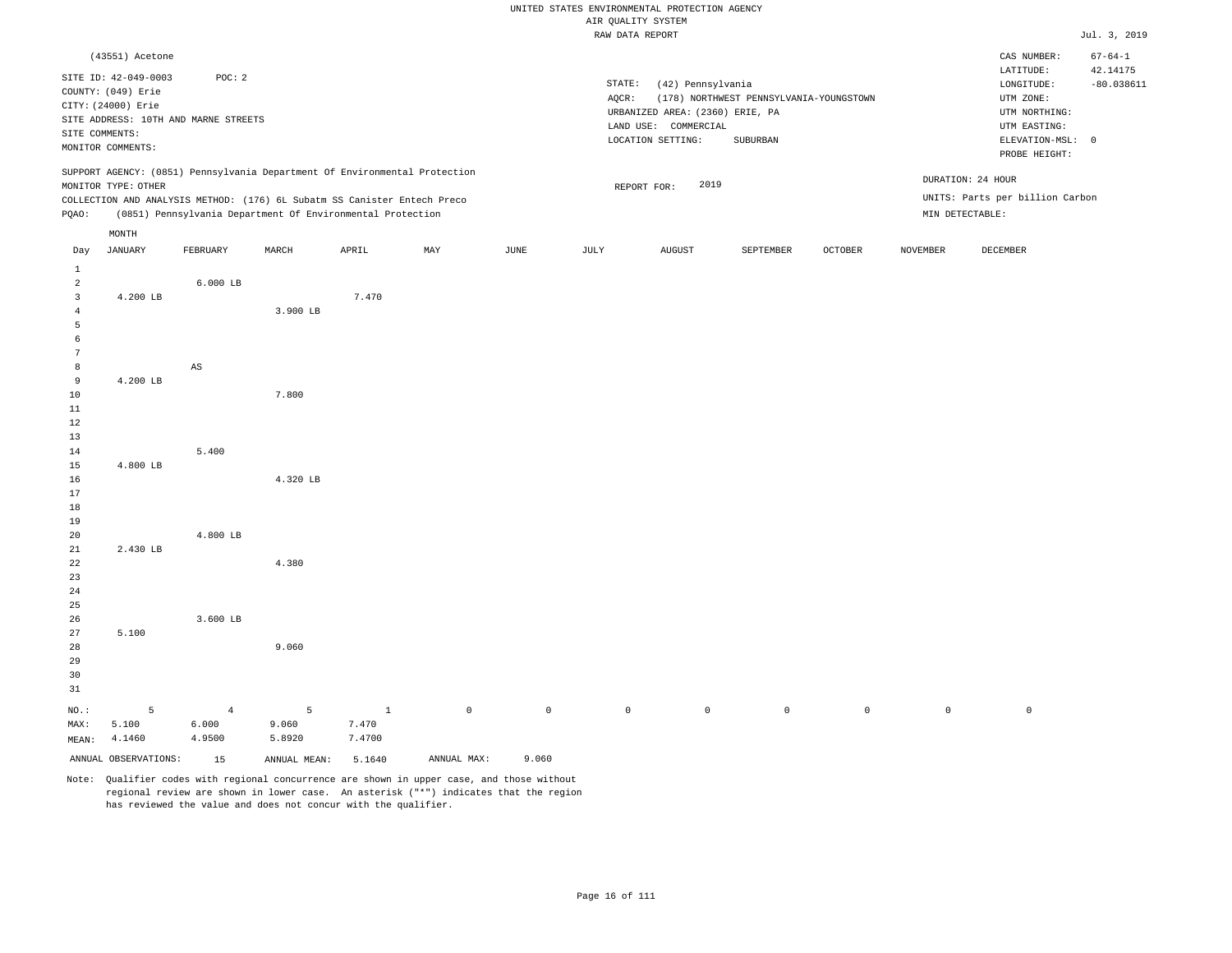| (43552) Methyl ethyl ketone                                                                                                                                                                                                                                   |                                                                                                                                                                             | CAS NUMBER:                                                                                                | $78 - 93 - 3$            |
|---------------------------------------------------------------------------------------------------------------------------------------------------------------------------------------------------------------------------------------------------------------|-----------------------------------------------------------------------------------------------------------------------------------------------------------------------------|------------------------------------------------------------------------------------------------------------|--------------------------|
| SITE ID: 42-049-0003<br>POC:2<br>COUNTY: (049) Erie<br>CITY: (24000) Erie<br>SITE ADDRESS: 10TH AND MARNE STREETS<br>SITE COMMENTS:<br>MONITOR COMMENTS:                                                                                                      | STATE:<br>(42) Pennsylvania<br>(178) NORTHWEST PENNSYLVANIA-YOUNGSTOWN<br>AOCR:<br>URBANIZED AREA: (2360) ERIE, PA<br>LAND USE: COMMERCIAL<br>LOCATION SETTING:<br>SUBURBAN | LATITUDE:<br>LONGITUDE:<br>UTM ZONE:<br>UTM NORTHING:<br>UTM EASTING:<br>ELEVATION-MSL: 0<br>PROBE HEIGHT: | 42.14175<br>$-80.038611$ |
| SUPPORT AGENCY: (0851) Pennsylvania Department Of Environmental Protection<br>MONITOR TYPE: OTHER<br>COLLECTION AND ANALYSIS METHOD: (176) 6L Subatm SS Canister Entech Preco<br>(0851) Pennsylvania Department Of Environmental Protection<br>POAO:<br>MONTH | DURATION: 24 HOUR<br>2018<br>REPORT FOR:<br>MIN DETECTABLE:                                                                                                                 | UNITS: Parts per billion Carbon<br>.34912                                                                  |                          |

| JANUARY<br>Day          |             | FEBRUARY       | MARCH        | APRIL       | MAY         | JUNE        | JULY    | AUGUST         | SEPTEMBER | OCTOBER | NOVEMBER            | DECEMBER       |
|-------------------------|-------------|----------------|--------------|-------------|-------------|-------------|---------|----------------|-----------|---------|---------------------|----------------|
| $\mathbf{1}$            |             |                |              |             |             |             |         |                |           |         |                     |                |
| $\overline{\mathbf{c}}$ |             |                |              |             |             |             |         |                |           |         |                     |                |
| 3                       |             |                |              |             |             |             |         |                |           |         |                     |                |
| $\overline{4}$          |             |                |              |             |             |             |         |                |           |         |                     |                |
| 5                       |             |                |              |             |             |             |         |                |           |         |                     |                |
| 6                       |             |                |              |             |             |             |         |                |           |         |                     |                |
| $\overline{7}$          |             |                |              |             |             |             |         |                |           |         |                     |                |
| 8                       |             |                |              |             |             |             |         |                |           |         |                     |                |
| 9                       |             |                |              |             |             |             |         |                |           |         |                     |                |
| $10$                    |             |                |              |             |             |             |         |                |           |         |                     | $.920$ LB      |
| $11\,$                  |             |                |              |             |             |             |         |                |           |         |                     |                |
| 12                      |             |                |              |             |             |             |         |                |           |         |                     |                |
| 13                      |             |                |              |             |             |             |         |                |           |         |                     |                |
| 14                      |             |                |              |             |             |             |         |                |           |         |                     |                |
| 15                      |             |                |              |             |             |             |         |                |           |         |                     |                |
| 16                      |             |                |              |             |             |             |         |                |           |         |                     | .840 $LB$      |
| 17                      |             |                |              |             |             |             |         |                |           |         |                     |                |
| $18\,$                  |             |                |              |             |             |             |         |                |           |         |                     |                |
| 19                      |             |                |              |             |             |             |         |                |           |         |                     |                |
| $20\,$                  |             |                |              |             |             |             |         |                |           |         |                     |                |
| $2\sqrt{1}$             |             |                |              |             |             |             |         |                |           |         |                     |                |
| ${\bf 22}$              |             |                |              |             |             |             |         |                |           |         |                     | .960 $LB$      |
| $23\,$                  |             |                |              |             |             |             |         |                |           |         |                     |                |
| $2\,4$                  |             |                |              |             |             |             |         |                |           |         |                     |                |
| $2\sqrt{5}$             |             |                |              |             |             |             |         |                |           |         |                     |                |
| $26\,$<br>27            |             |                |              |             |             |             |         |                |           |         |                     |                |
| 28                      |             |                |              |             |             |             |         |                |           |         |                     | .720 LB        |
| 29                      |             |                |              |             |             |             |         |                |           |         |                     |                |
| 30                      |             |                |              |             |             |             |         |                |           |         |                     |                |
| 31                      |             |                |              |             |             |             |         |                |           |         |                     |                |
|                         |             |                |              |             |             |             |         |                |           |         |                     |                |
| $_{\rm NO.}$ :          | $\mathsf 0$ | $\mathbb O$    | $\mathbb O$  | $\mathbb O$ | $\mathbb O$ | $\mathbb O$ | $\circ$ | $\overline{0}$ | $\circ$   | $\circ$ | $\mathsf{O}\xspace$ | $\overline{4}$ |
| MAX:                    |             |                |              |             |             |             |         |                |           |         |                     | .960           |
| MEAN:                   |             |                |              |             |             |             |         |                |           |         |                     | .8600          |
| ANNUAL OBSERVATIONS:    |             | $\overline{4}$ | ANNUAL MEAN: | .8600       | ANNUAL MAX: | .960        |         |                |           |         |                     |                |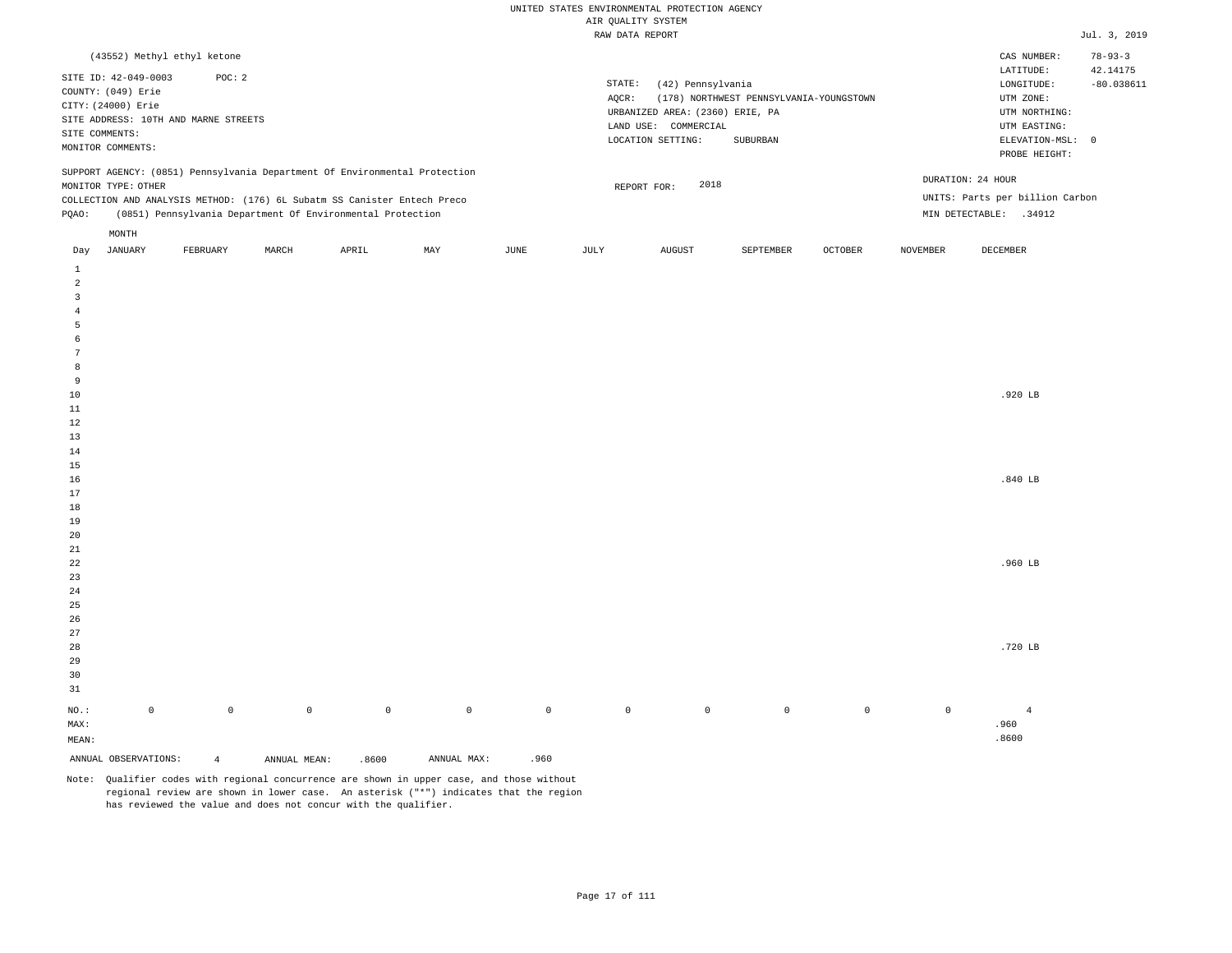|                |                             |                                                                            |         |       |     |      |        | uni Kauntri atatu.              |                                         |                |                 |                                 |               |
|----------------|-----------------------------|----------------------------------------------------------------------------|---------|-------|-----|------|--------|---------------------------------|-----------------------------------------|----------------|-----------------|---------------------------------|---------------|
|                |                             |                                                                            |         |       |     |      |        | RAW DATA REPORT                 |                                         |                |                 |                                 | Jul. 3, 2019  |
|                | (43552) Methyl ethyl ketone |                                                                            |         |       |     |      |        |                                 |                                         |                |                 | CAS NUMBER:                     | $78 - 93 - 3$ |
|                |                             |                                                                            |         |       |     |      |        |                                 |                                         |                |                 | LATITUDE:                       | 42.14175      |
|                | SITE ID: 42-049-0003        | POC: 2                                                                     |         |       |     |      | STATE: | (42) Pennsylvania               |                                         |                |                 | LONGITUDE:                      | $-80.038611$  |
|                | COUNTY: (049) Erie          |                                                                            |         |       |     |      | AOCR:  |                                 | (178) NORTHWEST PENNSYLVANIA-YOUNGSTOWN |                |                 | UTM ZONE:                       |               |
|                | CITY: (24000) Erie          | SITE ADDRESS: 10TH AND MARNE STREETS                                       |         |       |     |      |        | URBANIZED AREA: (2360) ERIE, PA |                                         |                |                 | UTM NORTHING:                   |               |
|                | SITE COMMENTS:              |                                                                            |         |       |     |      |        | LAND USE: COMMERCIAL            |                                         |                |                 | UTM EASTING:                    |               |
|                | MONITOR COMMENTS:           |                                                                            |         |       |     |      |        | LOCATION SETTING:               | SUBURBAN                                |                |                 | ELEVATION-MSL: 0                |               |
|                |                             |                                                                            |         |       |     |      |        |                                 |                                         |                |                 | PROBE HEIGHT:                   |               |
|                |                             | SUPPORT AGENCY: (0851) Pennsylvania Department Of Environmental Protection |         |       |     |      |        |                                 |                                         |                |                 |                                 |               |
|                | MONITOR TYPE: OTHER         |                                                                            |         |       |     |      |        | 2019<br>REPORT FOR:             |                                         |                |                 | DURATION: 24 HOUR               |               |
|                |                             | COLLECTION AND ANALYSIS METHOD: (176) 6L Subatm SS Canister Entech Preco   |         |       |     |      |        |                                 |                                         |                |                 | UNITS: Parts per billion Carbon |               |
| PQAO:          |                             | (0851) Pennsylvania Department Of Environmental Protection                 |         |       |     |      |        |                                 |                                         |                |                 | MIN DETECTABLE:                 |               |
|                | MONTH                       |                                                                            |         |       |     |      |        |                                 |                                         |                |                 |                                 |               |
| Day            | <b>JANUARY</b>              | FEBRUARY                                                                   | MARCH   | APRIL | MAY | JUNE | JULY   | <b>AUGUST</b>                   | SEPTEMBER                               | <b>OCTOBER</b> | <b>NOVEMBER</b> | DECEMBER                        |               |
| $\mathbf{1}$   |                             |                                                                            |         |       |     |      |        |                                 |                                         |                |                 |                                 |               |
| $\overline{a}$ |                             | .920 LB                                                                    |         |       |     |      |        |                                 |                                         |                |                 |                                 |               |
| $\overline{3}$ | .560 LB                     |                                                                            |         | .960  |     |      |        |                                 |                                         |                |                 |                                 |               |
| $\overline{4}$ |                             |                                                                            | .560 LB |       |     |      |        |                                 |                                         |                |                 |                                 |               |
| 5              |                             |                                                                            |         |       |     |      |        |                                 |                                         |                |                 |                                 |               |
| 6              |                             |                                                                            |         |       |     |      |        |                                 |                                         |                |                 |                                 |               |
| 7              |                             |                                                                            |         |       |     |      |        |                                 |                                         |                |                 |                                 |               |
| 8              |                             | AS                                                                         |         |       |     |      |        |                                 |                                         |                |                 |                                 |               |
| 9              | .440 LB                     |                                                                            |         |       |     |      |        |                                 |                                         |                |                 |                                 |               |
| 10             |                             |                                                                            | 1.360   |       |     |      |        |                                 |                                         |                |                 |                                 |               |
| 11             |                             |                                                                            |         |       |     |      |        |                                 |                                         |                |                 |                                 |               |
| $12\,$         |                             |                                                                            |         |       |     |      |        |                                 |                                         |                |                 |                                 |               |
| 13             |                             |                                                                            |         |       |     |      |        |                                 |                                         |                |                 |                                 |               |
| 14<br>15       | .760 LB                     | $.800$ LB                                                                  |         |       |     |      |        |                                 |                                         |                |                 |                                 |               |
| 16             |                             |                                                                            | 1.092   |       |     |      |        |                                 |                                         |                |                 |                                 |               |
| 17             |                             |                                                                            |         |       |     |      |        |                                 |                                         |                |                 |                                 |               |
| 18             |                             |                                                                            |         |       |     |      |        |                                 |                                         |                |                 |                                 |               |
| 19             |                             |                                                                            |         |       |     |      |        |                                 |                                         |                |                 |                                 |               |
| 20             |                             | .720 LB                                                                    |         |       |     |      |        |                                 |                                         |                |                 |                                 |               |
| 21             | $.000$ ND                   |                                                                            |         |       |     |      |        |                                 |                                         |                |                 |                                 |               |
| 22             |                             |                                                                            | .648    |       |     |      |        |                                 |                                         |                |                 |                                 |               |
| 23             |                             |                                                                            |         |       |     |      |        |                                 |                                         |                |                 |                                 |               |
| 24             |                             |                                                                            |         |       |     |      |        |                                 |                                         |                |                 |                                 |               |
| 25             |                             |                                                                            |         |       |     |      |        |                                 |                                         |                |                 |                                 |               |
| 26             |                             | $.600$ LB                                                                  |         |       |     |      |        |                                 |                                         |                |                 |                                 |               |
| 27             | .560                        |                                                                            |         |       |     |      |        |                                 |                                         |                |                 |                                 |               |
| 28             |                             |                                                                            | 1.288   |       |     |      |        |                                 |                                         |                |                 |                                 |               |
| 29             |                             |                                                                            |         |       |     |      |        |                                 |                                         |                |                 |                                 |               |
| 30             |                             |                                                                            |         |       |     |      |        |                                 |                                         |                |                 |                                 |               |
| 31             |                             |                                                                            |         |       |     |      |        |                                 |                                         |                |                 |                                 |               |

NO.: MAX: MEAN: 5 .760 .4640 4 .920 .7600 5 1.360 .9896 1 .960 .9600 0 0 0 0 0 0 0 0

ANNUAL OBSERVATIONS: 15 ANNUAL MEAN: .7512 ANNUAL MAX: 1.360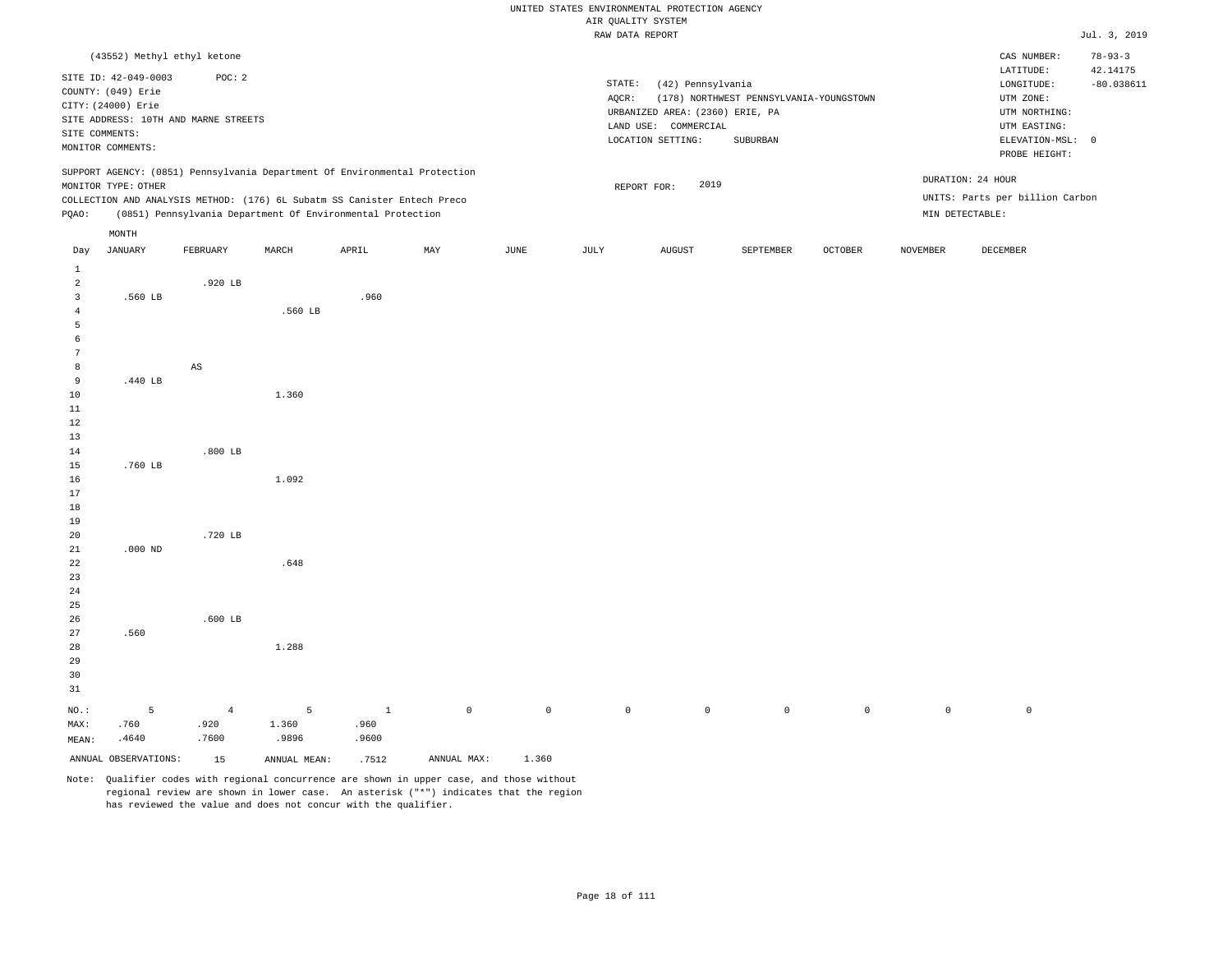| (43559) Methyl Butyl Ketone                                                                                                                                                                                                                                   |                                                                                                                                                                             | CAS NUMBER:                                                                                                | $591 - 78 - 6$           |
|---------------------------------------------------------------------------------------------------------------------------------------------------------------------------------------------------------------------------------------------------------------|-----------------------------------------------------------------------------------------------------------------------------------------------------------------------------|------------------------------------------------------------------------------------------------------------|--------------------------|
| SITE ID: 42-049-0003<br>POC: 2<br>COUNTY: (049) Erie<br>CITY: (24000) Erie<br>SITE ADDRESS: 10TH AND MARNE STREETS<br>SITE COMMENTS:<br>MONITOR COMMENTS:                                                                                                     | STATE:<br>(42) Pennsylvania<br>AOCR:<br>(178) NORTHWEST PENNSYLVANIA-YOUNGSTOWN<br>URBANIZED AREA: (2360) ERIE, PA<br>LAND USE: COMMERCIAL<br>LOCATION SETTING:<br>SUBURBAN | LATITUDE:<br>LONGITUDE:<br>UTM ZONE:<br>UTM NORTHING:<br>UTM EASTING:<br>ELEVATION-MSL: 0<br>PROBE HEIGHT: | 42.14175<br>$-80.038611$ |
| SUPPORT AGENCY: (0851) Pennsylvania Department Of Environmental Protection<br>MONITOR TYPE: OTHER<br>COLLECTION AND ANALYSIS METHOD: (176) 6L Subatm SS Canister Entech Preco<br>(0851) Pennsylvania Department Of Environmental Protection<br>POAO:<br>MONTH | 2018<br>REPORT FOR:<br>MIN DETECTABLE:                                                                                                                                      | DURATION: 24 HOUR<br>UNITS: Parts per billion Carbon<br>.3844083                                           |                          |

| Day             | JANUARY              | FEBRUARY       | MARCH        | APRIL               | MAY         | JUNE        | JULY        | AUGUST      | SEPTEMBER   | OCTOBER     | NOVEMBER    | DECEMBER           |
|-----------------|----------------------|----------------|--------------|---------------------|-------------|-------------|-------------|-------------|-------------|-------------|-------------|--------------------|
| $\mathbf{1}$    |                      |                |              |                     |             |             |             |             |             |             |             |                    |
| $\overline{a}$  |                      |                |              |                     |             |             |             |             |             |             |             |                    |
| $\overline{3}$  |                      |                |              |                     |             |             |             |             |             |             |             |                    |
| $\bf{4}$        |                      |                |              |                     |             |             |             |             |             |             |             |                    |
| $\overline{5}$  |                      |                |              |                     |             |             |             |             |             |             |             |                    |
| 6               |                      |                |              |                     |             |             |             |             |             |             |             |                    |
| $7\phantom{.0}$ |                      |                |              |                     |             |             |             |             |             |             |             |                    |
| 8               |                      |                |              |                     |             |             |             |             |             |             |             |                    |
| 9               |                      |                |              |                     |             |             |             |             |             |             |             |                    |
| $10$            |                      |                |              |                     |             |             |             |             |             |             |             | $.000$ ND          |
| $11\,$          |                      |                |              |                     |             |             |             |             |             |             |             |                    |
| 12              |                      |                |              |                     |             |             |             |             |             |             |             |                    |
| 13              |                      |                |              |                     |             |             |             |             |             |             |             |                    |
| 14              |                      |                |              |                     |             |             |             |             |             |             |             |                    |
| 15              |                      |                |              |                     |             |             |             |             |             |             |             |                    |
| $16\,$          |                      |                |              |                     |             |             |             |             |             |             |             | $.000~\mathrm{ND}$ |
| 17              |                      |                |              |                     |             |             |             |             |             |             |             |                    |
| 18              |                      |                |              |                     |             |             |             |             |             |             |             |                    |
| 19              |                      |                |              |                     |             |             |             |             |             |             |             |                    |
| $20\,$          |                      |                |              |                     |             |             |             |             |             |             |             |                    |
| $21\,$          |                      |                |              |                     |             |             |             |             |             |             |             |                    |
| 22              |                      |                |              |                     |             |             |             |             |             |             |             | $.000$ ND          |
| 23              |                      |                |              |                     |             |             |             |             |             |             |             |                    |
| $2\sqrt{4}$     |                      |                |              |                     |             |             |             |             |             |             |             |                    |
| $25\,$          |                      |                |              |                     |             |             |             |             |             |             |             |                    |
| $26\,$          |                      |                |              |                     |             |             |             |             |             |             |             |                    |
| 27              |                      |                |              |                     |             |             |             |             |             |             |             |                    |
| 28              |                      |                |              |                     |             |             |             |             |             |             |             | $.000$ ND          |
| 29              |                      |                |              |                     |             |             |             |             |             |             |             |                    |
| 30              |                      |                |              |                     |             |             |             |             |             |             |             |                    |
| 31              |                      |                |              |                     |             |             |             |             |             |             |             |                    |
| $_{\rm NO.}$ :  | $\mathsf{O}\xspace$  | $\mathbb O$    | $\mathbb O$  | $\mathsf{O}\xspace$ | $\mathbb O$ | $\mathbb O$ | $\mathbb O$ | $\mathbb O$ | $\mathbb O$ | $\mathbb O$ | $\mathbb O$ | $\overline{4}$     |
| MAX:            |                      |                |              |                     |             |             |             |             |             |             |             | 0.000              |
| MEAN:           |                      |                |              |                     |             |             |             |             |             |             |             | 0.0000             |
|                 | ANNUAL OBSERVATIONS: | $\overline{4}$ | ANNUAL MEAN: | 0.0000              | ANNUAL MAX: | 0.000       |             |             |             |             |             |                    |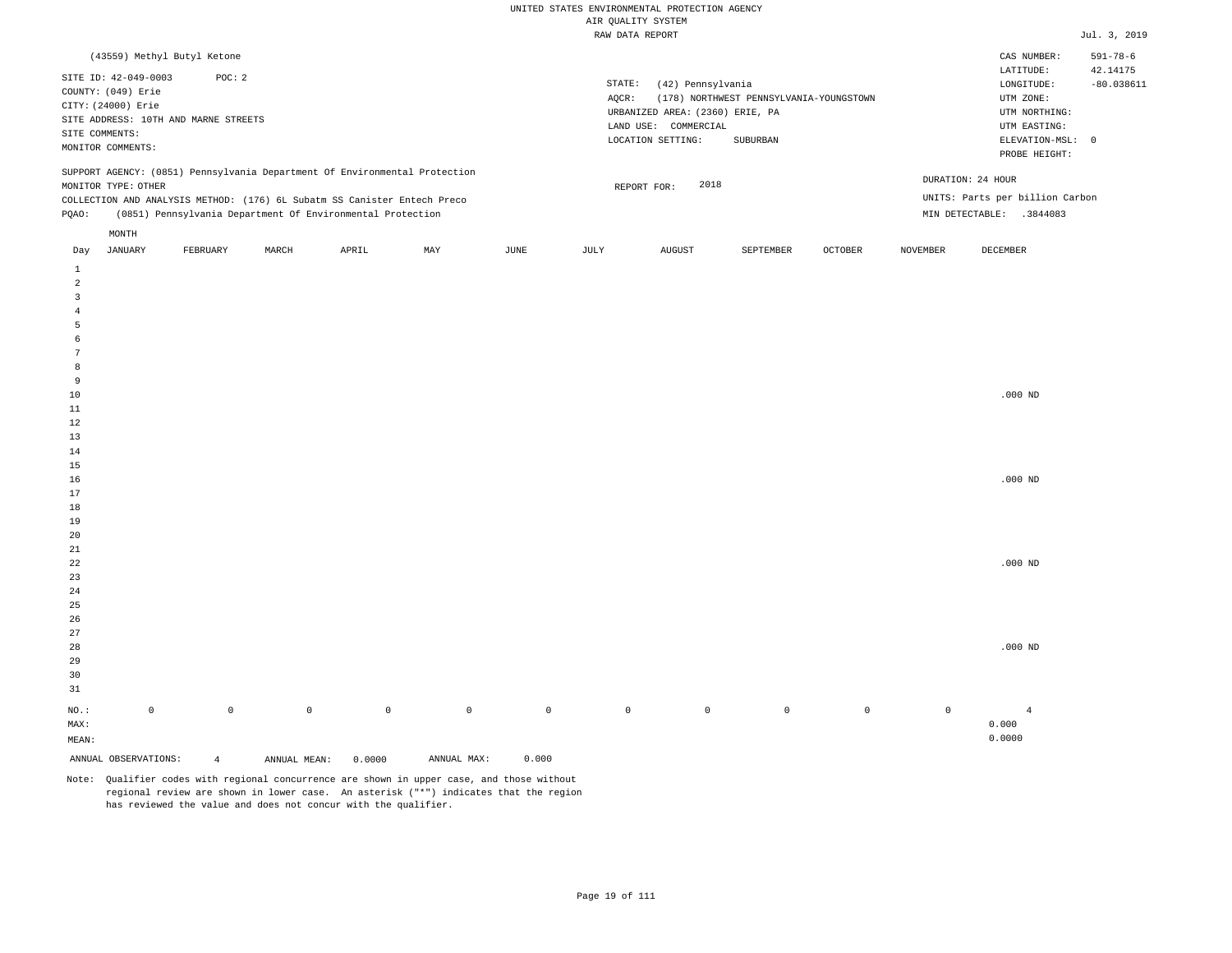# UNITED STATES ENVIRONMENTAL PROTECTION AGENCY ATE OUNT TTY SYSTEM

|                                |                      |                                      |           |                                                                            |     |      |        | AIR QUALITY SYSTEM              |                                         |                |                 |                                 |                |
|--------------------------------|----------------------|--------------------------------------|-----------|----------------------------------------------------------------------------|-----|------|--------|---------------------------------|-----------------------------------------|----------------|-----------------|---------------------------------|----------------|
|                                |                      |                                      |           |                                                                            |     |      |        | RAW DATA REPORT                 |                                         |                |                 |                                 | Jul. 3, 2019   |
|                                |                      | (43559) Methyl Butyl Ketone          |           |                                                                            |     |      |        |                                 |                                         |                |                 | CAS NUMBER:                     | $591 - 78 - 6$ |
|                                |                      |                                      |           |                                                                            |     |      |        |                                 |                                         |                |                 | LATITUDE:                       | 42.14175       |
|                                | SITE ID: 42-049-0003 | POC: 2                               |           |                                                                            |     |      | STATE: | (42) Pennsylvania               |                                         |                |                 | LONGITUDE:                      | $-80.038611$   |
|                                | COUNTY: (049) Erie   |                                      |           |                                                                            |     |      | AQCR:  |                                 | (178) NORTHWEST PENNSYLVANIA-YOUNGSTOWN |                |                 | UTM ZONE:                       |                |
|                                | CITY: (24000) Erie   |                                      |           |                                                                            |     |      |        | URBANIZED AREA: (2360) ERIE, PA |                                         |                |                 | UTM NORTHING:                   |                |
|                                | SITE COMMENTS:       | SITE ADDRESS: 10TH AND MARNE STREETS |           |                                                                            |     |      |        | LAND USE: COMMERCIAL            |                                         |                |                 | UTM EASTING:                    |                |
|                                | MONITOR COMMENTS:    |                                      |           |                                                                            |     |      |        | LOCATION SETTING:               | SUBURBAN                                |                |                 | ELEVATION-MSL: 0                |                |
|                                |                      |                                      |           |                                                                            |     |      |        |                                 |                                         |                |                 | PROBE HEIGHT:                   |                |
|                                |                      |                                      |           | SUPPORT AGENCY: (0851) Pennsylvania Department Of Environmental Protection |     |      |        |                                 |                                         |                |                 |                                 |                |
|                                | MONITOR TYPE: OTHER  |                                      |           |                                                                            |     |      |        | 2019<br>REPORT FOR:             |                                         |                |                 | DURATION: 24 HOUR               |                |
|                                |                      |                                      |           | COLLECTION AND ANALYSIS METHOD: (176) 6L Subatm SS Canister Entech Preco   |     |      |        |                                 |                                         |                |                 | UNITS: Parts per billion Carbon |                |
| PQAO:                          |                      |                                      |           | (0851) Pennsylvania Department Of Environmental Protection                 |     |      |        |                                 |                                         |                |                 | MIN DETECTABLE:                 |                |
|                                | MONTH                |                                      |           |                                                                            |     |      |        |                                 |                                         |                |                 |                                 |                |
| Day                            | <b>JANUARY</b>       | FEBRUARY                             | MARCH     | APRIL                                                                      | MAY | JUNE | JULY   | AUGUST                          | SEPTEMBER                               | <b>OCTOBER</b> | <b>NOVEMBER</b> | <b>DECEMBER</b>                 |                |
|                                |                      |                                      |           |                                                                            |     |      |        |                                 |                                         |                |                 |                                 |                |
| $\mathbf{1}$<br>$\overline{c}$ |                      | $.000$ ND                            |           |                                                                            |     |      |        |                                 |                                         |                |                 |                                 |                |
| $\overline{3}$                 | $.000$ ND            |                                      |           | $.000$ ND                                                                  |     |      |        |                                 |                                         |                |                 |                                 |                |
| 4                              |                      |                                      | $.000$ ND |                                                                            |     |      |        |                                 |                                         |                |                 |                                 |                |
| 5                              |                      |                                      |           |                                                                            |     |      |        |                                 |                                         |                |                 |                                 |                |
| 6                              |                      |                                      |           |                                                                            |     |      |        |                                 |                                         |                |                 |                                 |                |
|                                |                      |                                      |           |                                                                            |     |      |        |                                 |                                         |                |                 |                                 |                |
| 8                              |                      | AS                                   |           |                                                                            |     |      |        |                                 |                                         |                |                 |                                 |                |
| 9                              | $.000$ ND            |                                      |           |                                                                            |     |      |        |                                 |                                         |                |                 |                                 |                |
| 10                             |                      |                                      | $.000$ ND |                                                                            |     |      |        |                                 |                                         |                |                 |                                 |                |
| $1\,1$                         |                      |                                      |           |                                                                            |     |      |        |                                 |                                         |                |                 |                                 |                |
| 12                             |                      |                                      |           |                                                                            |     |      |        |                                 |                                         |                |                 |                                 |                |
| 13                             |                      |                                      |           |                                                                            |     |      |        |                                 |                                         |                |                 |                                 |                |
| 14                             |                      | $.000$ ND                            |           |                                                                            |     |      |        |                                 |                                         |                |                 |                                 |                |
| 15                             | $.000$ ND            |                                      |           |                                                                            |     |      |        |                                 |                                         |                |                 |                                 |                |
| 16                             |                      |                                      | $.000$ ND |                                                                            |     |      |        |                                 |                                         |                |                 |                                 |                |
| 17                             |                      |                                      |           |                                                                            |     |      |        |                                 |                                         |                |                 |                                 |                |
| 18                             |                      |                                      |           |                                                                            |     |      |        |                                 |                                         |                |                 |                                 |                |
| 19                             |                      |                                      |           |                                                                            |     |      |        |                                 |                                         |                |                 |                                 |                |
| 20                             |                      | $.000$ ND                            |           |                                                                            |     |      |        |                                 |                                         |                |                 |                                 |                |
| 21                             | $.000$ ND            |                                      |           |                                                                            |     |      |        |                                 |                                         |                |                 |                                 |                |
| 22                             |                      |                                      | $.000$ ND |                                                                            |     |      |        |                                 |                                         |                |                 |                                 |                |
| 23                             |                      |                                      |           |                                                                            |     |      |        |                                 |                                         |                |                 |                                 |                |
| 24                             |                      |                                      |           |                                                                            |     |      |        |                                 |                                         |                |                 |                                 |                |
| 25                             |                      |                                      |           |                                                                            |     |      |        |                                 |                                         |                |                 |                                 |                |
| 26                             |                      | $.000$ ND                            |           |                                                                            |     |      |        |                                 |                                         |                |                 |                                 |                |

Note: Qualifier codes with regional concurrence are shown in upper case, and those without regional review are shown in lower case. An asterisk ("\*") indicates that the region has reviewed the value and does not concur with the qualifier.

.000 ND

5 0.000 0.0000

ANNUAL OBSERVATIONS: 15 ANNUAL MEAN: 0.0000 ANNUAL MAX: 0.000

1 0.000 0.0000

NO.: MAX:

MEAN: 0.0000

.000 ND

5 0.000

4 0.000 0.0000

0 0 0 0 0 0 0 0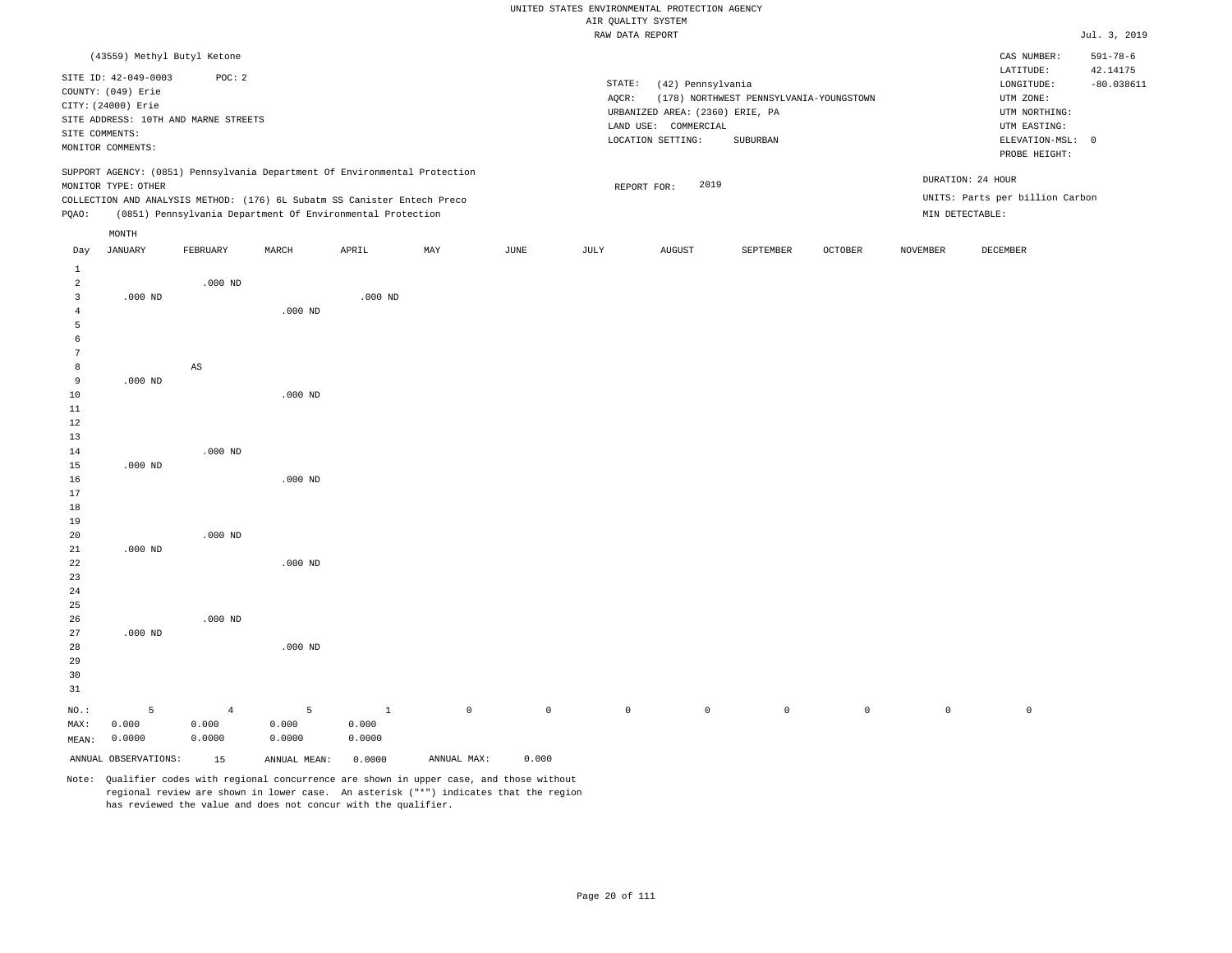|                |                                                                                       | (43560) Methyl isobutyl ketone                |       |                                                                          |                                                                            |      |                 |                                                                                                   |                                                     |                |                 | CAS NUMBER:                                                                               | $108 - 10 - 1$           |
|----------------|---------------------------------------------------------------------------------------|-----------------------------------------------|-------|--------------------------------------------------------------------------|----------------------------------------------------------------------------|------|-----------------|---------------------------------------------------------------------------------------------------|-----------------------------------------------------|----------------|-----------------|-------------------------------------------------------------------------------------------|--------------------------|
| SITE COMMENTS: | SITE ID: 42-049-0003<br>COUNTY: (049) Erie<br>CITY: (24000) Erie<br>MONITOR COMMENTS: | POC:2<br>SITE ADDRESS: 10TH AND MARNE STREETS |       |                                                                          |                                                                            |      | STATE:<br>AOCR: | (42) Pennsylvania<br>URBANIZED AREA: (2360) ERIE, PA<br>LAND USE: COMMERCIAL<br>LOCATION SETTING: | (178) NORTHWEST PENNSYLVANIA-YOUNGSTOWN<br>SUBURBAN |                |                 | LATITUDE:<br>LONGITUDE:<br>UTM ZONE:<br>UTM NORTHING:<br>UTM EASTING:<br>ELEVATION-MSL: 0 | 42.14175<br>$-80.038611$ |
|                |                                                                                       |                                               |       |                                                                          |                                                                            |      |                 |                                                                                                   |                                                     |                |                 | PROBE HEIGHT:                                                                             |                          |
|                |                                                                                       |                                               |       |                                                                          | SUPPORT AGENCY: (0851) Pennsylvania Department Of Environmental Protection |      |                 |                                                                                                   |                                                     |                |                 |                                                                                           |                          |
|                | MONITOR TYPE: OTHER                                                                   |                                               |       |                                                                          |                                                                            |      |                 | 2018<br>REPORT FOR:                                                                               |                                                     |                |                 | DURATION: 24 HOUR                                                                         |                          |
|                |                                                                                       |                                               |       | COLLECTION AND ANALYSIS METHOD: (176) 6L SUBATM SS CANISTER ENTECH PRECO |                                                                            |      |                 |                                                                                                   |                                                     |                |                 | UNITS: Parts per billion Carbon                                                           |                          |
| POAO:          |                                                                                       |                                               |       | (0851) Pennsylvania Department Of Environmental Protection               |                                                                            |      |                 |                                                                                                   |                                                     |                | MIN DETECTABLE: | .4653                                                                                     |                          |
|                | MONTH                                                                                 |                                               |       |                                                                          |                                                                            |      |                 |                                                                                                   |                                                     |                |                 |                                                                                           |                          |
| Day            | JANUARY                                                                               | FEBRUARY                                      | MARCH | APRIL                                                                    | MAY                                                                        | JUNE | JULY            | <b>AUGUST</b>                                                                                     | SEPTEMBER                                           | <b>OCTOBER</b> | <b>NOVEMBER</b> | DECEMBER                                                                                  |                          |

| ANNUAL OBSERVATIONS:  |             | $\overline{4}$      | ANNUAL MEAN: | 0.000       | ANNUAL MAX: | ${\bf 0}$ . ${\bf 0}$ ${\bf 0}$ |              |             |                |                |         |                   |
|-----------------------|-------------|---------------------|--------------|-------------|-------------|---------------------------------|--------------|-------------|----------------|----------------|---------|-------------------|
| $\texttt{MEAN}$ :     |             |                     |              |             |             |                                 |              |             |                |                |         | 0.000             |
| $\texttt{MAX}$ :      |             |                     |              |             |             |                                 |              |             |                |                |         | 0.00              |
| $_{\rm NO.}$ :        | $\mathbb O$ | $\mathsf{O}\xspace$ | $\circ$      | $\mathbb O$ | $\mathsf 0$ | $\mathbb O$                     | $\mathsf{O}$ | $\mathbb O$ | $\overline{0}$ | $\overline{0}$ | $\circ$ | $\overline{4}$    |
| $3\sqrt{1}$           |             |                     |              |             |             |                                 |              |             |                |                |         |                   |
| $30$                  |             |                     |              |             |             |                                 |              |             |                |                |         |                   |
|                       |             |                     |              |             |             |                                 |              |             |                |                |         |                   |
| 29                    |             |                     |              |             |             |                                 |              |             |                |                |         | $.00~\mathrm{ND}$ |
| $27\,$<br>$_{\rm 28}$ |             |                     |              |             |             |                                 |              |             |                |                |         |                   |
|                       |             |                     |              |             |             |                                 |              |             |                |                |         |                   |
| 25<br>$26\,$          |             |                     |              |             |             |                                 |              |             |                |                |         |                   |
|                       |             |                     |              |             |             |                                 |              |             |                |                |         |                   |
| $23\,$<br>24          |             |                     |              |             |             |                                 |              |             |                |                |         |                   |
|                       |             |                     |              |             |             |                                 |              |             |                |                |         | $.00$ ND          |
| $2\sqrt{2}$           |             |                     |              |             |             |                                 |              |             |                |                |         |                   |
| $21\,$                |             |                     |              |             |             |                                 |              |             |                |                |         |                   |
| $20\,$                |             |                     |              |             |             |                                 |              |             |                |                |         |                   |
| $18\,$<br>$19$        |             |                     |              |             |             |                                 |              |             |                |                |         |                   |
| $17\,$                |             |                     |              |             |             |                                 |              |             |                |                |         |                   |
| $16\,$                |             |                     |              |             |             |                                 |              |             |                |                |         | $.00$ ND          |
| $15\,$                |             |                     |              |             |             |                                 |              |             |                |                |         |                   |
| 14                    |             |                     |              |             |             |                                 |              |             |                |                |         |                   |
| $13\,$                |             |                     |              |             |             |                                 |              |             |                |                |         |                   |
| $1\,2$                |             |                     |              |             |             |                                 |              |             |                |                |         |                   |
| $11\,$                |             |                     |              |             |             |                                 |              |             |                |                |         |                   |
| $10\,$                |             |                     |              |             |             |                                 |              |             |                |                |         | $.00$ ND          |
| $\overline{9}$        |             |                     |              |             |             |                                 |              |             |                |                |         |                   |
| 8                     |             |                     |              |             |             |                                 |              |             |                |                |         |                   |
| $7\phantom{.0}$       |             |                     |              |             |             |                                 |              |             |                |                |         |                   |
| 6                     |             |                     |              |             |             |                                 |              |             |                |                |         |                   |
| $\overline{5}$        |             |                     |              |             |             |                                 |              |             |                |                |         |                   |
| $\overline{4}$        |             |                     |              |             |             |                                 |              |             |                |                |         |                   |
| $\overline{3}$        |             |                     |              |             |             |                                 |              |             |                |                |         |                   |
| $\overline{a}$        |             |                     |              |             |             |                                 |              |             |                |                |         |                   |
| $\mathbf{1}$          |             |                     |              |             |             |                                 |              |             |                |                |         |                   |
|                       |             |                     |              |             |             |                                 |              |             |                |                |         |                   |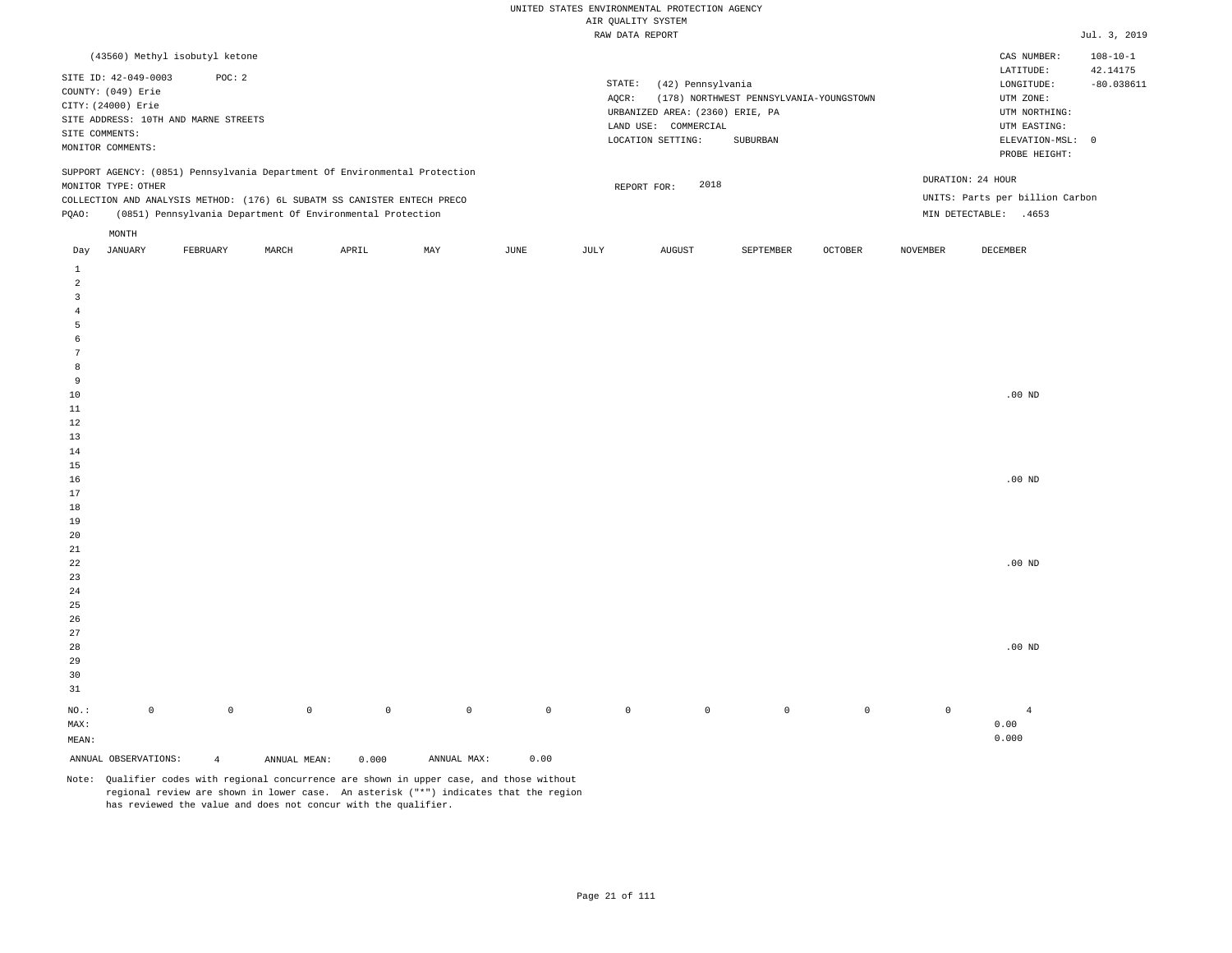|       |                      |                                                                            |                   |          |     |      |        | urv Änurri ninipu               |                                         |         |          |                                 |                            |
|-------|----------------------|----------------------------------------------------------------------------|-------------------|----------|-----|------|--------|---------------------------------|-----------------------------------------|---------|----------|---------------------------------|----------------------------|
|       |                      |                                                                            |                   |          |     |      |        | RAW DATA REPORT                 |                                         |         |          |                                 | Jul. 3, 2019               |
|       |                      | (43560) Methyl isobutyl ketone                                             |                   |          |     |      |        |                                 |                                         |         |          | CAS NUMBER:<br>LATITUDE:        | $108 - 10 - 1$<br>42.14175 |
|       | SITE ID: 42-049-0003 | POC: 2                                                                     |                   |          |     |      | STATE: | (42) Pennsylvania               |                                         |         |          | LONGITUDE:                      | $-80.038611$               |
|       | COUNTY: (049) Erie   |                                                                            |                   |          |     |      | AQCR:  |                                 | (178) NORTHWEST PENNSYLVANIA-YOUNGSTOWN |         |          | UTM ZONE:                       |                            |
|       | CITY: (24000) Erie   |                                                                            |                   |          |     |      |        | URBANIZED AREA: (2360) ERIE, PA |                                         |         |          | UTM NORTHING:                   |                            |
|       |                      | SITE ADDRESS: 10TH AND MARNE STREETS                                       |                   |          |     |      |        | LAND USE: COMMERCIAL            |                                         |         |          | UTM EASTING:                    |                            |
|       | SITE COMMENTS:       |                                                                            |                   |          |     |      |        | LOCATION SETTING:               | SUBURBAN                                |         |          | ELEVATION-MSL: 0                |                            |
|       | MONITOR COMMENTS:    |                                                                            |                   |          |     |      |        |                                 |                                         |         |          | PROBE HEIGHT:                   |                            |
|       |                      | SUPPORT AGENCY: (0851) Pennsylvania Department Of Environmental Protection |                   |          |     |      |        | 2019                            |                                         |         |          | DURATION: 24 HOUR               |                            |
|       | MONITOR TYPE: OTHER  |                                                                            |                   |          |     |      |        | REPORT FOR:                     |                                         |         |          | UNITS: Parts per billion Carbon |                            |
|       |                      | COLLECTION AND ANALYSIS METHOD: (176) 6L SUBATM SS CANISTER ENTECH PRECO   |                   |          |     |      |        |                                 |                                         |         |          |                                 |                            |
| PQAO: |                      | (0851) Pennsylvania Department Of Environmental Protection                 |                   |          |     |      |        |                                 |                                         |         |          | MIN DETECTABLE:                 |                            |
|       | MONTH                |                                                                            |                   |          |     |      |        |                                 |                                         |         |          |                                 |                            |
| Day   | JANUARY              | FEBRUARY                                                                   | MARCH             | APRIL    | MAY | JUNE | JULY   | AUGUST                          | SEPTEMBER                               | OCTOBER | NOVEMBER | DECEMBER                        |                            |
| 1     |                      |                                                                            |                   |          |     |      |        |                                 |                                         |         |          |                                 |                            |
| 2     |                      | $.00$ ND                                                                   |                   |          |     |      |        |                                 |                                         |         |          |                                 |                            |
| 3     | $.00$ ND             |                                                                            |                   | $.00$ ND |     |      |        |                                 |                                         |         |          |                                 |                            |
| 4     |                      |                                                                            | $.00$ ND          |          |     |      |        |                                 |                                         |         |          |                                 |                            |
| 5     |                      |                                                                            |                   |          |     |      |        |                                 |                                         |         |          |                                 |                            |
| 6     |                      |                                                                            |                   |          |     |      |        |                                 |                                         |         |          |                                 |                            |
| 7     |                      |                                                                            |                   |          |     |      |        |                                 |                                         |         |          |                                 |                            |
| 8     |                      | $\mathbb{A}\mathbb{S}$                                                     |                   |          |     |      |        |                                 |                                         |         |          |                                 |                            |
| 9     | $.00$ ND             |                                                                            |                   |          |     |      |        |                                 |                                         |         |          |                                 |                            |
| 10    |                      |                                                                            | $.00$ ND          |          |     |      |        |                                 |                                         |         |          |                                 |                            |
| 11    |                      |                                                                            |                   |          |     |      |        |                                 |                                         |         |          |                                 |                            |
| 12    |                      |                                                                            |                   |          |     |      |        |                                 |                                         |         |          |                                 |                            |
| 13    |                      |                                                                            |                   |          |     |      |        |                                 |                                         |         |          |                                 |                            |
| 14    |                      | $.00$ ND                                                                   |                   |          |     |      |        |                                 |                                         |         |          |                                 |                            |
| 15    | $.00$ ND             |                                                                            |                   |          |     |      |        |                                 |                                         |         |          |                                 |                            |
| 16    |                      |                                                                            | .00 <sub>ND</sub> |          |     |      |        |                                 |                                         |         |          |                                 |                            |
| 17    |                      |                                                                            |                   |          |     |      |        |                                 |                                         |         |          |                                 |                            |
| 18    |                      |                                                                            |                   |          |     |      |        |                                 |                                         |         |          |                                 |                            |
| 19    |                      |                                                                            |                   |          |     |      |        |                                 |                                         |         |          |                                 |                            |
| 20    |                      | $.00$ ND                                                                   |                   |          |     |      |        |                                 |                                         |         |          |                                 |                            |
| 21    | $.00$ ND             |                                                                            |                   |          |     |      |        |                                 |                                         |         |          |                                 |                            |
| 22    |                      |                                                                            | .00 <sub>ND</sub> |          |     |      |        |                                 |                                         |         |          |                                 |                            |
| 23    |                      |                                                                            |                   |          |     |      |        |                                 |                                         |         |          |                                 |                            |
| 24    |                      |                                                                            |                   |          |     |      |        |                                 |                                         |         |          |                                 |                            |
| 25    |                      |                                                                            |                   |          |     |      |        |                                 |                                         |         |          |                                 |                            |

Note: Qualifier codes with regional concurrence are shown in upper case, and those without regional review are shown in lower case. An asterisk ("\*") indicates that the region has reviewed the value and does not concur with the qualifier.

1 0.00 0.000

.00 ND

5 0.00 0.000

ANNUAL OBSERVATIONS: 15 ANNUAL MEAN: 0.000 ANNUAL MAX: 0.00

NO.: MAX: MEAN: .00 ND

.00 ND

4 0.00 0.000

5 0.00 0.000

0 0 0 0 0 0 0 0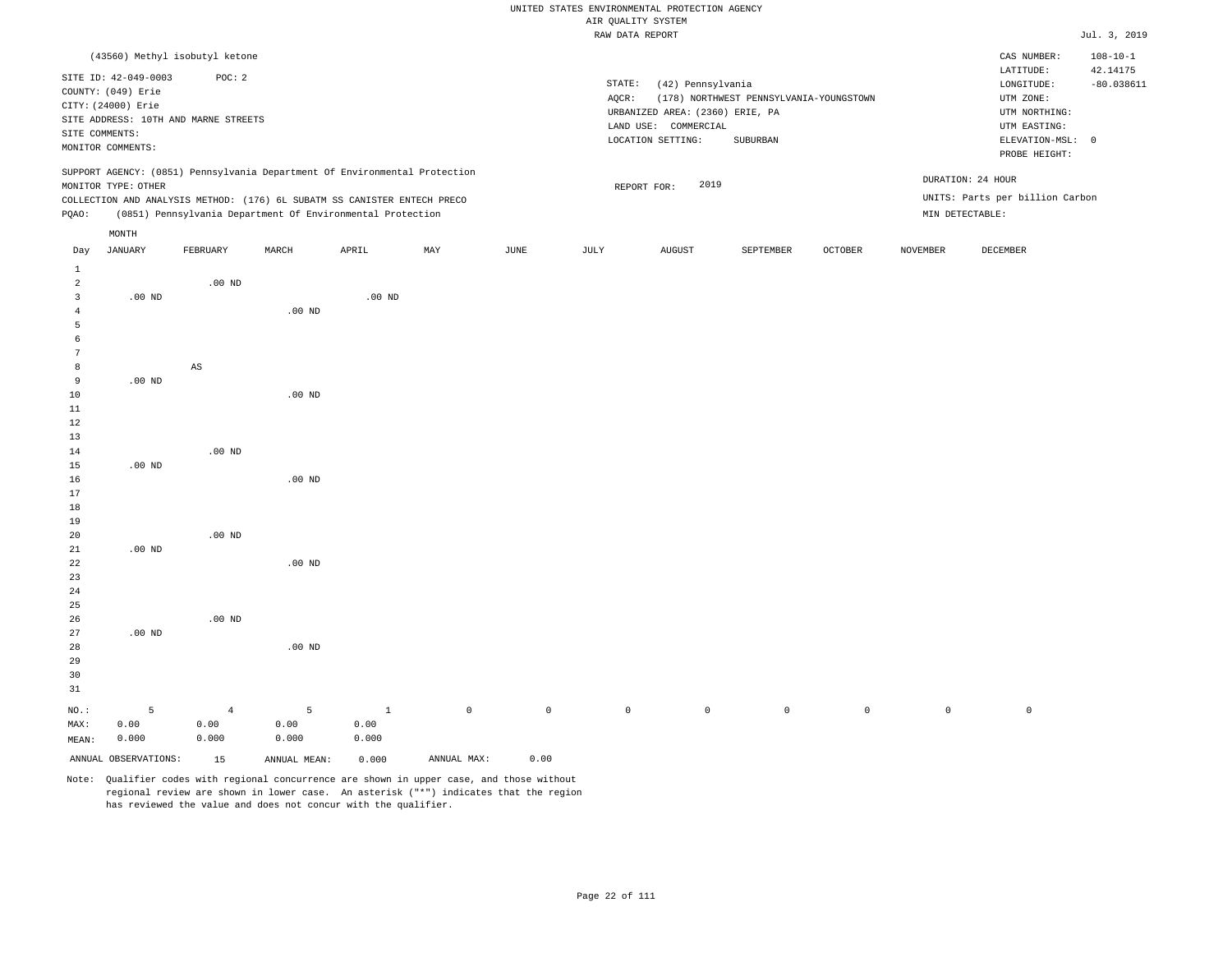| (43801) Chloromethane                                                                                                                                                                                                                                |      |                 |                                                                                                   |                                                     |                |                                      | CAS NUMBER:                                                                                                | $74 - 87 - 3$            |
|------------------------------------------------------------------------------------------------------------------------------------------------------------------------------------------------------------------------------------------------------|------|-----------------|---------------------------------------------------------------------------------------------------|-----------------------------------------------------|----------------|--------------------------------------|------------------------------------------------------------------------------------------------------------|--------------------------|
| SITE ID: 42-049-0003<br>POC: 2<br>COUNTY: (049) Erie<br>CITY: (24000) Erie<br>SITE ADDRESS: 10TH AND MARNE STREETS<br>SITE COMMENTS:<br>MONITOR COMMENTS:                                                                                            |      | STATE:<br>AOCR: | (42) Pennsylvania<br>URBANIZED AREA: (2360) ERIE, PA<br>LAND USE: COMMERCIAL<br>LOCATION SETTING: | (178) NORTHWEST PENNSYLVANIA-YOUNGSTOWN<br>SUBURBAN |                |                                      | LATITUDE:<br>LONGITUDE:<br>UTM ZONE:<br>UTM NORTHING:<br>UTM EASTING:<br>ELEVATION-MSL: 0<br>PROBE HEIGHT: | 42.14175<br>$-80.038611$ |
| SUPPORT AGENCY: (0851) Pennsylvania Department Of Environmental Protection<br>MONITOR TYPE: OTHER<br>COLLECTION AND ANALYSIS METHOD: (176) 6L SUBATM SS CANISTER ENTECH PRECO<br>(0851) Pennsylvania Department Of Environmental Protection<br>POAO: |      |                 | 2018<br>REPORT FOR:                                                                               |                                                     |                | DURATION: 24 HOUR<br>MIN DETECTABLE: | UNITS: Parts per billion Carbon<br>.087                                                                    |                          |
| MONTH<br>MAY<br>JANUARY<br>MARCH<br>FEBRUARY<br>APRIL<br>Day                                                                                                                                                                                         | JUNE | JULY            | AUGUST                                                                                            | SEPTEMBER                                           | <b>OCTOBER</b> | <b>NOVEMBER</b>                      | DECEMBER                                                                                                   |                          |

|                  | ANNUAL OBSERVATIONS: | $\overline{4}$ | ANNUAL MEAN:   | .578           | ANNUAL MAX: | .60          |         |         |             |             |         |                                                                                                                                                                                                                                                                                                                                                                                                             |
|------------------|----------------------|----------------|----------------|----------------|-------------|--------------|---------|---------|-------------|-------------|---------|-------------------------------------------------------------------------------------------------------------------------------------------------------------------------------------------------------------------------------------------------------------------------------------------------------------------------------------------------------------------------------------------------------------|
| MEAN:            |                      |                |                |                |             |              |         |         |             |             |         | .578                                                                                                                                                                                                                                                                                                                                                                                                        |
| MAX:             |                      |                |                |                |             |              |         |         |             |             |         | $\footnotesize\substack{~~\cdots\\ \phantom{.} \phantom{.} \phantom{.} \phantom{.} \phantom{.} \phantom{.} \phantom{.} \phantom{.} \phantom{.} \phantom{.} \phantom{.} \phantom{.} \phantom{.} \phantom{.} \phantom{.} \phantom{.} \phantom{.} \phantom{.} \phantom{.} \phantom{.} \phantom{.} \phantom{.} \phantom{.} \phantom{.} \phantom{.} \phantom{.} \phantom{.} \phantom{.} \phantom{.} \phantom{.}$ |
| $_{\rm NO.}$ :   | $\mathbb O$          | $\overline{0}$ | $\overline{0}$ | $\overline{0}$ | $\circ$     | $\mathsf{O}$ | $\circ$ | $\circ$ | $\mathbb O$ | $\mathbb O$ | $\circ$ | $\overline{4}$                                                                                                                                                                                                                                                                                                                                                                                              |
| $31\,$           |                      |                |                |                |             |              |         |         |             |             |         |                                                                                                                                                                                                                                                                                                                                                                                                             |
| 30               |                      |                |                |                |             |              |         |         |             |             |         |                                                                                                                                                                                                                                                                                                                                                                                                             |
| 29               |                      |                |                |                |             |              |         |         |             |             |         |                                                                                                                                                                                                                                                                                                                                                                                                             |
| 28               |                      |                |                |                |             |              |         |         |             |             |         | .60                                                                                                                                                                                                                                                                                                                                                                                                         |
| 27               |                      |                |                |                |             |              |         |         |             |             |         |                                                                                                                                                                                                                                                                                                                                                                                                             |
| 26               |                      |                |                |                |             |              |         |         |             |             |         |                                                                                                                                                                                                                                                                                                                                                                                                             |
| $25\,$           |                      |                |                |                |             |              |         |         |             |             |         |                                                                                                                                                                                                                                                                                                                                                                                                             |
| $\sqrt{24}$      |                      |                |                |                |             |              |         |         |             |             |         |                                                                                                                                                                                                                                                                                                                                                                                                             |
| $2\sqrt{3}$      |                      |                |                |                |             |              |         |         |             |             |         |                                                                                                                                                                                                                                                                                                                                                                                                             |
| $^{\rm 22}$      |                      |                |                |                |             |              |         |         |             |             |         | .58                                                                                                                                                                                                                                                                                                                                                                                                         |
| $2\sqrt{1}$      |                      |                |                |                |             |              |         |         |             |             |         |                                                                                                                                                                                                                                                                                                                                                                                                             |
| 20               |                      |                |                |                |             |              |         |         |             |             |         |                                                                                                                                                                                                                                                                                                                                                                                                             |
| 19               |                      |                |                |                |             |              |         |         |             |             |         |                                                                                                                                                                                                                                                                                                                                                                                                             |
| $18\,$           |                      |                |                |                |             |              |         |         |             |             |         |                                                                                                                                                                                                                                                                                                                                                                                                             |
| $16\,$<br>$17\,$ |                      |                |                |                |             |              |         |         |             |             |         | .57                                                                                                                                                                                                                                                                                                                                                                                                         |
| $15\,$           |                      |                |                |                |             |              |         |         |             |             |         |                                                                                                                                                                                                                                                                                                                                                                                                             |
| 14               |                      |                |                |                |             |              |         |         |             |             |         |                                                                                                                                                                                                                                                                                                                                                                                                             |
| 13               |                      |                |                |                |             |              |         |         |             |             |         |                                                                                                                                                                                                                                                                                                                                                                                                             |
| $12\,$           |                      |                |                |                |             |              |         |         |             |             |         |                                                                                                                                                                                                                                                                                                                                                                                                             |
| $11\,$           |                      |                |                |                |             |              |         |         |             |             |         |                                                                                                                                                                                                                                                                                                                                                                                                             |
| $10\,$           |                      |                |                |                |             |              |         |         |             |             |         | .56                                                                                                                                                                                                                                                                                                                                                                                                         |
| $\,9$            |                      |                |                |                |             |              |         |         |             |             |         |                                                                                                                                                                                                                                                                                                                                                                                                             |
| 8                |                      |                |                |                |             |              |         |         |             |             |         |                                                                                                                                                                                                                                                                                                                                                                                                             |
| $7\phantom{.0}$  |                      |                |                |                |             |              |         |         |             |             |         |                                                                                                                                                                                                                                                                                                                                                                                                             |
| $\epsilon$       |                      |                |                |                |             |              |         |         |             |             |         |                                                                                                                                                                                                                                                                                                                                                                                                             |
| $\overline{5}$   |                      |                |                |                |             |              |         |         |             |             |         |                                                                                                                                                                                                                                                                                                                                                                                                             |
| $\overline{4}$   |                      |                |                |                |             |              |         |         |             |             |         |                                                                                                                                                                                                                                                                                                                                                                                                             |
| 3                |                      |                |                |                |             |              |         |         |             |             |         |                                                                                                                                                                                                                                                                                                                                                                                                             |
| $\overline{a}$   |                      |                |                |                |             |              |         |         |             |             |         |                                                                                                                                                                                                                                                                                                                                                                                                             |
| $\mathbf{1}$     |                      |                |                |                |             |              |         |         |             |             |         |                                                                                                                                                                                                                                                                                                                                                                                                             |
|                  |                      |                |                |                |             |              |         |         |             |             |         |                                                                                                                                                                                                                                                                                                                                                                                                             |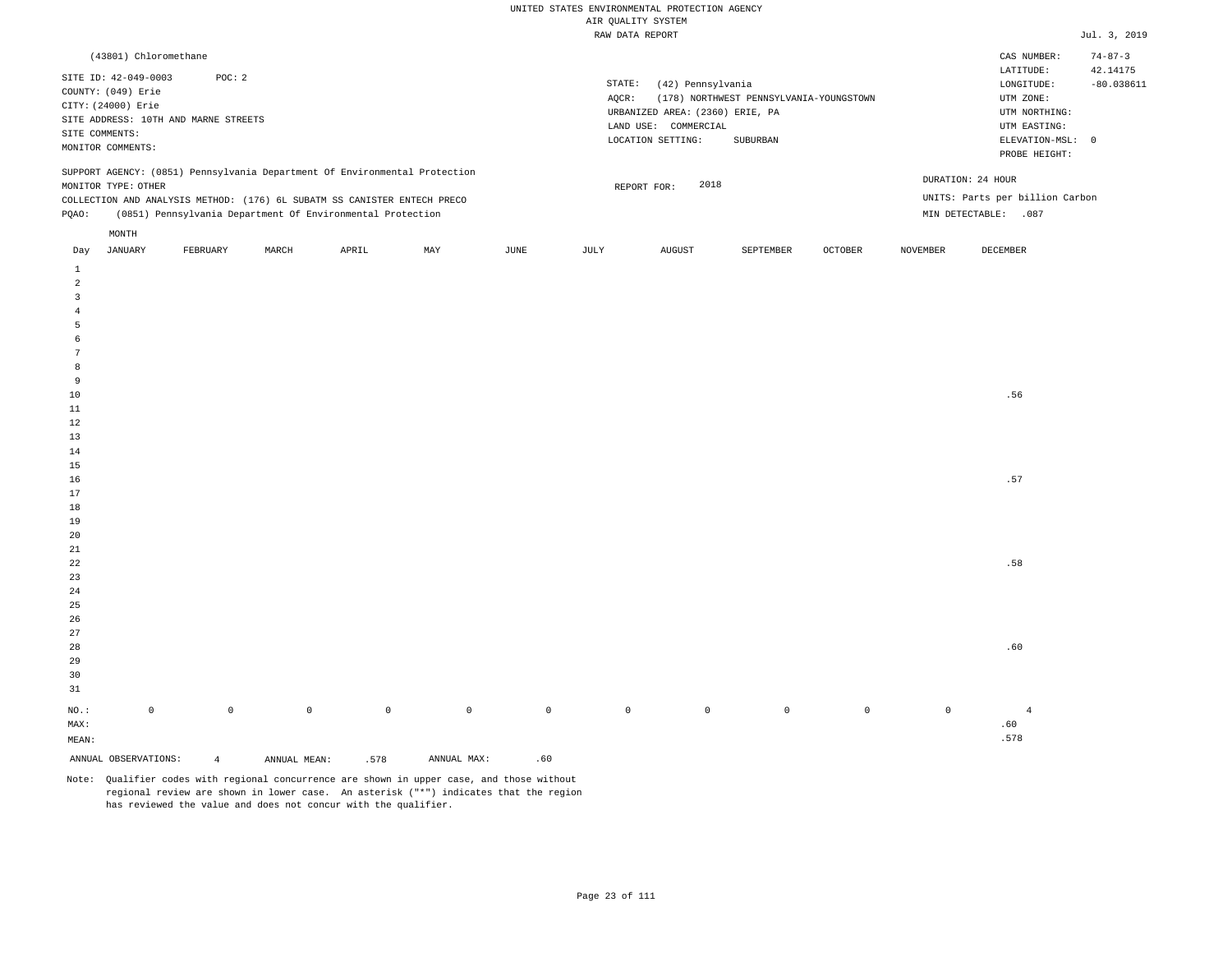|                 |                       |                                                                            |       |         |             |             |             | RAW DATA REPORT                 |                                         |                |                 |                                 | Jul. 3, 2019  |
|-----------------|-----------------------|----------------------------------------------------------------------------|-------|---------|-------------|-------------|-------------|---------------------------------|-----------------------------------------|----------------|-----------------|---------------------------------|---------------|
|                 | (43801) Chloromethane |                                                                            |       |         |             |             |             |                                 |                                         |                |                 | CAS NUMBER:                     | $74 - 87 - 3$ |
|                 | SITE ID: 42-049-0003  | POC: 2                                                                     |       |         |             |             |             |                                 |                                         |                |                 | LATITUDE:                       | 42.14175      |
|                 | COUNTY: (049) Erie    |                                                                            |       |         |             |             | STATE:      | (42) Pennsylvania               |                                         |                |                 | LONGITUDE:                      | $-80.038611$  |
|                 | CITY: (24000) Erie    |                                                                            |       |         |             |             | AQCR:       |                                 | (178) NORTHWEST PENNSYLVANIA-YOUNGSTOWN |                |                 | UTM ZONE:                       |               |
|                 |                       | SITE ADDRESS: 10TH AND MARNE STREETS                                       |       |         |             |             |             | URBANIZED AREA: (2360) ERIE, PA |                                         |                |                 | UTM NORTHING:                   |               |
|                 | SITE COMMENTS:        |                                                                            |       |         |             |             |             | LAND USE: COMMERCIAL            |                                         |                |                 | UTM EASTING:                    |               |
|                 | MONITOR COMMENTS:     |                                                                            |       |         |             |             |             | LOCATION SETTING:               | SUBURBAN                                |                |                 | ELEVATION-MSL: 0                |               |
|                 |                       | SUPPORT AGENCY: (0851) Pennsylvania Department Of Environmental Protection |       |         |             |             |             |                                 |                                         |                |                 | PROBE HEIGHT:                   |               |
|                 | MONITOR TYPE: OTHER   |                                                                            |       |         |             |             |             | 2019<br>REPORT FOR:             |                                         |                |                 | DURATION: 24 HOUR               |               |
|                 |                       | COLLECTION AND ANALYSIS METHOD: (176) 6L SUBATM SS CANISTER ENTECH PRECO   |       |         |             |             |             |                                 |                                         |                |                 | UNITS: Parts per billion Carbon |               |
| PQAO:           |                       | (0851) Pennsylvania Department Of Environmental Protection                 |       |         |             |             |             |                                 |                                         |                |                 | MIN DETECTABLE:                 |               |
|                 | $\texttt{MONTH}$      |                                                                            |       |         |             |             |             |                                 |                                         |                |                 |                                 |               |
| Day             | JANUARY               | FEBRUARY                                                                   | MARCH | APRIL   | MAY         | JUNE        | JULY        | <b>AUGUST</b>                   | SEPTEMBER                               | <b>OCTOBER</b> | <b>NOVEMBER</b> | <b>DECEMBER</b>                 |               |
| $\mathbf{1}$    |                       |                                                                            |       |         |             |             |             |                                 |                                         |                |                 |                                 |               |
| $\overline{a}$  |                       | $.00$ ND                                                                   |       |         |             |             |             |                                 |                                         |                |                 |                                 |               |
| 3               | .56                   |                                                                            |       | .69     |             |             |             |                                 |                                         |                |                 |                                 |               |
| 4               |                       |                                                                            | .70   |         |             |             |             |                                 |                                         |                |                 |                                 |               |
| 5               |                       |                                                                            |       |         |             |             |             |                                 |                                         |                |                 |                                 |               |
| 6               |                       |                                                                            |       |         |             |             |             |                                 |                                         |                |                 |                                 |               |
| $7\phantom{.0}$ |                       |                                                                            |       |         |             |             |             |                                 |                                         |                |                 |                                 |               |
| 8               |                       | $\mathbb{A}\mathbb{S}$                                                     |       |         |             |             |             |                                 |                                         |                |                 |                                 |               |
| 9               | .70                   |                                                                            |       |         |             |             |             |                                 |                                         |                |                 |                                 |               |
| 10              |                       |                                                                            | .59   |         |             |             |             |                                 |                                         |                |                 |                                 |               |
| 11              |                       |                                                                            |       |         |             |             |             |                                 |                                         |                |                 |                                 |               |
| 12              |                       |                                                                            |       |         |             |             |             |                                 |                                         |                |                 |                                 |               |
| 13              |                       |                                                                            |       |         |             |             |             |                                 |                                         |                |                 |                                 |               |
| 14              |                       | .55                                                                        |       |         |             |             |             |                                 |                                         |                |                 |                                 |               |
| 15              | .405                  |                                                                            |       |         |             |             |             |                                 |                                         |                |                 |                                 |               |
| 16              |                       |                                                                            | .60   |         |             |             |             |                                 |                                         |                |                 |                                 |               |
| 17<br>18        |                       |                                                                            |       |         |             |             |             |                                 |                                         |                |                 |                                 |               |
| 19              |                       |                                                                            |       |         |             |             |             |                                 |                                         |                |                 |                                 |               |
| 20              |                       | .53                                                                        |       |         |             |             |             |                                 |                                         |                |                 |                                 |               |
| 21              | .50                   |                                                                            |       |         |             |             |             |                                 |                                         |                |                 |                                 |               |
| 22              |                       |                                                                            | .61   |         |             |             |             |                                 |                                         |                |                 |                                 |               |
| 23              |                       |                                                                            |       |         |             |             |             |                                 |                                         |                |                 |                                 |               |
| 24              |                       |                                                                            |       |         |             |             |             |                                 |                                         |                |                 |                                 |               |
| 25              |                       |                                                                            |       |         |             |             |             |                                 |                                         |                |                 |                                 |               |
| 26              |                       | .67                                                                        |       |         |             |             |             |                                 |                                         |                |                 |                                 |               |
| 27              | .50                   |                                                                            |       |         |             |             |             |                                 |                                         |                |                 |                                 |               |
| 28              |                       |                                                                            | .60   |         |             |             |             |                                 |                                         |                |                 |                                 |               |
| 29              |                       |                                                                            |       |         |             |             |             |                                 |                                         |                |                 |                                 |               |
| 30              |                       |                                                                            |       |         |             |             |             |                                 |                                         |                |                 |                                 |               |
| 31              |                       |                                                                            |       |         |             |             |             |                                 |                                         |                |                 |                                 |               |
| NO.:            | $\overline{5}$        | $\overline{4}$                                                             | 5     | $\,1\,$ | $\mathbb O$ | $\mathbb O$ | $\mathbb O$ | $\mathbb O$                     | $\mathsf 0$                             | $\mathbb O$    | $\mathbb O$     | $\,0\,$                         |               |
| MAX:            | .70                   | .67                                                                        | .70   | .69     |             |             |             |                                 |                                         |                |                 |                                 |               |
| MEAN:           | .532                  | .438                                                                       | .620  | .690    |             |             |             |                                 |                                         |                |                 |                                 |               |
|                 |                       |                                                                            |       |         |             |             |             |                                 |                                         |                |                 |                                 |               |

ANNUAL OBSERVATIONS:  $15$  ANNUAL MEAN: .547 ANNUAL MAX: .70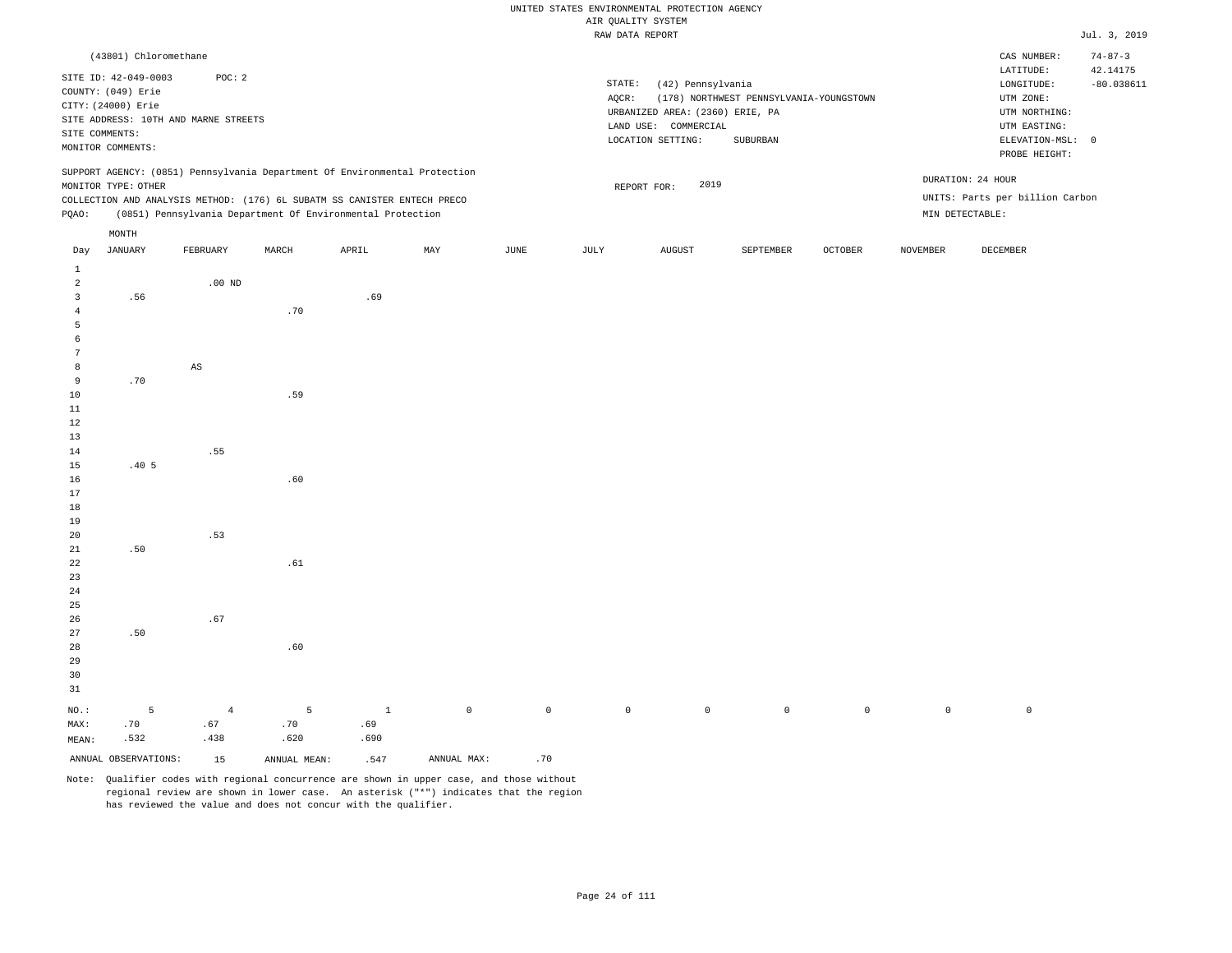| (43802) Dichloromethane                                                                                                                                                                                                                                       |                                                                                                                                                                             | CAS NUMBER:                                                                                                | $75 - 09 - 2$            |
|---------------------------------------------------------------------------------------------------------------------------------------------------------------------------------------------------------------------------------------------------------------|-----------------------------------------------------------------------------------------------------------------------------------------------------------------------------|------------------------------------------------------------------------------------------------------------|--------------------------|
| SITE ID: 42-049-0003<br>POC: 2<br>COUNTY: (049) Erie<br>CITY: (24000) Erie<br>SITE ADDRESS: 10TH AND MARNE STREETS<br>SITE COMMENTS:<br>MONITOR COMMENTS:                                                                                                     | STATE:<br>(42) Pennsylvania<br>(178) NORTHWEST PENNSYLVANIA-YOUNGSTOWN<br>AOCR:<br>URBANIZED AREA: (2360) ERIE, PA<br>LAND USE: COMMERCIAL<br>LOCATION SETTING:<br>SUBURBAN | LATITUDE:<br>LONGITUDE:<br>UTM ZONE:<br>UTM NORTHING:<br>UTM EASTING:<br>ELEVATION-MSL: 0<br>PROBE HEIGHT: | 42.14175<br>$-80.038611$ |
| SUPPORT AGENCY: (0851) Pennsylvania Department Of Environmental Protection<br>MONITOR TYPE: OTHER<br>COLLECTION AND ANALYSIS METHOD: (176) 6L SUBATM SS CANISTER ENTECH PRECO<br>(0851) Pennsylvania Department Of Environmental Protection<br>POAO:<br>MONTH | 2018<br>REPORT FOR:                                                                                                                                                         | DURATION: 24 HOUR<br>UNITS: Parts per billion Carbon<br>MIN DETECTABLE:<br>.0913                           |                          |
|                                                                                                                                                                                                                                                               | the contract of the contract of the contract of                                                                                                                             | the contract of the contract of the contract of the contract of the contract of                            |                          |

| Day                     | JANUARY              | FEBRUARY       | MARCH               | APRIL       | MAY         | JUNE                         | JULY    | AUGUST  | SEPTEMBER   | OCTOBER             | NOVEMBER    | DECEMBER                     |
|-------------------------|----------------------|----------------|---------------------|-------------|-------------|------------------------------|---------|---------|-------------|---------------------|-------------|------------------------------|
| $\mathbf{1}$            |                      |                |                     |             |             |                              |         |         |             |                     |             |                              |
| $\overline{a}$          |                      |                |                     |             |             |                              |         |         |             |                     |             |                              |
| $\overline{\mathbf{3}}$ |                      |                |                     |             |             |                              |         |         |             |                     |             |                              |
| $\overline{4}$          |                      |                |                     |             |             |                              |         |         |             |                     |             |                              |
| 5                       |                      |                |                     |             |             |                              |         |         |             |                     |             |                              |
| 6                       |                      |                |                     |             |             |                              |         |         |             |                     |             |                              |
| $7\phantom{.0}$         |                      |                |                     |             |             |                              |         |         |             |                     |             |                              |
| 8                       |                      |                |                     |             |             |                              |         |         |             |                     |             |                              |
| 9                       |                      |                |                     |             |             |                              |         |         |             |                     |             |                              |
| $10$                    |                      |                |                     |             |             |                              |         |         |             |                     |             | .14 <sub>5</sub>             |
| $11\,$                  |                      |                |                     |             |             |                              |         |         |             |                     |             |                              |
| 12                      |                      |                |                     |             |             |                              |         |         |             |                     |             |                              |
| 13                      |                      |                |                     |             |             |                              |         |         |             |                     |             |                              |
| 14                      |                      |                |                     |             |             |                              |         |         |             |                     |             |                              |
| 15                      |                      |                |                     |             |             |                              |         |         |             |                     |             |                              |
| 16                      |                      |                |                     |             |             |                              |         |         |             |                     |             | $\footnotesize\substack{11}$ |
| 17                      |                      |                |                     |             |             |                              |         |         |             |                     |             |                              |
| 18                      |                      |                |                     |             |             |                              |         |         |             |                     |             |                              |
| 19                      |                      |                |                     |             |             |                              |         |         |             |                     |             |                              |
| $20\,$                  |                      |                |                     |             |             |                              |         |         |             |                     |             |                              |
| $2\sqrt{1}$             |                      |                |                     |             |             |                              |         |         |             |                     |             |                              |
| $^{\rm 22}$             |                      |                |                     |             |             |                              |         |         |             |                     |             | .00 $ND$                     |
| $23\,$                  |                      |                |                     |             |             |                              |         |         |             |                     |             |                              |
| $2\,4$                  |                      |                |                     |             |             |                              |         |         |             |                     |             |                              |
| $2\sqrt{5}$             |                      |                |                     |             |             |                              |         |         |             |                     |             |                              |
| $26\,$                  |                      |                |                     |             |             |                              |         |         |             |                     |             |                              |
| $27\,$<br>$28\,$        |                      |                |                     |             |             |                              |         |         |             |                     |             | $.00~\mathrm{ND}$            |
| 29                      |                      |                |                     |             |             |                              |         |         |             |                     |             |                              |
| 30                      |                      |                |                     |             |             |                              |         |         |             |                     |             |                              |
| 31                      |                      |                |                     |             |             |                              |         |         |             |                     |             |                              |
|                         |                      |                |                     |             |             |                              |         |         |             |                     |             |                              |
| $_{\rm NO.}$ :          | $\mathbb O$          | $\mathbb O$    | $\mathsf{O}\xspace$ | $\mathbb O$ | $\circ$     | $\mathbb O$                  | $\circ$ | $\circ$ | $\mathbb O$ | $\mathsf{O}\xspace$ | $\mathbb O$ | $\overline{4}$               |
| MAX:                    |                      |                |                     |             |             |                              |         |         |             |                     |             | $.14\,$                      |
| MEAN:                   |                      |                |                     |             |             |                              |         |         |             |                     |             | .063                         |
|                         | ANNUAL OBSERVATIONS: | $\overline{4}$ | ANNUAL MEAN:        | .063        | ANNUAL MAX: | $\footnotesize\substack{14}$ |         |         |             |                     |             |                              |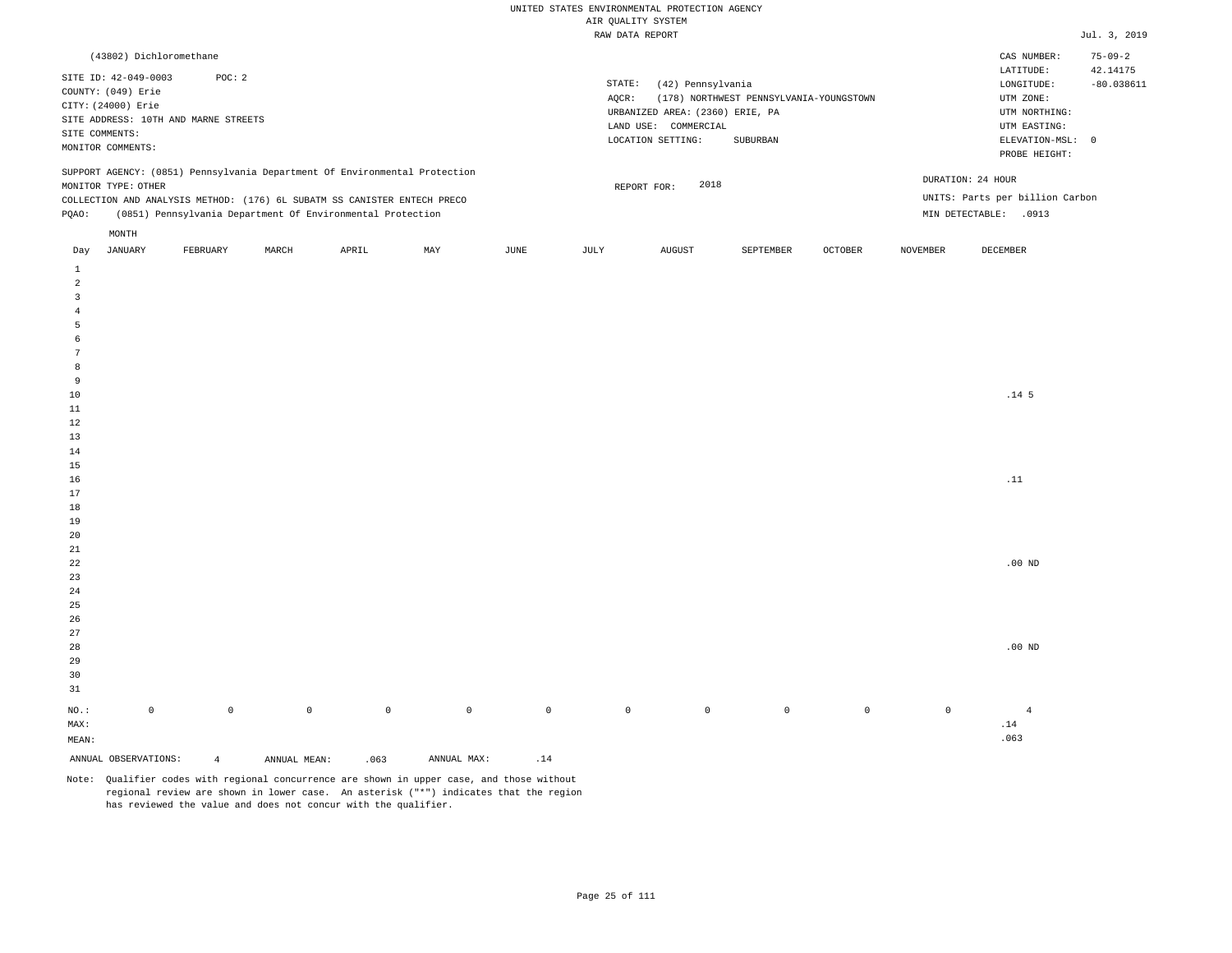|                         |                         |                                      |                                                                            |              |             |             |       | RAW DATA REPORT                 |                                         |                |                 |                                 | Jul. 3, 2019  |
|-------------------------|-------------------------|--------------------------------------|----------------------------------------------------------------------------|--------------|-------------|-------------|-------|---------------------------------|-----------------------------------------|----------------|-----------------|---------------------------------|---------------|
|                         | (43802) Dichloromethane |                                      |                                                                            |              |             |             |       |                                 |                                         |                |                 | CAS NUMBER:                     | $75 - 09 - 2$ |
|                         | SITE ID: 42-049-0003    | POC: 2                               |                                                                            |              |             |             |       |                                 |                                         |                |                 | LATITUDE:                       | 42.14175      |
|                         | COUNTY: (049) Erie      |                                      |                                                                            |              |             |             |       | STATE:<br>(42) Pennsylvania     |                                         |                |                 | LONGITUDE:                      | $-80.038611$  |
|                         | CITY: (24000) Erie      |                                      |                                                                            |              |             |             | AQCR: |                                 | (178) NORTHWEST PENNSYLVANIA-YOUNGSTOWN |                |                 | UTM ZONE:                       |               |
|                         |                         | SITE ADDRESS: 10TH AND MARNE STREETS |                                                                            |              |             |             |       | URBANIZED AREA: (2360) ERIE, PA |                                         |                |                 | UTM NORTHING:                   |               |
|                         | SITE COMMENTS:          |                                      |                                                                            |              |             |             |       | LAND USE: COMMERCIAL            |                                         |                |                 | UTM EASTING:                    |               |
|                         | MONITOR COMMENTS:       |                                      |                                                                            |              |             |             |       | LOCATION SETTING:               | SUBURBAN                                |                |                 | ELEVATION-MSL: 0                |               |
|                         |                         |                                      | SUPPORT AGENCY: (0851) Pennsylvania Department Of Environmental Protection |              |             |             |       |                                 |                                         |                |                 | PROBE HEIGHT:                   |               |
|                         | MONITOR TYPE: OTHER     |                                      |                                                                            |              |             |             |       |                                 | 2019                                    |                |                 | DURATION: 24 HOUR               |               |
|                         |                         |                                      | COLLECTION AND ANALYSIS METHOD: (176) 6L SUBATM SS CANISTER ENTECH PRECO   |              |             |             |       | REPORT FOR:                     |                                         |                |                 | UNITS: Parts per billion Carbon |               |
| PQAO:                   |                         |                                      | (0851) Pennsylvania Department Of Environmental Protection                 |              |             |             |       |                                 |                                         |                |                 | MIN DETECTABLE:                 |               |
|                         | MONTH                   |                                      |                                                                            |              |             |             |       |                                 |                                         |                |                 |                                 |               |
| Day                     | <b>JANUARY</b>          | FEBRUARY                             | MARCH                                                                      | APRIL        | MAY         | JUNE        | JULY  | <b>AUGUST</b>                   | SEPTEMBER                               | <b>OCTOBER</b> | <b>NOVEMBER</b> | <b>DECEMBER</b>                 |               |
| $\mathbf{1}$            |                         |                                      |                                                                            |              |             |             |       |                                 |                                         |                |                 |                                 |               |
| $\overline{2}$          |                         | .10                                  |                                                                            |              |             |             |       |                                 |                                         |                |                 |                                 |               |
| $\overline{\mathbf{3}}$ | .10S                    |                                      |                                                                            | .11          |             |             |       |                                 |                                         |                |                 |                                 |               |
| $\overline{4}$          |                         |                                      | .14 <sub>5</sub>                                                           |              |             |             |       |                                 |                                         |                |                 |                                 |               |
| 5                       |                         |                                      |                                                                            |              |             |             |       |                                 |                                         |                |                 |                                 |               |
| 6                       |                         |                                      |                                                                            |              |             |             |       |                                 |                                         |                |                 |                                 |               |
| $\overline{7}$          |                         |                                      |                                                                            |              |             |             |       |                                 |                                         |                |                 |                                 |               |
| 8                       |                         | $\mathbb{A}\mathbb{S}$               |                                                                            |              |             |             |       |                                 |                                         |                |                 |                                 |               |
| 9                       | $.00$ ND                |                                      |                                                                            |              |             |             |       |                                 |                                         |                |                 |                                 |               |
| 10                      |                         |                                      | .10                                                                        |              |             |             |       |                                 |                                         |                |                 |                                 |               |
| 11                      |                         |                                      |                                                                            |              |             |             |       |                                 |                                         |                |                 |                                 |               |
| $1\,2$                  |                         |                                      |                                                                            |              |             |             |       |                                 |                                         |                |                 |                                 |               |
| 13                      |                         |                                      |                                                                            |              |             |             |       |                                 |                                         |                |                 |                                 |               |
| $14\,$                  |                         | .10SQ                                |                                                                            |              |             |             |       |                                 |                                         |                |                 |                                 |               |
| 15                      | $.00$ ND                |                                      |                                                                            |              |             |             |       |                                 |                                         |                |                 |                                 |               |
| 16                      |                         |                                      | .11                                                                        |              |             |             |       |                                 |                                         |                |                 |                                 |               |
| 17                      |                         |                                      |                                                                            |              |             |             |       |                                 |                                         |                |                 |                                 |               |
| 18                      |                         |                                      |                                                                            |              |             |             |       |                                 |                                         |                |                 |                                 |               |
| 19                      |                         |                                      |                                                                            |              |             |             |       |                                 |                                         |                |                 |                                 |               |
| 20                      |                         | .10                                  |                                                                            |              |             |             |       |                                 |                                         |                |                 |                                 |               |
| 21                      | $.00$ ND                |                                      |                                                                            |              |             |             |       |                                 |                                         |                |                 |                                 |               |
| 22                      |                         |                                      | .09SQ                                                                      |              |             |             |       |                                 |                                         |                |                 |                                 |               |
| 23                      |                         |                                      |                                                                            |              |             |             |       |                                 |                                         |                |                 |                                 |               |
| 24                      |                         |                                      |                                                                            |              |             |             |       |                                 |                                         |                |                 |                                 |               |
| 25                      |                         |                                      |                                                                            |              |             |             |       |                                 |                                         |                |                 |                                 |               |
|                         |                         | $.00$ ND                             |                                                                            |              |             |             |       |                                 |                                         |                |                 |                                 |               |
| 26<br>27                |                         |                                      |                                                                            |              |             |             |       |                                 |                                         |                |                 |                                 |               |
|                         | .11                     |                                      |                                                                            |              |             |             |       |                                 |                                         |                |                 |                                 |               |
| 28                      |                         |                                      | .11                                                                        |              |             |             |       |                                 |                                         |                |                 |                                 |               |
| 29                      |                         |                                      |                                                                            |              |             |             |       |                                 |                                         |                |                 |                                 |               |
| 30<br>31                |                         |                                      |                                                                            |              |             |             |       |                                 |                                         |                |                 |                                 |               |
|                         |                         |                                      |                                                                            |              |             |             |       |                                 |                                         |                |                 |                                 |               |
| NO.:                    | 5                       | $\overline{4}$                       | 5                                                                          | $\mathbf{1}$ | $\mathbb O$ | $\mathbb O$ |       | $\mathbb O$<br>$\mathbb O$      | $\mathsf{O}\xspace$                     | $\mathbb O$    | $\mathbb O$     | $\mathbb O$                     |               |
| MAX:                    | .11                     | .10                                  | .14                                                                        | .11          |             |             |       |                                 |                                         |                |                 |                                 |               |
| MEAN:                   | .042                    | .075                                 | .110                                                                       | .110         |             |             |       |                                 |                                         |                |                 |                                 |               |

ANNUAL OBSERVATIONS:  $15$  ANNUAL MEAN: .078 ANNUAL MAX: .14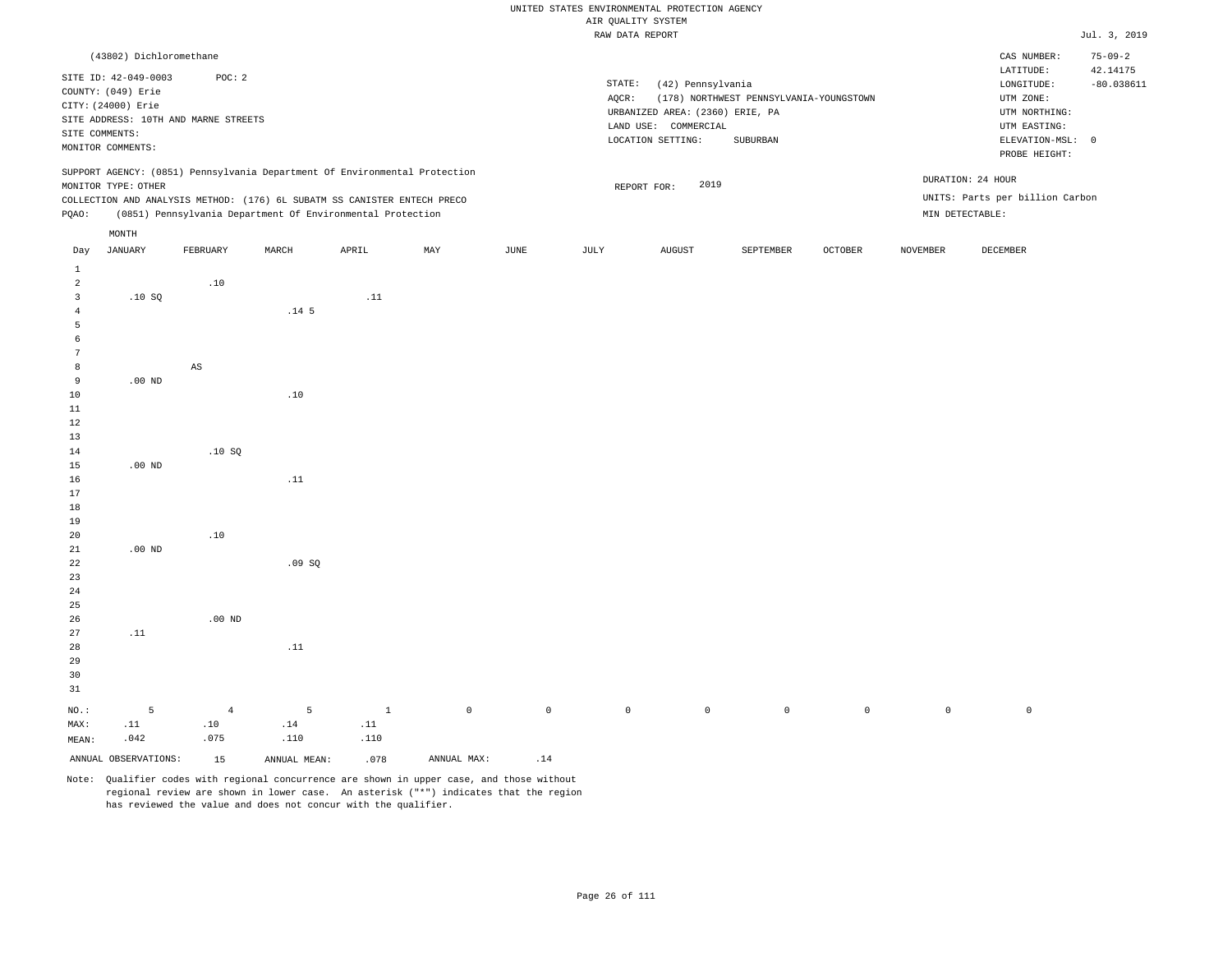| (43803) Chloroform                                                                                                                                                                                                                                            |                                                                                                                                                                             | CAS NUMBER:                                                                                                | $67 - 66 - 3$            |
|---------------------------------------------------------------------------------------------------------------------------------------------------------------------------------------------------------------------------------------------------------------|-----------------------------------------------------------------------------------------------------------------------------------------------------------------------------|------------------------------------------------------------------------------------------------------------|--------------------------|
| SITE ID: 42-049-0003<br>POC: 2<br>COUNTY: (049) Erie<br>CITY: (24000) Erie<br>SITE ADDRESS: 10TH AND MARNE STREETS<br>SITE COMMENTS:<br>MONITOR COMMENTS:                                                                                                     | STATE:<br>(42) Pennsylvania<br>(178) NORTHWEST PENNSYLVANIA-YOUNGSTOWN<br>AOCR:<br>URBANIZED AREA: (2360) ERIE, PA<br>LAND USE: COMMERCIAL<br>LOCATION SETTING:<br>SUBURBAN | LATITUDE:<br>LONGITUDE:<br>UTM ZONE:<br>UTM NORTHING:<br>UTM EASTING:<br>ELEVATION-MSL: 0<br>PROBE HEIGHT: | 42.14175<br>$-80.038611$ |
| SUPPORT AGENCY: (0851) Pennsylvania Department Of Environmental Protection<br>MONITOR TYPE: OTHER<br>COLLECTION AND ANALYSIS METHOD: (176) 6L SUBATM SS CANISTER ENTECH PRECO<br>(0851) Pennsylvania Department Of Environmental Protection<br>POAO:<br>MONTH | 2018<br>REPORT FOR:<br>MIN DETECTABLE:                                                                                                                                      | DURATION: 24 HOUR<br>UNITS: Parts per billion Carbon<br>.0316075                                           |                          |

| Day                   | JANUARY              | FEBRUARY       | MARCH        | APRIL       | MAY         | JUNE                | JULY        | AUGUST      | SEPTEMBER   | OCTOBER     | NOVEMBER    | DECEMBER       |
|-----------------------|----------------------|----------------|--------------|-------------|-------------|---------------------|-------------|-------------|-------------|-------------|-------------|----------------|
| $\mathbf{1}$          |                      |                |              |             |             |                     |             |             |             |             |             |                |
| $\overline{a}$        |                      |                |              |             |             |                     |             |             |             |             |             |                |
| 3                     |                      |                |              |             |             |                     |             |             |             |             |             |                |
| $\overline{4}$        |                      |                |              |             |             |                     |             |             |             |             |             |                |
| 5                     |                      |                |              |             |             |                     |             |             |             |             |             |                |
| 6                     |                      |                |              |             |             |                     |             |             |             |             |             |                |
| $7\phantom{.0}$       |                      |                |              |             |             |                     |             |             |             |             |             |                |
| 8                     |                      |                |              |             |             |                     |             |             |             |             |             |                |
| 9                     |                      |                |              |             |             |                     |             |             |             |             |             |                |
| $10\,$                |                      |                |              |             |             |                     |             |             |             |             |             | .04 SQ         |
| $11\,$                |                      |                |              |             |             |                     |             |             |             |             |             |                |
| 12                    |                      |                |              |             |             |                     |             |             |             |             |             |                |
| 13                    |                      |                |              |             |             |                     |             |             |             |             |             |                |
| 14                    |                      |                |              |             |             |                     |             |             |             |             |             |                |
| 15                    |                      |                |              |             |             |                     |             |             |             |             |             |                |
| 16                    |                      |                |              |             |             |                     |             |             |             |             |             | $.00$ ND       |
| 17                    |                      |                |              |             |             |                     |             |             |             |             |             |                |
| 18                    |                      |                |              |             |             |                     |             |             |             |             |             |                |
| 19                    |                      |                |              |             |             |                     |             |             |             |             |             |                |
| $20\,$                |                      |                |              |             |             |                     |             |             |             |             |             |                |
| $2\sqrt{1}$           |                      |                |              |             |             |                     |             |             |             |             |             |                |
| ${\bf 22}$<br>$23$    |                      |                |              |             |             |                     |             |             |             |             |             | .00 $ND$       |
|                       |                      |                |              |             |             |                     |             |             |             |             |             |                |
| $2\,4$<br>$2\sqrt{5}$ |                      |                |              |             |             |                     |             |             |             |             |             |                |
| $26\,$                |                      |                |              |             |             |                     |             |             |             |             |             |                |
| $27\,$                |                      |                |              |             |             |                     |             |             |             |             |             |                |
| $28\,$                |                      |                |              |             |             |                     |             |             |             |             |             | .00 $ND$       |
| 29                    |                      |                |              |             |             |                     |             |             |             |             |             |                |
| 30                    |                      |                |              |             |             |                     |             |             |             |             |             |                |
| 31                    |                      |                |              |             |             |                     |             |             |             |             |             |                |
|                       |                      |                |              |             |             |                     |             |             |             |             |             |                |
| $_{\rm NO.}$ :        | $\mathbb O$          | $\mathbb O$    | $\mathbb O$  | $\mathbb O$ | $\mathbb O$ | $\mathsf{O}\xspace$ | $\mathbb O$ | $\mathbb O$ | $\mathbb O$ | $\mathbb O$ | $\mathbb O$ | $\overline{4}$ |
| MAX:                  |                      |                |              |             |             |                     |             |             |             |             |             | $.04$          |
| MEAN:                 |                      |                |              |             |             |                     |             |             |             |             |             | .010           |
|                       | ANNUAL OBSERVATIONS: | $\overline{4}$ | ANNUAL MEAN: | .010        | ANNUAL MAX: | $\therefore$ 04     |             |             |             |             |             |                |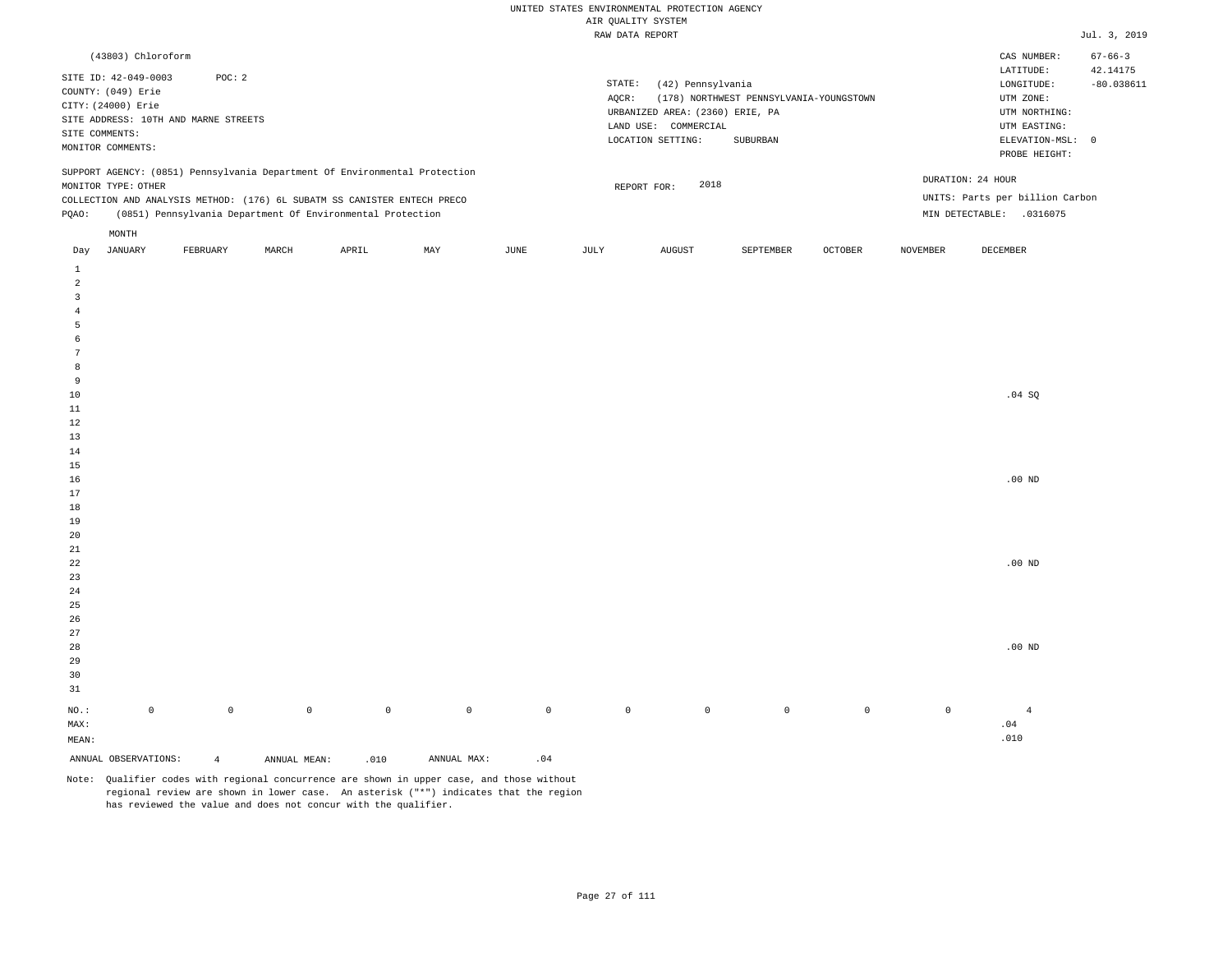|                |                      |                                                                                                                                        |          |          |     |      |                     | wit Antiti pipirw               |                                         |                |                 |                                   |               |
|----------------|----------------------|----------------------------------------------------------------------------------------------------------------------------------------|----------|----------|-----|------|---------------------|---------------------------------|-----------------------------------------|----------------|-----------------|-----------------------------------|---------------|
|                |                      |                                                                                                                                        |          |          |     |      |                     | RAW DATA REPORT                 |                                         |                |                 |                                   | Jul. 3, 2019  |
|                | (43803) Chloroform   |                                                                                                                                        |          |          |     |      |                     |                                 |                                         |                |                 | CAS NUMBER:                       | $67 - 66 - 3$ |
|                | SITE ID: 42-049-0003 | POC: 2                                                                                                                                 |          |          |     |      |                     |                                 |                                         |                |                 | LATITUDE:                         | 42.14175      |
|                | COUNTY: (049) Erie   |                                                                                                                                        |          |          |     |      | $\texttt{STATE}{}:$ | (42) Pennsylvania               |                                         |                |                 | LONGITUDE:                        | $-80.038611$  |
|                | CITY: (24000) Erie   |                                                                                                                                        |          |          |     |      | AQCR:               |                                 | (178) NORTHWEST PENNSYLVANIA-YOUNGSTOWN |                |                 | UTM ZONE:                         |               |
|                |                      | SITE ADDRESS: 10TH AND MARNE STREETS                                                                                                   |          |          |     |      |                     | URBANIZED AREA: (2360) ERIE, PA |                                         |                |                 | UTM NORTHING:                     |               |
|                | SITE COMMENTS:       |                                                                                                                                        |          |          |     |      |                     | LAND USE: COMMERCIAL            |                                         |                |                 | UTM EASTING:                      |               |
|                | MONITOR COMMENTS:    |                                                                                                                                        |          |          |     |      |                     | LOCATION SETTING:               | SUBURBAN                                |                |                 | ELEVATION-MSL: 0<br>PROBE HEIGHT: |               |
|                |                      | SUPPORT AGENCY: (0851) Pennsylvania Department Of Environmental Protection                                                             |          |          |     |      |                     |                                 |                                         |                |                 | DURATION: 24 HOUR                 |               |
|                | MONITOR TYPE: OTHER  |                                                                                                                                        |          |          |     |      |                     | 2019<br>REPORT FOR:             |                                         |                |                 | UNITS: Parts per billion Carbon   |               |
| PQAO:          |                      | COLLECTION AND ANALYSIS METHOD: (176) 6L SUBATM SS CANISTER ENTECH PRECO<br>(0851) Pennsylvania Department Of Environmental Protection |          |          |     |      |                     |                                 |                                         |                |                 | MIN DETECTABLE:                   |               |
|                | MONTH                |                                                                                                                                        |          |          |     |      |                     |                                 |                                         |                |                 |                                   |               |
| Day            | <b>JANUARY</b>       | FEBRUARY                                                                                                                               | MARCH    | APRIL    | MAY | JUNE | JULY                | <b>AUGUST</b>                   | SEPTEMBER                               | <b>OCTOBER</b> | <b>NOVEMBER</b> | DECEMBER                          |               |
| $\mathbf{1}$   |                      |                                                                                                                                        |          |          |     |      |                     |                                 |                                         |                |                 |                                   |               |
| $\overline{a}$ |                      | .05 SQ                                                                                                                                 |          |          |     |      |                     |                                 |                                         |                |                 |                                   |               |
| 3              | $.00$ ND             |                                                                                                                                        |          | $.00$ ND |     |      |                     |                                 |                                         |                |                 |                                   |               |
| $\overline{4}$ |                      |                                                                                                                                        | $.00$ ND |          |     |      |                     |                                 |                                         |                |                 |                                   |               |
| 5              |                      |                                                                                                                                        |          |          |     |      |                     |                                 |                                         |                |                 |                                   |               |
| 6              |                      |                                                                                                                                        |          |          |     |      |                     |                                 |                                         |                |                 |                                   |               |
| 7<br>8         |                      | AS                                                                                                                                     |          |          |     |      |                     |                                 |                                         |                |                 |                                   |               |
| 9              | $.00$ ND             |                                                                                                                                        |          |          |     |      |                     |                                 |                                         |                |                 |                                   |               |
| 10             |                      |                                                                                                                                        | $.00$ ND |          |     |      |                     |                                 |                                         |                |                 |                                   |               |
| 11             |                      |                                                                                                                                        |          |          |     |      |                     |                                 |                                         |                |                 |                                   |               |
| 12             |                      |                                                                                                                                        |          |          |     |      |                     |                                 |                                         |                |                 |                                   |               |
| 13             |                      |                                                                                                                                        |          |          |     |      |                     |                                 |                                         |                |                 |                                   |               |
| 14             |                      | $.00$ ND                                                                                                                               |          |          |     |      |                     |                                 |                                         |                |                 |                                   |               |
| 15             | $.00$ ND             |                                                                                                                                        |          |          |     |      |                     |                                 |                                         |                |                 |                                   |               |
| 16             |                      |                                                                                                                                        | $.00$ ND |          |     |      |                     |                                 |                                         |                |                 |                                   |               |
| 17             |                      |                                                                                                                                        |          |          |     |      |                     |                                 |                                         |                |                 |                                   |               |
| 18             |                      |                                                                                                                                        |          |          |     |      |                     |                                 |                                         |                |                 |                                   |               |
| 19             |                      |                                                                                                                                        |          |          |     |      |                     |                                 |                                         |                |                 |                                   |               |
| 20             |                      | $.00$ ND                                                                                                                               |          |          |     |      |                     |                                 |                                         |                |                 |                                   |               |
| 21             | $.00$ ND             |                                                                                                                                        |          |          |     |      |                     |                                 |                                         |                |                 |                                   |               |
| 22             |                      |                                                                                                                                        | $.00$ ND |          |     |      |                     |                                 |                                         |                |                 |                                   |               |
| 23<br>24       |                      |                                                                                                                                        |          |          |     |      |                     |                                 |                                         |                |                 |                                   |               |
| 25             |                      |                                                                                                                                        |          |          |     |      |                     |                                 |                                         |                |                 |                                   |               |
| 26             |                      | $.00$ ND                                                                                                                               |          |          |     |      |                     |                                 |                                         |                |                 |                                   |               |
| 27             | $.00$ ND             |                                                                                                                                        |          |          |     |      |                     |                                 |                                         |                |                 |                                   |               |
| 28             |                      |                                                                                                                                        | $.00$ ND |          |     |      |                     |                                 |                                         |                |                 |                                   |               |
| 29             |                      |                                                                                                                                        |          |          |     |      |                     |                                 |                                         |                |                 |                                   |               |
| 30             |                      |                                                                                                                                        |          |          |     |      |                     |                                 |                                         |                |                 |                                   |               |
| 31             |                      |                                                                                                                                        |          |          |     |      |                     |                                 |                                         |                |                 |                                   |               |

NO.: MAX: MEAN: 5 0.00 0.000 4 .05 .013 5 0.00 0.000 1 0.00 0.000 0 0 0 0 0 0 0 0

ANNUAL OBSERVATIONS: 15 ANNUAL MEAN: .003 ANNUAL MAX: .05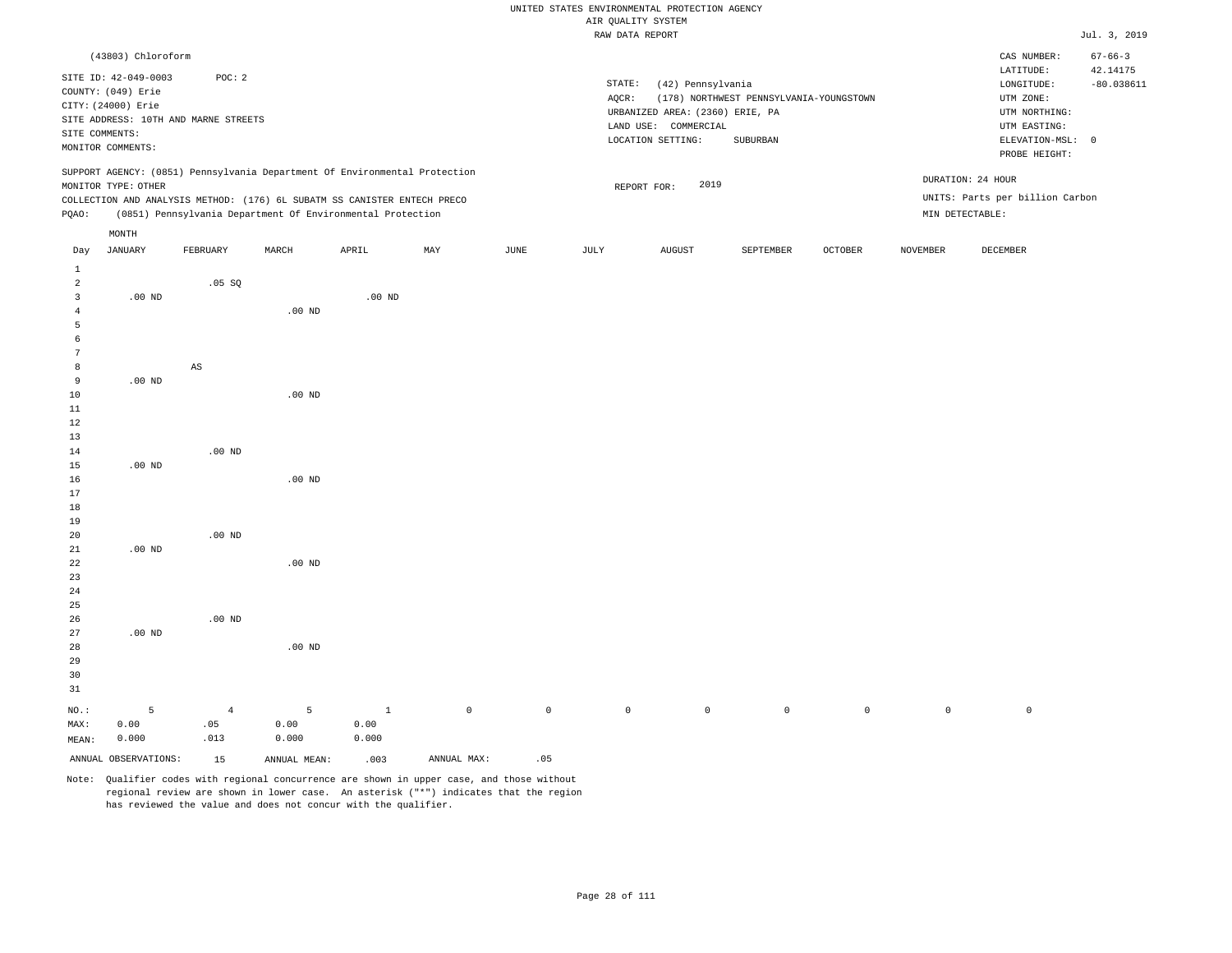| (43804) Carbon tetrachloride                                                                                                                                                                                                                                  |                                                                                                                                                                             | $56 - 23 - 5$<br>CAS NUMBER:                                                                                                           |
|---------------------------------------------------------------------------------------------------------------------------------------------------------------------------------------------------------------------------------------------------------------|-----------------------------------------------------------------------------------------------------------------------------------------------------------------------------|----------------------------------------------------------------------------------------------------------------------------------------|
| SITE ID: 42-049-0003<br>POC: 2<br>COUNTY: (049) Erie<br>CITY: (24000) Erie<br>SITE ADDRESS: 10TH AND MARNE STREETS<br>SITE COMMENTS:<br>MONITOR COMMENTS:                                                                                                     | STATE:<br>(42) Pennsylvania<br>(178) NORTHWEST PENNSYLVANIA-YOUNGSTOWN<br>AOCR:<br>URBANIZED AREA: (2360) ERIE, PA<br>LAND USE: COMMERCIAL<br>LOCATION SETTING:<br>SUBURBAN | 42.14175<br>LATITUDE:<br>$-80.038611$<br>LONGITUDE:<br>UTM ZONE:<br>UTM NORTHING:<br>UTM EASTING:<br>ELEVATION-MSL: 0<br>PROBE HEIGHT: |
| SUPPORT AGENCY: (0851) Pennsylvania Department Of Environmental Protection<br>MONITOR TYPE: OTHER<br>COLLECTION AND ANALYSIS METHOD: (176) 6L SUBATM SS CANISTER ENTECH PRECO<br>(0851) Pennsylvania Department Of Environmental Protection<br>POAO:<br>MONTH | 2018<br>REPORT FOR:                                                                                                                                                         | DURATION: 24 HOUR<br>UNITS: Parts per billion Carbon<br>MIN DETECTABLE:<br>.03160045                                                   |
|                                                                                                                                                                                                                                                               |                                                                                                                                                                             |                                                                                                                                        |

| Day             | JANUARY              | FEBRUARY       | MARCH               | APRIL       | MAY            | JUNE                                        | JULY        | AUGUST      | SEPTEMBER   | OCTOBER     | NOVEMBER    | DECEMBER                                    |
|-----------------|----------------------|----------------|---------------------|-------------|----------------|---------------------------------------------|-------------|-------------|-------------|-------------|-------------|---------------------------------------------|
| $\mathbf{1}$    |                      |                |                     |             |                |                                             |             |             |             |             |             |                                             |
| $\overline{a}$  |                      |                |                     |             |                |                                             |             |             |             |             |             |                                             |
| $\mathsf 3$     |                      |                |                     |             |                |                                             |             |             |             |             |             |                                             |
| $\overline{4}$  |                      |                |                     |             |                |                                             |             |             |             |             |             |                                             |
| 5               |                      |                |                     |             |                |                                             |             |             |             |             |             |                                             |
| 6               |                      |                |                     |             |                |                                             |             |             |             |             |             |                                             |
| $7\phantom{.0}$ |                      |                |                     |             |                |                                             |             |             |             |             |             |                                             |
| 8               |                      |                |                     |             |                |                                             |             |             |             |             |             |                                             |
| 9               |                      |                |                     |             |                |                                             |             |             |             |             |             |                                             |
| $10\,$          |                      |                |                     |             |                |                                             |             |             |             |             |             | $.10\,$                                     |
| $11\,$          |                      |                |                     |             |                |                                             |             |             |             |             |             |                                             |
| $12\,$          |                      |                |                     |             |                |                                             |             |             |             |             |             |                                             |
| 13              |                      |                |                     |             |                |                                             |             |             |             |             |             |                                             |
| $14\,$          |                      |                |                     |             |                |                                             |             |             |             |             |             |                                             |
| 15              |                      |                |                     |             |                |                                             |             |             |             |             |             |                                             |
| $16$            |                      |                |                     |             |                |                                             |             |             |             |             |             | .08 SQ                                      |
| $17\,$          |                      |                |                     |             |                |                                             |             |             |             |             |             |                                             |
| 18              |                      |                |                     |             |                |                                             |             |             |             |             |             |                                             |
| $19$            |                      |                |                     |             |                |                                             |             |             |             |             |             |                                             |
| 20              |                      |                |                     |             |                |                                             |             |             |             |             |             |                                             |
| $2\sqrt{1}$     |                      |                |                     |             |                |                                             |             |             |             |             |             |                                             |
| ${\bf 22}$      |                      |                |                     |             |                |                                             |             |             |             |             |             | .09SQ                                       |
| 23              |                      |                |                     |             |                |                                             |             |             |             |             |             |                                             |
| $2\sqrt{4}$     |                      |                |                     |             |                |                                             |             |             |             |             |             |                                             |
| 25              |                      |                |                     |             |                |                                             |             |             |             |             |             |                                             |
| 26              |                      |                |                     |             |                |                                             |             |             |             |             |             |                                             |
| 27              |                      |                |                     |             |                |                                             |             |             |             |             |             |                                             |
| 28              |                      |                |                     |             |                |                                             |             |             |             |             |             | .08 SQ                                      |
| 29              |                      |                |                     |             |                |                                             |             |             |             |             |             |                                             |
| 30              |                      |                |                     |             |                |                                             |             |             |             |             |             |                                             |
| 31              |                      |                |                     |             |                |                                             |             |             |             |             |             |                                             |
| $_{\rm NO.}$ :  | $\mathbb O$          | $\mathbb O$    | $\mathsf{O}\xspace$ | $\mathbb O$ | $\overline{0}$ | $\mathbb O$                                 | $\mathbb O$ | $\mathbb O$ | $\mathbb O$ | $\mathbb O$ | $\mathbb O$ | $\overline{4}$                              |
| MAX:            |                      |                |                     |             |                |                                             |             |             |             |             |             | $\footnotesize\relax\relax\relax\relax0 10$ |
| MEAN:           |                      |                |                     |             |                |                                             |             |             |             |             |             | .088                                        |
|                 | ANNUAL OBSERVATIONS: | $\overline{4}$ | ANNUAL MEAN:        | .088        | ANNUAL MAX:    | $\footnotesize\relax\relax\relax\relax0 10$ |             |             |             |             |             |                                             |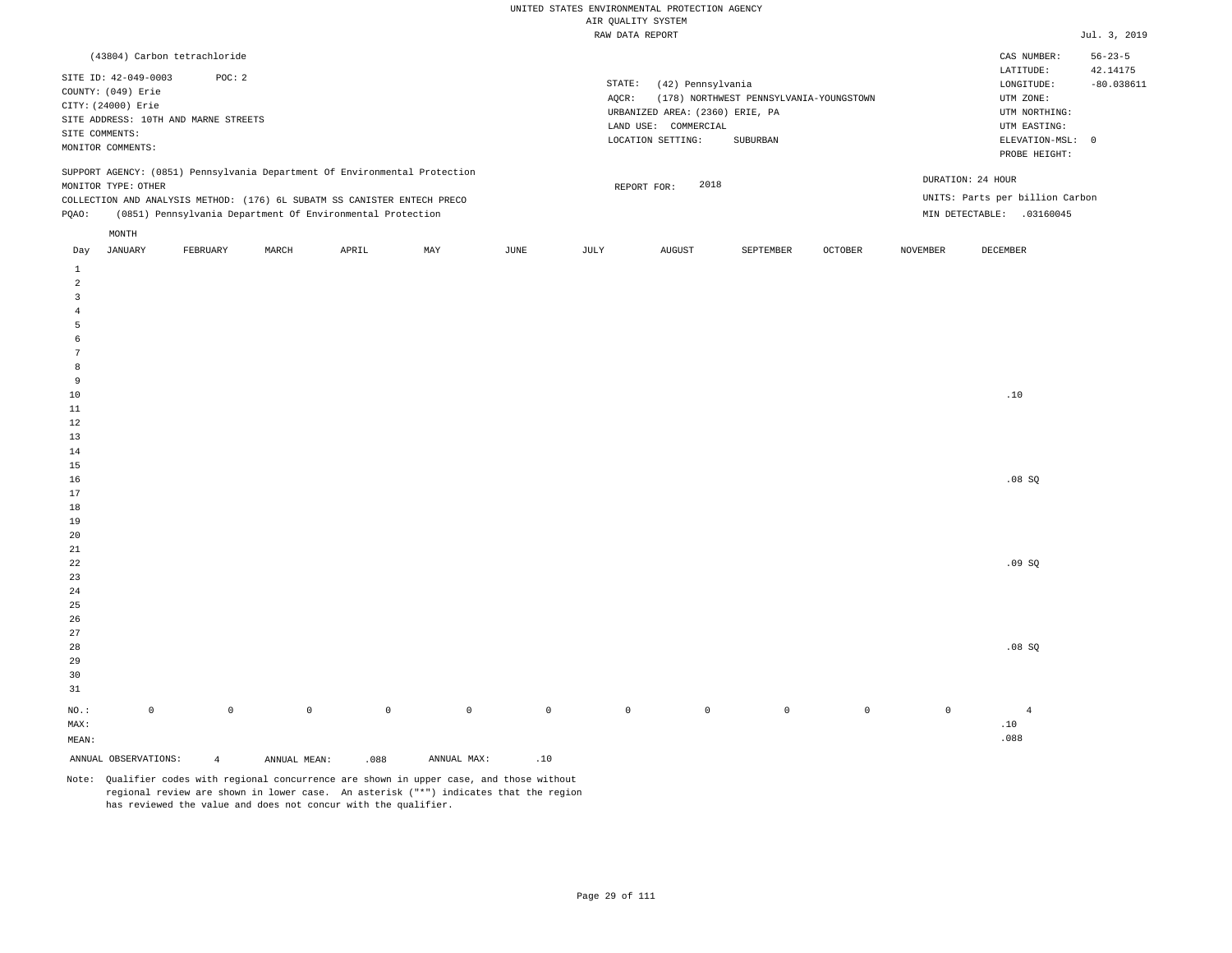|                |                      |                                                                            |        |       |     |                 |        | WIR KAMPITI SISTEM              |                                         |                |          |                                 |                          |
|----------------|----------------------|----------------------------------------------------------------------------|--------|-------|-----|-----------------|--------|---------------------------------|-----------------------------------------|----------------|----------|---------------------------------|--------------------------|
|                |                      |                                                                            |        |       |     |                 |        | RAW DATA REPORT                 |                                         |                |          |                                 | Jul. 3, 2019             |
|                |                      | (43804) Carbon tetrachloride                                               |        |       |     |                 |        |                                 |                                         |                |          | CAS NUMBER:                     | $56 - 23 - 5$            |
|                | SITE ID: 42-049-0003 | POC: 2                                                                     |        |       |     |                 | STATE: | (42) Pennsylvania               |                                         |                |          | LATITUDE:<br>LONGITUDE:         | 42.14175<br>$-80.038611$ |
|                | COUNTY: (049) Erie   |                                                                            |        |       |     |                 | AQCR:  |                                 | (178) NORTHWEST PENNSYLVANIA-YOUNGSTOWN |                |          | UTM ZONE:                       |                          |
|                | CITY: (24000) Erie   |                                                                            |        |       |     |                 |        | URBANIZED AREA: (2360) ERIE, PA |                                         |                |          | UTM NORTHING:                   |                          |
|                |                      | SITE ADDRESS: 10TH AND MARNE STREETS                                       |        |       |     |                 |        | LAND USE: COMMERCIAL            |                                         |                |          | UTM EASTING:                    |                          |
|                | SITE COMMENTS:       |                                                                            |        |       |     |                 |        | LOCATION SETTING:               | SUBURBAN                                |                |          | ELEVATION-MSL: 0                |                          |
|                | MONITOR COMMENTS:    |                                                                            |        |       |     |                 |        |                                 |                                         |                |          | PROBE HEIGHT:                   |                          |
|                |                      | SUPPORT AGENCY: (0851) Pennsylvania Department Of Environmental Protection |        |       |     |                 |        |                                 |                                         |                |          | DURATION: 24 HOUR               |                          |
|                | MONITOR TYPE: OTHER  |                                                                            |        |       |     |                 |        | 2019<br>REPORT FOR:             |                                         |                |          |                                 |                          |
|                |                      | COLLECTION AND ANALYSIS METHOD: (176) 6L SUBATM SS CANISTER ENTECH PRECO   |        |       |     |                 |        |                                 |                                         |                |          | UNITS: Parts per billion Carbon |                          |
| PQAO:          |                      | (0851) Pennsylvania Department Of Environmental Protection                 |        |       |     |                 |        |                                 |                                         |                |          | MIN DETECTABLE:                 |                          |
|                | MONTH                |                                                                            |        |       |     |                 |        |                                 |                                         |                |          |                                 |                          |
| Day            | <b>JANUARY</b>       | FEBRUARY                                                                   | MARCH  | APRIL | MAY | $\mathtt{JUNE}$ | JULY   | AUGUST                          | SEPTEMBER                               | <b>OCTOBER</b> | NOVEMBER | DECEMBER                        |                          |
| $\mathbf{1}$   |                      |                                                                            |        |       |     |                 |        |                                 |                                         |                |          |                                 |                          |
| $\overline{a}$ |                      | .10SQ                                                                      |        |       |     |                 |        |                                 |                                         |                |          |                                 |                          |
| $\mathbf{3}$   | .07SQ                |                                                                            |        | .09SQ |     |                 |        |                                 |                                         |                |          |                                 |                          |
| $\overline{4}$ |                      |                                                                            | .08 SQ |       |     |                 |        |                                 |                                         |                |          |                                 |                          |
| 5              |                      |                                                                            |        |       |     |                 |        |                                 |                                         |                |          |                                 |                          |
| 6              |                      |                                                                            |        |       |     |                 |        |                                 |                                         |                |          |                                 |                          |
| 7              |                      |                                                                            |        |       |     |                 |        |                                 |                                         |                |          |                                 |                          |
| 8<br>9         |                      | $_{\rm AS}$                                                                |        |       |     |                 |        |                                 |                                         |                |          |                                 |                          |
| 10             | .08SQ                |                                                                            | .09SQ  |       |     |                 |        |                                 |                                         |                |          |                                 |                          |
| 11             |                      |                                                                            |        |       |     |                 |        |                                 |                                         |                |          |                                 |                          |
| 12             |                      |                                                                            |        |       |     |                 |        |                                 |                                         |                |          |                                 |                          |
| 13             |                      |                                                                            |        |       |     |                 |        |                                 |                                         |                |          |                                 |                          |
| 14             |                      | .08SQ                                                                      |        |       |     |                 |        |                                 |                                         |                |          |                                 |                          |
| 15             | .09SQ                |                                                                            |        |       |     |                 |        |                                 |                                         |                |          |                                 |                          |
| 16             |                      |                                                                            | .09SQ  |       |     |                 |        |                                 |                                         |                |          |                                 |                          |
| 17             |                      |                                                                            |        |       |     |                 |        |                                 |                                         |                |          |                                 |                          |
| 18             |                      |                                                                            |        |       |     |                 |        |                                 |                                         |                |          |                                 |                          |
| 19             |                      |                                                                            |        |       |     |                 |        |                                 |                                         |                |          |                                 |                          |
| 20             |                      | .08SQ                                                                      |        |       |     |                 |        |                                 |                                         |                |          |                                 |                          |
| 21             | .09SQ                |                                                                            |        |       |     |                 |        |                                 |                                         |                |          |                                 |                          |
| 22             |                      |                                                                            | .09SQ  |       |     |                 |        |                                 |                                         |                |          |                                 |                          |
| 23             |                      |                                                                            |        |       |     |                 |        |                                 |                                         |                |          |                                 |                          |
| 24             |                      |                                                                            |        |       |     |                 |        |                                 |                                         |                |          |                                 |                          |
| 25             |                      |                                                                            |        |       |     |                 |        |                                 |                                         |                |          |                                 |                          |
| 26             |                      | .08SQ                                                                      |        |       |     |                 |        |                                 |                                         |                |          |                                 |                          |
| 27             | .08SQ                |                                                                            |        |       |     |                 |        |                                 |                                         |                |          |                                 |                          |
| 28             |                      |                                                                            | .09SQ  |       |     |                 |        |                                 |                                         |                |          |                                 |                          |
| 29             |                      |                                                                            |        |       |     |                 |        |                                 |                                         |                |          |                                 |                          |

NO.: MAX: MEAN: 5 .09 .082 4 .10 .085 5 .09 .088 1 .09 .090 0 0 0 0 0 0 0 0

ANNUAL OBSERVATIONS:  $15$  ANNUAL MEAN: .085 ANNUAL MAX: .10

30 31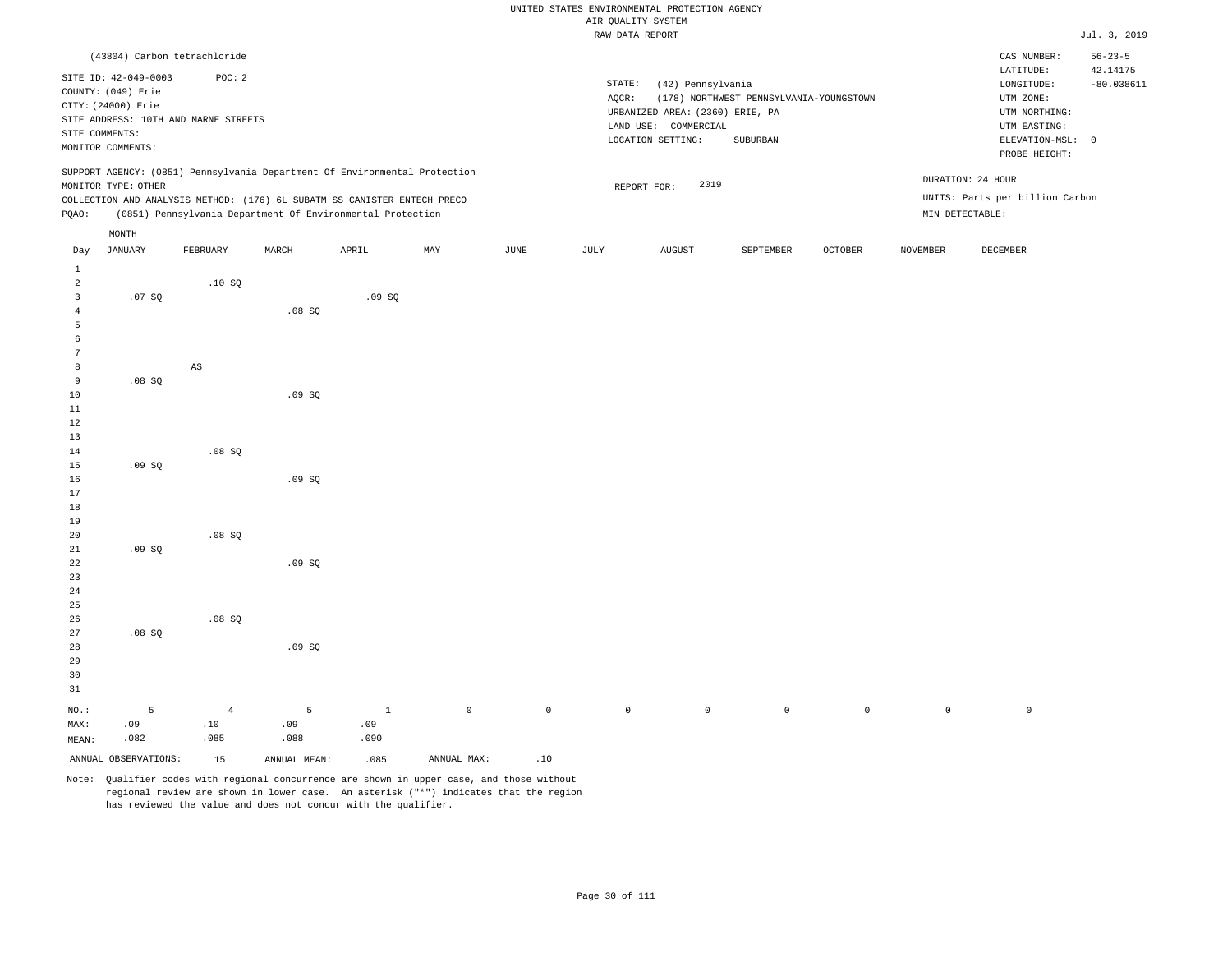| (43806) Bromoform                                                                                                                                                                                                                                             |                                                                                                                                                                             | CAS NUMBER:                                                                                                | $75 - 25 - 2$            |
|---------------------------------------------------------------------------------------------------------------------------------------------------------------------------------------------------------------------------------------------------------------|-----------------------------------------------------------------------------------------------------------------------------------------------------------------------------|------------------------------------------------------------------------------------------------------------|--------------------------|
| SITE ID: 42-049-0003<br>POC: 2<br>COUNTY: (049) Erie<br>CITY: (24000) Erie<br>SITE ADDRESS: 10TH AND MARNE STREETS<br>SITE COMMENTS:<br>MONITOR COMMENTS:                                                                                                     | STATE:<br>(42) Pennsylvania<br>(178) NORTHWEST PENNSYLVANIA-YOUNGSTOWN<br>AOCR:<br>URBANIZED AREA: (2360) ERIE, PA<br>LAND USE: COMMERCIAL<br>LOCATION SETTING:<br>SUBURBAN | LATITUDE:<br>LONGITUDE:<br>UTM ZONE:<br>UTM NORTHING:<br>UTM EASTING:<br>ELEVATION-MSL: 0<br>PROBE HEIGHT: | 42.14175<br>$-80.038611$ |
| SUPPORT AGENCY: (0851) Pennsylvania Department Of Environmental Protection<br>MONITOR TYPE: OTHER<br>COLLECTION AND ANALYSIS METHOD: (176) 6L SUBATM SS CANISTER ENTECH PRECO<br>(0851) Pennsylvania Department Of Environmental Protection<br>POAO:<br>MONTH | 2018<br>REPORT FOR:                                                                                                                                                         | DURATION: 24 HOUR<br>UNITS: Parts per billion Carbon<br>MIN DETECTABLE:<br>.03497035                       |                          |
|                                                                                                                                                                                                                                                               | the contract of the contract of the contract of                                                                                                                             | the contract of the contract of the contract of the contract of the contract of                            |                          |

| Day            | JANUARY              | FEBRUARY       | MARCH        | APRIL       | MAY         | JUNE        | JULY        | AUGUST      | SEPTEMBER   | OCTOBER     | NOVEMBER    | DECEMBER       |
|----------------|----------------------|----------------|--------------|-------------|-------------|-------------|-------------|-------------|-------------|-------------|-------------|----------------|
| $\mathbf{1}$   |                      |                |              |             |             |             |             |             |             |             |             |                |
| $\overline{a}$ |                      |                |              |             |             |             |             |             |             |             |             |                |
| 3              |                      |                |              |             |             |             |             |             |             |             |             |                |
| $\overline{4}$ |                      |                |              |             |             |             |             |             |             |             |             |                |
| 5              |                      |                |              |             |             |             |             |             |             |             |             |                |
| 6              |                      |                |              |             |             |             |             |             |             |             |             |                |
| $\overline{7}$ |                      |                |              |             |             |             |             |             |             |             |             |                |
| 8              |                      |                |              |             |             |             |             |             |             |             |             |                |
| 9              |                      |                |              |             |             |             |             |             |             |             |             |                |
| $10$           |                      |                |              |             |             |             |             |             |             |             |             | .00 $ND$       |
| $11\,$         |                      |                |              |             |             |             |             |             |             |             |             |                |
| 12             |                      |                |              |             |             |             |             |             |             |             |             |                |
| 13             |                      |                |              |             |             |             |             |             |             |             |             |                |
| $14\,$         |                      |                |              |             |             |             |             |             |             |             |             |                |
| $15\,$         |                      |                |              |             |             |             |             |             |             |             |             |                |
| 16             |                      |                |              |             |             |             |             |             |             |             |             | .00 $ND$       |
| 17             |                      |                |              |             |             |             |             |             |             |             |             |                |
| $18\,$         |                      |                |              |             |             |             |             |             |             |             |             |                |
| 19             |                      |                |              |             |             |             |             |             |             |             |             |                |
| $20\,$         |                      |                |              |             |             |             |             |             |             |             |             |                |
| $2\sqrt{1}$    |                      |                |              |             |             |             |             |             |             |             |             |                |
| $^{\rm 22}$    |                      |                |              |             |             |             |             |             |             |             |             | .00 $ND$       |
| $23\,$         |                      |                |              |             |             |             |             |             |             |             |             |                |
| $2\,4$         |                      |                |              |             |             |             |             |             |             |             |             |                |
| $2\sqrt{5}$    |                      |                |              |             |             |             |             |             |             |             |             |                |
| $26\,$         |                      |                |              |             |             |             |             |             |             |             |             |                |
| $27\,$         |                      |                |              |             |             |             |             |             |             |             |             |                |
| $28\,$         |                      |                |              |             |             |             |             |             |             |             |             | .00 $ND$       |
| 29             |                      |                |              |             |             |             |             |             |             |             |             |                |
| 30             |                      |                |              |             |             |             |             |             |             |             |             |                |
| 31             |                      |                |              |             |             |             |             |             |             |             |             |                |
| $_{\rm NO.}$ : | $\mathsf 0$          | $\mathbb O$    | $\mathbb O$  | $\mathbb O$ | $\mathbb O$ | $\mathbb O$ | $\mathbb O$ | $\mathbb O$ | $\mathbb O$ | $\mathbb O$ | $\mathbb O$ | $\overline{4}$ |
| MAX:           |                      |                |              |             |             |             |             |             |             |             |             | 0.00           |
| MEAN:          |                      |                |              |             |             |             |             |             |             |             |             | 0.000          |
|                | ANNUAL OBSERVATIONS: | $\overline{4}$ | ANNUAL MEAN: | 0.000       | ANNUAL MAX: | 0.00        |             |             |             |             |             |                |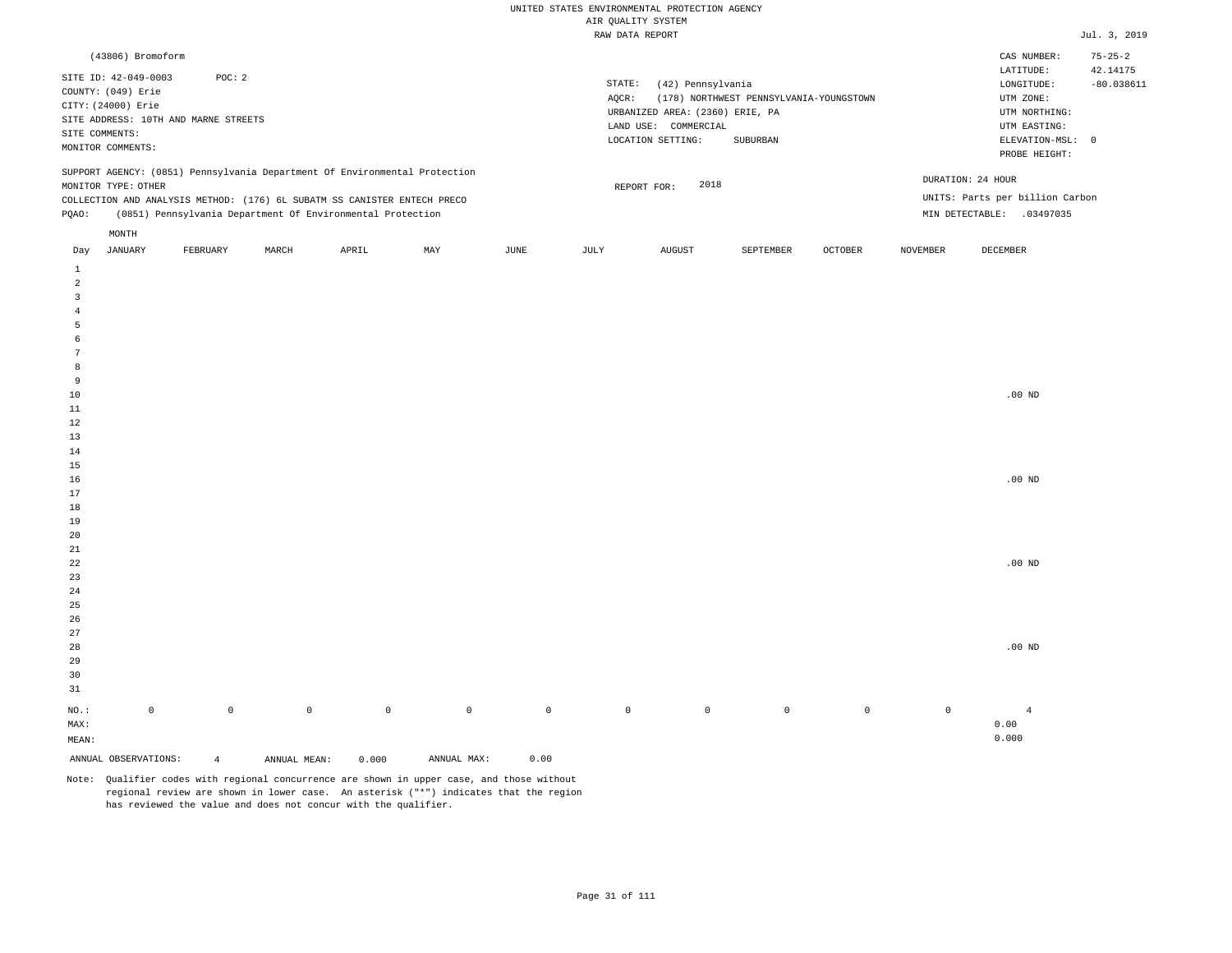|                |                      |                                      |          |                                                                            |     |                 |        | AIR QUALITY SYSTEM              |                                         |         |                 |                                 |                           |
|----------------|----------------------|--------------------------------------|----------|----------------------------------------------------------------------------|-----|-----------------|--------|---------------------------------|-----------------------------------------|---------|-----------------|---------------------------------|---------------------------|
|                |                      |                                      |          |                                                                            |     |                 |        | RAW DATA REPORT                 |                                         |         |                 |                                 | Jul. 3, 2019              |
|                | (43806) Bromoform    |                                      |          |                                                                            |     |                 |        |                                 |                                         |         |                 | CAS NUMBER:<br>LATITUDE:        | $75 - 25 - 2$<br>42.14175 |
|                | SITE ID: 42-049-0003 | POC: 2                               |          |                                                                            |     |                 | STATE: | (42) Pennsylvania               |                                         |         |                 | LONGITUDE:                      | $-80.038611$              |
|                | COUNTY: (049) Erie   |                                      |          |                                                                            |     |                 | AOCR:  |                                 | (178) NORTHWEST PENNSYLVANIA-YOUNGSTOWN |         |                 | UTM ZONE:                       |                           |
|                | CITY: (24000) Erie   |                                      |          |                                                                            |     |                 |        | URBANIZED AREA: (2360) ERIE, PA |                                         |         |                 | UTM NORTHING:                   |                           |
|                |                      | SITE ADDRESS: 10TH AND MARNE STREETS |          |                                                                            |     |                 |        | LAND USE: COMMERCIAL            |                                         |         |                 | UTM EASTING:                    |                           |
|                | SITE COMMENTS:       |                                      |          |                                                                            |     |                 |        | LOCATION SETTING:               | SUBURBAN                                |         |                 | ELEVATION-MSL: 0                |                           |
|                | MONITOR COMMENTS:    |                                      |          |                                                                            |     |                 |        |                                 |                                         |         |                 | PROBE HEIGHT:                   |                           |
|                |                      |                                      |          | SUPPORT AGENCY: (0851) Pennsylvania Department Of Environmental Protection |     |                 |        |                                 |                                         |         |                 |                                 |                           |
|                | MONITOR TYPE: OTHER  |                                      |          |                                                                            |     |                 |        | 2019<br>REPORT FOR:             |                                         |         |                 | DURATION: 24 HOUR               |                           |
|                |                      |                                      |          | COLLECTION AND ANALYSIS METHOD: (176) 6L SUBATM SS CANISTER ENTECH PRECO   |     |                 |        |                                 |                                         |         |                 | UNITS: Parts per billion Carbon |                           |
| PQAO:          |                      |                                      |          | (0851) Pennsylvania Department Of Environmental Protection                 |     |                 |        |                                 |                                         |         |                 | MIN DETECTABLE:                 |                           |
|                | MONTH                |                                      |          |                                                                            |     |                 |        |                                 |                                         |         |                 |                                 |                           |
| Day            | JANUARY              | FEBRUARY                             | MARCH    | APRIL                                                                      | MAY | $\mathtt{JUNE}$ | JULY   | ${\tt AUGUST}$                  | SEPTEMBER                               | OCTOBER | <b>NOVEMBER</b> | DECEMBER                        |                           |
| $\mathbf{1}$   |                      |                                      |          |                                                                            |     |                 |        |                                 |                                         |         |                 |                                 |                           |
| $\overline{a}$ |                      | $.00$ ND                             |          |                                                                            |     |                 |        |                                 |                                         |         |                 |                                 |                           |
| 3              | $.00$ ND             |                                      |          | $.00$ ND                                                                   |     |                 |        |                                 |                                         |         |                 |                                 |                           |
| 4              |                      |                                      | $.00$ ND |                                                                            |     |                 |        |                                 |                                         |         |                 |                                 |                           |
| 5              |                      |                                      |          |                                                                            |     |                 |        |                                 |                                         |         |                 |                                 |                           |
| 6              |                      |                                      |          |                                                                            |     |                 |        |                                 |                                         |         |                 |                                 |                           |
| 7              |                      |                                      |          |                                                                            |     |                 |        |                                 |                                         |         |                 |                                 |                           |
| 8              |                      | AS                                   |          |                                                                            |     |                 |        |                                 |                                         |         |                 |                                 |                           |
| 9              | $.00$ ND             |                                      |          |                                                                            |     |                 |        |                                 |                                         |         |                 |                                 |                           |
| 10             |                      |                                      | $.00$ ND |                                                                            |     |                 |        |                                 |                                         |         |                 |                                 |                           |
| 11             |                      |                                      |          |                                                                            |     |                 |        |                                 |                                         |         |                 |                                 |                           |
| 12             |                      |                                      |          |                                                                            |     |                 |        |                                 |                                         |         |                 |                                 |                           |
| 13             |                      |                                      |          |                                                                            |     |                 |        |                                 |                                         |         |                 |                                 |                           |
| 14             |                      | $.00$ ND                             |          |                                                                            |     |                 |        |                                 |                                         |         |                 |                                 |                           |
| 15             | $.00$ ND             |                                      |          |                                                                            |     |                 |        |                                 |                                         |         |                 |                                 |                           |
| 16             |                      |                                      | $.00$ ND |                                                                            |     |                 |        |                                 |                                         |         |                 |                                 |                           |
| 17             |                      |                                      |          |                                                                            |     |                 |        |                                 |                                         |         |                 |                                 |                           |
| 18             |                      |                                      |          |                                                                            |     |                 |        |                                 |                                         |         |                 |                                 |                           |
| 19             |                      |                                      |          |                                                                            |     |                 |        |                                 |                                         |         |                 |                                 |                           |
| 20             |                      | $.00$ ND                             |          |                                                                            |     |                 |        |                                 |                                         |         |                 |                                 |                           |
| 21             | $.00$ ND             |                                      |          |                                                                            |     |                 |        |                                 |                                         |         |                 |                                 |                           |
| 22             |                      |                                      | $.00$ ND |                                                                            |     |                 |        |                                 |                                         |         |                 |                                 |                           |
| 23             |                      |                                      |          |                                                                            |     |                 |        |                                 |                                         |         |                 |                                 |                           |
| 24             |                      |                                      |          |                                                                            |     |                 |        |                                 |                                         |         |                 |                                 |                           |
| 25             |                      |                                      |          |                                                                            |     |                 |        |                                 |                                         |         |                 |                                 |                           |
| 26             |                      | $.00$ ND                             |          |                                                                            |     |                 |        |                                 |                                         |         |                 |                                 |                           |
| 27<br>28       | $.00$ ND             |                                      | $.00$ ND |                                                                            |     |                 |        |                                 |                                         |         |                 |                                 |                           |
|                |                      |                                      |          |                                                                            |     |                 |        |                                 |                                         |         |                 |                                 |                           |

MEAN: 0.000 0.000 0.000 0.000 ANNUAL OBSERVATIONS: 15 ANNUAL MEAN: 0.000 ANNUAL MAX: 0.00 Note: Qualifier codes with regional concurrence are shown in upper case, and those without regional review are shown in lower case. An asterisk ("\*") indicates that the region

1 0.00

has reviewed the value and does not concur with the qualifier.

5 0.00

4 0.00

29 30 31

NO.: MAX:

5 0.00

0 0 0 0 0 0 0 0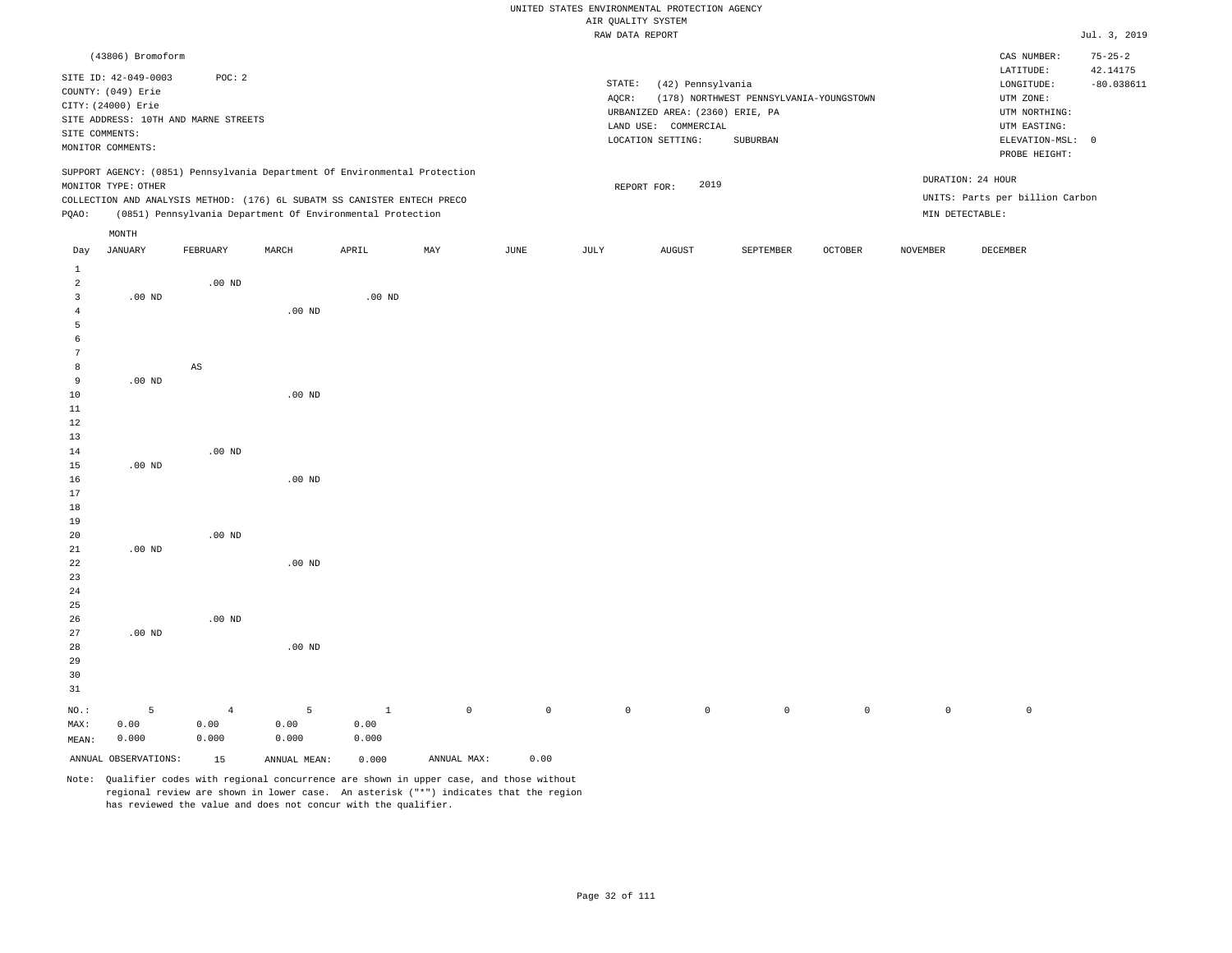| (43811) Trichlorofluoromethane                                                                                                                                                                                                                                |                                                                                                                                                                             | $75 - 69 - 4$<br>CAS NUMBER:                                                                                                           |
|---------------------------------------------------------------------------------------------------------------------------------------------------------------------------------------------------------------------------------------------------------------|-----------------------------------------------------------------------------------------------------------------------------------------------------------------------------|----------------------------------------------------------------------------------------------------------------------------------------|
| SITE ID: 42-049-0003<br>POC: 2<br>COUNTY: (049) Erie<br>CITY: (24000) Erie<br>SITE ADDRESS: 10TH AND MARNE STREETS<br>SITE COMMENTS:<br>MONITOR COMMENTS:                                                                                                     | STATE:<br>(42) Pennsylvania<br>(178) NORTHWEST PENNSYLVANIA-YOUNGSTOWN<br>AOCR:<br>URBANIZED AREA: (2360) ERIE, PA<br>LAND USE: COMMERCIAL<br>LOCATION SETTING:<br>SUBURBAN | 42.14175<br>LATITUDE:<br>$-80.038611$<br>LONGITUDE:<br>UTM ZONE:<br>UTM NORTHING:<br>UTM EASTING:<br>ELEVATION-MSL: 0<br>PROBE HEIGHT: |
| SUPPORT AGENCY: (0851) Pennsylvania Department Of Environmental Protection<br>MONITOR TYPE: OTHER<br>COLLECTION AND ANALYSIS METHOD: (176) 6L SUBATM SS CANISTER ENTECH PRECO<br>(0851) Pennsylvania Department Of Environmental Protection<br>POAO:<br>MONTH | 2018<br>REPORT FOR:                                                                                                                                                         | DURATION: 24 HOUR<br>UNITS: Parts per billion Carbon<br>MIN DETECTABLE:<br>.034545                                                     |
|                                                                                                                                                                                                                                                               |                                                                                                                                                                             |                                                                                                                                        |

| Day                     | JANUARY              | FEBRUARY       | MARCH        | APRIL   | MAY         | JUNE                | JULY        | AUGUST  | SEPTEMBER   | OCTOBER     | NOVEMBER    | DECEMBER                     |
|-------------------------|----------------------|----------------|--------------|---------|-------------|---------------------|-------------|---------|-------------|-------------|-------------|------------------------------|
| $\mathbf{1}$            |                      |                |              |         |             |                     |             |         |             |             |             |                              |
| $\overline{a}$          |                      |                |              |         |             |                     |             |         |             |             |             |                              |
| $\overline{\mathbf{3}}$ |                      |                |              |         |             |                     |             |         |             |             |             |                              |
| $\overline{4}$          |                      |                |              |         |             |                     |             |         |             |             |             |                              |
| 5                       |                      |                |              |         |             |                     |             |         |             |             |             |                              |
| 6                       |                      |                |              |         |             |                     |             |         |             |             |             |                              |
| $7\phantom{.0}$         |                      |                |              |         |             |                     |             |         |             |             |             |                              |
| 8                       |                      |                |              |         |             |                     |             |         |             |             |             |                              |
| 9                       |                      |                |              |         |             |                     |             |         |             |             |             |                              |
| $10$                    |                      |                |              |         |             |                     |             |         |             |             |             | .25                          |
| $11\,$                  |                      |                |              |         |             |                     |             |         |             |             |             |                              |
| 12                      |                      |                |              |         |             |                     |             |         |             |             |             |                              |
| 13                      |                      |                |              |         |             |                     |             |         |             |             |             |                              |
| 14                      |                      |                |              |         |             |                     |             |         |             |             |             |                              |
| $15\,$                  |                      |                |              |         |             |                     |             |         |             |             |             |                              |
| $16\,$                  |                      |                |              |         |             |                     |             |         |             |             |             | .26                          |
| 17                      |                      |                |              |         |             |                     |             |         |             |             |             |                              |
| $18\,$                  |                      |                |              |         |             |                     |             |         |             |             |             |                              |
| 19                      |                      |                |              |         |             |                     |             |         |             |             |             |                              |
| $20\,$                  |                      |                |              |         |             |                     |             |         |             |             |             |                              |
| $2\sqrt{1}$             |                      |                |              |         |             |                     |             |         |             |             |             |                              |
| $2\sqrt{2}$             |                      |                |              |         |             |                     |             |         |             |             |             | .25                          |
| $2\sqrt{3}$             |                      |                |              |         |             |                     |             |         |             |             |             |                              |
| $2\,4$                  |                      |                |              |         |             |                     |             |         |             |             |             |                              |
| $2\sqrt{5}$             |                      |                |              |         |             |                     |             |         |             |             |             |                              |
| $26\,$<br>$_{\rm 27}$   |                      |                |              |         |             |                     |             |         |             |             |             |                              |
| $28\,$                  |                      |                |              |         |             |                     |             |         |             |             |             | $\boldsymbol{\mathcal{.}}24$ |
| 29                      |                      |                |              |         |             |                     |             |         |             |             |             |                              |
| 30                      |                      |                |              |         |             |                     |             |         |             |             |             |                              |
| 31                      |                      |                |              |         |             |                     |             |         |             |             |             |                              |
|                         |                      |                |              |         |             |                     |             |         |             |             |             |                              |
| $_{\rm NO.}$ :          | $\mathbb O$          | $\mathbb O$    | $\mathbb O$  | $\circ$ | $\circ$     | $\mathsf{O}\xspace$ | $\mathbb O$ | $\circ$ | $\mathbb O$ | $\mathbb O$ | $\mathbb O$ | $\overline{4}$               |
| MAX:                    |                      |                |              |         |             |                     |             |         |             |             |             | .26                          |
| $\texttt{MEAN}:$        |                      |                |              |         |             |                     |             |         |             |             |             | .250                         |
|                         | ANNUAL OBSERVATIONS: | $\overline{4}$ | ANNUAL MEAN: | .250    | ANNUAL MAX: | .26                 |             |         |             |             |             |                              |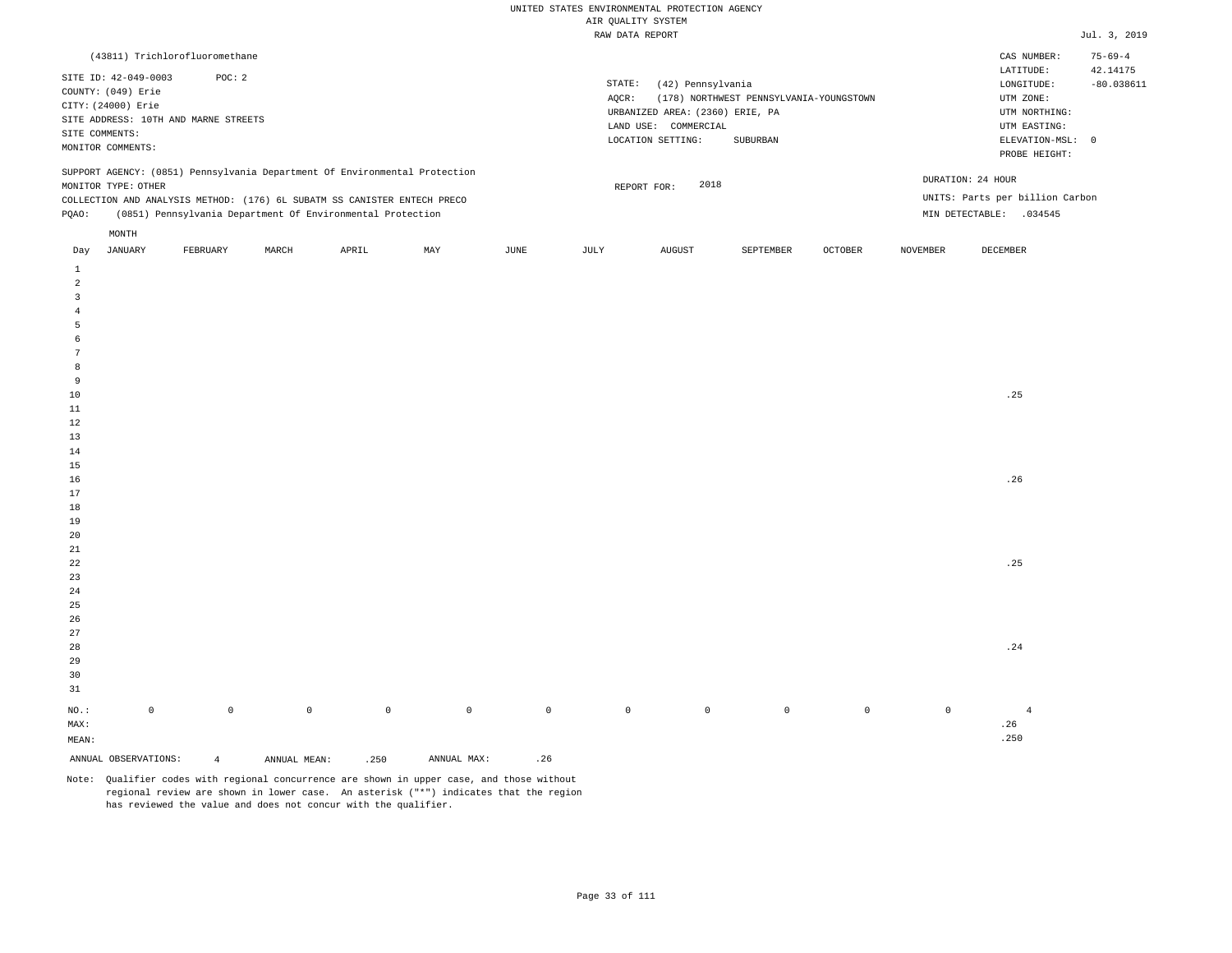|                         |                      |                                      |          |                                                                            |             |              |       | RAW DATA REPORT                    |                                         |                     |                 |                                 | Jul. 3, 2019  |
|-------------------------|----------------------|--------------------------------------|----------|----------------------------------------------------------------------------|-------------|--------------|-------|------------------------------------|-----------------------------------------|---------------------|-----------------|---------------------------------|---------------|
|                         |                      | (43811) Trichlorofluoromethane       |          |                                                                            |             |              |       |                                    |                                         |                     |                 | CAS NUMBER:                     | $75 - 69 - 4$ |
|                         |                      |                                      |          |                                                                            |             |              |       |                                    |                                         |                     |                 | LATITUDE:                       | 42.14175      |
|                         | SITE ID: 42-049-0003 | POC: 2                               |          |                                                                            |             |              |       | STATE:<br>(42) Pennsylvania        |                                         |                     |                 | ${\tt LONGITUDE:}$              | $-80.038611$  |
|                         | COUNTY: (049) Erie   |                                      |          |                                                                            |             |              | AQCR: |                                    | (178) NORTHWEST PENNSYLVANIA-YOUNGSTOWN |                     |                 | UTM ZONE:                       |               |
|                         | CITY: (24000) Erie   |                                      |          |                                                                            |             |              |       | URBANIZED AREA: (2360) ERIE, PA    |                                         |                     |                 | UTM NORTHING:                   |               |
|                         |                      | SITE ADDRESS: 10TH AND MARNE STREETS |          |                                                                            |             |              |       | LAND USE: COMMERCIAL               |                                         |                     |                 | UTM EASTING:                    |               |
|                         | SITE COMMENTS:       |                                      |          |                                                                            |             |              |       | LOCATION SETTING:                  | SUBURBAN                                |                     |                 | ELEVATION-MSL: 0                |               |
|                         | MONITOR COMMENTS:    |                                      |          |                                                                            |             |              |       |                                    |                                         |                     |                 | PROBE HEIGHT:                   |               |
|                         |                      |                                      |          | SUPPORT AGENCY: (0851) Pennsylvania Department Of Environmental Protection |             |              |       |                                    |                                         |                     |                 | DURATION: 24 HOUR               |               |
|                         | MONITOR TYPE: OTHER  |                                      |          |                                                                            |             |              |       | 2019<br>REPORT FOR:                |                                         |                     |                 |                                 |               |
|                         |                      |                                      |          | COLLECTION AND ANALYSIS METHOD: (176) 6L SUBATM SS CANISTER ENTECH PRECO   |             |              |       |                                    |                                         |                     |                 | UNITS: Parts per billion Carbon |               |
| PQAO:                   |                      |                                      |          | (0851) Pennsylvania Department Of Environmental Protection                 |             |              |       |                                    |                                         |                     |                 | MIN DETECTABLE:                 |               |
|                         | $\texttt{MONTH}$     |                                      |          |                                                                            |             |              |       |                                    |                                         |                     |                 |                                 |               |
| Day                     | <b>JANUARY</b>       | FEBRUARY                             | MARCH    | APRIL                                                                      | MAY         | <b>JUNE</b>  | JULY  | <b>AUGUST</b>                      | SEPTEMBER                               | <b>OCTOBER</b>      | <b>NOVEMBER</b> | DECEMBER                        |               |
| $\mathbf{1}$            |                      |                                      |          |                                                                            |             |              |       |                                    |                                         |                     |                 |                                 |               |
| $\overline{2}$          |                      | .23                                  |          |                                                                            |             |              |       |                                    |                                         |                     |                 |                                 |               |
| $\overline{\mathbf{3}}$ | .22                  |                                      |          | .26                                                                        |             |              |       |                                    |                                         |                     |                 |                                 |               |
| $\overline{4}$          |                      |                                      | .26      |                                                                            |             |              |       |                                    |                                         |                     |                 |                                 |               |
| 5                       |                      |                                      |          |                                                                            |             |              |       |                                    |                                         |                     |                 |                                 |               |
| 6                       |                      |                                      |          |                                                                            |             |              |       |                                    |                                         |                     |                 |                                 |               |
| $\overline{7}$          |                      |                                      |          |                                                                            |             |              |       |                                    |                                         |                     |                 |                                 |               |
| 8                       |                      | AS                                   |          |                                                                            |             |              |       |                                    |                                         |                     |                 |                                 |               |
| 9                       | .26                  |                                      |          |                                                                            |             |              |       |                                    |                                         |                     |                 |                                 |               |
| 10                      |                      |                                      | .25      |                                                                            |             |              |       |                                    |                                         |                     |                 |                                 |               |
| 11                      |                      |                                      |          |                                                                            |             |              |       |                                    |                                         |                     |                 |                                 |               |
| 12                      |                      |                                      |          |                                                                            |             |              |       |                                    |                                         |                     |                 |                                 |               |
| 13                      |                      |                                      |          |                                                                            |             |              |       |                                    |                                         |                     |                 |                                 |               |
| 14                      |                      | .24                                  |          |                                                                            |             |              |       |                                    |                                         |                     |                 |                                 |               |
| 15                      | .25                  |                                      |          |                                                                            |             |              |       |                                    |                                         |                     |                 |                                 |               |
| 16                      |                      |                                      | .27      |                                                                            |             |              |       |                                    |                                         |                     |                 |                                 |               |
| 17                      |                      |                                      |          |                                                                            |             |              |       |                                    |                                         |                     |                 |                                 |               |
| 18                      |                      |                                      |          |                                                                            |             |              |       |                                    |                                         |                     |                 |                                 |               |
| 19                      |                      |                                      |          |                                                                            |             |              |       |                                    |                                         |                     |                 |                                 |               |
| 20                      |                      | .23                                  |          |                                                                            |             |              |       |                                    |                                         |                     |                 |                                 |               |
| 21                      | .22                  |                                      |          |                                                                            |             |              |       |                                    |                                         |                     |                 |                                 |               |
| 22                      |                      |                                      | .25      |                                                                            |             |              |       |                                    |                                         |                     |                 |                                 |               |
| 23                      |                      |                                      |          |                                                                            |             |              |       |                                    |                                         |                     |                 |                                 |               |
| 24                      |                      |                                      |          |                                                                            |             |              |       |                                    |                                         |                     |                 |                                 |               |
| 25                      |                      |                                      |          |                                                                            |             |              |       |                                    |                                         |                     |                 |                                 |               |
| 26                      |                      | .23                                  |          |                                                                            |             |              |       |                                    |                                         |                     |                 |                                 |               |
| 27                      | .25                  |                                      |          |                                                                            |             |              |       |                                    |                                         |                     |                 |                                 |               |
| 28                      |                      |                                      | .27      |                                                                            |             |              |       |                                    |                                         |                     |                 |                                 |               |
| 29                      |                      |                                      |          |                                                                            |             |              |       |                                    |                                         |                     |                 |                                 |               |
| 30                      |                      |                                      |          |                                                                            |             |              |       |                                    |                                         |                     |                 |                                 |               |
| 31                      |                      |                                      |          |                                                                            |             |              |       |                                    |                                         |                     |                 |                                 |               |
|                         | 5                    |                                      |          | $\mathbf{1}$                                                               |             | $\mathsf{O}$ |       |                                    |                                         |                     |                 |                                 |               |
| $NO.$ :<br>MAX:         | .26                  | $\overline{4}$<br>.24                | 5<br>.27 | .26                                                                        | $\mathbb O$ |              |       | $\mathbb O$<br>$\mathsf{O}\xspace$ | $\mathsf{O}\xspace$                     | $\mathsf{O}\xspace$ | $\mathbb O$     | $\,0\,$                         |               |
| MEAN:                   | .240                 | .233                                 | .260     | .260                                                                       |             |              |       |                                    |                                         |                     |                 |                                 |               |
|                         |                      |                                      |          |                                                                            |             |              |       |                                    |                                         |                     |                 |                                 |               |

Note: Qualifier codes with regional concurrence are shown in upper case, and those without regional review are shown in lower case. An asterisk ("\*") indicates that the region has reviewed the value and does not concur with the qualifier.

ANNUAL OBSERVATIONS:  $15$  ANNUAL MEAN: .246 ANNUAL MAX: .27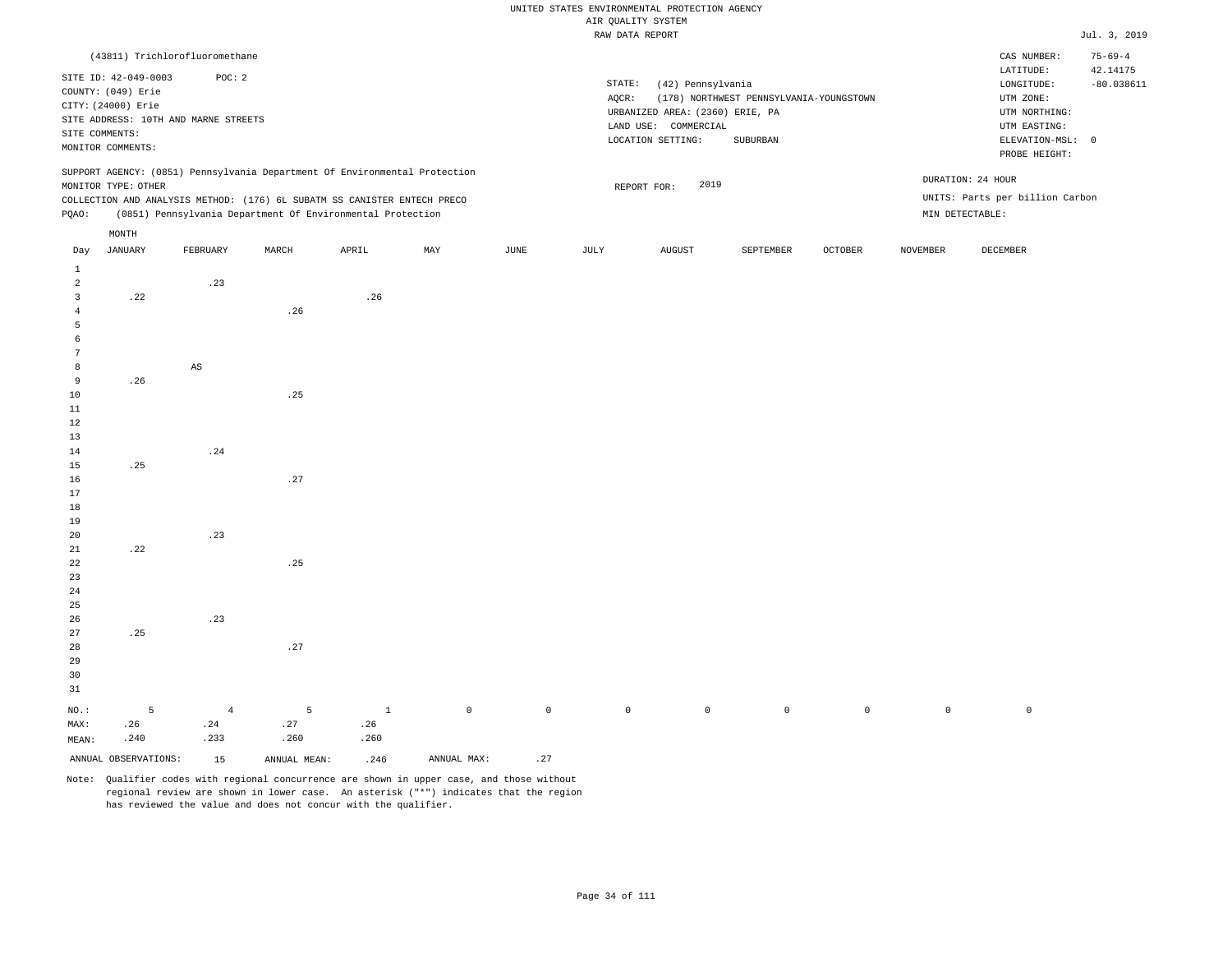| (43812) Chloroethane                                                                                                                                                                                                                                 |          |       |       |     |      |                 |                                                                                                      |                                                     |                |                                                                                    | CAS NUMBER:                                                                                                | $75 - 00 - 3$            |
|------------------------------------------------------------------------------------------------------------------------------------------------------------------------------------------------------------------------------------------------------|----------|-------|-------|-----|------|-----------------|------------------------------------------------------------------------------------------------------|-----------------------------------------------------|----------------|------------------------------------------------------------------------------------|------------------------------------------------------------------------------------------------------------|--------------------------|
| SITE ID: 42-049-0003<br>COUNTY: (049) Erie<br>CITY: (24000) Erie<br>SITE ADDRESS: 10TH AND MARNE STREETS<br>SITE COMMENTS:<br>MONITOR COMMENTS:                                                                                                      | POC: 2   |       |       |     |      | STATE:<br>AOCR: | (42) Pennsylvania<br>URBANIZED AREA: (2360) ERIE, PA<br>LAND USE:<br>COMMERCIAL<br>LOCATION SETTING: | (178) NORTHWEST PENNSYLVANIA-YOUNGSTOWN<br>SUBURBAN |                |                                                                                    | LATITUDE:<br>LONGITUDE:<br>UTM ZONE:<br>UTM NORTHING:<br>UTM EASTING:<br>ELEVATION-MSL: 0<br>PROBE HEIGHT: | 42.14175<br>$-80.038611$ |
| SUPPORT AGENCY: (0851) Pennsylvania Department Of Environmental Protection<br>MONITOR TYPE: OTHER<br>COLLECTION AND ANALYSIS METHOD: (176) 6L SUBATM SS CANISTER ENTECH PRECO<br>(0851) Pennsylvania Department Of Environmental Protection<br>POAO: |          |       |       |     |      |                 | 2018<br>REPORT FOR:                                                                                  |                                                     |                | DURATION: 24 HOUR<br>UNITS: Parts per billion Carbon<br>MIN DETECTABLE:<br>.088125 |                                                                                                            |                          |
| MONTH<br>JANUARY<br>Day                                                                                                                                                                                                                              | FEBRUARY | MARCH | APRIL | MAY | JUNE | JULY            | AUGUST                                                                                               | SEPTEMBER                                           | <b>OCTOBER</b> | <b>NOVEMBER</b>                                                                    | DECEMBER                                                                                                   |                          |

| ANNUAL OBSERVATIONS: |                     | $\overline{4}$ | ANNUAL MEAN: | 0.000          | ANNUAL MAX: | 0.00         |             |                |                |         |         |            |
|----------------------|---------------------|----------------|--------------|----------------|-------------|--------------|-------------|----------------|----------------|---------|---------|------------|
| MEAN:                |                     |                |              |                |             |              |             |                |                |         |         | 0.000      |
| $\texttt{MAX}$ :     |                     |                |              |                |             |              |             |                |                |         |         | 0.00       |
| $_{\rm NO.}$ :       | $\mathsf{O}\xspace$ | $\mathbb O$    | $\mathbb O$  | $\overline{0}$ | $\mathbb O$ | $\mathsf{O}$ | $\mathbb O$ | $\overline{0}$ | $\overline{0}$ | $\circ$ | $\circ$ | $\sqrt{4}$ |
|                      |                     |                |              |                |             |              |             |                |                |         |         |            |
| 31                   |                     |                |              |                |             |              |             |                |                |         |         |            |
| 30                   |                     |                |              |                |             |              |             |                |                |         |         |            |
| 29                   |                     |                |              |                |             |              |             |                |                |         |         |            |
| 28                   |                     |                |              |                |             |              |             |                |                |         |         | $.00$ ND   |
| 27                   |                     |                |              |                |             |              |             |                |                |         |         |            |
| $26\,$               |                     |                |              |                |             |              |             |                |                |         |         |            |
| $25\,$               |                     |                |              |                |             |              |             |                |                |         |         |            |
| $\sqrt{24}$          |                     |                |              |                |             |              |             |                |                |         |         |            |
| $23$                 |                     |                |              |                |             |              |             |                |                |         |         |            |
| $^{\rm 22}$          |                     |                |              |                |             |              |             |                |                |         |         | $.00$ ND   |
| 21                   |                     |                |              |                |             |              |             |                |                |         |         |            |
| $20\,$               |                     |                |              |                |             |              |             |                |                |         |         |            |
| $19$                 |                     |                |              |                |             |              |             |                |                |         |         |            |
| $18\,$               |                     |                |              |                |             |              |             |                |                |         |         |            |
| $17\,$               |                     |                |              |                |             |              |             |                |                |         |         |            |
| $16\,$               |                     |                |              |                |             |              |             |                |                |         |         | $.00$ ND   |
| $15\,$               |                     |                |              |                |             |              |             |                |                |         |         |            |
| 14                   |                     |                |              |                |             |              |             |                |                |         |         |            |
| $1\,2$<br>13         |                     |                |              |                |             |              |             |                |                |         |         |            |
| $11\,$               |                     |                |              |                |             |              |             |                |                |         |         |            |
| $10$                 |                     |                |              |                |             |              |             |                |                |         |         | $.00$ ND   |
| 9                    |                     |                |              |                |             |              |             |                |                |         |         |            |
| 8                    |                     |                |              |                |             |              |             |                |                |         |         |            |
| $7\phantom{.0}$      |                     |                |              |                |             |              |             |                |                |         |         |            |
| 6                    |                     |                |              |                |             |              |             |                |                |         |         |            |
| 5                    |                     |                |              |                |             |              |             |                |                |         |         |            |
| $\overline{4}$       |                     |                |              |                |             |              |             |                |                |         |         |            |
| $\overline{3}$       |                     |                |              |                |             |              |             |                |                |         |         |            |
| $\overline{c}$       |                     |                |              |                |             |              |             |                |                |         |         |            |
| 1                    |                     |                |              |                |             |              |             |                |                |         |         |            |
|                      |                     |                |              |                |             |              |             |                |                |         |         |            |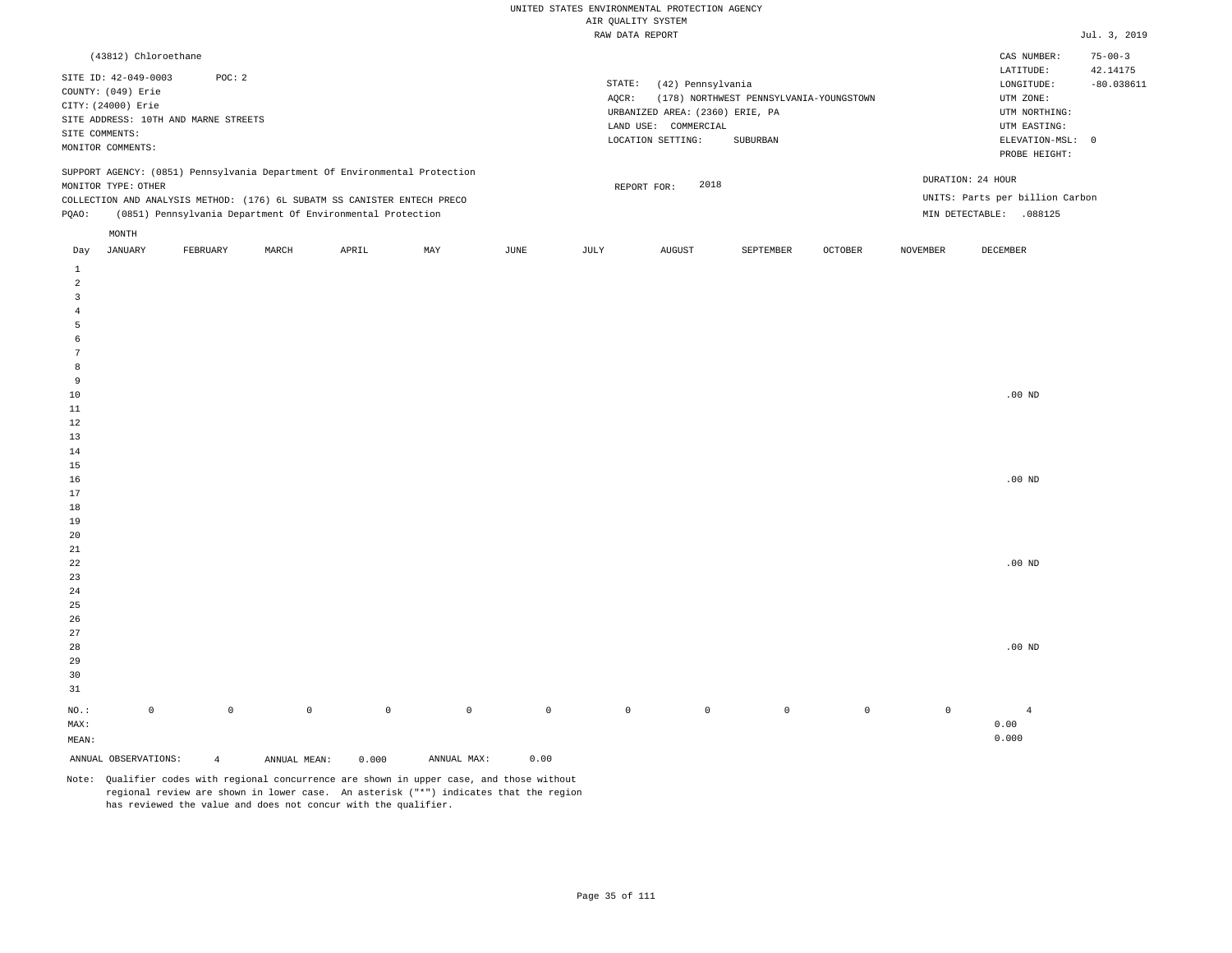# UNITED STATES ENVIRONMENTAL PROTECTION AGENCY ATE OUNT TTY SYSTEM

|                 |                      |                                      |                                                                            |                   |     |      |        | AIR QUALITY SYSTEM              |                                         |                |                 |                                 |                           |
|-----------------|----------------------|--------------------------------------|----------------------------------------------------------------------------|-------------------|-----|------|--------|---------------------------------|-----------------------------------------|----------------|-----------------|---------------------------------|---------------------------|
|                 |                      |                                      |                                                                            |                   |     |      |        | RAW DATA REPORT                 |                                         |                |                 |                                 | Jul. 3, 2019              |
|                 | (43812) Chloroethane |                                      |                                                                            |                   |     |      |        |                                 |                                         |                |                 | CAS NUMBER:<br>LATITUDE:        | $75 - 00 - 3$<br>42.14175 |
|                 | SITE ID: 42-049-0003 | POC: 2                               |                                                                            |                   |     |      | STATE: | (42) Pennsylvania               |                                         |                |                 | LONGITUDE:                      | $-80.038611$              |
|                 | COUNTY: (049) Erie   |                                      |                                                                            |                   |     |      | AQCR:  |                                 | (178) NORTHWEST PENNSYLVANIA-YOUNGSTOWN |                |                 | UTM ZONE:                       |                           |
|                 | CITY: (24000) Erie   |                                      |                                                                            |                   |     |      |        | URBANIZED AREA: (2360) ERIE, PA |                                         |                |                 | UTM NORTHING:                   |                           |
|                 |                      | SITE ADDRESS: 10TH AND MARNE STREETS |                                                                            |                   |     |      |        | LAND USE: COMMERCIAL            |                                         |                |                 | UTM EASTING:                    |                           |
|                 | SITE COMMENTS:       |                                      |                                                                            |                   |     |      |        | LOCATION SETTING:               | SUBURBAN                                |                |                 | ELEVATION-MSL: 0                |                           |
|                 | MONITOR COMMENTS:    |                                      |                                                                            |                   |     |      |        |                                 |                                         |                |                 | PROBE HEIGHT:                   |                           |
|                 |                      |                                      | SUPPORT AGENCY: (0851) Pennsylvania Department Of Environmental Protection |                   |     |      |        |                                 |                                         |                |                 | DURATION: 24 HOUR               |                           |
|                 | MONITOR TYPE: OTHER  |                                      |                                                                            |                   |     |      |        | 2019<br>REPORT FOR:             |                                         |                |                 |                                 |                           |
|                 |                      |                                      | COLLECTION AND ANALYSIS METHOD: (176) 6L SUBATM SS CANISTER ENTECH PRECO   |                   |     |      |        |                                 |                                         |                |                 | UNITS: Parts per billion Carbon |                           |
| PQAO:           |                      |                                      | (0851) Pennsylvania Department Of Environmental Protection                 |                   |     |      |        |                                 |                                         |                |                 | MIN DETECTABLE:                 |                           |
|                 | $\texttt{MONTH}$     |                                      |                                                                            |                   |     |      |        |                                 |                                         |                |                 |                                 |                           |
| Day             | JANUARY              | FEBRUARY                             | MARCH                                                                      | APRIL             | MAY | JUNE | JULY   | AUGUST                          | SEPTEMBER                               | <b>OCTOBER</b> | <b>NOVEMBER</b> | DECEMBER                        |                           |
| $\mathbf{1}$    |                      |                                      |                                                                            |                   |     |      |        |                                 |                                         |                |                 |                                 |                           |
| $\overline{a}$  |                      | $.00$ ND                             |                                                                            |                   |     |      |        |                                 |                                         |                |                 |                                 |                           |
| 3               | $.00$ ND             |                                      |                                                                            | .00 <sub>ND</sub> |     |      |        |                                 |                                         |                |                 |                                 |                           |
| $\overline{4}$  |                      |                                      | $.00$ ND                                                                   |                   |     |      |        |                                 |                                         |                |                 |                                 |                           |
| 5               |                      |                                      |                                                                            |                   |     |      |        |                                 |                                         |                |                 |                                 |                           |
| 6               |                      |                                      |                                                                            |                   |     |      |        |                                 |                                         |                |                 |                                 |                           |
| $7\phantom{.0}$ |                      |                                      |                                                                            |                   |     |      |        |                                 |                                         |                |                 |                                 |                           |
| 8               |                      | $_{\rm AS}$                          |                                                                            |                   |     |      |        |                                 |                                         |                |                 |                                 |                           |
| 9               | $.00$ ND             |                                      |                                                                            |                   |     |      |        |                                 |                                         |                |                 |                                 |                           |
| 10              |                      |                                      | $.00$ ND                                                                   |                   |     |      |        |                                 |                                         |                |                 |                                 |                           |
| $11\,$          |                      |                                      |                                                                            |                   |     |      |        |                                 |                                         |                |                 |                                 |                           |
| 12              |                      |                                      |                                                                            |                   |     |      |        |                                 |                                         |                |                 |                                 |                           |
| 13              |                      |                                      |                                                                            |                   |     |      |        |                                 |                                         |                |                 |                                 |                           |
| 14              |                      | $.00$ ND                             |                                                                            |                   |     |      |        |                                 |                                         |                |                 |                                 |                           |
| 15              | $.00$ ND             |                                      |                                                                            |                   |     |      |        |                                 |                                         |                |                 |                                 |                           |
| 16              |                      |                                      | $.00$ ND                                                                   |                   |     |      |        |                                 |                                         |                |                 |                                 |                           |
| 17              |                      |                                      |                                                                            |                   |     |      |        |                                 |                                         |                |                 |                                 |                           |
| 18              |                      |                                      |                                                                            |                   |     |      |        |                                 |                                         |                |                 |                                 |                           |
| 19              |                      |                                      |                                                                            |                   |     |      |        |                                 |                                         |                |                 |                                 |                           |
| 20              |                      | $.00$ ND                             |                                                                            |                   |     |      |        |                                 |                                         |                |                 |                                 |                           |
| 21              | $.00$ ND             |                                      |                                                                            |                   |     |      |        |                                 |                                         |                |                 |                                 |                           |
| 22              |                      |                                      | $.00$ ND                                                                   |                   |     |      |        |                                 |                                         |                |                 |                                 |                           |
| 23              |                      |                                      |                                                                            |                   |     |      |        |                                 |                                         |                |                 |                                 |                           |
| 24              |                      |                                      |                                                                            |                   |     |      |        |                                 |                                         |                |                 |                                 |                           |
| 25              |                      |                                      |                                                                            |                   |     |      |        |                                 |                                         |                |                 |                                 |                           |
| 26              |                      | $.00$ ND                             |                                                                            |                   |     |      |        |                                 |                                         |                |                 |                                 |                           |
| 27              | $.00$ ND             |                                      |                                                                            |                   |     |      |        |                                 |                                         |                |                 |                                 |                           |
| 28              |                      |                                      | $.00$ ND                                                                   |                   |     |      |        |                                 |                                         |                |                 |                                 |                           |
| 29              |                      |                                      |                                                                            |                   |     |      |        |                                 |                                         |                |                 |                                 |                           |

NO.: MAX: MEAN: 5 0.00 0.000 4 0.00 0.000 5 0.00 0.000 1 0.00 0.000 0 0 0 0 0 0 0 0

ANNUAL OBSERVATIONS: 15 ANNUAL MEAN: 0.000 ANNUAL MAX: 0.00

30 31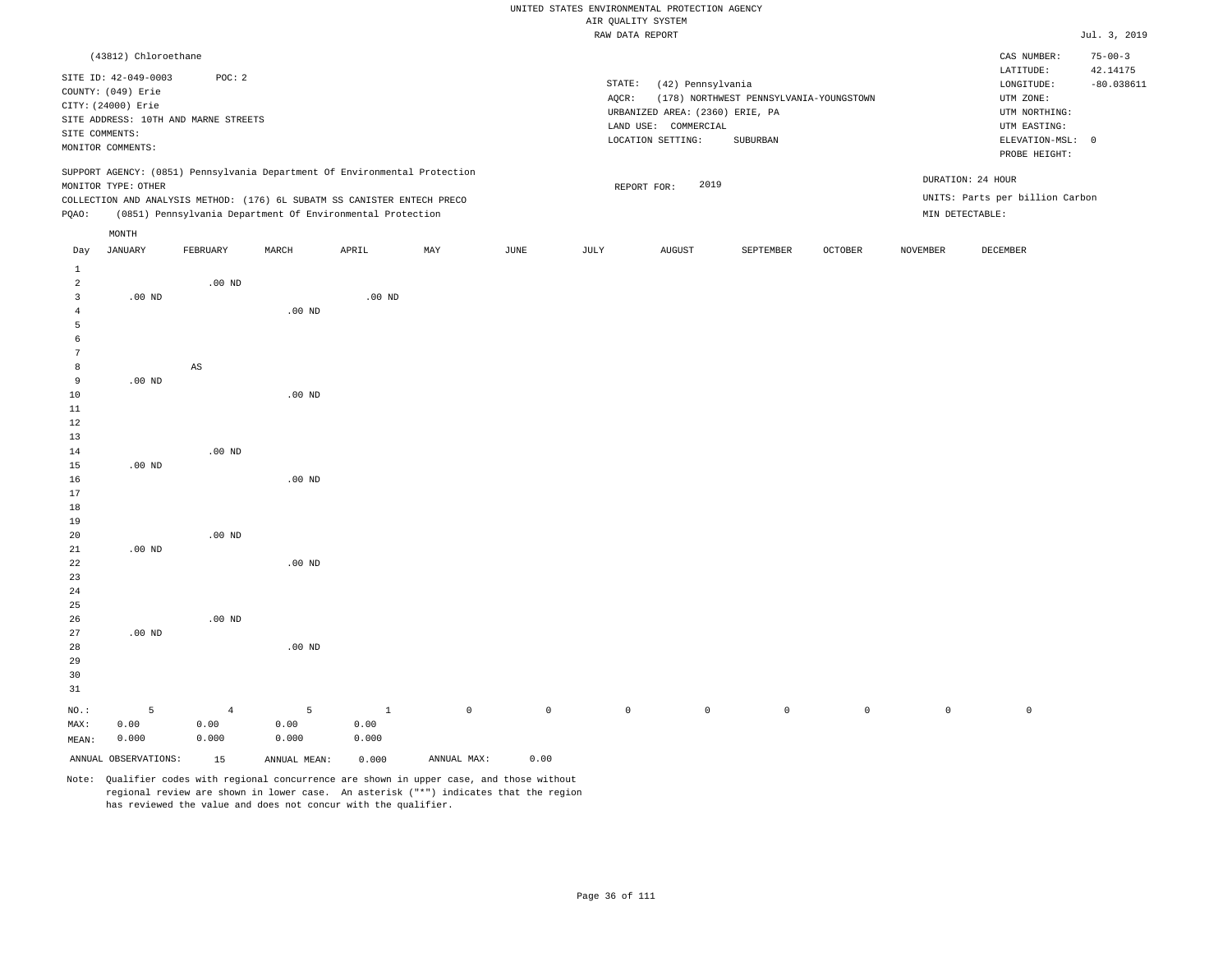| (43813) 1,1-Dichloroethane                                                                                                                                                                                                                                    |                                                                                                                                                                             | CAS NUMBER:                                                                                                | $75 - 34 - 3$            |
|---------------------------------------------------------------------------------------------------------------------------------------------------------------------------------------------------------------------------------------------------------------|-----------------------------------------------------------------------------------------------------------------------------------------------------------------------------|------------------------------------------------------------------------------------------------------------|--------------------------|
| SITE ID: 42-049-0003<br>POC: 2<br>COUNTY: (049) Erie<br>CITY: (24000) Erie<br>SITE ADDRESS: 10TH AND MARNE STREETS<br>SITE COMMENTS:<br>MONITOR COMMENTS:                                                                                                     | STATE:<br>(42) Pennsylvania<br>(178) NORTHWEST PENNSYLVANIA-YOUNGSTOWN<br>AOCR:<br>URBANIZED AREA: (2360) ERIE, PA<br>LAND USE: COMMERCIAL<br>LOCATION SETTING:<br>SUBURBAN | LATITUDE:<br>LONGITUDE:<br>UTM ZONE:<br>UTM NORTHING:<br>UTM EASTING:<br>ELEVATION-MSL: 0<br>PROBE HEIGHT: | 42.14175<br>$-80.038611$ |
| SUPPORT AGENCY: (0851) Pennsylvania Department Of Environmental Protection<br>MONITOR TYPE: OTHER<br>COLLECTION AND ANALYSIS METHOD: (176) 6L SUBATM SS CANISTER ENTECH PRECO<br>(0851) Pennsylvania Department Of Environmental Protection<br>POAO:<br>MONTH | 2018<br>REPORT FOR:                                                                                                                                                         | DURATION: 24 HOUR<br>UNITS: Parts per billion Carbon<br>MIN DETECTABLE:<br>.0538103                        |                          |
|                                                                                                                                                                                                                                                               | the contract of the contract of the contract of                                                                                                                             | the contract of the contract of the contract of the contract of the contract of                            |                          |

| Day            | JANUARY              | FEBRUARY       | MARCH        | APRIL       | MAY         | JUNE        | JULY        | AUGUST      | SEPTEMBER   | OCTOBER     | NOVEMBER    | DECEMBER       |
|----------------|----------------------|----------------|--------------|-------------|-------------|-------------|-------------|-------------|-------------|-------------|-------------|----------------|
| $\mathbf{1}$   |                      |                |              |             |             |             |             |             |             |             |             |                |
| $\overline{a}$ |                      |                |              |             |             |             |             |             |             |             |             |                |
| 3              |                      |                |              |             |             |             |             |             |             |             |             |                |
| $\overline{4}$ |                      |                |              |             |             |             |             |             |             |             |             |                |
| 5              |                      |                |              |             |             |             |             |             |             |             |             |                |
| 6              |                      |                |              |             |             |             |             |             |             |             |             |                |
| $\overline{7}$ |                      |                |              |             |             |             |             |             |             |             |             |                |
| 8              |                      |                |              |             |             |             |             |             |             |             |             |                |
| 9              |                      |                |              |             |             |             |             |             |             |             |             |                |
| $10$           |                      |                |              |             |             |             |             |             |             |             |             | .00 $ND$       |
| $11\,$         |                      |                |              |             |             |             |             |             |             |             |             |                |
| 12             |                      |                |              |             |             |             |             |             |             |             |             |                |
| 13             |                      |                |              |             |             |             |             |             |             |             |             |                |
| $14\,$         |                      |                |              |             |             |             |             |             |             |             |             |                |
| $15\,$         |                      |                |              |             |             |             |             |             |             |             |             |                |
| 16             |                      |                |              |             |             |             |             |             |             |             |             | .00 $ND$       |
| 17             |                      |                |              |             |             |             |             |             |             |             |             |                |
| $18\,$         |                      |                |              |             |             |             |             |             |             |             |             |                |
| 19             |                      |                |              |             |             |             |             |             |             |             |             |                |
| $20\,$         |                      |                |              |             |             |             |             |             |             |             |             |                |
| $2\sqrt{1}$    |                      |                |              |             |             |             |             |             |             |             |             |                |
| $^{\rm 22}$    |                      |                |              |             |             |             |             |             |             |             |             | .00 $ND$       |
| $23\,$         |                      |                |              |             |             |             |             |             |             |             |             |                |
| $2\,4$         |                      |                |              |             |             |             |             |             |             |             |             |                |
| $2\sqrt{5}$    |                      |                |              |             |             |             |             |             |             |             |             |                |
| $26\,$         |                      |                |              |             |             |             |             |             |             |             |             |                |
| $27\,$         |                      |                |              |             |             |             |             |             |             |             |             |                |
| $28\,$         |                      |                |              |             |             |             |             |             |             |             |             | .00 $ND$       |
| 29             |                      |                |              |             |             |             |             |             |             |             |             |                |
| 30             |                      |                |              |             |             |             |             |             |             |             |             |                |
| 31             |                      |                |              |             |             |             |             |             |             |             |             |                |
| $_{\rm NO.}$ : | $\mathsf 0$          | $\mathbb O$    | $\mathbb O$  | $\mathbb O$ | $\mathbb O$ | $\mathbb O$ | $\mathbb O$ | $\mathbb O$ | $\mathbb O$ | $\mathbb O$ | $\mathbb O$ | $\overline{4}$ |
| MAX:           |                      |                |              |             |             |             |             |             |             |             |             | 0.00           |
| MEAN:          |                      |                |              |             |             |             |             |             |             |             |             | 0.000          |
|                | ANNUAL OBSERVATIONS: | $\overline{4}$ | ANNUAL MEAN: | 0.000       | ANNUAL MAX: | 0.00        |             |             |             |             |             |                |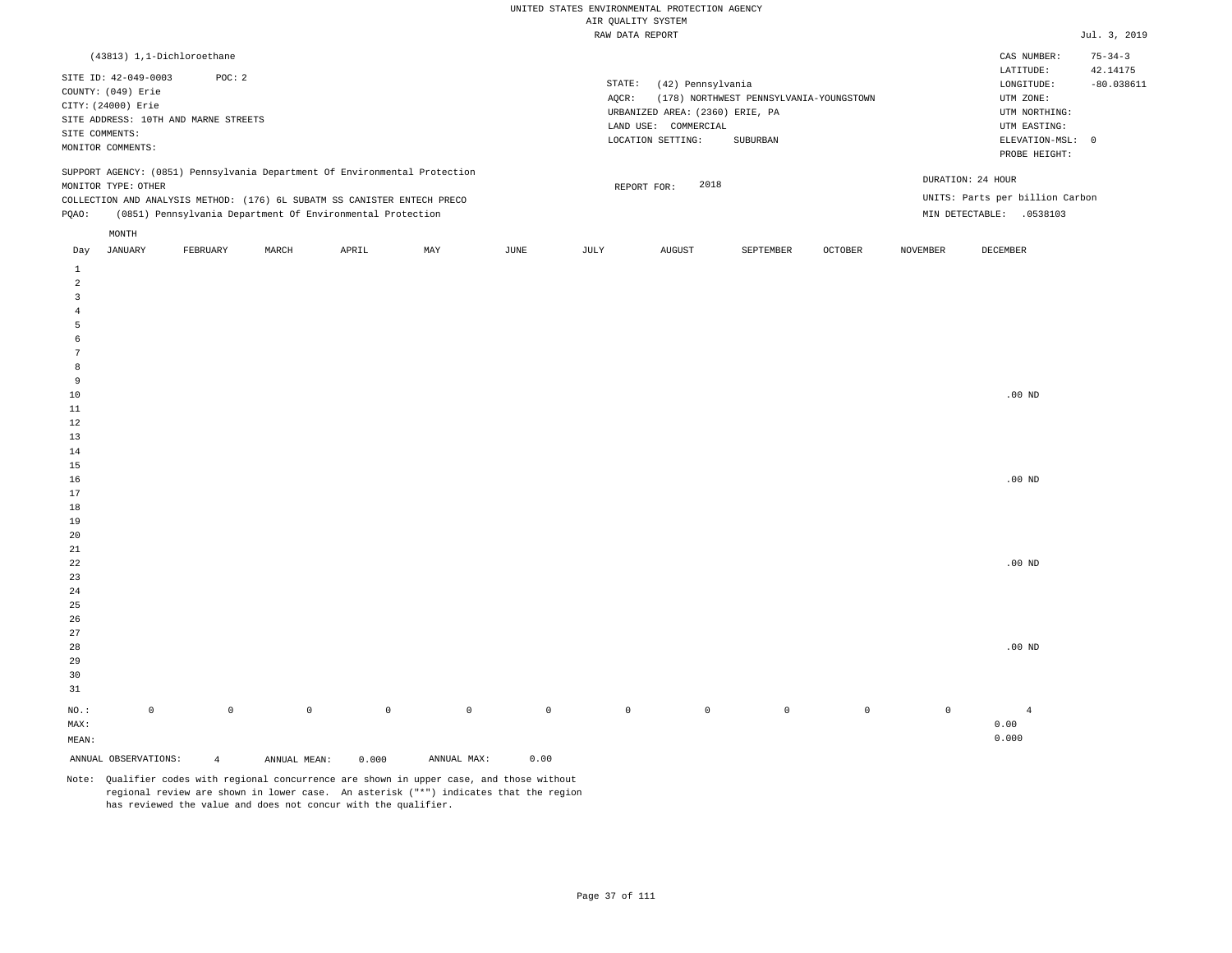# UNITED STATES ENVIRONMENTAL PROTECTION AGENCY ATE OUNT TTY SYSTEM

|                |                            |                                      |          |                                                                            |     |      |        | AIR QUALITY SYSTEM              |                                         |                |                 |                                 |                           |
|----------------|----------------------------|--------------------------------------|----------|----------------------------------------------------------------------------|-----|------|--------|---------------------------------|-----------------------------------------|----------------|-----------------|---------------------------------|---------------------------|
|                |                            |                                      |          |                                                                            |     |      |        | RAW DATA REPORT                 |                                         |                |                 |                                 | Jul. 3, 2019              |
|                | (43813) 1,1-Dichloroethane |                                      |          |                                                                            |     |      |        |                                 |                                         |                |                 | CAS NUMBER:<br>LATITUDE:        | $75 - 34 - 3$<br>42.14175 |
|                | SITE ID: 42-049-0003       | POC: 2                               |          |                                                                            |     |      | STATE: | (42) Pennsylvania               |                                         |                |                 | LONGITUDE:                      | $-80.038611$              |
|                | COUNTY: (049) Erie         |                                      |          |                                                                            |     |      | AQCR:  |                                 | (178) NORTHWEST PENNSYLVANIA-YOUNGSTOWN |                |                 | UTM ZONE:                       |                           |
|                | CITY: (24000) Erie         |                                      |          |                                                                            |     |      |        | URBANIZED AREA: (2360) ERIE, PA |                                         |                |                 | UTM NORTHING:                   |                           |
|                |                            | SITE ADDRESS: 10TH AND MARNE STREETS |          |                                                                            |     |      |        | LAND USE: COMMERCIAL            |                                         |                |                 | UTM EASTING:                    |                           |
|                | SITE COMMENTS:             |                                      |          |                                                                            |     |      |        | LOCATION SETTING:               | SUBURBAN                                |                |                 | ELEVATION-MSL: 0                |                           |
|                | MONITOR COMMENTS:          |                                      |          |                                                                            |     |      |        |                                 |                                         |                |                 | PROBE HEIGHT:                   |                           |
|                |                            |                                      |          | SUPPORT AGENCY: (0851) Pennsylvania Department Of Environmental Protection |     |      |        |                                 |                                         |                |                 |                                 |                           |
|                | MONITOR TYPE: OTHER        |                                      |          |                                                                            |     |      |        | 2019<br>REPORT FOR:             |                                         |                |                 | DURATION: 24 HOUR               |                           |
|                |                            |                                      |          | COLLECTION AND ANALYSIS METHOD: (176) 6L SUBATM SS CANISTER ENTECH PRECO   |     |      |        |                                 |                                         |                |                 | UNITS: Parts per billion Carbon |                           |
| PQAO:          |                            |                                      |          | (0851) Pennsylvania Department Of Environmental Protection                 |     |      |        |                                 |                                         |                |                 | MIN DETECTABLE:                 |                           |
|                | MONTH                      |                                      |          |                                                                            |     |      |        |                                 |                                         |                |                 |                                 |                           |
| Day            | JANUARY                    | FEBRUARY                             | MARCH    | APRIL                                                                      | MAY | JUNE | JULY   | AUGUST                          | SEPTEMBER                               | <b>OCTOBER</b> | <b>NOVEMBER</b> | DECEMBER                        |                           |
| $\mathbf{1}$   |                            |                                      |          |                                                                            |     |      |        |                                 |                                         |                |                 |                                 |                           |
| $\overline{2}$ |                            | .06SQ                                |          |                                                                            |     |      |        |                                 |                                         |                |                 |                                 |                           |
| 3              | $.00$ ND                   |                                      |          | $.00$ ND                                                                   |     |      |        |                                 |                                         |                |                 |                                 |                           |
| $\overline{4}$ |                            |                                      | $.00$ ND |                                                                            |     |      |        |                                 |                                         |                |                 |                                 |                           |
| 5              |                            |                                      |          |                                                                            |     |      |        |                                 |                                         |                |                 |                                 |                           |
| 6              |                            |                                      |          |                                                                            |     |      |        |                                 |                                         |                |                 |                                 |                           |
| 7              |                            |                                      |          |                                                                            |     |      |        |                                 |                                         |                |                 |                                 |                           |
| 8              |                            | $\mathbb{A}\mathbb{S}$               |          |                                                                            |     |      |        |                                 |                                         |                |                 |                                 |                           |
| 9              | $.00$ ND                   |                                      |          |                                                                            |     |      |        |                                 |                                         |                |                 |                                 |                           |
| 10             |                            |                                      | $.00$ ND |                                                                            |     |      |        |                                 |                                         |                |                 |                                 |                           |
| $11\,$         |                            |                                      |          |                                                                            |     |      |        |                                 |                                         |                |                 |                                 |                           |
| 12             |                            |                                      |          |                                                                            |     |      |        |                                 |                                         |                |                 |                                 |                           |
| 13<br>14       |                            | $.00$ ND                             |          |                                                                            |     |      |        |                                 |                                         |                |                 |                                 |                           |
| 15             | $.00$ ND                   |                                      |          |                                                                            |     |      |        |                                 |                                         |                |                 |                                 |                           |
| 16             |                            |                                      | $.00$ ND |                                                                            |     |      |        |                                 |                                         |                |                 |                                 |                           |
| 17             |                            |                                      |          |                                                                            |     |      |        |                                 |                                         |                |                 |                                 |                           |
| 18             |                            |                                      |          |                                                                            |     |      |        |                                 |                                         |                |                 |                                 |                           |
| 19             |                            |                                      |          |                                                                            |     |      |        |                                 |                                         |                |                 |                                 |                           |
| 20             |                            | $.00$ ND                             |          |                                                                            |     |      |        |                                 |                                         |                |                 |                                 |                           |
| 21             | $.00$ ND                   |                                      |          |                                                                            |     |      |        |                                 |                                         |                |                 |                                 |                           |
| 22             |                            |                                      | $.00$ ND |                                                                            |     |      |        |                                 |                                         |                |                 |                                 |                           |
| 23             |                            |                                      |          |                                                                            |     |      |        |                                 |                                         |                |                 |                                 |                           |
| 24             |                            |                                      |          |                                                                            |     |      |        |                                 |                                         |                |                 |                                 |                           |
| 25             |                            |                                      |          |                                                                            |     |      |        |                                 |                                         |                |                 |                                 |                           |
| 26             |                            | $.00$ ND                             |          |                                                                            |     |      |        |                                 |                                         |                |                 |                                 |                           |
| 27             | $.00$ ND                   |                                      |          |                                                                            |     |      |        |                                 |                                         |                |                 |                                 |                           |
| 28             |                            |                                      | $.00$ ND |                                                                            |     |      |        |                                 |                                         |                |                 |                                 |                           |

30 31 NO.: MAX: MEAN: 5 0.00 0.000 4 .06 .015 5 0.00 0.000 1 0.00 0.000 0 0 0 0 0 0 0 0

ANNUAL OBSERVATIONS: 15 ANNUAL MEAN: .004 ANNUAL MAX: .06

29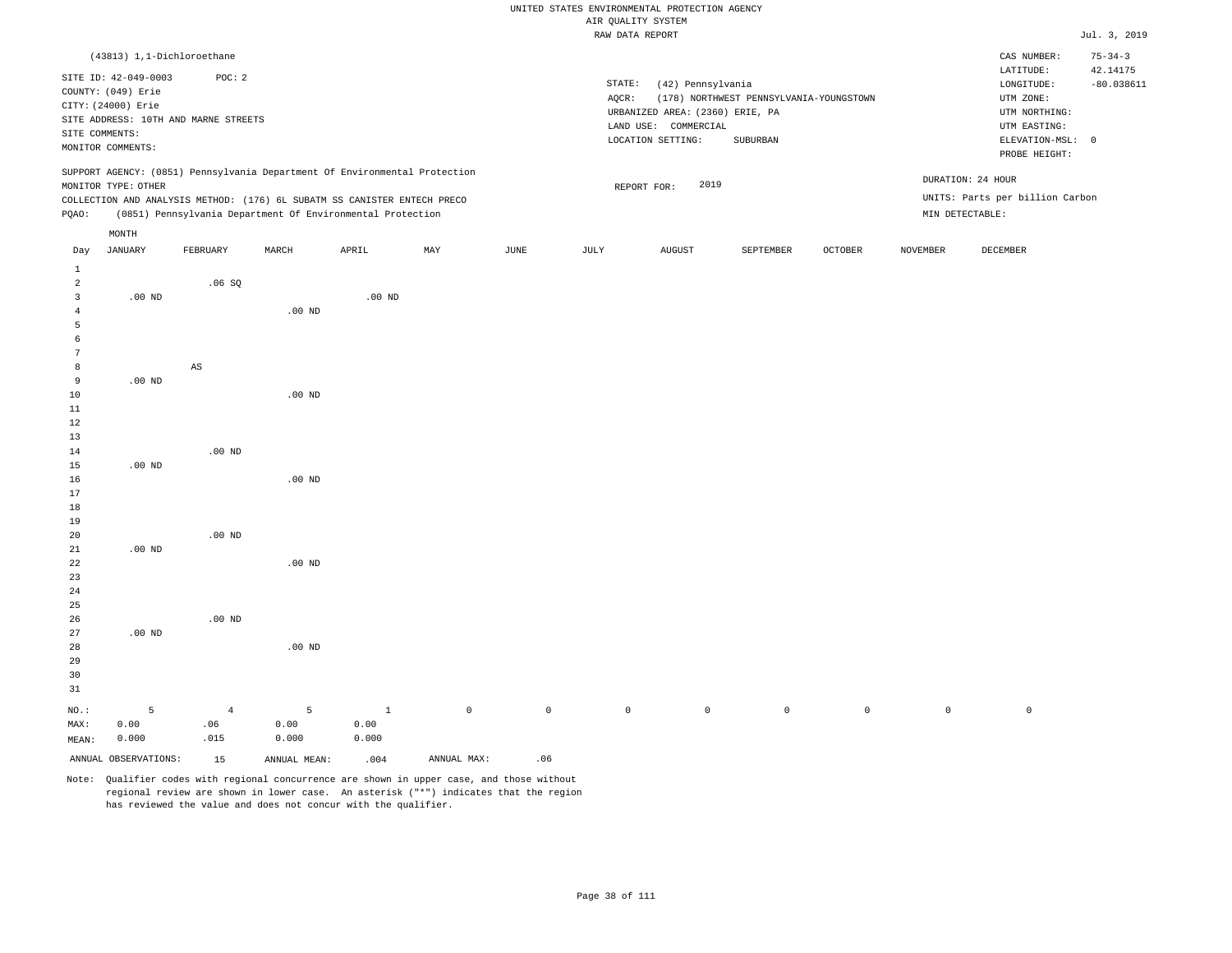| (43814) Methyl chloroform                                                                                                                                                                                                                                     |                                                                                                                                                                             | $71 - 55 - 6$<br>CAS NUMBER:                                                                                                           |
|---------------------------------------------------------------------------------------------------------------------------------------------------------------------------------------------------------------------------------------------------------------|-----------------------------------------------------------------------------------------------------------------------------------------------------------------------------|----------------------------------------------------------------------------------------------------------------------------------------|
| SITE ID: 42-049-0003<br>POC:2<br>COUNTY: (049) Erie<br>CITY: (24000) Erie<br>SITE ADDRESS: 10TH AND MARNE STREETS<br>SITE COMMENTS:<br>MONITOR COMMENTS:                                                                                                      | STATE:<br>(42) Pennsylvania<br>(178) NORTHWEST PENNSYLVANIA-YOUNGSTOWN<br>AOCR:<br>URBANIZED AREA: (2360) ERIE, PA<br>LAND USE: COMMERCIAL<br>LOCATION SETTING:<br>SUBURBAN | 42.14175<br>LATITUDE:<br>$-80.038611$<br>LONGITUDE:<br>UTM ZONE:<br>UTM NORTHING:<br>UTM EASTING:<br>ELEVATION-MSL: 0<br>PROBE HEIGHT: |
| SUPPORT AGENCY: (0851) Pennsylvania Department Of Environmental Protection<br>MONITOR TYPE: OTHER<br>COLLECTION AND ANALYSIS METHOD: (176) 6L SUBATM SS CANISTER ENTECH PRECO<br>(0851) Pennsylvania Department Of Environmental Protection<br>POAO:<br>MONTH | 2018<br>REPORT FOR:                                                                                                                                                         | DURATION: 24 HOUR<br>UNITS: Parts per billion Carbon<br>.0671019<br>MIN DETECTABLE:                                                    |
|                                                                                                                                                                                                                                                               |                                                                                                                                                                             |                                                                                                                                        |

| Day            | JANUARY              | FEBRUARY       | MARCH        | APRIL       | MAY         | JUNE        | JULY        | AUGUST      | SEPTEMBER   | OCTOBER     | NOVEMBER    | DECEMBER       |
|----------------|----------------------|----------------|--------------|-------------|-------------|-------------|-------------|-------------|-------------|-------------|-------------|----------------|
| $\mathbf{1}$   |                      |                |              |             |             |             |             |             |             |             |             |                |
| $\overline{a}$ |                      |                |              |             |             |             |             |             |             |             |             |                |
| 3              |                      |                |              |             |             |             |             |             |             |             |             |                |
| $\overline{4}$ |                      |                |              |             |             |             |             |             |             |             |             |                |
| 5              |                      |                |              |             |             |             |             |             |             |             |             |                |
| 6              |                      |                |              |             |             |             |             |             |             |             |             |                |
| $\overline{7}$ |                      |                |              |             |             |             |             |             |             |             |             |                |
| 8              |                      |                |              |             |             |             |             |             |             |             |             |                |
| 9              |                      |                |              |             |             |             |             |             |             |             |             |                |
| $10$           |                      |                |              |             |             |             |             |             |             |             |             | .00 $ND$       |
| $11\,$         |                      |                |              |             |             |             |             |             |             |             |             |                |
| 12             |                      |                |              |             |             |             |             |             |             |             |             |                |
| 13             |                      |                |              |             |             |             |             |             |             |             |             |                |
| $14\,$         |                      |                |              |             |             |             |             |             |             |             |             |                |
| $15\,$         |                      |                |              |             |             |             |             |             |             |             |             |                |
| 16             |                      |                |              |             |             |             |             |             |             |             |             | .00 $ND$       |
| 17             |                      |                |              |             |             |             |             |             |             |             |             |                |
| $18\,$         |                      |                |              |             |             |             |             |             |             |             |             |                |
| 19             |                      |                |              |             |             |             |             |             |             |             |             |                |
| $20\,$         |                      |                |              |             |             |             |             |             |             |             |             |                |
| $2\sqrt{1}$    |                      |                |              |             |             |             |             |             |             |             |             |                |
| $^{\rm 22}$    |                      |                |              |             |             |             |             |             |             |             |             | .00 $ND$       |
| $23\,$         |                      |                |              |             |             |             |             |             |             |             |             |                |
| $2\,4$         |                      |                |              |             |             |             |             |             |             |             |             |                |
| $2\sqrt{5}$    |                      |                |              |             |             |             |             |             |             |             |             |                |
| $26\,$         |                      |                |              |             |             |             |             |             |             |             |             |                |
| $27\,$         |                      |                |              |             |             |             |             |             |             |             |             |                |
| $28\,$         |                      |                |              |             |             |             |             |             |             |             |             | .00 $ND$       |
| 29             |                      |                |              |             |             |             |             |             |             |             |             |                |
| 30             |                      |                |              |             |             |             |             |             |             |             |             |                |
| 31             |                      |                |              |             |             |             |             |             |             |             |             |                |
| $_{\rm NO.}$ : | $\mathsf 0$          | $\mathbb O$    | $\mathbb O$  | $\mathbb O$ | $\mathbb O$ | $\mathbb O$ | $\mathbb O$ | $\mathbb O$ | $\mathbb O$ | $\mathbb O$ | $\mathbb O$ | $\overline{4}$ |
| MAX:           |                      |                |              |             |             |             |             |             |             |             |             | 0.00           |
| MEAN:          |                      |                |              |             |             |             |             |             |             |             |             | 0.000          |
|                | ANNUAL OBSERVATIONS: | $\overline{4}$ | ANNUAL MEAN: | 0.000       | ANNUAL MAX: | 0.00        |             |             |             |             |             |                |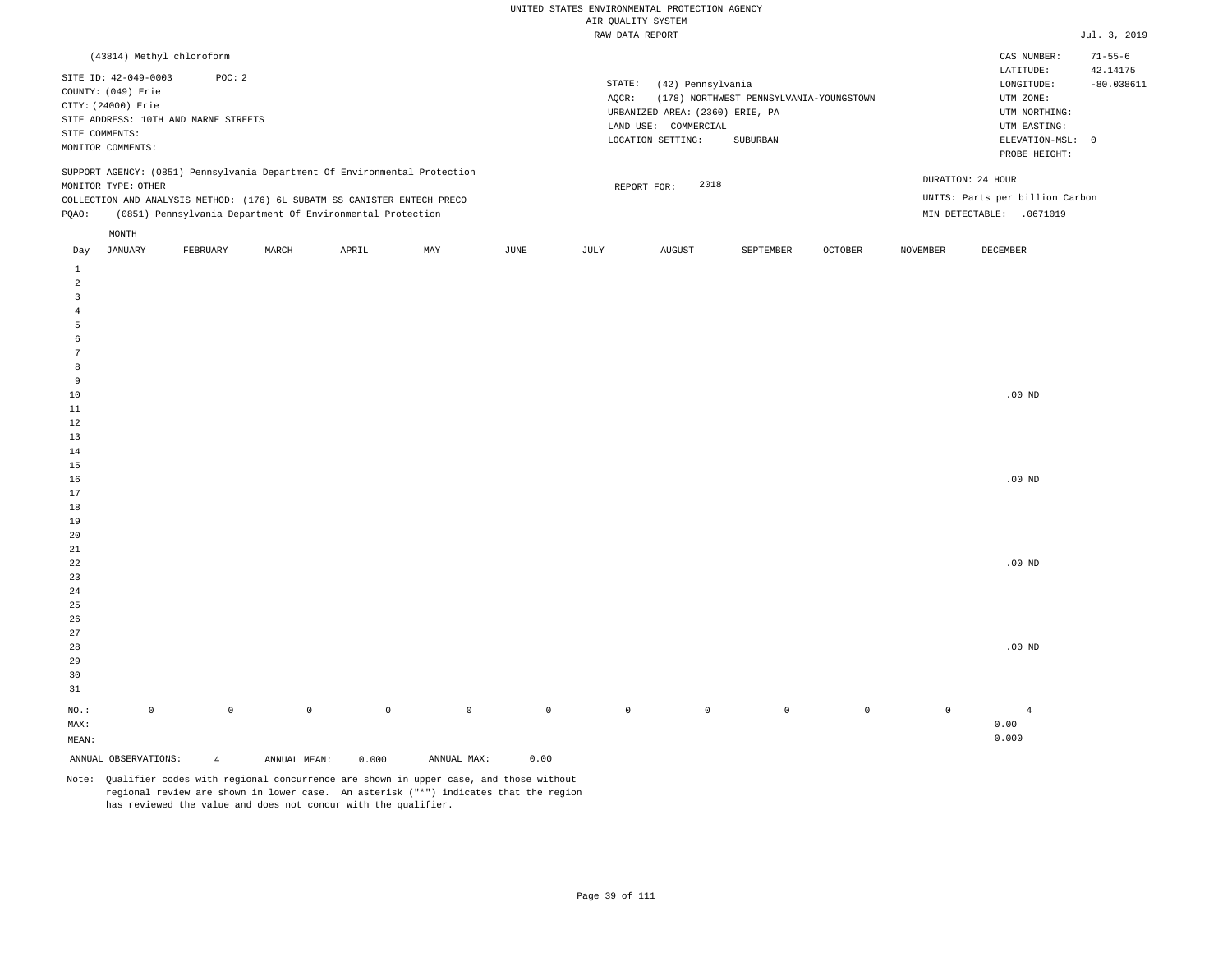## UNITED STATES ENVIRONMENTAL PROTECTION AGENCY ATE OUNT TTY SYSTEM

|                |                           |                                      |                   |                                                                            |     |      |        | AIR QUALITY SYSTEM              |                                         |         |          |                                 |                           |
|----------------|---------------------------|--------------------------------------|-------------------|----------------------------------------------------------------------------|-----|------|--------|---------------------------------|-----------------------------------------|---------|----------|---------------------------------|---------------------------|
|                |                           |                                      |                   |                                                                            |     |      |        | RAW DATA REPORT                 |                                         |         |          |                                 | Jul. 3, 2019              |
|                | (43814) Methyl chloroform |                                      |                   |                                                                            |     |      |        |                                 |                                         |         |          | CAS NUMBER:<br>LATITUDE:        | $71 - 55 - 6$<br>42.14175 |
|                | SITE ID: 42-049-0003      | POC: 2                               |                   |                                                                            |     |      | STATE: | (42) Pennsylvania               |                                         |         |          | LONGITUDE:                      | $-80.038611$              |
|                | COUNTY: (049) Erie        |                                      |                   |                                                                            |     |      | AQCR:  |                                 | (178) NORTHWEST PENNSYLVANIA-YOUNGSTOWN |         |          | UTM ZONE:                       |                           |
|                | CITY: (24000) Erie        |                                      |                   |                                                                            |     |      |        | URBANIZED AREA: (2360) ERIE, PA |                                         |         |          | UTM NORTHING:                   |                           |
|                |                           | SITE ADDRESS: 10TH AND MARNE STREETS |                   |                                                                            |     |      |        | LAND USE: COMMERCIAL            |                                         |         |          | UTM EASTING:                    |                           |
|                | SITE COMMENTS:            |                                      |                   |                                                                            |     |      |        | LOCATION SETTING:               | SUBURBAN                                |         |          | ELEVATION-MSL: 0                |                           |
|                | MONITOR COMMENTS:         |                                      |                   |                                                                            |     |      |        |                                 |                                         |         |          | PROBE HEIGHT:                   |                           |
|                |                           |                                      |                   | SUPPORT AGENCY: (0851) Pennsylvania Department Of Environmental Protection |     |      |        |                                 |                                         |         |          | DURATION: 24 HOUR               |                           |
|                | MONITOR TYPE: OTHER       |                                      |                   |                                                                            |     |      |        | 2019<br>REPORT FOR:             |                                         |         |          |                                 |                           |
|                |                           |                                      |                   | COLLECTION AND ANALYSIS METHOD: (176) 6L SUBATM SS CANISTER ENTECH PRECO   |     |      |        |                                 |                                         |         |          | UNITS: Parts per billion Carbon |                           |
| PQAO:          |                           |                                      |                   | (0851) Pennsylvania Department Of Environmental Protection                 |     |      |        |                                 |                                         |         |          | MIN DETECTABLE:                 |                           |
|                | MONTH                     |                                      |                   |                                                                            |     |      |        |                                 |                                         |         |          |                                 |                           |
| Day            | JANUARY                   | FEBRUARY                             | MARCH             | APRIL                                                                      | MAY | JUNE | JULY   | AUGUST                          | SEPTEMBER                               | OCTOBER | NOVEMBER | DECEMBER                        |                           |
| $\mathbf{1}$   |                           |                                      |                   |                                                                            |     |      |        |                                 |                                         |         |          |                                 |                           |
| $\overline{a}$ |                           | .07SQ                                |                   |                                                                            |     |      |        |                                 |                                         |         |          |                                 |                           |
| $\overline{3}$ | $.00$ ND                  |                                      |                   | $.00$ ND                                                                   |     |      |        |                                 |                                         |         |          |                                 |                           |
| 4              |                           |                                      | .00 <sub>ND</sub> |                                                                            |     |      |        |                                 |                                         |         |          |                                 |                           |
| 5              |                           |                                      |                   |                                                                            |     |      |        |                                 |                                         |         |          |                                 |                           |
| 6              |                           |                                      |                   |                                                                            |     |      |        |                                 |                                         |         |          |                                 |                           |
| 7              |                           |                                      |                   |                                                                            |     |      |        |                                 |                                         |         |          |                                 |                           |
| 8              |                           | AS                                   |                   |                                                                            |     |      |        |                                 |                                         |         |          |                                 |                           |
| 9              | $.00$ ND                  |                                      |                   |                                                                            |     |      |        |                                 |                                         |         |          |                                 |                           |
| 10             |                           |                                      | $.00$ ND          |                                                                            |     |      |        |                                 |                                         |         |          |                                 |                           |
| 11             |                           |                                      |                   |                                                                            |     |      |        |                                 |                                         |         |          |                                 |                           |
| 12<br>13       |                           |                                      |                   |                                                                            |     |      |        |                                 |                                         |         |          |                                 |                           |
| 14             |                           | $.00$ ND                             |                   |                                                                            |     |      |        |                                 |                                         |         |          |                                 |                           |
| 15             | $.00$ ND                  |                                      |                   |                                                                            |     |      |        |                                 |                                         |         |          |                                 |                           |
| 16             |                           |                                      | $.00$ ND          |                                                                            |     |      |        |                                 |                                         |         |          |                                 |                           |
| 17             |                           |                                      |                   |                                                                            |     |      |        |                                 |                                         |         |          |                                 |                           |
| 18             |                           |                                      |                   |                                                                            |     |      |        |                                 |                                         |         |          |                                 |                           |
| 19             |                           |                                      |                   |                                                                            |     |      |        |                                 |                                         |         |          |                                 |                           |
| 20             |                           | $.00$ ND                             |                   |                                                                            |     |      |        |                                 |                                         |         |          |                                 |                           |
| 21             | $.00$ ND                  |                                      |                   |                                                                            |     |      |        |                                 |                                         |         |          |                                 |                           |
| 22             |                           |                                      | $.00$ ND          |                                                                            |     |      |        |                                 |                                         |         |          |                                 |                           |
| 23             |                           |                                      |                   |                                                                            |     |      |        |                                 |                                         |         |          |                                 |                           |
| 24             |                           |                                      |                   |                                                                            |     |      |        |                                 |                                         |         |          |                                 |                           |
| 25             |                           |                                      |                   |                                                                            |     |      |        |                                 |                                         |         |          |                                 |                           |
| 26             |                           | $.00$ ND                             |                   |                                                                            |     |      |        |                                 |                                         |         |          |                                 |                           |
| 27             | $.00$ ND                  |                                      |                   |                                                                            |     |      |        |                                 |                                         |         |          |                                 |                           |

28 29 30 31 NO.: MAX: 5 0.00 .00 ND 4 .07 .018 5 0.00 0.000 1 0.00 0.000 0 0 0 0 0 0 0 0

ANNUAL OBSERVATIONS: 15 ANNUAL MEAN: .005 ANNUAL MAX: .07 Note: Qualifier codes with regional concurrence are shown in upper case, and those without regional review are shown in lower case. An asterisk ("\*") indicates that the region

MEAN:

0.000

has reviewed the value and does not concur with the qualifier.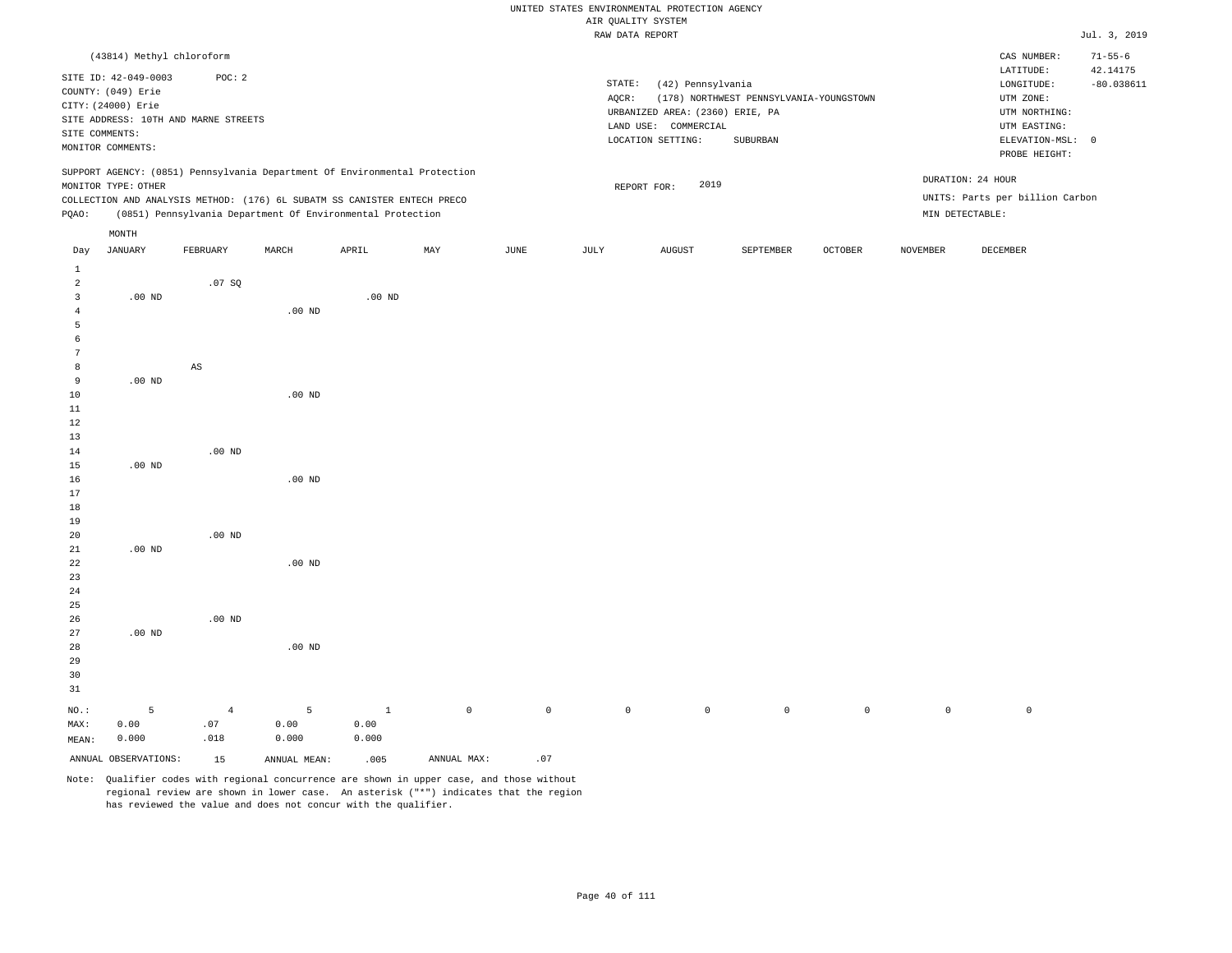| (43815) Ethylene dichloride                                                                                                                                                            |                                                            |       |     |      |                 |                                                                                                      |                                                     |                |                                      | CAS NUMBER:                                                                                                | $107 - 06 - 2$           |
|----------------------------------------------------------------------------------------------------------------------------------------------------------------------------------------|------------------------------------------------------------|-------|-----|------|-----------------|------------------------------------------------------------------------------------------------------|-----------------------------------------------------|----------------|--------------------------------------|------------------------------------------------------------------------------------------------------------|--------------------------|
| SITE ID: 42-049-0003<br>COUNTY: (049) Erie<br>CITY: (24000) Erie<br>SITE ADDRESS: 10TH AND MARNE STREETS<br>SITE COMMENTS:<br>MONITOR COMMENTS:                                        | POC: 2                                                     |       |     |      | STATE:<br>AOCR: | (42) Pennsylvania<br>URBANIZED AREA: (2360) ERIE, PA<br>LAND USE:<br>COMMERCIAL<br>LOCATION SETTING: | (178) NORTHWEST PENNSYLVANIA-YOUNGSTOWN<br>SUBURBAN |                |                                      | LATITUDE:<br>LONGITUDE:<br>UTM ZONE:<br>UTM NORTHING:<br>UTM EASTING:<br>ELEVATION-MSL: 0<br>PROBE HEIGHT: | 42.14175<br>$-80.038611$ |
| SUPPORT AGENCY: (0851) Pennsylvania Department Of Environmental Protection<br>MONITOR TYPE: OTHER<br>COLLECTION AND ANALYSIS METHOD: (176) 6L SUBATM SS CANISTER ENTECH PRECO<br>POAO: | (0851) Pennsylvania Department Of Environmental Protection |       |     |      |                 | 2018<br>REPORT FOR:                                                                                  |                                                     |                | DURATION: 24 HOUR<br>MIN DETECTABLE: | UNITS: Parts per billion Carbon<br>.0697057                                                                |                          |
| MONTH<br>JANUARY<br>Day                                                                                                                                                                | MARCH<br>FEBRUARY                                          | APRIL | MAY | JUNE | JULY            | AUGUST                                                                                               | SEPTEMBER                                           | <b>OCTOBER</b> | NOVEMBER                             | DECEMBER                                                                                                   |                          |

| ANNUAL OBSERVATIONS:    |             | $\overline{4}$ | ANNUAL MEAN: | .058         | ANNUAL MAX: | $\ldots$ 0.7 |             |             |         |         |             |                             |
|-------------------------|-------------|----------------|--------------|--------------|-------------|--------------|-------------|-------------|---------|---------|-------------|-----------------------------|
| $\texttt{MEAN}:$        |             |                |              |              |             |              |             |             |         |         |             | .058                        |
| $\texttt{MAX}$ :        |             |                |              |              |             |              |             |             |         |         |             | $\boldsymbol{\mathsf{.07}}$ |
| $_{\rm NO.}$ :          | $\mathbb O$ | $\mathbb O$    | $\mathbb O$  | $\mathsf{O}$ | $\mathbb O$ | $\,0\,$      | $\mathbb O$ | $\mathbb O$ | $\,0\,$ | $\circ$ | $\mathbb O$ | $\overline{4}$              |
| $3\sqrt{1}$             |             |                |              |              |             |              |             |             |         |         |             |                             |
| $30$                    |             |                |              |              |             |              |             |             |         |         |             |                             |
| $29$                    |             |                |              |              |             |              |             |             |         |         |             |                             |
| $2\,8$                  |             |                |              |              |             |              |             |             |         |         |             | .05 SQ                      |
| $_{\rm 27}$             |             |                |              |              |             |              |             |             |         |         |             |                             |
| $26\,$                  |             |                |              |              |             |              |             |             |         |         |             |                             |
| $25\,$                  |             |                |              |              |             |              |             |             |         |         |             |                             |
| $\sqrt{24}$             |             |                |              |              |             |              |             |             |         |         |             |                             |
| $23\,$                  |             |                |              |              |             |              |             |             |         |         |             |                             |
| $^{\rm 22}$             |             |                |              |              |             |              |             |             |         |         |             | .05 SQ                      |
| $2\sqrt{1}$             |             |                |              |              |             |              |             |             |         |         |             |                             |
| $20\,$                  |             |                |              |              |             |              |             |             |         |         |             |                             |
| $19\,$                  |             |                |              |              |             |              |             |             |         |         |             |                             |
| $1\,8$                  |             |                |              |              |             |              |             |             |         |         |             |                             |
| $17\,$                  |             |                |              |              |             |              |             |             |         |         |             | .06SQ                       |
| $1\,5$<br>$16\,$        |             |                |              |              |             |              |             |             |         |         |             |                             |
| $14\,$                  |             |                |              |              |             |              |             |             |         |         |             |                             |
| $1\,3$                  |             |                |              |              |             |              |             |             |         |         |             |                             |
| $1\,2$                  |             |                |              |              |             |              |             |             |         |         |             |                             |
| $11\,$                  |             |                |              |              |             |              |             |             |         |         |             |                             |
| $10\,$                  |             |                |              |              |             |              |             |             |         |         |             | .07 SQ                      |
| 9                       |             |                |              |              |             |              |             |             |         |         |             |                             |
| $\boldsymbol{8}$        |             |                |              |              |             |              |             |             |         |         |             |                             |
| $7\phantom{.0}$         |             |                |              |              |             |              |             |             |         |         |             |                             |
| $6\phantom{.}6$         |             |                |              |              |             |              |             |             |         |         |             |                             |
| $\overline{5}$          |             |                |              |              |             |              |             |             |         |         |             |                             |
| $\overline{4}$          |             |                |              |              |             |              |             |             |         |         |             |                             |
| $\overline{\mathbf{3}}$ |             |                |              |              |             |              |             |             |         |         |             |                             |
| $\overline{a}$          |             |                |              |              |             |              |             |             |         |         |             |                             |
| $\mathbf{1}$            |             |                |              |              |             |              |             |             |         |         |             |                             |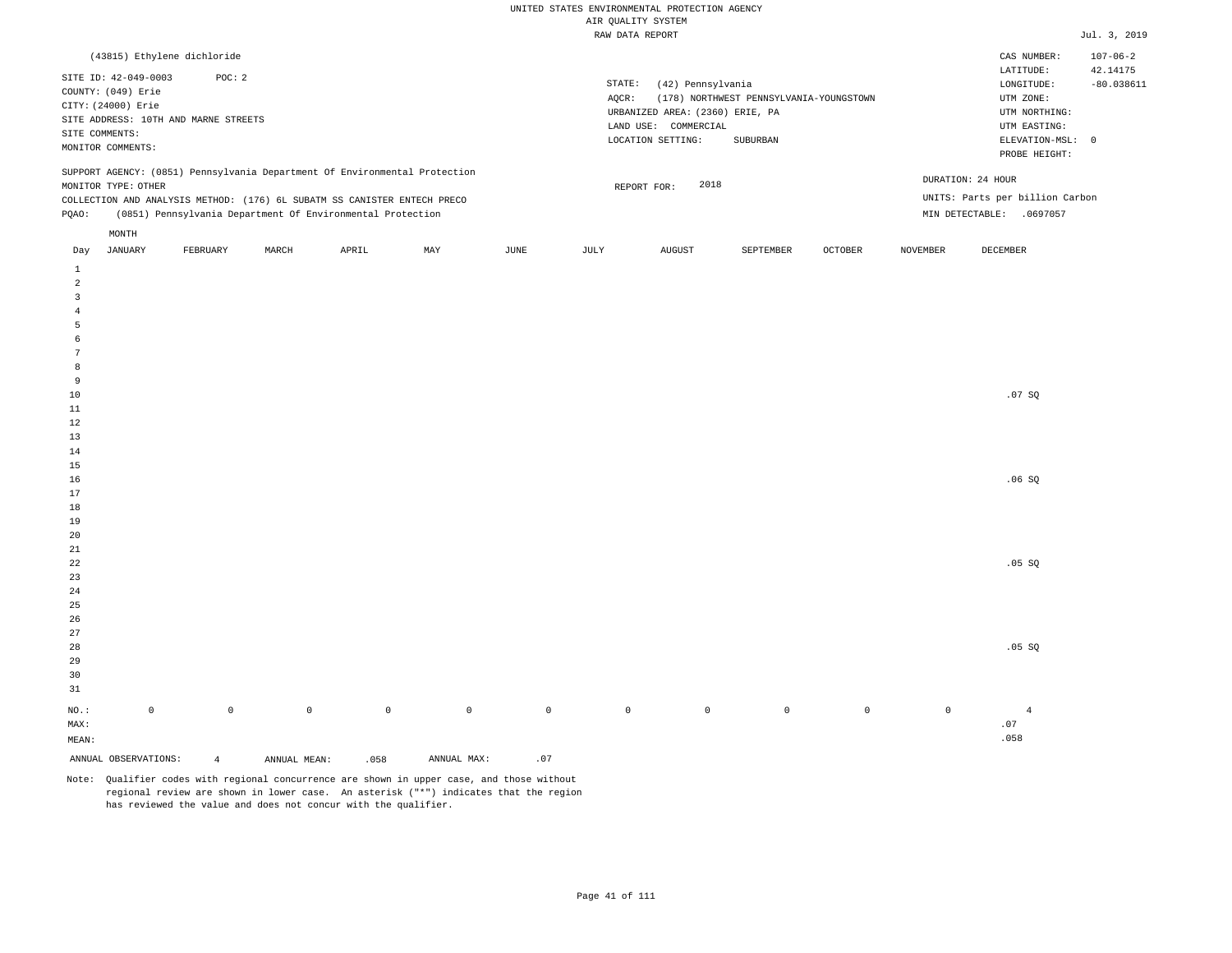|                     |                                      |                  |          |                                                                            |             |      |             | RAW DATA REPORT                 |                                         |                |             |                                 | Jul. 3, 2019             |
|---------------------|--------------------------------------|------------------|----------|----------------------------------------------------------------------------|-------------|------|-------------|---------------------------------|-----------------------------------------|----------------|-------------|---------------------------------|--------------------------|
|                     | (43815) Ethylene dichloride          |                  |          |                                                                            |             |      |             |                                 |                                         |                |             | CAS NUMBER:                     | $107 - 06 - 2$           |
|                     | SITE ID: 42-049-0003                 | POC: 2           |          |                                                                            |             |      |             | STATE:                          | (42) Pennsylvania                       |                |             | LATITUDE:<br>LONGITUDE:         | 42.14175<br>$-80.038611$ |
|                     | COUNTY: (049) Erie                   |                  |          |                                                                            |             |      | AQCR:       |                                 | (178) NORTHWEST PENNSYLVANIA-YOUNGSTOWN |                |             | UTM ZONE:                       |                          |
|                     | CITY: (24000) Erie                   |                  |          |                                                                            |             |      |             | URBANIZED AREA: (2360) ERIE, PA |                                         |                |             | UTM NORTHING:                   |                          |
|                     | SITE ADDRESS: 10TH AND MARNE STREETS |                  |          |                                                                            |             |      |             | LAND USE: COMMERCIAL            |                                         |                |             | UTM EASTING:                    |                          |
|                     | SITE COMMENTS:                       |                  |          |                                                                            |             |      |             | LOCATION SETTING:               | SUBURBAN                                |                |             | ELEVATION-MSL: 0                |                          |
|                     | MONITOR COMMENTS:                    |                  |          |                                                                            |             |      |             |                                 |                                         |                |             | PROBE HEIGHT:                   |                          |
|                     | MONITOR TYPE: OTHER                  |                  |          | SUPPORT AGENCY: (0851) Pennsylvania Department Of Environmental Protection |             |      |             |                                 | 2019                                    |                |             | DURATION: 24 HOUR               |                          |
|                     |                                      |                  |          | COLLECTION AND ANALYSIS METHOD: (176) 6L SUBATM SS CANISTER ENTECH PRECO   |             |      |             | REPORT FOR:                     |                                         |                |             | UNITS: Parts per billion Carbon |                          |
| PQAO:               |                                      |                  |          | (0851) Pennsylvania Department Of Environmental Protection                 |             |      |             |                                 |                                         |                |             | MIN DETECTABLE:                 |                          |
|                     | $\texttt{MONTH}$                     |                  |          |                                                                            |             |      |             |                                 |                                         |                |             |                                 |                          |
| Day                 | JANUARY                              | FEBRUARY         | MARCH    | APRIL                                                                      | MAY         | JUNE | JULY        | ${\tt AUGUST}$                  | SEPTEMBER                               | <b>OCTOBER</b> | NOVEMBER    | DECEMBER                        |                          |
| $\,1\,$             |                                      |                  |          |                                                                            |             |      |             |                                 |                                         |                |             |                                 |                          |
| $\overline{a}$      |                                      | .11 <sub>5</sub> |          |                                                                            |             |      |             |                                 |                                         |                |             |                                 |                          |
| 3                   | $.00$ ND                             |                  |          | .06SQ                                                                      |             |      |             |                                 |                                         |                |             |                                 |                          |
| $\overline{4}$<br>5 |                                      |                  | $.00$ ND |                                                                            |             |      |             |                                 |                                         |                |             |                                 |                          |
| 6                   |                                      |                  |          |                                                                            |             |      |             |                                 |                                         |                |             |                                 |                          |
| 7                   |                                      |                  |          |                                                                            |             |      |             |                                 |                                         |                |             |                                 |                          |
| 8                   |                                      | $_{\rm AS}$      |          |                                                                            |             |      |             |                                 |                                         |                |             |                                 |                          |
| 9                   | .06SQ                                |                  |          |                                                                            |             |      |             |                                 |                                         |                |             |                                 |                          |
| 10                  |                                      |                  | .06SQ    |                                                                            |             |      |             |                                 |                                         |                |             |                                 |                          |
| 11                  |                                      |                  |          |                                                                            |             |      |             |                                 |                                         |                |             |                                 |                          |
| 12                  |                                      |                  |          |                                                                            |             |      |             |                                 |                                         |                |             |                                 |                          |
| 13                  |                                      |                  |          |                                                                            |             |      |             |                                 |                                         |                |             |                                 |                          |
| 14<br>15            |                                      | $.00$ ND         |          |                                                                            |             |      |             |                                 |                                         |                |             |                                 |                          |
| 16                  | .06SQ                                |                  | .05SQ    |                                                                            |             |      |             |                                 |                                         |                |             |                                 |                          |
| 17                  |                                      |                  |          |                                                                            |             |      |             |                                 |                                         |                |             |                                 |                          |
| 18                  |                                      |                  |          |                                                                            |             |      |             |                                 |                                         |                |             |                                 |                          |
| 19                  |                                      |                  |          |                                                                            |             |      |             |                                 |                                         |                |             |                                 |                          |
| 20                  |                                      | $.00$ ND         |          |                                                                            |             |      |             |                                 |                                         |                |             |                                 |                          |
| 21                  | $.00$ ND                             |                  |          |                                                                            |             |      |             |                                 |                                         |                |             |                                 |                          |
| 22                  |                                      |                  | .06SQ    |                                                                            |             |      |             |                                 |                                         |                |             |                                 |                          |
| 23                  |                                      |                  |          |                                                                            |             |      |             |                                 |                                         |                |             |                                 |                          |
| 24                  |                                      |                  |          |                                                                            |             |      |             |                                 |                                         |                |             |                                 |                          |
| 25<br>26            |                                      | $.00$ ND         |          |                                                                            |             |      |             |                                 |                                         |                |             |                                 |                          |
| 27                  | .05 SQ                               |                  |          |                                                                            |             |      |             |                                 |                                         |                |             |                                 |                          |
| 28                  |                                      |                  | .05 SQ   |                                                                            |             |      |             |                                 |                                         |                |             |                                 |                          |
| 29                  |                                      |                  |          |                                                                            |             |      |             |                                 |                                         |                |             |                                 |                          |
| 30                  |                                      |                  |          |                                                                            |             |      |             |                                 |                                         |                |             |                                 |                          |
| 31                  |                                      |                  |          |                                                                            |             |      |             |                                 |                                         |                |             |                                 |                          |
| NO.:                | 5                                    | $\overline{4}$   | 5        | $\mathbf{1}$                                                               | $\mathbb O$ |      | $\mathbb O$ | $\mathbb O$                     | $\mathbb O$<br>$\circ$                  | $\mathbb O$    | $\mathbb O$ | $\mathbb O$                     |                          |

MAX: MEAN: .06 .034 .11 .028 .06 .044 .06 .060

ANNUAL OBSERVATIONS:  $15$  ANNUAL MEAN: .037 ANNUAL MAX: .11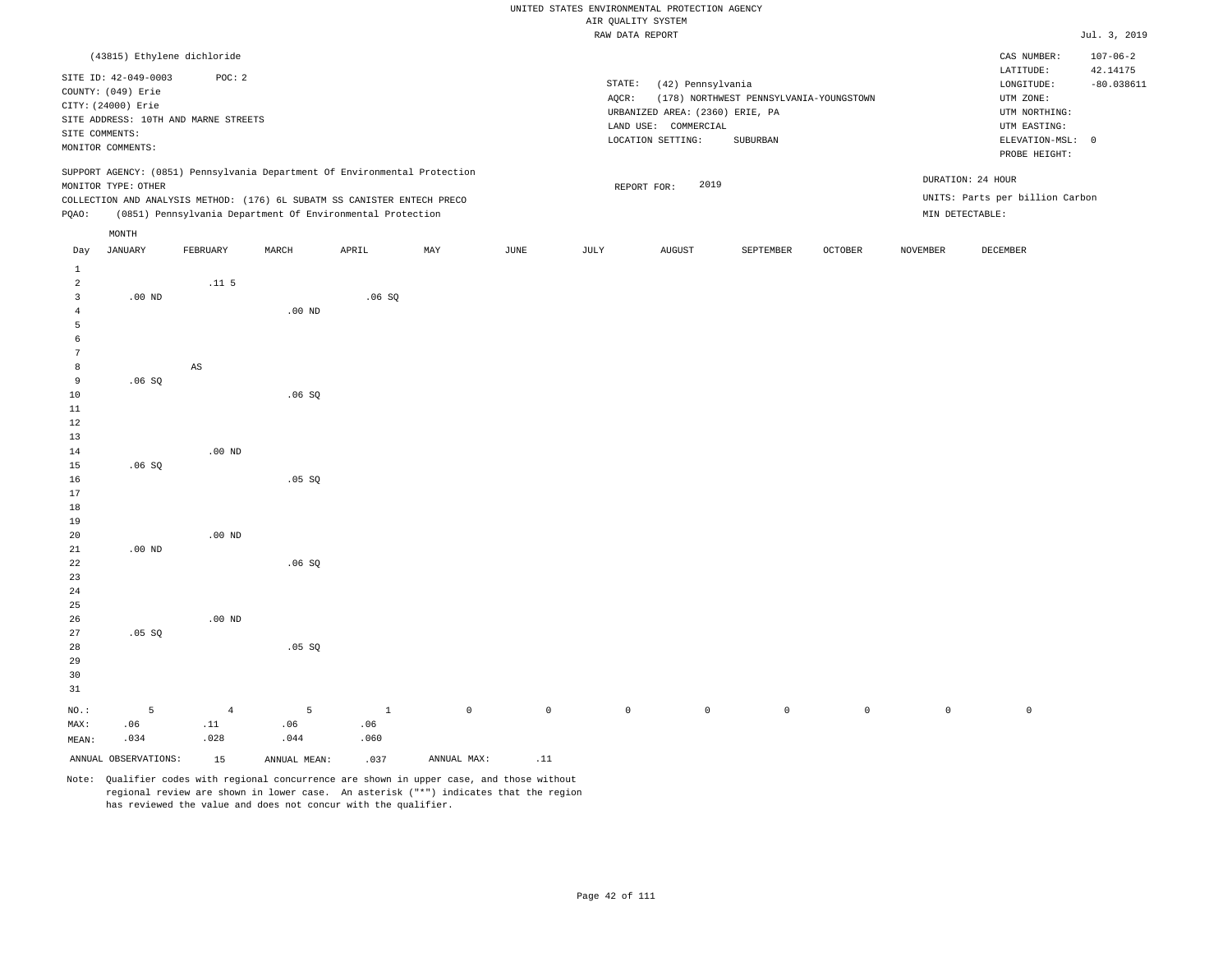| (43817) Tetrachloroethylene                                                                                                                                                                                                                          |                                                                                                                                                                             | $127 - 18 - 4$<br>CAS NUMBER:                                                                                                          |
|------------------------------------------------------------------------------------------------------------------------------------------------------------------------------------------------------------------------------------------------------|-----------------------------------------------------------------------------------------------------------------------------------------------------------------------------|----------------------------------------------------------------------------------------------------------------------------------------|
| SITE ID: 42-049-0003<br>POC: 2<br>COUNTY: (049) Erie<br>CITY: (24000) Erie<br>SITE ADDRESS: 10TH AND MARNE STREETS<br>SITE COMMENTS:<br>MONITOR COMMENTS:                                                                                            | STATE:<br>(42) Pennsylvania<br>(178) NORTHWEST PENNSYLVANIA-YOUNGSTOWN<br>AOCR:<br>URBANIZED AREA: (2360) ERIE, PA<br>LAND USE: COMMERCIAL<br>LOCATION SETTING:<br>SUBURBAN | 42.14175<br>LATITUDE:<br>$-80.038611$<br>LONGITUDE:<br>UTM ZONE:<br>UTM NORTHING:<br>UTM EASTING:<br>ELEVATION-MSL: 0<br>PROBE HEIGHT: |
| SUPPORT AGENCY: (0851) Pennsylvania Department Of Environmental Protection<br>MONITOR TYPE: OTHER<br>COLLECTION AND ANALYSIS METHOD: (176) 6L SUBATM SS CANISTER ENTECH PRECO<br>(0851) Pennsylvania Department Of Environmental Protection<br>POAO: | 2018<br>REPORT FOR:                                                                                                                                                         | DURATION: 24 HOUR<br>UNITS: Parts per billion Carbon<br>MIN DETECTABLE:<br>.06439                                                      |
| MONTH                                                                                                                                                                                                                                                |                                                                                                                                                                             |                                                                                                                                        |
|                                                                                                                                                                                                                                                      | the contract of the contract of the contract of the contract of the contract of                                                                                             | the contract of the contract of the contract of the contract of the contract of                                                        |

| Day             | JANUARY              | FEBRUARY       | MARCH        | APRIL       | MAY         | JUNE        | JULY        | AUGUST      | SEPTEMBER   | OCTOBER     | NOVEMBER    | DECEMBER       |
|-----------------|----------------------|----------------|--------------|-------------|-------------|-------------|-------------|-------------|-------------|-------------|-------------|----------------|
| $\mathbf{1}$    |                      |                |              |             |             |             |             |             |             |             |             |                |
| $\overline{a}$  |                      |                |              |             |             |             |             |             |             |             |             |                |
| $\overline{3}$  |                      |                |              |             |             |             |             |             |             |             |             |                |
| $\overline{4}$  |                      |                |              |             |             |             |             |             |             |             |             |                |
| $\overline{5}$  |                      |                |              |             |             |             |             |             |             |             |             |                |
| 6               |                      |                |              |             |             |             |             |             |             |             |             |                |
| $7\phantom{.0}$ |                      |                |              |             |             |             |             |             |             |             |             |                |
| 8               |                      |                |              |             |             |             |             |             |             |             |             |                |
| 9               |                      |                |              |             |             |             |             |             |             |             |             |                |
| $10$            |                      |                |              |             |             |             |             |             |             |             |             | .08SQ          |
| $11\,$          |                      |                |              |             |             |             |             |             |             |             |             |                |
| 12              |                      |                |              |             |             |             |             |             |             |             |             |                |
| 13              |                      |                |              |             |             |             |             |             |             |             |             |                |
| $14\,$          |                      |                |              |             |             |             |             |             |             |             |             |                |
| 15              |                      |                |              |             |             |             |             |             |             |             |             |                |
| $16$            |                      |                |              |             |             |             |             |             |             |             |             | $.00{\rm ~ND}$ |
| 17              |                      |                |              |             |             |             |             |             |             |             |             |                |
| 18              |                      |                |              |             |             |             |             |             |             |             |             |                |
| 19              |                      |                |              |             |             |             |             |             |             |             |             |                |
| $20\,$          |                      |                |              |             |             |             |             |             |             |             |             |                |
| $2\sqrt{1}$     |                      |                |              |             |             |             |             |             |             |             |             |                |
| $^{\rm 22}$     |                      |                |              |             |             |             |             |             |             |             |             | .00 $ND$       |
| $23\,$          |                      |                |              |             |             |             |             |             |             |             |             |                |
| $2\sqrt{4}$     |                      |                |              |             |             |             |             |             |             |             |             |                |
| $25\,$          |                      |                |              |             |             |             |             |             |             |             |             |                |
| 26              |                      |                |              |             |             |             |             |             |             |             |             |                |
| $27\,$          |                      |                |              |             |             |             |             |             |             |             |             |                |
| 28              |                      |                |              |             |             |             |             |             |             |             |             | .00 $ND$       |
| 29              |                      |                |              |             |             |             |             |             |             |             |             |                |
| 30              |                      |                |              |             |             |             |             |             |             |             |             |                |
| 31              |                      |                |              |             |             |             |             |             |             |             |             |                |
| $_{\rm NO.}$ :  | $\mathbb O$          | $\mathbb O$    | $\mathbb O$  | $\mathbb O$ | $\mathbb O$ | $\mathbb O$ | $\mathbb O$ | $\mathbb O$ | $\mathsf 0$ | $\mathbb O$ | $\mathbb O$ | $\overline{4}$ |
| MAX:            |                      |                |              |             |             |             |             |             |             |             |             | $.08$          |
| MEAN:           |                      |                |              |             |             |             |             |             |             |             |             | .020           |
|                 | ANNUAL OBSERVATIONS: | $\overline{4}$ | ANNUAL MEAN: | .020        | ANNUAL MAX: | .08         |             |             |             |             |             |                |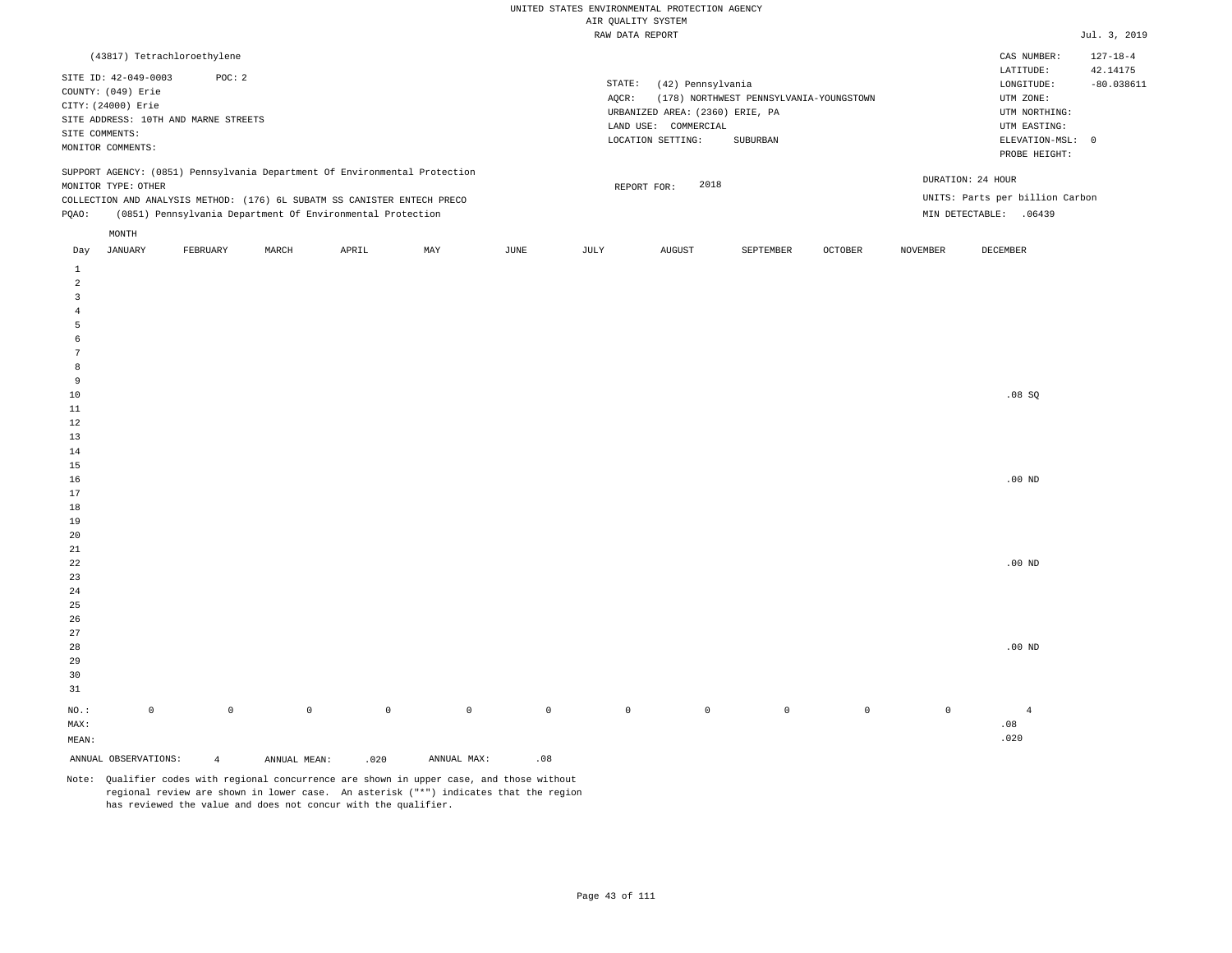|                |                                                                                                         |                                                |                   |                                                                            |     |      |                 | AIK QUALIII SISIEM                                                                                |                                                     |         |          |                                                                                                            |                          |
|----------------|---------------------------------------------------------------------------------------------------------|------------------------------------------------|-------------------|----------------------------------------------------------------------------|-----|------|-----------------|---------------------------------------------------------------------------------------------------|-----------------------------------------------------|---------|----------|------------------------------------------------------------------------------------------------------------|--------------------------|
|                |                                                                                                         |                                                |                   |                                                                            |     |      |                 | RAW DATA REPORT                                                                                   |                                                     |         |          |                                                                                                            | Jul. 3, 2019             |
|                | (43817) Tetrachloroethylene                                                                             |                                                |                   |                                                                            |     |      |                 |                                                                                                   |                                                     |         |          | CAS NUMBER:                                                                                                | $127 - 18 - 4$           |
|                | SITE ID: 42-049-0003<br>COUNTY: (049) Erie<br>CITY: (24000) Erie<br>SITE COMMENTS:<br>MONITOR COMMENTS: | POC: 2<br>SITE ADDRESS: 10TH AND MARNE STREETS |                   |                                                                            |     |      | STATE:<br>AQCR: | (42) Pennsylvania<br>URBANIZED AREA: (2360) ERIE, PA<br>LAND USE: COMMERCIAL<br>LOCATION SETTING: | (178) NORTHWEST PENNSYLVANIA-YOUNGSTOWN<br>SUBURBAN |         |          | LATITUDE:<br>LONGITUDE:<br>UTM ZONE:<br>UTM NORTHING:<br>UTM EASTING:<br>ELEVATION-MSL: 0<br>PROBE HEIGHT: | 42.14175<br>$-80.038611$ |
|                |                                                                                                         |                                                |                   | SUPPORT AGENCY: (0851) Pennsylvania Department Of Environmental Protection |     |      |                 |                                                                                                   |                                                     |         |          | DURATION: 24 HOUR                                                                                          |                          |
|                | MONITOR TYPE: OTHER                                                                                     |                                                |                   |                                                                            |     |      |                 | 2019<br>REPORT FOR:                                                                               |                                                     |         |          |                                                                                                            |                          |
|                |                                                                                                         |                                                |                   | COLLECTION AND ANALYSIS METHOD: (176) 6L SUBATM SS CANISTER ENTECH PRECO   |     |      |                 |                                                                                                   |                                                     |         |          | UNITS: Parts per billion Carbon                                                                            |                          |
| PQAO:          |                                                                                                         |                                                |                   | (0851) Pennsylvania Department Of Environmental Protection                 |     |      |                 |                                                                                                   |                                                     |         |          | MIN DETECTABLE:                                                                                            |                          |
|                | MONTH                                                                                                   |                                                |                   |                                                                            |     |      |                 |                                                                                                   |                                                     |         |          |                                                                                                            |                          |
| Day            | JANUARY                                                                                                 | FEBRUARY                                       | MARCH             | APRIL                                                                      | MAY | JUNE | JULY            | AUGUST                                                                                            | SEPTEMBER                                           | OCTOBER | NOVEMBER | DECEMBER                                                                                                   |                          |
| $\mathbf{1}$   |                                                                                                         |                                                |                   |                                                                            |     |      |                 |                                                                                                   |                                                     |         |          |                                                                                                            |                          |
| $\overline{2}$ |                                                                                                         | .08SQ                                          |                   |                                                                            |     |      |                 |                                                                                                   |                                                     |         |          |                                                                                                            |                          |
| 3              | $.00$ ND                                                                                                |                                                |                   | .00 <sub>ND</sub>                                                          |     |      |                 |                                                                                                   |                                                     |         |          |                                                                                                            |                          |
| 4              |                                                                                                         |                                                | $.00$ ND          |                                                                            |     |      |                 |                                                                                                   |                                                     |         |          |                                                                                                            |                          |
| 5              |                                                                                                         |                                                |                   |                                                                            |     |      |                 |                                                                                                   |                                                     |         |          |                                                                                                            |                          |
| 6              |                                                                                                         |                                                |                   |                                                                            |     |      |                 |                                                                                                   |                                                     |         |          |                                                                                                            |                          |
| 7              |                                                                                                         |                                                |                   |                                                                            |     |      |                 |                                                                                                   |                                                     |         |          |                                                                                                            |                          |
| 8              |                                                                                                         | AS                                             |                   |                                                                            |     |      |                 |                                                                                                   |                                                     |         |          |                                                                                                            |                          |
| 9              | $.00$ ND                                                                                                |                                                |                   |                                                                            |     |      |                 |                                                                                                   |                                                     |         |          |                                                                                                            |                          |
| 10             |                                                                                                         |                                                | $.00$ ND          |                                                                            |     |      |                 |                                                                                                   |                                                     |         |          |                                                                                                            |                          |
| 11<br>12       |                                                                                                         |                                                |                   |                                                                            |     |      |                 |                                                                                                   |                                                     |         |          |                                                                                                            |                          |
| 13             |                                                                                                         |                                                |                   |                                                                            |     |      |                 |                                                                                                   |                                                     |         |          |                                                                                                            |                          |
| 14             |                                                                                                         | $.00$ ND                                       |                   |                                                                            |     |      |                 |                                                                                                   |                                                     |         |          |                                                                                                            |                          |
| 15             | .18SQ                                                                                                   |                                                |                   |                                                                            |     |      |                 |                                                                                                   |                                                     |         |          |                                                                                                            |                          |
| 16             |                                                                                                         |                                                | $.00$ ND          |                                                                            |     |      |                 |                                                                                                   |                                                     |         |          |                                                                                                            |                          |
| 17             |                                                                                                         |                                                |                   |                                                                            |     |      |                 |                                                                                                   |                                                     |         |          |                                                                                                            |                          |
| 18             |                                                                                                         |                                                |                   |                                                                            |     |      |                 |                                                                                                   |                                                     |         |          |                                                                                                            |                          |
| 19             |                                                                                                         |                                                |                   |                                                                            |     |      |                 |                                                                                                   |                                                     |         |          |                                                                                                            |                          |
| 20             |                                                                                                         | $.00$ ND                                       |                   |                                                                            |     |      |                 |                                                                                                   |                                                     |         |          |                                                                                                            |                          |
| 21             | $.00$ ND                                                                                                |                                                |                   |                                                                            |     |      |                 |                                                                                                   |                                                     |         |          |                                                                                                            |                          |
| 22             |                                                                                                         |                                                | .00 <sub>ND</sub> |                                                                            |     |      |                 |                                                                                                   |                                                     |         |          |                                                                                                            |                          |
| 23             |                                                                                                         |                                                |                   |                                                                            |     |      |                 |                                                                                                   |                                                     |         |          |                                                                                                            |                          |
| 24             |                                                                                                         |                                                |                   |                                                                            |     |      |                 |                                                                                                   |                                                     |         |          |                                                                                                            |                          |
| 25             |                                                                                                         |                                                |                   |                                                                            |     |      |                 |                                                                                                   |                                                     |         |          |                                                                                                            |                          |
| 26             |                                                                                                         | $.00$ ND                                       |                   |                                                                            |     |      |                 |                                                                                                   |                                                     |         |          |                                                                                                            |                          |
| 27             | $.00$ ND                                                                                                |                                                |                   |                                                                            |     |      |                 |                                                                                                   |                                                     |         |          |                                                                                                            |                          |

28 29 30 31 NO.: MAX: 5 .18 .00 ND 4 .08 .020 5 0.00 0.000 1 0.00 0.000 0 0 0 0 0 0 0 0

MEAN: .036 ANNUAL OBSERVATIONS:  $15$  ANNUAL MEAN: .017 ANNUAL MAX: .18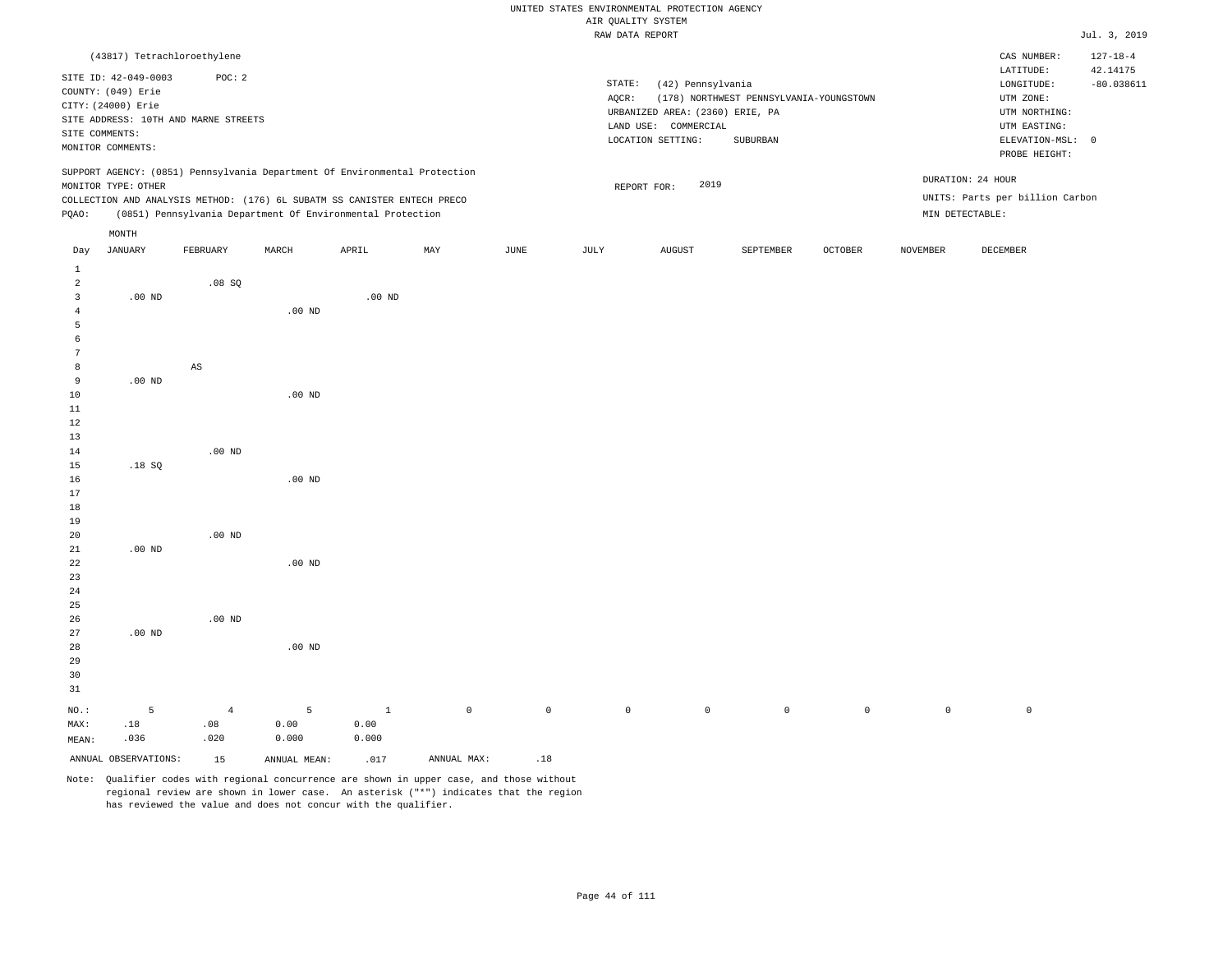|                |                      | (43818) 1, 1, 2, 2-Tetrachloroethane |       |                                                                          |                                                                            |      |        |                                 |                                         |                |                   | CAS NUMBER:                     | $79 - 34 - 5$ |
|----------------|----------------------|--------------------------------------|-------|--------------------------------------------------------------------------|----------------------------------------------------------------------------|------|--------|---------------------------------|-----------------------------------------|----------------|-------------------|---------------------------------|---------------|
|                | SITE ID: 42-049-0003 | POC:2                                |       |                                                                          |                                                                            |      |        |                                 |                                         |                |                   | LATITUDE:                       | 42.14175      |
|                | COUNTY: (049) Erie   |                                      |       |                                                                          |                                                                            |      | STATE: | (42) Pennsylvania               |                                         |                |                   | LONGITUDE:                      | $-80.038611$  |
|                |                      |                                      |       |                                                                          |                                                                            |      | AOCR:  |                                 | (178) NORTHWEST PENNSYLVANIA-YOUNGSTOWN |                |                   | UTM ZONE:                       |               |
|                | CITY: (24000) Erie   |                                      |       |                                                                          |                                                                            |      |        | URBANIZED AREA: (2360) ERIE, PA |                                         |                |                   | UTM NORTHING:                   |               |
|                |                      | SITE ADDRESS: 10TH AND MARNE STREETS |       |                                                                          |                                                                            |      |        |                                 |                                         |                |                   |                                 |               |
| SITE COMMENTS: |                      |                                      |       |                                                                          |                                                                            |      |        | LAND USE: COMMERCIAL            |                                         |                |                   | UTM EASTING:                    |               |
|                | MONITOR COMMENTS:    |                                      |       |                                                                          |                                                                            |      |        | LOCATION SETTING:               | SUBURBAN                                |                |                   | ELEVATION-MSL: 0                |               |
|                |                      |                                      |       |                                                                          |                                                                            |      |        |                                 |                                         |                |                   | PROBE HEIGHT:                   |               |
|                |                      |                                      |       |                                                                          | SUPPORT AGENCY: (0851) Pennsylvania Department Of Environmental Protection |      |        |                                 |                                         |                |                   |                                 |               |
|                | MONITOR TYPE: OTHER  |                                      |       |                                                                          |                                                                            |      |        | 2018<br>REPORT FOR:             |                                         |                | DURATION: 24 HOUR |                                 |               |
|                |                      |                                      |       | COLLECTION AND ANALYSIS METHOD: (176) 6L SUBATM SS CANISTER ENTECH PRECO |                                                                            |      |        |                                 |                                         |                |                   | UNITS: Parts per billion Carbon |               |
| POAO:          |                      |                                      |       | (0851) Pennsylvania Department Of Environmental Protection               |                                                                            |      |        |                                 |                                         |                | MIN DETECTABLE:   | .0805016                        |               |
|                | MONTH                |                                      |       |                                                                          |                                                                            |      |        |                                 |                                         |                |                   |                                 |               |
|                |                      |                                      |       |                                                                          |                                                                            |      |        |                                 |                                         |                |                   |                                 |               |
| Day            | JANUARY              | FEBRUARY                             | MARCH | APRIL                                                                    | MAY                                                                        | JUNE | JULY   | AUGUST                          | SEPTEMBER                               | <b>OCTOBER</b> | <b>NOVEMBER</b>   | DECEMBER                        |               |

| $\,$ 1<br>$\overline{a}$ |                     |                |              |             |             |              |             |           |                |         |         |            |
|--------------------------|---------------------|----------------|--------------|-------------|-------------|--------------|-------------|-----------|----------------|---------|---------|------------|
| $\overline{3}$           |                     |                |              |             |             |              |             |           |                |         |         |            |
| $\overline{4}$           |                     |                |              |             |             |              |             |           |                |         |         |            |
| $\sqrt{5}$               |                     |                |              |             |             |              |             |           |                |         |         |            |
| 6                        |                     |                |              |             |             |              |             |           |                |         |         |            |
| $7\phantom{.0}$          |                     |                |              |             |             |              |             |           |                |         |         |            |
| 8                        |                     |                |              |             |             |              |             |           |                |         |         |            |
| 9                        |                     |                |              |             |             |              |             |           |                |         |         |            |
| $10$                     |                     |                |              |             |             |              |             |           |                |         |         | $.00$ ND   |
| $11\,$                   |                     |                |              |             |             |              |             |           |                |         |         |            |
| $1\,2$                   |                     |                |              |             |             |              |             |           |                |         |         |            |
| $13\,$                   |                     |                |              |             |             |              |             |           |                |         |         |            |
| 14                       |                     |                |              |             |             |              |             |           |                |         |         |            |
| $15\,$                   |                     |                |              |             |             |              |             |           |                |         |         |            |
| $16\,$                   |                     |                |              |             |             |              |             |           |                |         |         | $.00$ ND   |
| 17                       |                     |                |              |             |             |              |             |           |                |         |         |            |
| $18\,$                   |                     |                |              |             |             |              |             |           |                |         |         |            |
| 19                       |                     |                |              |             |             |              |             |           |                |         |         |            |
| $20\,$                   |                     |                |              |             |             |              |             |           |                |         |         |            |
| $21\,$<br>$2\sqrt{2}$    |                     |                |              |             |             |              |             |           |                |         |         |            |
| 23                       |                     |                |              |             |             |              |             |           |                |         |         | $.00$ ND   |
| 24                       |                     |                |              |             |             |              |             |           |                |         |         |            |
| $25\,$                   |                     |                |              |             |             |              |             |           |                |         |         |            |
| $26\,$                   |                     |                |              |             |             |              |             |           |                |         |         |            |
| $2\,7$                   |                     |                |              |             |             |              |             |           |                |         |         |            |
| $28$                     |                     |                |              |             |             |              |             |           |                |         |         | $.00$ ND   |
| 29                       |                     |                |              |             |             |              |             |           |                |         |         |            |
| $30$                     |                     |                |              |             |             |              |             |           |                |         |         |            |
| $3\sqrt{1}$              |                     |                |              |             |             |              |             |           |                |         |         |            |
|                          |                     |                |              |             |             |              |             |           |                |         |         |            |
| $_{\rm NO.}$ :           | $\mathsf{O}\xspace$ | $\mathbb O$    | $\mathsf{O}$ | $\mathbb O$ | $\mathbb O$ | $\mathsf{O}$ | $\mathbb O$ | $\bullet$ | $\overline{0}$ | $\circ$ | $\circ$ | $\sqrt{4}$ |
| $\texttt{MAX}$ :         |                     |                |              |             |             |              |             |           |                |         |         | 0.00       |
| $\texttt{MEAN}$ :        |                     |                |              |             |             |              |             |           |                |         |         | 0.000      |
| ANNUAL OBSERVATIONS:     |                     | $\overline{4}$ | ANNUAL MEAN: | 0.000       | ANNUAL MAX: | 0.00         |             |           |                |         |         |            |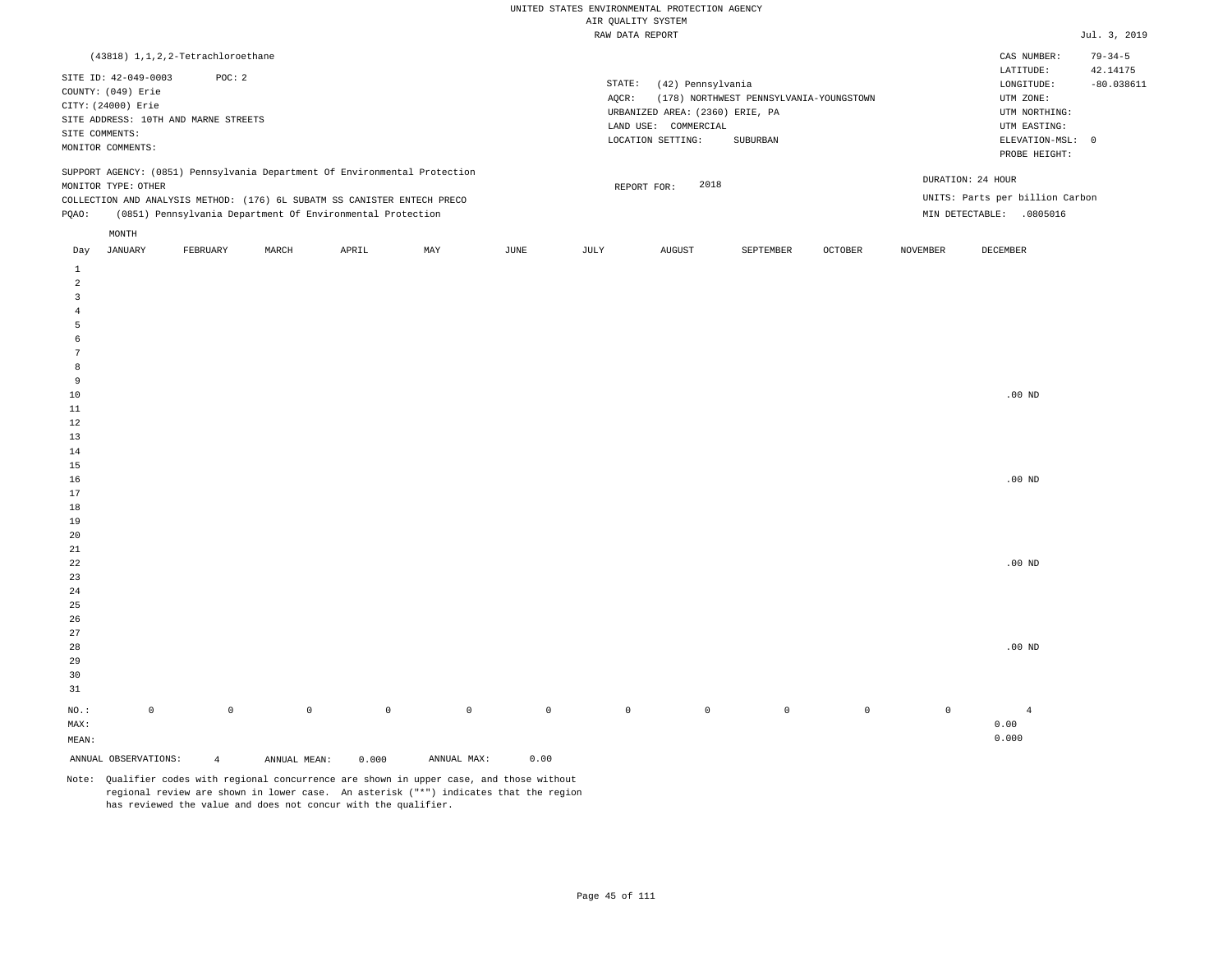|                              |                                            |                                      |                                                                            |              |             |                         |             | RAW DATA REPORT                 |                                         |                     |                 |                                 | Jul. 3, 2019  |
|------------------------------|--------------------------------------------|--------------------------------------|----------------------------------------------------------------------------|--------------|-------------|-------------------------|-------------|---------------------------------|-----------------------------------------|---------------------|-----------------|---------------------------------|---------------|
|                              |                                            | (43818) 1, 1, 2, 2-Tetrachloroethane |                                                                            |              |             |                         |             |                                 |                                         |                     |                 | CAS NUMBER:                     | $79 - 34 - 5$ |
|                              |                                            |                                      |                                                                            |              |             |                         |             |                                 |                                         |                     |                 | LATITUDE:                       | 42.14175      |
|                              | SITE ID: 42-049-0003<br>COUNTY: (049) Erie | POC: 2                               |                                                                            |              |             |                         | STATE:      | (42) Pennsylvania               |                                         |                     |                 | LONGITUDE:                      | $-80.038611$  |
|                              | CITY: (24000) Erie                         |                                      |                                                                            |              |             |                         | AQCR:       |                                 | (178) NORTHWEST PENNSYLVANIA-YOUNGSTOWN |                     |                 | UTM ZONE:                       |               |
|                              |                                            | SITE ADDRESS: 10TH AND MARNE STREETS |                                                                            |              |             |                         |             | URBANIZED AREA: (2360) ERIE, PA |                                         |                     |                 | UTM NORTHING:                   |               |
|                              | SITE COMMENTS:                             |                                      |                                                                            |              |             |                         |             | LAND USE: COMMERCIAL            |                                         |                     |                 | UTM EASTING:                    |               |
|                              | MONITOR COMMENTS:                          |                                      |                                                                            |              |             |                         |             | LOCATION SETTING:               | SUBURBAN                                |                     |                 | ELEVATION-MSL: 0                |               |
|                              |                                            |                                      | SUPPORT AGENCY: (0851) Pennsylvania Department Of Environmental Protection |              |             |                         |             |                                 |                                         |                     |                 | PROBE HEIGHT:                   |               |
|                              | MONITOR TYPE: OTHER                        |                                      |                                                                            |              |             |                         |             | 2019<br>REPORT FOR:             |                                         |                     |                 | DURATION: 24 HOUR               |               |
|                              |                                            |                                      | COLLECTION AND ANALYSIS METHOD: (176) 6L SUBATM SS CANISTER ENTECH PRECO   |              |             |                         |             |                                 |                                         |                     |                 | UNITS: Parts per billion Carbon |               |
| PQAO:                        |                                            |                                      | (0851) Pennsylvania Department Of Environmental Protection                 |              |             |                         |             |                                 |                                         |                     |                 | MIN DETECTABLE:                 |               |
|                              | MONTH                                      |                                      |                                                                            |              |             |                         |             |                                 |                                         |                     |                 |                                 |               |
| Day                          | <b>JANUARY</b>                             | FEBRUARY                             | MARCH                                                                      | APRIL        | MAY         | $_{\rm JUNE}$           | JULY        | <b>AUGUST</b>                   | SEPTEMBER                               | OCTOBER             | <b>NOVEMBER</b> | DECEMBER                        |               |
| $\mathbf{1}$                 |                                            |                                      |                                                                            |              |             |                         |             |                                 |                                         |                     |                 |                                 |               |
| 2<br>$\overline{\mathbf{3}}$ | .00 <sub>ND</sub>                          | $.00$ ND                             |                                                                            | $.00$ ND     |             |                         |             |                                 |                                         |                     |                 |                                 |               |
| $\overline{4}$               |                                            |                                      | $.00$ ND                                                                   |              |             |                         |             |                                 |                                         |                     |                 |                                 |               |
| 5                            |                                            |                                      |                                                                            |              |             |                         |             |                                 |                                         |                     |                 |                                 |               |
| $\epsilon$                   |                                            |                                      |                                                                            |              |             |                         |             |                                 |                                         |                     |                 |                                 |               |
| 7                            |                                            |                                      |                                                                            |              |             |                         |             |                                 |                                         |                     |                 |                                 |               |
| 8                            |                                            | $_{\rm AS}$                          |                                                                            |              |             |                         |             |                                 |                                         |                     |                 |                                 |               |
| 9                            | $.00$ ND                                   |                                      |                                                                            |              |             |                         |             |                                 |                                         |                     |                 |                                 |               |
| 10                           |                                            |                                      | .00 <sub>ND</sub>                                                          |              |             |                         |             |                                 |                                         |                     |                 |                                 |               |
| 11<br>12                     |                                            |                                      |                                                                            |              |             |                         |             |                                 |                                         |                     |                 |                                 |               |
| 13                           |                                            |                                      |                                                                            |              |             |                         |             |                                 |                                         |                     |                 |                                 |               |
| 14                           |                                            | $.00$ ND                             |                                                                            |              |             |                         |             |                                 |                                         |                     |                 |                                 |               |
| 15                           | $.00$ ND                                   |                                      |                                                                            |              |             |                         |             |                                 |                                         |                     |                 |                                 |               |
| 16                           |                                            |                                      | .00 <sub>ND</sub>                                                          |              |             |                         |             |                                 |                                         |                     |                 |                                 |               |
| 17                           |                                            |                                      |                                                                            |              |             |                         |             |                                 |                                         |                     |                 |                                 |               |
| 18                           |                                            |                                      |                                                                            |              |             |                         |             |                                 |                                         |                     |                 |                                 |               |
| 19                           |                                            |                                      |                                                                            |              |             |                         |             |                                 |                                         |                     |                 |                                 |               |
| 20                           |                                            | $.00$ ND                             |                                                                            |              |             |                         |             |                                 |                                         |                     |                 |                                 |               |
| 21<br>22                     | $.00$ ND                                   |                                      | $.00$ ND                                                                   |              |             |                         |             |                                 |                                         |                     |                 |                                 |               |
| 23                           |                                            |                                      |                                                                            |              |             |                         |             |                                 |                                         |                     |                 |                                 |               |
| 24                           |                                            |                                      |                                                                            |              |             |                         |             |                                 |                                         |                     |                 |                                 |               |
| 25                           |                                            |                                      |                                                                            |              |             |                         |             |                                 |                                         |                     |                 |                                 |               |
| 26                           |                                            | $.00$ ND                             |                                                                            |              |             |                         |             |                                 |                                         |                     |                 |                                 |               |
| 27                           | $.00$ ND                                   |                                      |                                                                            |              |             |                         |             |                                 |                                         |                     |                 |                                 |               |
| 28                           |                                            |                                      | .00 <sub>ND</sub>                                                          |              |             |                         |             |                                 |                                         |                     |                 |                                 |               |
| 29                           |                                            |                                      |                                                                            |              |             |                         |             |                                 |                                         |                     |                 |                                 |               |
| 30                           |                                            |                                      |                                                                            |              |             |                         |             |                                 |                                         |                     |                 |                                 |               |
| 31<br>NO.:                   | 5                                          | $\overline{4}$                       | 5                                                                          | $\mathbf{1}$ | $\mathbb O$ | $\mathsf{O}\xspace$     | $\mathbb O$ | $\mathsf{O}$                    | $\mathsf{O}$                            | $\mathsf{O}\xspace$ | $\mathbb O$     | $\mathbb O$                     |               |
| MAX:                         | 0.00                                       | 0.00                                 | 0.00                                                                       | 0.00         |             |                         |             |                                 |                                         |                     |                 |                                 |               |
| MEAN:                        | 0.000                                      | 0.000                                | 0.000                                                                      | 0.000        |             |                         |             |                                 |                                         |                     |                 |                                 |               |
|                              | ANNUAL OBSERVATIONS:                       | 15                                   | ANNUAL MEAN:                                                               | 0.000        | ANNUAL MAX: | 0.00                    |             |                                 |                                         |                     |                 |                                 |               |
|                              |                                            | $\sim$ $\sim$                        |                                                                            |              |             | $\sim$ $\sim$<br>$\sim$ |             |                                 |                                         |                     |                 |                                 |               |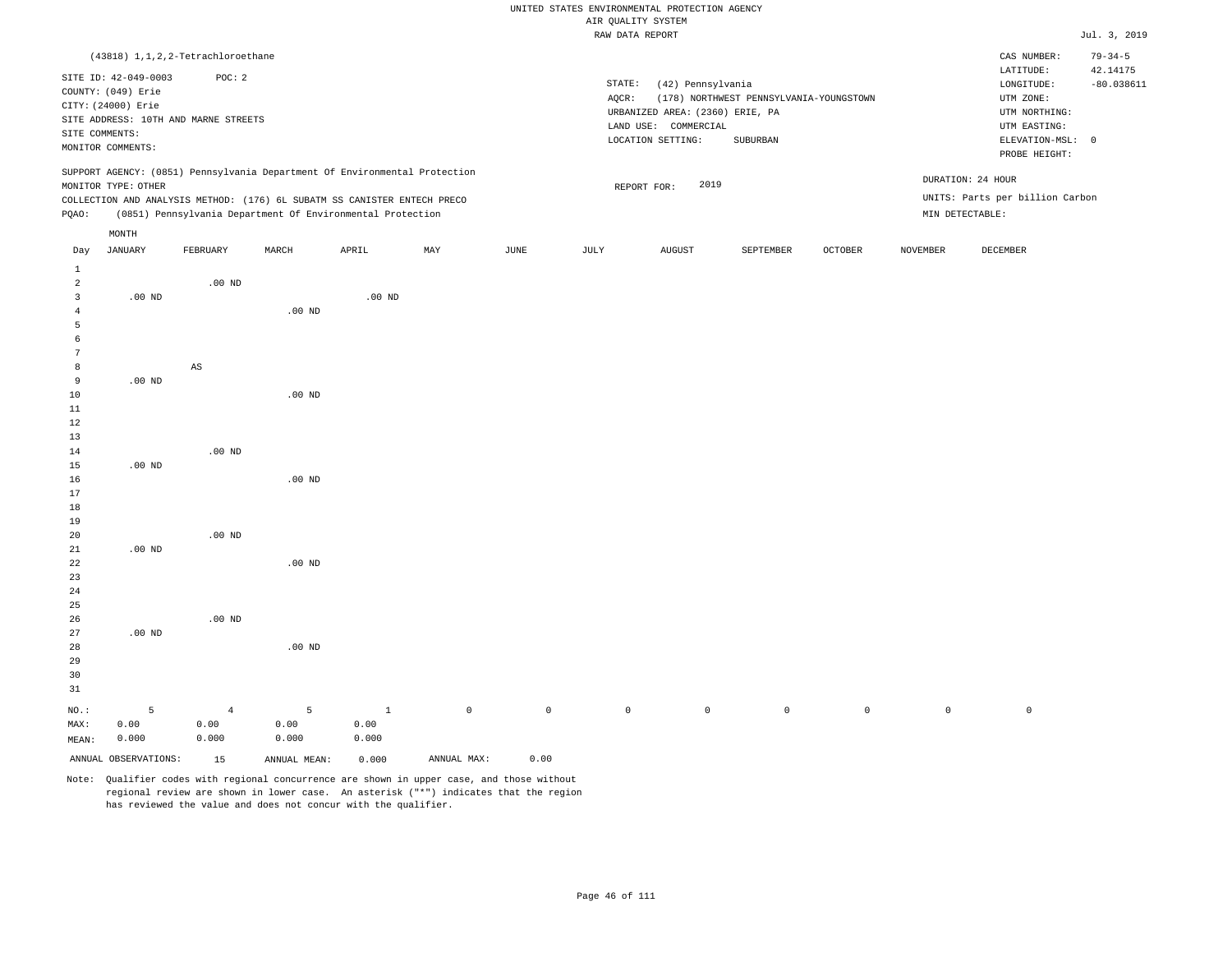| (43819) Bromomethane                                                                                                                                                                   |          |       |                                                            |     |      |       |                                                                                                                |                                                     |                |          | CAS NUMBER:                                                                                                | $74 - 83 - 9$            |
|----------------------------------------------------------------------------------------------------------------------------------------------------------------------------------------|----------|-------|------------------------------------------------------------|-----|------|-------|----------------------------------------------------------------------------------------------------------------|-----------------------------------------------------|----------------|----------|------------------------------------------------------------------------------------------------------------|--------------------------|
| SITE ID: 42-049-0003<br>COUNTY: (049) Erie<br>CITY: (24000) Erie<br>SITE ADDRESS: 10TH AND MARNE STREETS<br>SITE COMMENTS:<br>MONITOR COMMENTS:                                        | POC: 2   |       |                                                            |     |      | AOCR: | STATE:<br>(42) Pennsylvania<br>URBANIZED AREA: (2360) ERIE, PA<br>LAND USE:<br>COMMERCIAL<br>LOCATION SETTING: | (178) NORTHWEST PENNSYLVANIA-YOUNGSTOWN<br>SUBURBAN |                |          | LATITUDE:<br>LONGITUDE:<br>UTM ZONE:<br>UTM NORTHING:<br>UTM EASTING:<br>ELEVATION-MSL: 0<br>PROBE HEIGHT: | 42.14175<br>$-80.038611$ |
| SUPPORT AGENCY: (0851) Pennsylvania Department Of Environmental Protection<br>MONITOR TYPE: OTHER<br>COLLECTION AND ANALYSIS METHOD: (176) 6L SUBATM SS CANISTER ENTECH PRECO<br>POAO: |          |       | (0851) Pennsylvania Department Of Environmental Protection |     |      |       | 2018<br>REPORT FOR:                                                                                            |                                                     |                |          | DURATION: 24 HOUR<br>UNITS: Parts per billion Carbon<br>MIN DETECTABLE:<br>.0390523                        |                          |
| MONTH<br>JANUARY<br>Day                                                                                                                                                                | FEBRUARY | MARCH | APRIL                                                      | MAY | JUNE | JULY  | AUGUST                                                                                                         | SEPTEMBER                                           | <b>OCTOBER</b> | NOVEMBER | DECEMBER                                                                                                   |                          |

| ANNUAL OBSERVATIONS: |                     | $\overline{4}$ | ANNUAL MEAN: | 0.000       | ANNUAL MAX: | 0.00         |             |                |                |                |         |                |
|----------------------|---------------------|----------------|--------------|-------------|-------------|--------------|-------------|----------------|----------------|----------------|---------|----------------|
| MEAN:                |                     |                |              |             |             |              |             |                |                |                |         | 0.000          |
| MAX:                 |                     |                |              |             |             |              |             |                |                |                |         | 0.00           |
| $_{\rm NO.}$ :       | $\mathsf{O}\xspace$ | $\mathbb O$    | $\mathbb O$  | $\mathbb O$ | $\mathbb O$ | $\mathsf{O}$ | $\mathbb O$ | $\overline{0}$ | $\overline{0}$ | $\overline{0}$ | $\circ$ | $\overline{4}$ |
|                      |                     |                |              |             |             |              |             |                |                |                |         |                |
| $31\,$               |                     |                |              |             |             |              |             |                |                |                |         |                |
| $30$                 |                     |                |              |             |             |              |             |                |                |                |         |                |
| 29                   |                     |                |              |             |             |              |             |                |                |                |         |                |
| 28                   |                     |                |              |             |             |              |             |                |                |                |         | $.00$ ND       |
| 27                   |                     |                |              |             |             |              |             |                |                |                |         |                |
| $26\,$               |                     |                |              |             |             |              |             |                |                |                |         |                |
| 25                   |                     |                |              |             |             |              |             |                |                |                |         |                |
| $\sqrt{24}$          |                     |                |              |             |             |              |             |                |                |                |         |                |
| $23$                 |                     |                |              |             |             |              |             |                |                |                |         |                |
| $^{\rm 22}$          |                     |                |              |             |             |              |             |                |                |                |         | $.00$ ND       |
| 21                   |                     |                |              |             |             |              |             |                |                |                |         |                |
| $20\,$               |                     |                |              |             |             |              |             |                |                |                |         |                |
| $19$                 |                     |                |              |             |             |              |             |                |                |                |         |                |
| $18\,$               |                     |                |              |             |             |              |             |                |                |                |         |                |
| $17\,$               |                     |                |              |             |             |              |             |                |                |                |         |                |
| $16$                 |                     |                |              |             |             |              |             |                |                |                |         | $.00$ ND       |
| $15\,$               |                     |                |              |             |             |              |             |                |                |                |         |                |
| 14                   |                     |                |              |             |             |              |             |                |                |                |         |                |
| 13                   |                     |                |              |             |             |              |             |                |                |                |         |                |
| $11\,$<br>$1\,2$     |                     |                |              |             |             |              |             |                |                |                |         |                |
| $10$                 |                     |                |              |             |             |              |             |                |                |                |         | $.00$ ND       |
| $\,9$                |                     |                |              |             |             |              |             |                |                |                |         |                |
| 8                    |                     |                |              |             |             |              |             |                |                |                |         |                |
| $7\phantom{.0}$      |                     |                |              |             |             |              |             |                |                |                |         |                |
| $\epsilon$           |                     |                |              |             |             |              |             |                |                |                |         |                |
| 5                    |                     |                |              |             |             |              |             |                |                |                |         |                |
| $\overline{4}$       |                     |                |              |             |             |              |             |                |                |                |         |                |
| $\overline{3}$       |                     |                |              |             |             |              |             |                |                |                |         |                |
| $\overline{a}$       |                     |                |              |             |             |              |             |                |                |                |         |                |
| $\mathbf 1$          |                     |                |              |             |             |              |             |                |                |                |         |                |
|                      |                     |                |              |             |             |              |             |                |                |                |         |                |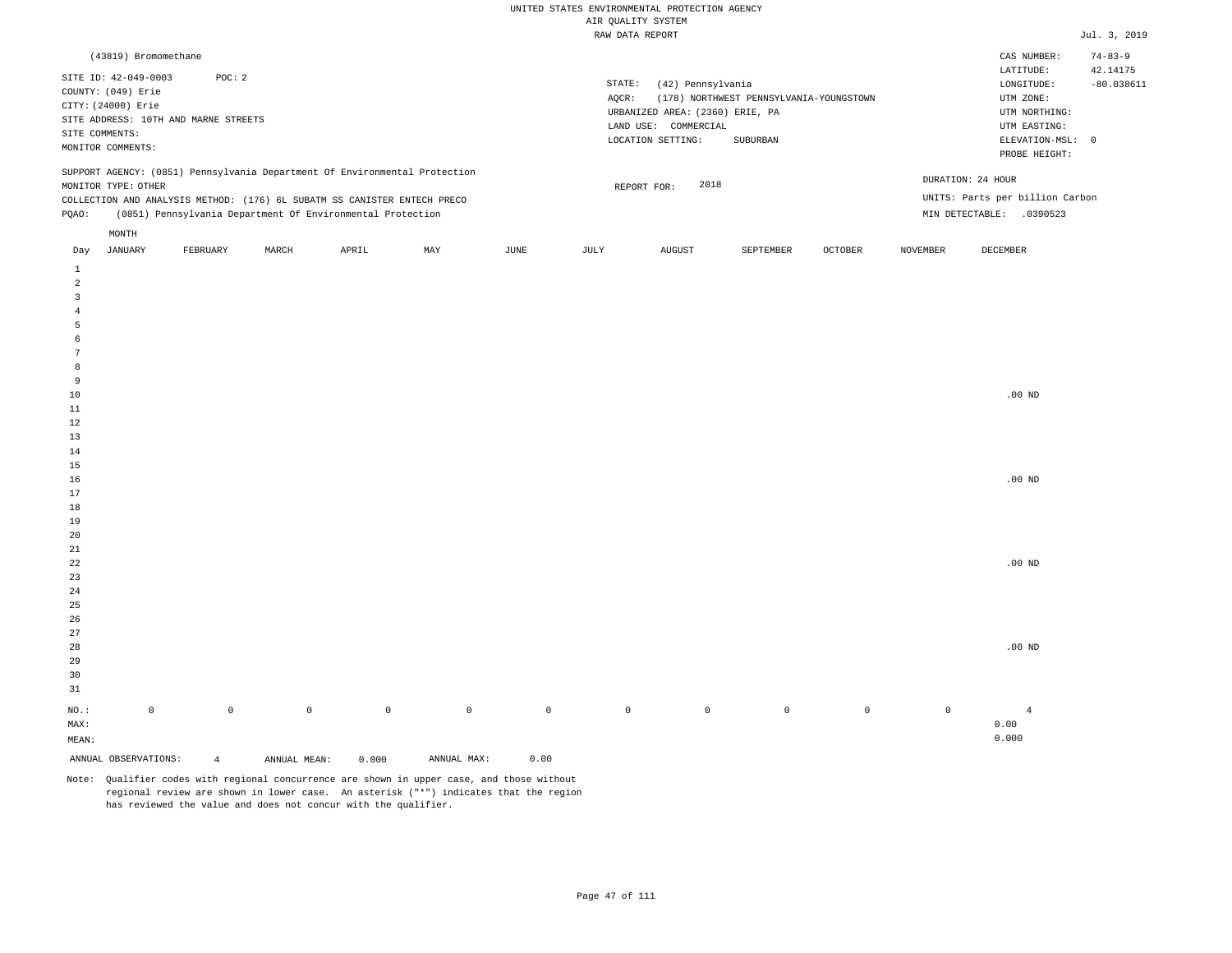# UNITED STATES ENVIRONMENTAL PROTECTION AGENCY ATE OUNT TTY SYSTEM

|                                                                                   |                                                                                                         |                                                                                                                                                                                                                      |                   |          |     |      |                 | AIR QUALITY SYSTEM                                                                                |                                                     |         |                 |                                                                                                            |                           |
|-----------------------------------------------------------------------------------|---------------------------------------------------------------------------------------------------------|----------------------------------------------------------------------------------------------------------------------------------------------------------------------------------------------------------------------|-------------------|----------|-----|------|-----------------|---------------------------------------------------------------------------------------------------|-----------------------------------------------------|---------|-----------------|------------------------------------------------------------------------------------------------------------|---------------------------|
|                                                                                   |                                                                                                         |                                                                                                                                                                                                                      |                   |          |     |      |                 | RAW DATA REPORT                                                                                   |                                                     |         |                 |                                                                                                            | Jul. 3, 2019              |
|                                                                                   | (43819) Bromomethane                                                                                    |                                                                                                                                                                                                                      |                   |          |     |      |                 |                                                                                                   |                                                     |         |                 | CAS NUMBER:                                                                                                | $74 - 83 - 9$<br>42.14175 |
|                                                                                   | SITE ID: 42-049-0003<br>COUNTY: (049) Erie<br>CITY: (24000) Erie<br>SITE COMMENTS:<br>MONITOR COMMENTS: | POC: 2<br>SITE ADDRESS: 10TH AND MARNE STREETS                                                                                                                                                                       |                   |          |     |      | STATE:<br>AQCR: | (42) Pennsylvania<br>URBANIZED AREA: (2360) ERIE, PA<br>LAND USE: COMMERCIAL<br>LOCATION SETTING: | (178) NORTHWEST PENNSYLVANIA-YOUNGSTOWN<br>SUBURBAN |         |                 | LATITUDE:<br>LONGITUDE:<br>UTM ZONE:<br>UTM NORTHING:<br>UTM EASTING:<br>ELEVATION-MSL: 0<br>PROBE HEIGHT: | $-80.038611$              |
| PQAO:                                                                             | MONITOR TYPE: OTHER                                                                                     | SUPPORT AGENCY: (0851) Pennsylvania Department Of Environmental Protection<br>COLLECTION AND ANALYSIS METHOD: (176) 6L SUBATM SS CANISTER ENTECH PRECO<br>(0851) Pennsylvania Department Of Environmental Protection |                   |          |     |      |                 | 2019<br>REPORT FOR:                                                                               |                                                     |         | MIN DETECTABLE: | DURATION: 24 HOUR<br>UNITS: Parts per billion Carbon                                                       |                           |
|                                                                                   | MONTH                                                                                                   |                                                                                                                                                                                                                      |                   |          |     |      |                 |                                                                                                   |                                                     |         |                 |                                                                                                            |                           |
| Day                                                                               | JANUARY                                                                                                 | FEBRUARY                                                                                                                                                                                                             | MARCH             | APRIL    | MAY | JUNE | JULY            | <b>AUGUST</b>                                                                                     | SEPTEMBER                                           | OCTOBER | NOVEMBER        | DECEMBER                                                                                                   |                           |
| $\mathbf{1}$<br>$\overline{a}$<br>$\overline{3}$<br>$\overline{4}$<br>5<br>6<br>7 | $.00$ ND                                                                                                | $.00$ ND                                                                                                                                                                                                             | $.00$ ND          | $.00$ ND |     |      |                 |                                                                                                   |                                                     |         |                 |                                                                                                            |                           |
| 8<br>9                                                                            | $.00$ ND                                                                                                | $_{\rm AS}$                                                                                                                                                                                                          |                   |          |     |      |                 |                                                                                                   |                                                     |         |                 |                                                                                                            |                           |
| 10<br>11<br>12<br>13                                                              |                                                                                                         |                                                                                                                                                                                                                      | $.00$ ND          |          |     |      |                 |                                                                                                   |                                                     |         |                 |                                                                                                            |                           |
| 14<br>15<br>16<br>17<br>18                                                        | $.00$ ND                                                                                                | $.00$ ND                                                                                                                                                                                                             | .00 <sub>ND</sub> |          |     |      |                 |                                                                                                   |                                                     |         |                 |                                                                                                            |                           |
| 19<br>20<br>21<br>22                                                              | $.00$ ND                                                                                                | $.00$ ND                                                                                                                                                                                                             | $.00$ ND          |          |     |      |                 |                                                                                                   |                                                     |         |                 |                                                                                                            |                           |
| 23<br>24<br>25<br>26<br>27<br>28                                                  | $.00$ ND                                                                                                | .00 <sub>ND</sub>                                                                                                                                                                                                    | $.00$ ND          |          |     |      |                 |                                                                                                   |                                                     |         |                 |                                                                                                            |                           |
| 29<br>30                                                                          |                                                                                                         |                                                                                                                                                                                                                      |                   |          |     |      |                 |                                                                                                   |                                                     |         |                 |                                                                                                            |                           |

NO.: MAX: MEAN: 5 0.00 0.000 4 0.00 0.000 5 0.00 0.000 1 0.00 0.000 0 0 0 0 0 0 0 0

ANNUAL OBSERVATIONS: 15 ANNUAL MEAN: 0.000 ANNUAL MAX: 0.00

31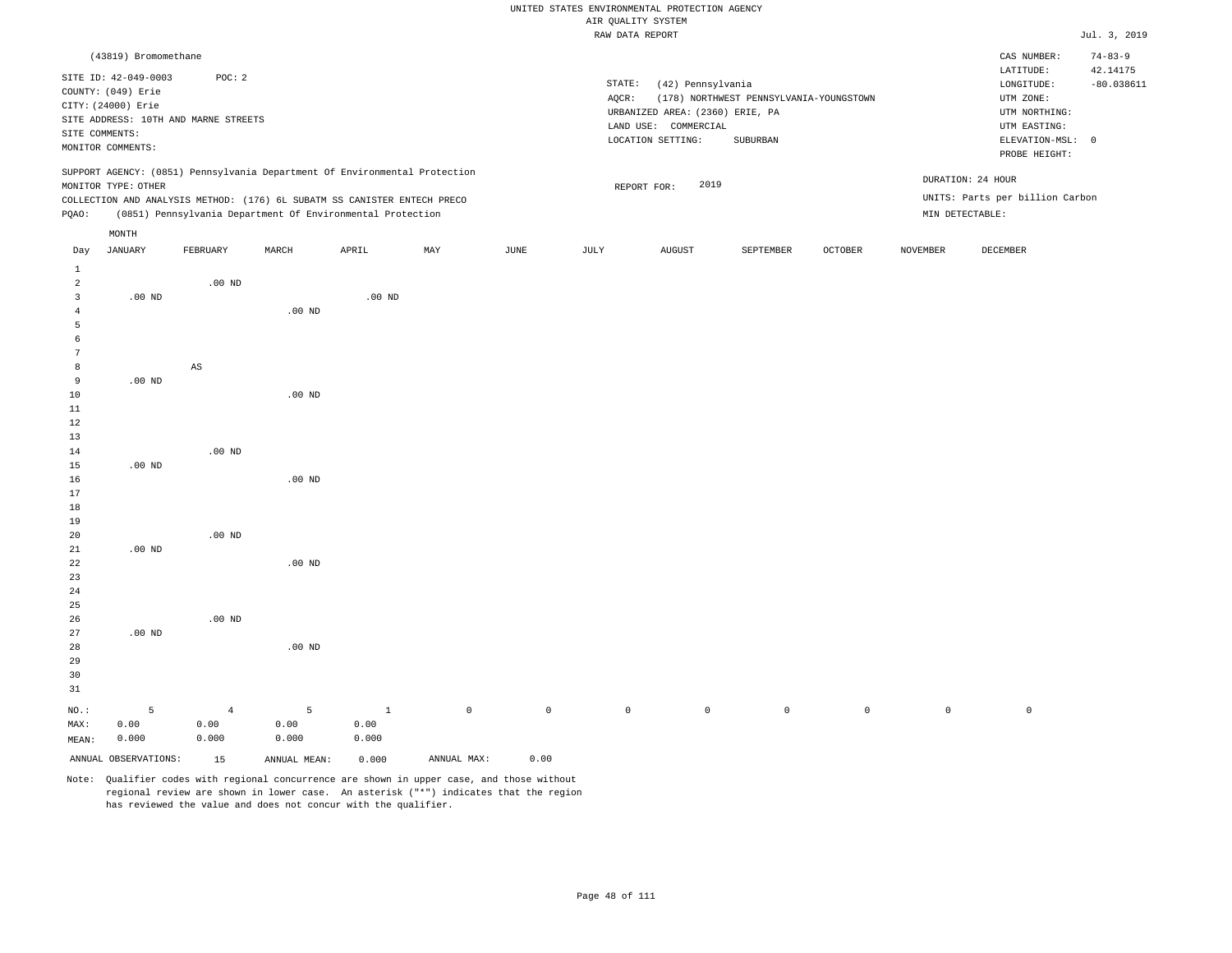| (43820) 1,1,2-Trichloroethane                                                                                                                                                                                                                                 |                                                                                                                                                                             | CAS NUMBER:<br>$79 - 00 - 5$                                                                                                           |
|---------------------------------------------------------------------------------------------------------------------------------------------------------------------------------------------------------------------------------------------------------------|-----------------------------------------------------------------------------------------------------------------------------------------------------------------------------|----------------------------------------------------------------------------------------------------------------------------------------|
| SITE ID: 42-049-0003<br>POC: 2<br>COUNTY: (049) Erie<br>CITY: (24000) Erie<br>SITE ADDRESS: 10TH AND MARNE STREETS<br>SITE COMMENTS:<br>MONITOR COMMENTS:                                                                                                     | STATE:<br>(42) Pennsylvania<br>(178) NORTHWEST PENNSYLVANIA-YOUNGSTOWN<br>AOCR:<br>URBANIZED AREA: (2360) ERIE, PA<br>LAND USE: COMMERCIAL<br>LOCATION SETTING:<br>SUBURBAN | 42.14175<br>LATITUDE:<br>$-80.038611$<br>LONGITUDE:<br>UTM ZONE:<br>UTM NORTHING:<br>UTM EASTING:<br>ELEVATION-MSL: 0<br>PROBE HEIGHT: |
| SUPPORT AGENCY: (0851) Pennsylvania Department Of Environmental Protection<br>MONITOR TYPE: OTHER<br>COLLECTION AND ANALYSIS METHOD: (176) 6L SUBATM SS CANISTER ENTECH PRECO<br>(0851) Pennsylvania Department Of Environmental Protection<br>POAO:<br>MONTH | 2018<br>REPORT FOR:                                                                                                                                                         | DURATION: 24 HOUR<br>UNITS: Parts per billion Carbon<br>MIN DETECTABLE:<br>.064813                                                     |
|                                                                                                                                                                                                                                                               |                                                                                                                                                                             |                                                                                                                                        |

| Day            | JANUARY              | FEBRUARY       | MARCH        | APRIL       | MAY         | JUNE        | JULY        | AUGUST      | SEPTEMBER   | OCTOBER     | NOVEMBER    | DECEMBER       |
|----------------|----------------------|----------------|--------------|-------------|-------------|-------------|-------------|-------------|-------------|-------------|-------------|----------------|
| $\mathbf{1}$   |                      |                |              |             |             |             |             |             |             |             |             |                |
| $\overline{a}$ |                      |                |              |             |             |             |             |             |             |             |             |                |
| 3              |                      |                |              |             |             |             |             |             |             |             |             |                |
| $\overline{4}$ |                      |                |              |             |             |             |             |             |             |             |             |                |
| 5              |                      |                |              |             |             |             |             |             |             |             |             |                |
| 6              |                      |                |              |             |             |             |             |             |             |             |             |                |
| $\overline{7}$ |                      |                |              |             |             |             |             |             |             |             |             |                |
| 8              |                      |                |              |             |             |             |             |             |             |             |             |                |
| 9              |                      |                |              |             |             |             |             |             |             |             |             |                |
| $10$           |                      |                |              |             |             |             |             |             |             |             |             | .00 $ND$       |
| $11\,$         |                      |                |              |             |             |             |             |             |             |             |             |                |
| 12             |                      |                |              |             |             |             |             |             |             |             |             |                |
| 13             |                      |                |              |             |             |             |             |             |             |             |             |                |
| $14\,$         |                      |                |              |             |             |             |             |             |             |             |             |                |
| $15\,$         |                      |                |              |             |             |             |             |             |             |             |             |                |
| 16             |                      |                |              |             |             |             |             |             |             |             |             | .00 $ND$       |
| 17             |                      |                |              |             |             |             |             |             |             |             |             |                |
| $18\,$         |                      |                |              |             |             |             |             |             |             |             |             |                |
| 19             |                      |                |              |             |             |             |             |             |             |             |             |                |
| $20\,$         |                      |                |              |             |             |             |             |             |             |             |             |                |
| $2\sqrt{1}$    |                      |                |              |             |             |             |             |             |             |             |             |                |
| $^{\rm 22}$    |                      |                |              |             |             |             |             |             |             |             |             | .00 $ND$       |
| $23\,$         |                      |                |              |             |             |             |             |             |             |             |             |                |
| $2\,4$         |                      |                |              |             |             |             |             |             |             |             |             |                |
| $2\sqrt{5}$    |                      |                |              |             |             |             |             |             |             |             |             |                |
| $26\,$         |                      |                |              |             |             |             |             |             |             |             |             |                |
| $27\,$         |                      |                |              |             |             |             |             |             |             |             |             |                |
| $28\,$         |                      |                |              |             |             |             |             |             |             |             |             | .00 $ND$       |
| 29             |                      |                |              |             |             |             |             |             |             |             |             |                |
| 30             |                      |                |              |             |             |             |             |             |             |             |             |                |
| 31             |                      |                |              |             |             |             |             |             |             |             |             |                |
| $_{\rm NO.}$ : | $\mathsf 0$          | $\mathbb O$    | $\mathbb O$  | $\mathbb O$ | $\mathbb O$ | $\mathbb O$ | $\mathbb O$ | $\mathbb O$ | $\mathbb O$ | $\mathbb O$ | $\mathbb O$ | $\overline{4}$ |
| MAX:           |                      |                |              |             |             |             |             |             |             |             |             | 0.00           |
| MEAN:          |                      |                |              |             |             |             |             |             |             |             |             | 0.000          |
|                | ANNUAL OBSERVATIONS: | $\overline{4}$ | ANNUAL MEAN: | 0.000       | ANNUAL MAX: | 0.00        |             |             |             |             |             |                |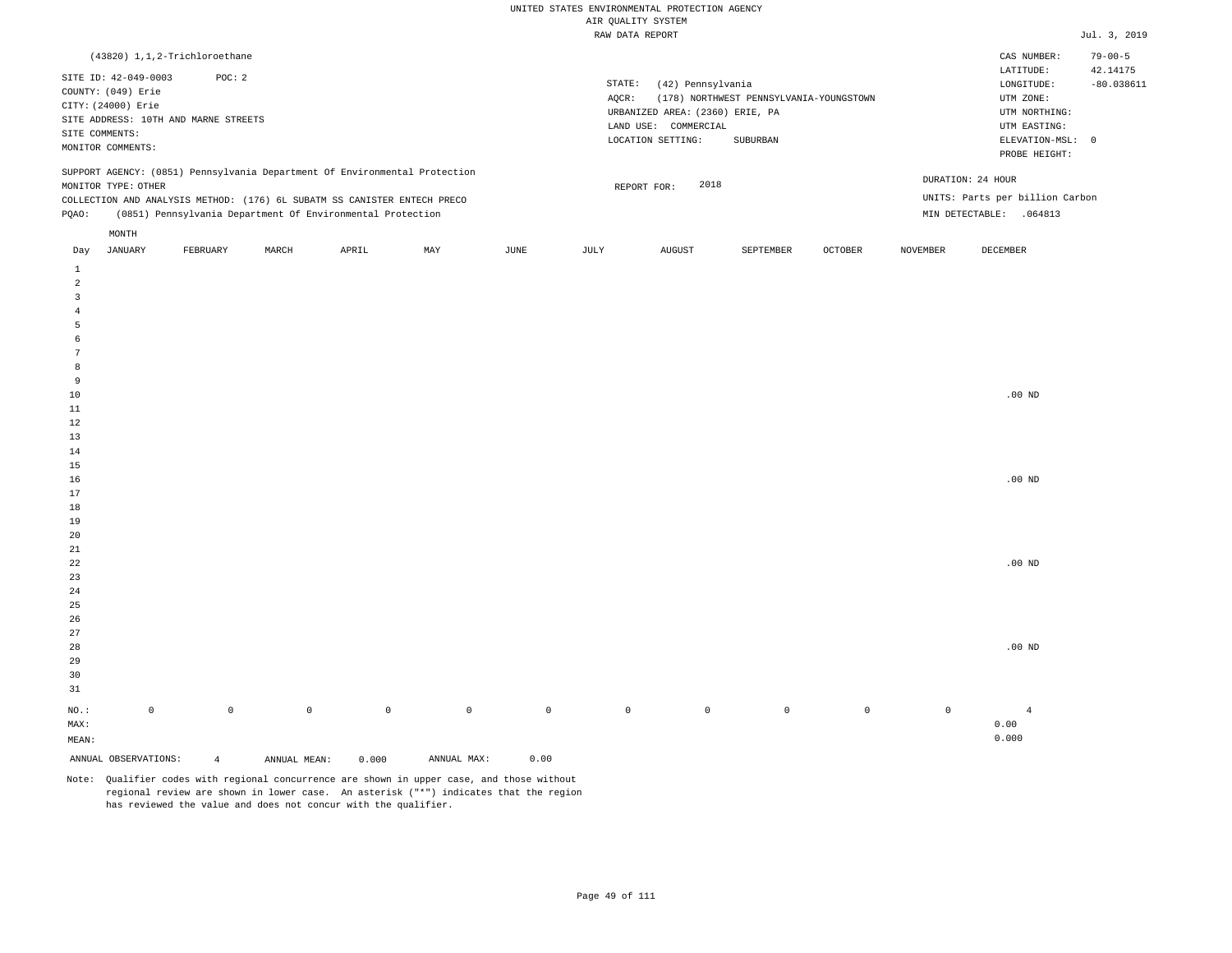# UNITED STATES ENVIRONMENTAL PROTECTION AGENCY ATE OUNT TTY SYSTEM

|                |                      |                                                                            |          |          |     |      |        | AIR QUALITY SYSTEM              |                                         |         |          |                                        |                                           |
|----------------|----------------------|----------------------------------------------------------------------------|----------|----------|-----|------|--------|---------------------------------|-----------------------------------------|---------|----------|----------------------------------------|-------------------------------------------|
|                |                      |                                                                            |          |          |     |      |        | RAW DATA REPORT                 |                                         |         |          |                                        | Jul. 3, 2019                              |
|                | SITE ID: 42-049-0003 | (43820) 1,1,2-Trichloroethane<br>POC: 2                                    |          |          |     |      | STATE: | (42) Pennsylvania               |                                         |         |          | CAS NUMBER:<br>LATITUDE:<br>LONGITUDE: | $79 - 00 - 5$<br>42.14175<br>$-80.038611$ |
|                | COUNTY: (049) Erie   |                                                                            |          |          |     |      | AQCR:  |                                 | (178) NORTHWEST PENNSYLVANIA-YOUNGSTOWN |         |          | UTM ZONE:                              |                                           |
|                | CITY: (24000) Erie   |                                                                            |          |          |     |      |        | URBANIZED AREA: (2360) ERIE, PA |                                         |         |          | UTM NORTHING:                          |                                           |
|                |                      | SITE ADDRESS: 10TH AND MARNE STREETS                                       |          |          |     |      |        | LAND USE: COMMERCIAL            |                                         |         |          | UTM EASTING:                           |                                           |
|                | SITE COMMENTS:       |                                                                            |          |          |     |      |        | LOCATION SETTING:               | SUBURBAN                                |         |          | ELEVATION-MSL: 0                       |                                           |
|                | MONITOR COMMENTS:    |                                                                            |          |          |     |      |        |                                 |                                         |         |          | PROBE HEIGHT:                          |                                           |
|                |                      | SUPPORT AGENCY: (0851) Pennsylvania Department Of Environmental Protection |          |          |     |      |        |                                 |                                         |         |          |                                        |                                           |
|                | MONITOR TYPE: OTHER  |                                                                            |          |          |     |      |        | 2019<br>REPORT FOR:             |                                         |         |          | DURATION: 24 HOUR                      |                                           |
|                |                      | COLLECTION AND ANALYSIS METHOD: (176) 6L SUBATM SS CANISTER ENTECH PRECO   |          |          |     |      |        |                                 |                                         |         |          | UNITS: Parts per billion Carbon        |                                           |
| PQAO:          |                      | (0851) Pennsylvania Department Of Environmental Protection                 |          |          |     |      |        |                                 |                                         |         |          | MIN DETECTABLE:                        |                                           |
|                | MONTH                |                                                                            |          |          |     |      |        |                                 |                                         |         |          |                                        |                                           |
| Day            | JANUARY              | FEBRUARY                                                                   | MARCH    | APRIL    | MAY | JUNE | JULY   | AUGUST                          | SEPTEMBER                               | OCTOBER | NOVEMBER | DECEMBER                               |                                           |
| $\mathbf{1}$   |                      |                                                                            |          |          |     |      |        |                                 |                                         |         |          |                                        |                                           |
| $\overline{a}$ |                      | $.00$ ND                                                                   |          |          |     |      |        |                                 |                                         |         |          |                                        |                                           |
| 3              | $.00$ ND             |                                                                            |          | $.00$ ND |     |      |        |                                 |                                         |         |          |                                        |                                           |
| 4              |                      |                                                                            | $.00$ ND |          |     |      |        |                                 |                                         |         |          |                                        |                                           |
| 5              |                      |                                                                            |          |          |     |      |        |                                 |                                         |         |          |                                        |                                           |
| 6              |                      |                                                                            |          |          |     |      |        |                                 |                                         |         |          |                                        |                                           |
|                |                      |                                                                            |          |          |     |      |        |                                 |                                         |         |          |                                        |                                           |
| 8              |                      | $_{\rm AS}$                                                                |          |          |     |      |        |                                 |                                         |         |          |                                        |                                           |
| 9              | $.00$ ND             |                                                                            |          |          |     |      |        |                                 |                                         |         |          |                                        |                                           |
| 10             |                      |                                                                            | $.00$ ND |          |     |      |        |                                 |                                         |         |          |                                        |                                           |
| 11             |                      |                                                                            |          |          |     |      |        |                                 |                                         |         |          |                                        |                                           |
| 12             |                      |                                                                            |          |          |     |      |        |                                 |                                         |         |          |                                        |                                           |
| 13             |                      |                                                                            |          |          |     |      |        |                                 |                                         |         |          |                                        |                                           |
| 14<br>15       | $.00$ ND             | $.00$ ND                                                                   |          |          |     |      |        |                                 |                                         |         |          |                                        |                                           |
| 16             |                      |                                                                            | $.00$ ND |          |     |      |        |                                 |                                         |         |          |                                        |                                           |
| 17             |                      |                                                                            |          |          |     |      |        |                                 |                                         |         |          |                                        |                                           |
| 18             |                      |                                                                            |          |          |     |      |        |                                 |                                         |         |          |                                        |                                           |
| 19             |                      |                                                                            |          |          |     |      |        |                                 |                                         |         |          |                                        |                                           |
| 20             |                      | $.00$ ND                                                                   |          |          |     |      |        |                                 |                                         |         |          |                                        |                                           |
| 21             | $.00$ ND             |                                                                            |          |          |     |      |        |                                 |                                         |         |          |                                        |                                           |
| 22             |                      |                                                                            | $.00$ ND |          |     |      |        |                                 |                                         |         |          |                                        |                                           |
| 23             |                      |                                                                            |          |          |     |      |        |                                 |                                         |         |          |                                        |                                           |
| 24             |                      |                                                                            |          |          |     |      |        |                                 |                                         |         |          |                                        |                                           |
| 25             |                      |                                                                            |          |          |     |      |        |                                 |                                         |         |          |                                        |                                           |
| 26             |                      | .00 <sub>ND</sub>                                                          |          |          |     |      |        |                                 |                                         |         |          |                                        |                                           |
| 27             | $.00$ ND             |                                                                            |          |          |     |      |        |                                 |                                         |         |          |                                        |                                           |

29 30 31 NO.: MAX: MEAN: 5 0.00 0.000 4 0.00 0.000 5 0.00 0.000 1 0.00 0.000 0 0 0 0 0 0 0 0

ANNUAL OBSERVATIONS: 15 ANNUAL MEAN: 0.000 ANNUAL MAX: 0.00

.00 ND

28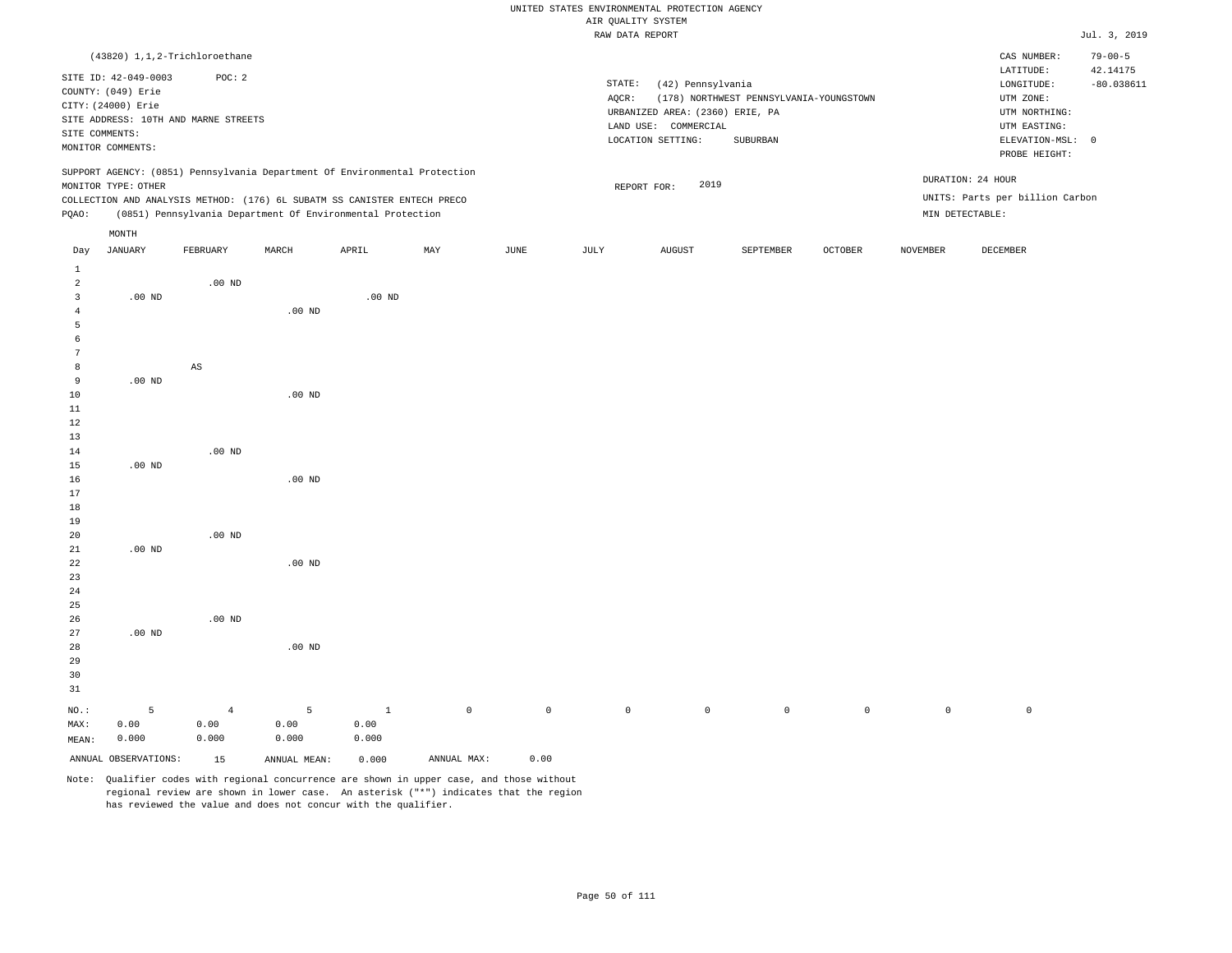| $(43821)$ 1, 1, 2-Trichloro-1, 2, 2-trifluoroe                                                                                                                                                                                                       |          |       |       |     |      |                 |                                                                                                   |                                                     |                |                 | CAS NUMBER:                                                                                                | $76 - 13 - 1$            |
|------------------------------------------------------------------------------------------------------------------------------------------------------------------------------------------------------------------------------------------------------|----------|-------|-------|-----|------|-----------------|---------------------------------------------------------------------------------------------------|-----------------------------------------------------|----------------|-----------------|------------------------------------------------------------------------------------------------------------|--------------------------|
| SITE ID: 42-049-0003<br>COUNTY: (049) Erie<br>CITY: (24000) Erie<br>SITE ADDRESS: 10TH AND MARNE STREETS<br>SITE COMMENTS:<br>MONITOR COMMENTS:                                                                                                      | POC:2    |       |       |     |      | STATE:<br>AOCR: | (42) Pennsylvania<br>URBANIZED AREA: (2360) ERIE, PA<br>LAND USE: COMMERCIAL<br>LOCATION SETTING: | (178) NORTHWEST PENNSYLVANIA-YOUNGSTOWN<br>SUBURBAN |                |                 | LATITUDE:<br>LONGITUDE:<br>UTM ZONE:<br>UTM NORTHING:<br>UTM EASTING:<br>ELEVATION-MSL: 0<br>PROBE HEIGHT: | 42.14175<br>$-80.038611$ |
| SUPPORT AGENCY: (0851) Pennsylvania Department Of Environmental Protection<br>MONITOR TYPE: OTHER<br>COLLECTION AND ANALYSIS METHOD: (176) 6L Subatm SS Canister Entech Preco<br>(0851) Pennsylvania Department Of Environmental Protection<br>POAO: |          |       |       |     |      |                 | 2018<br>REPORT FOR:                                                                               |                                                     |                | MIN DETECTABLE: | DURATION: 24 HOUR<br>UNITS: Parts per billion Carbon<br>.063967                                            |                          |
| MONTH<br>JANUARY<br>Day                                                                                                                                                                                                                              | FEBRUARY | MARCH | APRIL | MAY | JUNE | JULY            | <b>AUGUST</b>                                                                                     | SEPTEMBER                                           | <b>OCTOBER</b> | <b>NOVEMBER</b> | DECEMBER                                                                                                   |                          |

| ANNUAL OBSERVATIONS:       |             | $\overline{4}$ | ANNUAL MEAN: | .163        | $\texttt{ANNUAL}$ $\texttt{MAX}$ : | $\footnotesize\substack{18}$ |             |                |                |         |             |                               |
|----------------------------|-------------|----------------|--------------|-------------|------------------------------------|------------------------------|-------------|----------------|----------------|---------|-------------|-------------------------------|
| $\texttt{MEAN}$ :          |             |                |              |             |                                    |                              |             |                |                |         |             | .163                          |
| MAX:                       |             |                |              |             |                                    |                              |             |                |                |         |             | $\footnotesize{\textbf{.18}}$ |
| $_{\rm NO.}$ :             | $\mathbb O$ | $\mathbb O$    | $\mathbb O$  | $\mathbb O$ | $\mathbb O$                        | $\mathbb O$                  | $\mathbb O$ | $\overline{0}$ | $\overline{0}$ | $\circ$ | $\mathbb O$ | $\overline{4}$                |
| 31                         |             |                |              |             |                                    |                              |             |                |                |         |             |                               |
| $30$                       |             |                |              |             |                                    |                              |             |                |                |         |             |                               |
| 29                         |             |                |              |             |                                    |                              |             |                |                |         |             |                               |
| $28\,$                     |             |                |              |             |                                    |                              |             |                |                |         |             | .14 SQ                        |
| $27$                       |             |                |              |             |                                    |                              |             |                |                |         |             |                               |
| $26$                       |             |                |              |             |                                    |                              |             |                |                |         |             |                               |
| $25$                       |             |                |              |             |                                    |                              |             |                |                |         |             |                               |
| 24                         |             |                |              |             |                                    |                              |             |                |                |         |             |                               |
| $23$                       |             |                |              |             |                                    |                              |             |                |                |         |             | .17 $SQ$                      |
| $2\sqrt{1}$<br>$2\sqrt{2}$ |             |                |              |             |                                    |                              |             |                |                |         |             |                               |
| $20\,$                     |             |                |              |             |                                    |                              |             |                |                |         |             |                               |
| 19                         |             |                |              |             |                                    |                              |             |                |                |         |             |                               |
| $1\,8$                     |             |                |              |             |                                    |                              |             |                |                |         |             |                               |
| $17\,$                     |             |                |              |             |                                    |                              |             |                |                |         |             |                               |
| $16\,$                     |             |                |              |             |                                    |                              |             |                |                |         |             | .16 $SQ$                      |
| $15\,$                     |             |                |              |             |                                    |                              |             |                |                |         |             |                               |
| $14\,$                     |             |                |              |             |                                    |                              |             |                |                |         |             |                               |
| $13\,$                     |             |                |              |             |                                    |                              |             |                |                |         |             |                               |
| $1\,2$                     |             |                |              |             |                                    |                              |             |                |                |         |             |                               |
| $11\,$                     |             |                |              |             |                                    |                              |             |                |                |         |             |                               |
| $10\,$                     |             |                |              |             |                                    |                              |             |                |                |         |             | .18SQ                         |
| 9                          |             |                |              |             |                                    |                              |             |                |                |         |             |                               |
| $\boldsymbol{8}$           |             |                |              |             |                                    |                              |             |                |                |         |             |                               |
| $7\phantom{.0}$            |             |                |              |             |                                    |                              |             |                |                |         |             |                               |
| 6                          |             |                |              |             |                                    |                              |             |                |                |         |             |                               |
| $\overline{4}$<br>5        |             |                |              |             |                                    |                              |             |                |                |         |             |                               |
| $\overline{3}$             |             |                |              |             |                                    |                              |             |                |                |         |             |                               |
| $\overline{\mathbf{c}}$    |             |                |              |             |                                    |                              |             |                |                |         |             |                               |
| $\,$ 1                     |             |                |              |             |                                    |                              |             |                |                |         |             |                               |
|                            |             |                |              |             |                                    |                              |             |                |                |         |             |                               |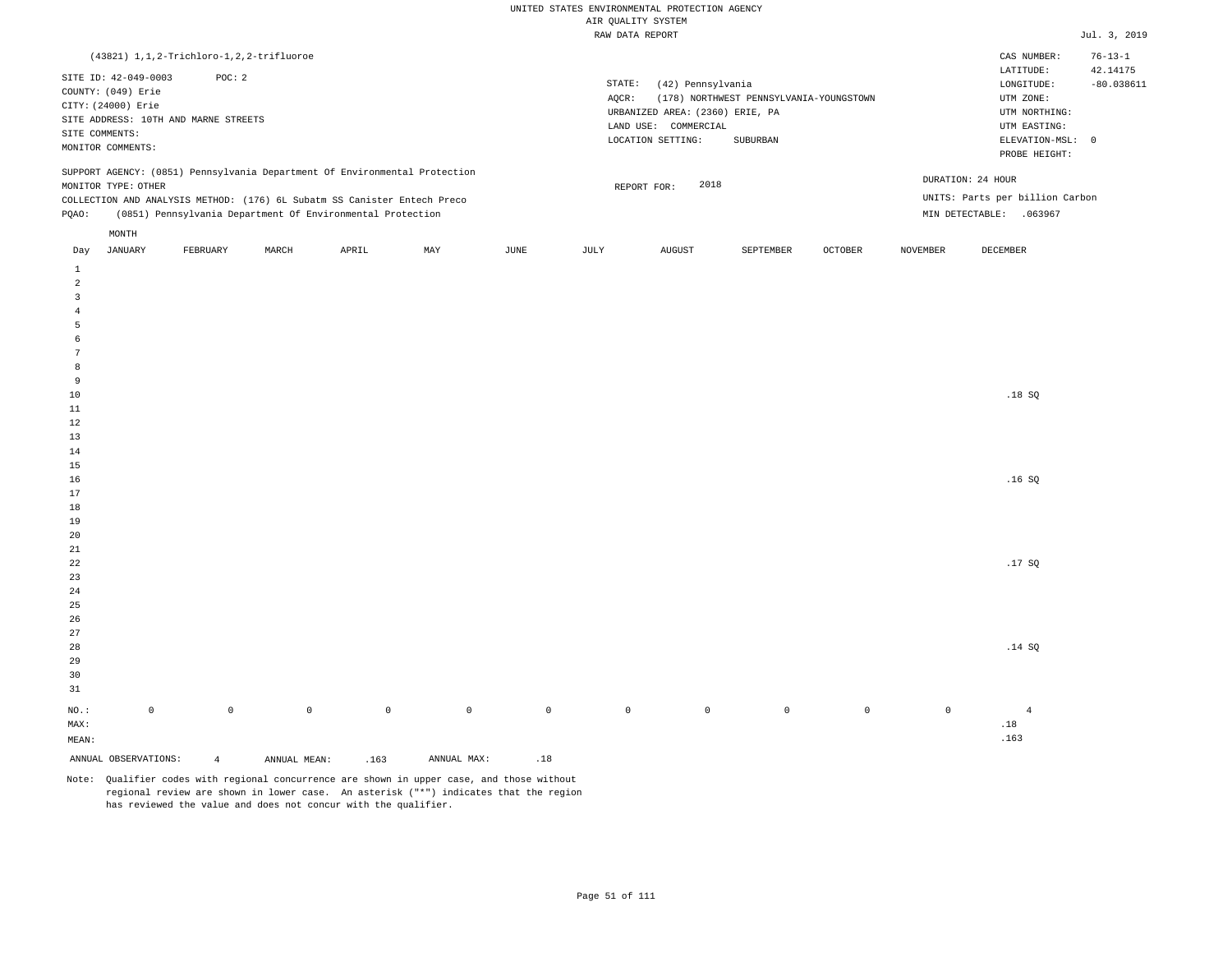|                |                      |                                              |                                                                            |              |             |                     | RAW DATA REPORT |                                 |                                         |                |                 |                                 | Jul. 3, 2019  |
|----------------|----------------------|----------------------------------------------|----------------------------------------------------------------------------|--------------|-------------|---------------------|-----------------|---------------------------------|-----------------------------------------|----------------|-----------------|---------------------------------|---------------|
|                |                      | (43821) 1, 1, 2-Trichloro-1, 2, 2-trifluoroe |                                                                            |              |             |                     |                 |                                 |                                         |                |                 | CAS NUMBER:                     | $76 - 13 - 1$ |
|                |                      |                                              |                                                                            |              |             |                     |                 |                                 |                                         |                |                 | LATITUDE:                       | 42.14175      |
|                | SITE ID: 42-049-0003 | POC: 2                                       |                                                                            |              |             |                     | STATE:          | (42) Pennsylvania               |                                         |                |                 | LONGITUDE:                      | $-80.038611$  |
|                | COUNTY: (049) Erie   |                                              |                                                                            |              |             |                     | AQCR:           |                                 | (178) NORTHWEST PENNSYLVANIA-YOUNGSTOWN |                |                 | UTM ZONE:                       |               |
|                | CITY: (24000) Erie   | SITE ADDRESS: 10TH AND MARNE STREETS         |                                                                            |              |             |                     |                 | URBANIZED AREA: (2360) ERIE, PA |                                         |                |                 | UTM NORTHING:                   |               |
| SITE COMMENTS: |                      |                                              |                                                                            |              |             |                     |                 | LAND USE: COMMERCIAL            |                                         |                |                 | UTM EASTING:                    |               |
|                | MONITOR COMMENTS:    |                                              |                                                                            |              |             |                     |                 | LOCATION SETTING:               | SUBURBAN                                |                |                 | ELEVATION-MSL: 0                |               |
|                |                      |                                              |                                                                            |              |             |                     |                 |                                 |                                         |                |                 | PROBE HEIGHT:                   |               |
|                |                      |                                              | SUPPORT AGENCY: (0851) Pennsylvania Department Of Environmental Protection |              |             |                     |                 |                                 |                                         |                |                 | DURATION: 24 HOUR               |               |
|                | MONITOR TYPE: OTHER  |                                              |                                                                            |              |             |                     |                 | 2019<br>REPORT FOR:             |                                         |                |                 |                                 |               |
|                |                      |                                              | COLLECTION AND ANALYSIS METHOD: (176) 6L Subatm SS Canister Entech Preco   |              |             |                     |                 |                                 |                                         |                |                 | UNITS: Parts per billion Carbon |               |
| PQAO:          |                      |                                              | (0851) Pennsylvania Department Of Environmental Protection                 |              |             |                     |                 |                                 |                                         |                | MIN DETECTABLE: |                                 |               |
|                | MONTH                |                                              |                                                                            |              |             |                     |                 |                                 |                                         |                |                 |                                 |               |
| Day            | <b>JANUARY</b>       | FEBRUARY                                     | MARCH                                                                      | APRIL        | MAY         | JUNE                | JULY            | AUGUST                          | SEPTEMBER                               | <b>OCTOBER</b> | NOVEMBER        | DECEMBER                        |               |
| $\mathbf{1}$   |                      |                                              |                                                                            |              |             |                     |                 |                                 |                                         |                |                 |                                 |               |
| $\overline{a}$ |                      | .19SQ                                        |                                                                            |              |             |                     |                 |                                 |                                         |                |                 |                                 |               |
| 3              | .15S                 |                                              |                                                                            | .17SQ        |             |                     |                 |                                 |                                         |                |                 |                                 |               |
| $\overline{4}$ |                      |                                              | .18S                                                                       |              |             |                     |                 |                                 |                                         |                |                 |                                 |               |
| 5              |                      |                                              |                                                                            |              |             |                     |                 |                                 |                                         |                |                 |                                 |               |
| 6              |                      |                                              |                                                                            |              |             |                     |                 |                                 |                                         |                |                 |                                 |               |
| 7              |                      |                                              |                                                                            |              |             |                     |                 |                                 |                                         |                |                 |                                 |               |
| 8              |                      | $_{\rm AS}$                                  |                                                                            |              |             |                     |                 |                                 |                                         |                |                 |                                 |               |
| 9              | .17SQ                |                                              |                                                                            |              |             |                     |                 |                                 |                                         |                |                 |                                 |               |
| 10             |                      |                                              | .17SQ                                                                      |              |             |                     |                 |                                 |                                         |                |                 |                                 |               |
| 11             |                      |                                              |                                                                            |              |             |                     |                 |                                 |                                         |                |                 |                                 |               |
| $1\,2$<br>13   |                      |                                              |                                                                            |              |             |                     |                 |                                 |                                         |                |                 |                                 |               |
| 14             |                      | .16S                                         |                                                                            |              |             |                     |                 |                                 |                                         |                |                 |                                 |               |
| 15             | .16SQ                |                                              |                                                                            |              |             |                     |                 |                                 |                                         |                |                 |                                 |               |
| 16             |                      |                                              | .18S                                                                       |              |             |                     |                 |                                 |                                         |                |                 |                                 |               |
| 17             |                      |                                              |                                                                            |              |             |                     |                 |                                 |                                         |                |                 |                                 |               |
| 18             |                      |                                              |                                                                            |              |             |                     |                 |                                 |                                         |                |                 |                                 |               |
| 19             |                      |                                              |                                                                            |              |             |                     |                 |                                 |                                         |                |                 |                                 |               |
| 20             |                      | .16SQ                                        |                                                                            |              |             |                     |                 |                                 |                                         |                |                 |                                 |               |
| 21             | .15S                 |                                              |                                                                            |              |             |                     |                 |                                 |                                         |                |                 |                                 |               |
| 22             |                      |                                              | .17SQ                                                                      |              |             |                     |                 |                                 |                                         |                |                 |                                 |               |
| 23             |                      |                                              |                                                                            |              |             |                     |                 |                                 |                                         |                |                 |                                 |               |
| 24             |                      |                                              |                                                                            |              |             |                     |                 |                                 |                                         |                |                 |                                 |               |
| 25             |                      |                                              |                                                                            |              |             |                     |                 |                                 |                                         |                |                 |                                 |               |
| 26<br>27       | .16S                 | .17SQ                                        |                                                                            |              |             |                     |                 |                                 |                                         |                |                 |                                 |               |
| 28             |                      |                                              | .18SQ                                                                      |              |             |                     |                 |                                 |                                         |                |                 |                                 |               |
| 29             |                      |                                              |                                                                            |              |             |                     |                 |                                 |                                         |                |                 |                                 |               |
| 30             |                      |                                              |                                                                            |              |             |                     |                 |                                 |                                         |                |                 |                                 |               |
| 31             |                      |                                              |                                                                            |              |             |                     |                 |                                 |                                         |                |                 |                                 |               |
| NO.:           | 5                    |                                              | 5                                                                          | $\mathbf{1}$ | $\mathbb O$ | $\mathsf{O}\xspace$ | $\mathsf{O}$    | $\circ$                         | $\circ$                                 | $\mathbb O$    | $\circ$         | $\mathbb O$                     |               |
| MAX:           | .17                  | $\overline{4}$<br>.19                        | $.18\,$                                                                    | .17          |             |                     |                 |                                 |                                         |                |                 |                                 |               |
| MEAN:          | .158                 | .170                                         | .176                                                                       | .170         |             |                     |                 |                                 |                                         |                |                 |                                 |               |
|                |                      |                                              |                                                                            |              |             |                     |                 |                                 |                                         |                |                 |                                 |               |
|                | ANNUAL OBSERVATIONS: | 15                                           | ANNUAL MEAN:                                                               | .168         | ANNUAL MAX: | .19                 |                 |                                 |                                         |                |                 |                                 |               |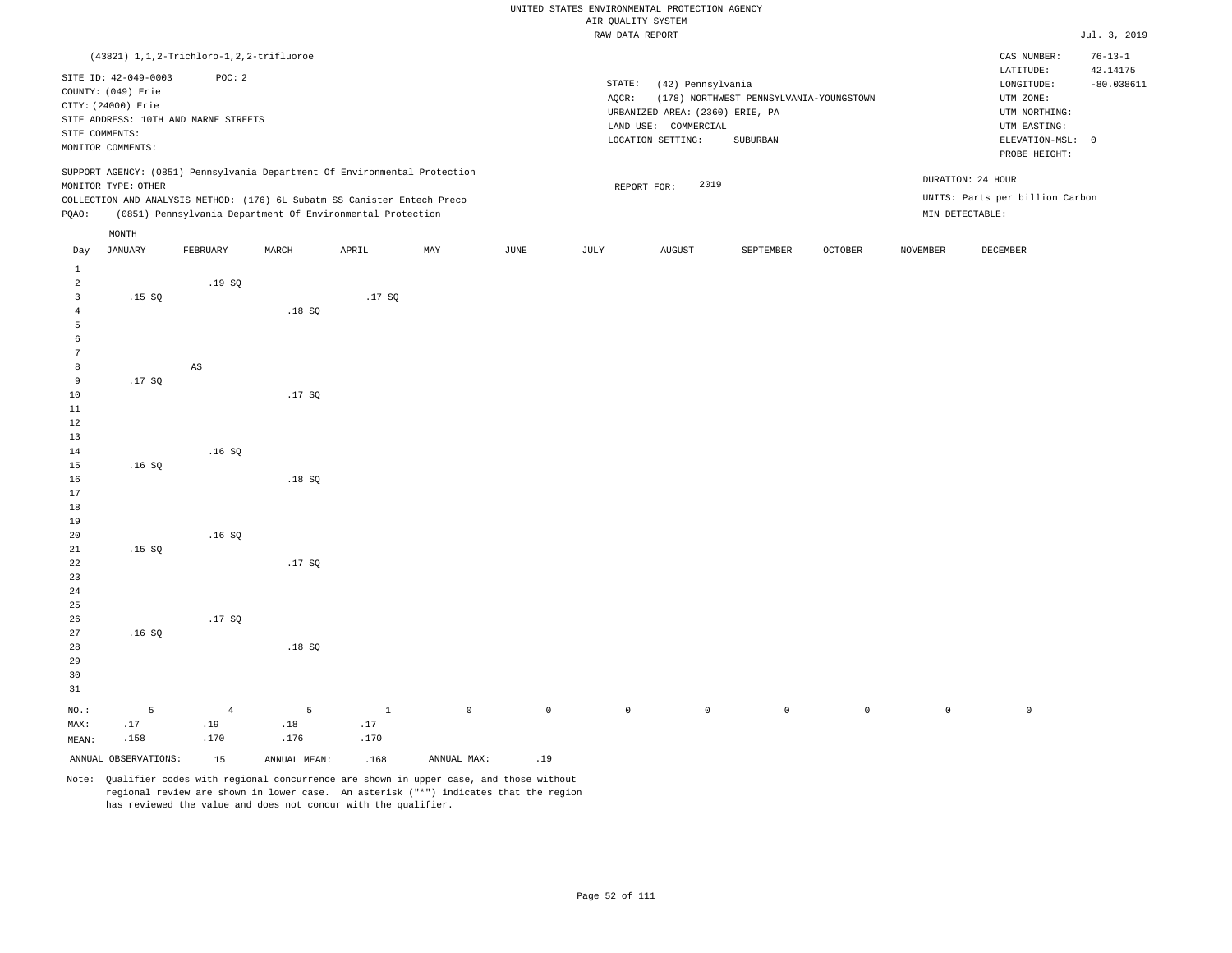| (43823) Dichlorodifluoromethane                                                                                                                                                                                                                               |                                                                                                                                                                             | CAS NUMBER:                                                                                                | $75 - 71 - 8$            |
|---------------------------------------------------------------------------------------------------------------------------------------------------------------------------------------------------------------------------------------------------------------|-----------------------------------------------------------------------------------------------------------------------------------------------------------------------------|------------------------------------------------------------------------------------------------------------|--------------------------|
| SITE ID: 42-049-0003<br>POC:2<br>COUNTY: (049) Erie<br>CITY: (24000) Erie<br>SITE ADDRESS: 10TH AND MARNE STREETS<br>SITE COMMENTS:<br>MONITOR COMMENTS:                                                                                                      | STATE:<br>(42) Pennsylvania<br>(178) NORTHWEST PENNSYLVANIA-YOUNGSTOWN<br>AOCR:<br>URBANIZED AREA: (2360) ERIE, PA<br>LAND USE: COMMERCIAL<br>LOCATION SETTING:<br>SUBURBAN | LATITUDE:<br>LONGITUDE:<br>UTM ZONE:<br>UTM NORTHING:<br>UTM EASTING:<br>ELEVATION-MSL: 0<br>PROBE HEIGHT: | 42.14175<br>$-80.038611$ |
| SUPPORT AGENCY: (0851) Pennsylvania Department Of Environmental Protection<br>MONITOR TYPE: OTHER<br>COLLECTION AND ANALYSIS METHOD: (176) 6L SUBATM SS CANISTER ENTECH PRECO<br>(0851) Pennsylvania Department Of Environmental Protection<br>POAO:<br>MONTH | 2018<br>REPORT FOR:                                                                                                                                                         | DURATION: 24 HOUR<br>UNITS: Parts per billion Carbon<br>MIN DETECTABLE:<br>.034263                         |                          |

| Day                   | JANUARY              | FEBRUARY       | MARCH        | APRIL   | MAY         | JUNE         | JULY        | AUGUST      | SEPTEMBER   | OCTOBER     | NOVEMBER    | DECEMBER                    |
|-----------------------|----------------------|----------------|--------------|---------|-------------|--------------|-------------|-------------|-------------|-------------|-------------|-----------------------------|
| $\mathbf{1}$          |                      |                |              |         |             |              |             |             |             |             |             |                             |
| $\overline{a}$        |                      |                |              |         |             |              |             |             |             |             |             |                             |
| 3                     |                      |                |              |         |             |              |             |             |             |             |             |                             |
| $\overline{4}$        |                      |                |              |         |             |              |             |             |             |             |             |                             |
| 5                     |                      |                |              |         |             |              |             |             |             |             |             |                             |
| 6                     |                      |                |              |         |             |              |             |             |             |             |             |                             |
| $\overline{7}$        |                      |                |              |         |             |              |             |             |             |             |             |                             |
| 8                     |                      |                |              |         |             |              |             |             |             |             |             |                             |
| 9                     |                      |                |              |         |             |              |             |             |             |             |             |                             |
| $10\,$                |                      |                |              |         |             |              |             |             |             |             |             | .37                         |
| $11\,$                |                      |                |              |         |             |              |             |             |             |             |             |                             |
| $12\,$                |                      |                |              |         |             |              |             |             |             |             |             |                             |
| 13                    |                      |                |              |         |             |              |             |             |             |             |             |                             |
| 14                    |                      |                |              |         |             |              |             |             |             |             |             |                             |
| 15                    |                      |                |              |         |             |              |             |             |             |             |             |                             |
| 16                    |                      |                |              |         |             |              |             |             |             |             |             | $\boldsymbol{\mathsf{.47}}$ |
| 17                    |                      |                |              |         |             |              |             |             |             |             |             |                             |
| 18                    |                      |                |              |         |             |              |             |             |             |             |             |                             |
| 19                    |                      |                |              |         |             |              |             |             |             |             |             |                             |
| $20\,$                |                      |                |              |         |             |              |             |             |             |             |             |                             |
| $2\sqrt{1}$           |                      |                |              |         |             |              |             |             |             |             |             |                             |
| $_{\rm 22}$           |                      |                |              |         |             |              |             |             |             |             |             | .42                         |
| $23\,$                |                      |                |              |         |             |              |             |             |             |             |             |                             |
| ${\bf 24}$            |                      |                |              |         |             |              |             |             |             |             |             |                             |
| $2\sqrt{5}$<br>$26\,$ |                      |                |              |         |             |              |             |             |             |             |             |                             |
| $27\,$                |                      |                |              |         |             |              |             |             |             |             |             |                             |
| 28                    |                      |                |              |         |             |              |             |             |             |             |             | .35                         |
| 29                    |                      |                |              |         |             |              |             |             |             |             |             |                             |
| 30                    |                      |                |              |         |             |              |             |             |             |             |             |                             |
| 31                    |                      |                |              |         |             |              |             |             |             |             |             |                             |
|                       |                      |                |              |         |             |              |             |             |             |             |             |                             |
| $_{\rm NO.}$ :        | $\mathbb O$          | $\mathbb O$    | $\mathbb O$  | $\circ$ | $\mathbb O$ | $\mathsf{O}$ | $\mathbb O$ | $\mathsf 0$ | $\mathsf 0$ | $\mathbb O$ | $\mathbb O$ | $\overline{4}$              |
| MAX:                  |                      |                |              |         |             |              |             |             |             |             |             | $\boldsymbol{\mathsf{.47}}$ |
| MEAN:                 |                      |                |              |         |             |              |             |             |             |             |             | .403                        |
|                       | ANNUAL OBSERVATIONS: | $\overline{4}$ | ANNUAL MEAN: | .403    | ANNUAL MAX: | .47          |             |             |             |             |             |                             |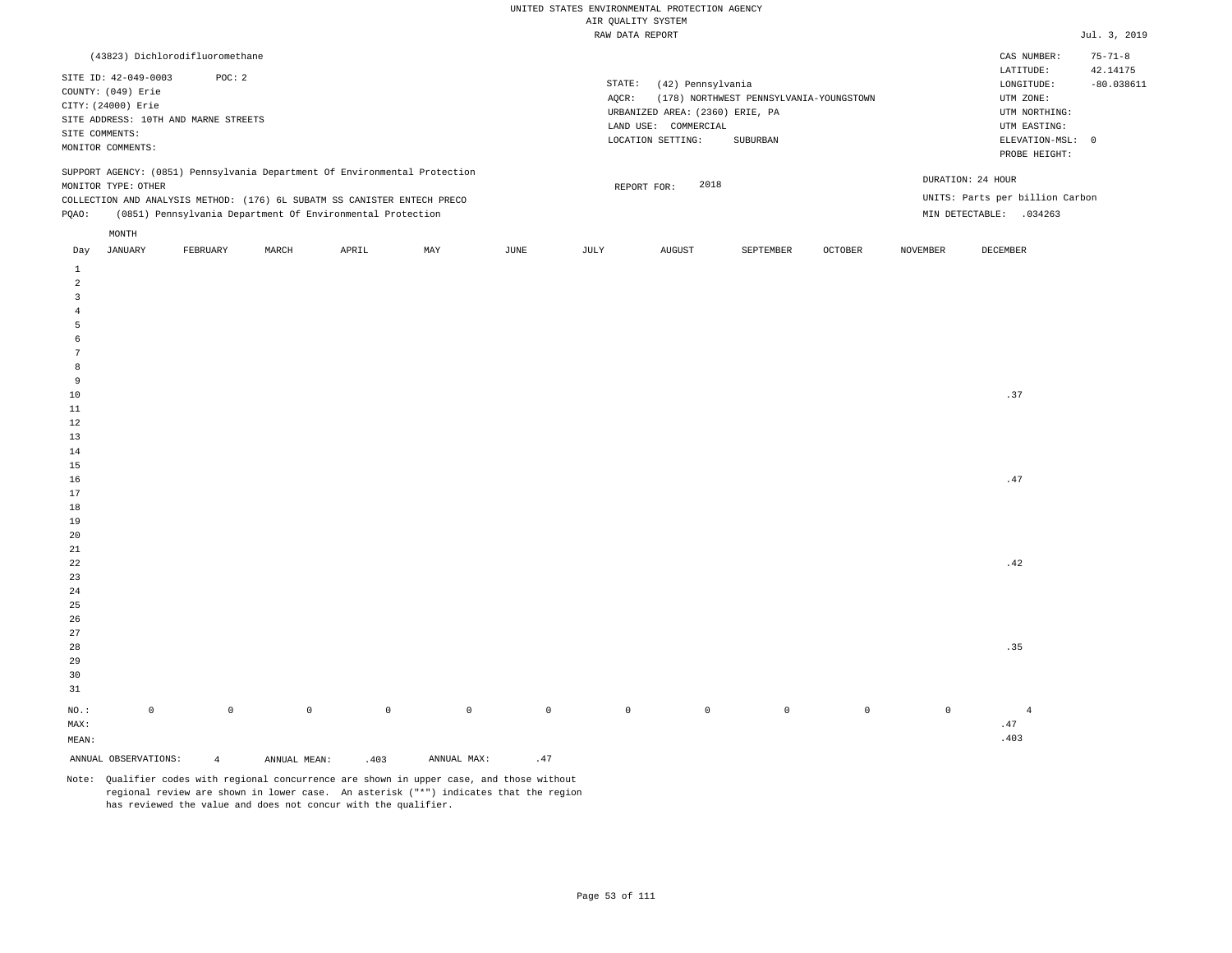|                 |                                            |                                      |                                                                            |              |             |             |             | RAW DATA REPORT                 |                                         |                |                 |                                 | Jul. 3, 2019  |
|-----------------|--------------------------------------------|--------------------------------------|----------------------------------------------------------------------------|--------------|-------------|-------------|-------------|---------------------------------|-----------------------------------------|----------------|-----------------|---------------------------------|---------------|
|                 |                                            | (43823) Dichlorodifluoromethane      |                                                                            |              |             |             |             |                                 |                                         |                |                 | CAS NUMBER:                     | $75 - 71 - 8$ |
|                 |                                            | POC: 2                               |                                                                            |              |             |             |             |                                 |                                         |                |                 | LATITUDE:                       | 42.14175      |
|                 | SITE ID: 42-049-0003<br>COUNTY: (049) Erie |                                      |                                                                            |              |             |             | STATE:      | (42) Pennsylvania               |                                         |                |                 | LONGITUDE:                      | $-80.038611$  |
|                 | CITY: (24000) Erie                         |                                      |                                                                            |              |             |             | $AQCR$ :    |                                 | (178) NORTHWEST PENNSYLVANIA-YOUNGSTOWN |                |                 | UTM ZONE:                       |               |
|                 |                                            | SITE ADDRESS: 10TH AND MARNE STREETS |                                                                            |              |             |             |             | URBANIZED AREA: (2360) ERIE, PA |                                         |                |                 | UTM NORTHING:                   |               |
|                 |                                            |                                      |                                                                            |              |             |             |             | LAND USE: COMMERCIAL            |                                         |                |                 | UTM EASTING:                    |               |
|                 | SITE COMMENTS:<br>MONITOR COMMENTS:        |                                      |                                                                            |              |             |             |             | LOCATION SETTING:               | SUBURBAN                                |                |                 | ELEVATION-MSL: 0                |               |
|                 |                                            |                                      |                                                                            |              |             |             |             |                                 |                                         |                |                 | PROBE HEIGHT:                   |               |
|                 |                                            |                                      | SUPPORT AGENCY: (0851) Pennsylvania Department Of Environmental Protection |              |             |             |             |                                 |                                         |                |                 | DURATION: 24 HOUR               |               |
|                 | MONITOR TYPE: OTHER                        |                                      |                                                                            |              |             |             |             | 2019<br>REPORT FOR:             |                                         |                |                 |                                 |               |
|                 |                                            |                                      | COLLECTION AND ANALYSIS METHOD: (176) 6L SUBATM SS CANISTER ENTECH PRECO   |              |             |             |             |                                 |                                         |                |                 | UNITS: Parts per billion Carbon |               |
| PQAO:           |                                            |                                      | (0851) Pennsylvania Department Of Environmental Protection                 |              |             |             |             |                                 |                                         |                |                 | MIN DETECTABLE:                 |               |
|                 | MONTH                                      |                                      |                                                                            |              |             |             |             |                                 |                                         |                |                 |                                 |               |
| Day             | JANUARY                                    | FEBRUARY                             | MARCH                                                                      | APRIL        | MAY         | JUNE        | JULY        | <b>AUGUST</b>                   | SEPTEMBER                               | <b>OCTOBER</b> | <b>NOVEMBER</b> | DECEMBER                        |               |
| $\mathbf{1}$    |                                            |                                      |                                                                            |              |             |             |             |                                 |                                         |                |                 |                                 |               |
| $\overline{a}$  |                                            | .28                                  |                                                                            |              |             |             |             |                                 |                                         |                |                 |                                 |               |
| $\mathbf{3}$    | .33                                        |                                      |                                                                            | .59          |             |             |             |                                 |                                         |                |                 |                                 |               |
| $\overline{4}$  |                                            |                                      | .38                                                                        |              |             |             |             |                                 |                                         |                |                 |                                 |               |
| 5               |                                            |                                      |                                                                            |              |             |             |             |                                 |                                         |                |                 |                                 |               |
| 6               |                                            |                                      |                                                                            |              |             |             |             |                                 |                                         |                |                 |                                 |               |
| $7\phantom{.0}$ |                                            |                                      |                                                                            |              |             |             |             |                                 |                                         |                |                 |                                 |               |
| 8               |                                            | $\mathbb{A}\mathbb{S}$               |                                                                            |              |             |             |             |                                 |                                         |                |                 |                                 |               |
| 9               | .57                                        |                                      | .39                                                                        |              |             |             |             |                                 |                                         |                |                 |                                 |               |
| 10<br>11        |                                            |                                      |                                                                            |              |             |             |             |                                 |                                         |                |                 |                                 |               |
| 12              |                                            |                                      |                                                                            |              |             |             |             |                                 |                                         |                |                 |                                 |               |
| 13              |                                            |                                      |                                                                            |              |             |             |             |                                 |                                         |                |                 |                                 |               |
| 14              |                                            | .34                                  |                                                                            |              |             |             |             |                                 |                                         |                |                 |                                 |               |
| 15              | .41                                        |                                      |                                                                            |              |             |             |             |                                 |                                         |                |                 |                                 |               |
| 16              |                                            |                                      | .50                                                                        |              |             |             |             |                                 |                                         |                |                 |                                 |               |
| 17              |                                            |                                      |                                                                            |              |             |             |             |                                 |                                         |                |                 |                                 |               |
| 18              |                                            |                                      |                                                                            |              |             |             |             |                                 |                                         |                |                 |                                 |               |
| 19              |                                            |                                      |                                                                            |              |             |             |             |                                 |                                         |                |                 |                                 |               |
| 20              |                                            | .35                                  |                                                                            |              |             |             |             |                                 |                                         |                |                 |                                 |               |
| 21              | .33                                        |                                      |                                                                            |              |             |             |             |                                 |                                         |                |                 |                                 |               |
| 22              |                                            |                                      | .44                                                                        |              |             |             |             |                                 |                                         |                |                 |                                 |               |
| 23              |                                            |                                      |                                                                            |              |             |             |             |                                 |                                         |                |                 |                                 |               |
| 24              |                                            |                                      |                                                                            |              |             |             |             |                                 |                                         |                |                 |                                 |               |
| 25              |                                            |                                      |                                                                            |              |             |             |             |                                 |                                         |                |                 |                                 |               |
| 26              |                                            | .40                                  |                                                                            |              |             |             |             |                                 |                                         |                |                 |                                 |               |
| 27              | .33                                        |                                      |                                                                            |              |             |             |             |                                 |                                         |                |                 |                                 |               |
| 28              |                                            |                                      | .46                                                                        |              |             |             |             |                                 |                                         |                |                 |                                 |               |
| 29              |                                            |                                      |                                                                            |              |             |             |             |                                 |                                         |                |                 |                                 |               |
| 30              |                                            |                                      |                                                                            |              |             |             |             |                                 |                                         |                |                 |                                 |               |
| 31              |                                            |                                      |                                                                            |              |             |             |             |                                 |                                         |                |                 |                                 |               |
| NO.:            | 5                                          | $\overline{4}$                       | 5                                                                          | $\mathbf{1}$ | $\mathbb O$ | $\mathbb O$ | $\mathbb O$ | $\mathbb O$                     | $\mathbb O$                             | $\mathbb O$    | $\mathbb O$     | $\mathbb O$                     |               |
| MAX:            | .57                                        | .40                                  | .50                                                                        | .59          |             |             |             |                                 |                                         |                |                 |                                 |               |
| MEAN:           | .394                                       | .343                                 | .434                                                                       | .590         |             |             |             |                                 |                                         |                |                 |                                 |               |
|                 | ANNUAL OBSERVATIONS:                       | 15                                   | ANNUAL MEAN:                                                               | .407         | ANNUAL MAX: | .59         |             |                                 |                                         |                |                 |                                 |               |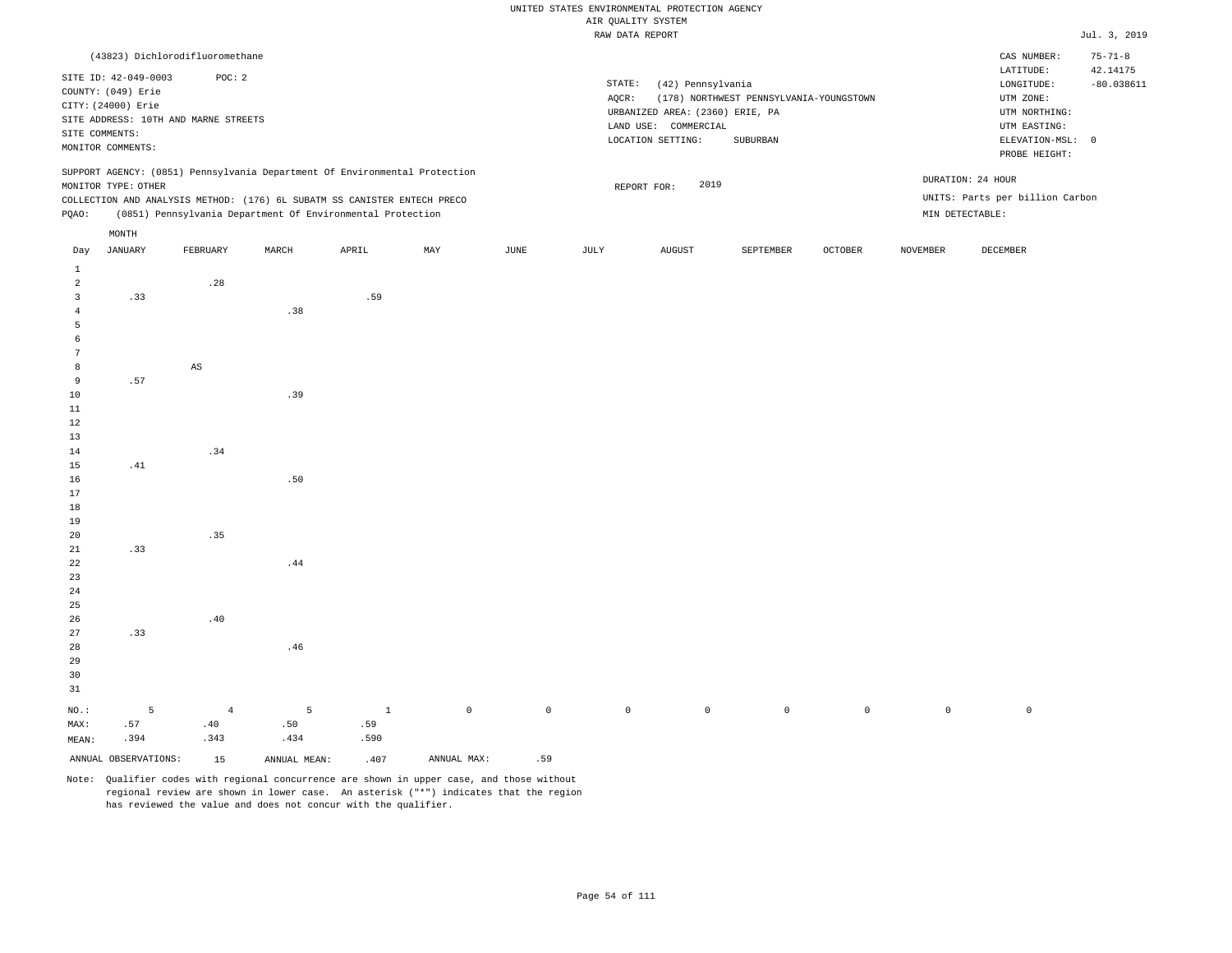| (43824) Trichloroethylene                                                                                                                                                                                                                                     |                                                                                                                                                                             | CAS NUMBER:                                                                                                | $79 - 01 - 6$            |
|---------------------------------------------------------------------------------------------------------------------------------------------------------------------------------------------------------------------------------------------------------------|-----------------------------------------------------------------------------------------------------------------------------------------------------------------------------|------------------------------------------------------------------------------------------------------------|--------------------------|
| SITE ID: 42-049-0003<br>POC: 2<br>COUNTY: (049) Erie<br>CITY: (24000) Erie<br>SITE ADDRESS: 10TH AND MARNE STREETS<br>SITE COMMENTS:<br>MONITOR COMMENTS:                                                                                                     | STATE:<br>(42) Pennsylvania<br>(178) NORTHWEST PENNSYLVANIA-YOUNGSTOWN<br>AOCR:<br>URBANIZED AREA: (2360) ERIE, PA<br>LAND USE: COMMERCIAL<br>LOCATION SETTING:<br>SUBURBAN | LATITUDE:<br>LONGITUDE:<br>UTM ZONE:<br>UTM NORTHING:<br>UTM EASTING:<br>ELEVATION-MSL: 0<br>PROBE HEIGHT: | 42.14175<br>$-80.038611$ |
| SUPPORT AGENCY: (0851) Pennsylvania Department Of Environmental Protection<br>MONITOR TYPE: OTHER<br>COLLECTION AND ANALYSIS METHOD: (176) 6L SUBATM SS CANISTER ENTECH PRECO<br>(0851) Pennsylvania Department Of Environmental Protection<br>POAO:<br>MONTH | 2018<br>REPORT FOR:                                                                                                                                                         | DURATION: 24 HOUR<br>UNITS: Parts per billion Carbon<br>MIN DETECTABLE:<br>.0581202                        |                          |
|                                                                                                                                                                                                                                                               | the contract of the contract of the contract of                                                                                                                             |                                                                                                            |                          |

| Day                     | JANUARY              | FEBRUARY       | MARCH        | APRIL       | MAY         | JUNE        | JULY        | AUGUST      | SEPTEMBER   | OCTOBER     | NOVEMBER    | DECEMBER       |
|-------------------------|----------------------|----------------|--------------|-------------|-------------|-------------|-------------|-------------|-------------|-------------|-------------|----------------|
| $\mathbf{1}$            |                      |                |              |             |             |             |             |             |             |             |             |                |
| $\overline{\mathbf{c}}$ |                      |                |              |             |             |             |             |             |             |             |             |                |
| 3                       |                      |                |              |             |             |             |             |             |             |             |             |                |
| $\overline{4}$          |                      |                |              |             |             |             |             |             |             |             |             |                |
| 5                       |                      |                |              |             |             |             |             |             |             |             |             |                |
| 6                       |                      |                |              |             |             |             |             |             |             |             |             |                |
| $\overline{7}$          |                      |                |              |             |             |             |             |             |             |             |             |                |
| 8                       |                      |                |              |             |             |             |             |             |             |             |             |                |
| 9                       |                      |                |              |             |             |             |             |             |             |             |             |                |
| $10$                    |                      |                |              |             |             |             |             |             |             |             |             | .06SQ          |
| $11\,$                  |                      |                |              |             |             |             |             |             |             |             |             |                |
| 12                      |                      |                |              |             |             |             |             |             |             |             |             |                |
| 13                      |                      |                |              |             |             |             |             |             |             |             |             |                |
| $14\,$                  |                      |                |              |             |             |             |             |             |             |             |             |                |
| $15\,$                  |                      |                |              |             |             |             |             |             |             |             |             |                |
| 16                      |                      |                |              |             |             |             |             |             |             |             |             | .00 $ND$       |
| $17\,$                  |                      |                |              |             |             |             |             |             |             |             |             |                |
| $18\,$                  |                      |                |              |             |             |             |             |             |             |             |             |                |
| 19                      |                      |                |              |             |             |             |             |             |             |             |             |                |
| $20\,$                  |                      |                |              |             |             |             |             |             |             |             |             |                |
| $2\sqrt{1}$             |                      |                |              |             |             |             |             |             |             |             |             | .00 $ND$       |
| $^{\rm 22}$<br>$23\,$   |                      |                |              |             |             |             |             |             |             |             |             |                |
| ${\bf 24}$              |                      |                |              |             |             |             |             |             |             |             |             |                |
| $2\sqrt{5}$             |                      |                |              |             |             |             |             |             |             |             |             |                |
| $26\,$                  |                      |                |              |             |             |             |             |             |             |             |             |                |
| $27\,$                  |                      |                |              |             |             |             |             |             |             |             |             |                |
| $28\,$                  |                      |                |              |             |             |             |             |             |             |             |             | .00 $ND$       |
| 29                      |                      |                |              |             |             |             |             |             |             |             |             |                |
| 30                      |                      |                |              |             |             |             |             |             |             |             |             |                |
| 31                      |                      |                |              |             |             |             |             |             |             |             |             |                |
| $_{\rm NO.}$ :          | $\mathsf 0$          | $\mathbb O$    | $\mathbb O$  | $\mathbb O$ | $\mathbb O$ | $\mathbb O$ | $\mathbb O$ | $\mathbb O$ | $\mathbb O$ | $\mathbb O$ | $\mathbb O$ | $\overline{4}$ |
| MAX:                    |                      |                |              |             |             |             |             |             |             |             |             | .06            |
| MEAN:                   |                      |                |              |             |             |             |             |             |             |             |             | .015           |
|                         | ANNUAL OBSERVATIONS: | $\overline{4}$ | ANNUAL MEAN: | .015        | ANNUAL MAX: | .06         |             |             |             |             |             |                |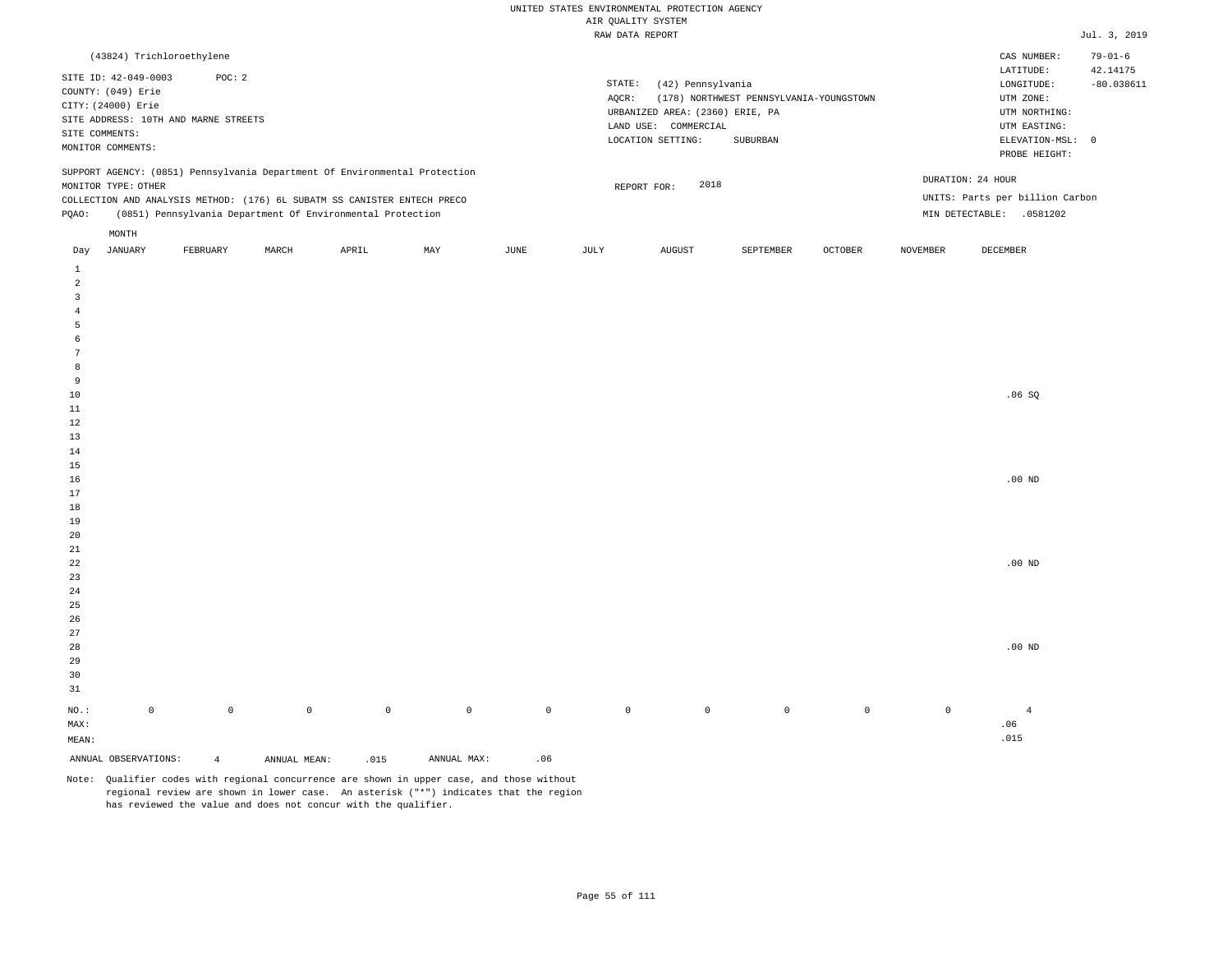|                |                           |                                      |          |                                                                            |     |      |        | WITCIS TITHUY AIR               |                                         |                |          |                                 |                           |
|----------------|---------------------------|--------------------------------------|----------|----------------------------------------------------------------------------|-----|------|--------|---------------------------------|-----------------------------------------|----------------|----------|---------------------------------|---------------------------|
|                |                           |                                      |          |                                                                            |     |      |        | RAW DATA REPORT                 |                                         |                |          |                                 | Jul. 3, 2019              |
|                | (43824) Trichloroethylene |                                      |          |                                                                            |     |      |        |                                 |                                         |                |          | CAS NUMBER:<br>LATITUDE:        | $79 - 01 - 6$<br>42.14175 |
|                | SITE ID: 42-049-0003      | POC: 2                               |          |                                                                            |     |      | STATE: | (42) Pennsylvania               |                                         |                |          | LONGITUDE:                      | $-80.038611$              |
|                | COUNTY: (049) Erie        |                                      |          |                                                                            |     |      | AQCR:  |                                 | (178) NORTHWEST PENNSYLVANIA-YOUNGSTOWN |                |          | UTM ZONE:                       |                           |
|                | CITY: (24000) Erie        |                                      |          |                                                                            |     |      |        | URBANIZED AREA: (2360) ERIE, PA |                                         |                |          | UTM NORTHING:                   |                           |
|                |                           | SITE ADDRESS: 10TH AND MARNE STREETS |          |                                                                            |     |      |        | LAND USE: COMMERCIAL            |                                         |                |          | UTM EASTING:                    |                           |
|                | SITE COMMENTS:            |                                      |          |                                                                            |     |      |        | LOCATION SETTING:               | SUBURBAN                                |                |          | ELEVATION-MSL: 0                |                           |
|                | MONITOR COMMENTS:         |                                      |          |                                                                            |     |      |        |                                 |                                         |                |          | PROBE HEIGHT:                   |                           |
|                | MONITOR TYPE: OTHER       |                                      |          | SUPPORT AGENCY: (0851) Pennsylvania Department Of Environmental Protection |     |      |        | 2019                            |                                         |                |          | DURATION: 24 HOUR               |                           |
|                |                           |                                      |          | COLLECTION AND ANALYSIS METHOD: (176) 6L SUBATM SS CANISTER ENTECH PRECO   |     |      |        | REPORT FOR:                     |                                         |                |          | UNITS: Parts per billion Carbon |                           |
|                |                           |                                      |          | (0851) Pennsylvania Department Of Environmental Protection                 |     |      |        |                                 |                                         |                |          |                                 |                           |
| PQAO:          |                           |                                      |          |                                                                            |     |      |        |                                 |                                         |                |          | MIN DETECTABLE:                 |                           |
| Day            | MONTH<br>JANUARY          | FEBRUARY                             | MARCH    | APRIL                                                                      | MAY | JUNE | JULY   | AUGUST                          | SEPTEMBER                               | <b>OCTOBER</b> | NOVEMBER | <b>DECEMBER</b>                 |                           |
| 1              |                           |                                      |          |                                                                            |     |      |        |                                 |                                         |                |          |                                 |                           |
| $\overline{2}$ |                           | .07 SQ                               |          |                                                                            |     |      |        |                                 |                                         |                |          |                                 |                           |
| 3              | $.00$ ND                  |                                      |          | .00 <sub>ND</sub>                                                          |     |      |        |                                 |                                         |                |          |                                 |                           |
| $\overline{4}$ |                           |                                      | $.00$ ND |                                                                            |     |      |        |                                 |                                         |                |          |                                 |                           |
| 5              |                           |                                      |          |                                                                            |     |      |        |                                 |                                         |                |          |                                 |                           |
| 6              |                           |                                      |          |                                                                            |     |      |        |                                 |                                         |                |          |                                 |                           |
| 7              |                           |                                      |          |                                                                            |     |      |        |                                 |                                         |                |          |                                 |                           |
| 8              |                           | $_{\rm AS}$                          |          |                                                                            |     |      |        |                                 |                                         |                |          |                                 |                           |
| 9              | $.00$ ND                  |                                      |          |                                                                            |     |      |        |                                 |                                         |                |          |                                 |                           |
| 10             |                           |                                      | $.00$ ND |                                                                            |     |      |        |                                 |                                         |                |          |                                 |                           |
| 11             |                           |                                      |          |                                                                            |     |      |        |                                 |                                         |                |          |                                 |                           |
| $1\,2$         |                           |                                      |          |                                                                            |     |      |        |                                 |                                         |                |          |                                 |                           |
| 13             |                           |                                      |          |                                                                            |     |      |        |                                 |                                         |                |          |                                 |                           |
| 14             |                           | .00 <sub>ND</sub>                    |          |                                                                            |     |      |        |                                 |                                         |                |          |                                 |                           |
| 15             | $.00$ ND                  |                                      |          |                                                                            |     |      |        |                                 |                                         |                |          |                                 |                           |
| 16             |                           |                                      | $.00$ ND |                                                                            |     |      |        |                                 |                                         |                |          |                                 |                           |
| 17             |                           |                                      |          |                                                                            |     |      |        |                                 |                                         |                |          |                                 |                           |
| 18             |                           |                                      |          |                                                                            |     |      |        |                                 |                                         |                |          |                                 |                           |
| 19             |                           |                                      |          |                                                                            |     |      |        |                                 |                                         |                |          |                                 |                           |
| 20             |                           | $.00$ ND                             |          |                                                                            |     |      |        |                                 |                                         |                |          |                                 |                           |
| 21             | $.00$ ND                  |                                      |          |                                                                            |     |      |        |                                 |                                         |                |          |                                 |                           |
| 22             |                           |                                      | $.00$ ND |                                                                            |     |      |        |                                 |                                         |                |          |                                 |                           |
| 23             |                           |                                      |          |                                                                            |     |      |        |                                 |                                         |                |          |                                 |                           |
| 24             |                           |                                      |          |                                                                            |     |      |        |                                 |                                         |                |          |                                 |                           |
| 25             |                           |                                      |          |                                                                            |     |      |        |                                 |                                         |                |          |                                 |                           |
|                |                           |                                      |          |                                                                            |     |      |        |                                 |                                         |                |          |                                 |                           |

Note: Qualifier codes with regional concurrence are shown in upper case, and those without regional review are shown in lower case. An asterisk ("\*") indicates that the region has reviewed the value and does not concur with the qualifier.

.00 ND

5 0.00 0.000

ANNUAL OBSERVATIONS: 15 ANNUAL MEAN: .005 ANNUAL MAX: .07

1 0.00 0.000

NO.: MAX: MEAN: .00 ND

.00 ND

4 .07 .018

5 0.00 0.000

0 0 0 0 0 0 0 0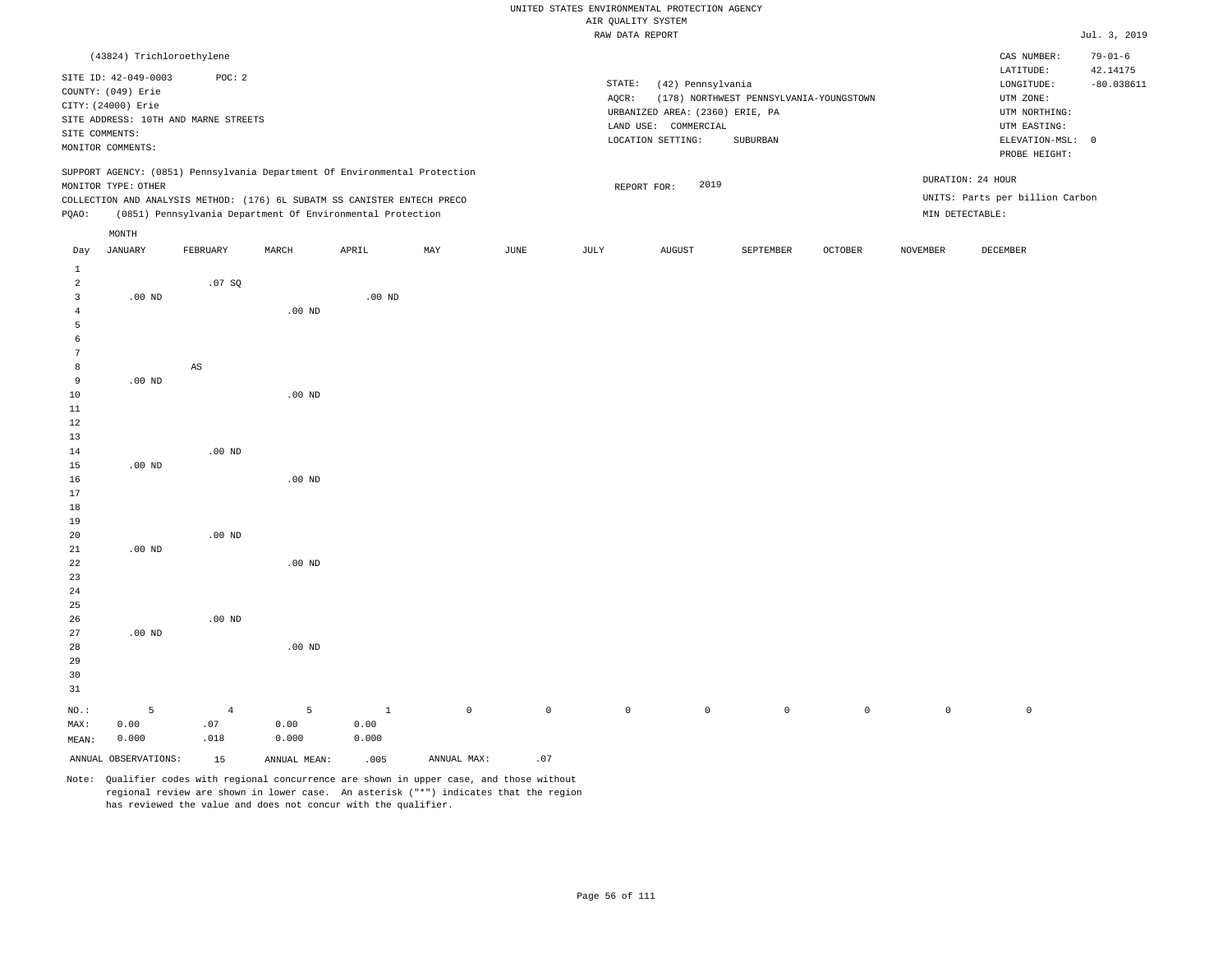| (43826) 1,1-Dichloroethylene                                                                                                                                                                                                                                  |                                                                                                                                                                             | $75 - 35 - 4$<br>CAS NUMBER:                                                                                                           |
|---------------------------------------------------------------------------------------------------------------------------------------------------------------------------------------------------------------------------------------------------------------|-----------------------------------------------------------------------------------------------------------------------------------------------------------------------------|----------------------------------------------------------------------------------------------------------------------------------------|
| SITE ID: 42-049-0003<br>POC: 2<br>COUNTY: (049) Erie<br>CITY: (24000) Erie<br>SITE ADDRESS: 10TH AND MARNE STREETS<br>SITE COMMENTS:<br>MONITOR COMMENTS:                                                                                                     | STATE:<br>(42) Pennsylvania<br>(178) NORTHWEST PENNSYLVANIA-YOUNGSTOWN<br>AOCR:<br>URBANIZED AREA: (2360) ERIE, PA<br>LAND USE: COMMERCIAL<br>LOCATION SETTING:<br>SUBURBAN | 42.14175<br>LATITUDE:<br>$-80.038611$<br>LONGITUDE:<br>UTM ZONE:<br>UTM NORTHING:<br>UTM EASTING:<br>ELEVATION-MSL: 0<br>PROBE HEIGHT: |
| SUPPORT AGENCY: (0851) Pennsylvania Department Of Environmental Protection<br>MONITOR TYPE: OTHER<br>COLLECTION AND ANALYSIS METHOD: (176) 6L SUBATM SS CANISTER ENTECH PRECO<br>(0851) Pennsylvania Department Of Environmental Protection<br>POAO:<br>MONTH | 2018<br>REPORT FOR:                                                                                                                                                         | DURATION: 24 HOUR<br>UNITS: Parts per billion Carbon<br>MIN DETECTABLE:<br>.05546                                                      |
|                                                                                                                                                                                                                                                               |                                                                                                                                                                             |                                                                                                                                        |

| Day            | JANUARY              | FEBRUARY       | MARCH        | APRIL       | MAY         | JUNE        | JULY        | AUGUST      | SEPTEMBER   | OCTOBER     | NOVEMBER    | DECEMBER       |
|----------------|----------------------|----------------|--------------|-------------|-------------|-------------|-------------|-------------|-------------|-------------|-------------|----------------|
| $\mathbf{1}$   |                      |                |              |             |             |             |             |             |             |             |             |                |
| $\overline{a}$ |                      |                |              |             |             |             |             |             |             |             |             |                |
| 3              |                      |                |              |             |             |             |             |             |             |             |             |                |
| $\overline{4}$ |                      |                |              |             |             |             |             |             |             |             |             |                |
| 5              |                      |                |              |             |             |             |             |             |             |             |             |                |
| 6              |                      |                |              |             |             |             |             |             |             |             |             |                |
| $\overline{7}$ |                      |                |              |             |             |             |             |             |             |             |             |                |
| 8              |                      |                |              |             |             |             |             |             |             |             |             |                |
| 9              |                      |                |              |             |             |             |             |             |             |             |             |                |
| $10$           |                      |                |              |             |             |             |             |             |             |             |             | .00 $ND$       |
| $11\,$         |                      |                |              |             |             |             |             |             |             |             |             |                |
| 12             |                      |                |              |             |             |             |             |             |             |             |             |                |
| 13             |                      |                |              |             |             |             |             |             |             |             |             |                |
| $14\,$         |                      |                |              |             |             |             |             |             |             |             |             |                |
| $15\,$         |                      |                |              |             |             |             |             |             |             |             |             |                |
| 16             |                      |                |              |             |             |             |             |             |             |             |             | .00 $ND$       |
| 17             |                      |                |              |             |             |             |             |             |             |             |             |                |
| $18\,$         |                      |                |              |             |             |             |             |             |             |             |             |                |
| 19             |                      |                |              |             |             |             |             |             |             |             |             |                |
| $20\,$         |                      |                |              |             |             |             |             |             |             |             |             |                |
| $2\sqrt{1}$    |                      |                |              |             |             |             |             |             |             |             |             |                |
| $^{\rm 22}$    |                      |                |              |             |             |             |             |             |             |             |             | .00 $ND$       |
| $23\,$         |                      |                |              |             |             |             |             |             |             |             |             |                |
| $2\,4$         |                      |                |              |             |             |             |             |             |             |             |             |                |
| $2\sqrt{5}$    |                      |                |              |             |             |             |             |             |             |             |             |                |
| $26\,$         |                      |                |              |             |             |             |             |             |             |             |             |                |
| $27\,$         |                      |                |              |             |             |             |             |             |             |             |             |                |
| $28\,$         |                      |                |              |             |             |             |             |             |             |             |             | .00 $ND$       |
| 29             |                      |                |              |             |             |             |             |             |             |             |             |                |
| 30             |                      |                |              |             |             |             |             |             |             |             |             |                |
| 31             |                      |                |              |             |             |             |             |             |             |             |             |                |
| $_{\rm NO.}$ : | $\mathsf 0$          | $\mathbb O$    | $\mathbb O$  | $\mathbb O$ | $\mathbb O$ | $\mathbb O$ | $\mathbb O$ | $\mathbb O$ | $\mathbb O$ | $\mathbb O$ | $\mathbb O$ | $\overline{4}$ |
| MAX:           |                      |                |              |             |             |             |             |             |             |             |             | 0.00           |
| MEAN:          |                      |                |              |             |             |             |             |             |             |             |             | 0.000          |
|                | ANNUAL OBSERVATIONS: | $\overline{4}$ | ANNUAL MEAN: | 0.000       | ANNUAL MAX: | 0.00        |             |             |             |             |             |                |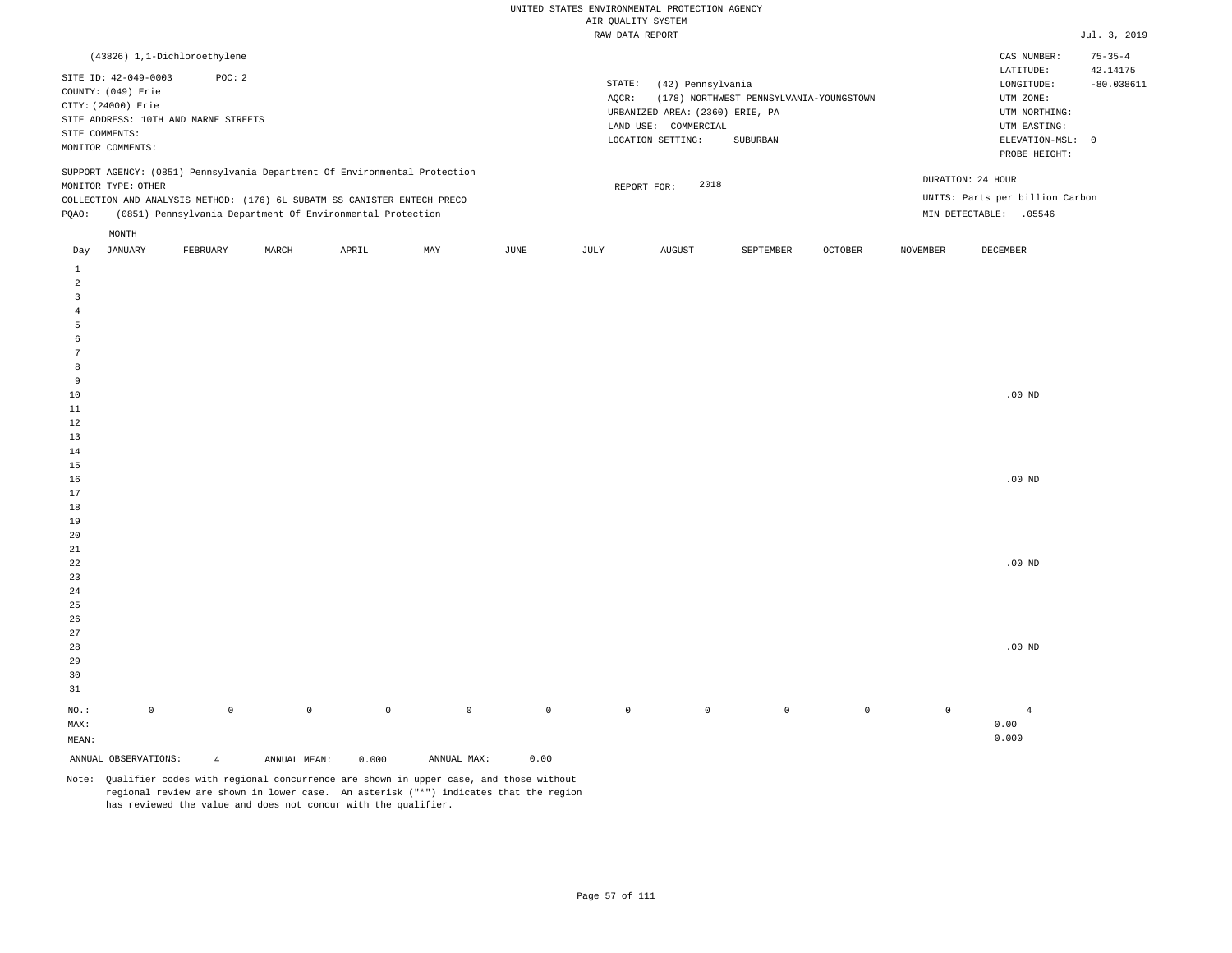# UNITED STATES ENVIRONMENTAL PROTECTION AGENCY ATE OUNT TTY SYSTEM

|                |                      |                                                                            |                   |          |     |      |          | AIR QUALITY SYSTEM              |                                         |                |                 |                                 |                           |
|----------------|----------------------|----------------------------------------------------------------------------|-------------------|----------|-----|------|----------|---------------------------------|-----------------------------------------|----------------|-----------------|---------------------------------|---------------------------|
|                |                      |                                                                            |                   |          |     |      |          | RAW DATA REPORT                 |                                         |                |                 |                                 | Jul. 3, 2019              |
|                |                      | (43826) 1,1-Dichloroethylene                                               |                   |          |     |      |          |                                 |                                         |                |                 | CAS NUMBER:<br>LATITUDE:        | $75 - 35 - 4$<br>42.14175 |
|                | SITE ID: 42-049-0003 | POC: 2                                                                     |                   |          |     |      | STATE:   | (42) Pennsylvania               |                                         |                |                 | LONGITUDE:                      | $-80.038611$              |
|                | COUNTY: (049) Erie   |                                                                            |                   |          |     |      | $AQCR$ : |                                 | (178) NORTHWEST PENNSYLVANIA-YOUNGSTOWN |                |                 | UTM ZONE:                       |                           |
|                | CITY: (24000) Erie   |                                                                            |                   |          |     |      |          | URBANIZED AREA: (2360) ERIE, PA |                                         |                |                 | UTM NORTHING:                   |                           |
|                |                      | SITE ADDRESS: 10TH AND MARNE STREETS                                       |                   |          |     |      |          | LAND USE: COMMERCIAL            |                                         |                |                 | UTM EASTING:                    |                           |
|                | SITE COMMENTS:       |                                                                            |                   |          |     |      |          | LOCATION SETTING:               | SUBURBAN                                |                |                 | ELEVATION-MSL: 0                |                           |
|                | MONITOR COMMENTS:    |                                                                            |                   |          |     |      |          |                                 |                                         |                |                 | PROBE HEIGHT:                   |                           |
|                |                      | SUPPORT AGENCY: (0851) Pennsylvania Department Of Environmental Protection |                   |          |     |      |          |                                 |                                         |                |                 |                                 |                           |
|                | MONITOR TYPE: OTHER  |                                                                            |                   |          |     |      |          | 2019<br>REPORT FOR:             |                                         |                |                 | DURATION: 24 HOUR               |                           |
|                |                      | COLLECTION AND ANALYSIS METHOD: (176) 6L SUBATM SS CANISTER ENTECH PRECO   |                   |          |     |      |          |                                 |                                         |                |                 | UNITS: Parts per billion Carbon |                           |
| PQAO:          |                      | (0851) Pennsylvania Department Of Environmental Protection                 |                   |          |     |      |          |                                 |                                         |                |                 | MIN DETECTABLE:                 |                           |
|                | MONTH                |                                                                            |                   |          |     |      |          |                                 |                                         |                |                 |                                 |                           |
| Day            | JANUARY              | FEBRUARY                                                                   | MARCH             | APRIL    | MAY | JUNE | JULY     | AUGUST                          | SEPTEMBER                               | <b>OCTOBER</b> | <b>NOVEMBER</b> | DECEMBER                        |                           |
| $\mathbf{1}$   |                      |                                                                            |                   |          |     |      |          |                                 |                                         |                |                 |                                 |                           |
| $\overline{c}$ |                      | .06SQ                                                                      |                   |          |     |      |          |                                 |                                         |                |                 |                                 |                           |
| $\overline{3}$ | $.00$ ND             |                                                                            |                   | $.00$ ND |     |      |          |                                 |                                         |                |                 |                                 |                           |
| 4              |                      |                                                                            | .00 <sub>ND</sub> |          |     |      |          |                                 |                                         |                |                 |                                 |                           |
| 5              |                      |                                                                            |                   |          |     |      |          |                                 |                                         |                |                 |                                 |                           |
| 6<br>7         |                      |                                                                            |                   |          |     |      |          |                                 |                                         |                |                 |                                 |                           |
| 8              |                      | AS                                                                         |                   |          |     |      |          |                                 |                                         |                |                 |                                 |                           |
| 9              | $.00$ ND             |                                                                            |                   |          |     |      |          |                                 |                                         |                |                 |                                 |                           |
| 10             |                      |                                                                            | $.00$ ND          |          |     |      |          |                                 |                                         |                |                 |                                 |                           |
| 11             |                      |                                                                            |                   |          |     |      |          |                                 |                                         |                |                 |                                 |                           |
| 12             |                      |                                                                            |                   |          |     |      |          |                                 |                                         |                |                 |                                 |                           |
| 13             |                      |                                                                            |                   |          |     |      |          |                                 |                                         |                |                 |                                 |                           |
| 14             |                      | $.00$ ND                                                                   |                   |          |     |      |          |                                 |                                         |                |                 |                                 |                           |
| 15             | .00 <sub>ND</sub>    |                                                                            |                   |          |     |      |          |                                 |                                         |                |                 |                                 |                           |
| 16             |                      |                                                                            | $.00$ ND          |          |     |      |          |                                 |                                         |                |                 |                                 |                           |
| 17             |                      |                                                                            |                   |          |     |      |          |                                 |                                         |                |                 |                                 |                           |
| 18             |                      |                                                                            |                   |          |     |      |          |                                 |                                         |                |                 |                                 |                           |
| 19             |                      |                                                                            |                   |          |     |      |          |                                 |                                         |                |                 |                                 |                           |
| 20             |                      | $.00$ ND                                                                   |                   |          |     |      |          |                                 |                                         |                |                 |                                 |                           |
| 21             | .00 <sub>ND</sub>    |                                                                            |                   |          |     |      |          |                                 |                                         |                |                 |                                 |                           |
| 22             |                      |                                                                            | $.00$ ND          |          |     |      |          |                                 |                                         |                |                 |                                 |                           |
| 23             |                      |                                                                            |                   |          |     |      |          |                                 |                                         |                |                 |                                 |                           |
| 24             |                      |                                                                            |                   |          |     |      |          |                                 |                                         |                |                 |                                 |                           |
| 25<br>26       |                      | $.00$ ND                                                                   |                   |          |     |      |          |                                 |                                         |                |                 |                                 |                           |
| 27             | .00 <sub>ND</sub>    |                                                                            |                   |          |     |      |          |                                 |                                         |                |                 |                                 |                           |
| 28             |                      |                                                                            | .00 <sub>ND</sub> |          |     |      |          |                                 |                                         |                |                 |                                 |                           |
| 29             |                      |                                                                            |                   |          |     |      |          |                                 |                                         |                |                 |                                 |                           |

NO.: MAX: MEAN: 5 0.00 0.000 4 .06 .015 5 0.00 0.000 1 0.00 0.000 0 0 0 0 0 0 0 0

ANNUAL OBSERVATIONS: 15 ANNUAL MEAN: .004 ANNUAL MAX: .06

30 31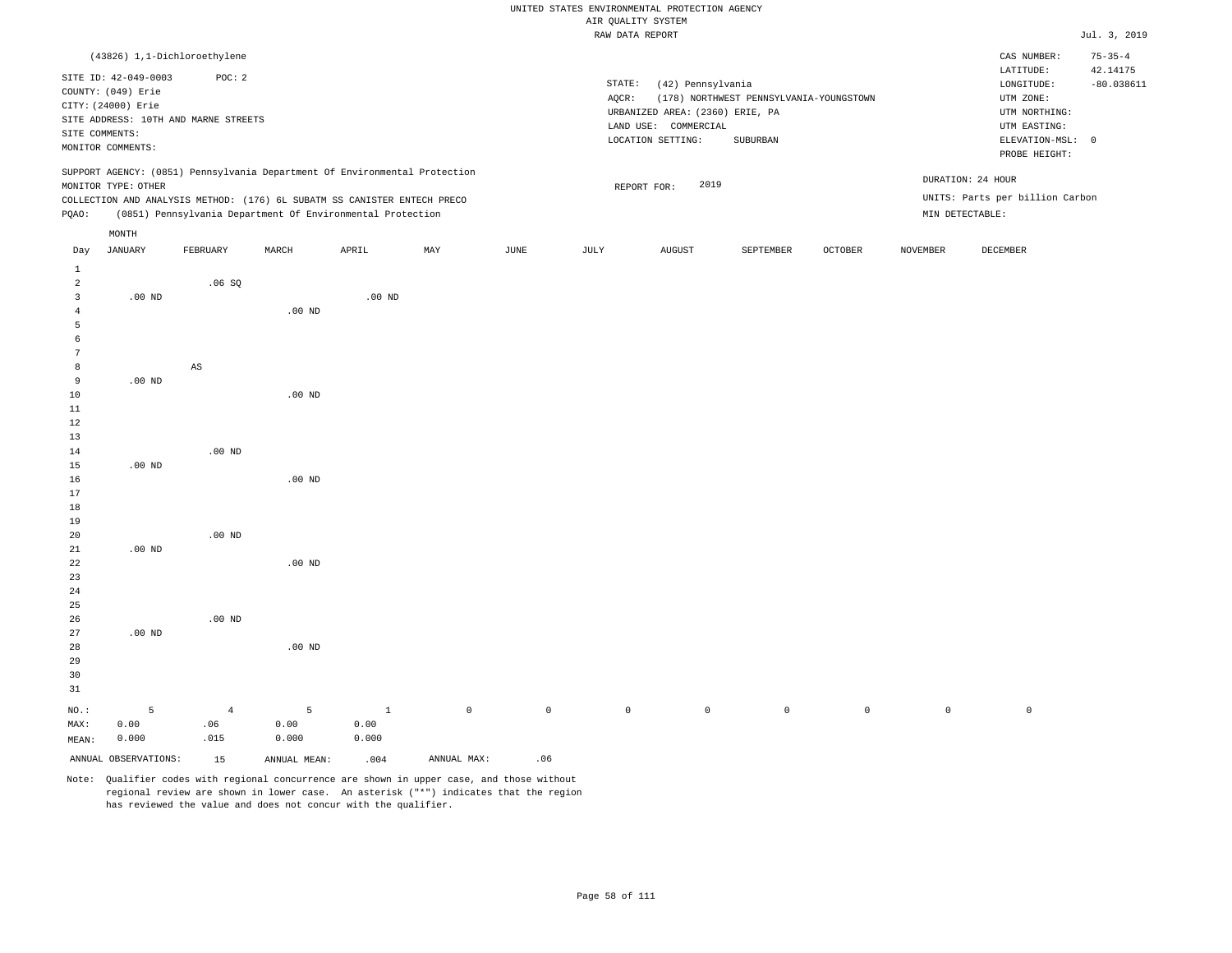| (43828) Bromodichloromethane                                                                                                                                                                                                                                  |                                                                                                                                                                             | CAS NUMBER:                                                                                                | $75 - 27 - 4$            |
|---------------------------------------------------------------------------------------------------------------------------------------------------------------------------------------------------------------------------------------------------------------|-----------------------------------------------------------------------------------------------------------------------------------------------------------------------------|------------------------------------------------------------------------------------------------------------|--------------------------|
| SITE ID: 42-049-0003<br>POC: 2<br>COUNTY: (049) Erie<br>CITY: (24000) Erie<br>SITE ADDRESS: 10TH AND MARNE STREETS<br>SITE COMMENTS:<br>MONITOR COMMENTS:                                                                                                     | STATE:<br>(42) Pennsylvania<br>(178) NORTHWEST PENNSYLVANIA-YOUNGSTOWN<br>AOCR:<br>URBANIZED AREA: (2360) ERIE, PA<br>LAND USE: COMMERCIAL<br>LOCATION SETTING:<br>SUBURBAN | LATITUDE:<br>LONGITUDE:<br>UTM ZONE:<br>UTM NORTHING:<br>UTM EASTING:<br>ELEVATION-MSL: 0<br>PROBE HEIGHT: | 42.14175<br>$-80.038611$ |
| SUPPORT AGENCY: (0851) Pennsylvania Department Of Environmental Protection<br>MONITOR TYPE: OTHER<br>COLLECTION AND ANALYSIS METHOD: (176) 6L SUBATM SS CANISTER ENTECH PRECO<br>(0851) Pennsylvania Department Of Environmental Protection<br>POAO:<br>MONTH | 2018<br>REPORT FOR:                                                                                                                                                         | DURATION: 24 HOUR<br>UNITS: Parts per billion Carbon<br>MIN DETECTABLE:<br>.034263                         |                          |
|                                                                                                                                                                                                                                                               | the contract of the contract of the contract of                                                                                                                             |                                                                                                            |                          |

| Day                     | JANUARY              | FEBRUARY            | MARCH        | APRIL       | MAY         | JUNE        | JULY    | AUGUST  | SEPTEMBER | OCTOBER     | NOVEMBER            | DECEMBER          |
|-------------------------|----------------------|---------------------|--------------|-------------|-------------|-------------|---------|---------|-----------|-------------|---------------------|-------------------|
| $\mathbf{1}$            |                      |                     |              |             |             |             |         |         |           |             |                     |                   |
| $\overline{\mathbf{c}}$ |                      |                     |              |             |             |             |         |         |           |             |                     |                   |
| 3                       |                      |                     |              |             |             |             |         |         |           |             |                     |                   |
| $\overline{4}$          |                      |                     |              |             |             |             |         |         |           |             |                     |                   |
| 5                       |                      |                     |              |             |             |             |         |         |           |             |                     |                   |
| 6                       |                      |                     |              |             |             |             |         |         |           |             |                     |                   |
| $\overline{7}$          |                      |                     |              |             |             |             |         |         |           |             |                     |                   |
| 8                       |                      |                     |              |             |             |             |         |         |           |             |                     |                   |
| 9                       |                      |                     |              |             |             |             |         |         |           |             |                     |                   |
| $10$                    |                      |                     |              |             |             |             |         |         |           |             |                     | $.00$ ND          |
| $11\,$                  |                      |                     |              |             |             |             |         |         |           |             |                     |                   |
| 12                      |                      |                     |              |             |             |             |         |         |           |             |                     |                   |
| 13                      |                      |                     |              |             |             |             |         |         |           |             |                     |                   |
| $14\,$                  |                      |                     |              |             |             |             |         |         |           |             |                     |                   |
| $15\,$                  |                      |                     |              |             |             |             |         |         |           |             |                     |                   |
| 16                      |                      |                     |              |             |             |             |         |         |           |             |                     | $.00~\mathrm{ND}$ |
| 17                      |                      |                     |              |             |             |             |         |         |           |             |                     |                   |
| $18\,$                  |                      |                     |              |             |             |             |         |         |           |             |                     |                   |
| 19                      |                      |                     |              |             |             |             |         |         |           |             |                     |                   |
| $20\,$                  |                      |                     |              |             |             |             |         |         |           |             |                     |                   |
| $2\sqrt{1}$             |                      |                     |              |             |             |             |         |         |           |             |                     |                   |
| ${\bf 22}$              |                      |                     |              |             |             |             |         |         |           |             |                     | $.00$ ND          |
| $23\,$                  |                      |                     |              |             |             |             |         |         |           |             |                     |                   |
| $2\,4$                  |                      |                     |              |             |             |             |         |         |           |             |                     |                   |
| $2\sqrt{5}$<br>$26\,$   |                      |                     |              |             |             |             |         |         |           |             |                     |                   |
| $27\,$                  |                      |                     |              |             |             |             |         |         |           |             |                     |                   |
| $28\,$                  |                      |                     |              |             |             |             |         |         |           |             |                     | $.00$ ND          |
| 29                      |                      |                     |              |             |             |             |         |         |           |             |                     |                   |
| 30                      |                      |                     |              |             |             |             |         |         |           |             |                     |                   |
| 31                      |                      |                     |              |             |             |             |         |         |           |             |                     |                   |
|                         |                      |                     |              |             |             |             |         |         |           |             |                     |                   |
| $_{\rm NO.}$ :          | $\mathsf 0$          | $\mathsf{O}\xspace$ | $\mathbb O$  | $\mathbb O$ | $\mathbb O$ | $\mathbb O$ | $\circ$ | $\circ$ | $\circ$   | $\mathbb O$ | $\mathsf{O}\xspace$ | $\overline{4}$    |
| MAX:                    |                      |                     |              |             |             |             |         |         |           |             |                     | 0.00              |
| MEAN:                   |                      |                     |              |             |             |             |         |         |           |             |                     | 0.000             |
|                         | ANNUAL OBSERVATIONS: | $\overline{4}$      | ANNUAL MEAN: | 0.000       | ANNUAL MAX: | 0.00        |         |         |           |             |                     |                   |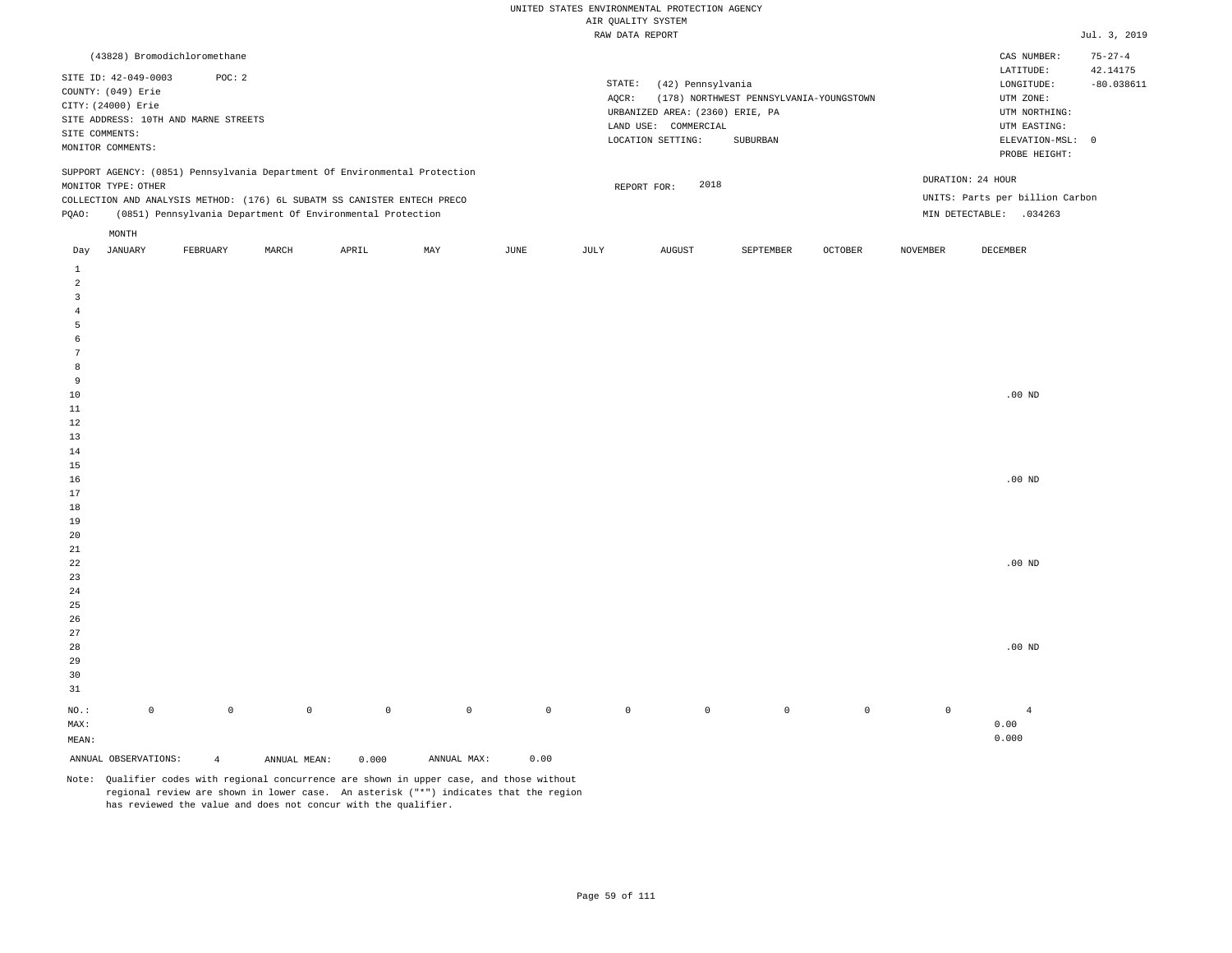|                |                      |                                      |                   |                                                                            |     |               |        | AIR QUALITY SYSTEM              |                                         |         |                 |                                 |                           |
|----------------|----------------------|--------------------------------------|-------------------|----------------------------------------------------------------------------|-----|---------------|--------|---------------------------------|-----------------------------------------|---------|-----------------|---------------------------------|---------------------------|
|                |                      |                                      |                   |                                                                            |     |               |        | RAW DATA REPORT                 |                                         |         |                 |                                 | Jul. 3, 2019              |
|                |                      | (43828) Bromodichloromethane         |                   |                                                                            |     |               |        |                                 |                                         |         |                 | CAS NUMBER:<br>LATITUDE:        | $75 - 27 - 4$<br>42.14175 |
|                | SITE ID: 42-049-0003 | POC: 2                               |                   |                                                                            |     |               | STATE: | (42) Pennsylvania               |                                         |         |                 | LONGITUDE:                      | $-80.038611$              |
|                | COUNTY: (049) Erie   |                                      |                   |                                                                            |     |               | AQCR:  |                                 | (178) NORTHWEST PENNSYLVANIA-YOUNGSTOWN |         |                 | UTM ZONE:                       |                           |
|                | CITY: (24000) Erie   |                                      |                   |                                                                            |     |               |        | URBANIZED AREA: (2360) ERIE, PA |                                         |         |                 | UTM NORTHING:                   |                           |
|                |                      | SITE ADDRESS: 10TH AND MARNE STREETS |                   |                                                                            |     |               |        | LAND USE: COMMERCIAL            |                                         |         |                 | UTM EASTING:                    |                           |
|                | SITE COMMENTS:       |                                      |                   |                                                                            |     |               |        | LOCATION SETTING:               | SUBURBAN                                |         |                 | ELEVATION-MSL: 0                |                           |
|                | MONITOR COMMENTS:    |                                      |                   |                                                                            |     |               |        |                                 |                                         |         |                 | PROBE HEIGHT:                   |                           |
|                |                      |                                      |                   | SUPPORT AGENCY: (0851) Pennsylvania Department Of Environmental Protection |     |               |        |                                 |                                         |         |                 |                                 |                           |
|                | MONITOR TYPE: OTHER  |                                      |                   |                                                                            |     |               |        | 2019<br>REPORT FOR:             |                                         |         |                 | DURATION: 24 HOUR               |                           |
|                |                      |                                      |                   | COLLECTION AND ANALYSIS METHOD: (176) 6L SUBATM SS CANISTER ENTECH PRECO   |     |               |        |                                 |                                         |         |                 | UNITS: Parts per billion Carbon |                           |
| PQAO:          |                      |                                      |                   | (0851) Pennsylvania Department Of Environmental Protection                 |     |               |        |                                 |                                         |         |                 | MIN DETECTABLE:                 |                           |
|                | MONTH                |                                      |                   |                                                                            |     |               |        |                                 |                                         |         |                 |                                 |                           |
| Day            | <b>JANUARY</b>       | FEBRUARY                             | MARCH             | APRIL                                                                      | MAY | $_{\rm JUNE}$ | JULY   | ${\tt AUGUST}$                  | SEPTEMBER                               | OCTOBER | <b>NOVEMBER</b> | DECEMBER                        |                           |
| 1              |                      |                                      |                   |                                                                            |     |               |        |                                 |                                         |         |                 |                                 |                           |
| $\overline{2}$ |                      | .04 SQ                               |                   |                                                                            |     |               |        |                                 |                                         |         |                 |                                 |                           |
| 3              | $.00$ ND             |                                      |                   | $.00$ ND                                                                   |     |               |        |                                 |                                         |         |                 |                                 |                           |
| 4              |                      |                                      | .00 <sub>ND</sub> |                                                                            |     |               |        |                                 |                                         |         |                 |                                 |                           |
| 5              |                      |                                      |                   |                                                                            |     |               |        |                                 |                                         |         |                 |                                 |                           |
| -6             |                      |                                      |                   |                                                                            |     |               |        |                                 |                                         |         |                 |                                 |                           |
| 7              |                      |                                      |                   |                                                                            |     |               |        |                                 |                                         |         |                 |                                 |                           |
| 8              |                      | AS                                   |                   |                                                                            |     |               |        |                                 |                                         |         |                 |                                 |                           |
| 9              | $.00$ ND             |                                      |                   |                                                                            |     |               |        |                                 |                                         |         |                 |                                 |                           |
| 10             |                      |                                      | $.00$ ND          |                                                                            |     |               |        |                                 |                                         |         |                 |                                 |                           |
| 11             |                      |                                      |                   |                                                                            |     |               |        |                                 |                                         |         |                 |                                 |                           |
| 12             |                      |                                      |                   |                                                                            |     |               |        |                                 |                                         |         |                 |                                 |                           |
| 13             |                      |                                      |                   |                                                                            |     |               |        |                                 |                                         |         |                 |                                 |                           |
| 14             |                      | $.00$ ND                             |                   |                                                                            |     |               |        |                                 |                                         |         |                 |                                 |                           |
| 15             | $.00$ ND             |                                      |                   |                                                                            |     |               |        |                                 |                                         |         |                 |                                 |                           |
| 16             |                      |                                      | .00 <sub>ND</sub> |                                                                            |     |               |        |                                 |                                         |         |                 |                                 |                           |
| 17             |                      |                                      |                   |                                                                            |     |               |        |                                 |                                         |         |                 |                                 |                           |
| 18             |                      |                                      |                   |                                                                            |     |               |        |                                 |                                         |         |                 |                                 |                           |
| 19             |                      |                                      |                   |                                                                            |     |               |        |                                 |                                         |         |                 |                                 |                           |
| 20             |                      | $.00$ ND                             |                   |                                                                            |     |               |        |                                 |                                         |         |                 |                                 |                           |
| 21<br>22       | $.00$ ND             |                                      | $.00$ ND          |                                                                            |     |               |        |                                 |                                         |         |                 |                                 |                           |
| 23             |                      |                                      |                   |                                                                            |     |               |        |                                 |                                         |         |                 |                                 |                           |
| 24             |                      |                                      |                   |                                                                            |     |               |        |                                 |                                         |         |                 |                                 |                           |
| 25             |                      |                                      |                   |                                                                            |     |               |        |                                 |                                         |         |                 |                                 |                           |
| 26             |                      | $.00$ ND                             |                   |                                                                            |     |               |        |                                 |                                         |         |                 |                                 |                           |
| 27             | $.00$ ND             |                                      |                   |                                                                            |     |               |        |                                 |                                         |         |                 |                                 |                           |
| 28             |                      |                                      | $.00$ ND          |                                                                            |     |               |        |                                 |                                         |         |                 |                                 |                           |

30 31 NO.: MAX: MEAN: 5 0.00 0.000 4 .04 .010 5 0.00 0.000 1 0.00 0.000 0 0 0 0 0 0 0 0

Note: Qualifier codes with regional concurrence are shown in upper case, and those without regional review are shown in lower case. An asterisk ("\*") indicates that the region has reviewed the value and does not concur with the qualifier.

ANNUAL OBSERVATIONS:  $15$  ANNUAL MEAN: .003 ANNUAL MAX: .04

29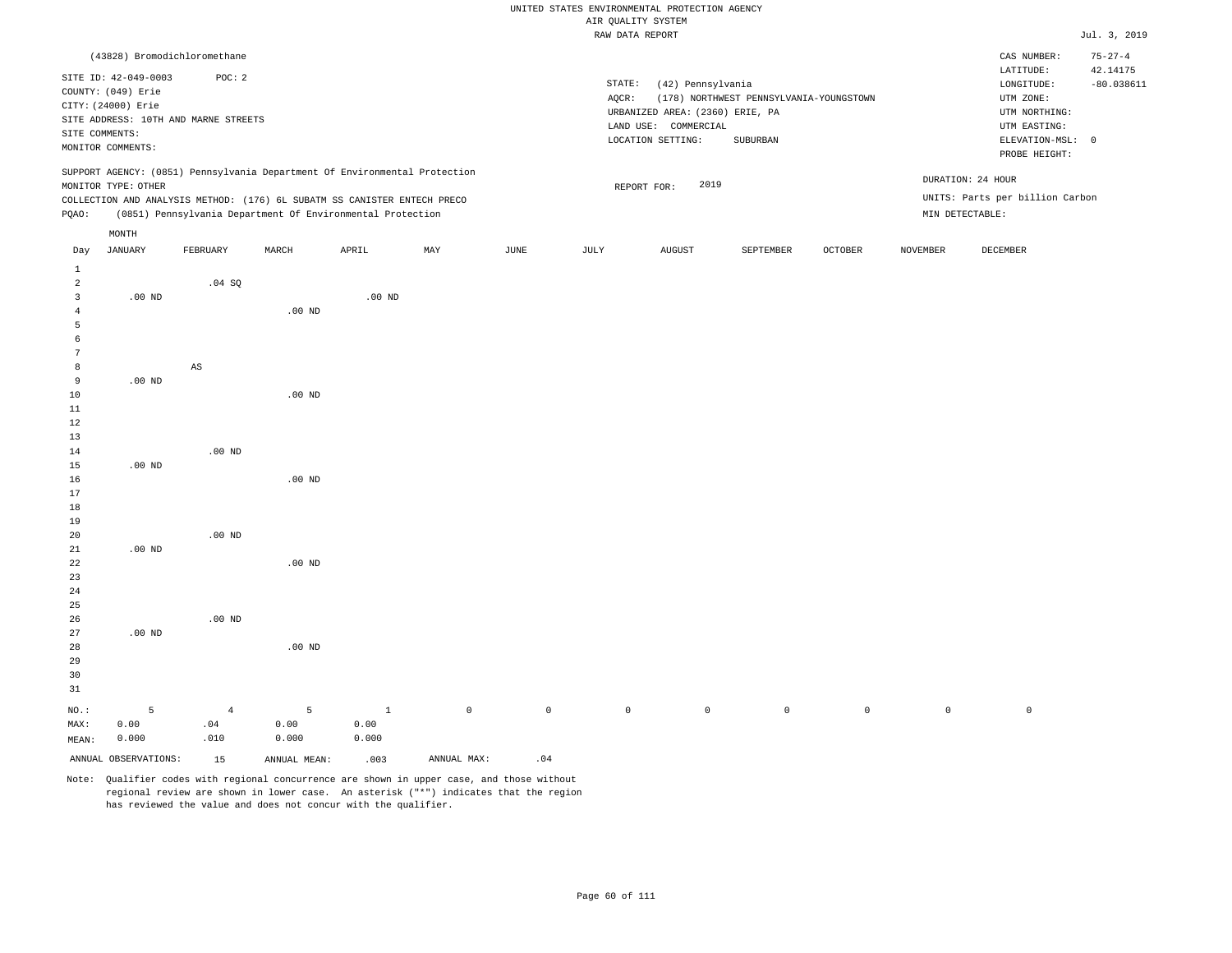| (43829) 1,2-Dichloropropane                                                                                                                                                                                                                                   |                                                                                                                                                                             | $78 - 87 - 5$<br>CAS NUMBER:                                                                                                                     |
|---------------------------------------------------------------------------------------------------------------------------------------------------------------------------------------------------------------------------------------------------------------|-----------------------------------------------------------------------------------------------------------------------------------------------------------------------------|--------------------------------------------------------------------------------------------------------------------------------------------------|
| SITE ID: 42-049-0003<br>POC: 2<br>COUNTY: (049) Erie<br>CITY: (24000) Erie<br>SITE ADDRESS: 10TH AND MARNE STREETS<br>SITE COMMENTS:<br>MONITOR COMMENTS:                                                                                                     | STATE:<br>(42) Pennsylvania<br>(178) NORTHWEST PENNSYLVANIA-YOUNGSTOWN<br>AOCR:<br>URBANIZED AREA: (2360) ERIE, PA<br>LAND USE: COMMERCIAL<br>LOCATION SETTING:<br>SUBURBAN | 42.14175<br>LATITUDE:<br>$-80.038611$<br>LONGITUDE:<br>UTM ZONE:<br>UTM NORTHING:<br>UTM EASTING:<br>ELEVATION-MSL:<br>$\Omega$<br>PROBE HEIGHT: |
| SUPPORT AGENCY: (0851) Pennsylvania Department Of Environmental Protection<br>MONITOR TYPE: OTHER<br>COLLECTION AND ANALYSIS METHOD: (176) 6L SUBATM SS CANISTER ENTECH PRECO<br>(0851) Pennsylvania Department Of Environmental Protection<br>POAO:<br>MONTH | 2018<br>REPORT FOR:                                                                                                                                                         | DURATION: 24 HOUR<br>UNITS: Parts per billion Carbon<br>MIN DETECTABLE:<br>.1364175                                                              |

| Day                     | JANUARY              | FEBRUARY       | MARCH        | APRIL       | MAY         | JUNE        | JULY        | AUGUST  | SEPTEMBER   | OCTOBER | NOVEMBER    | DECEMBER       |
|-------------------------|----------------------|----------------|--------------|-------------|-------------|-------------|-------------|---------|-------------|---------|-------------|----------------|
| $\mathbf{1}$            |                      |                |              |             |             |             |             |         |             |         |             |                |
| $\overline{a}$          |                      |                |              |             |             |             |             |         |             |         |             |                |
| $\overline{\mathbf{3}}$ |                      |                |              |             |             |             |             |         |             |         |             |                |
| $\overline{4}$          |                      |                |              |             |             |             |             |         |             |         |             |                |
| 5                       |                      |                |              |             |             |             |             |         |             |         |             |                |
| 6                       |                      |                |              |             |             |             |             |         |             |         |             |                |
| $7\phantom{.0}$         |                      |                |              |             |             |             |             |         |             |         |             |                |
| 8                       |                      |                |              |             |             |             |             |         |             |         |             |                |
| 9                       |                      |                |              |             |             |             |             |         |             |         |             |                |
| $10$                    |                      |                |              |             |             |             |             |         |             |         |             | $.00$ ND       |
| 11                      |                      |                |              |             |             |             |             |         |             |         |             |                |
| 12                      |                      |                |              |             |             |             |             |         |             |         |             |                |
| 13                      |                      |                |              |             |             |             |             |         |             |         |             |                |
| 14                      |                      |                |              |             |             |             |             |         |             |         |             |                |
| 15                      |                      |                |              |             |             |             |             |         |             |         |             |                |
| 16                      |                      |                |              |             |             |             |             |         |             |         |             | $.00$ ND       |
| 17                      |                      |                |              |             |             |             |             |         |             |         |             |                |
| 18                      |                      |                |              |             |             |             |             |         |             |         |             |                |
| 19                      |                      |                |              |             |             |             |             |         |             |         |             |                |
| 20                      |                      |                |              |             |             |             |             |         |             |         |             |                |
| $21\,$                  |                      |                |              |             |             |             |             |         |             |         |             |                |
| $2\sqrt{2}$             |                      |                |              |             |             |             |             |         |             |         |             | $.00$ ND       |
| $23$                    |                      |                |              |             |             |             |             |         |             |         |             |                |
| $2\,4$                  |                      |                |              |             |             |             |             |         |             |         |             |                |
| $25\,$<br>26            |                      |                |              |             |             |             |             |         |             |         |             |                |
| 27                      |                      |                |              |             |             |             |             |         |             |         |             |                |
| 28                      |                      |                |              |             |             |             |             |         |             |         |             | $.00$ ND       |
| 29                      |                      |                |              |             |             |             |             |         |             |         |             |                |
| 30                      |                      |                |              |             |             |             |             |         |             |         |             |                |
| 31                      |                      |                |              |             |             |             |             |         |             |         |             |                |
|                         |                      |                |              |             |             |             |             |         |             |         |             |                |
| $_{\rm NO.}$ :          | $\mathbb O$          | $\mathbb O$    | $\mathbb O$  | $\mathsf 0$ | $\mathbb O$ | $\mathbb O$ | $\mathbb O$ | $\circ$ | $\mathbb O$ | $\circ$ | $\mathbb O$ | $\overline{4}$ |
| MAX:                    |                      |                |              |             |             |             |             |         |             |         |             | 0.00           |
| MEAN:                   |                      |                |              |             |             |             |             |         |             |         |             | 0.000          |
|                         | ANNUAL OBSERVATIONS: | $\overline{4}$ | ANNUAL MEAN: | 0.000       | ANNUAL MAX: | 0.00        |             |         |             |         |             |                |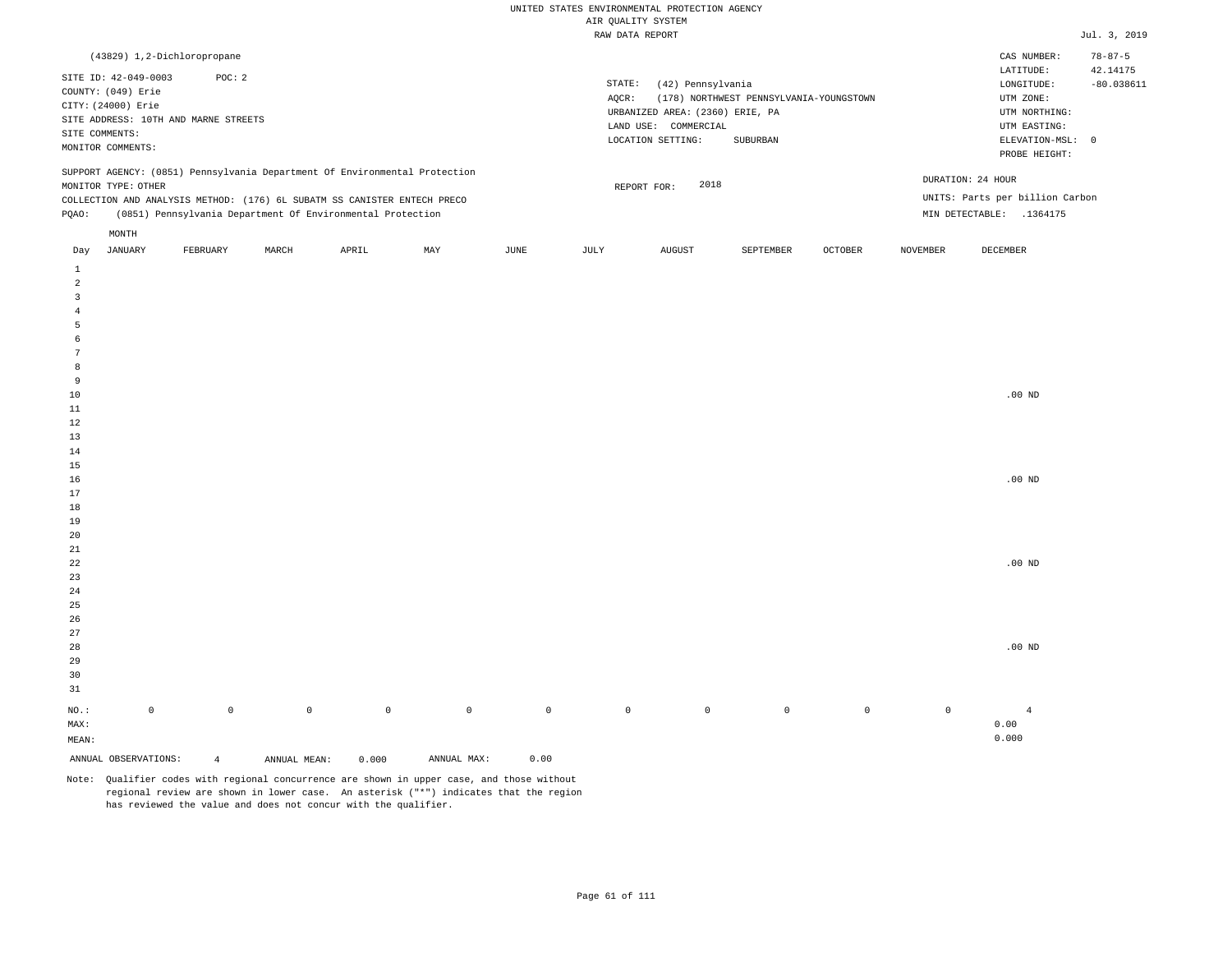# UNITED STATES ENVIRONMENTAL PROTECTION AGENCY ATE OUNT TTY SYSTEM

|                |                      |                                      |                                                                            |          |     |      | AIR QUALITY SYSTEM |                                 |                                         |                |                 |                                 |               |
|----------------|----------------------|--------------------------------------|----------------------------------------------------------------------------|----------|-----|------|--------------------|---------------------------------|-----------------------------------------|----------------|-----------------|---------------------------------|---------------|
|                |                      |                                      |                                                                            |          |     |      | RAW DATA REPORT    |                                 |                                         |                |                 |                                 | Jul. 3, 2019  |
|                |                      | (43829) 1,2-Dichloropropane          |                                                                            |          |     |      |                    |                                 |                                         |                |                 | CAS NUMBER:                     | $78 - 87 - 5$ |
|                | SITE ID: 42-049-0003 | POC: 2                               |                                                                            |          |     |      |                    |                                 |                                         |                |                 | LATITUDE:                       | 42.14175      |
|                | COUNTY: (049) Erie   |                                      |                                                                            |          |     |      | STATE:             | (42) Pennsylvania               |                                         |                |                 | LONGITUDE:                      | $-80.038611$  |
|                | CITY: (24000) Erie   |                                      |                                                                            |          |     |      | AOCR:              |                                 | (178) NORTHWEST PENNSYLVANIA-YOUNGSTOWN |                |                 | UTM ZONE:                       |               |
|                |                      | SITE ADDRESS: 10TH AND MARNE STREETS |                                                                            |          |     |      |                    | URBANIZED AREA: (2360) ERIE, PA |                                         |                |                 | UTM NORTHING:                   |               |
|                | SITE COMMENTS:       |                                      |                                                                            |          |     |      |                    | LAND USE: COMMERCIAL            |                                         |                |                 | UTM EASTING:                    |               |
|                | MONITOR COMMENTS:    |                                      |                                                                            |          |     |      |                    | LOCATION SETTING:               | SUBURBAN                                |                |                 | ELEVATION-MSL: 0                |               |
|                |                      |                                      |                                                                            |          |     |      |                    |                                 |                                         |                |                 | PROBE HEIGHT:                   |               |
|                |                      |                                      | SUPPORT AGENCY: (0851) Pennsylvania Department Of Environmental Protection |          |     |      |                    |                                 |                                         |                |                 | DURATION: 24 HOUR               |               |
|                | MONITOR TYPE: OTHER  |                                      |                                                                            |          |     |      |                    | 2019<br>REPORT FOR:             |                                         |                |                 |                                 |               |
|                |                      |                                      | COLLECTION AND ANALYSIS METHOD: (176) 6L SUBATM SS CANISTER ENTECH PRECO   |          |     |      |                    |                                 |                                         |                |                 | UNITS: Parts per billion Carbon |               |
| POAO:          |                      |                                      | (0851) Pennsylvania Department Of Environmental Protection                 |          |     |      |                    |                                 |                                         |                |                 | MIN DETECTABLE:                 |               |
|                | MONTH                |                                      |                                                                            |          |     |      |                    |                                 |                                         |                |                 |                                 |               |
| Day            | <b>JANUARY</b>       | FEBRUARY                             | MARCH                                                                      | APRIL    | MAY | JUNE | JULY               | <b>AUGUST</b>                   | SEPTEMBER                               | <b>OCTOBER</b> | <b>NOVEMBER</b> | <b>DECEMBER</b>                 |               |
| $\mathbf{1}$   |                      |                                      |                                                                            |          |     |      |                    |                                 |                                         |                |                 |                                 |               |
| $\overline{a}$ |                      | $.00$ ND                             |                                                                            |          |     |      |                    |                                 |                                         |                |                 |                                 |               |
| $\overline{3}$ | $.00$ ND             |                                      |                                                                            | $.00$ ND |     |      |                    |                                 |                                         |                |                 |                                 |               |
| 4              |                      |                                      | $.00$ ND                                                                   |          |     |      |                    |                                 |                                         |                |                 |                                 |               |
| 5              |                      |                                      |                                                                            |          |     |      |                    |                                 |                                         |                |                 |                                 |               |
| 6              |                      |                                      |                                                                            |          |     |      |                    |                                 |                                         |                |                 |                                 |               |
| 7              |                      |                                      |                                                                            |          |     |      |                    |                                 |                                         |                |                 |                                 |               |
| 8              |                      | $\mathbb{A}\mathbb{S}$               |                                                                            |          |     |      |                    |                                 |                                         |                |                 |                                 |               |
| 9              | $.00$ ND             |                                      |                                                                            |          |     |      |                    |                                 |                                         |                |                 |                                 |               |
| 10             |                      |                                      | $.00$ ND                                                                   |          |     |      |                    |                                 |                                         |                |                 |                                 |               |
| 11             |                      |                                      |                                                                            |          |     |      |                    |                                 |                                         |                |                 |                                 |               |
| 12             |                      |                                      |                                                                            |          |     |      |                    |                                 |                                         |                |                 |                                 |               |
| 13             |                      |                                      |                                                                            |          |     |      |                    |                                 |                                         |                |                 |                                 |               |
| 14             |                      | $.00$ ND                             |                                                                            |          |     |      |                    |                                 |                                         |                |                 |                                 |               |
| 15             | $.00$ ND             |                                      |                                                                            |          |     |      |                    |                                 |                                         |                |                 |                                 |               |
| 16             |                      |                                      | $.00$ ND                                                                   |          |     |      |                    |                                 |                                         |                |                 |                                 |               |
| 17             |                      |                                      |                                                                            |          |     |      |                    |                                 |                                         |                |                 |                                 |               |
| 18             |                      |                                      |                                                                            |          |     |      |                    |                                 |                                         |                |                 |                                 |               |
| 19             |                      |                                      |                                                                            |          |     |      |                    |                                 |                                         |                |                 |                                 |               |
| 20             |                      | $.00$ ND                             |                                                                            |          |     |      |                    |                                 |                                         |                |                 |                                 |               |
| 21             | $.00$ ND             |                                      |                                                                            |          |     |      |                    |                                 |                                         |                |                 |                                 |               |
| 22             |                      |                                      | $.00$ ND                                                                   |          |     |      |                    |                                 |                                         |                |                 |                                 |               |
| 23             |                      |                                      |                                                                            |          |     |      |                    |                                 |                                         |                |                 |                                 |               |
| 24             |                      |                                      |                                                                            |          |     |      |                    |                                 |                                         |                |                 |                                 |               |

 .00 ND .00 ND .00 ND

NO.: MAX: MEAN: 5 0.00 0.000 4 0.00 0.000 5 0.00 0.000 1 0.00 0.000 0 0 0 0 0 0 0 0

ANNUAL OBSERVATIONS: 15 ANNUAL MEAN: 0.000 ANNUAL MAX: 0.00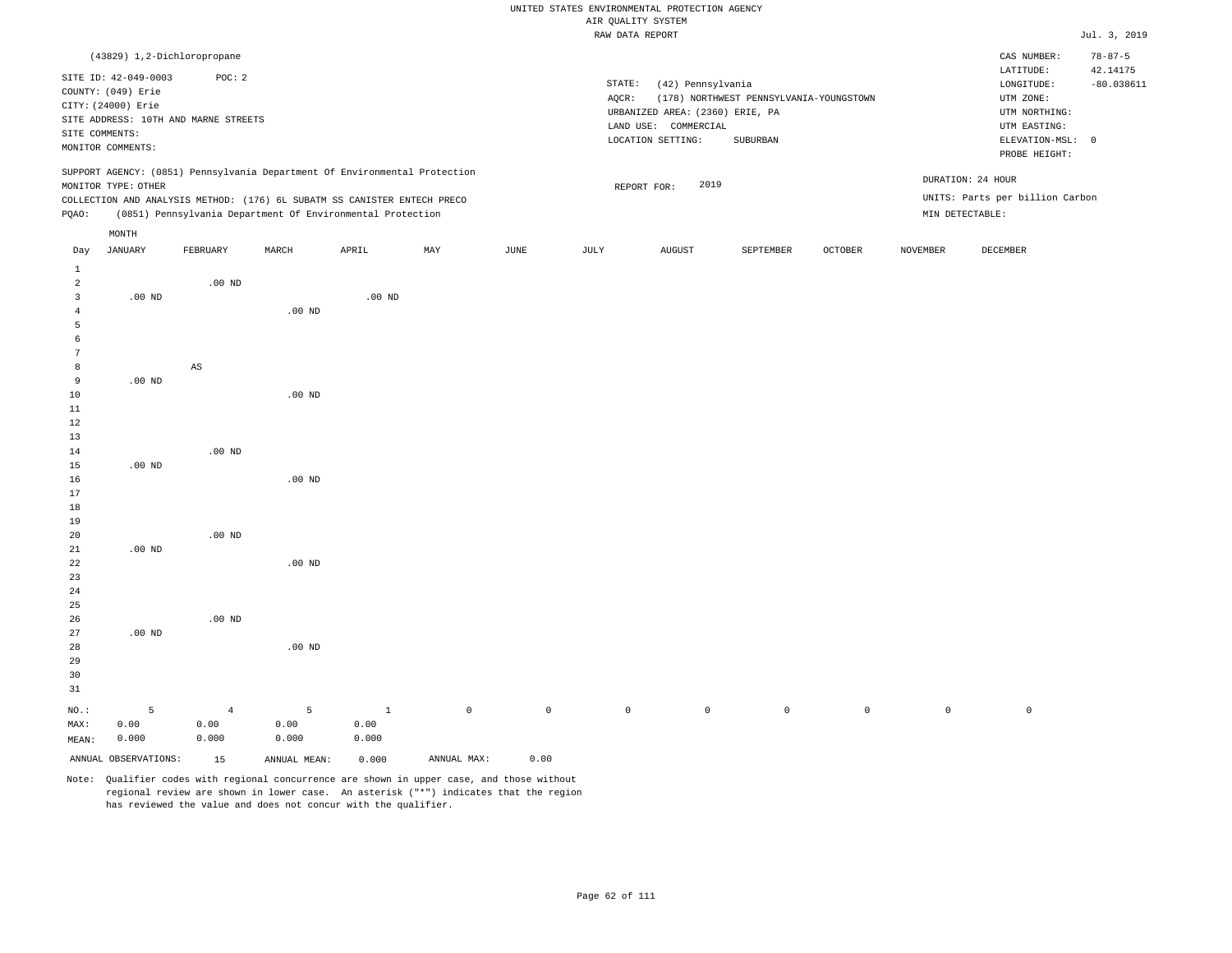|                                                                            | (43830) trans-1,3-Dichloropropene                          |       |       |     |      |                                 |                     |                                         |                |                 | CAS NUMBER:                     | $10061 - 02 - 6$ |
|----------------------------------------------------------------------------|------------------------------------------------------------|-------|-------|-----|------|---------------------------------|---------------------|-----------------------------------------|----------------|-----------------|---------------------------------|------------------|
| SITE ID: 42-049-0003                                                       | POC: 2                                                     |       |       |     |      |                                 |                     |                                         |                |                 | LATITUDE:                       | 42.14175         |
| COUNTY: (049) Erie                                                         |                                                            |       |       |     |      | STATE:                          | (42) Pennsylvania   |                                         |                |                 | LONGITUDE:                      | $-80.038611$     |
| CITY: (24000) Erie                                                         |                                                            |       |       |     |      | AOCR:                           |                     | (178) NORTHWEST PENNSYLVANIA-YOUNGSTOWN |                |                 | UTM ZONE:                       |                  |
| SITE ADDRESS: 10TH AND MARNE STREETS                                       |                                                            |       |       |     |      | URBANIZED AREA: (2360) ERIE, PA | UTM NORTHING:       |                                         |                |                 |                                 |                  |
|                                                                            |                                                            |       |       |     |      | LAND USE:                       | COMMERCIAL          |                                         |                |                 | UTM EASTING:                    |                  |
| SITE COMMENTS:<br>MONITOR COMMENTS:                                        |                                                            |       |       |     |      |                                 | LOCATION SETTING:   | SUBURBAN                                |                |                 | ELEVATION-MSL: 0                |                  |
|                                                                            |                                                            |       |       |     |      |                                 |                     |                                         |                |                 | PROBE HEIGHT:                   |                  |
| SUPPORT AGENCY: (0851) Pennsylvania Department Of Environmental Protection |                                                            |       |       |     |      |                                 |                     |                                         |                |                 |                                 |                  |
| MONITOR TYPE: OTHER                                                        |                                                            |       |       |     |      |                                 | 2018<br>REPORT FOR: |                                         |                |                 | DURATION: 24 HOUR               |                  |
| COLLECTION AND ANALYSIS METHOD: (176) 6L SUBATM SS CANISTER ENTECH PRECO   |                                                            |       |       |     |      |                                 |                     |                                         |                |                 | UNITS: Parts per billion Carbon |                  |
| POAO:                                                                      | (0851) Pennsylvania Department Of Environmental Protection |       |       |     |      |                                 |                     |                                         |                | MIN DETECTABLE: | .1197654                        |                  |
| MONTH                                                                      |                                                            |       |       |     |      |                                 |                     |                                         |                |                 |                                 |                  |
| JANUARY<br>Day                                                             | FEBRUARY                                                   | MARCH | APRIL | MAY | JUNE | JULY                            | <b>AUGUST</b>       | SEPTEMBER                               | <b>OCTOBER</b> | <b>NOVEMBER</b> | DECEMBER                        |                  |

| $\mathsf{O}\xspace$ | $\mathbb O$ | $\mathbb O$ | $\,0\,$ | $\mathbb O$ | $\mathsf{O}$ | $\mathbb O$ | $\bullet$ | $\overline{0}$ | $\circ$ | $\mathbb O$ | $.00$ ND<br>$.00$ ND<br>$\sqrt{4}$<br>0.00<br>0.000 |
|---------------------|-------------|-------------|---------|-------------|--------------|-------------|-----------|----------------|---------|-------------|-----------------------------------------------------|
|                     |             |             |         |             |              |             |           |                |         |             |                                                     |
|                     |             |             |         |             |              |             |           |                |         |             |                                                     |
|                     |             |             |         |             |              |             |           |                |         |             |                                                     |
|                     |             |             |         |             |              |             |           |                |         |             |                                                     |
|                     |             |             |         |             |              |             |           |                |         |             |                                                     |
|                     |             |             |         |             |              |             |           |                |         |             |                                                     |
|                     |             |             |         |             |              |             |           |                |         |             |                                                     |
|                     |             |             |         |             |              |             |           |                |         |             |                                                     |
|                     |             |             |         |             |              |             |           |                |         |             |                                                     |
|                     |             |             |         |             |              |             |           |                |         |             |                                                     |
|                     |             |             |         |             |              |             |           |                |         |             |                                                     |
|                     |             |             |         |             |              |             |           |                |         |             |                                                     |
|                     |             |             |         |             |              |             |           |                |         |             |                                                     |
|                     |             |             |         |             |              |             |           |                |         |             |                                                     |
|                     |             |             |         |             |              |             |           |                |         |             |                                                     |
|                     |             |             |         |             |              |             |           |                |         |             |                                                     |
|                     |             |             |         |             |              |             |           |                |         |             |                                                     |
|                     |             |             |         |             |              |             |           |                |         |             |                                                     |
|                     |             |             |         |             |              |             |           |                |         |             | $.00$ ND                                            |
|                     |             |             |         |             |              |             |           |                |         |             |                                                     |
|                     |             |             |         |             |              |             |           |                |         |             |                                                     |
|                     |             |             |         |             |              |             |           |                |         |             |                                                     |
|                     |             |             |         |             |              |             |           |                |         |             |                                                     |
|                     |             |             |         |             |              |             |           |                |         |             |                                                     |
|                     |             |             |         |             |              |             |           |                |         |             | $.00$ ND                                            |
|                     |             |             |         |             |              |             |           |                |         |             |                                                     |
|                     |             |             |         |             |              |             |           |                |         |             |                                                     |
|                     |             |             |         |             |              |             |           |                |         |             |                                                     |
|                     |             |             |         |             |              |             |           |                |         |             |                                                     |
|                     |             |             |         |             |              |             |           |                |         |             |                                                     |
|                     |             |             |         |             |              |             |           |                |         |             |                                                     |
|                     |             |             |         |             |              |             |           |                |         |             |                                                     |
|                     |             |             |         |             |              |             |           |                |         |             |                                                     |
|                     |             |             |         |             |              |             |           |                |         |             |                                                     |
|                     |             |             |         |             |              |             |           |                |         |             |                                                     |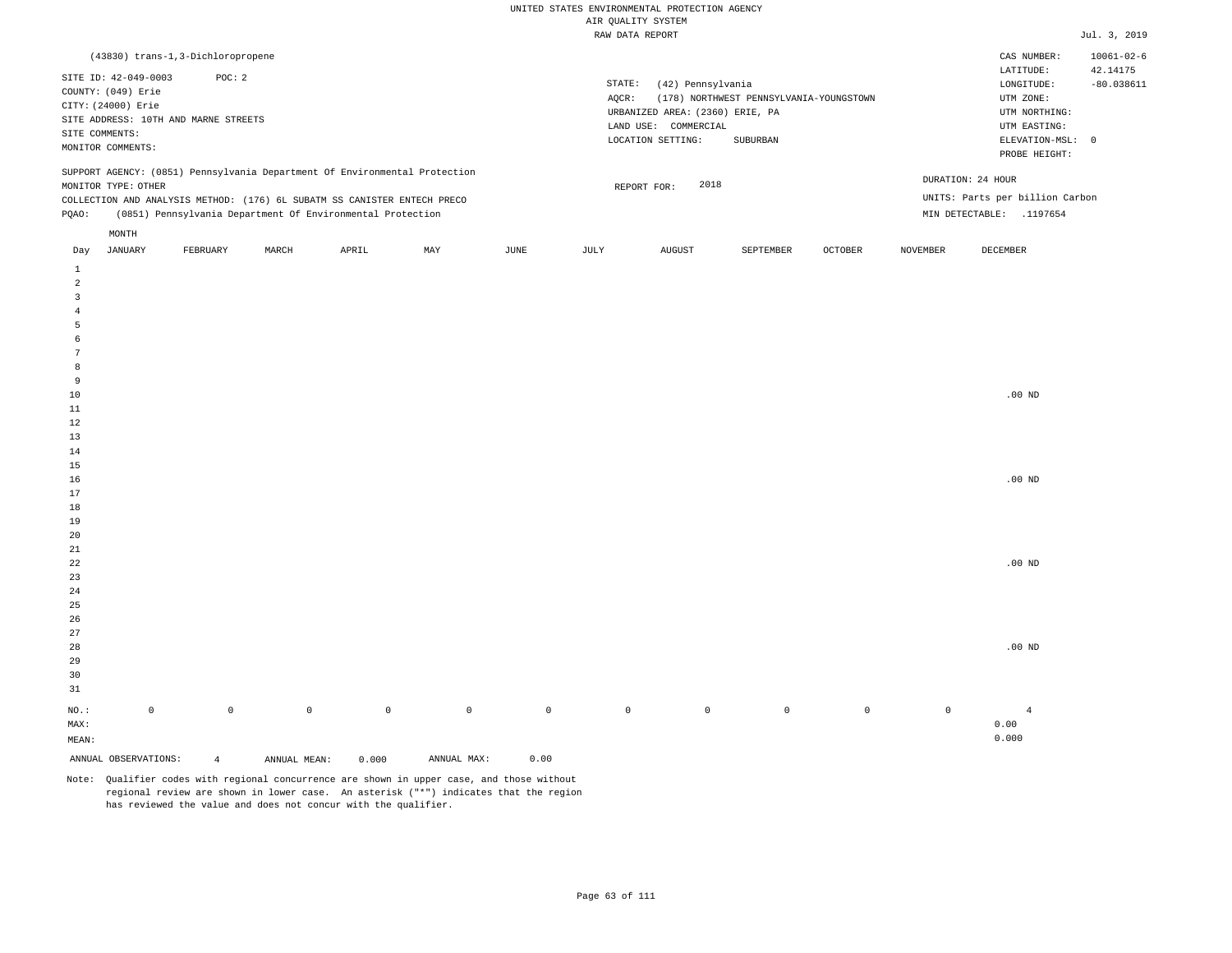|                                |                                                                                                                                                                                                                              |                                             |                                                                          |                   |             |                                 | RAW DATA REPORT |                                                                                                   |                                                     |                     |                 |                                                                                               | Jul. 3, 2019                 |
|--------------------------------|------------------------------------------------------------------------------------------------------------------------------------------------------------------------------------------------------------------------------|---------------------------------------------|--------------------------------------------------------------------------|-------------------|-------------|---------------------------------|-----------------|---------------------------------------------------------------------------------------------------|-----------------------------------------------------|---------------------|-----------------|-----------------------------------------------------------------------------------------------|------------------------------|
|                                |                                                                                                                                                                                                                              | (43830) trans-1,3-Dichloropropene<br>POC: 2 |                                                                          |                   |             |                                 |                 |                                                                                                   |                                                     |                     |                 | CAS NUMBER:<br>LATITUDE:                                                                      | $10061 - 02 - 6$<br>42.14175 |
| SITE ID: 42-049-0003           | COUNTY: (049) Erie<br>CITY: (24000) Erie<br>SITE ADDRESS: 10TH AND MARNE STREETS<br>SITE COMMENTS:<br>MONITOR COMMENTS:<br>SUPPORT AGENCY: (0851) Pennsylvania Department Of Environmental Protection<br>MONITOR TYPE: OTHER |                                             |                                                                          |                   |             |                                 | STATE:<br>AQCR: | (42) Pennsylvania<br>URBANIZED AREA: (2360) ERIE, PA<br>LAND USE: COMMERCIAL<br>LOCATION SETTING: | (178) NORTHWEST PENNSYLVANIA-YOUNGSTOWN<br>SUBURBAN |                     |                 | LONGITUDE:<br>UTM ZONE:<br>UTM NORTHING:<br>UTM EASTING:<br>ELEVATION-MSL: 0<br>PROBE HEIGHT: | $-80.038611$                 |
|                                |                                                                                                                                                                                                                              |                                             |                                                                          |                   |             |                                 |                 | 2019<br>REPORT FOR:                                                                               |                                                     |                     |                 | DURATION: 24 HOUR                                                                             |                              |
|                                |                                                                                                                                                                                                                              |                                             | COLLECTION AND ANALYSIS METHOD: (176) 6L SUBATM SS CANISTER ENTECH PRECO |                   |             |                                 |                 |                                                                                                   |                                                     |                     |                 | UNITS: Parts per billion Carbon                                                               |                              |
| PQAO:                          |                                                                                                                                                                                                                              |                                             | (0851) Pennsylvania Department Of Environmental Protection               |                   |             |                                 |                 |                                                                                                   |                                                     |                     | MIN DETECTABLE: |                                                                                               |                              |
|                                | MONTH                                                                                                                                                                                                                        |                                             |                                                                          |                   |             |                                 |                 |                                                                                                   |                                                     |                     |                 |                                                                                               |                              |
| Day                            | <b>JANUARY</b>                                                                                                                                                                                                               | FEBRUARY                                    | MARCH                                                                    | APRIL             | MAY         | JUNE                            | JULY            | <b>AUGUST</b>                                                                                     | SEPTEMBER                                           | OCTOBER             | <b>NOVEMBER</b> | DECEMBER                                                                                      |                              |
| $\mathbf{1}$<br>$\overline{2}$ |                                                                                                                                                                                                                              | .00 <sub>ND</sub>                           |                                                                          |                   |             |                                 |                 |                                                                                                   |                                                     |                     |                 |                                                                                               |                              |
| $\overline{\mathbf{3}}$        | $.00$ ND                                                                                                                                                                                                                     |                                             |                                                                          | .00 <sub>ND</sub> |             |                                 |                 |                                                                                                   |                                                     |                     |                 |                                                                                               |                              |
| $\overline{4}$<br>5            |                                                                                                                                                                                                                              |                                             | $.00$ ND                                                                 |                   |             |                                 |                 |                                                                                                   |                                                     |                     |                 |                                                                                               |                              |
| 6<br>7                         |                                                                                                                                                                                                                              |                                             |                                                                          |                   |             |                                 |                 |                                                                                                   |                                                     |                     |                 |                                                                                               |                              |
| 8                              |                                                                                                                                                                                                                              | $\mathbb{A}\mathbb{S}$                      |                                                                          |                   |             |                                 |                 |                                                                                                   |                                                     |                     |                 |                                                                                               |                              |
| 9                              | $.00$ ND                                                                                                                                                                                                                     |                                             |                                                                          |                   |             |                                 |                 |                                                                                                   |                                                     |                     |                 |                                                                                               |                              |
| 10<br>$1\,1$                   |                                                                                                                                                                                                                              |                                             | $.00$ ND                                                                 |                   |             |                                 |                 |                                                                                                   |                                                     |                     |                 |                                                                                               |                              |
| 12                             |                                                                                                                                                                                                                              |                                             |                                                                          |                   |             |                                 |                 |                                                                                                   |                                                     |                     |                 |                                                                                               |                              |
| 13                             |                                                                                                                                                                                                                              |                                             |                                                                          |                   |             |                                 |                 |                                                                                                   |                                                     |                     |                 |                                                                                               |                              |
| 14                             |                                                                                                                                                                                                                              | $.00$ ND                                    |                                                                          |                   |             |                                 |                 |                                                                                                   |                                                     |                     |                 |                                                                                               |                              |
| 15<br>16                       | $.00$ ND                                                                                                                                                                                                                     |                                             | $.00$ ND                                                                 |                   |             |                                 |                 |                                                                                                   |                                                     |                     |                 |                                                                                               |                              |
| 17                             |                                                                                                                                                                                                                              |                                             |                                                                          |                   |             |                                 |                 |                                                                                                   |                                                     |                     |                 |                                                                                               |                              |
| 18                             |                                                                                                                                                                                                                              |                                             |                                                                          |                   |             |                                 |                 |                                                                                                   |                                                     |                     |                 |                                                                                               |                              |
| 19                             |                                                                                                                                                                                                                              |                                             |                                                                          |                   |             |                                 |                 |                                                                                                   |                                                     |                     |                 |                                                                                               |                              |
| 20<br>21                       | $.00$ ND                                                                                                                                                                                                                     | $.00$ ND                                    |                                                                          |                   |             |                                 |                 |                                                                                                   |                                                     |                     |                 |                                                                                               |                              |
| 22                             |                                                                                                                                                                                                                              |                                             | $.00$ ND                                                                 |                   |             |                                 |                 |                                                                                                   |                                                     |                     |                 |                                                                                               |                              |
| 23                             |                                                                                                                                                                                                                              |                                             |                                                                          |                   |             |                                 |                 |                                                                                                   |                                                     |                     |                 |                                                                                               |                              |
| 24                             |                                                                                                                                                                                                                              |                                             |                                                                          |                   |             |                                 |                 |                                                                                                   |                                                     |                     |                 |                                                                                               |                              |
| 25                             |                                                                                                                                                                                                                              | $.00$ ND                                    |                                                                          |                   |             |                                 |                 |                                                                                                   |                                                     |                     |                 |                                                                                               |                              |
| 26<br>27                       | $.00$ ND                                                                                                                                                                                                                     |                                             |                                                                          |                   |             |                                 |                 |                                                                                                   |                                                     |                     |                 |                                                                                               |                              |
| 28                             |                                                                                                                                                                                                                              |                                             | .00 <sub>ND</sub>                                                        |                   |             |                                 |                 |                                                                                                   |                                                     |                     |                 |                                                                                               |                              |
| 29                             |                                                                                                                                                                                                                              |                                             |                                                                          |                   |             |                                 |                 |                                                                                                   |                                                     |                     |                 |                                                                                               |                              |
| 30<br>31                       |                                                                                                                                                                                                                              |                                             |                                                                          |                   |             |                                 |                 |                                                                                                   |                                                     |                     |                 |                                                                                               |                              |
| $NO.$ :                        | 5                                                                                                                                                                                                                            | $\overline{4}$                              | 5                                                                        | $\mathbf{1}$      | $\mathbb O$ | $\mathbb O$                     | $\mathbb O$     | $\mathsf{O}\xspace$                                                                               | $\circ$                                             | $\mathsf{O}\xspace$ | $\mathbb O$     | $\circ$                                                                                       |                              |
| MAX:                           | 0.00                                                                                                                                                                                                                         | 0.00                                        | 0.00                                                                     | 0.00              |             |                                 |                 |                                                                                                   |                                                     |                     |                 |                                                                                               |                              |
| MEAN:                          | 0.000                                                                                                                                                                                                                        | 0.000                                       | 0.000                                                                    | 0.000             |             |                                 |                 |                                                                                                   |                                                     |                     |                 |                                                                                               |                              |
|                                | ANNUAL OBSERVATIONS:                                                                                                                                                                                                         | 15<br>$\sim$ $\sim$                         | ANNUAL MEAN:                                                             | 0.000             | ANNUAL MAX: | 0.00<br>$\sim$ $\sim$<br>$\sim$ |                 |                                                                                                   |                                                     |                     |                 |                                                                                               |                              |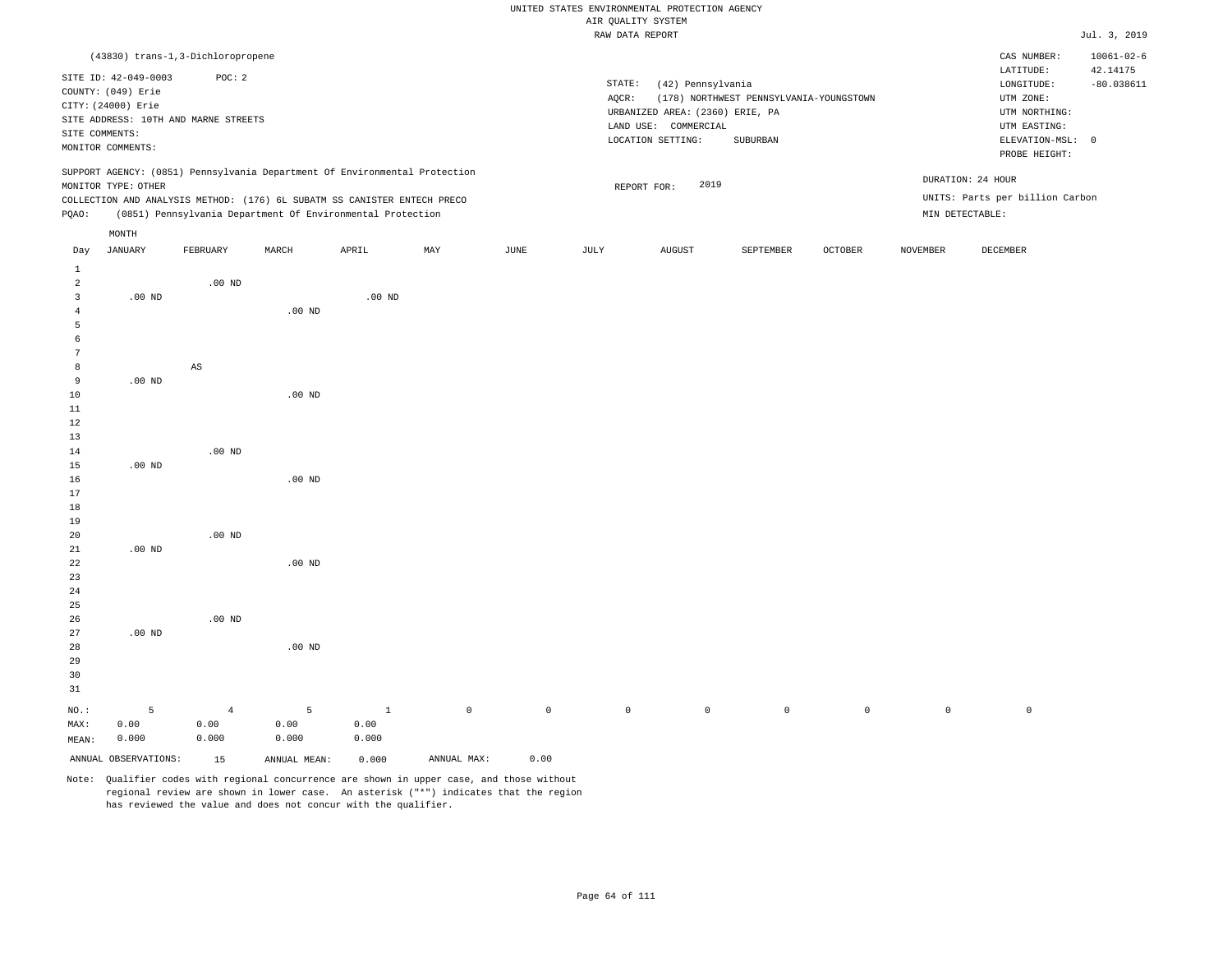| (43831) cis-1,3-Dichloropropene                                                                                                                                                                                                                               |                                                                                                                                                                             | $10061 - 01 - 5$<br>CAS NUMBER:                                                                                                        |
|---------------------------------------------------------------------------------------------------------------------------------------------------------------------------------------------------------------------------------------------------------------|-----------------------------------------------------------------------------------------------------------------------------------------------------------------------------|----------------------------------------------------------------------------------------------------------------------------------------|
| SITE ID: 42-049-0003<br>POC:2<br>COUNTY: (049) Erie<br>CITY: (24000) Erie<br>SITE ADDRESS: 10TH AND MARNE STREETS<br>SITE COMMENTS:<br>MONITOR COMMENTS:                                                                                                      | STATE:<br>(42) Pennsylvania<br>(178) NORTHWEST PENNSYLVANIA-YOUNGSTOWN<br>AOCR:<br>URBANIZED AREA: (2360) ERIE, PA<br>LAND USE: COMMERCIAL<br>LOCATION SETTING:<br>SUBURBAN | 42.14175<br>LATITUDE:<br>$-80.038611$<br>LONGITUDE:<br>UTM ZONE:<br>UTM NORTHING:<br>UTM EASTING:<br>ELEVATION-MSL: 0<br>PROBE HEIGHT: |
| SUPPORT AGENCY: (0851) Pennsylvania Department Of Environmental Protection<br>MONITOR TYPE: OTHER<br>COLLECTION AND ANALYSIS METHOD: (176) 6L SUBATM SS CANISTER ENTECH PRECO<br>(0851) Pennsylvania Department Of Environmental Protection<br>POAO:<br>MONTH | 2018<br>REPORT FOR:                                                                                                                                                         | DURATION: 24 HOUR<br>UNITS: Parts per billion Carbon<br>MIN DETECTABLE:<br>.1187925                                                    |

| Day             | JANUARY              | FEBRUARY       | MARCH        | APRIL       | MAY                                 | JUNE           | JULY        | AUGUST      | SEPTEMBER   | OCTOBER     | NOVEMBER    | DECEMBER       |
|-----------------|----------------------|----------------|--------------|-------------|-------------------------------------|----------------|-------------|-------------|-------------|-------------|-------------|----------------|
| $\mathbf{1}$    |                      |                |              |             |                                     |                |             |             |             |             |             |                |
| $\overline{a}$  |                      |                |              |             |                                     |                |             |             |             |             |             |                |
| 3               |                      |                |              |             |                                     |                |             |             |             |             |             |                |
| $\overline{4}$  |                      |                |              |             |                                     |                |             |             |             |             |             |                |
| 5               |                      |                |              |             |                                     |                |             |             |             |             |             |                |
| 6               |                      |                |              |             |                                     |                |             |             |             |             |             |                |
| $7\phantom{.0}$ |                      |                |              |             |                                     |                |             |             |             |             |             |                |
| 8               |                      |                |              |             |                                     |                |             |             |             |             |             |                |
| 9               |                      |                |              |             |                                     |                |             |             |             |             |             |                |
| $10$            |                      |                |              |             |                                     |                |             |             |             |             |             | .00 $ND$       |
| 11              |                      |                |              |             |                                     |                |             |             |             |             |             |                |
| 12              |                      |                |              |             |                                     |                |             |             |             |             |             |                |
| 13              |                      |                |              |             |                                     |                |             |             |             |             |             |                |
| 14              |                      |                |              |             |                                     |                |             |             |             |             |             |                |
| 15              |                      |                |              |             |                                     |                |             |             |             |             |             |                |
| 16              |                      |                |              |             |                                     |                |             |             |             |             |             | .00 $ND$       |
| 17              |                      |                |              |             |                                     |                |             |             |             |             |             |                |
| 18              |                      |                |              |             |                                     |                |             |             |             |             |             |                |
| 19              |                      |                |              |             |                                     |                |             |             |             |             |             |                |
| 20              |                      |                |              |             |                                     |                |             |             |             |             |             |                |
| $2\sqrt{1}$     |                      |                |              |             |                                     |                |             |             |             |             |             |                |
| $2\sqrt{2}$     |                      |                |              |             |                                     |                |             |             |             |             |             | .00 $ND$       |
| $23$<br>$2\,4$  |                      |                |              |             |                                     |                |             |             |             |             |             |                |
| $25\,$          |                      |                |              |             |                                     |                |             |             |             |             |             |                |
| 26              |                      |                |              |             |                                     |                |             |             |             |             |             |                |
| 27              |                      |                |              |             |                                     |                |             |             |             |             |             |                |
| $28\,$          |                      |                |              |             |                                     |                |             |             |             |             |             | .00 $ND$       |
| 29              |                      |                |              |             |                                     |                |             |             |             |             |             |                |
| 30              |                      |                |              |             |                                     |                |             |             |             |             |             |                |
| 31              |                      |                |              |             |                                     |                |             |             |             |             |             |                |
| $_{\rm NO.}$ :  | $\mathbb O$          | $\mathbb O$    | $\mathbb O$  | $\mathbb O$ | $\mathbb O$                         | $\overline{0}$ | $\mathbb O$ | $\mathbb O$ | $\mathbb O$ | $\mathbb O$ | $\mathbb O$ | $\overline{4}$ |
| MAX:            |                      |                |              |             |                                     |                |             |             |             |             |             | 0.00           |
| MEAN:           |                      |                |              |             |                                     |                |             |             |             |             |             | 0.000          |
|                 | ANNUAL OBSERVATIONS: | $\overline{4}$ | ANNUAL MEAN: | 0.000       | $\texttt{ANNUAL} \ \ \texttt{MAX:}$ | 0.00           |             |             |             |             |             |                |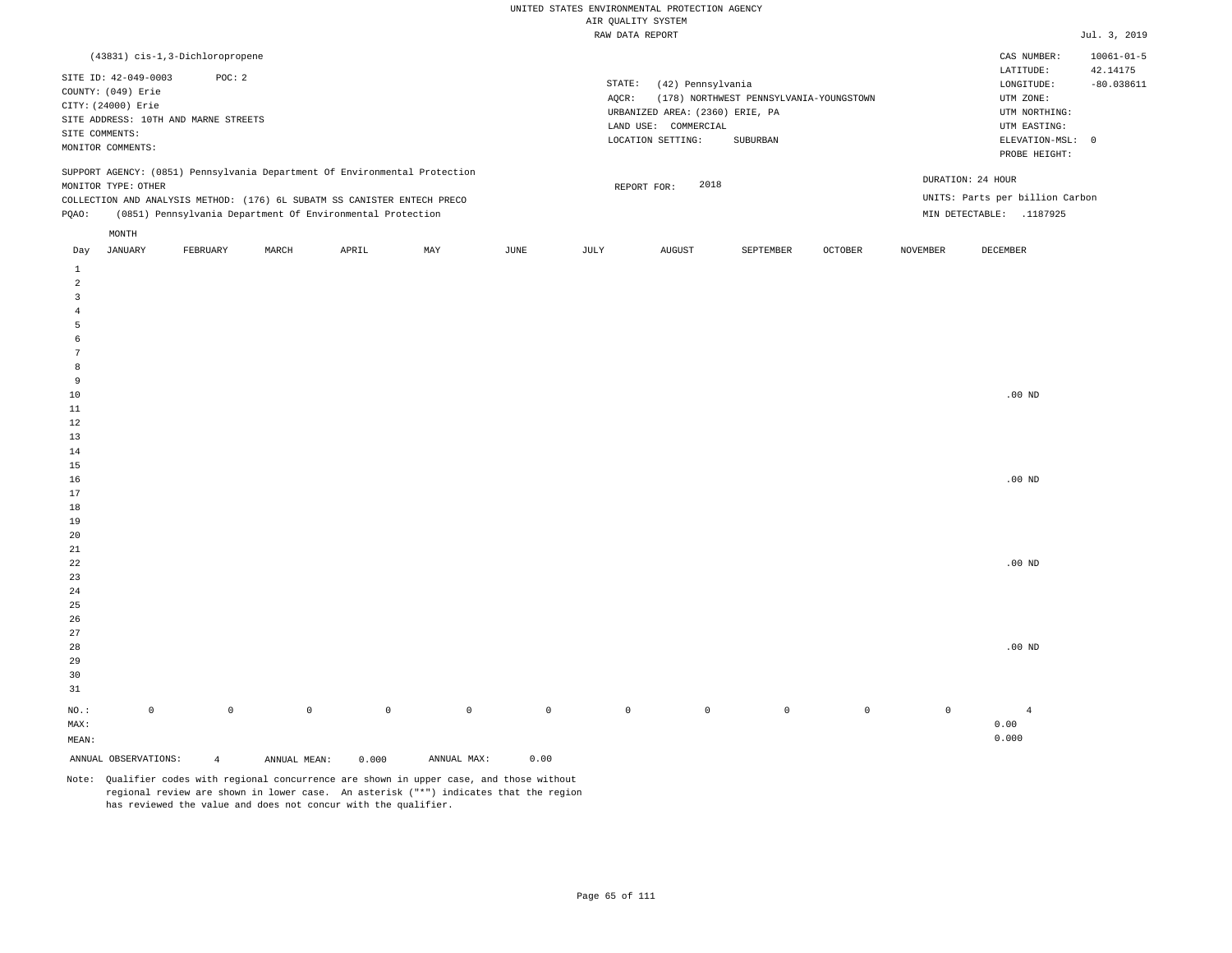|                               |                                                                                 |                                           |                                                                            |                 |             |                          |                     | RAW DATA REPORT                                                              |                                                     |                     |                 |                                                                | Jul. 3, 2019                                 |
|-------------------------------|---------------------------------------------------------------------------------|-------------------------------------------|----------------------------------------------------------------------------|-----------------|-------------|--------------------------|---------------------|------------------------------------------------------------------------------|-----------------------------------------------------|---------------------|-----------------|----------------------------------------------------------------|----------------------------------------------|
|                               | SITE ID: 42-049-0003                                                            | (43831) cis-1,3-Dichloropropene<br>POC: 2 |                                                                            |                 |             |                          | STATE:              | (42) Pennsylvania                                                            |                                                     |                     |                 | CAS NUMBER:<br>LATITUDE:<br>LONGITUDE:                         | $10061 - 01 - 5$<br>42.14175<br>$-80.038611$ |
|                               | COUNTY: (049) Erie<br>CITY: (24000) Erie<br>SITE COMMENTS:<br>MONITOR COMMENTS: | SITE ADDRESS: 10TH AND MARNE STREETS      |                                                                            |                 |             |                          | AQCR:               | URBANIZED AREA: (2360) ERIE, PA<br>LAND USE: COMMERCIAL<br>LOCATION SETTING: | (178) NORTHWEST PENNSYLVANIA-YOUNGSTOWN<br>SUBURBAN |                     |                 | UTM ZONE:<br>UTM NORTHING:<br>UTM EASTING:<br>ELEVATION-MSL: 0 |                                              |
|                               | MONITOR TYPE: OTHER                                                             |                                           | SUPPORT AGENCY: (0851) Pennsylvania Department Of Environmental Protection |                 |             |                          |                     | 2019                                                                         |                                                     |                     |                 | PROBE HEIGHT:<br>DURATION: 24 HOUR                             |                                              |
|                               |                                                                                 |                                           | COLLECTION AND ANALYSIS METHOD: (176) 6L SUBATM SS CANISTER ENTECH PRECO   |                 |             |                          |                     | REPORT FOR:                                                                  |                                                     |                     |                 | UNITS: Parts per billion Carbon                                |                                              |
| PQAO:                         |                                                                                 |                                           | (0851) Pennsylvania Department Of Environmental Protection                 |                 |             |                          |                     |                                                                              |                                                     |                     | MIN DETECTABLE: |                                                                |                                              |
|                               | MONTH                                                                           |                                           |                                                                            |                 |             |                          |                     |                                                                              |                                                     |                     |                 |                                                                |                                              |
| Day                           | JANUARY                                                                         | FEBRUARY                                  | MARCH                                                                      | APRIL           | MAY         | JUNE                     | JULY                | <b>AUGUST</b>                                                                | SEPTEMBER                                           | OCTOBER             | <b>NOVEMBER</b> | DECEMBER                                                       |                                              |
| $\mathbf{1}$                  |                                                                                 |                                           |                                                                            |                 |             |                          |                     |                                                                              |                                                     |                     |                 |                                                                |                                              |
| 2                             |                                                                                 | $.00$ ND                                  |                                                                            |                 |             |                          |                     |                                                                              |                                                     |                     |                 |                                                                |                                              |
| $\overline{3}$                | $.00$ ND                                                                        |                                           |                                                                            | $.00$ ND        |             |                          |                     |                                                                              |                                                     |                     |                 |                                                                |                                              |
| $\overline{4}$                |                                                                                 |                                           | $.00$ ND                                                                   |                 |             |                          |                     |                                                                              |                                                     |                     |                 |                                                                |                                              |
| 5                             |                                                                                 |                                           |                                                                            |                 |             |                          |                     |                                                                              |                                                     |                     |                 |                                                                |                                              |
| $\epsilon$<br>$7\phantom{.0}$ |                                                                                 |                                           |                                                                            |                 |             |                          |                     |                                                                              |                                                     |                     |                 |                                                                |                                              |
| 8                             |                                                                                 | $\mathbb{A}\mathbb{S}$                    |                                                                            |                 |             |                          |                     |                                                                              |                                                     |                     |                 |                                                                |                                              |
| 9                             | $.00$ ND                                                                        |                                           |                                                                            |                 |             |                          |                     |                                                                              |                                                     |                     |                 |                                                                |                                              |
| 10                            |                                                                                 |                                           | $.00$ ND                                                                   |                 |             |                          |                     |                                                                              |                                                     |                     |                 |                                                                |                                              |
| 11                            |                                                                                 |                                           |                                                                            |                 |             |                          |                     |                                                                              |                                                     |                     |                 |                                                                |                                              |
| 12                            |                                                                                 |                                           |                                                                            |                 |             |                          |                     |                                                                              |                                                     |                     |                 |                                                                |                                              |
| 13<br>14                      |                                                                                 | $.00$ ND                                  |                                                                            |                 |             |                          |                     |                                                                              |                                                     |                     |                 |                                                                |                                              |
| 15                            | $.00$ ND                                                                        |                                           |                                                                            |                 |             |                          |                     |                                                                              |                                                     |                     |                 |                                                                |                                              |
| 16                            |                                                                                 |                                           | $.00$ ND                                                                   |                 |             |                          |                     |                                                                              |                                                     |                     |                 |                                                                |                                              |
| 17                            |                                                                                 |                                           |                                                                            |                 |             |                          |                     |                                                                              |                                                     |                     |                 |                                                                |                                              |
| 18                            |                                                                                 |                                           |                                                                            |                 |             |                          |                     |                                                                              |                                                     |                     |                 |                                                                |                                              |
| 19<br>20                      |                                                                                 | $.00$ ND                                  |                                                                            |                 |             |                          |                     |                                                                              |                                                     |                     |                 |                                                                |                                              |
| 21                            | $.00$ ND                                                                        |                                           |                                                                            |                 |             |                          |                     |                                                                              |                                                     |                     |                 |                                                                |                                              |
| 22                            |                                                                                 |                                           | .00 <sub>ND</sub>                                                          |                 |             |                          |                     |                                                                              |                                                     |                     |                 |                                                                |                                              |
| 23                            |                                                                                 |                                           |                                                                            |                 |             |                          |                     |                                                                              |                                                     |                     |                 |                                                                |                                              |
| 24                            |                                                                                 |                                           |                                                                            |                 |             |                          |                     |                                                                              |                                                     |                     |                 |                                                                |                                              |
| 25<br>26                      |                                                                                 | $.00$ ND                                  |                                                                            |                 |             |                          |                     |                                                                              |                                                     |                     |                 |                                                                |                                              |
| 27                            | $.00$ ND                                                                        |                                           |                                                                            |                 |             |                          |                     |                                                                              |                                                     |                     |                 |                                                                |                                              |
| 28                            |                                                                                 |                                           | $.00$ ND                                                                   |                 |             |                          |                     |                                                                              |                                                     |                     |                 |                                                                |                                              |
| 29                            |                                                                                 |                                           |                                                                            |                 |             |                          |                     |                                                                              |                                                     |                     |                 |                                                                |                                              |
| 30                            |                                                                                 |                                           |                                                                            |                 |             |                          |                     |                                                                              |                                                     |                     |                 |                                                                |                                              |
| 31                            |                                                                                 |                                           |                                                                            |                 |             |                          |                     |                                                                              |                                                     |                     |                 |                                                                |                                              |
| NO.:                          | 5                                                                               | $\overline{4}$                            | 5                                                                          | $\mathbf{1}$    | $\mathsf 0$ | $\mathsf{O}\xspace$      | $\mathsf{O}\xspace$ | $\circ$                                                                      | $\mathsf{O}$                                        | $\mathsf{O}\xspace$ | $\mathbb O$     | $\mathbb O$                                                    |                                              |
| MAX:                          | 0.00<br>0.000                                                                   | 0.00<br>0.000                             | 0.00<br>0.000                                                              | 0.00<br>0.000   |             |                          |                     |                                                                              |                                                     |                     |                 |                                                                |                                              |
| MEAN:                         |                                                                                 |                                           |                                                                            |                 |             |                          |                     |                                                                              |                                                     |                     |                 |                                                                |                                              |
|                               | ANNUAL OBSERVATIONS:                                                            | 15<br>$\sim$<br>$\sim$                    | ANNUAL MEAN:                                                               | 0.000<br>$\sim$ | ANNUAL MAX: | 0.00<br>$\sim$<br>$\sim$ |                     |                                                                              |                                                     |                     |                 |                                                                |                                              |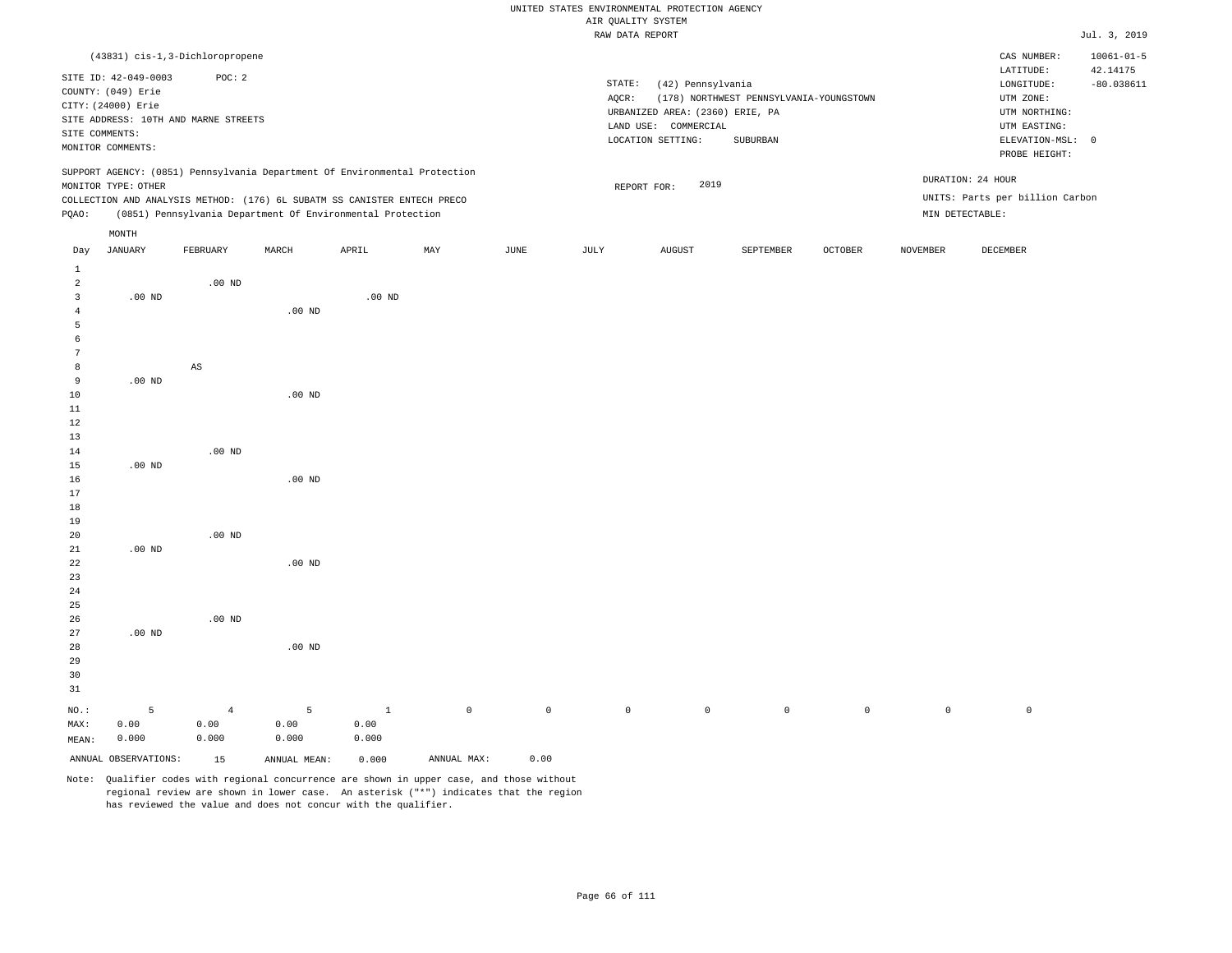| (43832) Dibromochloromethane                                                                                                                                                                                                                         |          |       |       |     |      |                 |                                                                                                      |                                                     |                |                                      | CAS NUMBER:                                                                                                | $124 - 48 - 1$           |
|------------------------------------------------------------------------------------------------------------------------------------------------------------------------------------------------------------------------------------------------------|----------|-------|-------|-----|------|-----------------|------------------------------------------------------------------------------------------------------|-----------------------------------------------------|----------------|--------------------------------------|------------------------------------------------------------------------------------------------------------|--------------------------|
| SITE ID: 42-049-0003<br>COUNTY: (049) Erie<br>CITY: (24000) Erie<br>SITE ADDRESS: 10TH AND MARNE STREETS<br>SITE COMMENTS:<br>MONITOR COMMENTS:                                                                                                      | POC: 2   |       |       |     |      | STATE:<br>AOCR: | (42) Pennsylvania<br>URBANIZED AREA: (2360) ERIE, PA<br>LAND USE:<br>COMMERCIAL<br>LOCATION SETTING: | (178) NORTHWEST PENNSYLVANIA-YOUNGSTOWN<br>SUBURBAN |                |                                      | LATITUDE:<br>LONGITUDE:<br>UTM ZONE:<br>UTM NORTHING:<br>UTM EASTING:<br>ELEVATION-MSL: 0<br>PROBE HEIGHT: | 42.14175<br>$-80.038611$ |
| SUPPORT AGENCY: (0851) Pennsylvania Department Of Environmental Protection<br>MONITOR TYPE: OTHER<br>COLLECTION AND ANALYSIS METHOD: (176) 6L SUBATM SS CANISTER ENTECH PRECO<br>(0851) Pennsylvania Department Of Environmental Protection<br>POAO: |          |       |       |     |      |                 | 2018<br>REPORT FOR:                                                                                  |                                                     |                | DURATION: 24 HOUR<br>MIN DETECTABLE: | UNITS: Parts per billion Carbon<br>.031725                                                                 |                          |
| MONTH<br>JANUARY<br>Day                                                                                                                                                                                                                              | FEBRUARY | MARCH | APRIL | MAY | JUNE | JULY            | AUGUST                                                                                               | SEPTEMBER                                           | <b>OCTOBER</b> | NOVEMBER                             | DECEMBER                                                                                                   |                          |

| ANNUAL OBSERVATIONS: |             | $\overline{4}$ | ANNUAL MEAN: | 0.000        | ANNUAL MAX: | 0.00        |         |             |         |             |             |                |
|----------------------|-------------|----------------|--------------|--------------|-------------|-------------|---------|-------------|---------|-------------|-------------|----------------|
| $\texttt{MEAN}:$     |             |                |              |              |             |             |         |             |         |             |             | 0.000          |
| $\texttt{MAX}$ :     |             |                |              |              |             |             |         |             |         |             |             | 0.00           |
| $_{\rm NO.}$ :       | $\mathbb O$ | $\mathbb O$    | $\mathbb O$  | $\mathsf{O}$ | $\mathbb O$ | $\mathbb O$ | $\circ$ | $\mathbb O$ | $\circ$ | $\mathbb O$ | $\mathbb O$ | $\overline{4}$ |
| $3\sqrt{1}$          |             |                |              |              |             |             |         |             |         |             |             |                |
| $30$                 |             |                |              |              |             |             |         |             |         |             |             |                |
| $29$                 |             |                |              |              |             |             |         |             |         |             |             |                |
| $_{\rm 28}$          |             |                |              |              |             |             |         |             |         |             |             | $.00$ ND       |
| $27\,$               |             |                |              |              |             |             |         |             |         |             |             |                |
| $26\,$               |             |                |              |              |             |             |         |             |         |             |             |                |
| $25\,$               |             |                |              |              |             |             |         |             |         |             |             |                |
| $2\sqrt{4}$          |             |                |              |              |             |             |         |             |         |             |             |                |
| $23\,$               |             |                |              |              |             |             |         |             |         |             |             |                |
| 22                   |             |                |              |              |             |             |         |             |         |             |             | $.00$ ND       |
| $2\sqrt{1}$          |             |                |              |              |             |             |         |             |         |             |             |                |
| $20\,$               |             |                |              |              |             |             |         |             |         |             |             |                |
| $19$                 |             |                |              |              |             |             |         |             |         |             |             |                |
| $18\,$               |             |                |              |              |             |             |         |             |         |             |             |                |
| $17\,$               |             |                |              |              |             |             |         |             |         |             |             |                |
| $16\,$               |             |                |              |              |             |             |         |             |         |             |             | $.00$ ND       |
| $15$                 |             |                |              |              |             |             |         |             |         |             |             |                |
| $13\,$<br>$14$       |             |                |              |              |             |             |         |             |         |             |             |                |
|                      |             |                |              |              |             |             |         |             |         |             |             |                |
| $11\,$<br>$1\,2$     |             |                |              |              |             |             |         |             |         |             |             |                |
| $10\,$               |             |                |              |              |             |             |         |             |         |             |             | .00 $ND$       |
| 9                    |             |                |              |              |             |             |         |             |         |             |             |                |
| 8                    |             |                |              |              |             |             |         |             |         |             |             |                |
| $7\phantom{.0}$      |             |                |              |              |             |             |         |             |         |             |             |                |
| $\epsilon$           |             |                |              |              |             |             |         |             |         |             |             |                |
| $\sqrt{5}$           |             |                |              |              |             |             |         |             |         |             |             |                |
| $\sqrt{4}$           |             |                |              |              |             |             |         |             |         |             |             |                |
| 3                    |             |                |              |              |             |             |         |             |         |             |             |                |
| $\overline{a}$       |             |                |              |              |             |             |         |             |         |             |             |                |
| $\mathbf{1}$         |             |                |              |              |             |             |         |             |         |             |             |                |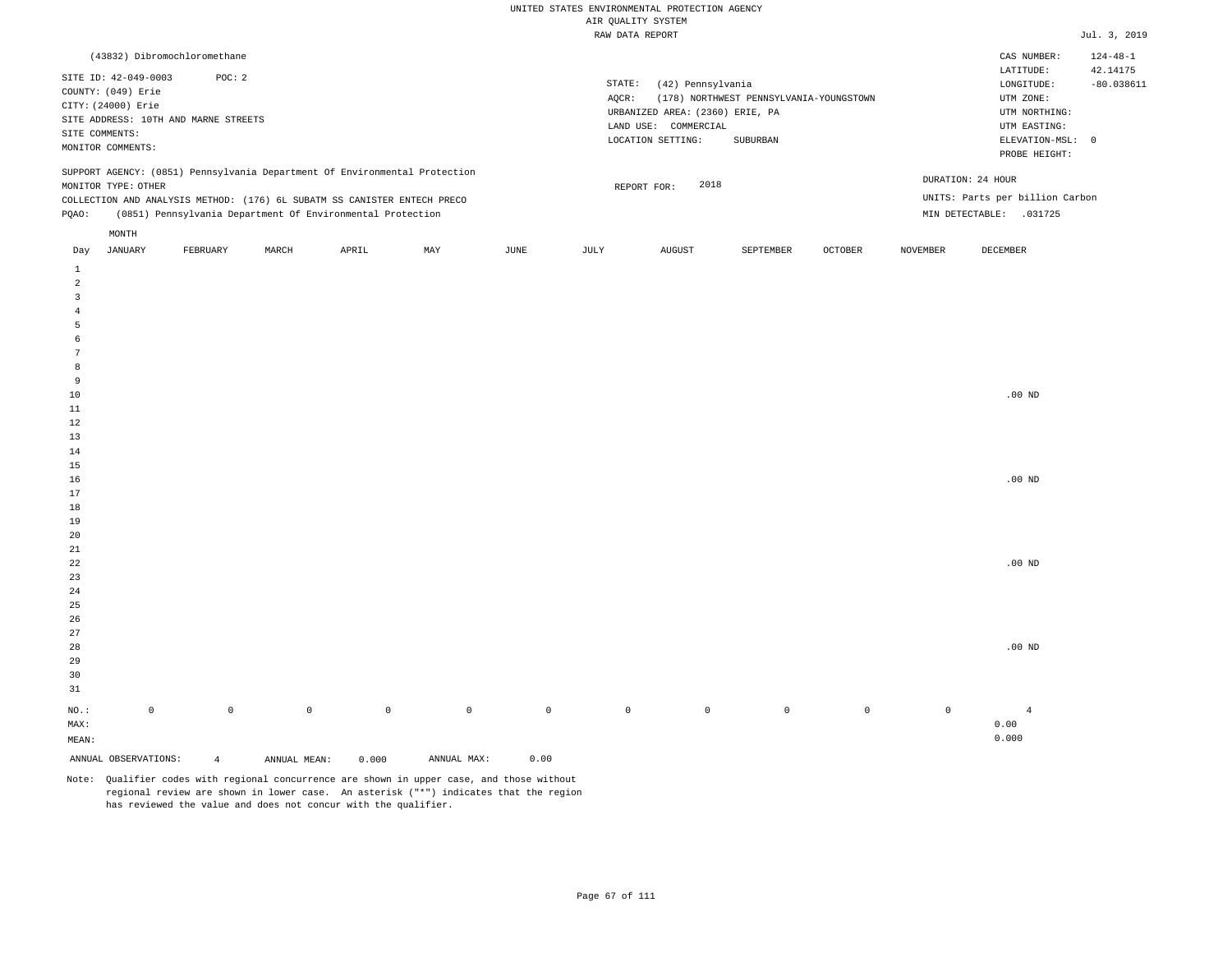|                |                      |                                        |                   |                                                                            |     |      |                             | urw Kountri oroinu              |                                         |                |                 |                                 |                                            |
|----------------|----------------------|----------------------------------------|-------------------|----------------------------------------------------------------------------|-----|------|-----------------------------|---------------------------------|-----------------------------------------|----------------|-----------------|---------------------------------|--------------------------------------------|
|                |                      |                                        |                   |                                                                            |     |      |                             | RAW DATA REPORT                 |                                         |                |                 |                                 | Jul. 3, 2019                               |
|                | SITE ID: 42-049-0003 | (43832) Dibromochloromethane<br>POC: 2 |                   |                                                                            |     |      | STATE:<br>(42) Pennsylvania |                                 |                                         |                |                 |                                 | $124 - 48 - 1$<br>42.14175<br>$-80.038611$ |
|                | COUNTY: (049) Erie   |                                        |                   |                                                                            |     |      | AQCR:                       |                                 | (178) NORTHWEST PENNSYLVANIA-YOUNGSTOWN |                |                 | LONGITUDE:<br>UTM ZONE:         |                                            |
|                | CITY: (24000) Erie   |                                        |                   |                                                                            |     |      |                             | URBANIZED AREA: (2360) ERIE, PA |                                         |                |                 | UTM NORTHING:                   |                                            |
|                |                      | SITE ADDRESS: 10TH AND MARNE STREETS   |                   |                                                                            |     |      |                             | LAND USE: COMMERCIAL            |                                         |                |                 | UTM EASTING:                    |                                            |
|                | SITE COMMENTS:       |                                        |                   |                                                                            |     |      |                             | LOCATION SETTING:               | SUBURBAN                                |                |                 | ELEVATION-MSL: 0                |                                            |
|                | MONITOR COMMENTS:    |                                        |                   |                                                                            |     |      |                             |                                 |                                         |                |                 | PROBE HEIGHT:                   |                                            |
|                |                      |                                        |                   | SUPPORT AGENCY: (0851) Pennsylvania Department Of Environmental Protection |     |      |                             |                                 |                                         |                |                 | DURATION: 24 HOUR               |                                            |
|                | MONITOR TYPE: OTHER  |                                        |                   |                                                                            |     |      |                             | 2019<br>REPORT FOR:             |                                         |                |                 | UNITS: Parts per billion Carbon |                                            |
|                |                      |                                        |                   | COLLECTION AND ANALYSIS METHOD: (176) 6L SUBATM SS CANISTER ENTECH PRECO   |     |      |                             |                                 |                                         |                |                 |                                 |                                            |
| PQAO:          |                      |                                        |                   | (0851) Pennsylvania Department Of Environmental Protection                 |     |      |                             |                                 |                                         |                | MIN DETECTABLE: |                                 |                                            |
|                | $\texttt{MONTH}$     |                                        |                   |                                                                            |     |      |                             |                                 |                                         |                |                 |                                 |                                            |
| Day            | <b>JANUARY</b>       | FEBRUARY                               | MARCH             | APRIL                                                                      | MAY | JUNE | JULY                        | AUGUST                          | SEPTEMBER                               | <b>OCTOBER</b> | NOVEMBER        | DECEMBER                        |                                            |
| $\mathbf{1}$   |                      |                                        |                   |                                                                            |     |      |                             |                                 |                                         |                |                 |                                 |                                            |
| $\overline{c}$ |                      | .03SQ                                  |                   |                                                                            |     |      |                             |                                 |                                         |                |                 |                                 |                                            |
| 3              | $.00$ ND             |                                        |                   | .00 <sub>ND</sub>                                                          |     |      |                             |                                 |                                         |                |                 |                                 |                                            |
| 4              |                      |                                        | .00 <sub>ND</sub> |                                                                            |     |      |                             |                                 |                                         |                |                 |                                 |                                            |
| 5              |                      |                                        |                   |                                                                            |     |      |                             |                                 |                                         |                |                 |                                 |                                            |
| -6             |                      |                                        |                   |                                                                            |     |      |                             |                                 |                                         |                |                 |                                 |                                            |
| 7              |                      |                                        |                   |                                                                            |     |      |                             |                                 |                                         |                |                 |                                 |                                            |
| 8              |                      | $_{\rm AS}$                            |                   |                                                                            |     |      |                             |                                 |                                         |                |                 |                                 |                                            |
| 9              | $.00$ ND             |                                        |                   |                                                                            |     |      |                             |                                 |                                         |                |                 |                                 |                                            |
| 10             |                      |                                        | $.00$ ND          |                                                                            |     |      |                             |                                 |                                         |                |                 |                                 |                                            |
| 11             |                      |                                        |                   |                                                                            |     |      |                             |                                 |                                         |                |                 |                                 |                                            |
| 12             |                      |                                        |                   |                                                                            |     |      |                             |                                 |                                         |                |                 |                                 |                                            |
| 13             |                      |                                        |                   |                                                                            |     |      |                             |                                 |                                         |                |                 |                                 |                                            |
| 14             |                      | $.00$ ND                               |                   |                                                                            |     |      |                             |                                 |                                         |                |                 |                                 |                                            |
| 15             | $.00$ ND             |                                        |                   |                                                                            |     |      |                             |                                 |                                         |                |                 |                                 |                                            |
| 16             |                      |                                        | $.00$ ND          |                                                                            |     |      |                             |                                 |                                         |                |                 |                                 |                                            |
| 17             |                      |                                        |                   |                                                                            |     |      |                             |                                 |                                         |                |                 |                                 |                                            |
| 18             |                      |                                        |                   |                                                                            |     |      |                             |                                 |                                         |                |                 |                                 |                                            |
| 19             |                      |                                        |                   |                                                                            |     |      |                             |                                 |                                         |                |                 |                                 |                                            |
| 20             |                      | $.00$ ND                               |                   |                                                                            |     |      |                             |                                 |                                         |                |                 |                                 |                                            |
| 21             | $.00$ ND             |                                        |                   |                                                                            |     |      |                             |                                 |                                         |                |                 |                                 |                                            |
| 22             |                      |                                        | $.00$ ND          |                                                                            |     |      |                             |                                 |                                         |                |                 |                                 |                                            |
| 23             |                      |                                        |                   |                                                                            |     |      |                             |                                 |                                         |                |                 |                                 |                                            |
| 24             |                      |                                        |                   |                                                                            |     |      |                             |                                 |                                         |                |                 |                                 |                                            |
| 25             |                      |                                        |                   |                                                                            |     |      |                             |                                 |                                         |                |                 |                                 |                                            |
| 26             |                      | $.00$ ND                               |                   |                                                                            |     |      |                             |                                 |                                         |                |                 |                                 |                                            |

Note: Qualifier codes with regional concurrence are shown in upper case, and those without regional review are shown in lower case. An asterisk ("\*") indicates that the region has reviewed the value and does not concur with the qualifier.

1 0.00 0.000

.00 ND

5 0.00 0.000

ANNUAL OBSERVATIONS: 15 ANNUAL MEAN: .002 ANNUAL MAX: .03

NO.: MAX: MEAN: .00 ND

5 0.00 0.000

4 .03 .008

0 0 0 0 0 0 0 0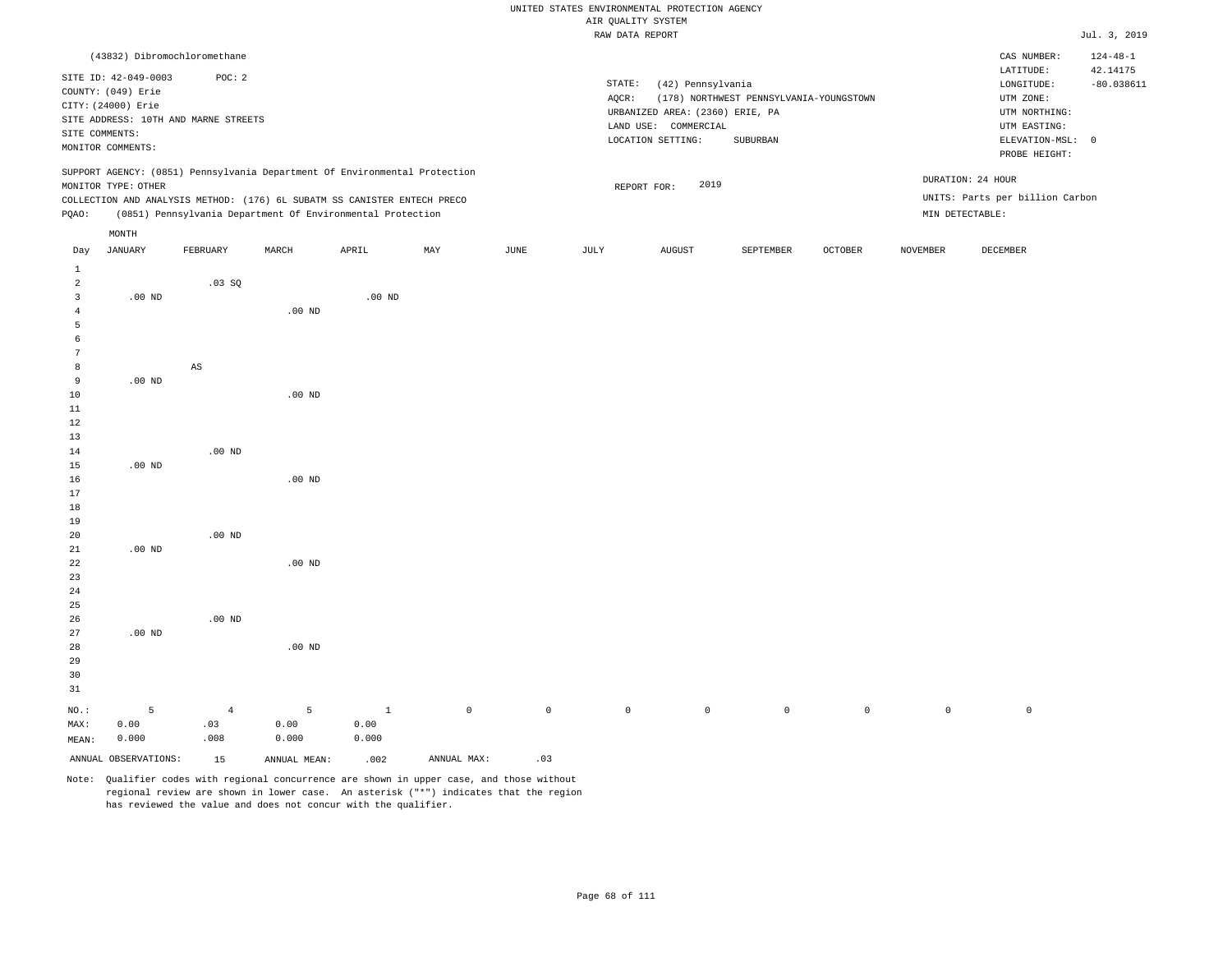|                                                                                                                                                                                                                                                      | (43838) trans-1,2-Dichloroethylene                                                                                                                        |          |       |       |     |      |      |                                                                                                                |                                                     |         |                                                                                                            | CAS NUMBER:                               | $156 - 60 - 5$ |
|------------------------------------------------------------------------------------------------------------------------------------------------------------------------------------------------------------------------------------------------------|-----------------------------------------------------------------------------------------------------------------------------------------------------------|----------|-------|-------|-----|------|------|----------------------------------------------------------------------------------------------------------------|-----------------------------------------------------|---------|------------------------------------------------------------------------------------------------------------|-------------------------------------------|----------------|
|                                                                                                                                                                                                                                                      | SITE ID: 42-049-0003<br>POC: 2<br>COUNTY: (049) Erie<br>CITY: (24000) Erie<br>SITE ADDRESS: 10TH AND MARNE STREETS<br>SITE COMMENTS:<br>MONITOR COMMENTS: |          |       |       |     |      |      | STATE:<br>(42) Pennsylvania<br>URBANIZED AREA: (2360) ERIE, PA<br>COMMERCIAL<br>LAND USE:<br>LOCATION SETTING: | (178) NORTHWEST PENNSYLVANIA-YOUNGSTOWN<br>SUBURBAN |         | LATITUDE:<br>LONGITUDE:<br>UTM ZONE:<br>UTM NORTHING:<br>UTM EASTING:<br>ELEVATION-MSL: 0<br>PROBE HEIGHT: | 42.14175<br>$-80.038611$                  |                |
| SUPPORT AGENCY: (0851) Pennsylvania Department Of Environmental Protection<br>MONITOR TYPE: OTHER<br>COLLECTION AND ANALYSIS METHOD: (176) 6L SUBATM SS CANISTER ENTECH PRECO<br>(0851) Pennsylvania Department Of Environmental Protection<br>POAO: |                                                                                                                                                           |          |       |       |     |      |      | 2018<br>REPORT FOR:                                                                                            |                                                     |         | DURATION: 24 HOUR<br>MIN DETECTABLE:                                                                       | UNITS: Parts per billion Carbon<br>.07379 |                |
| Day                                                                                                                                                                                                                                                  | MONTH<br>JANUARY                                                                                                                                          | FEBRUARY | MARCH | APRIL | MAY | JUNE | JULY | AUGUST                                                                                                         | SEPTEMBER                                           | OCTOBER | <b>NOVEMBER</b>                                                                                            | DECEMBER                                  |                |

| ANNUAL OBSERVATIONS:          | $\overline{4}$ | ANNUAL MEAN: | 0.000       | ANNUAL MAX: | 0.00        |             |                |         |         |             |                |
|-------------------------------|----------------|--------------|-------------|-------------|-------------|-------------|----------------|---------|---------|-------------|----------------|
| $\texttt{MEAN}:$              |                |              |             |             |             |             |                |         |         |             | 0.000          |
| $\texttt{MAX}$ :              |                |              |             |             |             |             |                |         |         |             | 0.00           |
| $_{\rm NO.}$ :<br>$\mathbb O$ | $\mathbb O$    | $\mathbb O$  | $\mathbb O$ | $\mathbb O$ | $\mathbb O$ | $\mathbb O$ | $\overline{0}$ | $\circ$ | $\circ$ | $\mathbb O$ | $\overline{4}$ |
| $3\sqrt{1}$                   |                |              |             |             |             |             |                |         |         |             |                |
| $30$                          |                |              |             |             |             |             |                |         |         |             |                |
| $29\,$                        |                |              |             |             |             |             |                |         |         |             |                |
| $2\,8$                        |                |              |             |             |             |             |                |         |         |             | $.00$ ND       |
| $27\,$                        |                |              |             |             |             |             |                |         |         |             |                |
| $26$                          |                |              |             |             |             |             |                |         |         |             |                |
| $25\,$                        |                |              |             |             |             |             |                |         |         |             |                |
| 24                            |                |              |             |             |             |             |                |         |         |             |                |
| 23                            |                |              |             |             |             |             |                |         |         |             |                |
| $^{\rm 22}$                   |                |              |             |             |             |             |                |         |         |             | $.00$ ND       |
| $2\sqrt{1}$                   |                |              |             |             |             |             |                |         |         |             |                |
| $20\,$                        |                |              |             |             |             |             |                |         |         |             |                |
| $19$                          |                |              |             |             |             |             |                |         |         |             |                |
| $1\,8$                        |                |              |             |             |             |             |                |         |         |             |                |
| $17\,$                        |                |              |             |             |             |             |                |         |         |             |                |
| $16$                          |                |              |             |             |             |             |                |         |         |             | $.00$ ND       |
| $15\,$                        |                |              |             |             |             |             |                |         |         |             |                |
| $14$                          |                |              |             |             |             |             |                |         |         |             |                |
| $13$                          |                |              |             |             |             |             |                |         |         |             |                |
| $1\,2$                        |                |              |             |             |             |             |                |         |         |             |                |
| $10\,$<br>$11\,$              |                |              |             |             |             |             |                |         |         |             | $.00$ ND       |
| $\overline{9}$                |                |              |             |             |             |             |                |         |         |             |                |
| $^{\,8}$                      |                |              |             |             |             |             |                |         |         |             |                |
| $7\phantom{.0}$               |                |              |             |             |             |             |                |         |         |             |                |
| 6                             |                |              |             |             |             |             |                |         |         |             |                |
| $\overline{5}$                |                |              |             |             |             |             |                |         |         |             |                |
| $\overline{4}$                |                |              |             |             |             |             |                |         |         |             |                |
| $\overline{\mathbf{3}}$       |                |              |             |             |             |             |                |         |         |             |                |
| $\overline{\mathbf{c}}$       |                |              |             |             |             |             |                |         |         |             |                |
| $\mathbf{1}$                  |                |              |             |             |             |             |                |         |         |             |                |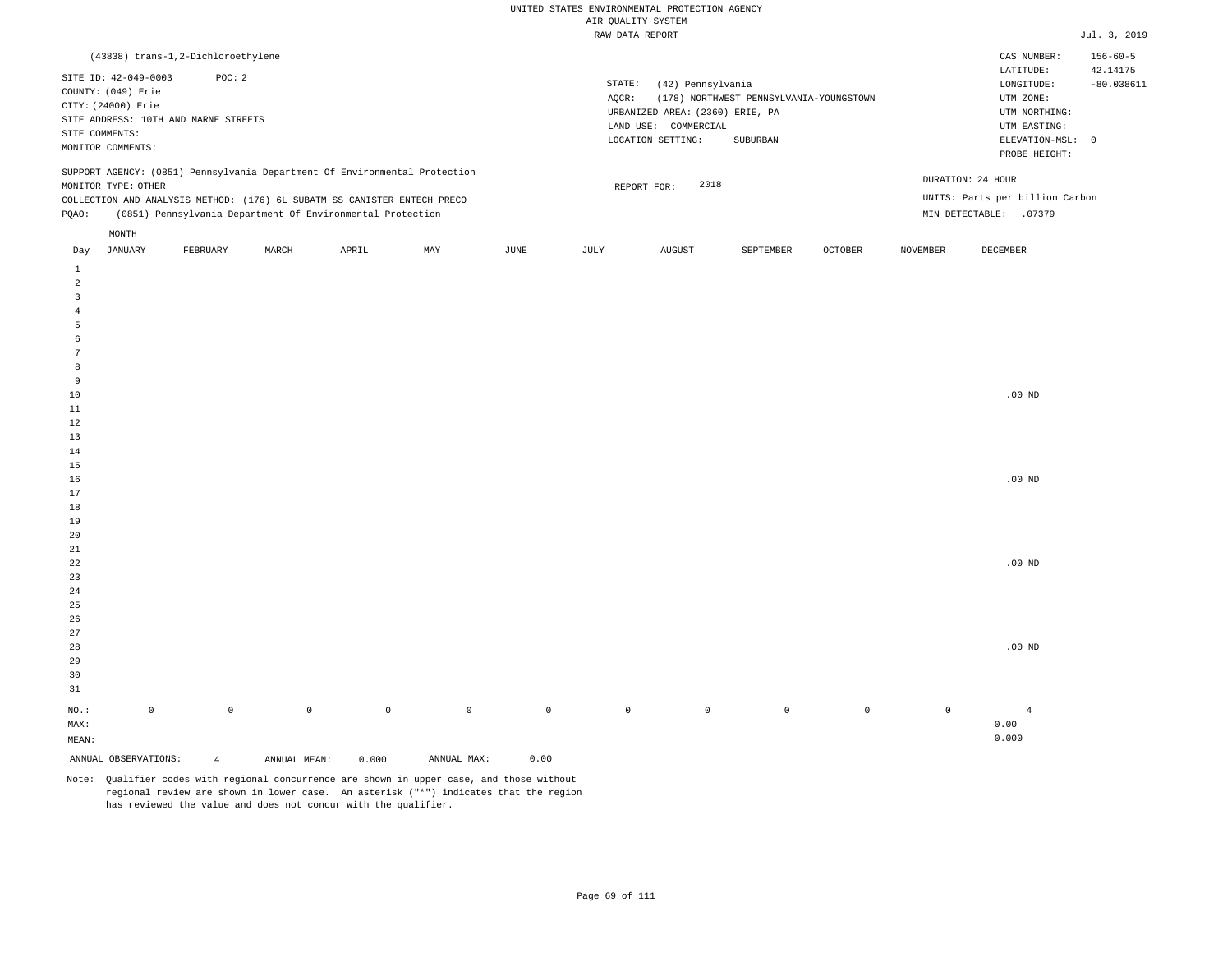|                                                                                                                                                           |                     |                                    |                    |                                                                                                                                        |             |             |                 | RAW DATA REPORT                                                                                                                              |           |                                                                                                            |                          |                                 | Jul. 3, 2019   |
|-----------------------------------------------------------------------------------------------------------------------------------------------------------|---------------------|------------------------------------|--------------------|----------------------------------------------------------------------------------------------------------------------------------------|-------------|-------------|-----------------|----------------------------------------------------------------------------------------------------------------------------------------------|-----------|------------------------------------------------------------------------------------------------------------|--------------------------|---------------------------------|----------------|
|                                                                                                                                                           |                     | (43838) trans-1,2-Dichloroethylene |                    |                                                                                                                                        |             |             |                 |                                                                                                                                              |           |                                                                                                            |                          | CAS NUMBER:                     | $156 - 60 - 5$ |
| POC: 2<br>SITE ID: 42-049-0003<br>COUNTY: (049) Erie<br>CITY: (24000) Erie<br>SITE ADDRESS: 10TH AND MARNE STREETS<br>SITE COMMENTS:<br>MONITOR COMMENTS: |                     |                                    |                    |                                                                                                                                        |             |             | STATE:<br>AQCR: | (42) Pennsylvania<br>(178) NORTHWEST PENNSYLVANIA-YOUNGSTOWN<br>URBANIZED AREA: (2360) ERIE, PA<br>LAND USE: COMMERCIAL<br>LOCATION SETTING: |           | LATITUDE:<br>LONGITUDE:<br>UTM ZONE:<br>UTM NORTHING:<br>UTM EASTING:<br>ELEVATION-MSL: 0<br>PROBE HEIGHT: | 42.14175<br>$-80.038611$ |                                 |                |
|                                                                                                                                                           |                     |                                    |                    | SUPPORT AGENCY: (0851) Pennsylvania Department Of Environmental Protection                                                             |             |             |                 |                                                                                                                                              |           |                                                                                                            |                          | DURATION: 24 HOUR               |                |
|                                                                                                                                                           | MONITOR TYPE: OTHER |                                    |                    |                                                                                                                                        |             |             |                 | 2019<br>REPORT FOR:                                                                                                                          |           |                                                                                                            |                          | UNITS: Parts per billion Carbon |                |
| PQAO:                                                                                                                                                     |                     |                                    |                    | COLLECTION AND ANALYSIS METHOD: (176) 6L SUBATM SS CANISTER ENTECH PRECO<br>(0851) Pennsylvania Department Of Environmental Protection |             |             |                 |                                                                                                                                              |           |                                                                                                            |                          | MIN DETECTABLE:                 |                |
|                                                                                                                                                           | $\texttt{MONTH}$    |                                    |                    |                                                                                                                                        |             |             |                 |                                                                                                                                              |           |                                                                                                            |                          |                                 |                |
| Day                                                                                                                                                       | <b>JANUARY</b>      | FEBRUARY                           | MARCH              | APRIL                                                                                                                                  | MAY         | <b>JUNE</b> | JULY            | <b>AUGUST</b>                                                                                                                                | SEPTEMBER | OCTOBER                                                                                                    | <b>NOVEMBER</b>          | <b>DECEMBER</b>                 |                |
| $\mathbf{1}$<br>$\overline{a}$<br>$\overline{3}$                                                                                                          | $.00$ ND            | $.00$ ND                           |                    | $.00$ ND                                                                                                                               |             |             |                 |                                                                                                                                              |           |                                                                                                            |                          |                                 |                |
| $\overline{4}$<br>5<br>6<br>7                                                                                                                             |                     |                                    | $.00$ ND           |                                                                                                                                        |             |             |                 |                                                                                                                                              |           |                                                                                                            |                          |                                 |                |
| 8<br>9                                                                                                                                                    | $.00$ ND            | AS                                 |                    |                                                                                                                                        |             |             |                 |                                                                                                                                              |           |                                                                                                            |                          |                                 |                |
| 10<br>$1\,1$<br>12                                                                                                                                        |                     |                                    | $.00$ ND           |                                                                                                                                        |             |             |                 |                                                                                                                                              |           |                                                                                                            |                          |                                 |                |
| 13<br>14<br>15<br>16                                                                                                                                      | $.00$ ND            | $.00$ ND                           | $.00$ ND           |                                                                                                                                        |             |             |                 |                                                                                                                                              |           |                                                                                                            |                          |                                 |                |
| $17$<br>18<br>19                                                                                                                                          |                     |                                    |                    |                                                                                                                                        |             |             |                 |                                                                                                                                              |           |                                                                                                            |                          |                                 |                |
| 20<br>21<br>22                                                                                                                                            | $.00$ ND            | $.00$ ND                           | .00 <sub>ND</sub>  |                                                                                                                                        |             |             |                 |                                                                                                                                              |           |                                                                                                            |                          |                                 |                |
| 23<br>24<br>25                                                                                                                                            |                     |                                    |                    |                                                                                                                                        |             |             |                 |                                                                                                                                              |           |                                                                                                            |                          |                                 |                |
| 26<br>27<br>28<br>29<br>30<br>31                                                                                                                          | .00 $ND$            | $.00$ ND                           | .00 <sub>ND</sub>  |                                                                                                                                        |             |             |                 |                                                                                                                                              |           |                                                                                                            |                          |                                 |                |
| NO.:<br>MAX:<br>MEAN:                                                                                                                                     | 5<br>0.00<br>0.000  | $\overline{4}$<br>0.00<br>0.000    | 5<br>0.00<br>0.000 | $\mathbf{1}$<br>0.00<br>0.000                                                                                                          | $\mathbb O$ | $\mathbb O$ | $\mathbb O$     | $\circ$                                                                                                                                      | $\circ$   | $\circ$                                                                                                    | $\mathbb O$              | $\mathbb O$                     |                |

ANNUAL OBSERVATIONS: 15 ANNUAL MEAN: 0.000 ANNUAL MAX: 0.00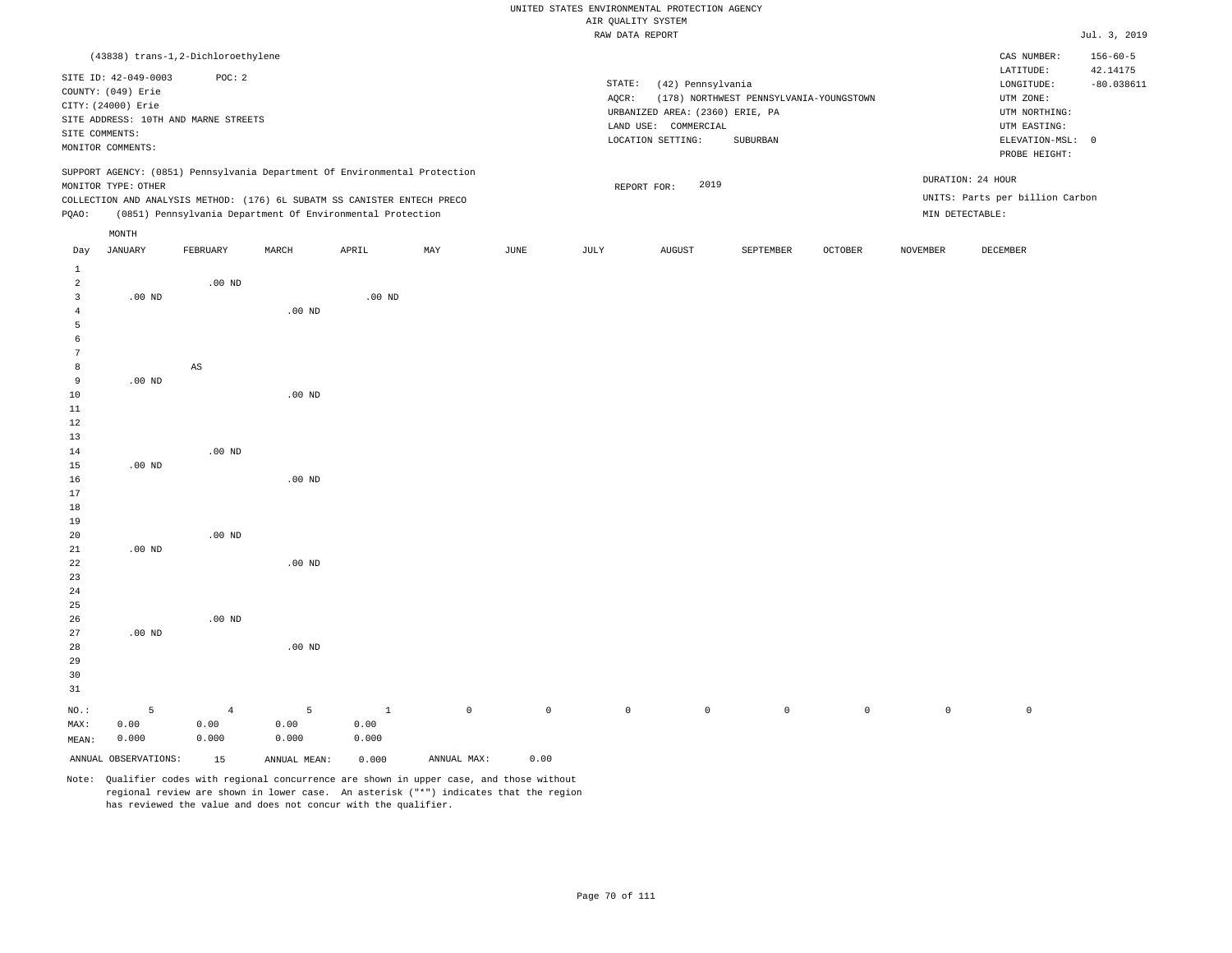|                                     |                      | (43839) cis-1,2-Dichloroethene       |       |                                                                            |     |      |                                 |                                         |           |                  |          | CAS NUMBER:                     | $156 - 59 - 2$ |  |
|-------------------------------------|----------------------|--------------------------------------|-------|----------------------------------------------------------------------------|-----|------|---------------------------------|-----------------------------------------|-----------|------------------|----------|---------------------------------|----------------|--|
|                                     | SITE ID: 42-049-0003 | POC:2                                |       |                                                                            |     |      |                                 |                                         |           |                  |          | LATITUDE:                       | 42.14175       |  |
|                                     | COUNTY: (049) Erie   |                                      |       |                                                                            |     |      | STATE:                          | (42) Pennsylvania                       |           |                  |          | LONGITUDE:                      | $-80.038611$   |  |
|                                     | CITY: (24000) Erie   |                                      |       |                                                                            |     |      | AOCR:                           | (178) NORTHWEST PENNSYLVANIA-YOUNGSTOWN |           | UTM ZONE:        |          |                                 |                |  |
|                                     |                      | SITE ADDRESS: 10TH AND MARNE STREETS |       |                                                                            |     |      | URBANIZED AREA: (2360) ERIE, PA | UTM NORTHING:                           |           |                  |          |                                 |                |  |
|                                     |                      |                                      |       |                                                                            |     |      |                                 | LAND USE: COMMERCIAL                    |           | UTM EASTING:     |          |                                 |                |  |
| SITE COMMENTS:<br>MONITOR COMMENTS: |                      |                                      |       |                                                                            |     |      |                                 | LOCATION SETTING:                       |           | ELEVATION-MSL: 0 |          |                                 |                |  |
|                                     |                      |                                      |       |                                                                            |     |      |                                 |                                         |           |                  |          | PROBE HEIGHT:                   |                |  |
|                                     |                      |                                      |       | SUPPORT AGENCY: (0851) Pennsylvania Department Of Environmental Protection |     |      |                                 |                                         |           |                  |          |                                 |                |  |
|                                     | MONITOR TYPE: OTHER  |                                      |       |                                                                            |     |      | 2018<br>REPORT FOR:             |                                         |           |                  |          | DURATION: 24 HOUR               |                |  |
|                                     |                      |                                      |       | COLLECTION AND ANALYSIS METHOD: (176) 6L SUBATM SS CANISTER ENTECH PRECO   |     |      |                                 |                                         |           |                  |          | UNITS: Parts per billion Carbon |                |  |
| POAO:                               |                      |                                      |       | (0851) Pennsylvania Department Of Environmental Protection                 |     |      |                                 |                                         |           |                  |          | MIN DETECTABLE:<br>.0643853     |                |  |
|                                     |                      |                                      |       |                                                                            |     |      |                                 |                                         |           |                  |          |                                 |                |  |
|                                     | MONTH                |                                      |       |                                                                            |     |      |                                 |                                         |           |                  |          |                                 |                |  |
| Day                                 | JANUARY              | FEBRUARY                             | MARCH | APRIL                                                                      | MAY | JUNE | JULY                            | AUGUST                                  | SEPTEMBER | <b>OCTOBER</b>   | NOVEMBER | DECEMBER                        |                |  |

| $\,$ 1<br>$\sqrt{2}$<br>$\overline{3}$  |             |                |              |             |             |                                                                                |                |                |                |         |             |                |
|-----------------------------------------|-------------|----------------|--------------|-------------|-------------|--------------------------------------------------------------------------------|----------------|----------------|----------------|---------|-------------|----------------|
| $\overline{4}$<br>$\sqrt{5}$            |             |                |              |             |             |                                                                                |                |                |                |         |             |                |
| 6                                       |             |                |              |             |             |                                                                                |                |                |                |         |             |                |
| $7\phantom{.0}$                         |             |                |              |             |             |                                                                                |                |                |                |         |             |                |
| 8                                       |             |                |              |             |             |                                                                                |                |                |                |         |             |                |
| 9                                       |             |                |              |             |             |                                                                                |                |                |                |         |             |                |
| $10$                                    |             |                |              |             |             |                                                                                |                |                |                |         |             | .00 $ND$       |
| $11\,$                                  |             |                |              |             |             |                                                                                |                |                |                |         |             |                |
| $12\,$                                  |             |                |              |             |             |                                                                                |                |                |                |         |             |                |
| $13\,$                                  |             |                |              |             |             |                                                                                |                |                |                |         |             |                |
| $14\,$                                  |             |                |              |             |             |                                                                                |                |                |                |         |             |                |
| $15\,$                                  |             |                |              |             |             |                                                                                |                |                |                |         |             |                |
| $16\,$                                  |             |                |              |             |             |                                                                                |                |                |                |         |             | .00 $ND$       |
| 17                                      |             |                |              |             |             |                                                                                |                |                |                |         |             |                |
| $18\,$                                  |             |                |              |             |             |                                                                                |                |                |                |         |             |                |
| $19$<br>$20\,$                          |             |                |              |             |             |                                                                                |                |                |                |         |             |                |
| $21$                                    |             |                |              |             |             |                                                                                |                |                |                |         |             |                |
| $^{\rm 22}$                             |             |                |              |             |             |                                                                                |                |                |                |         |             | $.00$ ND       |
| $23\,$                                  |             |                |              |             |             |                                                                                |                |                |                |         |             |                |
| $_{\rm 24}$                             |             |                |              |             |             |                                                                                |                |                |                |         |             |                |
| $\begin{array}{c} 25 \\ 26 \end{array}$ |             |                |              |             |             |                                                                                |                |                |                |         |             |                |
|                                         |             |                |              |             |             |                                                                                |                |                |                |         |             |                |
| $27\,$                                  |             |                |              |             |             |                                                                                |                |                |                |         |             |                |
| $28\,$                                  |             |                |              |             |             |                                                                                |                |                |                |         |             | $.00$ ND       |
| 29                                      |             |                |              |             |             |                                                                                |                |                |                |         |             |                |
| $30$                                    |             |                |              |             |             |                                                                                |                |                |                |         |             |                |
| $3\sqrt{1}$                             |             |                |              |             |             |                                                                                |                |                |                |         |             |                |
| $_{\rm NO.}$ :                          | $\mathbb O$ | $\mathbb O$    | $\mathbb O$  | $\mathbb O$ | $\,0\,$     | $\mathsf{O}$                                                                   | $\overline{0}$ | $\overline{0}$ | $\overline{0}$ | $\circ$ | $\mathbb O$ | $\overline{4}$ |
| $\texttt{MAX}$ :                        |             |                |              |             |             |                                                                                |                |                |                |         |             | 0.00           |
| $\texttt{MEAN}\colon$                   |             |                |              |             |             |                                                                                |                |                |                |         |             | 0.000          |
| ANNUAL OBSERVATIONS:                    |             | $\overline{4}$ | ANNUAL MEAN: | 0.000       | ANNUAL MAX: | $\ensuremath{\mathbf{0}}$ . $\ensuremath{\mathbf{0}}\,\ensuremath{\mathbf{0}}$ |                |                |                |         |             |                |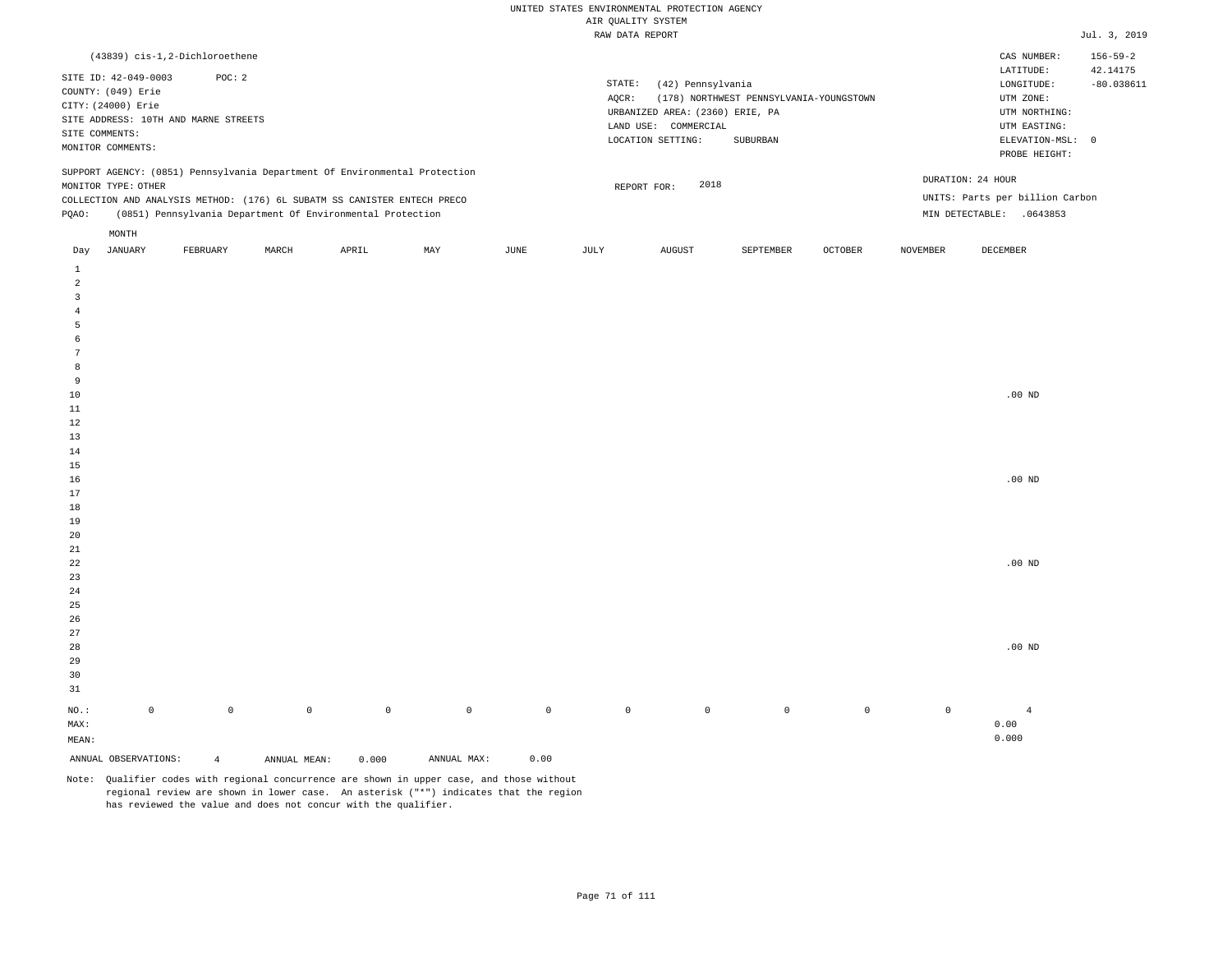|                     |                      |                                                                            |          |          |     |      |          | RAW DATA REPORT                 |                                         |                |          |                                 | Jul. 3, 2019               |
|---------------------|----------------------|----------------------------------------------------------------------------|----------|----------|-----|------|----------|---------------------------------|-----------------------------------------|----------------|----------|---------------------------------|----------------------------|
|                     |                      | (43839) cis-1,2-Dichloroethene                                             |          |          |     |      |          |                                 |                                         |                |          | CAS NUMBER:<br>LATITUDE:        | $156 - 59 - 2$<br>42.14175 |
|                     | SITE ID: 42-049-0003 | POC: 2                                                                     |          |          |     |      | STATE:   | (42) Pennsylvania               |                                         |                |          | LONGITUDE:                      | $-80.038611$               |
|                     | COUNTY: (049) Erie   |                                                                            |          |          |     |      | $AQCR$ : |                                 | (178) NORTHWEST PENNSYLVANIA-YOUNGSTOWN |                |          | UTM ZONE:                       |                            |
|                     | CITY: (24000) Erie   |                                                                            |          |          |     |      |          | URBANIZED AREA: (2360) ERIE, PA |                                         |                |          | UTM NORTHING:                   |                            |
|                     |                      | SITE ADDRESS: 10TH AND MARNE STREETS                                       |          |          |     |      |          | LAND USE: COMMERCIAL            |                                         |                |          | UTM EASTING:                    |                            |
|                     | SITE COMMENTS:       |                                                                            |          |          |     |      |          | LOCATION SETTING:               | SUBURBAN                                |                |          | ELEVATION-MSL: 0                |                            |
|                     | MONITOR COMMENTS:    |                                                                            |          |          |     |      |          |                                 |                                         |                |          | PROBE HEIGHT:                   |                            |
|                     |                      | SUPPORT AGENCY: (0851) Pennsylvania Department Of Environmental Protection |          |          |     |      |          | 2019                            |                                         |                |          | DURATION: 24 HOUR               |                            |
|                     | MONITOR TYPE: OTHER  | COLLECTION AND ANALYSIS METHOD: (176) 6L SUBATM SS CANISTER ENTECH PRECO   |          |          |     |      |          | REPORT FOR:                     |                                         |                |          | UNITS: Parts per billion Carbon |                            |
| PQAO:               |                      | (0851) Pennsylvania Department Of Environmental Protection                 |          |          |     |      |          |                                 |                                         |                |          | MIN DETECTABLE:                 |                            |
|                     |                      |                                                                            |          |          |     |      |          |                                 |                                         |                |          |                                 |                            |
|                     | MONTH                |                                                                            |          |          |     |      |          |                                 |                                         |                |          |                                 |                            |
| Day                 | JANUARY              | FEBRUARY                                                                   | MARCH    | APRIL    | MAY | JUNE | JULY     | <b>AUGUST</b>                   | SEPTEMBER                               | <b>OCTOBER</b> | NOVEMBER | DECEMBER                        |                            |
| <sup>1</sup>        |                      |                                                                            |          |          |     |      |          |                                 |                                         |                |          |                                 |                            |
| $\overline{a}$<br>3 | $.00$ ND             | $.00$ ND                                                                   |          | $.00$ ND |     |      |          |                                 |                                         |                |          |                                 |                            |
| $\overline{4}$      |                      |                                                                            | $.00$ ND |          |     |      |          |                                 |                                         |                |          |                                 |                            |
| 5                   |                      |                                                                            |          |          |     |      |          |                                 |                                         |                |          |                                 |                            |
| 6                   |                      |                                                                            |          |          |     |      |          |                                 |                                         |                |          |                                 |                            |
| 7                   |                      |                                                                            |          |          |     |      |          |                                 |                                         |                |          |                                 |                            |
| 8                   |                      | $\mathbb{A}\mathbb{S}$                                                     |          |          |     |      |          |                                 |                                         |                |          |                                 |                            |
| 9                   | $.00$ ND             |                                                                            |          |          |     |      |          |                                 |                                         |                |          |                                 |                            |
| 10                  |                      |                                                                            | $.00$ ND |          |     |      |          |                                 |                                         |                |          |                                 |                            |
| 11                  |                      |                                                                            |          |          |     |      |          |                                 |                                         |                |          |                                 |                            |
| 12                  |                      |                                                                            |          |          |     |      |          |                                 |                                         |                |          |                                 |                            |
| 13                  |                      |                                                                            |          |          |     |      |          |                                 |                                         |                |          |                                 |                            |
| 14                  |                      | $.00$ ND                                                                   |          |          |     |      |          |                                 |                                         |                |          |                                 |                            |
| 15                  | $.00$ ND             |                                                                            |          |          |     |      |          |                                 |                                         |                |          |                                 |                            |
| 16                  |                      |                                                                            | $.00$ ND |          |     |      |          |                                 |                                         |                |          |                                 |                            |
| 17                  |                      |                                                                            |          |          |     |      |          |                                 |                                         |                |          |                                 |                            |
| 18                  |                      |                                                                            |          |          |     |      |          |                                 |                                         |                |          |                                 |                            |
| 19                  |                      |                                                                            |          |          |     |      |          |                                 |                                         |                |          |                                 |                            |
| 20                  |                      | $.00$ ND                                                                   |          |          |     |      |          |                                 |                                         |                |          |                                 |                            |
| 21                  | $.00$ ND             |                                                                            |          |          |     |      |          |                                 |                                         |                |          |                                 |                            |
| 22                  |                      |                                                                            | $.00$ ND |          |     |      |          |                                 |                                         |                |          |                                 |                            |

| NO.: | 5        | $\overline{4}$ | $\overline{a}$ | $^{\circ}$ | $^{\circ}$ | $\Omega$ | $^{\circ}$ | $^{\circ}$ | $\Omega$ | $\Omega$ |  |
|------|----------|----------------|----------------|------------|------------|----------|------------|------------|----------|----------|--|
| 31   |          |                |                |            |            |          |            |            |          |          |  |
| 30   |          |                |                |            |            |          |            |            |          |          |  |
| 29   |          |                |                |            |            |          |            |            |          |          |  |
| 28   |          |                | $.00$ ND       |            |            |          |            |            |          |          |  |
| 27   | $.00$ ND |                |                |            |            |          |            |            |          |          |  |
| 26   |          | $.00$ ND       |                |            |            |          |            |            |          |          |  |
| 25   |          |                |                |            |            |          |            |            |          |          |  |
| 24   |          |                |                |            |            |          |            |            |          |          |  |
| 23   |          |                |                |            |            |          |            |            |          |          |  |
|      |          |                |                |            |            |          |            |            |          |          |  |

|       |      |      |     |     | - - - |
|-------|------|------|-----|-----|-------|
| MEAN: | .000 | .000 | 000 | 000 |       |
| MAX:  | .00  | 0.00 | 00  | .00 |       |

ANNUAL OBSERVATIONS: 15 ANNUAL MEAN: 0.000 ANNUAL MAX: 0.00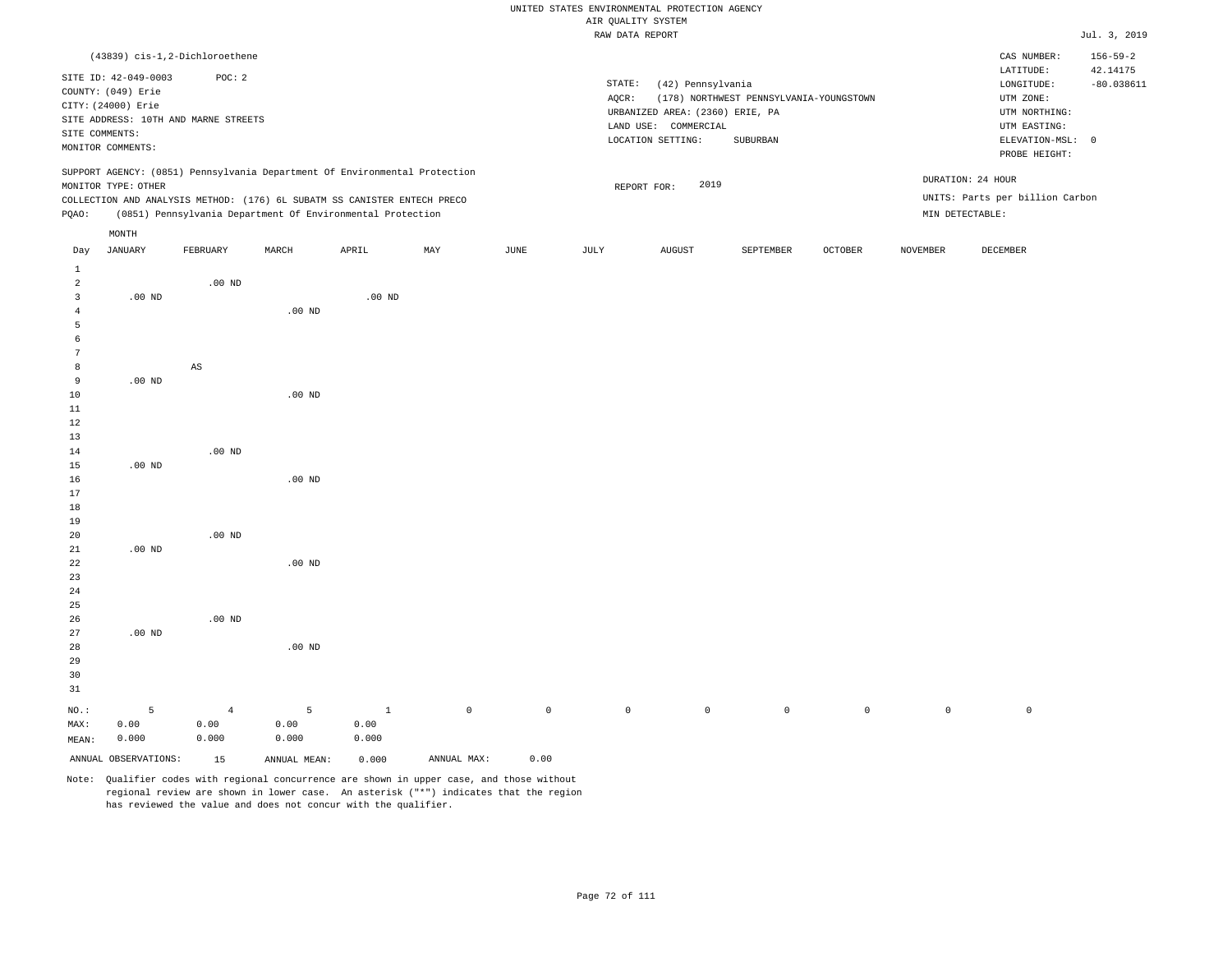| (43843) Ethylene dibromide                                                                                                                                                                                                                           |                                                                                                                                                                             | $106 - 93 - 4$<br>CAS NUMBER:                                                                                                          |
|------------------------------------------------------------------------------------------------------------------------------------------------------------------------------------------------------------------------------------------------------|-----------------------------------------------------------------------------------------------------------------------------------------------------------------------------|----------------------------------------------------------------------------------------------------------------------------------------|
| SITE ID: 42-049-0003<br>POC: 2<br>COUNTY: (049) Erie<br>CITY: (24000) Erie<br>SITE ADDRESS: 10TH AND MARNE STREETS<br>SITE COMMENTS:<br>MONITOR COMMENTS:                                                                                            | STATE:<br>(42) Pennsylvania<br>(178) NORTHWEST PENNSYLVANIA-YOUNGSTOWN<br>AOCR:<br>URBANIZED AREA: (2360) ERIE, PA<br>LAND USE: COMMERCIAL<br>LOCATION SETTING:<br>SUBURBAN | 42.14175<br>LATITUDE:<br>$-80.038611$<br>LONGITUDE:<br>UTM ZONE:<br>UTM NORTHING:<br>UTM EASTING:<br>ELEVATION-MSL: 0<br>PROBE HEIGHT: |
| SUPPORT AGENCY: (0851) Pennsylvania Department Of Environmental Protection<br>MONITOR TYPE: OTHER<br>COLLECTION AND ANALYSIS METHOD: (176) 6L SUBATM SS CANISTER ENTECH PRECO<br>(0851) Pennsylvania Department Of Environmental Protection<br>POAO: | 2018<br>REPORT FOR:                                                                                                                                                         | DURATION: 24 HOUR<br>UNITS: Parts per billion Carbon<br>MIN DETECTABLE:<br>.0671254                                                    |
| MONTH                                                                                                                                                                                                                                                |                                                                                                                                                                             |                                                                                                                                        |
|                                                                                                                                                                                                                                                      | the contract of the contract of the contract of the contract of the contract of                                                                                             | the contract of the contract of the contract of the contract of the contract of                                                        |

| Day                     | JANUARY              | FEBRUARY       | MARCH        | APRIL       | MAY                                 | JUNE        | JULY        | AUGUST      | SEPTEMBER   | OCTOBER     | NOVEMBER    | DECEMBER       |
|-------------------------|----------------------|----------------|--------------|-------------|-------------------------------------|-------------|-------------|-------------|-------------|-------------|-------------|----------------|
| $\mathbf{1}$            |                      |                |              |             |                                     |             |             |             |             |             |             |                |
| $\overline{a}$          |                      |                |              |             |                                     |             |             |             |             |             |             |                |
| $\overline{\mathbf{3}}$ |                      |                |              |             |                                     |             |             |             |             |             |             |                |
| $\overline{4}$          |                      |                |              |             |                                     |             |             |             |             |             |             |                |
| 5                       |                      |                |              |             |                                     |             |             |             |             |             |             |                |
| 6                       |                      |                |              |             |                                     |             |             |             |             |             |             |                |
| $7\phantom{.0}$         |                      |                |              |             |                                     |             |             |             |             |             |             |                |
| 8                       |                      |                |              |             |                                     |             |             |             |             |             |             |                |
| 9                       |                      |                |              |             |                                     |             |             |             |             |             |             |                |
| $10$                    |                      |                |              |             |                                     |             |             |             |             |             |             | .00 $ND$       |
| $11\,$                  |                      |                |              |             |                                     |             |             |             |             |             |             |                |
| 12                      |                      |                |              |             |                                     |             |             |             |             |             |             |                |
| 13                      |                      |                |              |             |                                     |             |             |             |             |             |             |                |
| $14\,$                  |                      |                |              |             |                                     |             |             |             |             |             |             |                |
| 15                      |                      |                |              |             |                                     |             |             |             |             |             |             |                |
| $16$                    |                      |                |              |             |                                     |             |             |             |             |             |             | $.00{\rm ~ND}$ |
| 17                      |                      |                |              |             |                                     |             |             |             |             |             |             |                |
| 18                      |                      |                |              |             |                                     |             |             |             |             |             |             |                |
| 19                      |                      |                |              |             |                                     |             |             |             |             |             |             |                |
| $20\,$                  |                      |                |              |             |                                     |             |             |             |             |             |             |                |
| $21\,$                  |                      |                |              |             |                                     |             |             |             |             |             |             |                |
| $^{\rm 22}$             |                      |                |              |             |                                     |             |             |             |             |             |             | .00 $ND$       |
| $23\,$                  |                      |                |              |             |                                     |             |             |             |             |             |             |                |
| $2\sqrt{4}$             |                      |                |              |             |                                     |             |             |             |             |             |             |                |
| $25\,$                  |                      |                |              |             |                                     |             |             |             |             |             |             |                |
| 26                      |                      |                |              |             |                                     |             |             |             |             |             |             |                |
| $27\,$                  |                      |                |              |             |                                     |             |             |             |             |             |             |                |
| 28                      |                      |                |              |             |                                     |             |             |             |             |             |             | .00 $ND$       |
| 29                      |                      |                |              |             |                                     |             |             |             |             |             |             |                |
| 30                      |                      |                |              |             |                                     |             |             |             |             |             |             |                |
| 31                      |                      |                |              |             |                                     |             |             |             |             |             |             |                |
| $_{\rm NO.}$ :          | $\mathbb O$          | $\mathbb O$    | $\mathbb O$  | $\mathbb O$ | $\mathbb O$                         | $\mathbb O$ | $\mathbb O$ | $\mathbb O$ | $\mathsf 0$ | $\mathbb O$ | $\mathbb O$ | $\overline{4}$ |
| MAX:                    |                      |                |              |             |                                     |             |             |             |             |             |             | 0.00           |
| MEAN:                   |                      |                |              |             |                                     |             |             |             |             |             |             | 0.000          |
|                         | ANNUAL OBSERVATIONS: | $\overline{4}$ | ANNUAL MEAN: | 0.000       | $\texttt{ANNUAL} \ \ \texttt{MAX:}$ | 0.00        |             |             |             |             |             |                |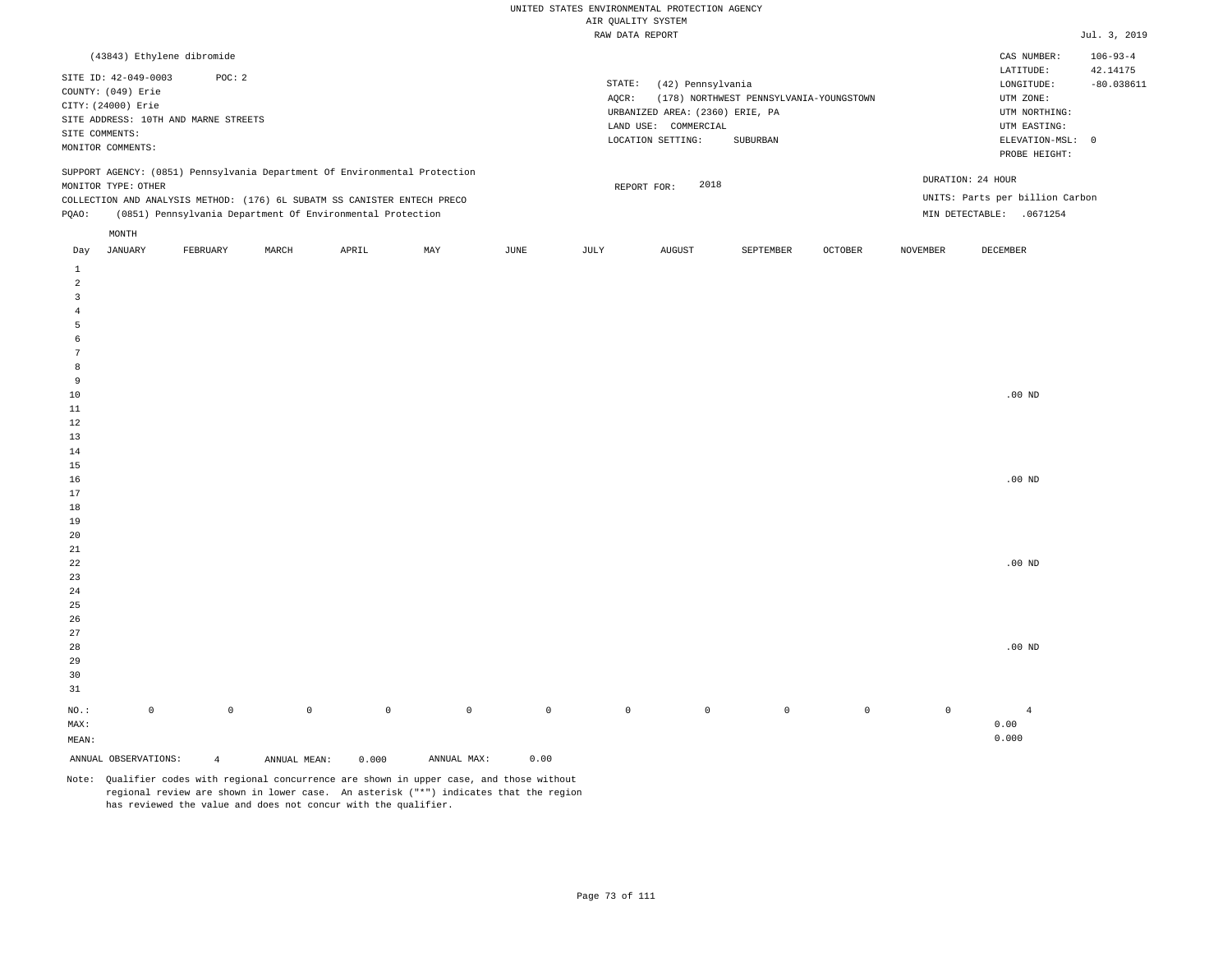|                |                            |                                      |          |                                                                            |     |      |        | RAW DATA REPORT                 |                                         |         |          |                                 | Jul. 3, 2019   |
|----------------|----------------------------|--------------------------------------|----------|----------------------------------------------------------------------------|-----|------|--------|---------------------------------|-----------------------------------------|---------|----------|---------------------------------|----------------|
|                | (43843) Ethylene dibromide |                                      |          |                                                                            |     |      |        |                                 |                                         |         |          | CAS NUMBER:                     | $106 - 93 - 4$ |
|                | SITE ID: 42-049-0003       | POC: 2                               |          |                                                                            |     |      |        |                                 |                                         |         |          | LATITUDE:                       | 42.14175       |
|                | COUNTY: (049) Erie         |                                      |          |                                                                            |     |      | STATE: | (42) Pennsylvania               |                                         |         |          | LONGITUDE:                      | $-80.038611$   |
|                |                            |                                      |          |                                                                            |     |      | AQCR:  |                                 | (178) NORTHWEST PENNSYLVANIA-YOUNGSTOWN |         |          | UTM ZONE:                       |                |
|                | CITY: (24000) Erie         |                                      |          |                                                                            |     |      |        | URBANIZED AREA: (2360) ERIE, PA |                                         |         |          | UTM NORTHING:                   |                |
|                |                            | SITE ADDRESS: 10TH AND MARNE STREETS |          |                                                                            |     |      |        | LAND USE: COMMERCIAL            |                                         |         |          | UTM EASTING:                    |                |
|                | SITE COMMENTS:             |                                      |          |                                                                            |     |      |        | LOCATION SETTING:               | SUBURBAN                                |         |          | ELEVATION-MSL: 0                |                |
|                | MONITOR COMMENTS:          |                                      |          |                                                                            |     |      |        |                                 |                                         |         |          | PROBE HEIGHT:                   |                |
|                |                            |                                      |          | SUPPORT AGENCY: (0851) Pennsylvania Department Of Environmental Protection |     |      |        |                                 |                                         |         |          |                                 |                |
|                | MONITOR TYPE: OTHER        |                                      |          |                                                                            |     |      |        | 2019<br>REPORT FOR:             |                                         |         |          | DURATION: 24 HOUR               |                |
|                |                            |                                      |          | COLLECTION AND ANALYSIS METHOD: (176) 6L SUBATM SS CANISTER ENTECH PRECO   |     |      |        |                                 |                                         |         |          | UNITS: Parts per billion Carbon |                |
| PQAO:          |                            |                                      |          | (0851) Pennsylvania Department Of Environmental Protection                 |     |      |        |                                 |                                         |         |          | MIN DETECTABLE:                 |                |
|                | MONTH                      |                                      |          |                                                                            |     |      |        |                                 |                                         |         |          |                                 |                |
| Day            | JANUARY                    | FEBRUARY                             | MARCH    | APRIL                                                                      | MAY | JUNE | JULY   | AUGUST                          | SEPTEMBER                               | OCTOBER | NOVEMBER | DECEMBER                        |                |
| $\mathbf{1}$   |                            |                                      |          |                                                                            |     |      |        |                                 |                                         |         |          |                                 |                |
| 2              |                            | $.00$ ND                             |          |                                                                            |     |      |        |                                 |                                         |         |          |                                 |                |
| 3              | .00 <sub>ND</sub>          |                                      |          | $.00$ ND                                                                   |     |      |        |                                 |                                         |         |          |                                 |                |
| $\overline{4}$ |                            |                                      | $.00$ ND |                                                                            |     |      |        |                                 |                                         |         |          |                                 |                |
| 5              |                            |                                      |          |                                                                            |     |      |        |                                 |                                         |         |          |                                 |                |
| 6              |                            |                                      |          |                                                                            |     |      |        |                                 |                                         |         |          |                                 |                |
| 7              |                            |                                      |          |                                                                            |     |      |        |                                 |                                         |         |          |                                 |                |
| 8              |                            | AS                                   |          |                                                                            |     |      |        |                                 |                                         |         |          |                                 |                |
| 9              | $.00$ ND                   |                                      |          |                                                                            |     |      |        |                                 |                                         |         |          |                                 |                |
| 10             |                            |                                      | $.00$ ND |                                                                            |     |      |        |                                 |                                         |         |          |                                 |                |
| 11             |                            |                                      |          |                                                                            |     |      |        |                                 |                                         |         |          |                                 |                |
| 12             |                            |                                      |          |                                                                            |     |      |        |                                 |                                         |         |          |                                 |                |
| 13             |                            |                                      |          |                                                                            |     |      |        |                                 |                                         |         |          |                                 |                |
| 14             |                            | $.00$ ND                             |          |                                                                            |     |      |        |                                 |                                         |         |          |                                 |                |
| 15             | .00 <sub>ND</sub>          |                                      |          |                                                                            |     |      |        |                                 |                                         |         |          |                                 |                |
| 16             |                            |                                      | $.00$ ND |                                                                            |     |      |        |                                 |                                         |         |          |                                 |                |
| 17             |                            |                                      |          |                                                                            |     |      |        |                                 |                                         |         |          |                                 |                |
| 18             |                            |                                      |          |                                                                            |     |      |        |                                 |                                         |         |          |                                 |                |
| 19             |                            |                                      |          |                                                                            |     |      |        |                                 |                                         |         |          |                                 |                |
| 20             |                            | $.00$ ND                             |          |                                                                            |     |      |        |                                 |                                         |         |          |                                 |                |

| 31      |                      |       |              |              |             |          |          |                |                |          |  |
|---------|----------------------|-------|--------------|--------------|-------------|----------|----------|----------------|----------------|----------|--|
| $NO.$ : | 5.                   | 4     |              | $\mathbf{1}$ | $\Omega$    | $\sim$ 0 | $\Omega$ | $\overline{0}$ | $\overline{0}$ | $\Omega$ |  |
| MAX:    | 0.00                 | 0.00  | 0.00         | 0.00         |             |          |          |                |                |          |  |
| MEAN:   | 0.000                | 0.000 | 0.000        | 0.000        |             |          |          |                |                |          |  |
|         | ANNUAL OBSERVATIONS: | 15    | ANNUAL MEAN: | 0.000        | ANNUAL MAX: | 0.00     |          |                |                |          |  |

Note: Qualifier codes with regional concurrence are shown in upper case, and those without regional review are shown in lower case. An asterisk ("\*") indicates that the region has reviewed the value and does not concur with the qualifier.

.00 ND

.00 ND

.00 ND

.00 ND

.00 ND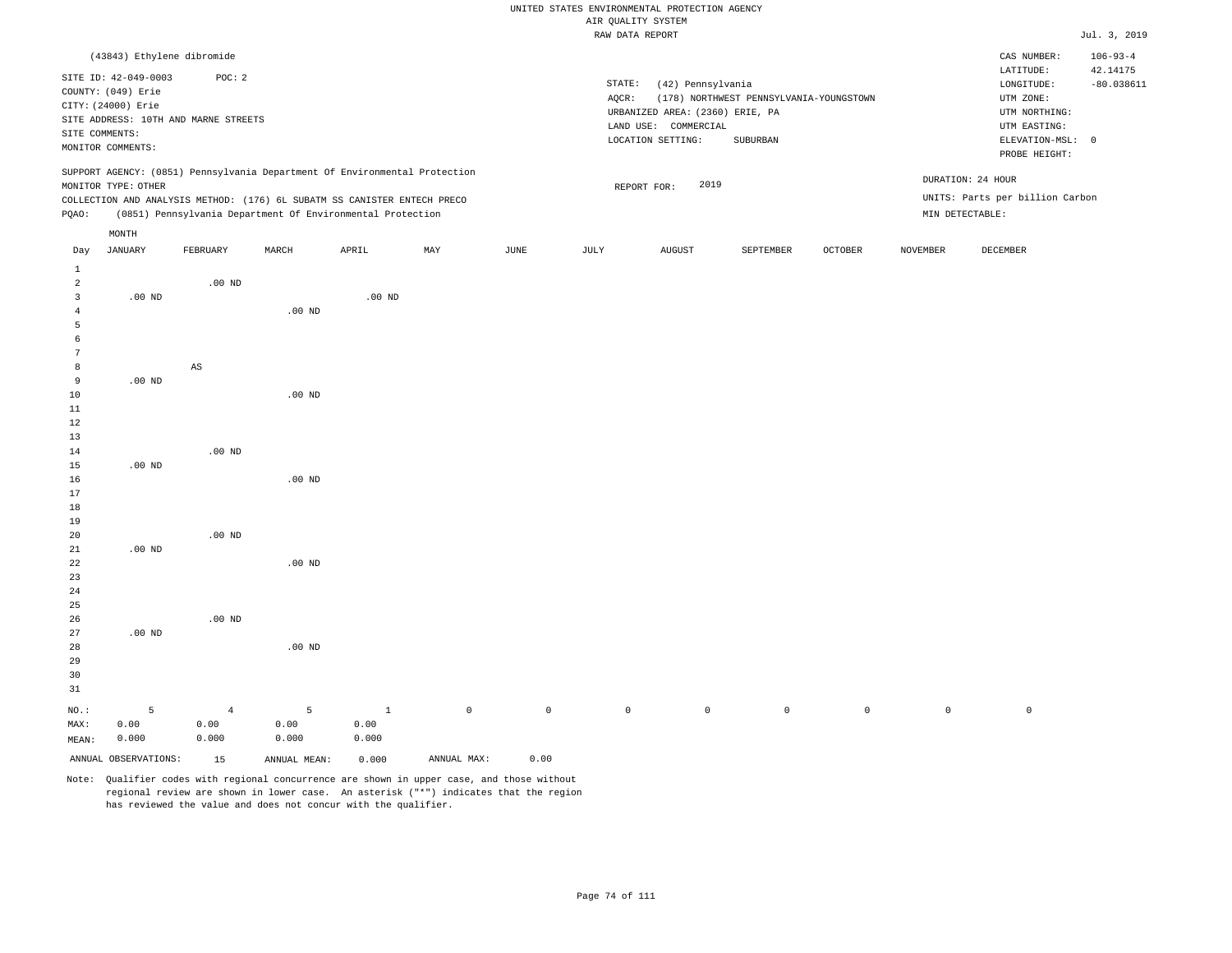| (43844) Hexachlorobutadiene                                                                                                                                                                                                                          |          |       |       |     |      |                 |                                                                                                      |                                                     |                |                 | CAS NUMBER:                                                                                                | $87 - 68 - 3$            |
|------------------------------------------------------------------------------------------------------------------------------------------------------------------------------------------------------------------------------------------------------|----------|-------|-------|-----|------|-----------------|------------------------------------------------------------------------------------------------------|-----------------------------------------------------|----------------|-----------------|------------------------------------------------------------------------------------------------------------|--------------------------|
| SITE ID: 42-049-0003<br>COUNTY: (049) Erie<br>CITY: (24000) Erie<br>SITE ADDRESS: 10TH AND MARNE STREETS<br>SITE COMMENTS:<br>MONITOR COMMENTS:                                                                                                      | POC: 2   |       |       |     |      | STATE:<br>AOCR: | (42) Pennsylvania<br>URBANIZED AREA: (2360) ERIE, PA<br>LAND USE:<br>COMMERCIAL<br>LOCATION SETTING: | (178) NORTHWEST PENNSYLVANIA-YOUNGSTOWN<br>SUBURBAN |                |                 | LATITUDE:<br>LONGITUDE:<br>UTM ZONE:<br>UTM NORTHING:<br>UTM EASTING:<br>ELEVATION-MSL: 0<br>PROBE HEIGHT: | 42.14175<br>$-80.038611$ |
| SUPPORT AGENCY: (0851) Pennsylvania Department Of Environmental Protection<br>MONITOR TYPE: OTHER<br>COLLECTION AND ANALYSIS METHOD: (176) 6L SUBATM SS CANISTER ENTECH PRECO<br>(0851) Pennsylvania Department Of Environmental Protection<br>POAO: |          |       |       |     |      |                 | 2018<br>REPORT FOR:                                                                                  |                                                     |                | MIN DETECTABLE: | DURATION: 24 HOUR<br>UNITS: Parts per billion Carbon<br>.2069786                                           |                          |
| MONTH<br>JANUARY<br>Day                                                                                                                                                                                                                              | FEBRUARY | MARCH | APRIL | MAY | JUNE | JULY            | AUGUST                                                                                               | SEPTEMBER                                           | <b>OCTOBER</b> | NOVEMBER        | DECEMBER                                                                                                   |                          |

| ANNUAL OBSERVATIONS:          | $\overline{4}$ | ANNUAL MEAN: | .100         | $\texttt{ANNUAL} \ \ \texttt{MAX:}$ | $\cdot\,40$ |         |             |         |             |             |                |
|-------------------------------|----------------|--------------|--------------|-------------------------------------|-------------|---------|-------------|---------|-------------|-------------|----------------|
| $\texttt{MEAN}:$              |                |              |              |                                     |             |         |             |         |             |             | .100           |
| $\texttt{MAX}$ :              |                |              |              |                                     |             |         |             |         |             |             | $.40$          |
| $_{\rm NO.}$ :<br>$\mathbb O$ | $\mathbb O$    | $\mathbb O$  | $\mathsf{O}$ | $\mathbb O$                         | $\mathbb O$ | $\circ$ | $\mathbb O$ | $\circ$ | $\mathbb O$ | $\mathbb O$ | $\overline{4}$ |
| $3\sqrt{1}$                   |                |              |              |                                     |             |         |             |         |             |             |                |
| $30$                          |                |              |              |                                     |             |         |             |         |             |             |                |
| $29$                          |                |              |              |                                     |             |         |             |         |             |             |                |
| $_{\rm 28}$                   |                |              |              |                                     |             |         |             |         |             |             | .00 $ND$       |
| $27\,$                        |                |              |              |                                     |             |         |             |         |             |             |                |
| $26\,$                        |                |              |              |                                     |             |         |             |         |             |             |                |
| $25\,$                        |                |              |              |                                     |             |         |             |         |             |             |                |
| $2\sqrt{4}$                   |                |              |              |                                     |             |         |             |         |             |             |                |
| $23\,$                        |                |              |              |                                     |             |         |             |         |             |             |                |
| $2\sqrt{2}$                   |                |              |              |                                     |             |         |             |         |             |             | $.00$ ND       |
| $2\sqrt{1}$                   |                |              |              |                                     |             |         |             |         |             |             |                |
| $20\,$                        |                |              |              |                                     |             |         |             |         |             |             |                |
| $19$                          |                |              |              |                                     |             |         |             |         |             |             |                |
| $1\,8$                        |                |              |              |                                     |             |         |             |         |             |             |                |
| $17\,$                        |                |              |              |                                     |             |         |             |         |             |             |                |
| $16\,$                        |                |              |              |                                     |             |         |             |         |             |             | $.00$ ND       |
| $15$                          |                |              |              |                                     |             |         |             |         |             |             |                |
| $13\,$<br>$14$                |                |              |              |                                     |             |         |             |         |             |             |                |
|                               |                |              |              |                                     |             |         |             |         |             |             |                |
| $11\,$<br>$1\,2$              |                |              |              |                                     |             |         |             |         |             |             |                |
| $10\,$                        |                |              |              |                                     |             |         |             |         |             |             | .40 LK         |
| 9                             |                |              |              |                                     |             |         |             |         |             |             |                |
| 8                             |                |              |              |                                     |             |         |             |         |             |             |                |
| $7\phantom{.0}$               |                |              |              |                                     |             |         |             |         |             |             |                |
| $\epsilon$                    |                |              |              |                                     |             |         |             |         |             |             |                |
| $\sqrt{5}$                    |                |              |              |                                     |             |         |             |         |             |             |                |
| $\sqrt{4}$                    |                |              |              |                                     |             |         |             |         |             |             |                |
| 3                             |                |              |              |                                     |             |         |             |         |             |             |                |
| $\overline{a}$                |                |              |              |                                     |             |         |             |         |             |             |                |
| $\mathbf{1}$                  |                |              |              |                                     |             |         |             |         |             |             |                |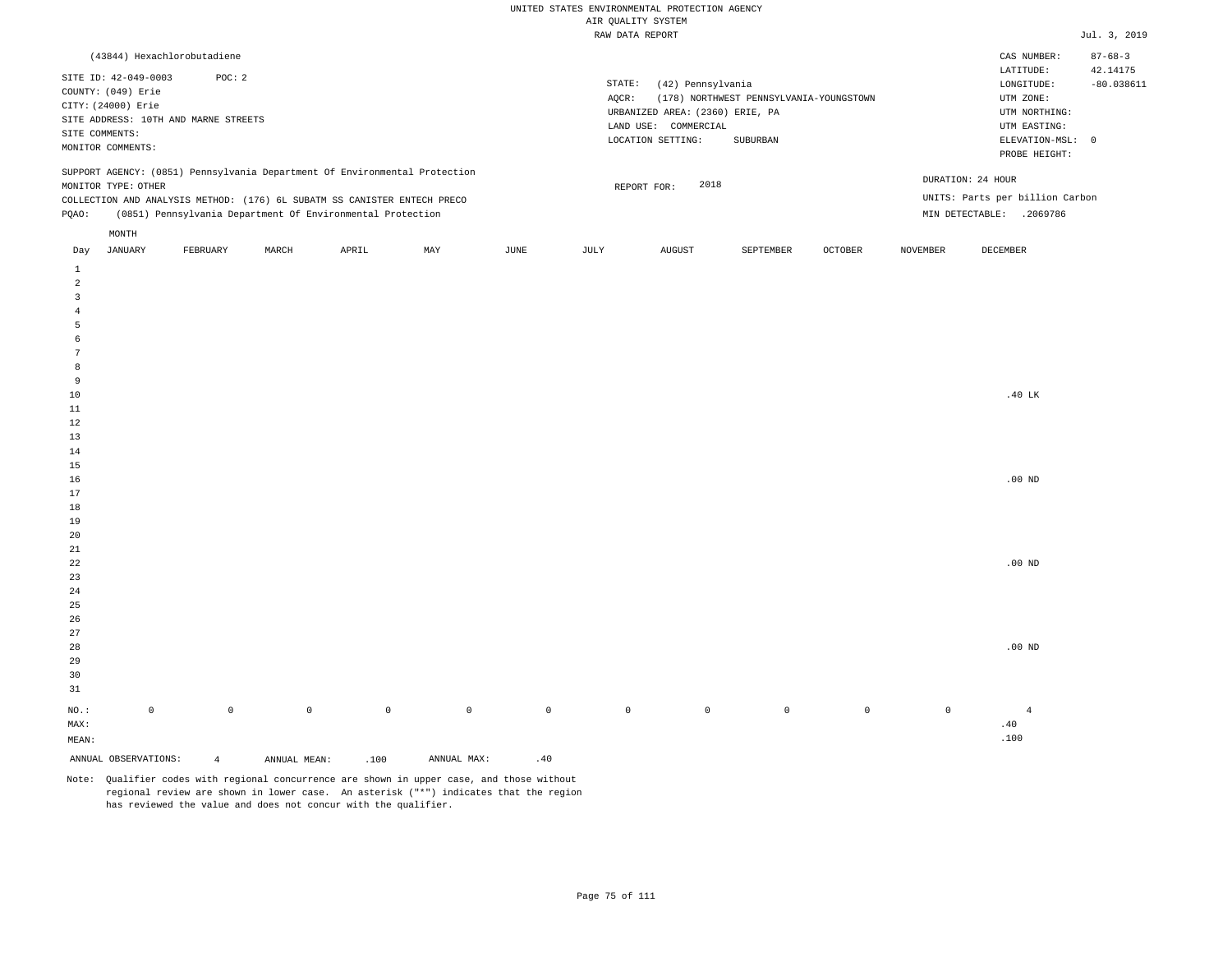|                |                      |                                                                            |          |          |     |      |        | WIR ÖNUTTI 9191EM               |                                         |                |                 |                                 |                           |
|----------------|----------------------|----------------------------------------------------------------------------|----------|----------|-----|------|--------|---------------------------------|-----------------------------------------|----------------|-----------------|---------------------------------|---------------------------|
|                |                      |                                                                            |          |          |     |      |        | RAW DATA REPORT                 |                                         |                |                 |                                 | Jul. 3, 2019              |
|                |                      | (43844) Hexachlorobutadiene                                                |          |          |     |      |        |                                 |                                         |                |                 | CAS NUMBER:<br>LATITUDE:        | $87 - 68 - 3$<br>42.14175 |
|                | SITE ID: 42-049-0003 | POC: 2                                                                     |          |          |     |      | STATE: | (42) Pennsylvania               |                                         |                |                 | LONGITUDE:                      | $-80.038611$              |
|                | COUNTY: (049) Erie   |                                                                            |          |          |     |      | AQCR:  |                                 | (178) NORTHWEST PENNSYLVANIA-YOUNGSTOWN |                |                 | UTM ZONE:                       |                           |
|                | CITY: (24000) Erie   |                                                                            |          |          |     |      |        | URBANIZED AREA: (2360) ERIE, PA |                                         |                |                 | UTM NORTHING:                   |                           |
|                |                      | SITE ADDRESS: 10TH AND MARNE STREETS                                       |          |          |     |      |        | LAND USE: COMMERCIAL            |                                         |                |                 | UTM EASTING:                    |                           |
|                | SITE COMMENTS:       |                                                                            |          |          |     |      |        | LOCATION SETTING:               | SUBURBAN                                |                |                 | ELEVATION-MSL: 0                |                           |
|                | MONITOR COMMENTS:    |                                                                            |          |          |     |      |        |                                 |                                         |                |                 | PROBE HEIGHT:                   |                           |
|                |                      | SUPPORT AGENCY: (0851) Pennsylvania Department Of Environmental Protection |          |          |     |      |        |                                 |                                         |                |                 | DURATION: 24 HOUR               |                           |
|                | MONITOR TYPE: OTHER  |                                                                            |          |          |     |      |        | 2019<br>REPORT FOR:             |                                         |                |                 | UNITS: Parts per billion Carbon |                           |
|                |                      | COLLECTION AND ANALYSIS METHOD: (176) 6L SUBATM SS CANISTER ENTECH PRECO   |          |          |     |      |        |                                 |                                         |                |                 |                                 |                           |
| PQAO:          |                      | (0851) Pennsylvania Department Of Environmental Protection                 |          |          |     |      |        |                                 |                                         |                |                 | MIN DETECTABLE:                 |                           |
|                | MONTH                |                                                                            |          |          |     |      |        |                                 |                                         |                |                 |                                 |                           |
| Day            | <b>JANUARY</b>       | FEBRUARY                                                                   | MARCH    | APRIL    | MAY | JUNE | JULY   | <b>AUGUST</b>                   | SEPTEMBER                               | <b>OCTOBER</b> | <b>NOVEMBER</b> | DECEMBER                        |                           |
| $\mathbf{1}$   |                      |                                                                            |          |          |     |      |        |                                 |                                         |                |                 |                                 |                           |
| 2              |                      | $.00$ ND                                                                   |          |          |     |      |        |                                 |                                         |                |                 |                                 |                           |
| 3              | .00 <sub>ND</sub>    |                                                                            |          | $.00$ ND |     |      |        |                                 |                                         |                |                 |                                 |                           |
| $\overline{4}$ |                      |                                                                            | $.00$ ND |          |     |      |        |                                 |                                         |                |                 |                                 |                           |
| 5              |                      |                                                                            |          |          |     |      |        |                                 |                                         |                |                 |                                 |                           |
| -6             |                      |                                                                            |          |          |     |      |        |                                 |                                         |                |                 |                                 |                           |
| 7              |                      |                                                                            |          |          |     |      |        |                                 |                                         |                |                 |                                 |                           |
| 8              |                      | AS                                                                         |          |          |     |      |        |                                 |                                         |                |                 |                                 |                           |
| 9              | $.00$ ND             |                                                                            |          |          |     |      |        |                                 |                                         |                |                 |                                 |                           |
| 10             |                      |                                                                            | $.00$ ND |          |     |      |        |                                 |                                         |                |                 |                                 |                           |
| 11             |                      |                                                                            |          |          |     |      |        |                                 |                                         |                |                 |                                 |                           |
| 12             |                      |                                                                            |          |          |     |      |        |                                 |                                         |                |                 |                                 |                           |
| 13             |                      |                                                                            |          |          |     |      |        |                                 |                                         |                |                 |                                 |                           |
| 14             |                      | $.00$ ND                                                                   |          |          |     |      |        |                                 |                                         |                |                 |                                 |                           |
| 15             | .00 <sub>ND</sub>    |                                                                            |          |          |     |      |        |                                 |                                         |                |                 |                                 |                           |
| 16             |                      |                                                                            | $.00$ ND |          |     |      |        |                                 |                                         |                |                 |                                 |                           |
| 17             |                      |                                                                            |          |          |     |      |        |                                 |                                         |                |                 |                                 |                           |
| 18             |                      |                                                                            |          |          |     |      |        |                                 |                                         |                |                 |                                 |                           |
| 19             |                      |                                                                            |          |          |     |      |        |                                 |                                         |                |                 |                                 |                           |
| 20             |                      | $.00$ ND                                                                   |          |          |     |      |        |                                 |                                         |                |                 |                                 |                           |
| 21             | $.00$ LL             |                                                                            |          |          |     |      |        |                                 |                                         |                |                 |                                 |                           |
| 22             |                      |                                                                            | $.00$ ND |          |     |      |        |                                 |                                         |                |                 |                                 |                           |
| 23             |                      |                                                                            |          |          |     |      |        |                                 |                                         |                |                 |                                 |                           |
| 24             |                      |                                                                            |          |          |     |      |        |                                 |                                         |                |                 |                                 |                           |
| 25             |                      |                                                                            |          |          |     |      |        |                                 |                                         |                |                 |                                 |                           |

Note: Qualifier codes with regional concurrence are shown in upper case, and those without regional review are shown in lower case. An asterisk ("\*") indicates that the region has reviewed the value and does not concur with the qualifier.

1 0.00 0.000

.00 ND

5 0.00 0.000

ANNUAL OBSERVATIONS: 15 ANNUAL MEAN: 0.000 ANNUAL MAX: 0.00

NO.: MAX: MEAN: .00 LL

.00 ND

4 0.00 0.000

5 0.00 0.000

0 0 0 0 0 0 0 0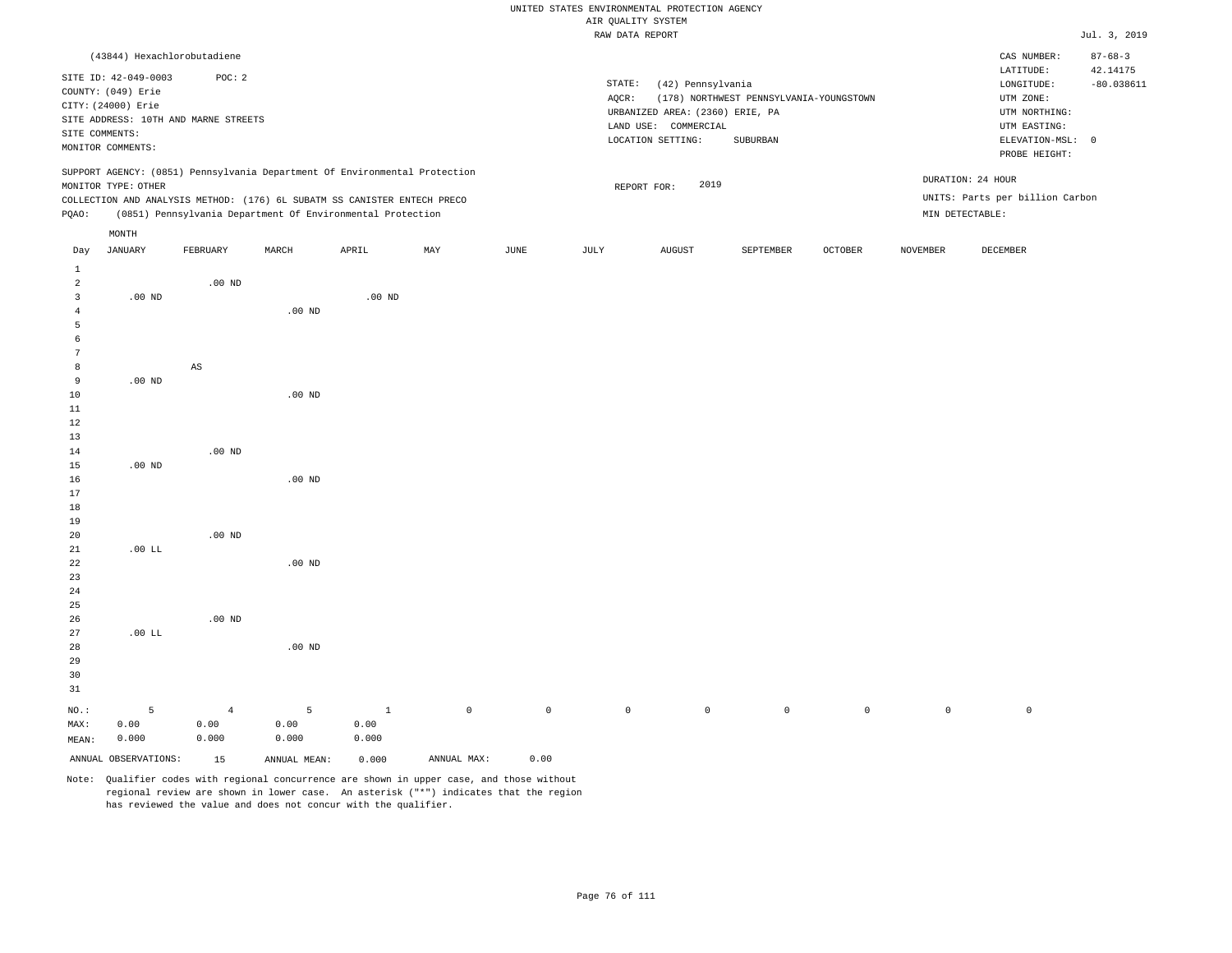|                |                      | (43852) Dichlorotetrafluoroethane    |       |                                                                          |                                                                            |      |        |                                 |                                         |                |                   | CAS NUMBER:                     | $1320 - 37 - 2$ |
|----------------|----------------------|--------------------------------------|-------|--------------------------------------------------------------------------|----------------------------------------------------------------------------|------|--------|---------------------------------|-----------------------------------------|----------------|-------------------|---------------------------------|-----------------|
|                | SITE ID: 42-049-0003 | POC:2                                |       |                                                                          |                                                                            |      |        |                                 |                                         |                |                   | LATITUDE:                       | 42.14175        |
|                | COUNTY: (049) Erie   |                                      |       |                                                                          |                                                                            |      | STATE: | (42) Pennsylvania               |                                         |                |                   | LONGITUDE:                      | $-80.038611$    |
|                |                      |                                      |       |                                                                          |                                                                            |      | AOCR:  |                                 | (178) NORTHWEST PENNSYLVANIA-YOUNGSTOWN |                |                   | UTM ZONE:                       |                 |
|                | CITY: (24000) Erie   |                                      |       |                                                                          |                                                                            |      |        | URBANIZED AREA: (2360) ERIE, PA |                                         |                |                   | UTM NORTHING:                   |                 |
|                |                      | SITE ADDRESS: 10TH AND MARNE STREETS |       |                                                                          |                                                                            |      |        | LAND USE: COMMERCIAL            |                                         |                |                   | UTM EASTING:                    |                 |
| SITE COMMENTS: |                      |                                      |       |                                                                          |                                                                            |      |        | LOCATION SETTING:               | ELEVATION-MSL:                          | $\overline{0}$ |                   |                                 |                 |
|                | MONITOR COMMENTS:    |                                      |       |                                                                          |                                                                            |      |        |                                 | SUBURBAN                                |                |                   |                                 |                 |
|                |                      |                                      |       |                                                                          |                                                                            |      |        |                                 |                                         |                |                   | PROBE HEIGHT:                   |                 |
|                |                      |                                      |       |                                                                          | SUPPORT AGENCY: (0851) Pennsylvania Department Of Environmental Protection |      |        |                                 |                                         |                |                   |                                 |                 |
|                | MONITOR TYPE: OTHER  |                                      |       |                                                                          |                                                                            |      |        | 2018<br>REPORT FOR:             |                                         |                | DURATION: 24 HOUR |                                 |                 |
|                |                      |                                      |       | COLLECTION AND ANALYSIS METHOD: (176) 6L SUBATM SS CANISTER ENTECH PRECO |                                                                            |      |        |                                 |                                         |                |                   | UNITS: Parts per billion Carbon |                 |
| POAO:          |                      |                                      |       | (0851) Pennsylvania Department Of Environmental Protection               |                                                                            |      |        |                                 |                                         |                | MIN DETECTABLE:   | .07285                          |                 |
|                |                      |                                      |       |                                                                          |                                                                            |      |        |                                 |                                         |                |                   |                                 |                 |
|                | MONTH                |                                      |       |                                                                          |                                                                            |      |        |                                 |                                         |                |                   |                                 |                 |
| Day            | JANUARY              | FEBRUARY                             | MARCH | APRIL                                                                    | MAY                                                                        | JUNE | JULY   | AUGUST                          | SEPTEMBER                               | <b>OCTOBER</b> | <b>NOVEMBER</b>   | DECEMBER                        |                 |

| $\,$ 1                |                     |                |              |             |             |             |              |             |         |                |                |                    |
|-----------------------|---------------------|----------------|--------------|-------------|-------------|-------------|--------------|-------------|---------|----------------|----------------|--------------------|
| $\overline{a}$        |                     |                |              |             |             |             |              |             |         |                |                |                    |
| $\overline{3}$        |                     |                |              |             |             |             |              |             |         |                |                |                    |
| $\overline{4}$        |                     |                |              |             |             |             |              |             |         |                |                |                    |
| 5                     |                     |                |              |             |             |             |              |             |         |                |                |                    |
| 6                     |                     |                |              |             |             |             |              |             |         |                |                |                    |
| $7\phantom{.0}$       |                     |                |              |             |             |             |              |             |         |                |                |                    |
| 8                     |                     |                |              |             |             |             |              |             |         |                |                |                    |
| 9                     |                     |                |              |             |             |             |              |             |         |                |                |                    |
| $10$                  |                     |                |              |             |             |             |              |             |         |                |                | $.000$ ND          |
| $11\,$                |                     |                |              |             |             |             |              |             |         |                |                |                    |
| $12\,$                |                     |                |              |             |             |             |              |             |         |                |                |                    |
| $13\,$                |                     |                |              |             |             |             |              |             |         |                |                |                    |
| 14                    |                     |                |              |             |             |             |              |             |         |                |                |                    |
| $15\,$                |                     |                |              |             |             |             |              |             |         |                |                |                    |
| $16\,$                |                     |                |              |             |             |             |              |             |         |                |                | $.000~\mathrm{ND}$ |
| 17                    |                     |                |              |             |             |             |              |             |         |                |                |                    |
| $18\,$                |                     |                |              |             |             |             |              |             |         |                |                |                    |
| 19                    |                     |                |              |             |             |             |              |             |         |                |                |                    |
| $20\,$                |                     |                |              |             |             |             |              |             |         |                |                |                    |
| $21\,$                |                     |                |              |             |             |             |              |             |         |                |                |                    |
| $2\sqrt{2}$           |                     |                |              |             |             |             |              |             |         |                |                | $.000$ ND          |
| 23                    |                     |                |              |             |             |             |              |             |         |                |                |                    |
| 24                    |                     |                |              |             |             |             |              |             |         |                |                |                    |
| $25$                  |                     |                |              |             |             |             |              |             |         |                |                |                    |
| $26\,$                |                     |                |              |             |             |             |              |             |         |                |                |                    |
| 27                    |                     |                |              |             |             |             |              |             |         |                |                |                    |
| 28                    |                     |                |              |             |             |             |              |             |         |                |                | $.000$ ND          |
| 29                    |                     |                |              |             |             |             |              |             |         |                |                |                    |
| 30                    |                     |                |              |             |             |             |              |             |         |                |                |                    |
| 31                    |                     |                |              |             |             |             |              |             |         |                |                |                    |
| $_{\rm NO.}$ :        | $\mathsf{O}\xspace$ | $\mathbb O$    | $\circ$      | $\mathbb O$ | $\mathbb O$ | $\mathbb O$ | $\mathsf{O}$ | $\mathbb O$ | $\,0\,$ | $\overline{0}$ | $\overline{0}$ | $\overline{4}$     |
| $\texttt{MAX}$ :      |                     |                |              |             |             |             |              |             |         |                |                | 0.000              |
| $\texttt{MEAN}\colon$ |                     |                |              |             |             |             |              |             |         |                |                | 0.0000             |
| ANNUAL OBSERVATIONS:  |                     | $\overline{4}$ | ANNUAL MEAN: | 0.0000      | ANNUAL MAX: | 0.000       |              |             |         |                |                |                    |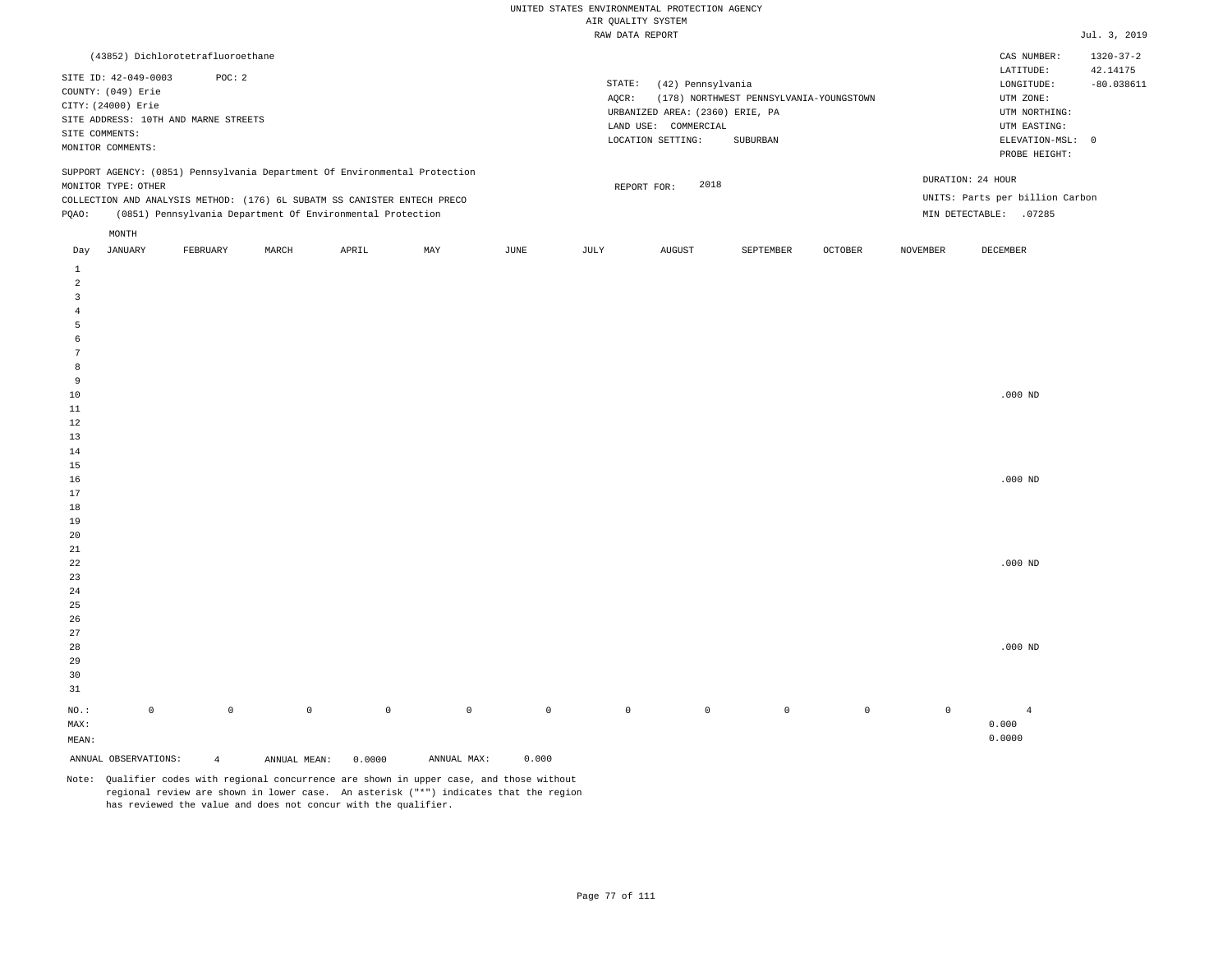|                                                  |                                                                                                         |                                                |                                                                                                                                        |                           |                                                                                             |         |                 | RAW DATA REPORT                                                                                   |                                                     |         |                 |                                                                                             | Jul. 3, 2019                             |
|--------------------------------------------------|---------------------------------------------------------------------------------------------------------|------------------------------------------------|----------------------------------------------------------------------------------------------------------------------------------------|---------------------------|---------------------------------------------------------------------------------------------|---------|-----------------|---------------------------------------------------------------------------------------------------|-----------------------------------------------------|---------|-----------------|---------------------------------------------------------------------------------------------|------------------------------------------|
|                                                  |                                                                                                         | (43852) Dichlorotetrafluoroethane              |                                                                                                                                        |                           |                                                                                             |         |                 |                                                                                                   |                                                     |         |                 | CAS NUMBER:<br>LATITUDE:                                                                    | $1320 - 37 - 2$<br>42.14175              |
|                                                  | SITE ID: 42-049-0003<br>COUNTY: (049) Erie<br>CITY: (24000) Erie<br>SITE COMMENTS:<br>MONITOR COMMENTS: | POC: 2<br>SITE ADDRESS: 10TH AND MARNE STREETS |                                                                                                                                        |                           |                                                                                             |         | STATE:<br>AQCR: | (42) Pennsylvania<br>URBANIZED AREA: (2360) ERIE, PA<br>LAND USE: COMMERCIAL<br>LOCATION SETTING: | (178) NORTHWEST PENNSYLVANIA-YOUNGSTOWN<br>SUBURBAN |         |                 | LONGITUDE:<br>UTM ZONE:<br>UTM NORTHING:<br>UTM EASTING:<br>ELEVATION-MSL:<br>PROBE HEIGHT: | $-80.038611$<br>$\overline{\phantom{0}}$ |
|                                                  | MONITOR TYPE: OTHER                                                                                     |                                                | SUPPORT AGENCY: (0851) Pennsylvania Department Of Environmental Protection                                                             |                           |                                                                                             |         |                 | 2019<br>REPORT FOR:                                                                               |                                                     |         |                 | DURATION: 24 HOUR                                                                           |                                          |
| PQAO:                                            |                                                                                                         |                                                | COLLECTION AND ANALYSIS METHOD: (176) 6L SUBATM SS CANISTER ENTECH PRECO<br>(0851) Pennsylvania Department Of Environmental Protection |                           |                                                                                             |         |                 |                                                                                                   |                                                     |         | MIN DETECTABLE: | UNITS: Parts per billion Carbon                                                             |                                          |
|                                                  | MONTH                                                                                                   |                                                |                                                                                                                                        |                           |                                                                                             |         |                 |                                                                                                   |                                                     |         |                 |                                                                                             |                                          |
| Day                                              | <b>JANUARY</b>                                                                                          | FEBRUARY                                       | MARCH                                                                                                                                  | APRIL                     | MAY                                                                                         | JUNE    | JULY            | <b>AUGUST</b>                                                                                     | SEPTEMBER                                           | OCTOBER | <b>NOVEMBER</b> | DECEMBER                                                                                    |                                          |
| $\mathbf{1}$<br>$\overline{a}$<br>$\overline{3}$ | $.000$ ND                                                                                               | $.000$ ND                                      |                                                                                                                                        | $.000$ ND                 |                                                                                             |         |                 |                                                                                                   |                                                     |         |                 |                                                                                             |                                          |
| $\overline{4}$<br>5<br>6                         |                                                                                                         |                                                | $.000$ ND                                                                                                                              |                           |                                                                                             |         |                 |                                                                                                   |                                                     |         |                 |                                                                                             |                                          |
| $7\overline{ }$<br>8<br>9<br>10                  | $.000$ ND                                                                                               | AS                                             | $.000$ ND                                                                                                                              |                           |                                                                                             |         |                 |                                                                                                   |                                                     |         |                 |                                                                                             |                                          |
| 11<br>12<br>13                                   |                                                                                                         |                                                |                                                                                                                                        |                           |                                                                                             |         |                 |                                                                                                   |                                                     |         |                 |                                                                                             |                                          |
| 14<br>15<br>16<br>17                             | $.000$ ND                                                                                               | $.000$ ND                                      | $.000$ ND                                                                                                                              |                           |                                                                                             |         |                 |                                                                                                   |                                                     |         |                 |                                                                                             |                                          |
| 18<br>19<br>20                                   | $.000$ ND                                                                                               | $.000$ ND                                      |                                                                                                                                        |                           |                                                                                             |         |                 |                                                                                                   |                                                     |         |                 |                                                                                             |                                          |
| 21<br>22<br>23<br>24<br>25                       |                                                                                                         |                                                | $.000$ ND                                                                                                                              |                           |                                                                                             |         |                 |                                                                                                   |                                                     |         |                 |                                                                                             |                                          |
| 26<br>27<br>28<br>29<br>30<br>31                 | $.000$ ND                                                                                               | $.000$ ND                                      | $.000$ ND                                                                                                                              |                           |                                                                                             |         |                 |                                                                                                   |                                                     |         |                 |                                                                                             |                                          |
| NO.:<br>MAX:<br>MEAN:                            | 5<br>0.000<br>0.0000                                                                                    | $\overline{4}$<br>0.000<br>0.0000              | 5<br>0.000<br>0.0000                                                                                                                   | $\,$ 1<br>0.000<br>0.0000 | $\circ$                                                                                     | $\circ$ | $\circ$         | $\mathsf{O}\xspace$                                                                               | $\circ$                                             | $\circ$ | $\mathbb O$     | $\mathbb O$                                                                                 |                                          |
|                                                  | ANNUAL OBSERVATIONS:                                                                                    | 15                                             | ANNUAL MEAN:                                                                                                                           | 0.0000                    | ANNUAL MAX:                                                                                 | 0.000   |                 |                                                                                                   |                                                     |         |                 |                                                                                             |                                          |
|                                                  |                                                                                                         |                                                |                                                                                                                                        |                           | Note: Qualifier ander with regional conquirience are shown in unper gase, and those without |         |                 |                                                                                                   |                                                     |         |                 |                                                                                             |                                          |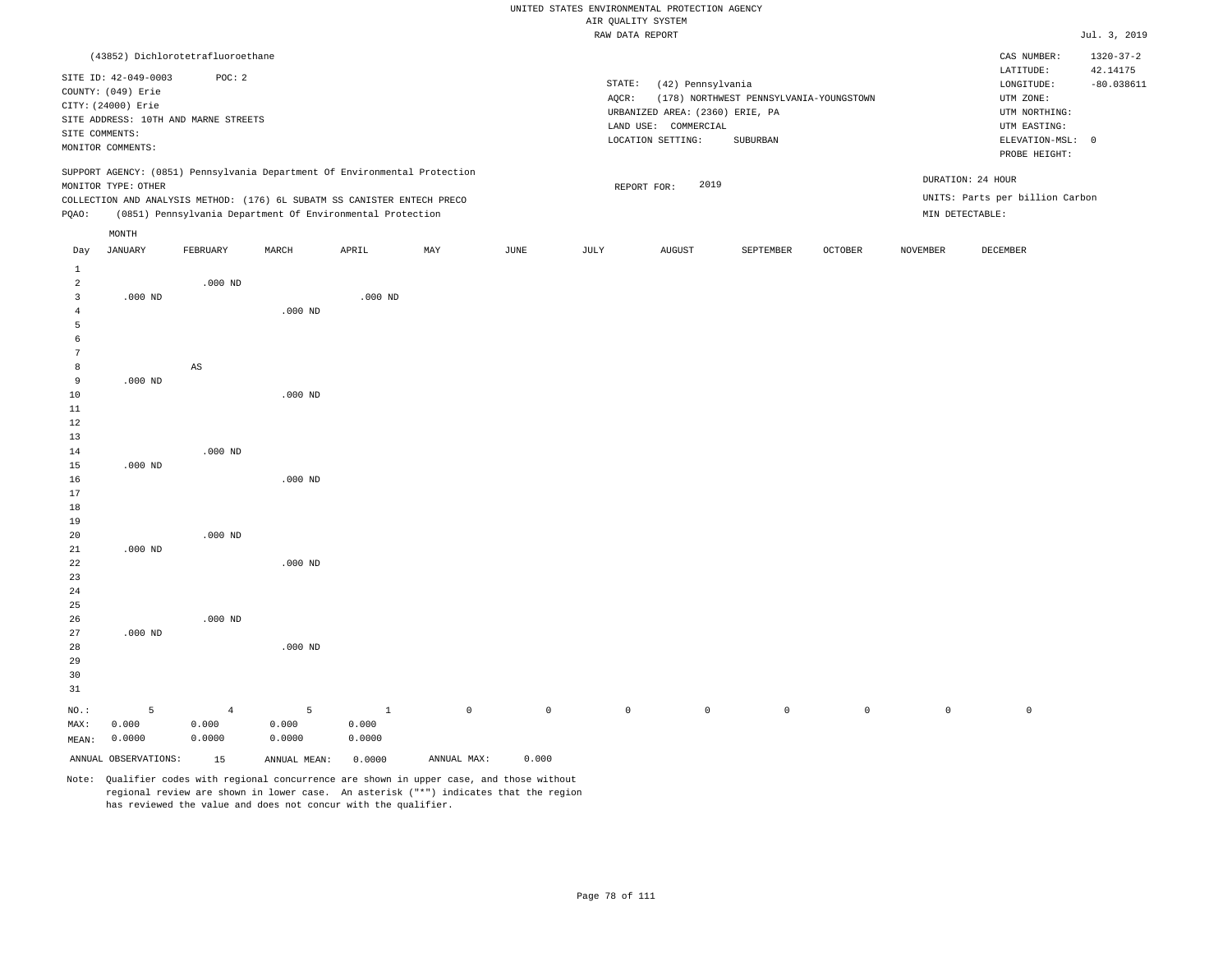|                                                           | (43860) Vinyl chloride                     |                                                |       |                                                                                                                                        |                                                                            |      |                 |                                                                                                      |                                                     |                |                 | CAS NUMBER:                                                                                                | $75 - 01 - 4$            |
|-----------------------------------------------------------|--------------------------------------------|------------------------------------------------|-------|----------------------------------------------------------------------------------------------------------------------------------------|----------------------------------------------------------------------------|------|-----------------|------------------------------------------------------------------------------------------------------|-----------------------------------------------------|----------------|-----------------|------------------------------------------------------------------------------------------------------------|--------------------------|
| CITY: (24000) Erie<br>SITE COMMENTS:<br>MONITOR COMMENTS: | SITE ID: 42-049-0003<br>COUNTY: (049) Erie | POC: 2<br>SITE ADDRESS: 10TH AND MARNE STREETS |       |                                                                                                                                        |                                                                            |      | STATE:<br>AOCR: | (42) Pennsylvania<br>URBANIZED AREA: (2360) ERIE, PA<br>COMMERCIAL<br>LAND USE:<br>LOCATION SETTING: | (178) NORTHWEST PENNSYLVANIA-YOUNGSTOWN<br>SUBURBAN |                |                 | LATITUDE:<br>LONGITUDE:<br>UTM ZONE:<br>UTM NORTHING:<br>UTM EASTING:<br>ELEVATION-MSL: 0<br>PROBE HEIGHT: | 42.14175<br>$-80.038611$ |
| POAO:                                                     | MONITOR TYPE: OTHER<br>MONTH               |                                                |       | COLLECTION AND ANALYSIS METHOD: (176) 6L SUBATM SS CANISTER ENTECH PRECO<br>(0851) Pennsylvania Department Of Environmental Protection | SUPPORT AGENCY: (0851) Pennsylvania Department Of Environmental Protection |      |                 | 2018<br>REPORT FOR:                                                                                  |                                                     |                |                 | DURATION: 24 HOUR<br>UNITS: Parts per billion Carbon<br>.1013837<br>MIN DETECTABLE:                        |                          |
| Day                                                       | JANUARY                                    | FEBRUARY                                       | MARCH | APRIL                                                                                                                                  | MAY                                                                        | JUNE | JULY            | AUGUST                                                                                               | SEPTEMBER                                           | <b>OCTOBER</b> | <b>NOVEMBER</b> | DECEMBER                                                                                                   |                          |

| $\mu$                   | orneorner            | <b>TRIPLOMATE</b>   | <b>THROOM</b> | 7111111 | 1.7777      | 0011                            | 0011        | 100001       | one rusions. | <b>COLONIA</b> | <b>MOATHLIN</b> | <b>DECEMBER</b> |
|-------------------------|----------------------|---------------------|---------------|---------|-------------|---------------------------------|-------------|--------------|--------------|----------------|-----------------|-----------------|
| $\mathbf{1}$            |                      |                     |               |         |             |                                 |             |              |              |                |                 |                 |
| $\overline{a}$          |                      |                     |               |         |             |                                 |             |              |              |                |                 |                 |
| $\overline{\mathbf{3}}$ |                      |                     |               |         |             |                                 |             |              |              |                |                 |                 |
| $\overline{4}$          |                      |                     |               |         |             |                                 |             |              |              |                |                 |                 |
| $\overline{5}$          |                      |                     |               |         |             |                                 |             |              |              |                |                 |                 |
| 6                       |                      |                     |               |         |             |                                 |             |              |              |                |                 |                 |
| $7\phantom{.0}$         |                      |                     |               |         |             |                                 |             |              |              |                |                 |                 |
| 8                       |                      |                     |               |         |             |                                 |             |              |              |                |                 |                 |
| 9                       |                      |                     |               |         |             |                                 |             |              |              |                |                 |                 |
| $10$                    |                      |                     |               |         |             |                                 |             |              |              |                |                 | .00 $ND$        |
| $11\,$                  |                      |                     |               |         |             |                                 |             |              |              |                |                 |                 |
| $1\,2$                  |                      |                     |               |         |             |                                 |             |              |              |                |                 |                 |
| $13$                    |                      |                     |               |         |             |                                 |             |              |              |                |                 |                 |
| $1\,4$                  |                      |                     |               |         |             |                                 |             |              |              |                |                 |                 |
| $15\,$                  |                      |                     |               |         |             |                                 |             |              |              |                |                 |                 |
| $16\,$                  |                      |                     |               |         |             |                                 |             |              |              |                |                 | .00 $ND$        |
| $17\,$                  |                      |                     |               |         |             |                                 |             |              |              |                |                 |                 |
| $1\,8$                  |                      |                     |               |         |             |                                 |             |              |              |                |                 |                 |
| $19$                    |                      |                     |               |         |             |                                 |             |              |              |                |                 |                 |
| 20                      |                      |                     |               |         |             |                                 |             |              |              |                |                 |                 |
| $21\,$                  |                      |                     |               |         |             |                                 |             |              |              |                |                 |                 |
| $2\sqrt{2}$             |                      |                     |               |         |             |                                 |             |              |              |                |                 | $.00$ ND        |
| 23                      |                      |                     |               |         |             |                                 |             |              |              |                |                 |                 |
| $2\sqrt{4}$             |                      |                     |               |         |             |                                 |             |              |              |                |                 |                 |
| $25\,$                  |                      |                     |               |         |             |                                 |             |              |              |                |                 |                 |
| 26                      |                      |                     |               |         |             |                                 |             |              |              |                |                 |                 |
| 27                      |                      |                     |               |         |             |                                 |             |              |              |                |                 |                 |
| $2\,8$                  |                      |                     |               |         |             |                                 |             |              |              |                |                 | $.00$ ND        |
| $29$                    |                      |                     |               |         |             |                                 |             |              |              |                |                 |                 |
| 30                      |                      |                     |               |         |             |                                 |             |              |              |                |                 |                 |
| $31\,$                  |                      |                     |               |         |             |                                 |             |              |              |                |                 |                 |
| $_{\rm NO.}$ :          | $\mathbb O$          | $\mathsf{O}\xspace$ | $\mathbb O$   | $\,0\,$ | $\mathbb O$ | $\mathbb O$                     | $\mathbb O$ | $\mathsf{O}$ | $\mathbb O$  | $\circ$        | $\mathbb O$     | $\overline{4}$  |
| MAX:                    |                      |                     |               |         |             |                                 |             |              |              |                |                 | 0.00            |
| $\texttt{MEAN}:$        |                      |                     |               |         |             |                                 |             |              |              |                |                 | 0.000           |
|                         | ANNUAL OBSERVATIONS: | $\overline{4}$      | ANNUAL MEAN:  | 0.000   | ANNUAL MAX: | ${\bf 0}$ . ${\bf 0}$ ${\bf 0}$ |             |              |              |                |                 |                 |
|                         |                      |                     |               |         |             |                                 |             |              |              |                |                 |                 |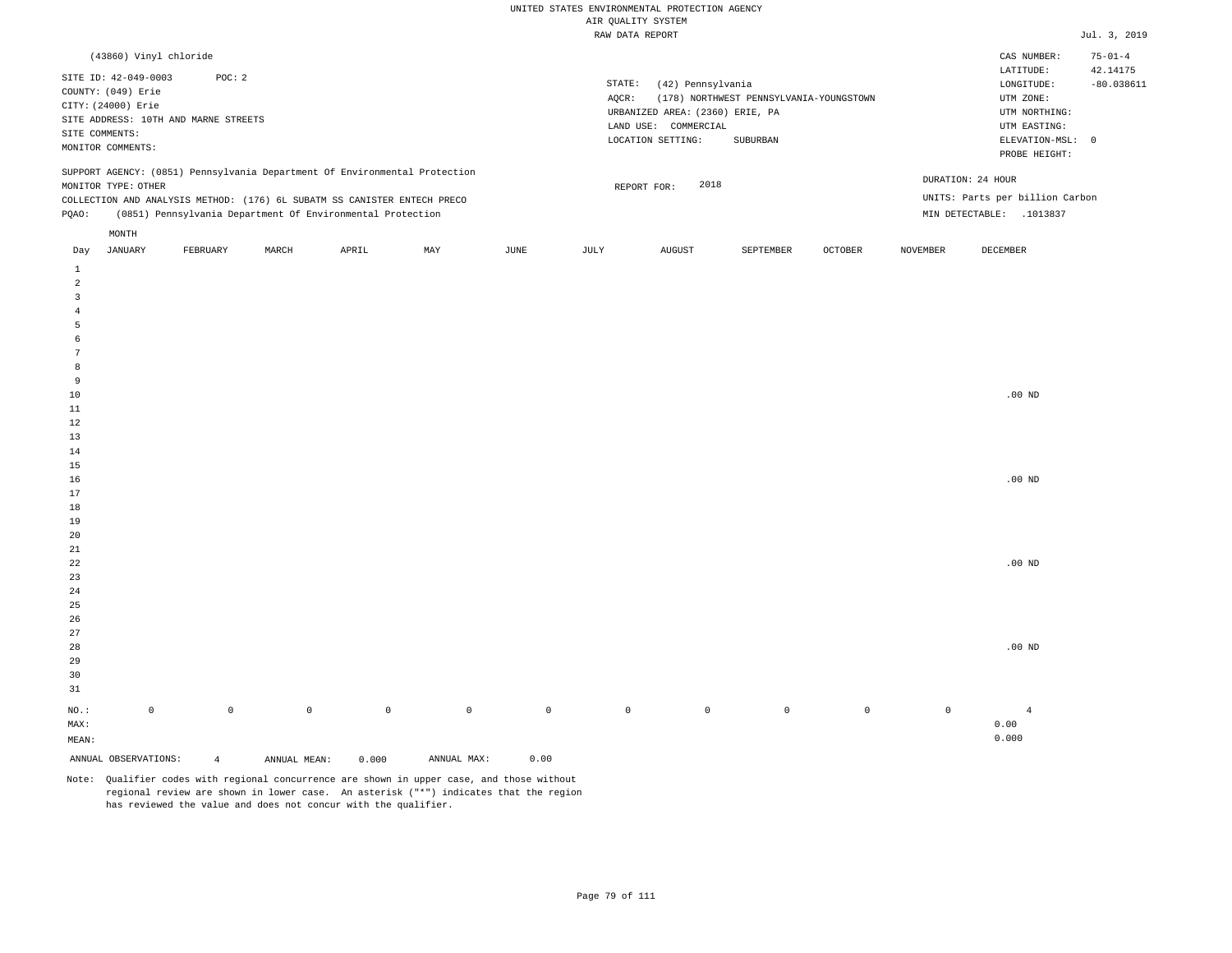# UNITED STATES ENVIRONMENTAL PROTECTION AGENCY ATE OUNT TTY SYSTEM

|                 |                        |                                      |                                                                            |                   |     |      |        | AIR QUALITY SYSTEM              |                                         |                |                 |                                 |                           |
|-----------------|------------------------|--------------------------------------|----------------------------------------------------------------------------|-------------------|-----|------|--------|---------------------------------|-----------------------------------------|----------------|-----------------|---------------------------------|---------------------------|
|                 |                        |                                      |                                                                            |                   |     |      |        | RAW DATA REPORT                 |                                         |                |                 |                                 | Jul. 3, 2019              |
|                 | (43860) Vinyl chloride |                                      |                                                                            |                   |     |      |        |                                 |                                         |                |                 | CAS NUMBER:<br>LATITUDE:        | $75 - 01 - 4$<br>42.14175 |
|                 | SITE ID: 42-049-0003   | POC: 2                               |                                                                            |                   |     |      | STATE: | (42) Pennsylvania               |                                         |                |                 | LONGITUDE:                      | $-80.038611$              |
|                 | COUNTY: (049) Erie     |                                      |                                                                            |                   |     |      | AQCR:  |                                 | (178) NORTHWEST PENNSYLVANIA-YOUNGSTOWN |                |                 | UTM ZONE:                       |                           |
|                 | CITY: (24000) Erie     |                                      |                                                                            |                   |     |      |        | URBANIZED AREA: (2360) ERIE, PA |                                         |                |                 | UTM NORTHING:                   |                           |
|                 |                        | SITE ADDRESS: 10TH AND MARNE STREETS |                                                                            |                   |     |      |        | LAND USE: COMMERCIAL            |                                         |                |                 | UTM EASTING:                    |                           |
|                 | SITE COMMENTS:         |                                      |                                                                            |                   |     |      |        | LOCATION SETTING:               | SUBURBAN                                |                |                 | ELEVATION-MSL: 0                |                           |
|                 | MONITOR COMMENTS:      |                                      |                                                                            |                   |     |      |        |                                 |                                         |                |                 | PROBE HEIGHT:                   |                           |
|                 |                        |                                      | SUPPORT AGENCY: (0851) Pennsylvania Department Of Environmental Protection |                   |     |      |        |                                 |                                         |                |                 | DURATION: 24 HOUR               |                           |
|                 | MONITOR TYPE: OTHER    |                                      |                                                                            |                   |     |      |        | 2019<br>REPORT FOR:             |                                         |                |                 |                                 |                           |
|                 |                        |                                      | COLLECTION AND ANALYSIS METHOD: (176) 6L SUBATM SS CANISTER ENTECH PRECO   |                   |     |      |        |                                 |                                         |                |                 | UNITS: Parts per billion Carbon |                           |
| PQAO:           |                        |                                      | (0851) Pennsylvania Department Of Environmental Protection                 |                   |     |      |        |                                 |                                         |                |                 | MIN DETECTABLE:                 |                           |
|                 | $\texttt{MONTH}$       |                                      |                                                                            |                   |     |      |        |                                 |                                         |                |                 |                                 |                           |
| Day             | JANUARY                | FEBRUARY                             | MARCH                                                                      | APRIL             | MAY | JUNE | JULY   | AUGUST                          | SEPTEMBER                               | <b>OCTOBER</b> | <b>NOVEMBER</b> | DECEMBER                        |                           |
| $\mathbf{1}$    |                        |                                      |                                                                            |                   |     |      |        |                                 |                                         |                |                 |                                 |                           |
| $\overline{a}$  |                        | $.00$ ND                             |                                                                            |                   |     |      |        |                                 |                                         |                |                 |                                 |                           |
| 3               | $.00$ ND               |                                      |                                                                            | .00 <sub>ND</sub> |     |      |        |                                 |                                         |                |                 |                                 |                           |
| $\overline{4}$  |                        |                                      | $.00$ ND                                                                   |                   |     |      |        |                                 |                                         |                |                 |                                 |                           |
| 5               |                        |                                      |                                                                            |                   |     |      |        |                                 |                                         |                |                 |                                 |                           |
| 6               |                        |                                      |                                                                            |                   |     |      |        |                                 |                                         |                |                 |                                 |                           |
| $7\phantom{.0}$ |                        |                                      |                                                                            |                   |     |      |        |                                 |                                         |                |                 |                                 |                           |
| 8               |                        | $_{\rm AS}$                          |                                                                            |                   |     |      |        |                                 |                                         |                |                 |                                 |                           |
| 9               | $.00$ ND               |                                      |                                                                            |                   |     |      |        |                                 |                                         |                |                 |                                 |                           |
| 10              |                        |                                      | $.00$ ND                                                                   |                   |     |      |        |                                 |                                         |                |                 |                                 |                           |
| $11\,$          |                        |                                      |                                                                            |                   |     |      |        |                                 |                                         |                |                 |                                 |                           |
| 12              |                        |                                      |                                                                            |                   |     |      |        |                                 |                                         |                |                 |                                 |                           |
| 13              |                        |                                      |                                                                            |                   |     |      |        |                                 |                                         |                |                 |                                 |                           |
| 14              |                        | $.00$ ND                             |                                                                            |                   |     |      |        |                                 |                                         |                |                 |                                 |                           |
| 15              | $.00$ ND               |                                      |                                                                            |                   |     |      |        |                                 |                                         |                |                 |                                 |                           |
| 16              |                        |                                      | $.00$ ND                                                                   |                   |     |      |        |                                 |                                         |                |                 |                                 |                           |
| 17              |                        |                                      |                                                                            |                   |     |      |        |                                 |                                         |                |                 |                                 |                           |
| 18              |                        |                                      |                                                                            |                   |     |      |        |                                 |                                         |                |                 |                                 |                           |
| 19              |                        |                                      |                                                                            |                   |     |      |        |                                 |                                         |                |                 |                                 |                           |
| 20              |                        | $.00$ ND                             |                                                                            |                   |     |      |        |                                 |                                         |                |                 |                                 |                           |
| 21              | $.00$ ND               |                                      |                                                                            |                   |     |      |        |                                 |                                         |                |                 |                                 |                           |
| 22              |                        |                                      | $.00$ ND                                                                   |                   |     |      |        |                                 |                                         |                |                 |                                 |                           |
| 23              |                        |                                      |                                                                            |                   |     |      |        |                                 |                                         |                |                 |                                 |                           |
| 24              |                        |                                      |                                                                            |                   |     |      |        |                                 |                                         |                |                 |                                 |                           |
| 25              |                        |                                      |                                                                            |                   |     |      |        |                                 |                                         |                |                 |                                 |                           |
| 26              |                        | $.00$ ND                             |                                                                            |                   |     |      |        |                                 |                                         |                |                 |                                 |                           |
| 27              | $.00$ ND               |                                      |                                                                            |                   |     |      |        |                                 |                                         |                |                 |                                 |                           |
| 28              |                        |                                      | $.00$ ND                                                                   |                   |     |      |        |                                 |                                         |                |                 |                                 |                           |
| 29              |                        |                                      |                                                                            |                   |     |      |        |                                 |                                         |                |                 |                                 |                           |

NO.: MAX: MEAN: 5 0.00 0.000 4 0.00 0.000 5 0.00 0.000 1 0.00 0.000 0 0 0 0 0 0 0 0

ANNUAL OBSERVATIONS: 15 ANNUAL MEAN: 0.000 ANNUAL MAX: 0.00

30 31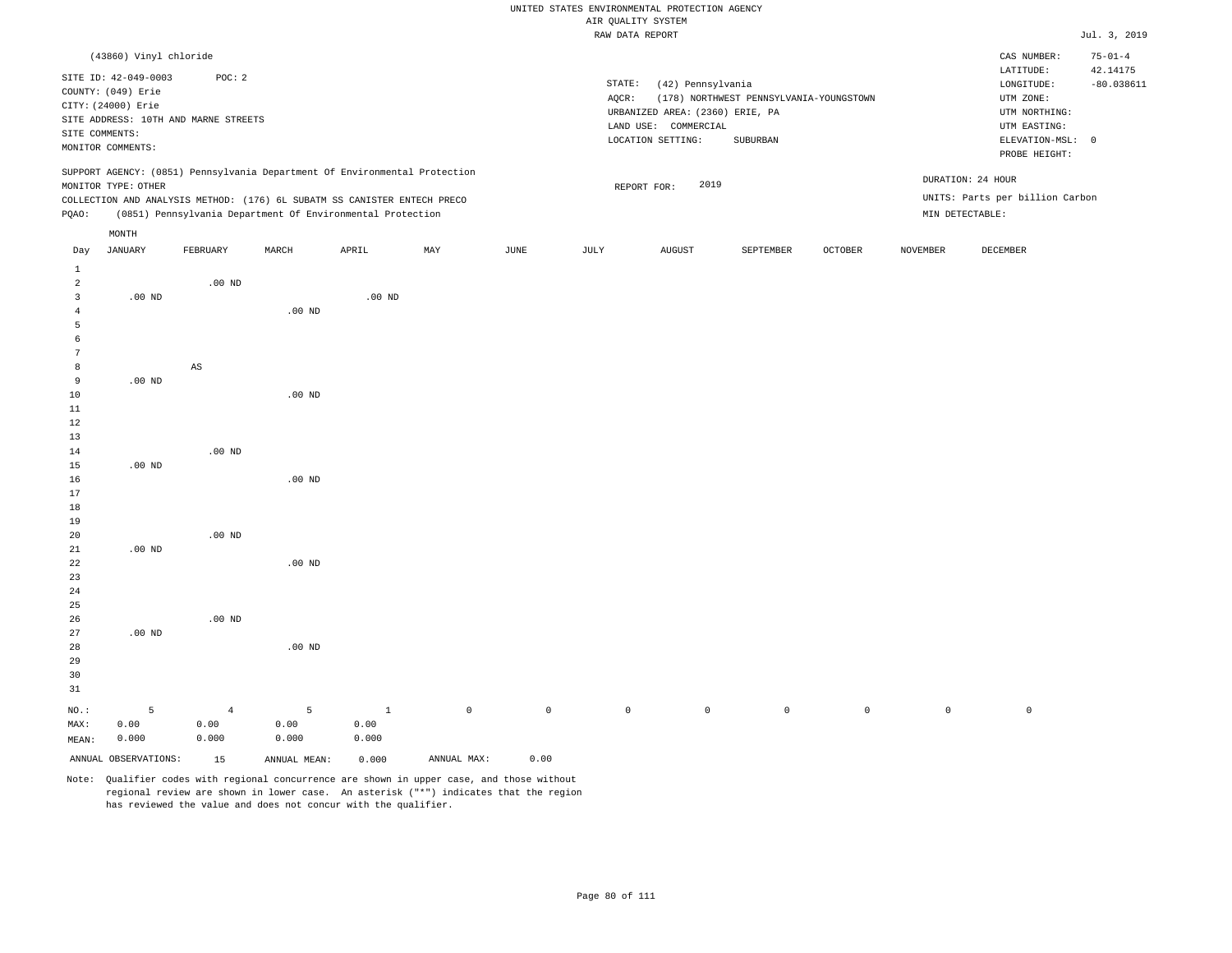MIN DETECTABLE: .5852628

|                                                                            | RAW DATA REPORT                                  | Jul. 3, 2019                    |
|----------------------------------------------------------------------------|--------------------------------------------------|---------------------------------|
| (45109) m/p Xylene                                                         |                                                  | CAS NUMBER:                     |
| SITE ID: 42-049-0003<br>POC: 2                                             |                                                  | 42.14175<br>LATITUDE:           |
| COUNTY: (049) Erie                                                         | STATE:<br>(42) Pennsylvania                      | $-80.038611$<br>LONGITUDE:      |
| CITY: (24000) Erie                                                         | (178) NORTHWEST PENNSYLVANIA-YOUNGSTOWN<br>AOCR: | UTM ZONE:                       |
| SITE ADDRESS: 10TH AND MARNE STREETS                                       | URBANIZED AREA: (2360) ERIE, PA                  | UTM NORTHING:                   |
|                                                                            | LAND USE: COMMERCIAL                             | UTM EASTING:                    |
| SITE COMMENTS:                                                             | SUBURBAN<br>LOCATION SETTING:                    | ELEVATION-MSL: 0                |
| MONITOR COMMENTS:                                                          |                                                  | PROBE HEIGHT:                   |
| SUPPORT AGENCY: (0851) Pennsylvania Department Of Environmental Protection |                                                  |                                 |
| MONITOR TYPE: OTHER                                                        | DURATION: 24 HOUR<br>2018<br>REPORT FOR:         |                                 |
| COLLECTION AND ANALYSIS METHOD: (176) 6L SUBATM SS CANISTER ENTECH PRECO   |                                                  | UNITS: Parts per billion Carbon |

PQAO: (0851) Pennsylvania Department Of Environmental Protection MONTH

| Day               | JANUARY              | FEBRUARY       | MARCH        | APRIL       | MAY         | JUNE        | JULY        | AUGUST      | SEPTEMBER      | OCTOBER | NOVEMBER     | DECEMBER       |
|-------------------|----------------------|----------------|--------------|-------------|-------------|-------------|-------------|-------------|----------------|---------|--------------|----------------|
| $\mathbf{1}$      |                      |                |              |             |             |             |             |             |                |         |              |                |
| $\overline{a}$    |                      |                |              |             |             |             |             |             |                |         |              |                |
| $\overline{3}$    |                      |                |              |             |             |             |             |             |                |         |              |                |
| $\overline{4}$    |                      |                |              |             |             |             |             |             |                |         |              |                |
| 5                 |                      |                |              |             |             |             |             |             |                |         |              |                |
| 6                 |                      |                |              |             |             |             |             |             |                |         |              |                |
| $7\phantom{.0}$   |                      |                |              |             |             |             |             |             |                |         |              |                |
| 8                 |                      |                |              |             |             |             |             |             |                |         |              |                |
| 9                 |                      |                |              |             |             |             |             |             |                |         |              |                |
| $10$              |                      |                |              |             |             |             |             |             |                |         |              | .88 SQ         |
| $11\,$            |                      |                |              |             |             |             |             |             |                |         |              |                |
| 12                |                      |                |              |             |             |             |             |             |                |         |              |                |
| 13                |                      |                |              |             |             |             |             |             |                |         |              |                |
| 14                |                      |                |              |             |             |             |             |             |                |         |              |                |
| 15                |                      |                |              |             |             |             |             |             |                |         |              |                |
| $16$              |                      |                |              |             |             |             |             |             |                |         |              | .69SQ          |
| 17                |                      |                |              |             |             |             |             |             |                |         |              |                |
| $18\,$            |                      |                |              |             |             |             |             |             |                |         |              |                |
| 19                |                      |                |              |             |             |             |             |             |                |         |              |                |
| $20\,$            |                      |                |              |             |             |             |             |             |                |         |              |                |
| 21                |                      |                |              |             |             |             |             |             |                |         |              |                |
| $2\sqrt{2}$<br>23 |                      |                |              |             |             |             |             |             |                |         |              | $.00$ ND       |
| 24                |                      |                |              |             |             |             |             |             |                |         |              |                |
| $25\,$            |                      |                |              |             |             |             |             |             |                |         |              |                |
| $26\,$            |                      |                |              |             |             |             |             |             |                |         |              |                |
| $27\,$            |                      |                |              |             |             |             |             |             |                |         |              |                |
| 28                |                      |                |              |             |             |             |             |             |                |         |              | $.00$ ND       |
| 29                |                      |                |              |             |             |             |             |             |                |         |              |                |
| 30                |                      |                |              |             |             |             |             |             |                |         |              |                |
| 31                |                      |                |              |             |             |             |             |             |                |         |              |                |
| $_{\rm NO.}$ :    | $\mathsf{O}\xspace$  | $\mathbb O$    | $\mathsf{O}$ | $\mathbb O$ | $\mathbb O$ | $\mathbb O$ | $\mathbb O$ | $\mathbb O$ | $\overline{0}$ | $\circ$ | $\mathsf{O}$ | $\overline{4}$ |
| MAX:              |                      |                |              |             |             |             |             |             |                |         |              | .88            |
| $\texttt{MEAN}:$  |                      |                |              |             |             |             |             |             |                |         |              | .393           |
|                   | ANNUAL OBSERVATIONS: | $\overline{4}$ | ANNUAL MEAN: | .393        | ANNUAL MAX: | .88         |             |             |                |         |              |                |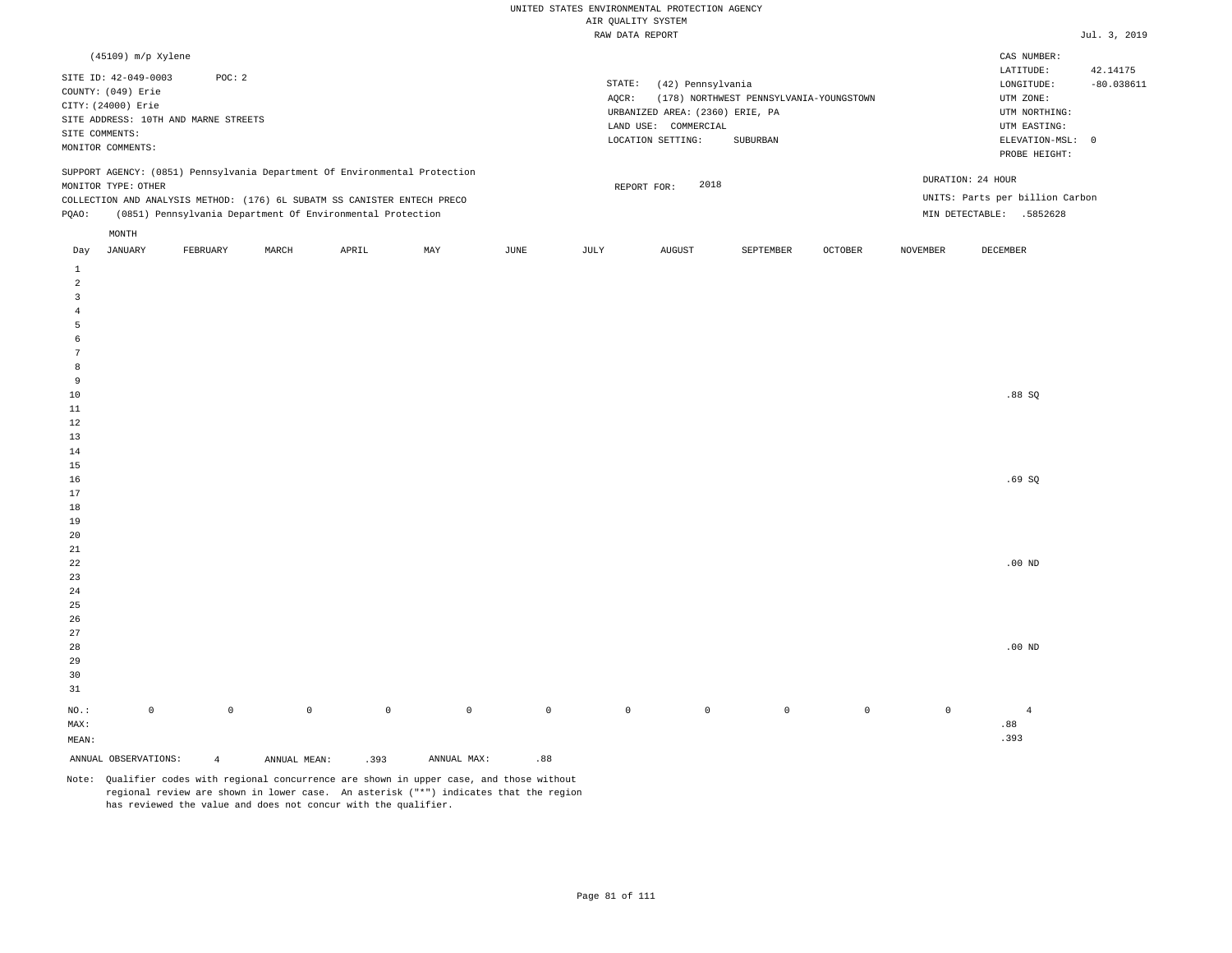|                |                                                                            |                        |                   |                                                            |     |      |        | RAW DATA REPORT                 |                                         |                |                 |                                 | Jul. 3, 2019 |
|----------------|----------------------------------------------------------------------------|------------------------|-------------------|------------------------------------------------------------|-----|------|--------|---------------------------------|-----------------------------------------|----------------|-----------------|---------------------------------|--------------|
|                | (45109) m/p Xylene                                                         |                        |                   |                                                            |     |      |        |                                 |                                         |                |                 | CAS NUMBER:<br>LATITUDE:        | 42.14175     |
|                | SITE ID: 42-049-0003                                                       | POC: 2                 |                   |                                                            |     |      | STATE: | (42) Pennsylvania               |                                         |                |                 | LONGITUDE:                      | $-80.038611$ |
|                | COUNTY: (049) Erie                                                         |                        |                   |                                                            |     |      | AQCR:  |                                 | (178) NORTHWEST PENNSYLVANIA-YOUNGSTOWN |                |                 | UTM ZONE:                       |              |
|                | CITY: (24000) Erie                                                         |                        |                   |                                                            |     |      |        | URBANIZED AREA: (2360) ERIE, PA |                                         |                |                 | UTM NORTHING:                   |              |
|                | SITE ADDRESS: 10TH AND MARNE STREETS                                       |                        |                   |                                                            |     |      |        | LAND USE: COMMERCIAL            |                                         |                |                 | UTM EASTING:                    |              |
|                | SITE COMMENTS:                                                             |                        |                   |                                                            |     |      |        | LOCATION SETTING:               | SUBURBAN                                |                |                 | ELEVATION-MSL: 0                |              |
|                | MONITOR COMMENTS:                                                          |                        |                   |                                                            |     |      |        |                                 |                                         |                |                 | PROBE HEIGHT:                   |              |
|                | SUPPORT AGENCY: (0851) Pennsylvania Department Of Environmental Protection |                        |                   |                                                            |     |      |        |                                 |                                         |                |                 |                                 |              |
|                | MONITOR TYPE: OTHER                                                        |                        |                   |                                                            |     |      |        | 2019<br>REPORT FOR:             |                                         |                |                 | DURATION: 24 HOUR               |              |
|                | COLLECTION AND ANALYSIS METHOD: (176) 6L SUBATM SS CANISTER ENTECH PRECO   |                        |                   |                                                            |     |      |        |                                 |                                         |                |                 | UNITS: Parts per billion Carbon |              |
| PQAO:          |                                                                            |                        |                   | (0851) Pennsylvania Department Of Environmental Protection |     |      |        |                                 |                                         |                |                 | MIN DETECTABLE:                 |              |
|                | $\texttt{MONTH}$                                                           |                        |                   |                                                            |     |      |        |                                 |                                         |                |                 |                                 |              |
| Day            | <b>JANUARY</b>                                                             | FEBRUARY               | MARCH             | APRIL                                                      | MAY | JUNE | JULY   | AUGUST                          | SEPTEMBER                               | <b>OCTOBER</b> | <b>NOVEMBER</b> | <b>DECEMBER</b>                 |              |
| $\,$ 1         |                                                                            |                        |                   |                                                            |     |      |        |                                 |                                         |                |                 |                                 |              |
| $\overline{a}$ |                                                                            | .80SQ                  |                   |                                                            |     |      |        |                                 |                                         |                |                 |                                 |              |
| $\overline{3}$ | $.00$ ND                                                                   |                        |                   | $.00$ ND                                                   |     |      |        |                                 |                                         |                |                 |                                 |              |
| $\overline{4}$ |                                                                            |                        | $.00$ ND          |                                                            |     |      |        |                                 |                                         |                |                 |                                 |              |
| 5              |                                                                            |                        |                   |                                                            |     |      |        |                                 |                                         |                |                 |                                 |              |
| 6<br>7         |                                                                            |                        |                   |                                                            |     |      |        |                                 |                                         |                |                 |                                 |              |
| 8              |                                                                            | $\mathbb{A}\mathbb{S}$ |                   |                                                            |     |      |        |                                 |                                         |                |                 |                                 |              |
| 9              | $.00$ ND                                                                   |                        |                   |                                                            |     |      |        |                                 |                                         |                |                 |                                 |              |
| 10             |                                                                            |                        | .00 <sub>ND</sub> |                                                            |     |      |        |                                 |                                         |                |                 |                                 |              |
| $1\,1$         |                                                                            |                        |                   |                                                            |     |      |        |                                 |                                         |                |                 |                                 |              |
| 12             |                                                                            |                        |                   |                                                            |     |      |        |                                 |                                         |                |                 |                                 |              |
| 13             |                                                                            |                        |                   |                                                            |     |      |        |                                 |                                         |                |                 |                                 |              |
| 14             |                                                                            | $.00$ ND               |                   |                                                            |     |      |        |                                 |                                         |                |                 |                                 |              |
| 15             | $.00$ ND                                                                   |                        |                   |                                                            |     |      |        |                                 |                                         |                |                 |                                 |              |
| 16             |                                                                            |                        | .00 <sub>ND</sub> |                                                            |     |      |        |                                 |                                         |                |                 |                                 |              |
| 17             |                                                                            |                        |                   |                                                            |     |      |        |                                 |                                         |                |                 |                                 |              |
| 18             |                                                                            |                        |                   |                                                            |     |      |        |                                 |                                         |                |                 |                                 |              |
| 19             |                                                                            |                        |                   |                                                            |     |      |        |                                 |                                         |                |                 |                                 |              |
| 20             |                                                                            | $.00$ ND               |                   |                                                            |     |      |        |                                 |                                         |                |                 |                                 |              |
| 21<br>22       | $.00$ ND                                                                   |                        | $.00$ ND          |                                                            |     |      |        |                                 |                                         |                |                 |                                 |              |
| 23             |                                                                            |                        |                   |                                                            |     |      |        |                                 |                                         |                |                 |                                 |              |
| 24             |                                                                            |                        |                   |                                                            |     |      |        |                                 |                                         |                |                 |                                 |              |
| 25             |                                                                            |                        |                   |                                                            |     |      |        |                                 |                                         |                |                 |                                 |              |
| 26             |                                                                            | $.00$ ND               |                   |                                                            |     |      |        |                                 |                                         |                |                 |                                 |              |
| $2\,7$         | $.00$ ND                                                                   |                        |                   |                                                            |     |      |        |                                 |                                         |                |                 |                                 |              |
| 28             |                                                                            |                        | $.00$ ND          |                                                            |     |      |        |                                 |                                         |                |                 |                                 |              |
| 29             |                                                                            |                        |                   |                                                            |     |      |        |                                 |                                         |                |                 |                                 |              |
| 30             |                                                                            |                        |                   |                                                            |     |      |        |                                 |                                         |                |                 |                                 |              |
| 31             |                                                                            |                        |                   |                                                            |     |      |        |                                 |                                         |                |                 |                                 |              |
|                |                                                                            |                        |                   |                                                            |     |      |        |                                 |                                         |                |                 |                                 |              |

NO.: MAX: MEAN: 5 0.00 0.000 4 .80 .200 5 0.00 0.000 1 0.00 0.000 0 0 0 0 0 0 0 0

ANNUAL OBSERVATIONS: 15 ANNUAL MEAN: .053 ANNUAL MAX: .80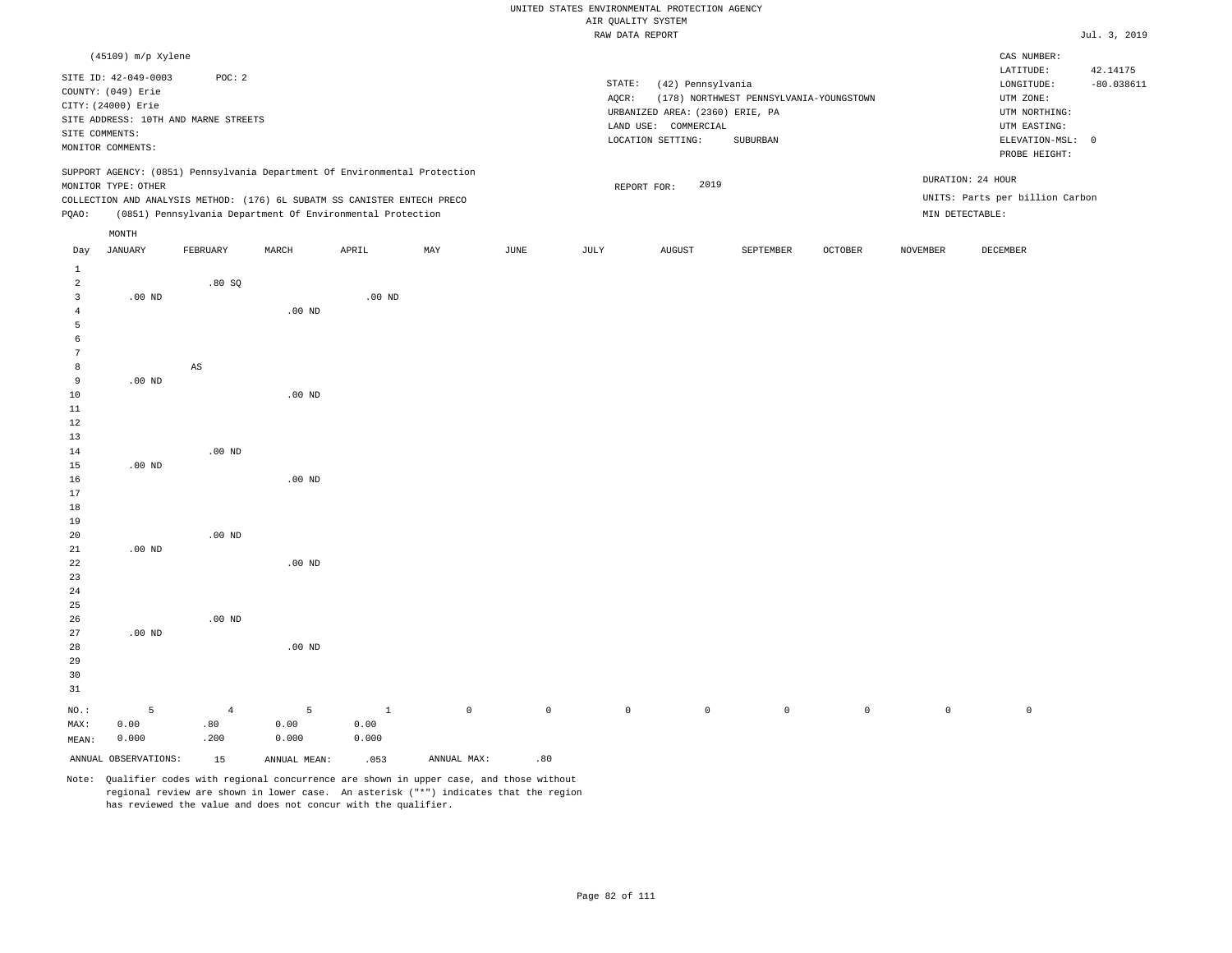| (45201) Benzene                                                                                                                                                                                                                                               |                                                                                                                                                                             | CAS NUMBER:<br>71-43-2                                                                                                                 |
|---------------------------------------------------------------------------------------------------------------------------------------------------------------------------------------------------------------------------------------------------------------|-----------------------------------------------------------------------------------------------------------------------------------------------------------------------------|----------------------------------------------------------------------------------------------------------------------------------------|
| POC:2<br>SITE ID: 42-049-0003<br>COUNTY: (049) Erie<br>CITY: (24000) Erie<br>SITE ADDRESS: 10TH AND MARNE STREETS<br>SITE COMMENTS:<br>MONITOR COMMENTS:                                                                                                      | STATE:<br>(42) Pennsylvania<br>AOCR:<br>(178) NORTHWEST PENNSYLVANIA-YOUNGSTOWN<br>URBANIZED AREA: (2360) ERIE, PA<br>LAND USE: COMMERCIAL<br>LOCATION SETTING:<br>SUBURBAN | 42.14175<br>LATITUDE:<br>$-80.038611$<br>LONGITUDE:<br>UTM ZONE:<br>UTM NORTHING:<br>UTM EASTING:<br>ELEVATION-MSL: 0<br>PROBE HEIGHT: |
| SUPPORT AGENCY: (0851) Pennsylvania Department Of Environmental Protection<br>MONITOR TYPE: OTHER<br>COLLECTION AND ANALYSIS METHOD: (176) 6L SUBATM SS CANISTER ENTECH PRECO<br>(0851) Pennsylvania Department Of Environmental Protection<br>POAO:<br>MONTH | 2018<br>REPORT FOR:                                                                                                                                                         | DURATION: 24 HOUR<br>UNITS: Parts per billion Carbon<br>MIN DETECTABLE:<br>.258                                                        |

| Day              | JANUARY              | FEBRUARY       | MARCH          | APRIL          | MAY            | JUNE        | JULY        | AUGUST      | SEPTEMBER   | OCTOBER     | NOVEMBER    | DECEMBER       |
|------------------|----------------------|----------------|----------------|----------------|----------------|-------------|-------------|-------------|-------------|-------------|-------------|----------------|
| $\mathbf{1}$     |                      |                |                |                |                |             |             |             |             |             |             |                |
| $\overline{a}$   |                      |                |                |                |                |             |             |             |             |             |             |                |
| $\overline{3}$   |                      |                |                |                |                |             |             |             |             |             |             |                |
| $\overline{4}$   |                      |                |                |                |                |             |             |             |             |             |             |                |
| 5                |                      |                |                |                |                |             |             |             |             |             |             |                |
| $\epsilon$       |                      |                |                |                |                |             |             |             |             |             |             |                |
| $7\phantom{.0}$  |                      |                |                |                |                |             |             |             |             |             |             |                |
| 8                |                      |                |                |                |                |             |             |             |             |             |             |                |
| 9                |                      |                |                |                |                |             |             |             |             |             |             |                |
| $10$             |                      |                |                |                |                |             |             |             |             |             |             | 1.140          |
| $11\,$           |                      |                |                |                |                |             |             |             |             |             |             |                |
| 12               |                      |                |                |                |                |             |             |             |             |             |             |                |
| 13               |                      |                |                |                |                |             |             |             |             |             |             |                |
| 14               |                      |                |                |                |                |             |             |             |             |             |             |                |
| 15               |                      |                |                |                |                |             |             |             |             |             |             |                |
| 16               |                      |                |                |                |                |             |             |             |             |             |             | 1.260          |
| 17               |                      |                |                |                |                |             |             |             |             |             |             |                |
| $18\,$           |                      |                |                |                |                |             |             |             |             |             |             |                |
| 19               |                      |                |                |                |                |             |             |             |             |             |             |                |
| $20\,$           |                      |                |                |                |                |             |             |             |             |             |             |                |
| $2\sqrt{1}$      |                      |                |                |                |                |             |             |             |             |             |             |                |
| $2\sqrt{2}$      |                      |                |                |                |                |             |             |             |             |             |             | 1.200          |
| 23               |                      |                |                |                |                |             |             |             |             |             |             |                |
| 24               |                      |                |                |                |                |             |             |             |             |             |             |                |
| $25\,$<br>$26\,$ |                      |                |                |                |                |             |             |             |             |             |             |                |
| $27\,$           |                      |                |                |                |                |             |             |             |             |             |             |                |
| $28\,$           |                      |                |                |                |                |             |             |             |             |             |             | .660           |
| 29               |                      |                |                |                |                |             |             |             |             |             |             |                |
| 30               |                      |                |                |                |                |             |             |             |             |             |             |                |
| 31               |                      |                |                |                |                |             |             |             |             |             |             |                |
|                  |                      |                |                |                |                |             |             |             |             |             |             |                |
| $_{\rm NO.}$ :   | $\mathbb O$          | $\mathbb O$    | $\overline{0}$ | $\overline{0}$ | $\overline{0}$ | $\mathsf 0$ | $\mathbb O$ | $\mathbb O$ | $\mathsf 0$ | $\mathbb O$ | $\mathbb O$ | $\overline{4}$ |
| MAX:             |                      |                |                |                |                |             |             |             |             |             |             | 1.260          |
| $\texttt{MEAN}:$ |                      |                |                |                |                |             |             |             |             |             |             | 1.0650         |
|                  | ANNUAL OBSERVATIONS: | $\overline{4}$ | ANNUAL MEAN:   | 1.0650         | ANNUAL MAX:    | 1.260       |             |             |             |             |             |                |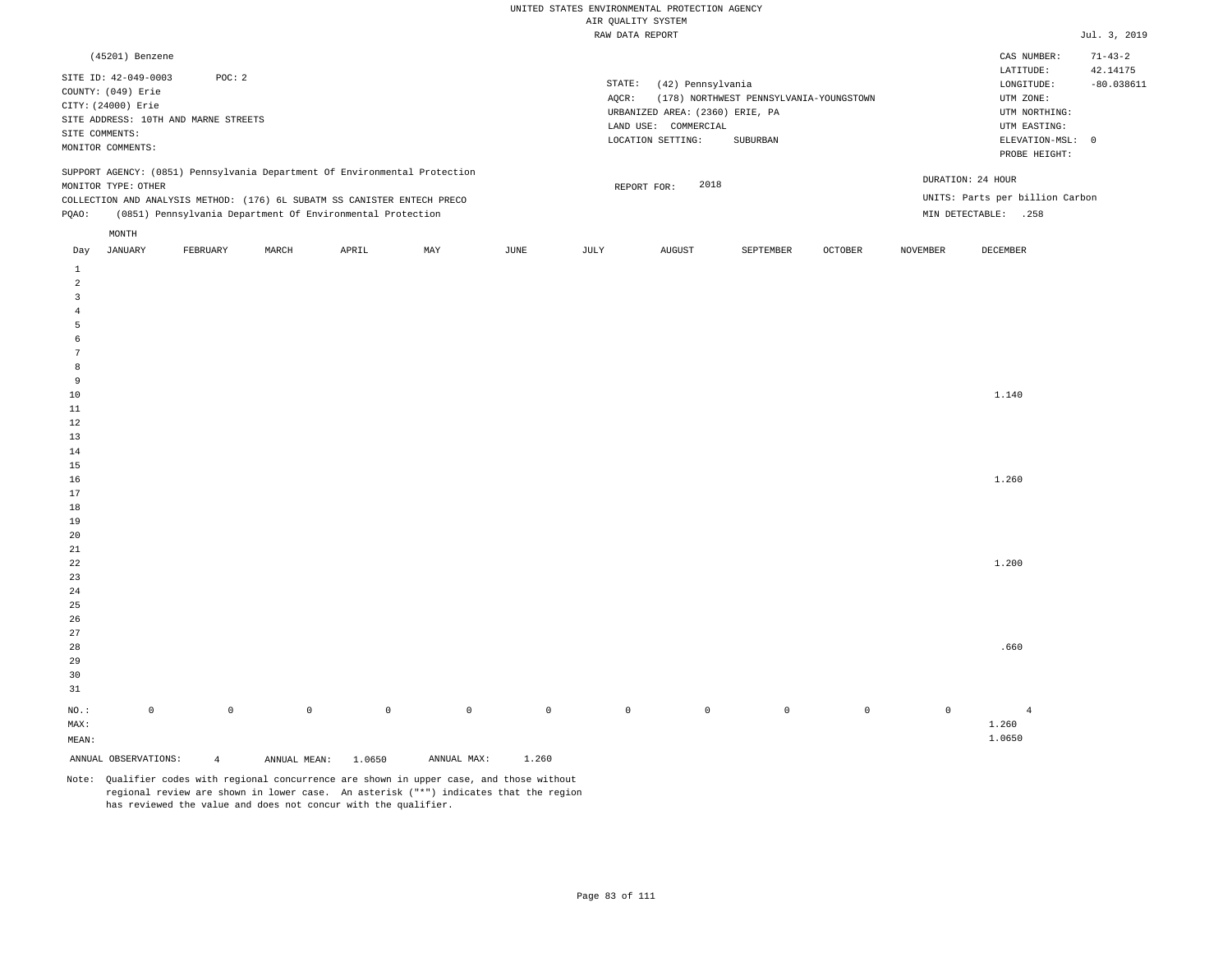|                                  |                                                                                                         |                                                |       |                                                                                                                                        |     |                       |                 | nin goniari ururan<br>RAW DATA REPORT                                                             |                                                     |         |                 |                                                                                                            | Jul. 3, 2019             |
|----------------------------------|---------------------------------------------------------------------------------------------------------|------------------------------------------------|-------|----------------------------------------------------------------------------------------------------------------------------------------|-----|-----------------------|-----------------|---------------------------------------------------------------------------------------------------|-----------------------------------------------------|---------|-----------------|------------------------------------------------------------------------------------------------------------|--------------------------|
|                                  | (45201) Benzene                                                                                         |                                                |       |                                                                                                                                        |     |                       |                 |                                                                                                   |                                                     |         |                 | CAS NUMBER:                                                                                                | $71 - 43 - 2$            |
|                                  | SITE ID: 42-049-0003<br>COUNTY: (049) Erie<br>CITY: (24000) Erie<br>SITE COMMENTS:<br>MONITOR COMMENTS: | POC: 2<br>SITE ADDRESS: 10TH AND MARNE STREETS |       |                                                                                                                                        |     |                       | STATE:<br>AQCR: | (42) Pennsylvania<br>URBANIZED AREA: (2360) ERIE, PA<br>LAND USE: COMMERCIAL<br>LOCATION SETTING: | (178) NORTHWEST PENNSYLVANIA-YOUNGSTOWN<br>SUBURBAN |         |                 | LATITUDE:<br>LONGITUDE:<br>UTM ZONE:<br>UTM NORTHING:<br>UTM EASTING:<br>ELEVATION-MSL: 0<br>PROBE HEIGHT: | 42.14175<br>$-80.038611$ |
|                                  |                                                                                                         |                                                |       | SUPPORT AGENCY: (0851) Pennsylvania Department Of Environmental Protection                                                             |     |                       |                 |                                                                                                   |                                                     |         |                 | DURATION: 24 HOUR                                                                                          |                          |
|                                  | MONITOR TYPE: OTHER                                                                                     |                                                |       |                                                                                                                                        |     |                       |                 | 2019<br>REPORT FOR:                                                                               |                                                     |         |                 | UNITS: Parts per billion Carbon                                                                            |                          |
| PQAO:                            |                                                                                                         |                                                |       | COLLECTION AND ANALYSIS METHOD: (176) 6L SUBATM SS CANISTER ENTECH PRECO<br>(0851) Pennsylvania Department Of Environmental Protection |     |                       |                 |                                                                                                   |                                                     |         |                 | MIN DETECTABLE:                                                                                            |                          |
|                                  |                                                                                                         |                                                |       |                                                                                                                                        |     |                       |                 |                                                                                                   |                                                     |         |                 |                                                                                                            |                          |
| Day                              | MONTH<br><b>JANUARY</b>                                                                                 | FEBRUARY                                       | MARCH | APRIL                                                                                                                                  | MAY | $\operatorname{JUNE}$ | JULY            | <b>AUGUST</b>                                                                                     | SEPTEMBER                                           | OCTOBER | <b>NOVEMBER</b> | DECEMBER                                                                                                   |                          |
| $\mathbf{1}$                     |                                                                                                         |                                                |       |                                                                                                                                        |     |                       |                 |                                                                                                   |                                                     |         |                 |                                                                                                            |                          |
| 2                                |                                                                                                         | 1.140                                          |       |                                                                                                                                        |     |                       |                 |                                                                                                   |                                                     |         |                 |                                                                                                            |                          |
| $\overline{3}$<br>$\overline{4}$ | .960                                                                                                    |                                                | .960  | .798                                                                                                                                   |     |                       |                 |                                                                                                   |                                                     |         |                 |                                                                                                            |                          |
| 5                                |                                                                                                         |                                                |       |                                                                                                                                        |     |                       |                 |                                                                                                   |                                                     |         |                 |                                                                                                            |                          |
| 6                                |                                                                                                         |                                                |       |                                                                                                                                        |     |                       |                 |                                                                                                   |                                                     |         |                 |                                                                                                            |                          |
| 7                                |                                                                                                         |                                                |       |                                                                                                                                        |     |                       |                 |                                                                                                   |                                                     |         |                 |                                                                                                            |                          |
| 8                                |                                                                                                         | AS                                             |       |                                                                                                                                        |     |                       |                 |                                                                                                   |                                                     |         |                 |                                                                                                            |                          |
| 9                                | .840                                                                                                    |                                                |       |                                                                                                                                        |     |                       |                 |                                                                                                   |                                                     |         |                 |                                                                                                            |                          |
| $10$                             |                                                                                                         |                                                | .840  |                                                                                                                                        |     |                       |                 |                                                                                                   |                                                     |         |                 |                                                                                                            |                          |
| 11                               |                                                                                                         |                                                |       |                                                                                                                                        |     |                       |                 |                                                                                                   |                                                     |         |                 |                                                                                                            |                          |
| 12<br>13                         |                                                                                                         |                                                |       |                                                                                                                                        |     |                       |                 |                                                                                                   |                                                     |         |                 |                                                                                                            |                          |
| 14                               |                                                                                                         | .840                                           |       |                                                                                                                                        |     |                       |                 |                                                                                                   |                                                     |         |                 |                                                                                                            |                          |
| 15                               | 1.080                                                                                                   |                                                |       |                                                                                                                                        |     |                       |                 |                                                                                                   |                                                     |         |                 |                                                                                                            |                          |
| 16                               |                                                                                                         |                                                | .870  |                                                                                                                                        |     |                       |                 |                                                                                                   |                                                     |         |                 |                                                                                                            |                          |
| 17                               |                                                                                                         |                                                |       |                                                                                                                                        |     |                       |                 |                                                                                                   |                                                     |         |                 |                                                                                                            |                          |
| 18                               |                                                                                                         |                                                |       |                                                                                                                                        |     |                       |                 |                                                                                                   |                                                     |         |                 |                                                                                                            |                          |
| 19                               |                                                                                                         |                                                |       |                                                                                                                                        |     |                       |                 |                                                                                                   |                                                     |         |                 |                                                                                                            |                          |
| 20<br>21                         | .600                                                                                                    | 1.020                                          |       |                                                                                                                                        |     |                       |                 |                                                                                                   |                                                     |         |                 |                                                                                                            |                          |
| 22                               |                                                                                                         |                                                | .864  |                                                                                                                                        |     |                       |                 |                                                                                                   |                                                     |         |                 |                                                                                                            |                          |
| 23                               |                                                                                                         |                                                |       |                                                                                                                                        |     |                       |                 |                                                                                                   |                                                     |         |                 |                                                                                                            |                          |
| 24                               |                                                                                                         |                                                |       |                                                                                                                                        |     |                       |                 |                                                                                                   |                                                     |         |                 |                                                                                                            |                          |
| 25                               |                                                                                                         |                                                |       |                                                                                                                                        |     |                       |                 |                                                                                                   |                                                     |         |                 |                                                                                                            |                          |
| 26                               |                                                                                                         | .780                                           |       |                                                                                                                                        |     |                       |                 |                                                                                                   |                                                     |         |                 |                                                                                                            |                          |
| 27                               | 1.140                                                                                                   |                                                |       |                                                                                                                                        |     |                       |                 |                                                                                                   |                                                     |         |                 |                                                                                                            |                          |
| 28                               |                                                                                                         |                                                | .984  |                                                                                                                                        |     |                       |                 |                                                                                                   |                                                     |         |                 |                                                                                                            |                          |
| 29<br>30                         |                                                                                                         |                                                |       |                                                                                                                                        |     |                       |                 |                                                                                                   |                                                     |         |                 |                                                                                                            |                          |
| 31                               |                                                                                                         |                                                |       |                                                                                                                                        |     |                       |                 |                                                                                                   |                                                     |         |                 |                                                                                                            |                          |
|                                  |                                                                                                         |                                                |       |                                                                                                                                        |     |                       |                 |                                                                                                   |                                                     |         |                 |                                                                                                            |                          |

|  |                               | NO.: 5 4 5 1 0 0 0 0 0 0 0 0 |  |  |  |  |
|--|-------------------------------|------------------------------|--|--|--|--|
|  | MAX: 1.140 1.140 .984 .798    |                              |  |  |  |  |
|  | MEAN: .9240 .9450 .9036 .7980 |                              |  |  |  |  |

ANNUAL OBSERVATIONS: 15 ANNUAL MEAN: .9144 ANNUAL MAX: 1.140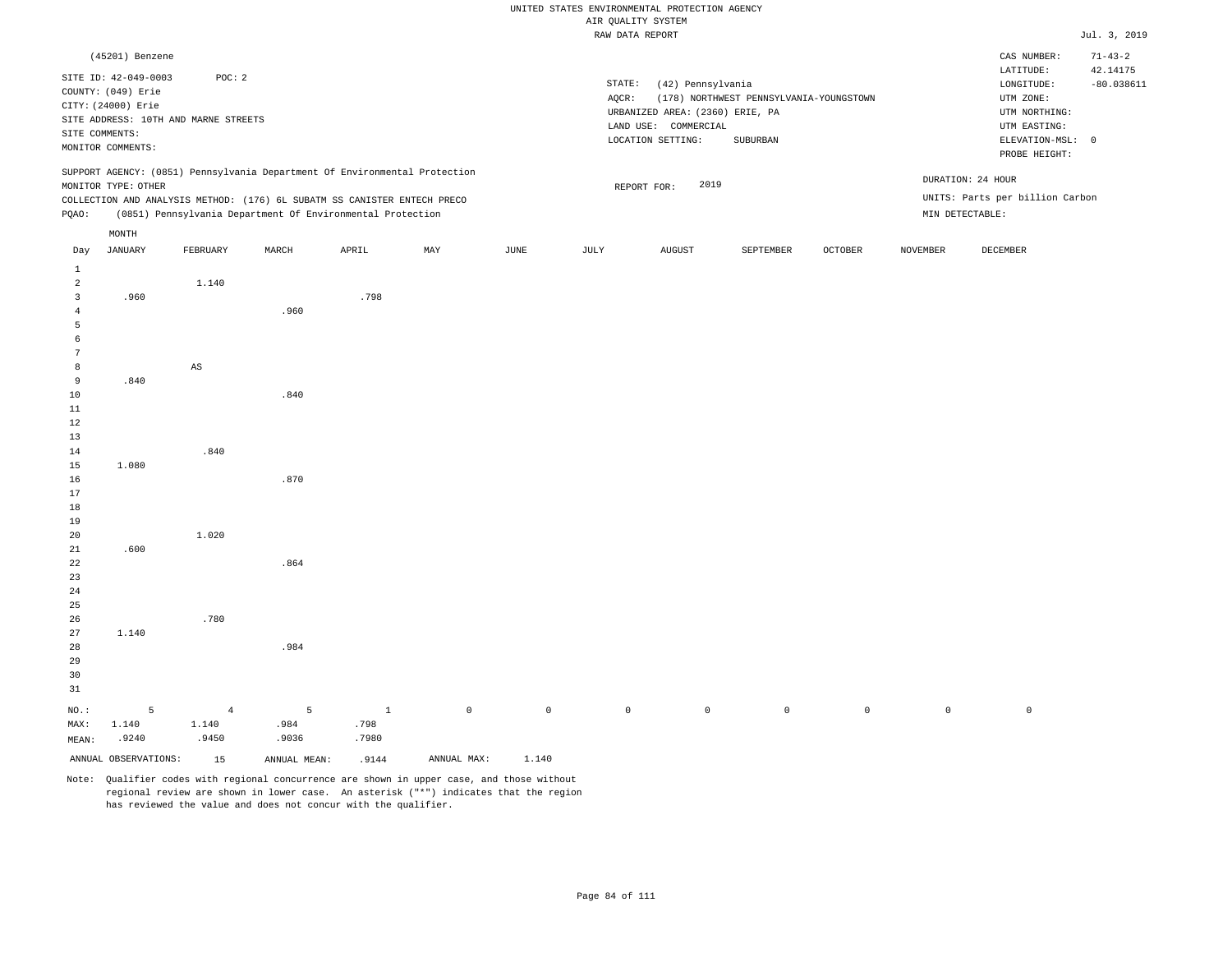| (45202) Toluene                                                                                                                                                                                                                                               |                                                                                                                                                                             | CAS NUMBER:                                                                                                | $108 - 88 - 3$           |
|---------------------------------------------------------------------------------------------------------------------------------------------------------------------------------------------------------------------------------------------------------------|-----------------------------------------------------------------------------------------------------------------------------------------------------------------------------|------------------------------------------------------------------------------------------------------------|--------------------------|
| SITE ID: 42-049-0003<br>POC:2<br>COUNTY: (049) Erie<br>CITY: (24000) Erie<br>SITE ADDRESS: 10TH AND MARNE STREETS<br>SITE COMMENTS:<br>MONITOR COMMENTS:                                                                                                      | STATE:<br>(42) Pennsylvania<br>(178) NORTHWEST PENNSYLVANIA-YOUNGSTOWN<br>AOCR:<br>URBANIZED AREA: (2360) ERIE, PA<br>LAND USE: COMMERCIAL<br>LOCATION SETTING:<br>SUBURBAN | LATITUDE:<br>LONGITUDE:<br>UTM ZONE:<br>UTM NORTHING:<br>UTM EASTING:<br>ELEVATION-MSL: 0<br>PROBE HEIGHT: | 42.14175<br>$-80.038611$ |
| SUPPORT AGENCY: (0851) Pennsylvania Department Of Environmental Protection<br>MONITOR TYPE: OTHER<br>COLLECTION AND ANALYSIS METHOD: (176) 6L SUBATM SS CANISTER ENTECH PRECO<br>(0851) Pennsylvania Department Of Environmental Protection<br>POAO:<br>MONTH | DURATION: 24 HOUR<br>2018<br>REPORT FOR:<br>MIN DETECTABLE:                                                                                                                 | UNITS: Parts per billion Carbon<br>.215166                                                                 |                          |

| Day                     | JANUARY              | FEBRUARY       | MARCH        | APRIL   | MAY            | JUNE        | JULY        | AUGUST      | SEPTEMBER   | OCTOBER     | NOVEMBER    | DECEMBER       |
|-------------------------|----------------------|----------------|--------------|---------|----------------|-------------|-------------|-------------|-------------|-------------|-------------|----------------|
| $\mathbf{1}$            |                      |                |              |         |                |             |             |             |             |             |             |                |
| $\overline{a}$          |                      |                |              |         |                |             |             |             |             |             |             |                |
| $\overline{\mathbf{3}}$ |                      |                |              |         |                |             |             |             |             |             |             |                |
| $\overline{4}$          |                      |                |              |         |                |             |             |             |             |             |             |                |
| $\overline{5}$          |                      |                |              |         |                |             |             |             |             |             |             |                |
| $\epsilon$              |                      |                |              |         |                |             |             |             |             |             |             |                |
| $7\phantom{.0}$         |                      |                |              |         |                |             |             |             |             |             |             |                |
| 8                       |                      |                |              |         |                |             |             |             |             |             |             |                |
| 9                       |                      |                |              |         |                |             |             |             |             |             |             |                |
| $10$                    |                      |                |              |         |                |             |             |             |             |             |             | 1.68           |
| $11\,$                  |                      |                |              |         |                |             |             |             |             |             |             |                |
| $12\,$                  |                      |                |              |         |                |             |             |             |             |             |             |                |
| 13                      |                      |                |              |         |                |             |             |             |             |             |             |                |
| 14                      |                      |                |              |         |                |             |             |             |             |             |             |                |
| 15                      |                      |                |              |         |                |             |             |             |             |             |             |                |
| 16                      |                      |                |              |         |                |             |             |             |             |             |             | 1.82           |
| $17\,$                  |                      |                |              |         |                |             |             |             |             |             |             |                |
| $18\,$                  |                      |                |              |         |                |             |             |             |             |             |             |                |
| 19                      |                      |                |              |         |                |             |             |             |             |             |             |                |
| 20                      |                      |                |              |         |                |             |             |             |             |             |             |                |
| $21\,$                  |                      |                |              |         |                |             |             |             |             |             |             |                |
| $2\sqrt{2}$             |                      |                |              |         |                |             |             |             |             |             |             | .77            |
| $23\,$                  |                      |                |              |         |                |             |             |             |             |             |             |                |
| $2\sqrt{4}$             |                      |                |              |         |                |             |             |             |             |             |             |                |
| 25<br>26                |                      |                |              |         |                |             |             |             |             |             |             |                |
| $27\,$                  |                      |                |              |         |                |             |             |             |             |             |             |                |
| 28                      |                      |                |              |         |                |             |             |             |             |             |             | .77            |
| 29                      |                      |                |              |         |                |             |             |             |             |             |             |                |
| 30                      |                      |                |              |         |                |             |             |             |             |             |             |                |
| 31                      |                      |                |              |         |                |             |             |             |             |             |             |                |
|                         |                      |                |              |         |                |             |             |             |             |             |             |                |
| $_{\rm NO.}$ :          | $\mathsf{O}\xspace$  | $\mathbb O$    | $\mathbb O$  | $\circ$ | $\overline{0}$ | $\mathbb O$ | $\mathbb O$ | $\mathbb O$ | $\mathbb O$ | $\mathbb O$ | $\mathbb O$ | $\overline{4}$ |
| $\texttt{MAX}$ :        |                      |                |              |         |                |             |             |             |             |             |             | 1.82           |
| $\texttt{MEAN}:$        |                      |                |              |         |                |             |             |             |             |             |             | 1.260          |
|                         | ANNUAL OBSERVATIONS: | $\overline{4}$ | ANNUAL MEAN: | 1.260   | ANNUAL MAX:    | 1.82        |             |             |             |             |             |                |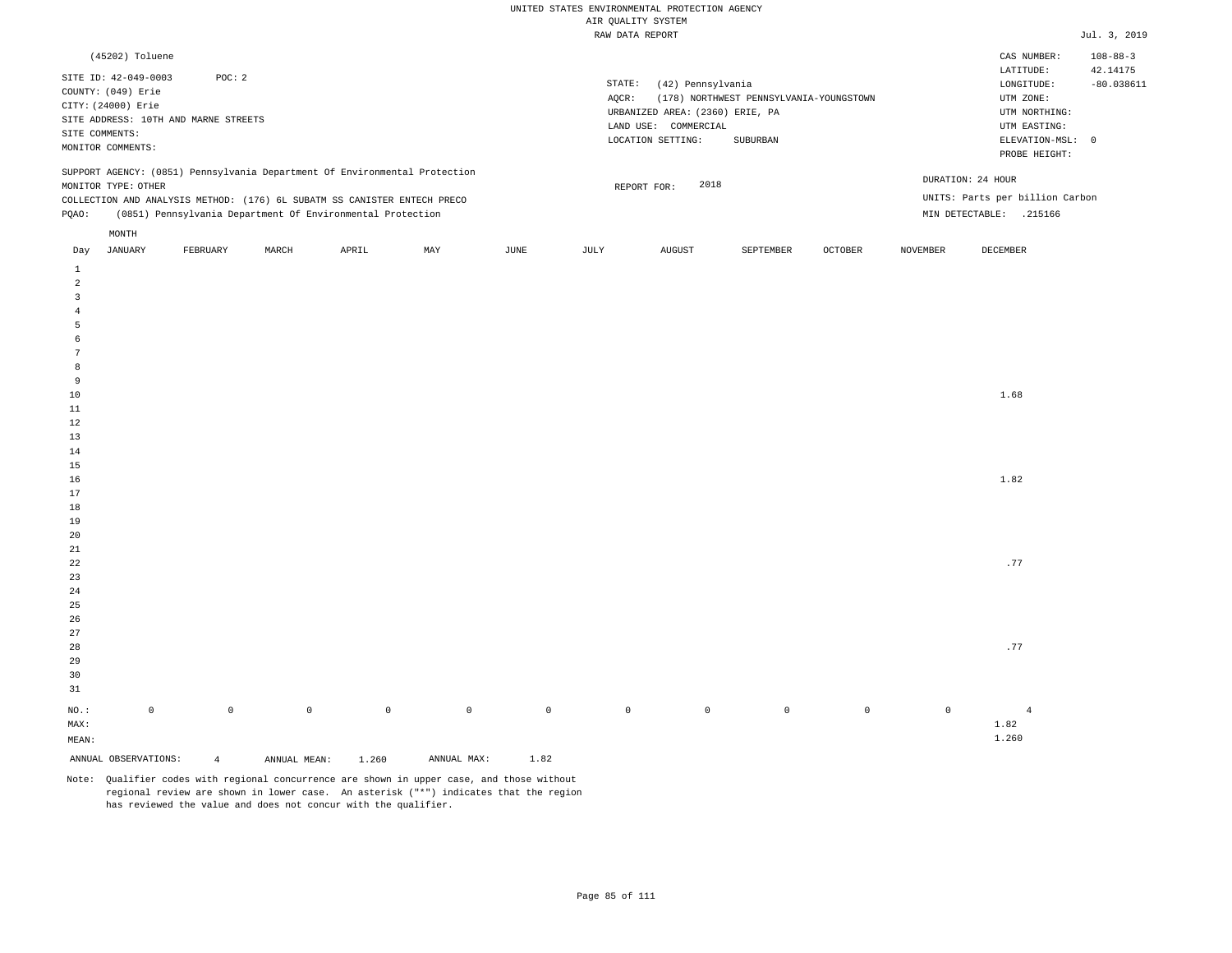|                               |                      |                                      |                                                                            |              |             |             |        | RAW DATA REPORT                 |                                         |                     |                 |                                 | Jul. 3, 2019   |
|-------------------------------|----------------------|--------------------------------------|----------------------------------------------------------------------------|--------------|-------------|-------------|--------|---------------------------------|-----------------------------------------|---------------------|-----------------|---------------------------------|----------------|
|                               | (45202) Toluene      |                                      |                                                                            |              |             |             |        |                                 |                                         |                     |                 | CAS NUMBER:                     | $108 - 88 - 3$ |
|                               | SITE ID: 42-049-0003 | POC: 2                               |                                                                            |              |             |             |        |                                 |                                         |                     |                 | LATITUDE:                       | 42.14175       |
|                               | COUNTY: (049) Erie   |                                      |                                                                            |              |             |             | STATE: | (42) Pennsylvania               |                                         |                     |                 | LONGITUDE:                      | $-80.038611$   |
|                               | CITY: (24000) Erie   |                                      |                                                                            |              |             |             | AQCR:  |                                 | (178) NORTHWEST PENNSYLVANIA-YOUNGSTOWN |                     |                 | UTM ZONE:                       |                |
|                               |                      |                                      |                                                                            |              |             |             |        | URBANIZED AREA: (2360) ERIE, PA |                                         |                     |                 | UTM NORTHING:                   |                |
|                               |                      | SITE ADDRESS: 10TH AND MARNE STREETS |                                                                            |              |             |             |        | LAND USE: COMMERCIAL            |                                         |                     |                 | UTM EASTING:                    |                |
|                               | SITE COMMENTS:       |                                      |                                                                            |              |             |             |        | LOCATION SETTING:               | SUBURBAN                                |                     |                 | ELEVATION-MSL: 0                |                |
|                               | MONITOR COMMENTS:    |                                      |                                                                            |              |             |             |        |                                 |                                         |                     |                 | PROBE HEIGHT:                   |                |
|                               |                      |                                      | SUPPORT AGENCY: (0851) Pennsylvania Department Of Environmental Protection |              |             |             |        |                                 |                                         |                     |                 | DURATION: 24 HOUR               |                |
|                               | MONITOR TYPE: OTHER  |                                      |                                                                            |              |             |             |        | 2019<br>REPORT FOR:             |                                         |                     |                 |                                 |                |
|                               |                      |                                      | COLLECTION AND ANALYSIS METHOD: (176) 6L SUBATM SS CANISTER ENTECH PRECO   |              |             |             |        |                                 |                                         |                     |                 | UNITS: Parts per billion Carbon |                |
| PQAO:                         |                      |                                      | (0851) Pennsylvania Department Of Environmental Protection                 |              |             |             |        |                                 |                                         |                     |                 | MIN DETECTABLE:                 |                |
|                               | $\texttt{MONTH}$     |                                      |                                                                            |              |             |             |        |                                 |                                         |                     |                 |                                 |                |
| Day                           | <b>JANUARY</b>       | FEBRUARY                             | MARCH                                                                      | APRIL        | MAY         | <b>JUNE</b> | JULY   | <b>AUGUST</b>                   | SEPTEMBER                               | <b>OCTOBER</b>      | <b>NOVEMBER</b> | DECEMBER                        |                |
| $\mathbf{1}$                  |                      |                                      |                                                                            |              |             |             |        |                                 |                                         |                     |                 |                                 |                |
| 2                             |                      | 1.12                                 |                                                                            |              |             |             |        |                                 |                                         |                     |                 |                                 |                |
| $\overline{3}$                | .91                  |                                      |                                                                            | .76          |             |             |        |                                 |                                         |                     |                 |                                 |                |
| $\overline{4}$                |                      |                                      | .56SQ                                                                      |              |             |             |        |                                 |                                         |                     |                 |                                 |                |
| $\overline{5}$                |                      |                                      |                                                                            |              |             |             |        |                                 |                                         |                     |                 |                                 |                |
| $\epsilon$<br>$7\phantom{.0}$ |                      |                                      |                                                                            |              |             |             |        |                                 |                                         |                     |                 |                                 |                |
|                               |                      |                                      |                                                                            |              |             |             |        |                                 |                                         |                     |                 |                                 |                |
| 8                             |                      | $\mathbb{A}\mathbb{S}$               |                                                                            |              |             |             |        |                                 |                                         |                     |                 |                                 |                |
| 9                             | .58SQ                |                                      |                                                                            |              |             |             |        |                                 |                                         |                     |                 |                                 |                |
| 10                            |                      |                                      | .67SQ                                                                      |              |             |             |        |                                 |                                         |                     |                 |                                 |                |
| 11                            |                      |                                      |                                                                            |              |             |             |        |                                 |                                         |                     |                 |                                 |                |
| 12                            |                      |                                      |                                                                            |              |             |             |        |                                 |                                         |                     |                 |                                 |                |
| 13                            |                      | .77                                  |                                                                            |              |             |             |        |                                 |                                         |                     |                 |                                 |                |
| 14                            | 1.19                 |                                      |                                                                            |              |             |             |        |                                 |                                         |                     |                 |                                 |                |
| 15<br>16                      |                      |                                      |                                                                            |              |             |             |        |                                 |                                         |                     |                 |                                 |                |
| 17                            |                      |                                      | .44 SQ                                                                     |              |             |             |        |                                 |                                         |                     |                 |                                 |                |
| 18                            |                      |                                      |                                                                            |              |             |             |        |                                 |                                         |                     |                 |                                 |                |
| 19                            |                      |                                      |                                                                            |              |             |             |        |                                 |                                         |                     |                 |                                 |                |
| 20                            |                      | .98                                  |                                                                            |              |             |             |        |                                 |                                         |                     |                 |                                 |                |
| 21                            | .39SQ                |                                      |                                                                            |              |             |             |        |                                 |                                         |                     |                 |                                 |                |
| 22                            |                      |                                      | .53SQ                                                                      |              |             |             |        |                                 |                                         |                     |                 |                                 |                |
| 23                            |                      |                                      |                                                                            |              |             |             |        |                                 |                                         |                     |                 |                                 |                |
| 24                            |                      |                                      |                                                                            |              |             |             |        |                                 |                                         |                     |                 |                                 |                |
| 25                            |                      |                                      |                                                                            |              |             |             |        |                                 |                                         |                     |                 |                                 |                |
| 26                            |                      | .52S                                 |                                                                            |              |             |             |        |                                 |                                         |                     |                 |                                 |                |
| 27                            | .84                  |                                      |                                                                            |              |             |             |        |                                 |                                         |                     |                 |                                 |                |
| 28                            |                      |                                      | 1.08                                                                       |              |             |             |        |                                 |                                         |                     |                 |                                 |                |
| 29                            |                      |                                      |                                                                            |              |             |             |        |                                 |                                         |                     |                 |                                 |                |
| 30                            |                      |                                      |                                                                            |              |             |             |        |                                 |                                         |                     |                 |                                 |                |
| 31                            |                      |                                      |                                                                            |              |             |             |        |                                 |                                         |                     |                 |                                 |                |
|                               |                      |                                      |                                                                            |              |             |             |        |                                 |                                         |                     |                 |                                 |                |
| $NO.$ :                       | 5                    | $\overline{4}$                       | 5                                                                          | $\mathbf{1}$ | $\mathbb O$ | $\mathbb O$ |        | $\mathbb O$<br>$\mathbb O$      | $\mathsf{O}$                            | $\mathsf{O}\xspace$ | $\mathbb O$     | $\,0\,$                         |                |
| MAX:                          | 1.19                 | 1.12                                 | 1.08                                                                       | .76          |             |             |        |                                 |                                         |                     |                 |                                 |                |
| MEAN:                         | .782                 | .848                                 | .656                                                                       | .760         |             |             |        |                                 |                                         |                     |                 |                                 |                |

ANNUAL OBSERVATIONS: 15 ANNUAL MEAN: .756 ANNUAL MAX: 1.19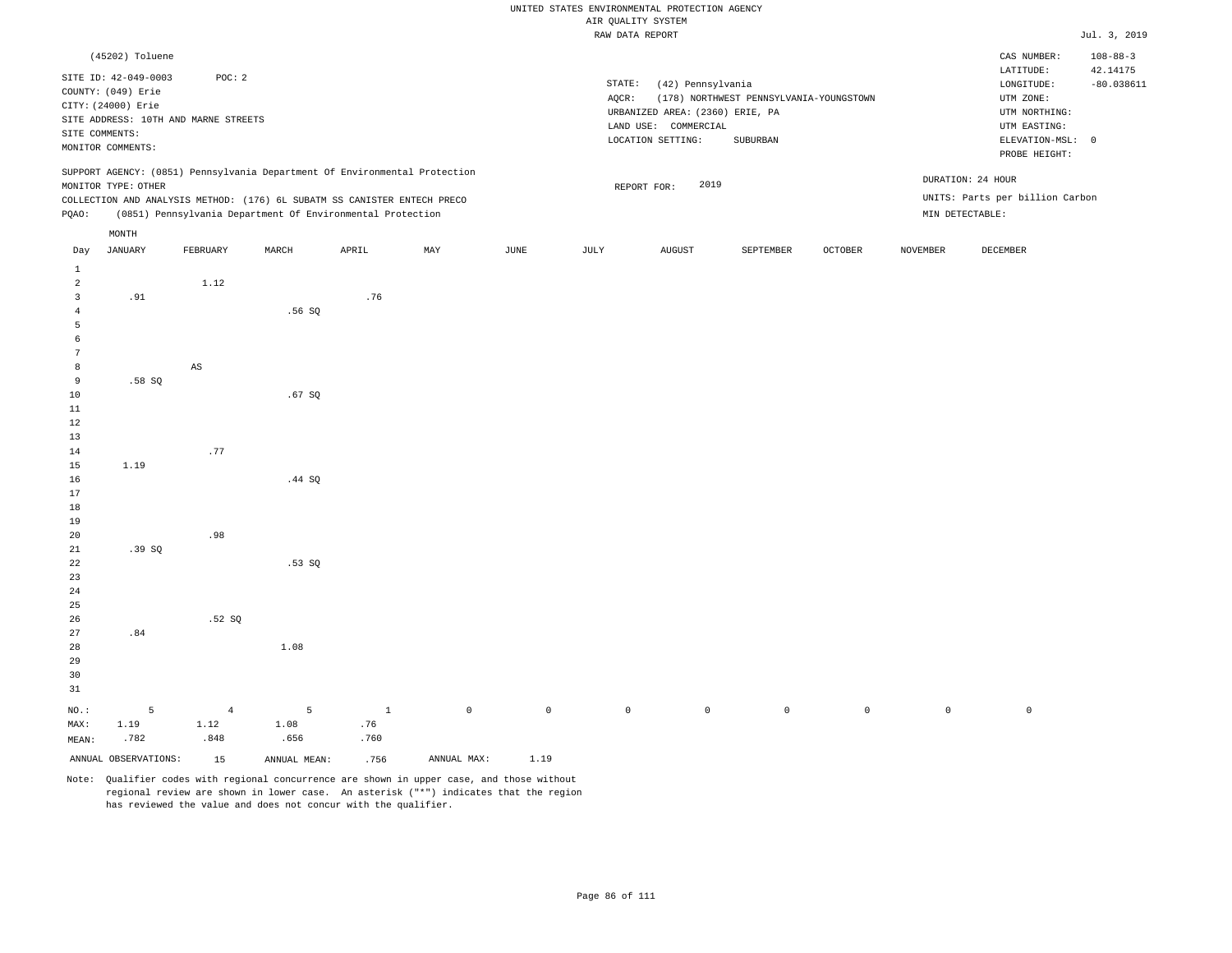| (45203) Ethylbenzene                                                                                                                                                                   |          |       |                                                            |     |      |       |                                                                                                                |                                                     |                |          | CAS NUMBER:                                                                                                | $100 - 41 - 4$           |
|----------------------------------------------------------------------------------------------------------------------------------------------------------------------------------------|----------|-------|------------------------------------------------------------|-----|------|-------|----------------------------------------------------------------------------------------------------------------|-----------------------------------------------------|----------------|----------|------------------------------------------------------------------------------------------------------------|--------------------------|
| SITE ID: 42-049-0003<br>COUNTY: (049) Erie<br>CITY: (24000) Erie<br>SITE ADDRESS: 10TH AND MARNE STREETS<br>SITE COMMENTS:<br>MONITOR COMMENTS:                                        | POC: 2   |       |                                                            |     |      | AOCR: | STATE:<br>(42) Pennsylvania<br>URBANIZED AREA: (2360) ERIE, PA<br>LAND USE:<br>COMMERCIAL<br>LOCATION SETTING: | (178) NORTHWEST PENNSYLVANIA-YOUNGSTOWN<br>SUBURBAN |                |          | LATITUDE:<br>LONGITUDE:<br>UTM ZONE:<br>UTM NORTHING:<br>UTM EASTING:<br>ELEVATION-MSL: 0<br>PROBE HEIGHT: | 42.14175<br>$-80.038611$ |
| SUPPORT AGENCY: (0851) Pennsylvania Department Of Environmental Protection<br>MONITOR TYPE: OTHER<br>COLLECTION AND ANALYSIS METHOD: (176) 6L SUBATM SS CANISTER ENTECH PRECO<br>POAO: |          |       | (0851) Pennsylvania Department Of Environmental Protection |     |      |       | 2018<br>REPORT FOR:                                                                                            |                                                     |                |          | DURATION: 24 HOUR<br>UNITS: Parts per billion Carbon<br>MIN DETECTABLE:<br>.266772                         |                          |
| MONTH<br>JANUARY<br>Day                                                                                                                                                                | FEBRUARY | MARCH | APRIL                                                      | MAY | JUNE | JULY  | AUGUST                                                                                                         | SEPTEMBER                                           | <b>OCTOBER</b> | NOVEMBER | DECEMBER                                                                                                   |                          |

| ANNUAL OBSERVATIONS:           |             | $\overline{4}$ | ANNUAL MEAN: | .160        | ANNUAL MAX: | .34     |             |             |                |         |             |                |
|--------------------------------|-------------|----------------|--------------|-------------|-------------|---------|-------------|-------------|----------------|---------|-------------|----------------|
| $\texttt{MEAN}:$               |             |                |              |             |             |         |             |             |                |         |             | $.160\,$       |
| $\texttt{MAX}$ :               |             |                |              |             |             |         |             |             |                |         |             | .34            |
| $_{\rm NO.}$ :                 | $\mathbb O$ | $\mathbb O$    | $\mathbb O$  | $\mathbb O$ | $\mathbb O$ | $\,0\,$ | $\mathbb O$ | $\mathbb O$ | $\overline{0}$ | $\circ$ | $\mathbb O$ | $\overline{4}$ |
| $3\sqrt{1}$                    |             |                |              |             |             |         |             |             |                |         |             |                |
| $30$                           |             |                |              |             |             |         |             |             |                |         |             |                |
| $_{\rm 29}$                    |             |                |              |             |             |         |             |             |                |         |             |                |
| $_{\rm 28}$                    |             |                |              |             |             |         |             |             |                |         |             | $.00$ ND       |
| $_{\rm 27}$                    |             |                |              |             |             |         |             |             |                |         |             |                |
| $26$                           |             |                |              |             |             |         |             |             |                |         |             |                |
| $25\,$                         |             |                |              |             |             |         |             |             |                |         |             |                |
| $\sqrt{24}$                    |             |                |              |             |             |         |             |             |                |         |             |                |
| $23\,$                         |             |                |              |             |             |         |             |             |                |         |             |                |
| $\bf{^{22}}$                   |             |                |              |             |             |         |             |             |                |         |             | $.00$ ND       |
| $\bf{21}$                      |             |                |              |             |             |         |             |             |                |         |             |                |
| $20\,$                         |             |                |              |             |             |         |             |             |                |         |             |                |
| $19\,$                         |             |                |              |             |             |         |             |             |                |         |             |                |
| $1\,8$                         |             |                |              |             |             |         |             |             |                |         |             |                |
| $17\,$                         |             |                |              |             |             |         |             |             |                |         |             |                |
| $16\,$                         |             |                |              |             |             |         |             |             |                |         |             | .30 SQ         |
| $1\,5$                         |             |                |              |             |             |         |             |             |                |         |             |                |
| $14\,$                         |             |                |              |             |             |         |             |             |                |         |             |                |
| $1\sqrt{3}$                    |             |                |              |             |             |         |             |             |                |         |             |                |
| $1\,2$                         |             |                |              |             |             |         |             |             |                |         |             |                |
| $11\,$                         |             |                |              |             |             |         |             |             |                |         |             |                |
| $10\,$                         |             |                |              |             |             |         |             |             |                |         |             | .34 SQ         |
| 9                              |             |                |              |             |             |         |             |             |                |         |             |                |
| $\boldsymbol{8}$               |             |                |              |             |             |         |             |             |                |         |             |                |
| $7\phantom{.0}$                |             |                |              |             |             |         |             |             |                |         |             |                |
| $6\phantom{.}6$                |             |                |              |             |             |         |             |             |                |         |             |                |
| $\overline{5}$                 |             |                |              |             |             |         |             |             |                |         |             |                |
| $\overline{4}$                 |             |                |              |             |             |         |             |             |                |         |             |                |
| $\overline{\mathbf{3}}$        |             |                |              |             |             |         |             |             |                |         |             |                |
| $\mathbf{1}$<br>$\overline{a}$ |             |                |              |             |             |         |             |             |                |         |             |                |
|                                |             |                |              |             |             |         |             |             |                |         |             |                |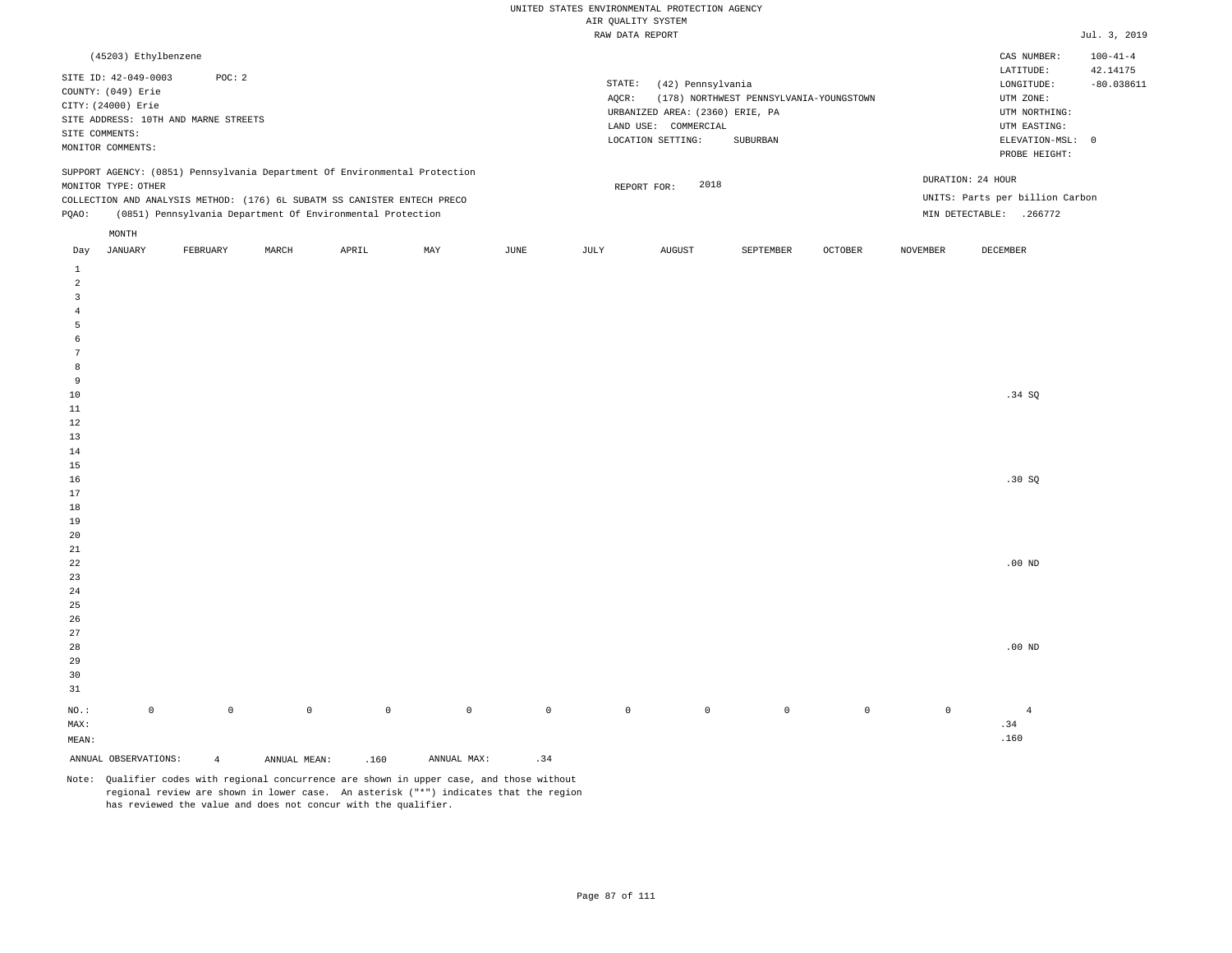|                      |                                                                                                                                 |                                                |          |                                                                                                                                                                                                                      |     |             |                 | RAW DATA REPORT                                                                                   |                                                     |         |                 |                                                                                                          | Jul. 3, 2019                               |
|----------------------|---------------------------------------------------------------------------------------------------------------------------------|------------------------------------------------|----------|----------------------------------------------------------------------------------------------------------------------------------------------------------------------------------------------------------------------|-----|-------------|-----------------|---------------------------------------------------------------------------------------------------|-----------------------------------------------------|---------|-----------------|----------------------------------------------------------------------------------------------------------|--------------------------------------------|
|                      | (45203) Ethylbenzene<br>SITE ID: 42-049-0003<br>COUNTY: (049) Erie<br>CITY: (24000) Erie<br>SITE COMMENTS:<br>MONITOR COMMENTS: | POC: 2<br>SITE ADDRESS: 10TH AND MARNE STREETS |          |                                                                                                                                                                                                                      |     |             | STATE:<br>AQCR: | (42) Pennsylvania<br>URBANIZED AREA: (2360) ERIE, PA<br>LAND USE: COMMERCIAL<br>LOCATION SETTING: | (178) NORTHWEST PENNSYLVANIA-YOUNGSTOWN<br>SUBURBAN |         |                 | CAS NUMBER:<br>LATITUDE:<br>LONGITUDE:<br>UTM ZONE:<br>UTM NORTHING:<br>UTM EASTING:<br>ELEVATION-MSL: 0 | $100 - 41 - 4$<br>42.14175<br>$-80.038611$ |
| PQAO:                | MONITOR TYPE: OTHER                                                                                                             |                                                |          | SUPPORT AGENCY: (0851) Pennsylvania Department Of Environmental Protection<br>COLLECTION AND ANALYSIS METHOD: (176) 6L SUBATM SS CANISTER ENTECH PRECO<br>(0851) Pennsylvania Department Of Environmental Protection |     |             |                 | 2019<br>REPORT FOR:                                                                               |                                                     |         |                 | PROBE HEIGHT:<br>DURATION: 24 HOUR<br>UNITS: Parts per billion Carbon<br>MIN DETECTABLE:                 |                                            |
| Day                  | MONTH<br>JANUARY                                                                                                                | FEBRUARY                                       | MARCH    | APRIL                                                                                                                                                                                                                | MAY | <b>JUNE</b> | JULY            | <b>AUGUST</b>                                                                                     | SEPTEMBER                                           | OCTOBER | <b>NOVEMBER</b> | DECEMBER                                                                                                 |                                            |
| 1<br>2<br>3<br>5     | $.00$ ND                                                                                                                        | .36SQ                                          | $.00$ ND | $.00$ ND                                                                                                                                                                                                             |     |             |                 |                                                                                                   |                                                     |         |                 |                                                                                                          |                                            |
| 8<br>9<br>10<br>11   | $.00$ ND                                                                                                                        | $\mathbb{A}\mathbb{S}$                         | $.00$ ND |                                                                                                                                                                                                                      |     |             |                 |                                                                                                   |                                                     |         |                 |                                                                                                          |                                            |
| 12<br>13<br>14<br>15 | $.00$ ND                                                                                                                        | $.00$ ND                                       |          |                                                                                                                                                                                                                      |     |             |                 |                                                                                                   |                                                     |         |                 |                                                                                                          |                                            |

 .00 ND .00 ND .00 ND

26 27 28 29 30 31 .00 ND NO.: MAX: MEAN: 5 0.00 0.000 .00 ND .00 ND 4 .36 .090 5 0.00 0.000 1 0.00 0.000 0 0 0 0 0 0 0 0

ANNUAL OBSERVATIONS: 15 ANNUAL MEAN: .024 ANNUAL MAX: .36

.00 ND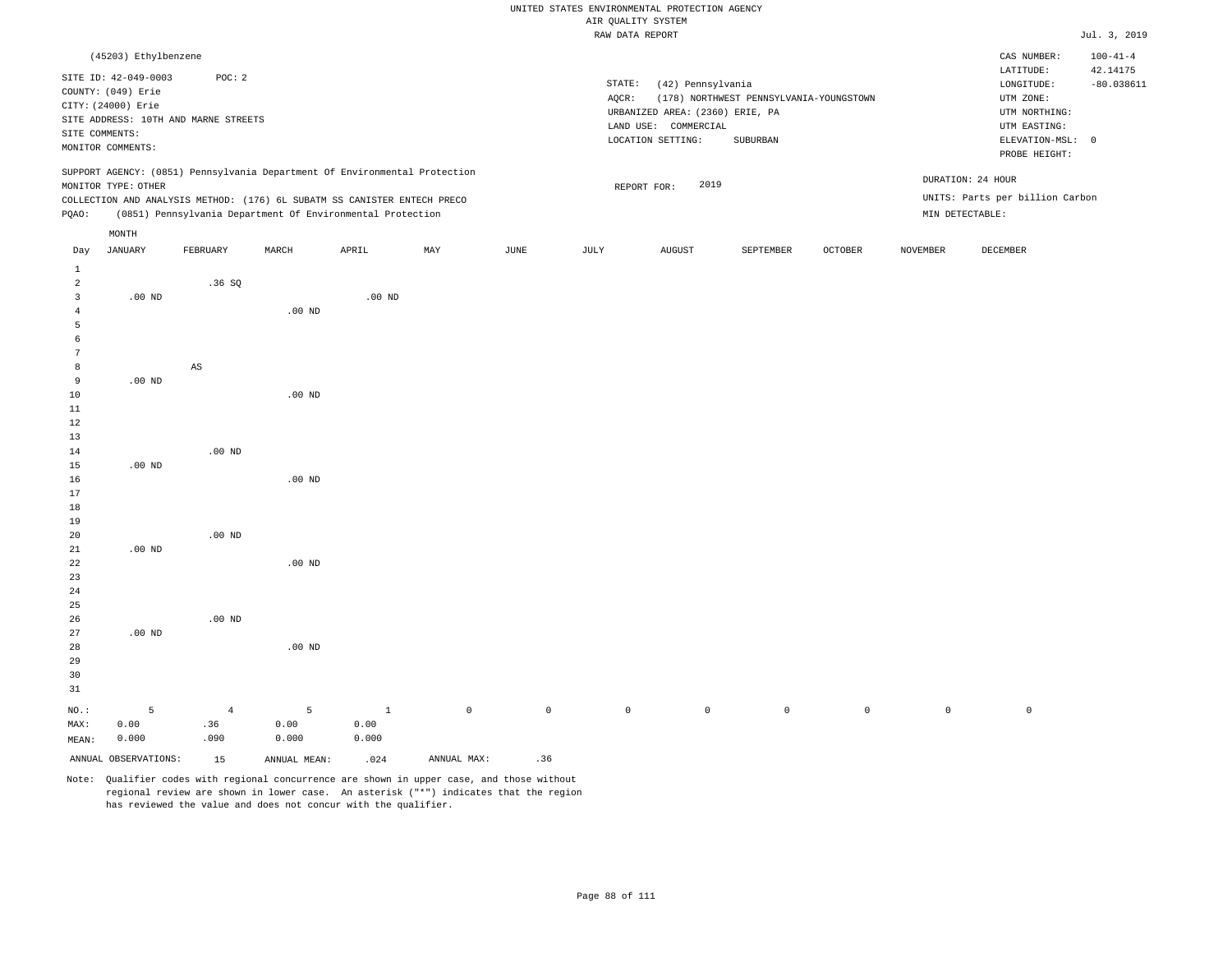|                | (45204) o-Xylene     |                                      |       |                                                                          |                                                                            |      |        |                                 |                                         |         |                   | CAS NUMBER:                     | $95 - 47 - 6$ |
|----------------|----------------------|--------------------------------------|-------|--------------------------------------------------------------------------|----------------------------------------------------------------------------|------|--------|---------------------------------|-----------------------------------------|---------|-------------------|---------------------------------|---------------|
|                | SITE ID: 42-049-0003 | POC:2                                |       |                                                                          |                                                                            |      |        |                                 |                                         |         |                   | LATITUDE:                       | 42.14175      |
|                | COUNTY: (049) Erie   |                                      |       |                                                                          |                                                                            |      | STATE: | (42) Pennsylvania               |                                         |         |                   | LONGITUDE:                      | $-80.038611$  |
|                | CITY: (24000) Erie   |                                      |       |                                                                          |                                                                            |      | AQCR:  |                                 | (178) NORTHWEST PENNSYLVANIA-YOUNGSTOWN |         |                   | UTM ZONE:                       |               |
|                |                      | SITE ADDRESS: 10TH AND MARNE STREETS |       |                                                                          |                                                                            |      |        | URBANIZED AREA: (2360) ERIE, PA |                                         |         |                   | UTM NORTHING:                   |               |
| SITE COMMENTS: |                      |                                      |       |                                                                          |                                                                            |      |        | LAND USE: COMMERCIAL            |                                         |         |                   | UTM EASTING:                    |               |
|                | MONITOR COMMENTS:    |                                      |       |                                                                          |                                                                            |      |        | LOCATION SETTING:               | SUBURBAN                                |         |                   | ELEVATION-MSL: 0                |               |
|                |                      |                                      |       |                                                                          |                                                                            |      |        |                                 |                                         |         |                   | PROBE HEIGHT:                   |               |
|                |                      |                                      |       |                                                                          | SUPPORT AGENCY: (0851) Pennsylvania Department Of Environmental Protection |      |        |                                 |                                         |         |                   |                                 |               |
|                | MONITOR TYPE: OTHER  |                                      |       |                                                                          |                                                                            |      |        | 2018<br>REPORT FOR:             |                                         |         | DURATION: 24 HOUR |                                 |               |
|                |                      |                                      |       | COLLECTION AND ANALYSIS METHOD: (176) 6L SUBATM SS CANISTER ENTECH PRECO |                                                                            |      |        |                                 |                                         |         |                   | UNITS: Parts per billion Carbon |               |
| POAO:          |                      |                                      |       | (0851) Pennsylvania Department Of Environmental Protection               |                                                                            |      |        |                                 |                                         |         | MIN DETECTABLE:   | .2947088                        |               |
|                |                      |                                      |       |                                                                          |                                                                            |      |        |                                 |                                         |         |                   |                                 |               |
|                | MONTH                |                                      |       |                                                                          |                                                                            |      |        |                                 |                                         |         |                   |                                 |               |
| Day            | JANUARY              | FEBRUARY                             | MARCH | APRIL                                                                    | MAY                                                                        | JUNE | JULY   | <b>AUGUST</b>                   | SEPTEMBER                               | OCTOBER | <b>NOVEMBER</b>   | DECEMBER                        |               |

| ANNUAL OBSERVATIONS: |                     | $\overline{4}$ | ANNUAL MEAN: | .075        | ANNUAL MAX: | .30          |             |           |                |                |             |                |
|----------------------|---------------------|----------------|--------------|-------------|-------------|--------------|-------------|-----------|----------------|----------------|-------------|----------------|
| $\texttt{MEAN}:$     |                     |                |              |             |             |              |             |           |                |                |             | .075           |
| $\texttt{MAX}$ :     |                     |                |              |             |             |              |             |           |                |                |             | .30            |
| $_{\rm NO.}$ :       | $\mathsf{O}\xspace$ | $\mathsf{O}$   | $\mathbb O$  | $\mathbb O$ | $\mathbb O$ | $\mathsf{O}$ | $\mathbb O$ | $\bullet$ | $\overline{0}$ | $\overline{0}$ | $\mathbb O$ | $\overline{4}$ |
|                      |                     |                |              |             |             |              |             |           |                |                |             |                |
| $31\,$               |                     |                |              |             |             |              |             |           |                |                |             |                |
| 30                   |                     |                |              |             |             |              |             |           |                |                |             |                |
| 29                   |                     |                |              |             |             |              |             |           |                |                |             |                |
| 28                   |                     |                |              |             |             |              |             |           |                |                |             | $.00$ ND       |
| 27                   |                     |                |              |             |             |              |             |           |                |                |             |                |
| $26\,$               |                     |                |              |             |             |              |             |           |                |                |             |                |
| $25\,$               |                     |                |              |             |             |              |             |           |                |                |             |                |
| $24\,$               |                     |                |              |             |             |              |             |           |                |                |             |                |
| $23\,$               |                     |                |              |             |             |              |             |           |                |                |             |                |
| $^{\rm 22}$          |                     |                |              |             |             |              |             |           |                |                |             | $.00$ ND       |
| $21$                 |                     |                |              |             |             |              |             |           |                |                |             |                |
| $20\,$               |                     |                |              |             |             |              |             |           |                |                |             |                |
| 19                   |                     |                |              |             |             |              |             |           |                |                |             |                |
| $18\,$               |                     |                |              |             |             |              |             |           |                |                |             |                |
| $17$                 |                     |                |              |             |             |              |             |           |                |                |             |                |
| $16$                 |                     |                |              |             |             |              |             |           |                |                |             | .00 $ND$       |
| $15$                 |                     |                |              |             |             |              |             |           |                |                |             |                |
| $14\,$               |                     |                |              |             |             |              |             |           |                |                |             |                |
| $13\,$               |                     |                |              |             |             |              |             |           |                |                |             |                |
| 12                   |                     |                |              |             |             |              |             |           |                |                |             |                |
| $10$<br>$11\,$       |                     |                |              |             |             |              |             |           |                |                |             | .30 SQ         |
| 9                    |                     |                |              |             |             |              |             |           |                |                |             |                |
| $^{\rm 8}$           |                     |                |              |             |             |              |             |           |                |                |             |                |
| $7\phantom{.0}$      |                     |                |              |             |             |              |             |           |                |                |             |                |
| 6                    |                     |                |              |             |             |              |             |           |                |                |             |                |
| 5                    |                     |                |              |             |             |              |             |           |                |                |             |                |
| $\sqrt{4}$           |                     |                |              |             |             |              |             |           |                |                |             |                |
| $\overline{3}$       |                     |                |              |             |             |              |             |           |                |                |             |                |
| $\overline{a}$       |                     |                |              |             |             |              |             |           |                |                |             |                |
| $\,1\,$              |                     |                |              |             |             |              |             |           |                |                |             |                |
|                      |                     |                |              |             |             |              |             |           |                |                |             |                |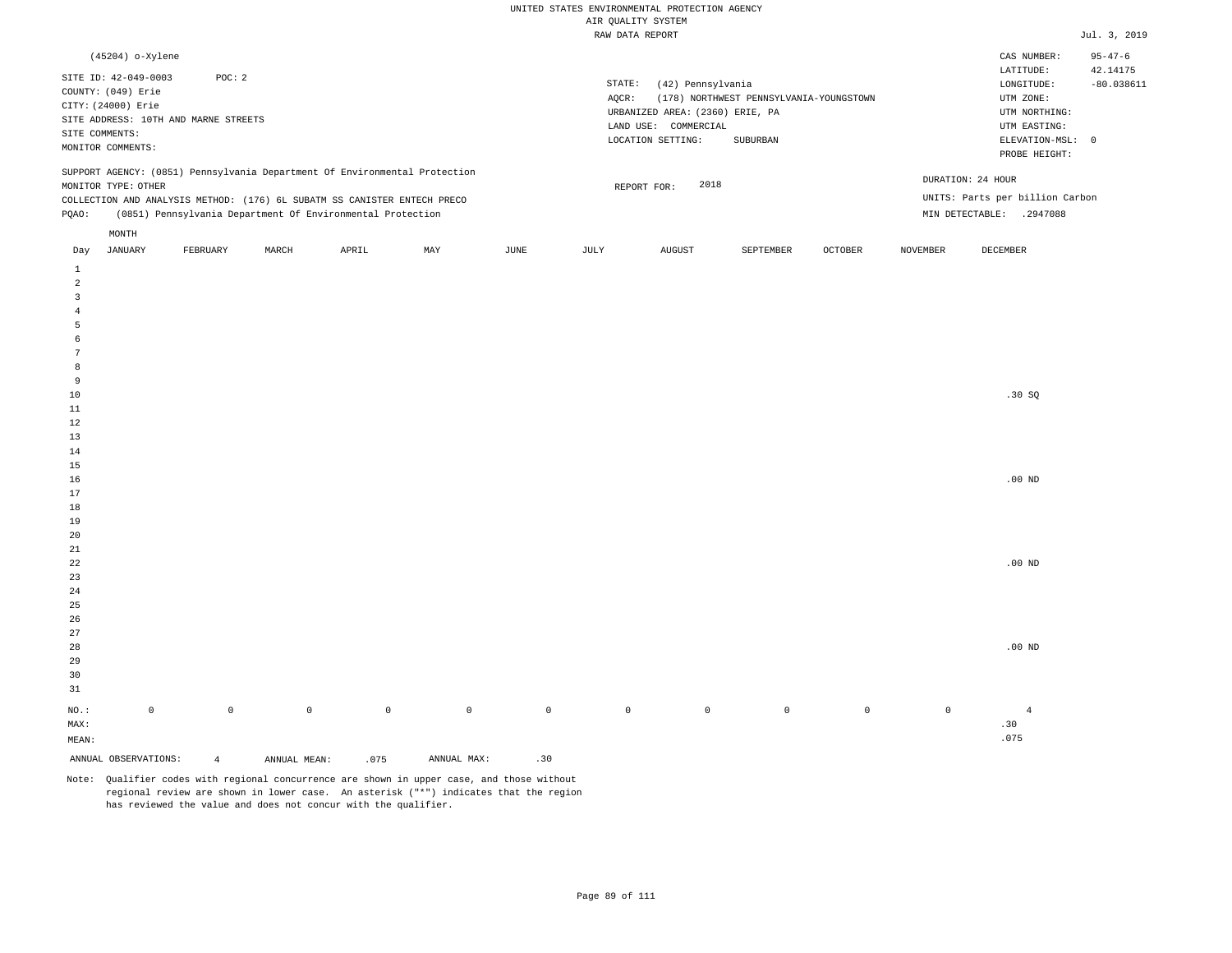# UNITED STATES ENVIRONMENTAL PROTECTION AGENCY ATE OUNT TTY SYSTEM

|                |                                          |                                      |          |                                                                            |     |      |        | AIR QUALITY SYSTEM              |                                         |         |          |                                 |                           |
|----------------|------------------------------------------|--------------------------------------|----------|----------------------------------------------------------------------------|-----|------|--------|---------------------------------|-----------------------------------------|---------|----------|---------------------------------|---------------------------|
|                |                                          |                                      |          |                                                                            |     |      |        | RAW DATA REPORT                 |                                         |         |          |                                 | Jul. 3, 2019              |
|                | (45204) o-Xylene<br>SITE ID: 42-049-0003 | POC: 2                               |          |                                                                            |     |      |        |                                 |                                         |         |          | CAS NUMBER:<br>LATITUDE:        | $95 - 47 - 6$<br>42.14175 |
|                | COUNTY: (049) Erie                       |                                      |          |                                                                            |     |      | STATE: | (42) Pennsylvania               |                                         |         |          | LONGITUDE:                      | $-80.038611$              |
|                | CITY: (24000) Erie                       |                                      |          |                                                                            |     |      | AQCR:  |                                 | (178) NORTHWEST PENNSYLVANIA-YOUNGSTOWN |         |          | UTM ZONE:                       |                           |
|                |                                          | SITE ADDRESS: 10TH AND MARNE STREETS |          |                                                                            |     |      |        | URBANIZED AREA: (2360) ERIE, PA |                                         |         |          | UTM NORTHING:                   |                           |
|                | SITE COMMENTS:                           |                                      |          |                                                                            |     |      |        | LAND USE: COMMERCIAL            |                                         |         |          | UTM EASTING:                    |                           |
|                | MONITOR COMMENTS:                        |                                      |          |                                                                            |     |      |        | LOCATION SETTING:               | SUBURBAN                                |         |          | ELEVATION-MSL: 0                |                           |
|                |                                          |                                      |          |                                                                            |     |      |        |                                 |                                         |         |          | PROBE HEIGHT:                   |                           |
|                |                                          |                                      |          | SUPPORT AGENCY: (0851) Pennsylvania Department Of Environmental Protection |     |      |        |                                 |                                         |         |          | DURATION: 24 HOUR               |                           |
|                | MONITOR TYPE: OTHER                      |                                      |          |                                                                            |     |      |        | 2019<br>REPORT FOR:             |                                         |         |          |                                 |                           |
|                |                                          |                                      |          | COLLECTION AND ANALYSIS METHOD: (176) 6L SUBATM SS CANISTER ENTECH PRECO   |     |      |        |                                 |                                         |         |          | UNITS: Parts per billion Carbon |                           |
| PQAO:          |                                          |                                      |          | (0851) Pennsylvania Department Of Environmental Protection                 |     |      |        |                                 |                                         |         |          | MIN DETECTABLE:                 |                           |
|                | MONTH                                    |                                      |          |                                                                            |     |      |        |                                 |                                         |         |          |                                 |                           |
| Day            | JANUARY                                  | FEBRUARY                             | MARCH    | APRIL                                                                      | MAY | JUNE | JULY   | AUGUST                          | SEPTEMBER                               | OCTOBER | NOVEMBER | DECEMBER                        |                           |
| $\mathbf{1}$   |                                          |                                      |          |                                                                            |     |      |        |                                 |                                         |         |          |                                 |                           |
| $\overline{a}$ |                                          | .34 SQ                               |          |                                                                            |     |      |        |                                 |                                         |         |          |                                 |                           |
| 3              | $.00$ ND                                 |                                      |          | $.00$ ND                                                                   |     |      |        |                                 |                                         |         |          |                                 |                           |
| 4              |                                          |                                      | $.00$ ND |                                                                            |     |      |        |                                 |                                         |         |          |                                 |                           |
| 5              |                                          |                                      |          |                                                                            |     |      |        |                                 |                                         |         |          |                                 |                           |
| 6              |                                          |                                      |          |                                                                            |     |      |        |                                 |                                         |         |          |                                 |                           |
| 7              |                                          |                                      |          |                                                                            |     |      |        |                                 |                                         |         |          |                                 |                           |
| 8              |                                          | AS                                   |          |                                                                            |     |      |        |                                 |                                         |         |          |                                 |                           |
| 9              | .00 <sub>ND</sub>                        |                                      |          |                                                                            |     |      |        |                                 |                                         |         |          |                                 |                           |
| 10             |                                          |                                      | $.00$ ND |                                                                            |     |      |        |                                 |                                         |         |          |                                 |                           |
| 11             |                                          |                                      |          |                                                                            |     |      |        |                                 |                                         |         |          |                                 |                           |
| 12             |                                          |                                      |          |                                                                            |     |      |        |                                 |                                         |         |          |                                 |                           |
| 13             |                                          |                                      |          |                                                                            |     |      |        |                                 |                                         |         |          |                                 |                           |
| 14             |                                          | $.00$ ND                             |          |                                                                            |     |      |        |                                 |                                         |         |          |                                 |                           |
| 15             | $.00$ ND                                 |                                      |          |                                                                            |     |      |        |                                 |                                         |         |          |                                 |                           |
| 16             |                                          |                                      | $.00$ ND |                                                                            |     |      |        |                                 |                                         |         |          |                                 |                           |
| 17             |                                          |                                      |          |                                                                            |     |      |        |                                 |                                         |         |          |                                 |                           |
| 18             |                                          |                                      |          |                                                                            |     |      |        |                                 |                                         |         |          |                                 |                           |
| 19             |                                          | $.00$ ND                             |          |                                                                            |     |      |        |                                 |                                         |         |          |                                 |                           |
| 20<br>21       | .00 <sub>ND</sub>                        |                                      |          |                                                                            |     |      |        |                                 |                                         |         |          |                                 |                           |
| 22             |                                          |                                      | $.00$ ND |                                                                            |     |      |        |                                 |                                         |         |          |                                 |                           |
| 23             |                                          |                                      |          |                                                                            |     |      |        |                                 |                                         |         |          |                                 |                           |
| 24             |                                          |                                      |          |                                                                            |     |      |        |                                 |                                         |         |          |                                 |                           |
| 25             |                                          |                                      |          |                                                                            |     |      |        |                                 |                                         |         |          |                                 |                           |
| 26             |                                          | $.00$ ND                             |          |                                                                            |     |      |        |                                 |                                         |         |          |                                 |                           |
| 27             | .00 <sub>ND</sub>                        |                                      |          |                                                                            |     |      |        |                                 |                                         |         |          |                                 |                           |

28 29 30 31 NO.: MAX: MEAN: 5 0.00 0.000 .00 ND 4 .34 .085 5 0.00 0.000 1 0.00 0.000 0 0 0 0 0 0 0 0

ANNUAL OBSERVATIONS:  $15$  ANNUAL MEAN: .023 ANNUAL MAX: .34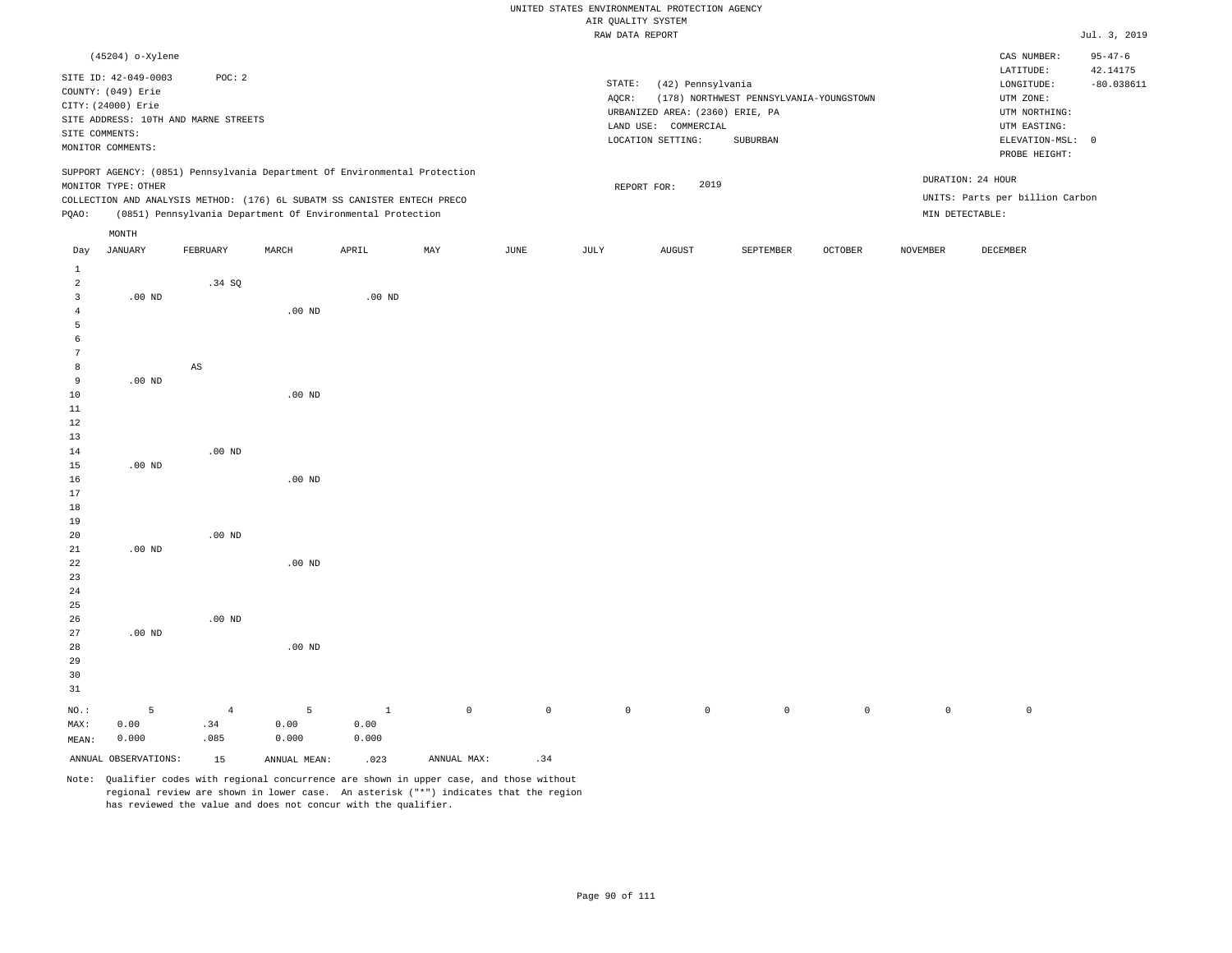| (45207) 1,3,5-Trimethylbenzene                                                                                                                                                                                                                       |                                                                                                                                                                             | $108 - 67 - 8$<br>CAS NUMBER:                                                                                                          |
|------------------------------------------------------------------------------------------------------------------------------------------------------------------------------------------------------------------------------------------------------|-----------------------------------------------------------------------------------------------------------------------------------------------------------------------------|----------------------------------------------------------------------------------------------------------------------------------------|
| SITE ID: 42-049-0003<br>POC: 2<br>COUNTY: (049) Erie<br>CITY: (24000) Erie<br>SITE ADDRESS: 10TH AND MARNE STREETS<br>SITE COMMENTS:<br>MONITOR COMMENTS:                                                                                            | STATE:<br>(42) Pennsylvania<br>(178) NORTHWEST PENNSYLVANIA-YOUNGSTOWN<br>AOCR:<br>URBANIZED AREA: (2360) ERIE, PA<br>LAND USE: COMMERCIAL<br>LOCATION SETTING:<br>SUBURBAN | LATITUDE:<br>42.14175<br>$-80.038611$<br>LONGITUDE:<br>UTM ZONE:<br>UTM NORTHING:<br>UTM EASTING:<br>ELEVATION-MSL: 0<br>PROBE HEIGHT: |
| SUPPORT AGENCY: (0851) Pennsylvania Department Of Environmental Protection<br>MONITOR TYPE: OTHER<br>COLLECTION AND ANALYSIS METHOD: (176) 6L SUBATM SS CANISTER ENTECH PRECO<br>(0851) Pennsylvania Department Of Environmental Protection<br>POAO: | 2018<br>REPORT FOR:                                                                                                                                                         | DURATION: 24 HOUR<br>UNITS: Parts per billion Carbon<br>MIN DETECTABLE:<br>.324441                                                     |
| MONTH                                                                                                                                                                                                                                                |                                                                                                                                                                             |                                                                                                                                        |

| Day                     | JANUARY              | FEBRUARY       | MARCH        | APRIL       | MAY         | JUNE        | JULY    | AUGUST  | SEPTEMBER | OCTOBER     | NOVEMBER            | DECEMBER          |
|-------------------------|----------------------|----------------|--------------|-------------|-------------|-------------|---------|---------|-----------|-------------|---------------------|-------------------|
| $\mathbf{1}$            |                      |                |              |             |             |             |         |         |           |             |                     |                   |
| $\overline{\mathbf{c}}$ |                      |                |              |             |             |             |         |         |           |             |                     |                   |
| 3                       |                      |                |              |             |             |             |         |         |           |             |                     |                   |
| $\overline{4}$          |                      |                |              |             |             |             |         |         |           |             |                     |                   |
| 5                       |                      |                |              |             |             |             |         |         |           |             |                     |                   |
| 6                       |                      |                |              |             |             |             |         |         |           |             |                     |                   |
| $\overline{7}$          |                      |                |              |             |             |             |         |         |           |             |                     |                   |
| 8                       |                      |                |              |             |             |             |         |         |           |             |                     |                   |
| 9                       |                      |                |              |             |             |             |         |         |           |             |                     |                   |
| $10$                    |                      |                |              |             |             |             |         |         |           |             |                     | $.00$ ND          |
| $11\,$                  |                      |                |              |             |             |             |         |         |           |             |                     |                   |
| 12                      |                      |                |              |             |             |             |         |         |           |             |                     |                   |
| 13                      |                      |                |              |             |             |             |         |         |           |             |                     |                   |
| $14\,$                  |                      |                |              |             |             |             |         |         |           |             |                     |                   |
| $15\,$                  |                      |                |              |             |             |             |         |         |           |             |                     |                   |
| 16                      |                      |                |              |             |             |             |         |         |           |             |                     | $.00~\mathrm{ND}$ |
| 17                      |                      |                |              |             |             |             |         |         |           |             |                     |                   |
| $18\,$                  |                      |                |              |             |             |             |         |         |           |             |                     |                   |
| 19                      |                      |                |              |             |             |             |         |         |           |             |                     |                   |
| $20\,$                  |                      |                |              |             |             |             |         |         |           |             |                     |                   |
| $21\,$                  |                      |                |              |             |             |             |         |         |           |             |                     |                   |
| ${\bf 22}$              |                      |                |              |             |             |             |         |         |           |             |                     | $.00$ ND          |
| $23\,$                  |                      |                |              |             |             |             |         |         |           |             |                     |                   |
| $2\sqrt{4}$             |                      |                |              |             |             |             |         |         |           |             |                     |                   |
| $2\sqrt{5}$<br>$26\,$   |                      |                |              |             |             |             |         |         |           |             |                     |                   |
| $27\,$                  |                      |                |              |             |             |             |         |         |           |             |                     |                   |
| $28\,$                  |                      |                |              |             |             |             |         |         |           |             |                     | .00 <sub>ND</sub> |
| 29                      |                      |                |              |             |             |             |         |         |           |             |                     |                   |
| 30                      |                      |                |              |             |             |             |         |         |           |             |                     |                   |
| 31                      |                      |                |              |             |             |             |         |         |           |             |                     |                   |
|                         |                      |                |              |             |             |             |         |         |           |             |                     |                   |
| $_{\rm NO.}$ :          | $\mathsf 0$          | $\mathbb O$    | $\mathbb O$  | $\mathbb O$ | $\mathbb O$ | $\mathbb O$ | $\circ$ | $\circ$ | $\circ$   | $\mathbb O$ | $\mathsf{O}\xspace$ | $\overline{4}$    |
| MAX:                    |                      |                |              |             |             |             |         |         |           |             |                     | 0.00              |
| MEAN:                   |                      |                |              |             |             |             |         |         |           |             |                     | 0.000             |
|                         | ANNUAL OBSERVATIONS: | $\overline{4}$ | ANNUAL MEAN: | 0.000       | ANNUAL MAX: | 0.00        |         |         |           |             |                     |                   |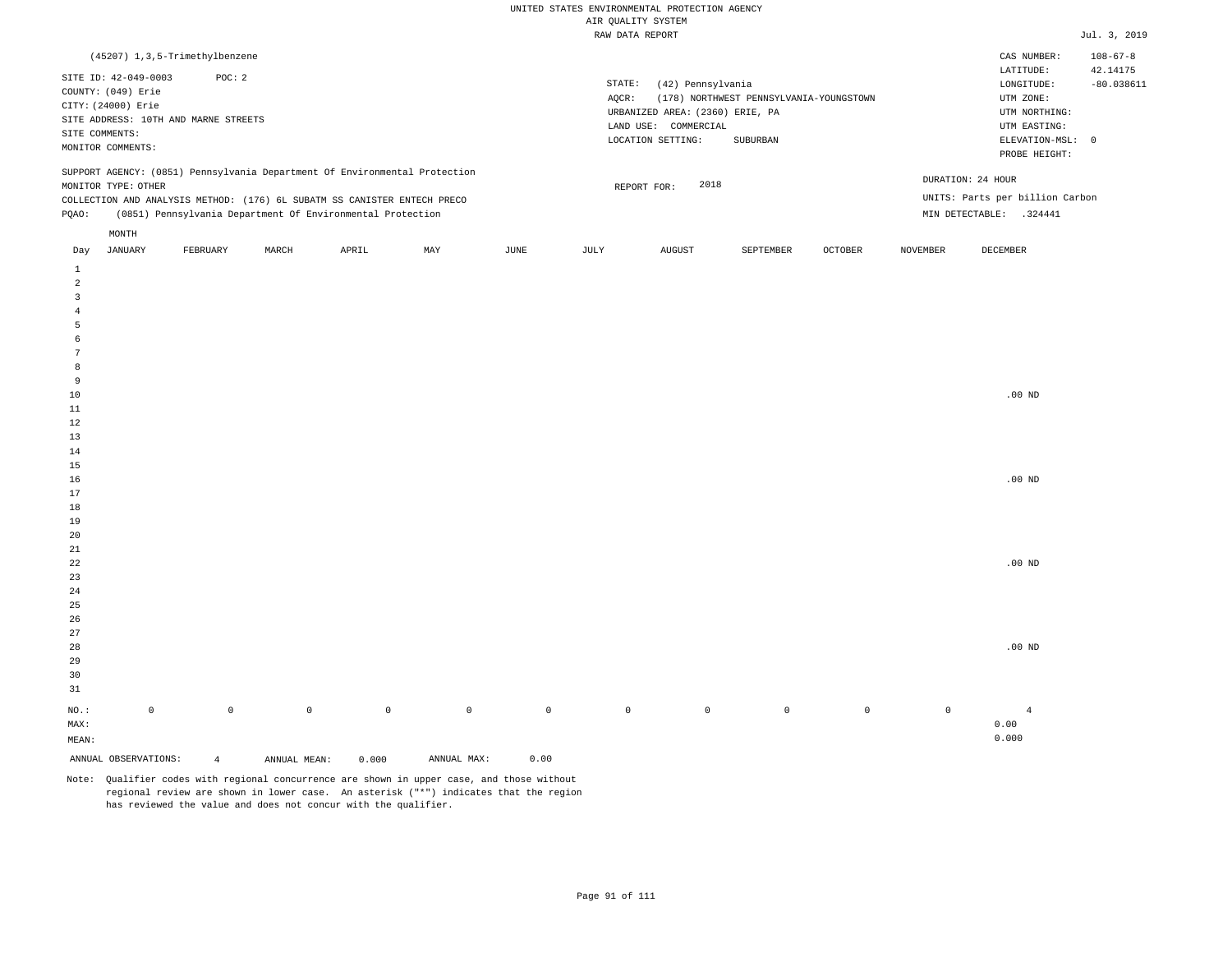|                |                      |                                      |          |                                                                            |     |      |        | WITCIS TITHUY AIR               |                                         |                |          |                                 |                            |
|----------------|----------------------|--------------------------------------|----------|----------------------------------------------------------------------------|-----|------|--------|---------------------------------|-----------------------------------------|----------------|----------|---------------------------------|----------------------------|
|                |                      |                                      |          |                                                                            |     |      |        | RAW DATA REPORT                 |                                         |                |          |                                 | Jul. 3, 2019               |
|                |                      | (45207) 1, 3, 5-Trimethylbenzene     |          |                                                                            |     |      |        |                                 |                                         |                |          | CAS NUMBER:<br>LATITUDE:        | $108 - 67 - 8$<br>42.14175 |
|                | SITE ID: 42-049-0003 | POC: 2                               |          |                                                                            |     |      | STATE: | (42) Pennsylvania               |                                         |                |          | LONGITUDE:                      | $-80.038611$               |
|                | COUNTY: (049) Erie   |                                      |          |                                                                            |     |      | AQCR:  |                                 | (178) NORTHWEST PENNSYLVANIA-YOUNGSTOWN |                |          | UTM ZONE:                       |                            |
|                | CITY: (24000) Erie   |                                      |          |                                                                            |     |      |        | URBANIZED AREA: (2360) ERIE, PA |                                         |                |          | UTM NORTHING:                   |                            |
|                |                      | SITE ADDRESS: 10TH AND MARNE STREETS |          |                                                                            |     |      |        | LAND USE: COMMERCIAL            |                                         |                |          | UTM EASTING:                    |                            |
|                | SITE COMMENTS:       |                                      |          |                                                                            |     |      |        | LOCATION SETTING:               | SUBURBAN                                |                |          | ELEVATION-MSL: 0                |                            |
|                | MONITOR COMMENTS:    |                                      |          |                                                                            |     |      |        |                                 |                                         |                |          | PROBE HEIGHT:                   |                            |
|                |                      |                                      |          | SUPPORT AGENCY: (0851) Pennsylvania Department Of Environmental Protection |     |      |        |                                 |                                         |                |          | DURATION: 24 HOUR               |                            |
|                | MONITOR TYPE: OTHER  |                                      |          |                                                                            |     |      |        | 2019<br>REPORT FOR:             |                                         |                |          | UNITS: Parts per billion Carbon |                            |
|                |                      |                                      |          | COLLECTION AND ANALYSIS METHOD: (176) 6L SUBATM SS CANISTER ENTECH PRECO   |     |      |        |                                 |                                         |                |          |                                 |                            |
| PQAO:          |                      |                                      |          | (0851) Pennsylvania Department Of Environmental Protection                 |     |      |        |                                 |                                         |                |          | MIN DETECTABLE:                 |                            |
|                | MONTH                |                                      |          |                                                                            |     |      |        |                                 |                                         |                |          |                                 |                            |
| Day            | <b>JANUARY</b>       | FEBRUARY                             | MARCH    | APRIL                                                                      | MAY | JUNE | JULY   | AUGUST                          | SEPTEMBER                               | <b>OCTOBER</b> | NOVEMBER | DECEMBER                        |                            |
| $\mathbf{1}$   |                      |                                      |          |                                                                            |     |      |        |                                 |                                         |                |          |                                 |                            |
| $\overline{a}$ |                      | $.00$ ND                             |          |                                                                            |     |      |        |                                 |                                         |                |          |                                 |                            |
| 3              | $.00$ ND             |                                      |          | .00 <sub>ND</sub>                                                          |     |      |        |                                 |                                         |                |          |                                 |                            |
| $\overline{4}$ |                      |                                      | $.00$ ND |                                                                            |     |      |        |                                 |                                         |                |          |                                 |                            |
| 5              |                      |                                      |          |                                                                            |     |      |        |                                 |                                         |                |          |                                 |                            |
| 6              |                      |                                      |          |                                                                            |     |      |        |                                 |                                         |                |          |                                 |                            |
| 7              |                      |                                      |          |                                                                            |     |      |        |                                 |                                         |                |          |                                 |                            |
| 8<br>9         | $.00$ ND             | AS                                   |          |                                                                            |     |      |        |                                 |                                         |                |          |                                 |                            |
| 10             |                      |                                      | $.00$ ND |                                                                            |     |      |        |                                 |                                         |                |          |                                 |                            |
| 11             |                      |                                      |          |                                                                            |     |      |        |                                 |                                         |                |          |                                 |                            |
| 12             |                      |                                      |          |                                                                            |     |      |        |                                 |                                         |                |          |                                 |                            |
| 13             |                      |                                      |          |                                                                            |     |      |        |                                 |                                         |                |          |                                 |                            |
| 14             |                      | $.00$ ND                             |          |                                                                            |     |      |        |                                 |                                         |                |          |                                 |                            |
| 15             | $.00$ ND             |                                      |          |                                                                            |     |      |        |                                 |                                         |                |          |                                 |                            |
| 16             |                      |                                      | $.00$ ND |                                                                            |     |      |        |                                 |                                         |                |          |                                 |                            |
| 17             |                      |                                      |          |                                                                            |     |      |        |                                 |                                         |                |          |                                 |                            |
| 18             |                      |                                      |          |                                                                            |     |      |        |                                 |                                         |                |          |                                 |                            |
| 19             |                      |                                      |          |                                                                            |     |      |        |                                 |                                         |                |          |                                 |                            |
| 20             |                      | $.00$ ND                             |          |                                                                            |     |      |        |                                 |                                         |                |          |                                 |                            |
| 21             | $.00$ ND             |                                      |          |                                                                            |     |      |        |                                 |                                         |                |          |                                 |                            |
| 22             |                      |                                      | $.00$ ND |                                                                            |     |      |        |                                 |                                         |                |          |                                 |                            |
| 23             |                      |                                      |          |                                                                            |     |      |        |                                 |                                         |                |          |                                 |                            |
| 24             |                      |                                      |          |                                                                            |     |      |        |                                 |                                         |                |          |                                 |                            |
| 25             |                      |                                      |          |                                                                            |     |      |        |                                 |                                         |                |          |                                 |                            |
| 26             |                      | $.00$ ND                             |          |                                                                            |     |      |        |                                 |                                         |                |          |                                 |                            |

Note: Qualifier codes with regional concurrence are shown in upper case, and those without regional review are shown in lower case. An asterisk ("\*") indicates that the region has reviewed the value and does not concur with the qualifier.

1 0.00 0.000

.00 ND

5 0.00 0.000

ANNUAL OBSERVATIONS: 15 ANNUAL MEAN: 0.000 ANNUAL MAX: 0.00

NO.: MAX: MEAN: .00 ND

5 0.00 0.000

4 0.00 0.000

0 0 0 0 0 0 0 0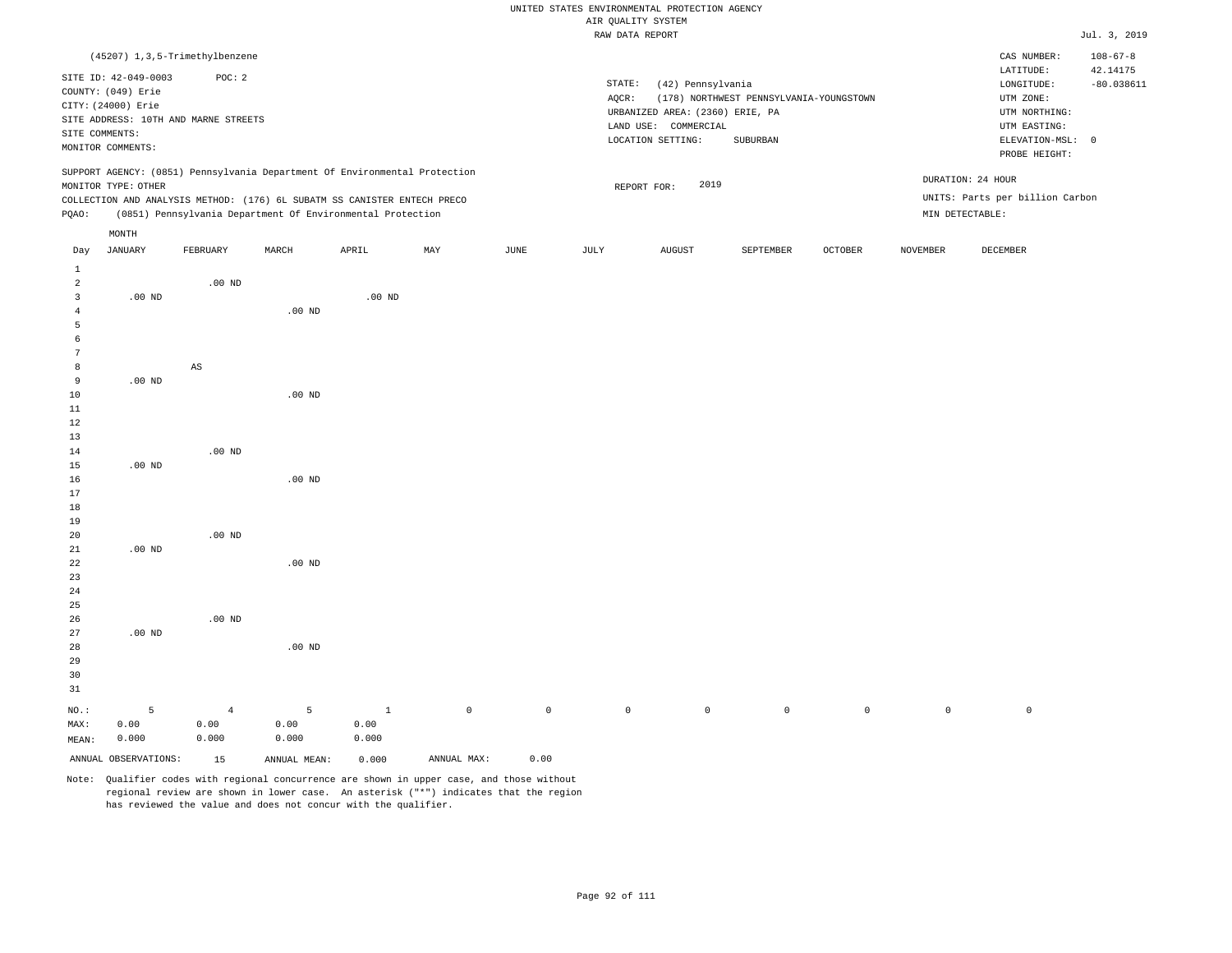| (45208) 1, 2, 4-Trimethylbenzene                                                                                                                                                                                                                              |                                                                                                                                                                             | CAS NUMBER:                                                                                                | $95 - 63 - 6$            |
|---------------------------------------------------------------------------------------------------------------------------------------------------------------------------------------------------------------------------------------------------------------|-----------------------------------------------------------------------------------------------------------------------------------------------------------------------------|------------------------------------------------------------------------------------------------------------|--------------------------|
| SITE ID: 42-049-0003<br>POC: 2<br>COUNTY: (049) Erie<br>CITY: (24000) Erie<br>SITE ADDRESS: 10TH AND MARNE STREETS<br>SITE COMMENTS:<br>MONITOR COMMENTS:                                                                                                     | STATE:<br>(42) Pennsylvania<br>(178) NORTHWEST PENNSYLVANIA-YOUNGSTOWN<br>AOCR:<br>URBANIZED AREA: (2360) ERIE, PA<br>LAND USE: COMMERCIAL<br>LOCATION SETTING:<br>SUBURBAN | LATITUDE:<br>LONGITUDE:<br>UTM ZONE:<br>UTM NORTHING:<br>UTM EASTING:<br>ELEVATION-MSL: 0<br>PROBE HEIGHT: | 42.14175<br>$-80.038611$ |
| SUPPORT AGENCY: (0851) Pennsylvania Department Of Environmental Protection<br>MONITOR TYPE: OTHER<br>COLLECTION AND ANALYSIS METHOD: (176) 6L SUBATM SS CANISTER ENTECH PRECO<br>(0851) Pennsylvania Department Of Environmental Protection<br>POAO:<br>MONTH | 2018<br>REPORT FOR:                                                                                                                                                         | DURATION: 24 HOUR<br>UNITS: Parts per billion Carbon<br>.28609605<br>MIN DETECTABLE:                       |                          |
|                                                                                                                                                                                                                                                               |                                                                                                                                                                             |                                                                                                            |                          |

| Day             | JANUARY              | FEBRUARY       | MARCH               | APRIL       | MAY            | JUNE        | JULY        | AUGUST      | SEPTEMBER | OCTOBER | NOVEMBER    | DECEMBER       |
|-----------------|----------------------|----------------|---------------------|-------------|----------------|-------------|-------------|-------------|-----------|---------|-------------|----------------|
| $\mathbf{1}$    |                      |                |                     |             |                |             |             |             |           |         |             |                |
| $\overline{a}$  |                      |                |                     |             |                |             |             |             |           |         |             |                |
| $\mathbf{3}$    |                      |                |                     |             |                |             |             |             |           |         |             |                |
| $\overline{4}$  |                      |                |                     |             |                |             |             |             |           |         |             |                |
| 5               |                      |                |                     |             |                |             |             |             |           |         |             |                |
| 6               |                      |                |                     |             |                |             |             |             |           |         |             |                |
| $7\phantom{.0}$ |                      |                |                     |             |                |             |             |             |           |         |             |                |
| 8               |                      |                |                     |             |                |             |             |             |           |         |             |                |
| 9               |                      |                |                     |             |                |             |             |             |           |         |             |                |
| $10\,$          |                      |                |                     |             |                |             |             |             |           |         |             | .90            |
| $11\,$          |                      |                |                     |             |                |             |             |             |           |         |             |                |
| $12\,$          |                      |                |                     |             |                |             |             |             |           |         |             |                |
| 13              |                      |                |                     |             |                |             |             |             |           |         |             |                |
| $14\,$          |                      |                |                     |             |                |             |             |             |           |         |             |                |
| 15              |                      |                |                     |             |                |             |             |             |           |         |             |                |
| $16$            |                      |                |                     |             |                |             |             |             |           |         |             | .00 $ND$       |
| $17\,$          |                      |                |                     |             |                |             |             |             |           |         |             |                |
| 18              |                      |                |                     |             |                |             |             |             |           |         |             |                |
| $19$            |                      |                |                     |             |                |             |             |             |           |         |             |                |
| 20              |                      |                |                     |             |                |             |             |             |           |         |             |                |
| $2\sqrt{1}$     |                      |                |                     |             |                |             |             |             |           |         |             |                |
| $2\sqrt{2}$     |                      |                |                     |             |                |             |             |             |           |         |             | .00 $ND$       |
| 23              |                      |                |                     |             |                |             |             |             |           |         |             |                |
| $2\sqrt{4}$     |                      |                |                     |             |                |             |             |             |           |         |             |                |
| 25              |                      |                |                     |             |                |             |             |             |           |         |             |                |
| 26              |                      |                |                     |             |                |             |             |             |           |         |             |                |
| 27              |                      |                |                     |             |                |             |             |             |           |         |             |                |
| 28              |                      |                |                     |             |                |             |             |             |           |         |             | .00 $ND$       |
| 29              |                      |                |                     |             |                |             |             |             |           |         |             |                |
| 30              |                      |                |                     |             |                |             |             |             |           |         |             |                |
| 31              |                      |                |                     |             |                |             |             |             |           |         |             |                |
| $_{\rm NO.}$ :  | $\mathbb O$          | $\mathbb O$    | $\mathsf{O}\xspace$ | $\mathbb O$ | $\overline{0}$ | $\mathbb O$ | $\mathbb O$ | $\mathbb O$ | $\circ$   | $\circ$ | $\mathbb O$ | $\overline{4}$ |
| MAX:            |                      |                |                     |             |                |             |             |             |           |         |             | .90            |
| MEAN:           |                      |                |                     |             |                |             |             |             |           |         |             | .225           |
|                 | ANNUAL OBSERVATIONS: | $\overline{4}$ | ANNUAL MEAN:        | .225        | ANNUAL MAX:    | .90         |             |             |           |         |             |                |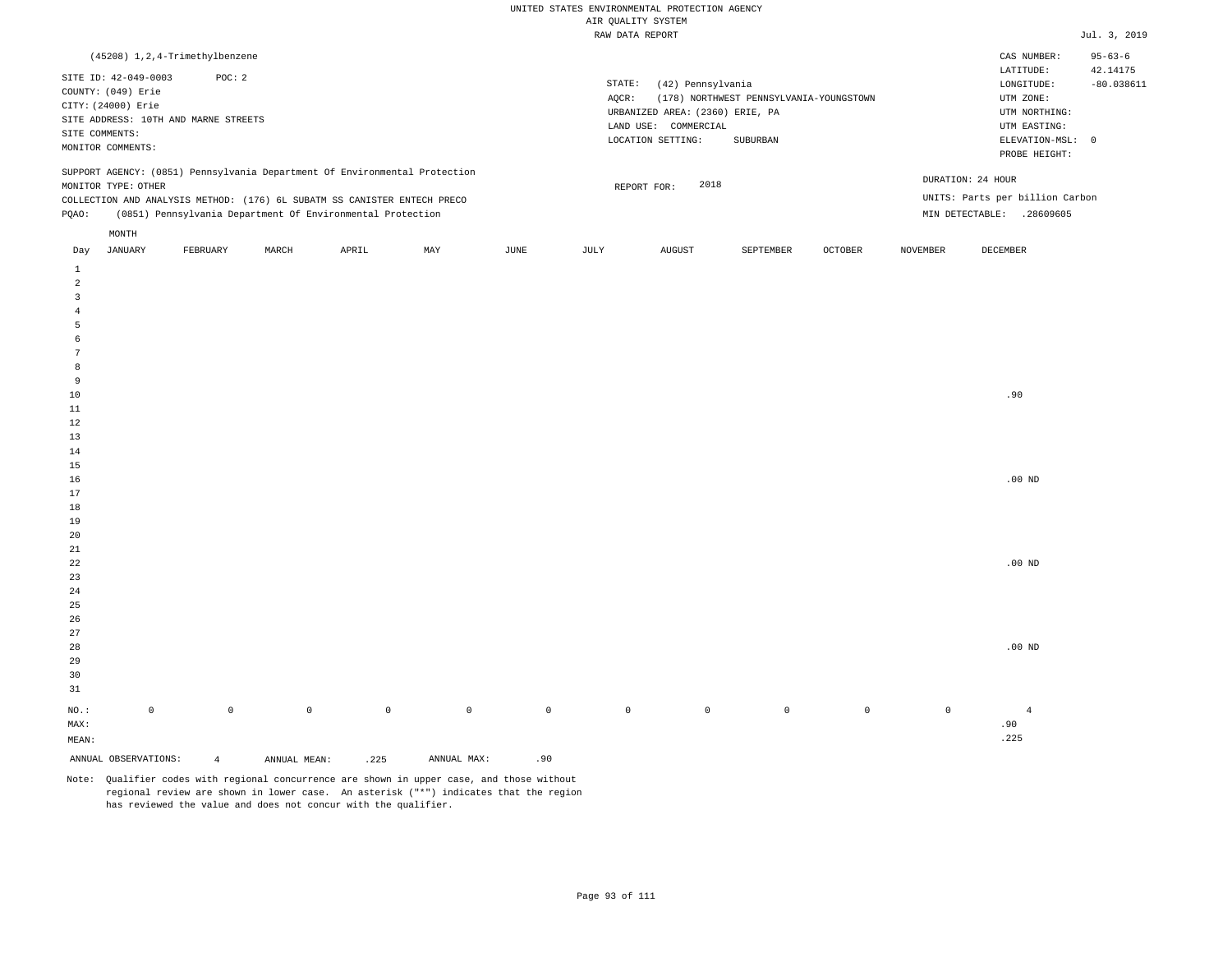# UNITED STATES ENVIRONMENTAL PROTECTION AGENCY ATE OUNT TTY SYSTEM

|                 |                      |                                      |          |                                                                            |     |      |        | AIR QUALITY SYSTEM              |                                         |                |                 |                                 |                           |
|-----------------|----------------------|--------------------------------------|----------|----------------------------------------------------------------------------|-----|------|--------|---------------------------------|-----------------------------------------|----------------|-----------------|---------------------------------|---------------------------|
|                 |                      |                                      |          |                                                                            |     |      |        | RAW DATA REPORT                 |                                         |                |                 |                                 | Jul. 3, 2019              |
|                 |                      | (45208) 1, 2, 4-Trimethylbenzene     |          |                                                                            |     |      |        |                                 |                                         |                |                 | CAS NUMBER:<br>LATITUDE:        | $95 - 63 - 6$<br>42.14175 |
|                 | SITE ID: 42-049-0003 | POC: 2                               |          |                                                                            |     |      | STATE: | (42) Pennsylvania               |                                         |                |                 | LONGITUDE:                      | $-80.038611$              |
|                 | COUNTY: (049) Erie   |                                      |          |                                                                            |     |      | AQCR:  |                                 | (178) NORTHWEST PENNSYLVANIA-YOUNGSTOWN |                |                 | UTM ZONE:                       |                           |
|                 | CITY: (24000) Erie   |                                      |          |                                                                            |     |      |        | URBANIZED AREA: (2360) ERIE, PA |                                         |                |                 | UTM NORTHING:                   |                           |
|                 |                      | SITE ADDRESS: 10TH AND MARNE STREETS |          |                                                                            |     |      |        | LAND USE: COMMERCIAL            |                                         |                |                 | UTM EASTING:                    |                           |
|                 | SITE COMMENTS:       |                                      |          |                                                                            |     |      |        | LOCATION SETTING:               | SUBURBAN                                |                |                 | ELEVATION-MSL: 0                |                           |
|                 | MONITOR COMMENTS:    |                                      |          |                                                                            |     |      |        |                                 |                                         |                |                 | PROBE HEIGHT:                   |                           |
|                 |                      |                                      |          | SUPPORT AGENCY: (0851) Pennsylvania Department Of Environmental Protection |     |      |        |                                 |                                         |                |                 | DURATION: 24 HOUR               |                           |
|                 | MONITOR TYPE: OTHER  |                                      |          |                                                                            |     |      |        | 2019<br>REPORT FOR:             |                                         |                |                 |                                 |                           |
|                 |                      |                                      |          | COLLECTION AND ANALYSIS METHOD: (176) 6L SUBATM SS CANISTER ENTECH PRECO   |     |      |        |                                 |                                         |                |                 | UNITS: Parts per billion Carbon |                           |
| PQAO:           |                      |                                      |          | (0851) Pennsylvania Department Of Environmental Protection                 |     |      |        |                                 |                                         |                |                 | MIN DETECTABLE:                 |                           |
|                 | $\texttt{MONTH}$     |                                      |          |                                                                            |     |      |        |                                 |                                         |                |                 |                                 |                           |
| Day             | JANUARY              | FEBRUARY                             | MARCH    | APRIL                                                                      | MAY | JUNE | JULY   | <b>AUGUST</b>                   | SEPTEMBER                               | <b>OCTOBER</b> | <b>NOVEMBER</b> | DECEMBER                        |                           |
| $\mathbf{1}$    |                      |                                      |          |                                                                            |     |      |        |                                 |                                         |                |                 |                                 |                           |
| $\overline{a}$  |                      | .43 SQ                               |          |                                                                            |     |      |        |                                 |                                         |                |                 |                                 |                           |
| $\overline{3}$  | $.00$ ND             |                                      |          | $.00$ ND                                                                   |     |      |        |                                 |                                         |                |                 |                                 |                           |
| 4               |                      |                                      | $.00$ ND |                                                                            |     |      |        |                                 |                                         |                |                 |                                 |                           |
| 5               |                      |                                      |          |                                                                            |     |      |        |                                 |                                         |                |                 |                                 |                           |
| 6               |                      |                                      |          |                                                                            |     |      |        |                                 |                                         |                |                 |                                 |                           |
| $7\phantom{.0}$ |                      |                                      |          |                                                                            |     |      |        |                                 |                                         |                |                 |                                 |                           |
| 8               |                      | AS                                   |          |                                                                            |     |      |        |                                 |                                         |                |                 |                                 |                           |
| 9               | $.00$ ND             |                                      |          |                                                                            |     |      |        |                                 |                                         |                |                 |                                 |                           |
| 10              |                      |                                      | $.00$ ND |                                                                            |     |      |        |                                 |                                         |                |                 |                                 |                           |
| 11              |                      |                                      |          |                                                                            |     |      |        |                                 |                                         |                |                 |                                 |                           |
| 12              |                      |                                      |          |                                                                            |     |      |        |                                 |                                         |                |                 |                                 |                           |
| 13              |                      |                                      |          |                                                                            |     |      |        |                                 |                                         |                |                 |                                 |                           |
| 14              |                      | $.00$ ND                             |          |                                                                            |     |      |        |                                 |                                         |                |                 |                                 |                           |
| 15              | $.00$ ND             |                                      |          |                                                                            |     |      |        |                                 |                                         |                |                 |                                 |                           |
| 16<br>17        |                      |                                      | $.00$ ND |                                                                            |     |      |        |                                 |                                         |                |                 |                                 |                           |
| 18              |                      |                                      |          |                                                                            |     |      |        |                                 |                                         |                |                 |                                 |                           |
| 19              |                      |                                      |          |                                                                            |     |      |        |                                 |                                         |                |                 |                                 |                           |
| 20              |                      | $.00$ ND                             |          |                                                                            |     |      |        |                                 |                                         |                |                 |                                 |                           |
| 21              | $.00$ ND             |                                      |          |                                                                            |     |      |        |                                 |                                         |                |                 |                                 |                           |
| 22              |                      |                                      | $.00$ ND |                                                                            |     |      |        |                                 |                                         |                |                 |                                 |                           |
| 23              |                      |                                      |          |                                                                            |     |      |        |                                 |                                         |                |                 |                                 |                           |
| 24              |                      |                                      |          |                                                                            |     |      |        |                                 |                                         |                |                 |                                 |                           |
| 25              |                      |                                      |          |                                                                            |     |      |        |                                 |                                         |                |                 |                                 |                           |
| 26              |                      | $.00$ ND                             |          |                                                                            |     |      |        |                                 |                                         |                |                 |                                 |                           |
| 27              | $.00$ ND             |                                      |          |                                                                            |     |      |        |                                 |                                         |                |                 |                                 |                           |

ANNUAL OBSERVATIONS: 15 ANNUAL MEAN: .029 ANNUAL MAX: .43 Note: Qualifier codes with regional concurrence are shown in upper case, and those without regional review are shown in lower case. An asterisk ("\*") indicates that the region has reviewed the value and does not concur with the qualifier.

1 0.00 0.000

.00 ND

5 0.00 0.000

NO.: MAX: MEAN:

5 0.00 0.000

4 .43 .108

0 0 0 0 0 0 0 0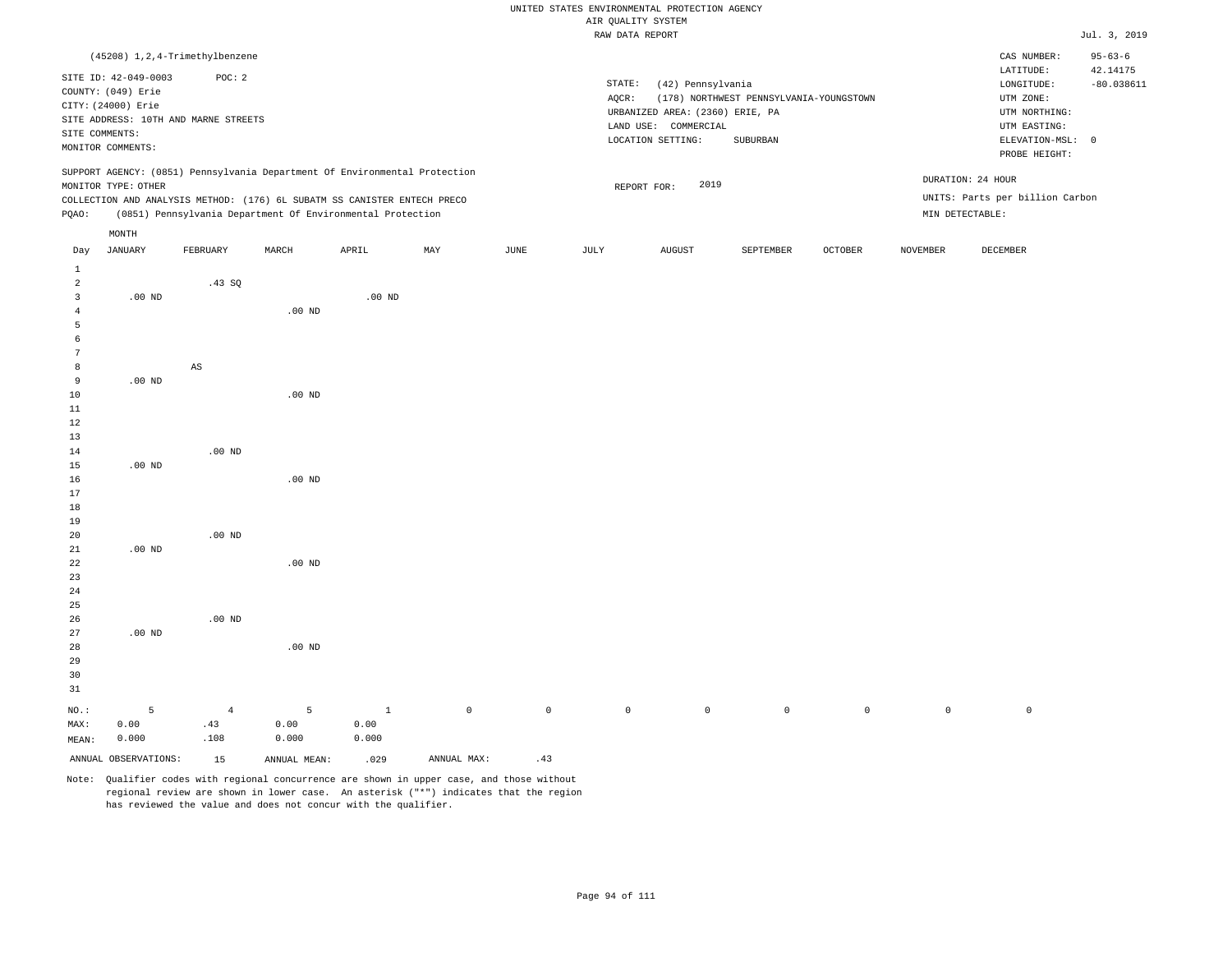| (45213) p-Ethyltoluene                                                                                                                                                                                                                                        |                                                                                                                                                                             | CAS NUMBER:<br>$622 - 96 - 8$                                                                                                          |
|---------------------------------------------------------------------------------------------------------------------------------------------------------------------------------------------------------------------------------------------------------------|-----------------------------------------------------------------------------------------------------------------------------------------------------------------------------|----------------------------------------------------------------------------------------------------------------------------------------|
| SITE ID: 42-049-0003<br>POC: 2<br>COUNTY: (049) Erie<br>CITY: (24000) Erie<br>SITE ADDRESS: 10TH AND MARNE STREETS<br>SITE COMMENTS:<br>MONITOR COMMENTS:                                                                                                     | STATE:<br>(42) Pennsylvania<br>(178) NORTHWEST PENNSYLVANIA-YOUNGSTOWN<br>AOCR:<br>URBANIZED AREA: (2360) ERIE, PA<br>LAND USE: COMMERCIAL<br>LOCATION SETTING:<br>SUBURBAN | 42.14175<br>LATITUDE:<br>$-80.038611$<br>LONGITUDE:<br>UTM ZONE:<br>UTM NORTHING:<br>UTM EASTING:<br>ELEVATION-MSL: 0<br>PROBE HEIGHT: |
| SUPPORT AGENCY: (0851) Pennsylvania Department Of Environmental Protection<br>MONITOR TYPE: OTHER<br>COLLECTION AND ANALYSIS METHOD: (176) 6L SUBATM SS CANISTER ENTECH PRECO<br>(0851) Pennsylvania Department Of Environmental Protection<br>POAO:<br>MONTH | 2018<br>REPORT FOR:                                                                                                                                                         | DURATION: 24 HOUR<br>UNITS: Parts per billion Carbon<br>MIN DETECTABLE:<br>.33178005                                                   |
| ______<br>_______<br>____________________                                                                                                                                                                                                                     | -------<br>the component of the component                                                                                                                                   | ___________<br>_________                                                                                                               |

| Day                     | JANUARY              | FEBRUARY       | MARCH        | APRIL       | MAY         | JUNE        | JULY        | AUGUST      | SEPTEMBER   | OCTOBER | NOVEMBER    | DECEMBER       |
|-------------------------|----------------------|----------------|--------------|-------------|-------------|-------------|-------------|-------------|-------------|---------|-------------|----------------|
| $\mathbf{1}$            |                      |                |              |             |             |             |             |             |             |         |             |                |
| $\overline{a}$          |                      |                |              |             |             |             |             |             |             |         |             |                |
| $\overline{\mathbf{3}}$ |                      |                |              |             |             |             |             |             |             |         |             |                |
| $\overline{4}$          |                      |                |              |             |             |             |             |             |             |         |             |                |
| 5                       |                      |                |              |             |             |             |             |             |             |         |             |                |
| 6                       |                      |                |              |             |             |             |             |             |             |         |             |                |
| $7\phantom{.0}$         |                      |                |              |             |             |             |             |             |             |         |             |                |
| 8                       |                      |                |              |             |             |             |             |             |             |         |             |                |
| 9                       |                      |                |              |             |             |             |             |             |             |         |             |                |
| $10$                    |                      |                |              |             |             |             |             |             |             |         |             | .00 $ND$       |
| $11\,$                  |                      |                |              |             |             |             |             |             |             |         |             |                |
| $12\,$                  |                      |                |              |             |             |             |             |             |             |         |             |                |
| 13                      |                      |                |              |             |             |             |             |             |             |         |             |                |
| $14\,$                  |                      |                |              |             |             |             |             |             |             |         |             |                |
| $15\,$                  |                      |                |              |             |             |             |             |             |             |         |             |                |
| $16\,$                  |                      |                |              |             |             |             |             |             |             |         |             | .00 $ND$       |
| 17                      |                      |                |              |             |             |             |             |             |             |         |             |                |
| $18\,$                  |                      |                |              |             |             |             |             |             |             |         |             |                |
| 19                      |                      |                |              |             |             |             |             |             |             |         |             |                |
| $20\,$                  |                      |                |              |             |             |             |             |             |             |         |             |                |
| $2\sqrt{1}$             |                      |                |              |             |             |             |             |             |             |         |             |                |
| $^{\rm 22}$             |                      |                |              |             |             |             |             |             |             |         |             | .00 $ND$       |
| 23                      |                      |                |              |             |             |             |             |             |             |         |             |                |
| $2\sqrt{4}$             |                      |                |              |             |             |             |             |             |             |         |             |                |
| $25\,$                  |                      |                |              |             |             |             |             |             |             |         |             |                |
| $26\,$                  |                      |                |              |             |             |             |             |             |             |         |             |                |
| $27\,$<br>28            |                      |                |              |             |             |             |             |             |             |         |             |                |
| 29                      |                      |                |              |             |             |             |             |             |             |         |             | .00 $ND$       |
| $30$                    |                      |                |              |             |             |             |             |             |             |         |             |                |
| 31                      |                      |                |              |             |             |             |             |             |             |         |             |                |
|                         |                      |                |              |             |             |             |             |             |             |         |             |                |
| $_{\rm NO.}$ :          | $\mathsf{O}\xspace$  | $\mathbb O$    | $\mathsf{O}$ | $\mathbb O$ | $\mathbb O$ | $\mathbb O$ | $\mathbb O$ | $\mathbb O$ | $\mathbb O$ | $\circ$ | $\mathbb O$ | $\overline{4}$ |
| MAX:                    |                      |                |              |             |             |             |             |             |             |         |             | 0.00           |
| $\texttt{MEAN}:$        |                      |                |              |             |             |             |             |             |             |         |             | 0.000          |
|                         | ANNUAL OBSERVATIONS: | $\overline{4}$ | ANNUAL MEAN: | 0.000       | ANNUAL MAX: | 0.00        |             |             |             |         |             |                |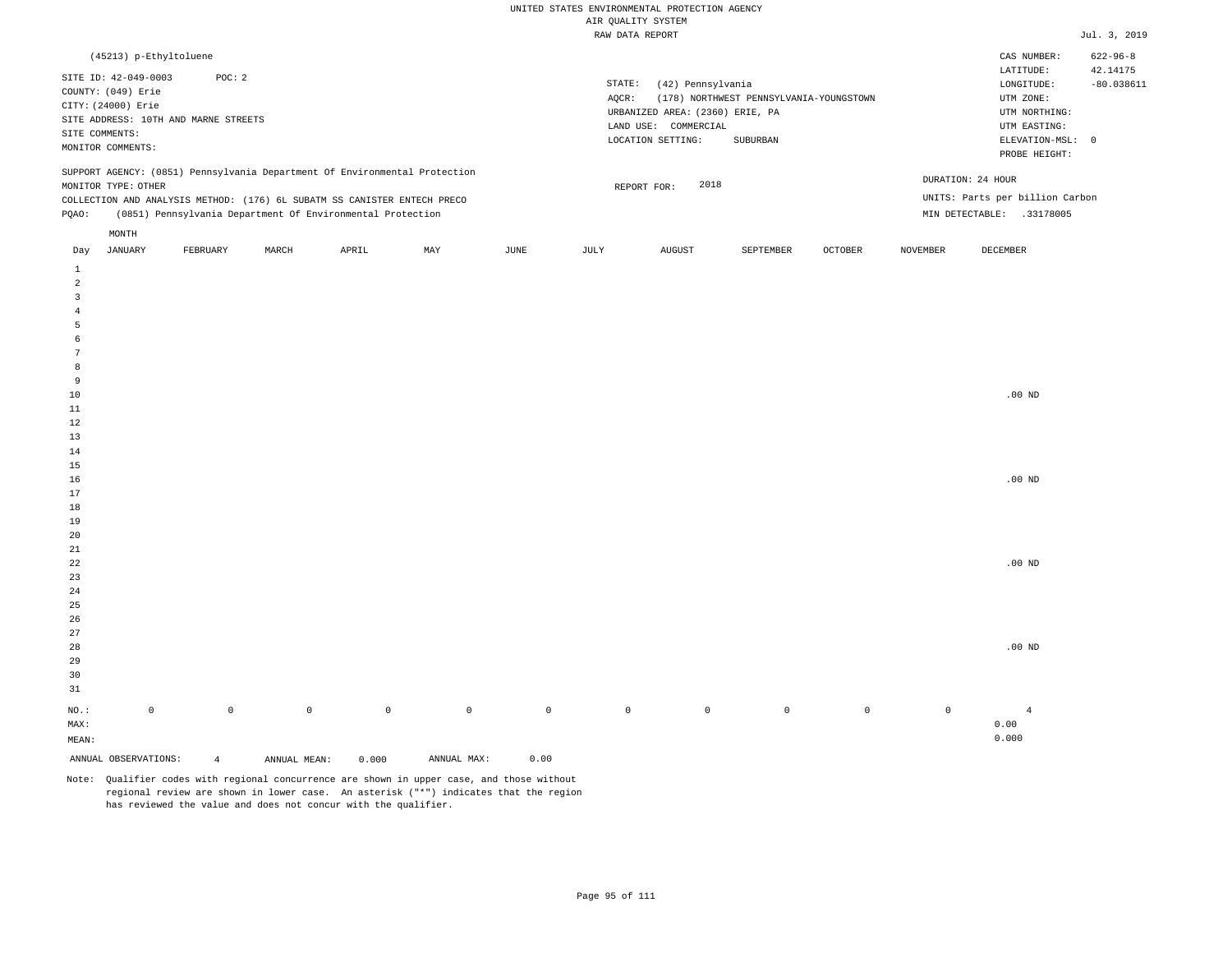|                                       |                                                                                            |                                                                                                                                                                                                                      |          |          |     |      |                 | RAW DATA REPORT                                                              |                                         |         |                 |                                                                         | Jul. 3, 2019                               |
|---------------------------------------|--------------------------------------------------------------------------------------------|----------------------------------------------------------------------------------------------------------------------------------------------------------------------------------------------------------------------|----------|----------|-----|------|-----------------|------------------------------------------------------------------------------|-----------------------------------------|---------|-----------------|-------------------------------------------------------------------------|--------------------------------------------|
|                                       | (45213) p-Ethyltoluene<br>SITE ID: 42-049-0003<br>COUNTY: (049) Erie<br>CITY: (24000) Erie | POC: 2                                                                                                                                                                                                               |          |          |     |      | STATE:<br>AOCR: | (42) Pennsylvania                                                            | (178) NORTHWEST PENNSYLVANIA-YOUNGSTOWN |         |                 | CAS NUMBER:<br>LATITUDE:<br>LONGITUDE:<br>UTM ZONE:                     | $622 - 96 - 8$<br>42.14175<br>$-80.038611$ |
|                                       | SITE COMMENTS:<br>MONITOR COMMENTS:                                                        | SITE ADDRESS: 10TH AND MARNE STREETS                                                                                                                                                                                 |          |          |     |      |                 | URBANIZED AREA: (2360) ERIE, PA<br>LAND USE: COMMERCIAL<br>LOCATION SETTING: | SUBURBAN                                |         |                 | UTM NORTHING:<br>UTM EASTING:<br>ELEVATION-MSL: 0<br>PROBE HEIGHT:      |                                            |
| POAO:                                 | MONITOR TYPE: OTHER                                                                        | SUPPORT AGENCY: (0851) Pennsylvania Department Of Environmental Protection<br>COLLECTION AND ANALYSIS METHOD: (176) 6L SUBATM SS CANISTER ENTECH PRECO<br>(0851) Pennsylvania Department Of Environmental Protection |          |          |     |      |                 | 2019<br>REPORT FOR:                                                          |                                         |         |                 | DURATION: 24 HOUR<br>UNITS: Parts per billion Carbon<br>MIN DETECTABLE: |                                            |
| Day                                   | MONTH<br>JANUARY                                                                           | FEBRUARY                                                                                                                                                                                                             | MARCH    | APRIL    | MAY | JUNE | JULY            | <b>AUGUST</b>                                                                | SEPTEMBER                               | OCTOBER | <b>NOVEMBER</b> | DECEMBER                                                                |                                            |
| 1<br>2<br>3<br>-6<br>7                | $.00$ ND                                                                                   | $.00$ ND                                                                                                                                                                                                             | $.00$ ND | $.00$ ND |     |      |                 |                                                                              |                                         |         |                 |                                                                         |                                            |
| 8<br>-9<br>10<br>11<br>12<br>13<br>14 | $.00$ ND                                                                                   | $\mathbb{A}\mathbb{S}$<br>$.00$ ND                                                                                                                                                                                   | $.00$ ND |          |     |      |                 |                                                                              |                                         |         |                 |                                                                         |                                            |
| 15<br>16                              | $.00$ ND                                                                                   |                                                                                                                                                                                                                      | $.00$ ND |          |     |      |                 |                                                                              |                                         |         |                 |                                                                         |                                            |

 .00 ND .00 ND .00 ND

26 27 28 29 30 31 .00 ND NO.: MAX: 5 0.00 .00 ND .00 ND 4 0.00 5 0.00 1 0.00 0 0 0 0 0 0 0 0

MEAN: 0.000 0.000 0.000 0.000 ANNUAL OBSERVATIONS: 15 ANNUAL MEAN: 0.000 ANNUAL MAX: 0.00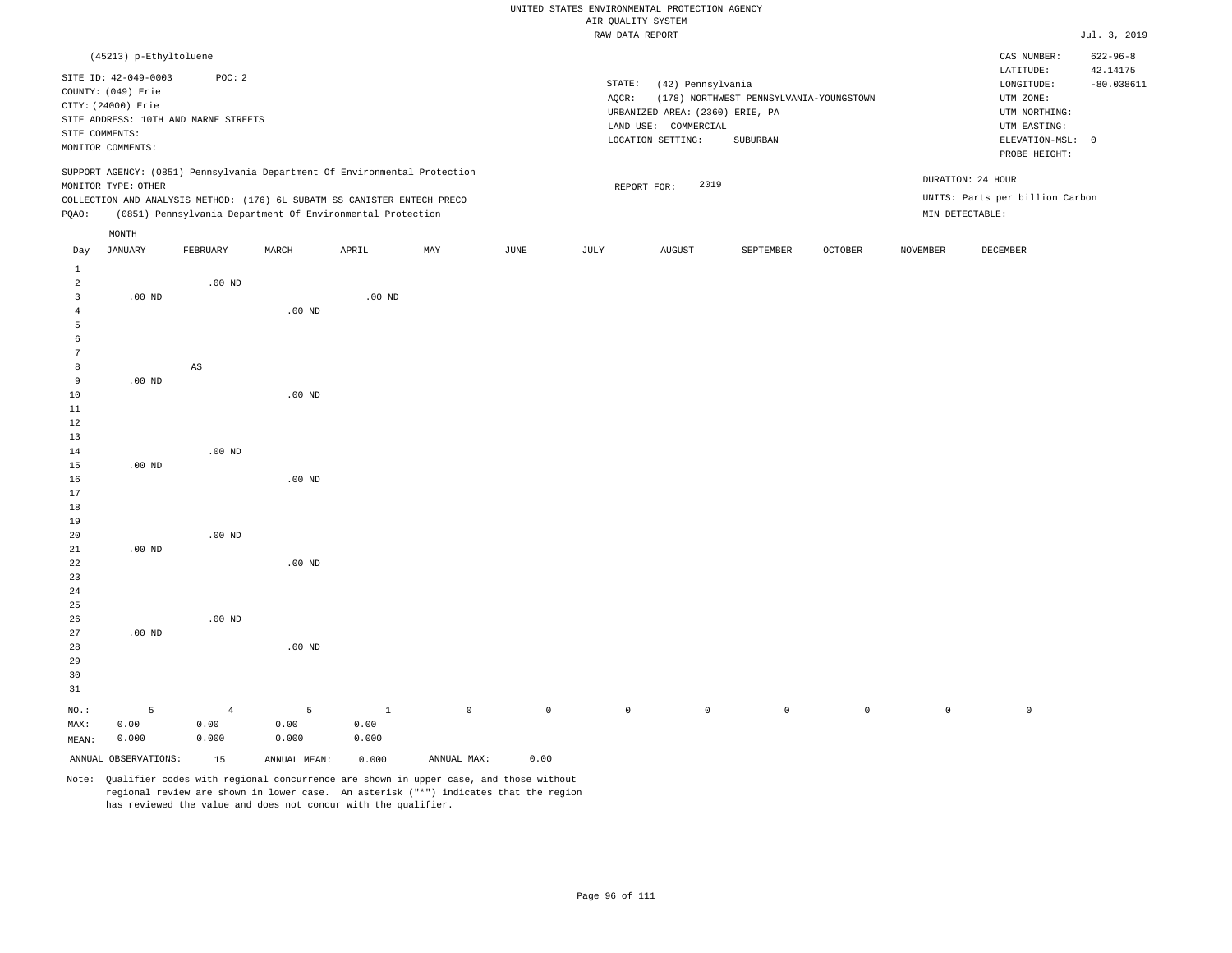| (45220) Styrene                                                                                                                                                                                                                                               |                                                                                                                                                                             | CAS NUMBER:                                                                                                | $100 - 42 - 5$           |
|---------------------------------------------------------------------------------------------------------------------------------------------------------------------------------------------------------------------------------------------------------------|-----------------------------------------------------------------------------------------------------------------------------------------------------------------------------|------------------------------------------------------------------------------------------------------------|--------------------------|
| SITE ID: 42-049-0003<br>POC:2<br>COUNTY: (049) Erie<br>CITY: (24000) Erie<br>SITE ADDRESS: 10TH AND MARNE STREETS<br>SITE COMMENTS:<br>MONITOR COMMENTS:                                                                                                      | STATE:<br>(42) Pennsylvania<br>(178) NORTHWEST PENNSYLVANIA-YOUNGSTOWN<br>AOCR:<br>URBANIZED AREA: (2360) ERIE, PA<br>LAND USE: COMMERCIAL<br>LOCATION SETTING:<br>SUBURBAN | LATITUDE:<br>LONGITUDE:<br>UTM ZONE:<br>UTM NORTHING:<br>UTM EASTING:<br>ELEVATION-MSL: 0<br>PROBE HEIGHT: | 42.14175<br>$-80.038611$ |
| SUPPORT AGENCY: (0851) Pennsylvania Department Of Environmental Protection<br>MONITOR TYPE: OTHER<br>COLLECTION AND ANALYSIS METHOD: (176) 6L SUBATM SS CANISTER ENTECH PRECO<br>(0851) Pennsylvania Department Of Environmental Protection<br>POAO:<br>MONTH | DURATION: 24 HOUR<br>2018<br>REPORT FOR:<br>MIN DETECTABLE:                                                                                                                 | UNITS: Parts per billion Carbon<br>.339434                                                                 |                          |

| Day                        | JANUARY              | FEBRUARY       | MARCH        | APRIL       | MAY         | JUNE    | JULY        | AUGUST      | SEPTEMBER   | OCTOBER | NOVEMBER    | DECEMBER       |
|----------------------------|----------------------|----------------|--------------|-------------|-------------|---------|-------------|-------------|-------------|---------|-------------|----------------|
| $\mathbf{1}$               |                      |                |              |             |             |         |             |             |             |         |             |                |
| $\overline{\mathbf{c}}$    |                      |                |              |             |             |         |             |             |             |         |             |                |
| 3                          |                      |                |              |             |             |         |             |             |             |         |             |                |
| $\overline{4}$             |                      |                |              |             |             |         |             |             |             |         |             |                |
| 5                          |                      |                |              |             |             |         |             |             |             |         |             |                |
| 6                          |                      |                |              |             |             |         |             |             |             |         |             |                |
| $\overline{7}$             |                      |                |              |             |             |         |             |             |             |         |             |                |
| 8                          |                      |                |              |             |             |         |             |             |             |         |             |                |
| 9                          |                      |                |              |             |             |         |             |             |             |         |             |                |
| $10$                       |                      |                |              |             |             |         |             |             |             |         |             | .00 $ND$       |
| 11                         |                      |                |              |             |             |         |             |             |             |         |             |                |
| 12                         |                      |                |              |             |             |         |             |             |             |         |             |                |
| 13                         |                      |                |              |             |             |         |             |             |             |         |             |                |
| 14                         |                      |                |              |             |             |         |             |             |             |         |             |                |
| 15                         |                      |                |              |             |             |         |             |             |             |         |             |                |
| 16                         |                      |                |              |             |             |         |             |             |             |         |             | $.00$ ND       |
| 17                         |                      |                |              |             |             |         |             |             |             |         |             |                |
| 18                         |                      |                |              |             |             |         |             |             |             |         |             |                |
| 19                         |                      |                |              |             |             |         |             |             |             |         |             |                |
| 20                         |                      |                |              |             |             |         |             |             |             |         |             |                |
| $2\sqrt{1}$<br>$2\sqrt{2}$ |                      |                |              |             |             |         |             |             |             |         |             | .00 $ND$       |
| $23$                       |                      |                |              |             |             |         |             |             |             |         |             |                |
| $2\,4$                     |                      |                |              |             |             |         |             |             |             |         |             |                |
| $25\,$                     |                      |                |              |             |             |         |             |             |             |         |             |                |
| 26                         |                      |                |              |             |             |         |             |             |             |         |             |                |
| 27                         |                      |                |              |             |             |         |             |             |             |         |             |                |
| $28\,$                     |                      |                |              |             |             |         |             |             |             |         |             | .00 $ND$       |
| 29                         |                      |                |              |             |             |         |             |             |             |         |             |                |
| 30                         |                      |                |              |             |             |         |             |             |             |         |             |                |
| 31                         |                      |                |              |             |             |         |             |             |             |         |             |                |
| $_{\rm NO.}$ :             | $\mathsf 0$          | $\mathbb O$    | $\mathbb O$  | $\mathbb O$ | $\mathbb O$ | $\circ$ | $\mathbb O$ | $\mathbb O$ | $\mathbb O$ | $\circ$ | $\mathbb O$ | $\overline{4}$ |
| MAX:                       |                      |                |              |             |             |         |             |             |             |         |             | 0.00           |
| $\texttt{MEAN}:$           |                      |                |              |             |             |         |             |             |             |         |             | 0.000          |
|                            | ANNUAL OBSERVATIONS: | $\overline{4}$ | ANNUAL MEAN: | 0.000       | ANNUAL MAX: | 0.00    |             |             |             |         |             |                |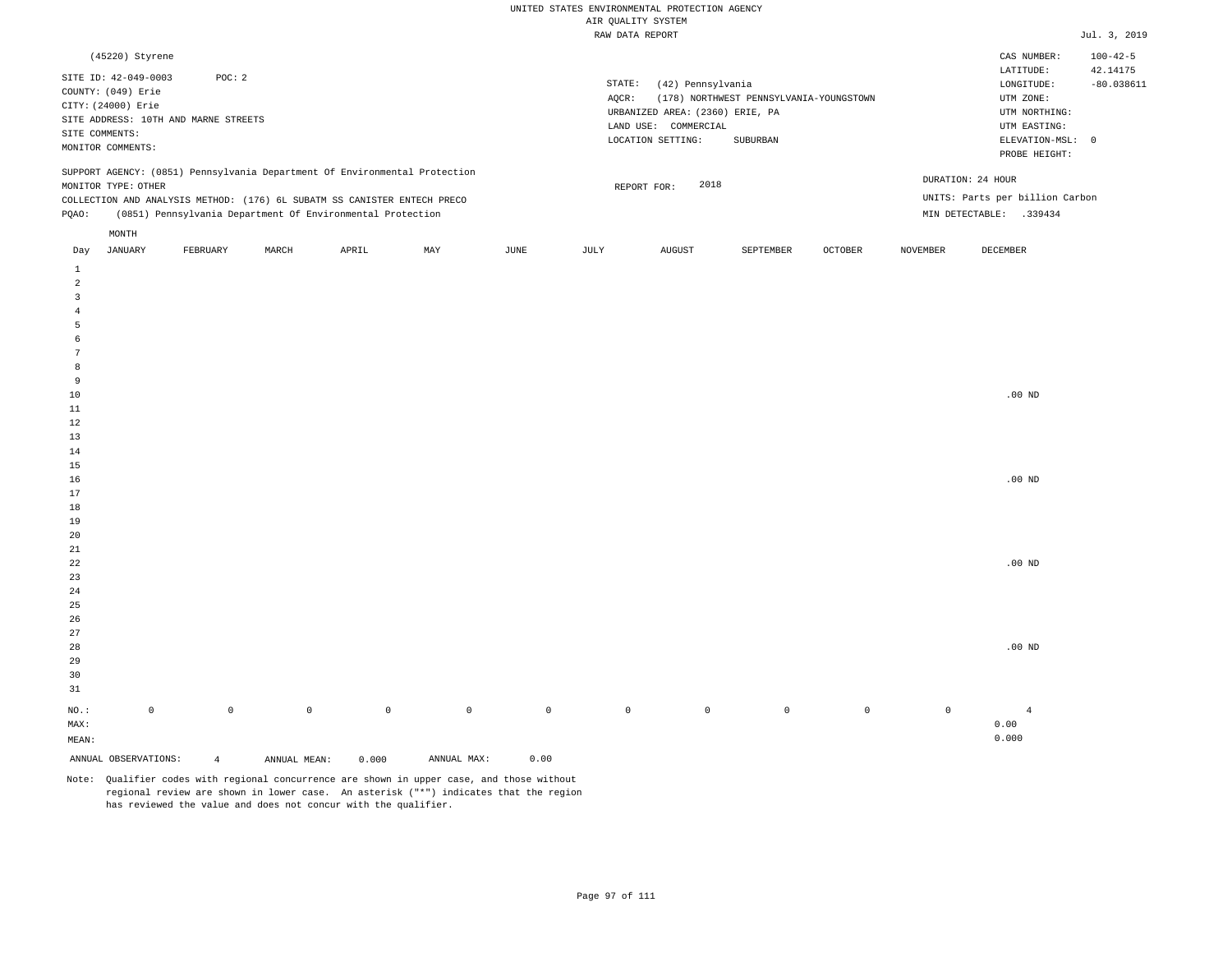|                                            |                                                                                                                            |                                                |          |                                                                                                                                                                                                                      |     |      |                 | uriz Kountri oroieu                                                                               |                                                     |         |                 |                                                                                                                           |                                            |
|--------------------------------------------|----------------------------------------------------------------------------------------------------------------------------|------------------------------------------------|----------|----------------------------------------------------------------------------------------------------------------------------------------------------------------------------------------------------------------------|-----|------|-----------------|---------------------------------------------------------------------------------------------------|-----------------------------------------------------|---------|-----------------|---------------------------------------------------------------------------------------------------------------------------|--------------------------------------------|
|                                            |                                                                                                                            |                                                |          |                                                                                                                                                                                                                      |     |      | RAW DATA REPORT |                                                                                                   |                                                     |         |                 |                                                                                                                           | Jul. 3, 2019                               |
|                                            | (45220) Styrene<br>SITE ID: 42-049-0003<br>COUNTY: (049) Erie<br>CITY: (24000) Erie<br>SITE COMMENTS:<br>MONITOR COMMENTS: | POC: 2<br>SITE ADDRESS: 10TH AND MARNE STREETS |          |                                                                                                                                                                                                                      |     |      | STATE:<br>AQCR: | (42) Pennsylvania<br>URBANIZED AREA: (2360) ERIE, PA<br>LAND USE: COMMERCIAL<br>LOCATION SETTING: | (178) NORTHWEST PENNSYLVANIA-YOUNGSTOWN<br>SUBURBAN |         |                 | CAS NUMBER:<br>LATITUDE:<br>LONGITUDE:<br>UTM ZONE:<br>UTM NORTHING:<br>UTM EASTING:<br>ELEVATION-MSL: 0<br>PROBE HEIGHT: | $100 - 42 - 5$<br>42.14175<br>$-80.038611$ |
| PQAO:                                      | MONITOR TYPE: OTHER                                                                                                        |                                                |          | SUPPORT AGENCY: (0851) Pennsylvania Department Of Environmental Protection<br>COLLECTION AND ANALYSIS METHOD: (176) 6L SUBATM SS CANISTER ENTECH PRECO<br>(0851) Pennsylvania Department Of Environmental Protection |     |      |                 | 2019<br>REPORT FOR:                                                                               |                                                     |         | MIN DETECTABLE: | DURATION: 24 HOUR<br>UNITS: Parts per billion Carbon                                                                      |                                            |
|                                            | MONTH                                                                                                                      |                                                |          |                                                                                                                                                                                                                      |     |      |                 |                                                                                                   |                                                     |         |                 |                                                                                                                           |                                            |
| Day                                        | JANUARY                                                                                                                    | FEBRUARY                                       | MARCH    | APRIL                                                                                                                                                                                                                | MAY | JUNE | JULY            | ${\tt AUGUST}$                                                                                    | SEPTEMBER                                           | OCTOBER | NOVEMBER        | DECEMBER                                                                                                                  |                                            |
| $\mathbf{1}$<br>2<br>3<br>4<br>5<br>6<br>7 | $.00$ ND                                                                                                                   | $.00$ ND                                       | $.00$ ND | $.00$ ND                                                                                                                                                                                                             |     |      |                 |                                                                                                   |                                                     |         |                 |                                                                                                                           |                                            |
| 8                                          |                                                                                                                            | AS                                             |          |                                                                                                                                                                                                                      |     |      |                 |                                                                                                   |                                                     |         |                 |                                                                                                                           |                                            |
| 9<br>10<br>11<br>12<br>13                  | $.00$ ND                                                                                                                   |                                                | $.00$ ND |                                                                                                                                                                                                                      |     |      |                 |                                                                                                   |                                                     |         |                 |                                                                                                                           |                                            |
| 14                                         |                                                                                                                            | .00 <sub>ND</sub>                              |          |                                                                                                                                                                                                                      |     |      |                 |                                                                                                   |                                                     |         |                 |                                                                                                                           |                                            |
| 15<br>16<br>17<br>18<br>19                 | .43SQ                                                                                                                      |                                                | $.00$ ND |                                                                                                                                                                                                                      |     |      |                 |                                                                                                   |                                                     |         |                 |                                                                                                                           |                                            |
| 20                                         |                                                                                                                            | $.00$ ND                                       |          |                                                                                                                                                                                                                      |     |      |                 |                                                                                                   |                                                     |         |                 |                                                                                                                           |                                            |
| 21<br>22<br>23<br>24<br>25                 | $.00$ ND                                                                                                                   |                                                | $.00$ ND |                                                                                                                                                                                                                      |     |      |                 |                                                                                                   |                                                     |         |                 |                                                                                                                           |                                            |
| 26                                         |                                                                                                                            | $.00$ ND                                       |          |                                                                                                                                                                                                                      |     |      |                 |                                                                                                   |                                                     |         |                 |                                                                                                                           |                                            |

Note: Qualifier codes with regional concurrence are shown in upper case, and those without regional review are shown in lower case. An asterisk ("\*") indicates that the region has reviewed the value and does not concur with the qualifier.

.00 ND

5 0.00 0.000

ANNUAL OBSERVATIONS: 15 ANNUAL MEAN: .029 ANNUAL MAX: .43

1 0.00 0.000

NO.: MAX: MEAN: .00 ND

5 .43 .086

4 0.00 0.000

0 0 0 0 0 0 0 0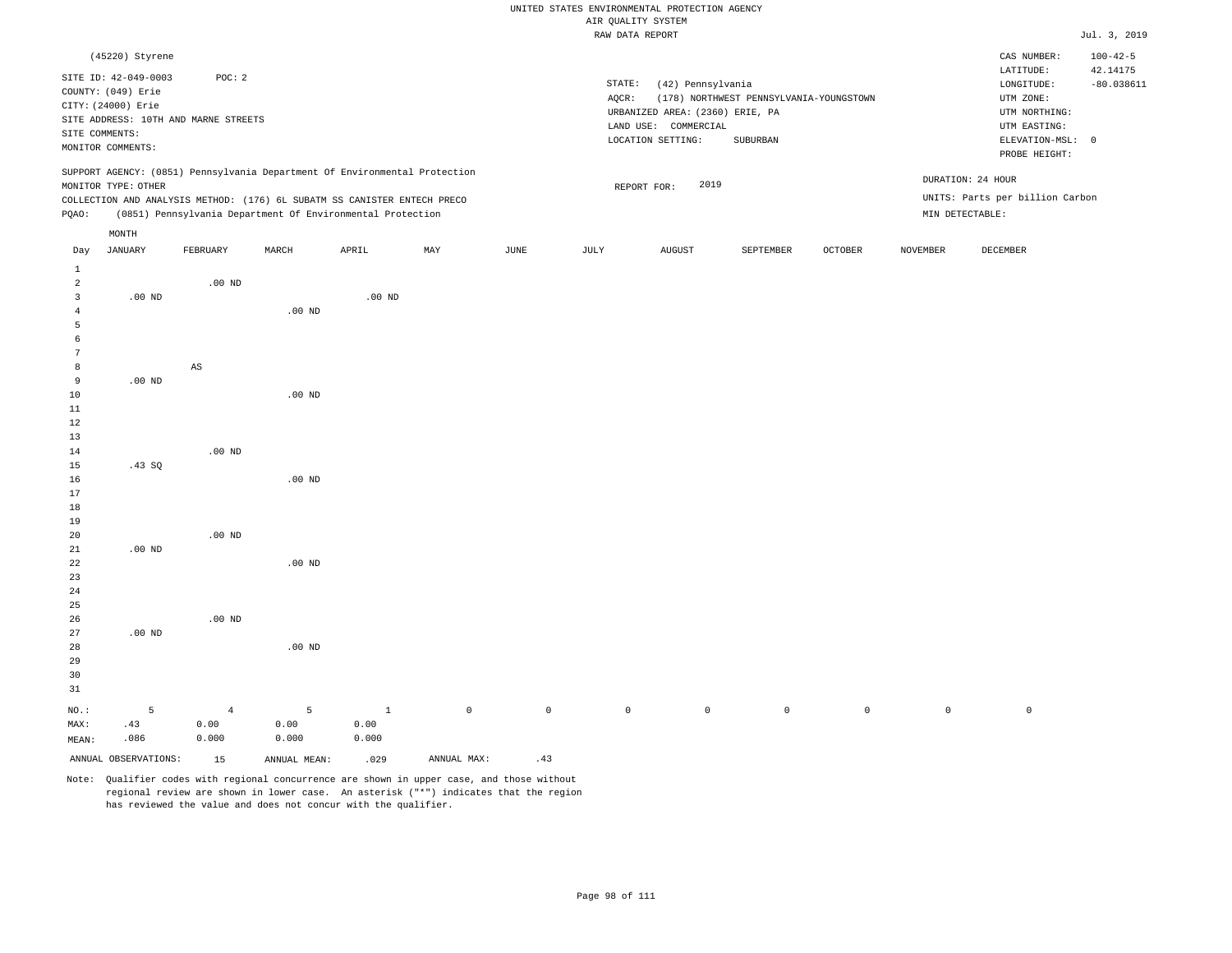| (45801) Chlorobenzene                                                                                                                                                                  |          |       |                                                            |     |      |                 |                                                                                                      |                                                     |                |                 | CAS NUMBER:                                                                                              | $108 - 90 - 7$                             |
|----------------------------------------------------------------------------------------------------------------------------------------------------------------------------------------|----------|-------|------------------------------------------------------------|-----|------|-----------------|------------------------------------------------------------------------------------------------------|-----------------------------------------------------|----------------|-----------------|----------------------------------------------------------------------------------------------------------|--------------------------------------------|
| SITE ID: 42-049-0003<br>COUNTY: (049) Erie<br>CITY: (24000) Erie<br>SITE ADDRESS: 10TH AND MARNE STREETS<br>SITE COMMENTS:<br>MONITOR COMMENTS:                                        | POC: 2   |       |                                                            |     |      | STATE:<br>AOCR: | (42) Pennsylvania<br>URBANIZED AREA: (2360) ERIE, PA<br>LAND USE:<br>COMMERCIAL<br>LOCATION SETTING: | (178) NORTHWEST PENNSYLVANIA-YOUNGSTOWN<br>SUBURBAN |                |                 | LATITUDE:<br>LONGITUDE:<br>UTM ZONE:<br>UTM NORTHING:<br>UTM EASTING:<br>ELEVATION-MSL:<br>PROBE HEIGHT: | 42.14175<br>$-80.038611$<br>$\overline{0}$ |
| SUPPORT AGENCY: (0851) Pennsylvania Department Of Environmental Protection<br>MONITOR TYPE: OTHER<br>COLLECTION AND ANALYSIS METHOD: (176) 6L SUBATM SS CANISTER ENTECH PRECO<br>POAO: |          |       | (0851) Pennsylvania Department Of Environmental Protection |     |      |                 | 2018<br>REPORT FOR:                                                                                  |                                                     |                | MIN DETECTABLE: | DURATION: 24 HOUR<br>UNITS: Parts per billion Carbon<br>.2091735                                         |                                            |
| MONTH<br>JANUARY<br>Day                                                                                                                                                                | FEBRUARY | MARCH | APRIL                                                      | MAY | JUNE | JULY            | AUGUST                                                                                               | SEPTEMBER                                           | <b>OCTOBER</b> | NOVEMBER        | DECEMBER                                                                                                 |                                            |

| ANNUAL OBSERVATIONS:          | $\overline{4}$ | ANNUAL MEAN: | 0.000               | ANNUAL MAX: | ${\bf 0}$ . ${\bf 0}$ ${\bf 0}$ |             |             |         |         |         |                   |
|-------------------------------|----------------|--------------|---------------------|-------------|---------------------------------|-------------|-------------|---------|---------|---------|-------------------|
| $\texttt{MEAN}:$              |                |              |                     |             |                                 |             |             |         |         |         | 0.000             |
| $\texttt{MAX}$ :              |                |              |                     |             |                                 |             |             |         |         |         | 0.00              |
| $_{\rm NO.}$ :<br>$\mathbb O$ | $\mathbb O$    | $\mathbb O$  | $\mathsf{O}\xspace$ | $\mathbb O$ | $\mathbb O$                     | $\mathbb O$ | $\mathbb O$ | $\,0\,$ | $\circ$ | $\circ$ | $\overline{4}$    |
| $3\sqrt{1}$                   |                |              |                     |             |                                 |             |             |         |         |         |                   |
| $30\,$                        |                |              |                     |             |                                 |             |             |         |         |         |                   |
| $29$                          |                |              |                     |             |                                 |             |             |         |         |         |                   |
| $2\,8$                        |                |              |                     |             |                                 |             |             |         |         |         | $.00$ ND          |
| $_{\rm 27}$                   |                |              |                     |             |                                 |             |             |         |         |         |                   |
| $26\,$                        |                |              |                     |             |                                 |             |             |         |         |         |                   |
| $25\,$                        |                |              |                     |             |                                 |             |             |         |         |         |                   |
| $\sqrt{24}$                   |                |              |                     |             |                                 |             |             |         |         |         |                   |
| $23\,$                        |                |              |                     |             |                                 |             |             |         |         |         |                   |
| $^{\rm 22}$                   |                |              |                     |             |                                 |             |             |         |         |         | $.00$ ND          |
| $\bf{21}$                     |                |              |                     |             |                                 |             |             |         |         |         |                   |
| $20\,$                        |                |              |                     |             |                                 |             |             |         |         |         |                   |
| $19\,$                        |                |              |                     |             |                                 |             |             |         |         |         |                   |
| $1\,8$                        |                |              |                     |             |                                 |             |             |         |         |         |                   |
| $17\,$                        |                |              |                     |             |                                 |             |             |         |         |         |                   |
| $16\,$                        |                |              |                     |             |                                 |             |             |         |         |         | $.00$ ND          |
| $1\,5$                        |                |              |                     |             |                                 |             |             |         |         |         |                   |
| $14\,$                        |                |              |                     |             |                                 |             |             |         |         |         |                   |
| $1\sqrt{3}$                   |                |              |                     |             |                                 |             |             |         |         |         |                   |
| $1\,2$                        |                |              |                     |             |                                 |             |             |         |         |         |                   |
| $11\,$                        |                |              |                     |             |                                 |             |             |         |         |         |                   |
| 9<br>$10\,$                   |                |              |                     |             |                                 |             |             |         |         |         | $.00~\mathrm{ND}$ |
| $\boldsymbol{8}$              |                |              |                     |             |                                 |             |             |         |         |         |                   |
| $7\phantom{.0}$               |                |              |                     |             |                                 |             |             |         |         |         |                   |
| $\epsilon$                    |                |              |                     |             |                                 |             |             |         |         |         |                   |
| 5                             |                |              |                     |             |                                 |             |             |         |         |         |                   |
| $\overline{4}$                |                |              |                     |             |                                 |             |             |         |         |         |                   |
| $\overline{\mathbf{3}}$       |                |              |                     |             |                                 |             |             |         |         |         |                   |
| $\overline{a}$                |                |              |                     |             |                                 |             |             |         |         |         |                   |
| $\mathbf{1}$                  |                |              |                     |             |                                 |             |             |         |         |         |                   |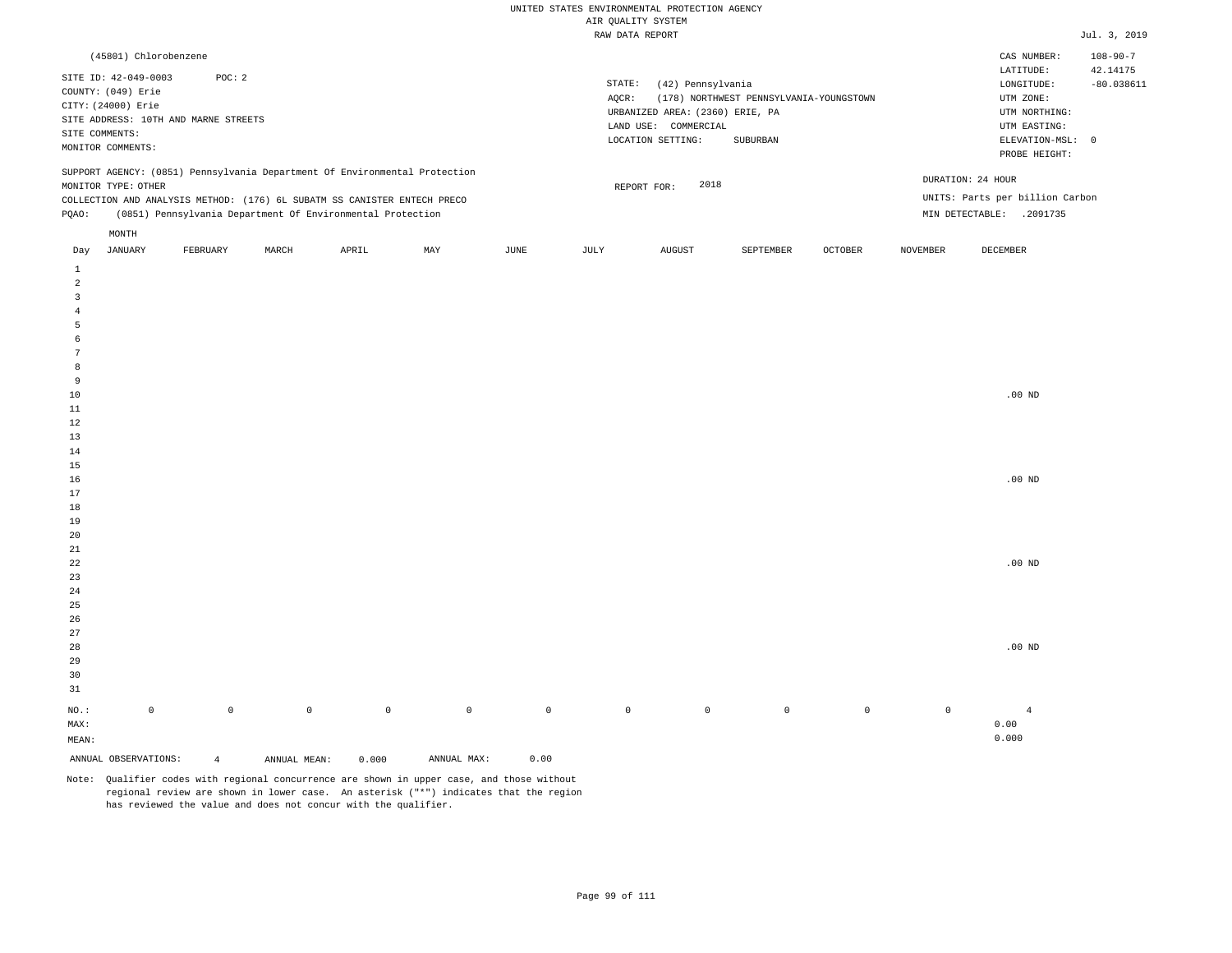|                                                                                                                                                                                                                                                                                                                                                                     |                                  |                            |                                  |                                                            |     |      |                 | ----- - ------ - - - - - - -                                                                                             |                                                     |                |          |                                                                                                                                                                                   |                                            |
|---------------------------------------------------------------------------------------------------------------------------------------------------------------------------------------------------------------------------------------------------------------------------------------------------------------------------------------------------------------------|----------------------------------|----------------------------|----------------------------------|------------------------------------------------------------|-----|------|-----------------|--------------------------------------------------------------------------------------------------------------------------|-----------------------------------------------------|----------------|----------|-----------------------------------------------------------------------------------------------------------------------------------------------------------------------------------|--------------------------------------------|
|                                                                                                                                                                                                                                                                                                                                                                     |                                  |                            |                                  |                                                            |     |      |                 | RAW DATA REPORT                                                                                                          |                                                     |                |          |                                                                                                                                                                                   | Jul. 3, 2019                               |
| (45801) Chlorobenzene<br>SITE ID: 42-049-0003<br>POC: 2<br>COUNTY: (049) Erie<br>CITY: (24000) Erie<br>SITE ADDRESS: 10TH AND MARNE STREETS<br>SITE COMMENTS:<br>MONITOR COMMENTS:<br>SUPPORT AGENCY: (0851) Pennsylvania Department Of Environmental Protection<br>MONITOR TYPE: OTHER<br>COLLECTION AND ANALYSIS METHOD: (176) 6L SUBATM SS CANISTER ENTECH PRECO |                                  |                            |                                  |                                                            |     |      | STATE:<br>AOCR: | (42) Pennsylvania<br>URBANIZED AREA: (2360) ERIE, PA<br>LAND USE: COMMERCIAL<br>LOCATION SETTING:<br>2019<br>REPORT FOR: | (178) NORTHWEST PENNSYLVANIA-YOUNGSTOWN<br>SUBURBAN |                |          | CAS NUMBER:<br>LATITUDE:<br>LONGITUDE:<br>UTM ZONE:<br>UTM NORTHING:<br>UTM EASTING:<br>ELEVATION-MSL: 0<br>PROBE HEIGHT:<br>DURATION: 24 HOUR<br>UNITS: Parts per billion Carbon | $108 - 90 - 7$<br>42.14175<br>$-80.038611$ |
| PQAO:                                                                                                                                                                                                                                                                                                                                                               |                                  |                            |                                  | (0851) Pennsylvania Department Of Environmental Protection |     |      |                 |                                                                                                                          |                                                     |                |          | MIN DETECTABLE:                                                                                                                                                                   |                                            |
|                                                                                                                                                                                                                                                                                                                                                                     | MONTH                            |                            |                                  |                                                            |     |      |                 |                                                                                                                          |                                                     |                |          |                                                                                                                                                                                   |                                            |
| Day                                                                                                                                                                                                                                                                                                                                                                 | JANUARY                          | FEBRUARY                   | MARCH                            | APRIL                                                      | MAY | JUNE | JULY            | AUGUST                                                                                                                   | SEPTEMBER                                           | <b>OCTOBER</b> | NOVEMBER | DECEMBER                                                                                                                                                                          |                                            |
| 1<br>2<br>3<br>$\overline{4}$<br>5<br>6<br>7<br>8<br>9<br>10<br>11<br>12<br>13<br>14<br>15<br>16                                                                                                                                                                                                                                                                    | $.00$ ND<br>$.00$ ND<br>$.00$ ND | $.00$ ND<br>AS<br>$.00$ ND | $.00$ ND<br>$.00$ ND<br>$.00$ ND | $.00$ ND                                                   |     |      |                 |                                                                                                                          |                                                     |                |          |                                                                                                                                                                                   |                                            |
| 17<br>18<br>19                                                                                                                                                                                                                                                                                                                                                      |                                  |                            |                                  |                                                            |     |      |                 |                                                                                                                          |                                                     |                |          |                                                                                                                                                                                   |                                            |

20 21 22 23 24 25 26 27 28 29 30 .00 ND .00 ND .00 ND .00 ND .00 ND .00 ND

NO.: MAX: MEAN: 5 0.00 0.000 4 0.00 0.000 5 0.00 0.000 1 0.00 0.000 0 0 0 0 0 0 0 0 ANNUAL OBSERVATIONS: 15 ANNUAL MEAN: 0.000 ANNUAL MAX: 0.00

Note: Qualifier codes with regional concurrence are shown in upper case, and those without regional review are shown in lower case. An asterisk ("\*") indicates that the region has reviewed the value and does not concur with the qualifier.

31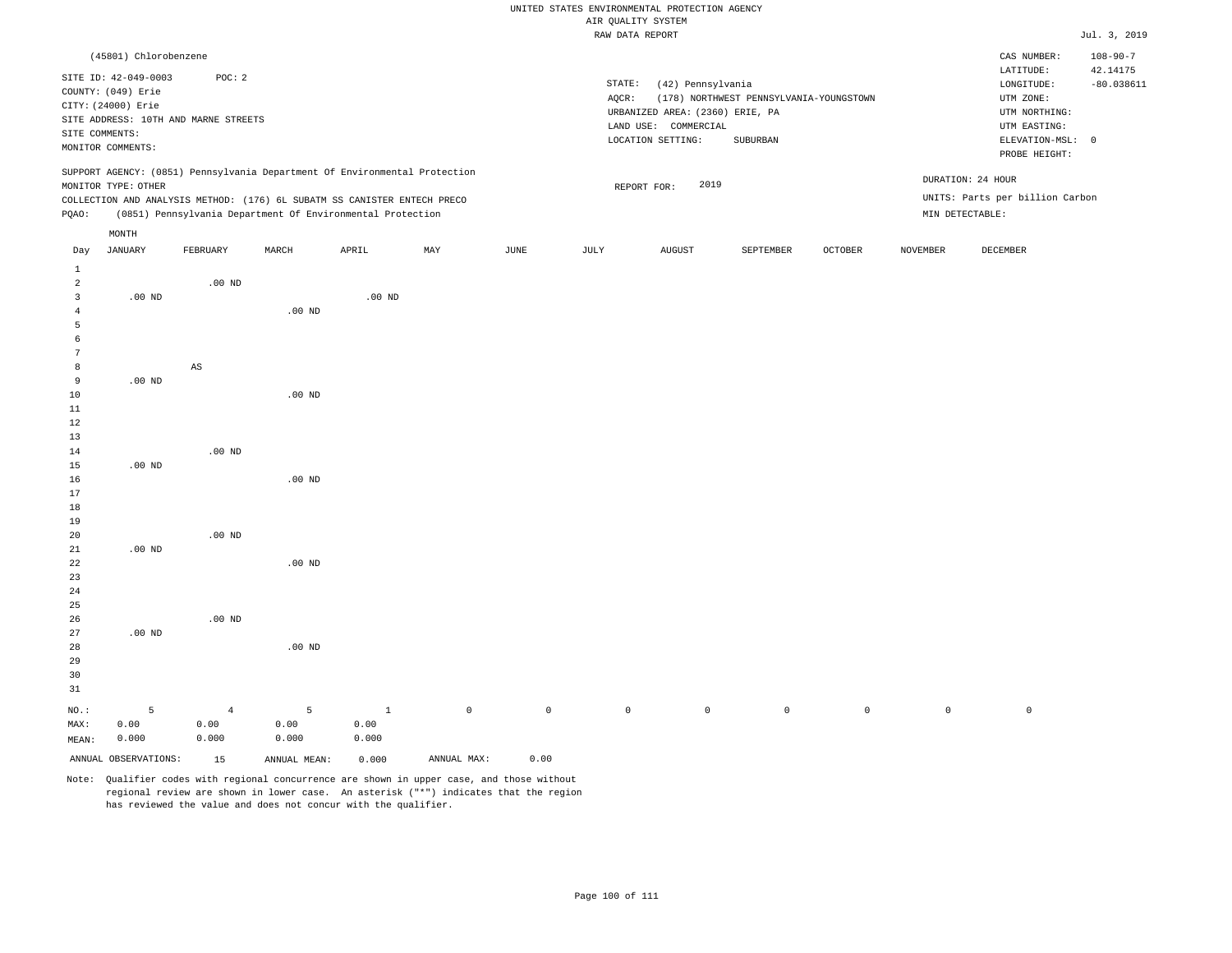| (45805) 1,2-Dichlorobenzene                                                                                                                                                                                                                                   |                                                                                                                                                                             | CAS NUMBER:                                                                                                | $95 - 50 - 1$            |
|---------------------------------------------------------------------------------------------------------------------------------------------------------------------------------------------------------------------------------------------------------------|-----------------------------------------------------------------------------------------------------------------------------------------------------------------------------|------------------------------------------------------------------------------------------------------------|--------------------------|
| SITE ID: 42-049-0003<br>POC: 2<br>COUNTY: (049) Erie<br>CITY: (24000) Erie<br>SITE ADDRESS: 10TH AND MARNE STREETS<br>SITE COMMENTS:<br>MONITOR COMMENTS:                                                                                                     | STATE:<br>(42) Pennsylvania<br>(178) NORTHWEST PENNSYLVANIA-YOUNGSTOWN<br>AOCR:<br>URBANIZED AREA: (2360) ERIE, PA<br>LAND USE: COMMERCIAL<br>LOCATION SETTING:<br>SUBURBAN | LATITUDE:<br>LONGITUDE:<br>UTM ZONE:<br>UTM NORTHING:<br>UTM EASTING:<br>ELEVATION-MSL: 0<br>PROBE HEIGHT: | 42.14175<br>$-80.038611$ |
| SUPPORT AGENCY: (0851) Pennsylvania Department Of Environmental Protection<br>MONITOR TYPE: OTHER<br>COLLECTION AND ANALYSIS METHOD: (176) 6L SUBATM SS CANISTER ENTECH PRECO<br>(0851) Pennsylvania Department Of Environmental Protection<br>POAO:<br>MONTH | 2018<br>REPORT FOR:                                                                                                                                                         | DURATION: 24 HOUR<br>UNITS: Parts per billion Carbon<br>MIN DETECTABLE:<br>.2710443                        |                          |
|                                                                                                                                                                                                                                                               | the contract of the contract of the contract of the contract of the contract of                                                                                             |                                                                                                            |                          |

| JANUARY<br>Day          |             | FEBRUARY       | MARCH        | APRIL       | MAY         | JUNE        | JULY    | AUGUST  | SEPTEMBER | OCTOBER     | NOVEMBER            | DECEMBER          |
|-------------------------|-------------|----------------|--------------|-------------|-------------|-------------|---------|---------|-----------|-------------|---------------------|-------------------|
| $\mathbf{1}$            |             |                |              |             |             |             |         |         |           |             |                     |                   |
| $\overline{\mathbf{c}}$ |             |                |              |             |             |             |         |         |           |             |                     |                   |
| 3                       |             |                |              |             |             |             |         |         |           |             |                     |                   |
| $\overline{4}$          |             |                |              |             |             |             |         |         |           |             |                     |                   |
| 5                       |             |                |              |             |             |             |         |         |           |             |                     |                   |
| 6                       |             |                |              |             |             |             |         |         |           |             |                     |                   |
| $\overline{7}$          |             |                |              |             |             |             |         |         |           |             |                     |                   |
| 8                       |             |                |              |             |             |             |         |         |           |             |                     |                   |
| 9                       |             |                |              |             |             |             |         |         |           |             |                     |                   |
| $10$                    |             |                |              |             |             |             |         |         |           |             |                     | $.00$ ND          |
| $11\,$                  |             |                |              |             |             |             |         |         |           |             |                     |                   |
| 12                      |             |                |              |             |             |             |         |         |           |             |                     |                   |
| 13                      |             |                |              |             |             |             |         |         |           |             |                     |                   |
| $14\,$                  |             |                |              |             |             |             |         |         |           |             |                     |                   |
| $15\,$                  |             |                |              |             |             |             |         |         |           |             |                     |                   |
| 16                      |             |                |              |             |             |             |         |         |           |             |                     | $.00~\mathrm{ND}$ |
| 17                      |             |                |              |             |             |             |         |         |           |             |                     |                   |
| $18\,$                  |             |                |              |             |             |             |         |         |           |             |                     |                   |
| 19                      |             |                |              |             |             |             |         |         |           |             |                     |                   |
| $20\,$<br>$2\sqrt{1}$   |             |                |              |             |             |             |         |         |           |             |                     |                   |
| ${\bf 22}$              |             |                |              |             |             |             |         |         |           |             |                     | $.00$ ND          |
| $23\,$                  |             |                |              |             |             |             |         |         |           |             |                     |                   |
| $2\,4$                  |             |                |              |             |             |             |         |         |           |             |                     |                   |
| $2\sqrt{5}$             |             |                |              |             |             |             |         |         |           |             |                     |                   |
| $26\,$                  |             |                |              |             |             |             |         |         |           |             |                     |                   |
| $27\,$                  |             |                |              |             |             |             |         |         |           |             |                     |                   |
| $28\,$                  |             |                |              |             |             |             |         |         |           |             |                     | $.00$ ND          |
| 29                      |             |                |              |             |             |             |         |         |           |             |                     |                   |
| 30                      |             |                |              |             |             |             |         |         |           |             |                     |                   |
| 31                      |             |                |              |             |             |             |         |         |           |             |                     |                   |
| $_{\rm NO.}$ :          | $\mathsf 0$ | $\mathbb O$    | $\mathbb O$  | $\mathbb O$ | $\mathbb O$ | $\mathbb O$ | $\circ$ | $\circ$ | $\circ$   | $\mathbb O$ | $\mathsf{O}\xspace$ | $\overline{4}$    |
| MAX:                    |             |                |              |             |             |             |         |         |           |             |                     | 0.00              |
| MEAN:                   |             |                |              |             |             |             |         |         |           |             |                     | 0.000             |
| ANNUAL OBSERVATIONS:    |             | $\overline{4}$ | ANNUAL MEAN: | 0.000       | ANNUAL MAX: | 0.00        |         |         |           |             |                     |                   |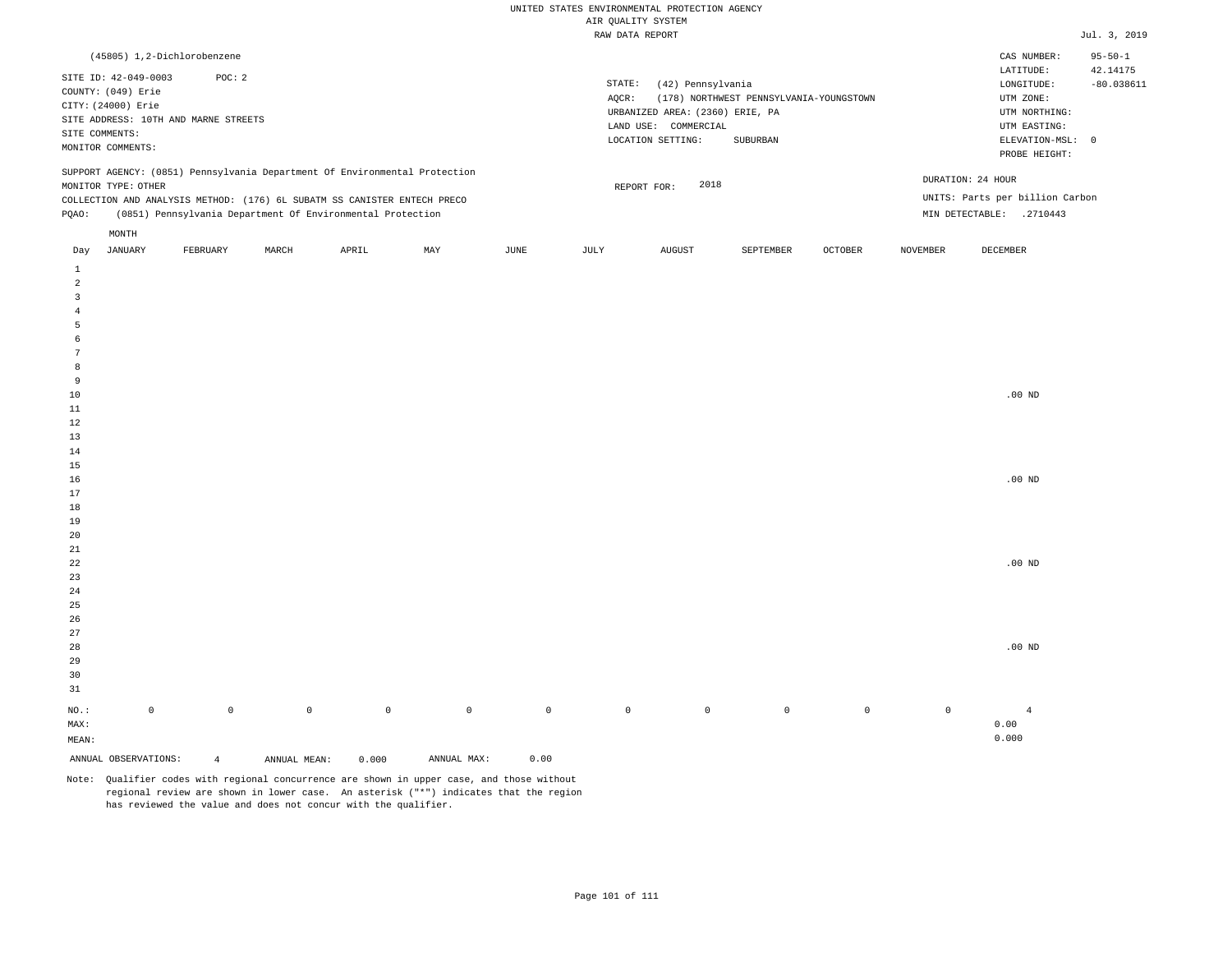|                         |                                            |                                                                            |                   |          |     |      | WIR ÖNWATII 9191EM |                                 |                                         |                |                 |                                      |                          |
|-------------------------|--------------------------------------------|----------------------------------------------------------------------------|-------------------|----------|-----|------|--------------------|---------------------------------|-----------------------------------------|----------------|-----------------|--------------------------------------|--------------------------|
|                         |                                            |                                                                            |                   |          |     |      | RAW DATA REPORT    |                                 |                                         |                |                 |                                      | Jul. 3, 2019             |
|                         |                                            | (45805) 1,2-Dichlorobenzene                                                |                   |          |     |      |                    |                                 |                                         |                |                 | CAS NUMBER:                          | $95 - 50 - 1$            |
|                         | SITE ID: 42-049-0003<br>COUNTY: (049) Erie | POC: 2                                                                     |                   |          |     |      | STATE:<br>AQCR:    | (42) Pennsylvania               | (178) NORTHWEST PENNSYLVANIA-YOUNGSTOWN |                |                 | LATITUDE:<br>LONGITUDE:<br>UTM ZONE: | 42.14175<br>$-80.038611$ |
|                         | CITY: (24000) Erie                         |                                                                            |                   |          |     |      |                    | URBANIZED AREA: (2360) ERIE, PA |                                         |                |                 | UTM NORTHING:                        |                          |
|                         |                                            | SITE ADDRESS: 10TH AND MARNE STREETS                                       |                   |          |     |      |                    | LAND USE: COMMERCIAL            |                                         |                |                 | UTM EASTING:                         |                          |
|                         | SITE COMMENTS:                             |                                                                            |                   |          |     |      |                    | LOCATION SETTING:               | SUBURBAN                                |                |                 | ELEVATION-MSL: 0                     |                          |
|                         | MONITOR COMMENTS:                          |                                                                            |                   |          |     |      |                    |                                 |                                         |                |                 | PROBE HEIGHT:                        |                          |
|                         |                                            | SUPPORT AGENCY: (0851) Pennsylvania Department Of Environmental Protection |                   |          |     |      |                    |                                 |                                         |                |                 | DURATION: 24 HOUR                    |                          |
|                         | MONITOR TYPE: OTHER                        |                                                                            |                   |          |     |      |                    | 2019<br>REPORT FOR:             |                                         |                |                 |                                      |                          |
|                         |                                            | COLLECTION AND ANALYSIS METHOD: (176) 6L SUBATM SS CANISTER ENTECH PRECO   |                   |          |     |      |                    |                                 |                                         |                |                 | UNITS: Parts per billion Carbon      |                          |
| POAO:                   |                                            | (0851) Pennsylvania Department Of Environmental Protection                 |                   |          |     |      |                    |                                 |                                         |                |                 | MIN DETECTABLE:                      |                          |
|                         | MONTH                                      |                                                                            |                   |          |     |      |                    |                                 |                                         |                |                 |                                      |                          |
| Day                     | <b>JANUARY</b>                             | FEBRUARY                                                                   | MARCH             | APRIL    | MAY | JUNE | JULY               | <b>AUGUST</b>                   | SEPTEMBER                               | <b>OCTOBER</b> | <b>NOVEMBER</b> | DECEMBER                             |                          |
| $\mathbf{1}$            |                                            |                                                                            |                   |          |     |      |                    |                                 |                                         |                |                 |                                      |                          |
| $\overline{a}$          |                                            | $.00$ ND                                                                   |                   |          |     |      |                    |                                 |                                         |                |                 |                                      |                          |
| $\overline{\mathbf{3}}$ | $.00$ ND                                   |                                                                            |                   | $.00$ ND |     |      |                    |                                 |                                         |                |                 |                                      |                          |
| 4                       |                                            |                                                                            | $.00$ ND          |          |     |      |                    |                                 |                                         |                |                 |                                      |                          |
| 5                       |                                            |                                                                            |                   |          |     |      |                    |                                 |                                         |                |                 |                                      |                          |
| 6                       |                                            |                                                                            |                   |          |     |      |                    |                                 |                                         |                |                 |                                      |                          |
| 7                       |                                            |                                                                            |                   |          |     |      |                    |                                 |                                         |                |                 |                                      |                          |
| 8                       |                                            | $\mathbb{A}\mathbb{S}$                                                     |                   |          |     |      |                    |                                 |                                         |                |                 |                                      |                          |
| 9                       | $.00$ ND                                   |                                                                            |                   |          |     |      |                    |                                 |                                         |                |                 |                                      |                          |
| 10<br>11                |                                            |                                                                            | $.00$ ND          |          |     |      |                    |                                 |                                         |                |                 |                                      |                          |
| 12                      |                                            |                                                                            |                   |          |     |      |                    |                                 |                                         |                |                 |                                      |                          |
| 13                      |                                            |                                                                            |                   |          |     |      |                    |                                 |                                         |                |                 |                                      |                          |
| 14                      |                                            | $.00$ ND                                                                   |                   |          |     |      |                    |                                 |                                         |                |                 |                                      |                          |
| 15                      | $.00$ ND                                   |                                                                            |                   |          |     |      |                    |                                 |                                         |                |                 |                                      |                          |
| 16                      |                                            |                                                                            | $.00$ ND          |          |     |      |                    |                                 |                                         |                |                 |                                      |                          |
| 17                      |                                            |                                                                            |                   |          |     |      |                    |                                 |                                         |                |                 |                                      |                          |
| 18                      |                                            |                                                                            |                   |          |     |      |                    |                                 |                                         |                |                 |                                      |                          |
| 19                      |                                            |                                                                            |                   |          |     |      |                    |                                 |                                         |                |                 |                                      |                          |
| 20                      |                                            | $.00$ ND                                                                   |                   |          |     |      |                    |                                 |                                         |                |                 |                                      |                          |
| 21                      | $.00$ ND                                   |                                                                            |                   |          |     |      |                    |                                 |                                         |                |                 |                                      |                          |
| 22                      |                                            |                                                                            | .00 <sub>ND</sub> |          |     |      |                    |                                 |                                         |                |                 |                                      |                          |
| 23                      |                                            |                                                                            |                   |          |     |      |                    |                                 |                                         |                |                 |                                      |                          |
| 24                      |                                            |                                                                            |                   |          |     |      |                    |                                 |                                         |                |                 |                                      |                          |

ANNUAL OBSERVATIONS: 15 ANNUAL MEAN: 0.000 ANNUAL MAX: 0.00

5 0.00 0.000

.00 ND

NO.: MAX: MEAN: .00 ND

.00 ND

4 0.00 0.000

5 0.00 0.000

Note: Qualifier codes with regional concurrence are shown in upper case, and those without regional review are shown in lower case. An asterisk ("\*") indicates that the region has reviewed the value and does not concur with the qualifier.

1 0.00 0.000

0 0 0 0 0 0 0 0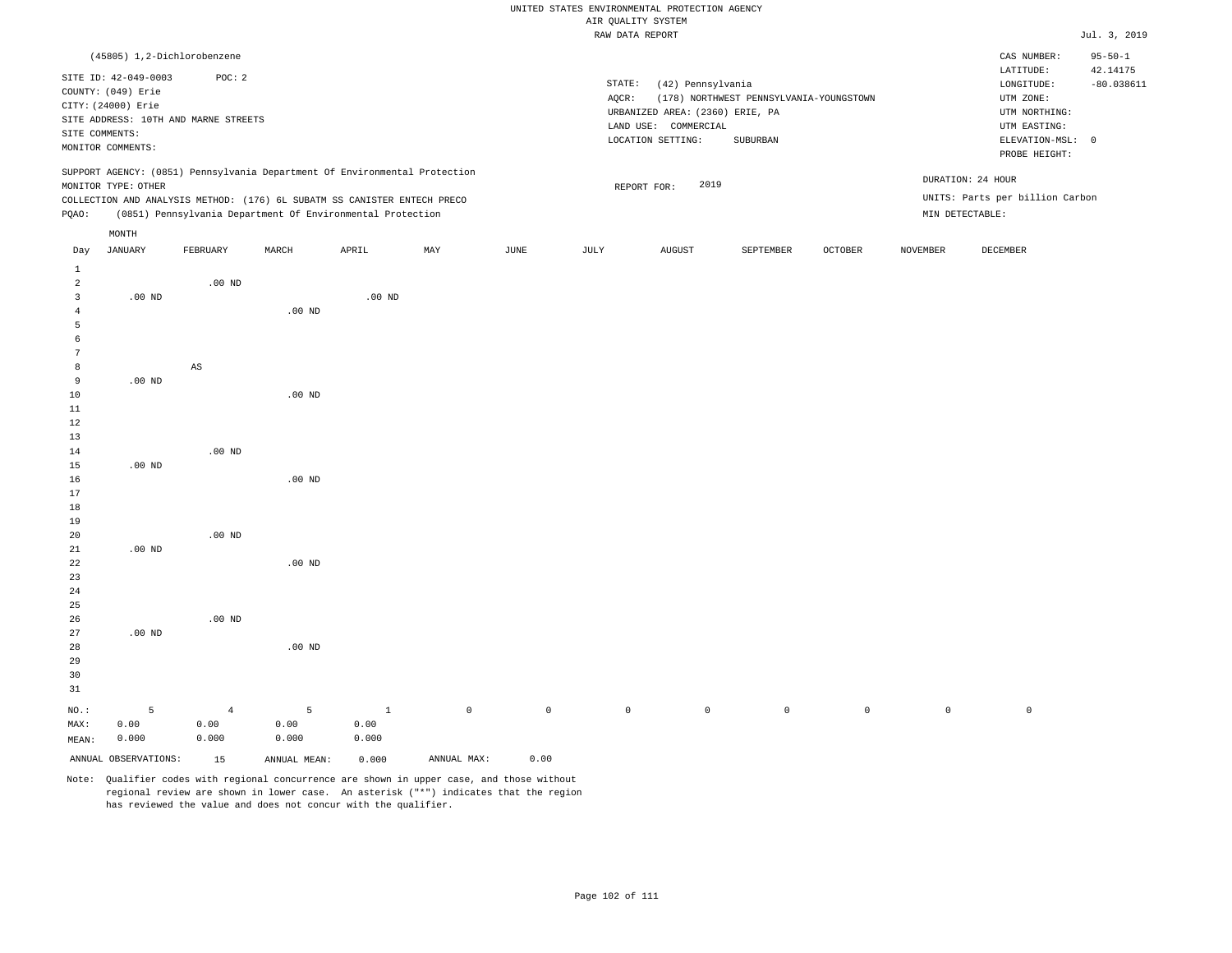| (45806) 1,3-Dichlorobenzene                                                                                                                                                                                                                                   |                                                                                                                                                                             | CAS NUMBER:                                                                                                | $541 - 73 - 1$           |
|---------------------------------------------------------------------------------------------------------------------------------------------------------------------------------------------------------------------------------------------------------------|-----------------------------------------------------------------------------------------------------------------------------------------------------------------------------|------------------------------------------------------------------------------------------------------------|--------------------------|
| SITE ID: 42-049-0003<br>POC: 2<br>COUNTY: (049) Erie<br>CITY: (24000) Erie<br>SITE ADDRESS: 10TH AND MARNE STREETS<br>SITE COMMENTS:<br>MONITOR COMMENTS:                                                                                                     | STATE:<br>(42) Pennsylvania<br>(178) NORTHWEST PENNSYLVANIA-YOUNGSTOWN<br>AOCR:<br>URBANIZED AREA: (2360) ERIE, PA<br>LAND USE: COMMERCIAL<br>LOCATION SETTING:<br>SUBURBAN | LATITUDE:<br>LONGITUDE:<br>UTM ZONE:<br>UTM NORTHING:<br>UTM EASTING:<br>ELEVATION-MSL: 0<br>PROBE HEIGHT: | 42.14175<br>$-80.038611$ |
| SUPPORT AGENCY: (0851) Pennsylvania Department Of Environmental Protection<br>MONITOR TYPE: OTHER<br>COLLECTION AND ANALYSIS METHOD: (176) 6L SUBATM SS CANISTER ENTECH PRECO<br>(0851) Pennsylvania Department Of Environmental Protection<br>POAO:<br>MONTH | 2018<br>REPORT FOR:                                                                                                                                                         | DURATION: 24 HOUR<br>UNITS: Parts per billion Carbon<br>MIN DETECTABLE:<br>.275796                         |                          |
|                                                                                                                                                                                                                                                               | the contract of the contract of the contract of the contract of the contract of                                                                                             |                                                                                                            |                          |

| Day                     | JANUARY              | FEBRUARY       | MARCH        | APRIL       | MAY                                 | JUNE        | JULY        | AUGUST      | SEPTEMBER   | OCTOBER     | NOVEMBER    | DECEMBER       |
|-------------------------|----------------------|----------------|--------------|-------------|-------------------------------------|-------------|-------------|-------------|-------------|-------------|-------------|----------------|
| $\mathbf{1}$            |                      |                |              |             |                                     |             |             |             |             |             |             |                |
| $\overline{a}$          |                      |                |              |             |                                     |             |             |             |             |             |             |                |
| $\overline{\mathbf{3}}$ |                      |                |              |             |                                     |             |             |             |             |             |             |                |
| $\overline{4}$          |                      |                |              |             |                                     |             |             |             |             |             |             |                |
| 5                       |                      |                |              |             |                                     |             |             |             |             |             |             |                |
| 6                       |                      |                |              |             |                                     |             |             |             |             |             |             |                |
| $7\phantom{.0}$         |                      |                |              |             |                                     |             |             |             |             |             |             |                |
| 8                       |                      |                |              |             |                                     |             |             |             |             |             |             |                |
| 9                       |                      |                |              |             |                                     |             |             |             |             |             |             |                |
| $10$                    |                      |                |              |             |                                     |             |             |             |             |             |             | .00 $ND$       |
| $11\,$                  |                      |                |              |             |                                     |             |             |             |             |             |             |                |
| 12                      |                      |                |              |             |                                     |             |             |             |             |             |             |                |
| 13                      |                      |                |              |             |                                     |             |             |             |             |             |             |                |
| $14\,$                  |                      |                |              |             |                                     |             |             |             |             |             |             |                |
| 15                      |                      |                |              |             |                                     |             |             |             |             |             |             |                |
| $16$                    |                      |                |              |             |                                     |             |             |             |             |             |             | $.00{\rm ~ND}$ |
| 17                      |                      |                |              |             |                                     |             |             |             |             |             |             |                |
| 18                      |                      |                |              |             |                                     |             |             |             |             |             |             |                |
| 19                      |                      |                |              |             |                                     |             |             |             |             |             |             |                |
| $20\,$                  |                      |                |              |             |                                     |             |             |             |             |             |             |                |
| $21\,$                  |                      |                |              |             |                                     |             |             |             |             |             |             |                |
| $^{\rm 22}$             |                      |                |              |             |                                     |             |             |             |             |             |             | .00 $ND$       |
| $23\,$                  |                      |                |              |             |                                     |             |             |             |             |             |             |                |
| $2\sqrt{4}$             |                      |                |              |             |                                     |             |             |             |             |             |             |                |
| $25\,$                  |                      |                |              |             |                                     |             |             |             |             |             |             |                |
| 26                      |                      |                |              |             |                                     |             |             |             |             |             |             |                |
| $27\,$                  |                      |                |              |             |                                     |             |             |             |             |             |             |                |
| 28                      |                      |                |              |             |                                     |             |             |             |             |             |             | .00 $ND$       |
| 29                      |                      |                |              |             |                                     |             |             |             |             |             |             |                |
| 30                      |                      |                |              |             |                                     |             |             |             |             |             |             |                |
| 31                      |                      |                |              |             |                                     |             |             |             |             |             |             |                |
| $_{\rm NO.}$ :          | $\mathbb O$          | $\mathbb O$    | $\mathbb O$  | $\mathbb O$ | $\mathbb O$                         | $\mathbb O$ | $\mathbb O$ | $\mathbb O$ | $\mathsf 0$ | $\mathbb O$ | $\mathbb O$ | $\overline{4}$ |
| MAX:                    |                      |                |              |             |                                     |             |             |             |             |             |             | 0.00           |
| MEAN:                   |                      |                |              |             |                                     |             |             |             |             |             |             | 0.000          |
|                         | ANNUAL OBSERVATIONS: | $\overline{4}$ | ANNUAL MEAN: | 0.000       | $\texttt{ANNUAL} \ \ \texttt{MAX:}$ | 0.00        |             |             |             |             |             |                |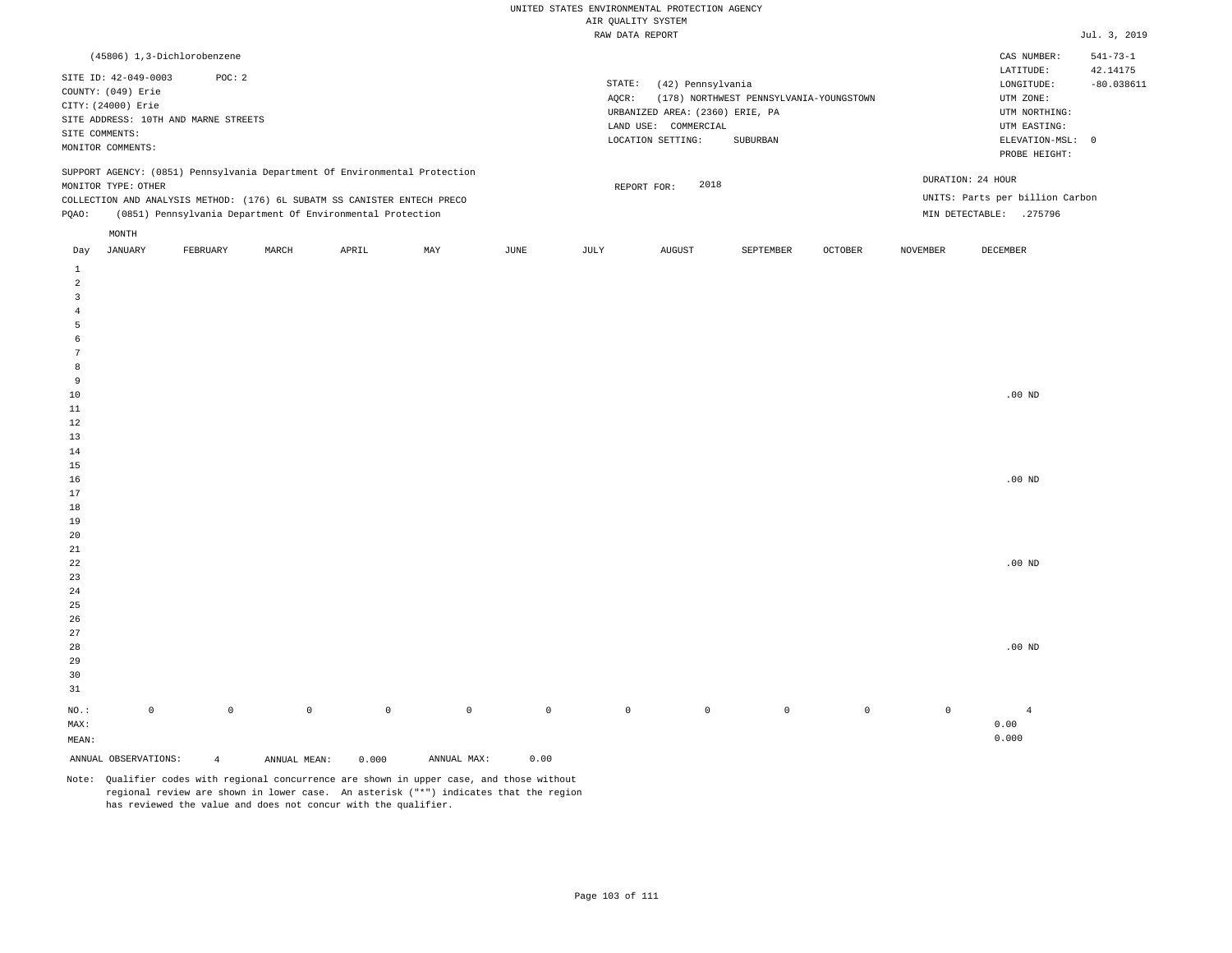# UNITED STATES ENVIRONMENTAL PROTECTION AGENCY ATE OUNT TTY SYSTEM

|                |                      |                                      |                   |                                                                            |     |      |        | AIR QUALITY SYSTEM              |                                         |         |          |                                 |                            |
|----------------|----------------------|--------------------------------------|-------------------|----------------------------------------------------------------------------|-----|------|--------|---------------------------------|-----------------------------------------|---------|----------|---------------------------------|----------------------------|
|                |                      |                                      |                   |                                                                            |     |      |        | RAW DATA REPORT                 |                                         |         |          |                                 | Jul. 3, 2019               |
|                |                      | (45806) 1,3-Dichlorobenzene          |                   |                                                                            |     |      |        |                                 |                                         |         |          | CAS NUMBER:<br>LATITUDE:        | $541 - 73 - 1$<br>42.14175 |
|                | SITE ID: 42-049-0003 | POC: 2                               |                   |                                                                            |     |      | STATE: | (42) Pennsylvania               |                                         |         |          | LONGITUDE:                      | $-80.038611$               |
|                | COUNTY: (049) Erie   |                                      |                   |                                                                            |     |      | AQCR:  |                                 | (178) NORTHWEST PENNSYLVANIA-YOUNGSTOWN |         |          | UTM ZONE:                       |                            |
|                | CITY: (24000) Erie   |                                      |                   |                                                                            |     |      |        | URBANIZED AREA: (2360) ERIE, PA |                                         |         |          | UTM NORTHING:                   |                            |
|                |                      | SITE ADDRESS: 10TH AND MARNE STREETS |                   |                                                                            |     |      |        | LAND USE: COMMERCIAL            |                                         |         |          | UTM EASTING:                    |                            |
|                | SITE COMMENTS:       |                                      |                   |                                                                            |     |      |        | LOCATION SETTING:               | SUBURBAN                                |         |          | ELEVATION-MSL: 0                |                            |
|                | MONITOR COMMENTS:    |                                      |                   |                                                                            |     |      |        |                                 |                                         |         |          | PROBE HEIGHT:                   |                            |
|                |                      |                                      |                   | SUPPORT AGENCY: (0851) Pennsylvania Department Of Environmental Protection |     |      |        | 2019                            |                                         |         |          | DURATION: 24 HOUR               |                            |
|                | MONITOR TYPE: OTHER  |                                      |                   |                                                                            |     |      |        | REPORT FOR:                     |                                         |         |          | UNITS: Parts per billion Carbon |                            |
|                |                      |                                      |                   | COLLECTION AND ANALYSIS METHOD: (176) 6L SUBATM SS CANISTER ENTECH PRECO   |     |      |        |                                 |                                         |         |          |                                 |                            |
| PQAO:          |                      |                                      |                   | (0851) Pennsylvania Department Of Environmental Protection                 |     |      |        |                                 |                                         |         |          | MIN DETECTABLE:                 |                            |
|                | MONTH                |                                      |                   |                                                                            |     |      |        |                                 |                                         |         |          |                                 |                            |
| Day            | JANUARY              | FEBRUARY                             | MARCH             | APRIL                                                                      | MAY | JUNE | JULY   | AUGUST                          | SEPTEMBER                               | OCTOBER | NOVEMBER | DECEMBER                        |                            |
| $\mathbf{1}$   |                      |                                      |                   |                                                                            |     |      |        |                                 |                                         |         |          |                                 |                            |
| 2              |                      | $.00$ ND                             |                   |                                                                            |     |      |        |                                 |                                         |         |          |                                 |                            |
| $\overline{3}$ | $.00$ ND             |                                      |                   | $.00$ ND                                                                   |     |      |        |                                 |                                         |         |          |                                 |                            |
| 4              |                      |                                      | $.00$ ND          |                                                                            |     |      |        |                                 |                                         |         |          |                                 |                            |
| 5              |                      |                                      |                   |                                                                            |     |      |        |                                 |                                         |         |          |                                 |                            |
| 6              |                      |                                      |                   |                                                                            |     |      |        |                                 |                                         |         |          |                                 |                            |
| 7              |                      |                                      |                   |                                                                            |     |      |        |                                 |                                         |         |          |                                 |                            |
| 8              |                      | AS                                   |                   |                                                                            |     |      |        |                                 |                                         |         |          |                                 |                            |
| 9              | $.00$ ND             |                                      |                   |                                                                            |     |      |        |                                 |                                         |         |          |                                 |                            |
| 10             |                      |                                      | .00 <sub>ND</sub> |                                                                            |     |      |        |                                 |                                         |         |          |                                 |                            |
| 11             |                      |                                      |                   |                                                                            |     |      |        |                                 |                                         |         |          |                                 |                            |
| $12$           |                      |                                      |                   |                                                                            |     |      |        |                                 |                                         |         |          |                                 |                            |
| 13             |                      |                                      |                   |                                                                            |     |      |        |                                 |                                         |         |          |                                 |                            |
| 14             |                      | $.00$ ND                             |                   |                                                                            |     |      |        |                                 |                                         |         |          |                                 |                            |
| 15             | $.00$ ND             |                                      |                   |                                                                            |     |      |        |                                 |                                         |         |          |                                 |                            |
| 16             |                      |                                      | .00 <sub>ND</sub> |                                                                            |     |      |        |                                 |                                         |         |          |                                 |                            |
| 17             |                      |                                      |                   |                                                                            |     |      |        |                                 |                                         |         |          |                                 |                            |
| 18             |                      |                                      |                   |                                                                            |     |      |        |                                 |                                         |         |          |                                 |                            |
| 19             |                      |                                      |                   |                                                                            |     |      |        |                                 |                                         |         |          |                                 |                            |
| 20             |                      | $.00$ ND                             |                   |                                                                            |     |      |        |                                 |                                         |         |          |                                 |                            |
| 21             | $.00$ ND             |                                      |                   |                                                                            |     |      |        |                                 |                                         |         |          |                                 |                            |
| 22             |                      |                                      | $.00$ ND          |                                                                            |     |      |        |                                 |                                         |         |          |                                 |                            |
| 23             |                      |                                      |                   |                                                                            |     |      |        |                                 |                                         |         |          |                                 |                            |
| 24             |                      |                                      |                   |                                                                            |     |      |        |                                 |                                         |         |          |                                 |                            |
| 25             |                      |                                      |                   |                                                                            |     |      |        |                                 |                                         |         |          |                                 |                            |
| 26             |                      | $.00$ ND                             |                   |                                                                            |     |      |        |                                 |                                         |         |          |                                 |                            |
|                |                      |                                      |                   |                                                                            |     |      |        |                                 |                                         |         |          |                                 |                            |

Note: Qualifier codes with regional concurrence are shown in upper case, and those without regional review are shown in lower case. An asterisk ("\*") indicates that the region has reviewed the value and does not concur with the qualifier.

1 0.00 0.000

.00 ND

5 0.00 0.000

ANNUAL OBSERVATIONS: 15 ANNUAL MEAN: 0.000 ANNUAL MAX: 0.00

NO.: MAX: MEAN: .00 ND

5 0.00 0.000

4 0.00 0.000

0 0 0 0 0 0 0 0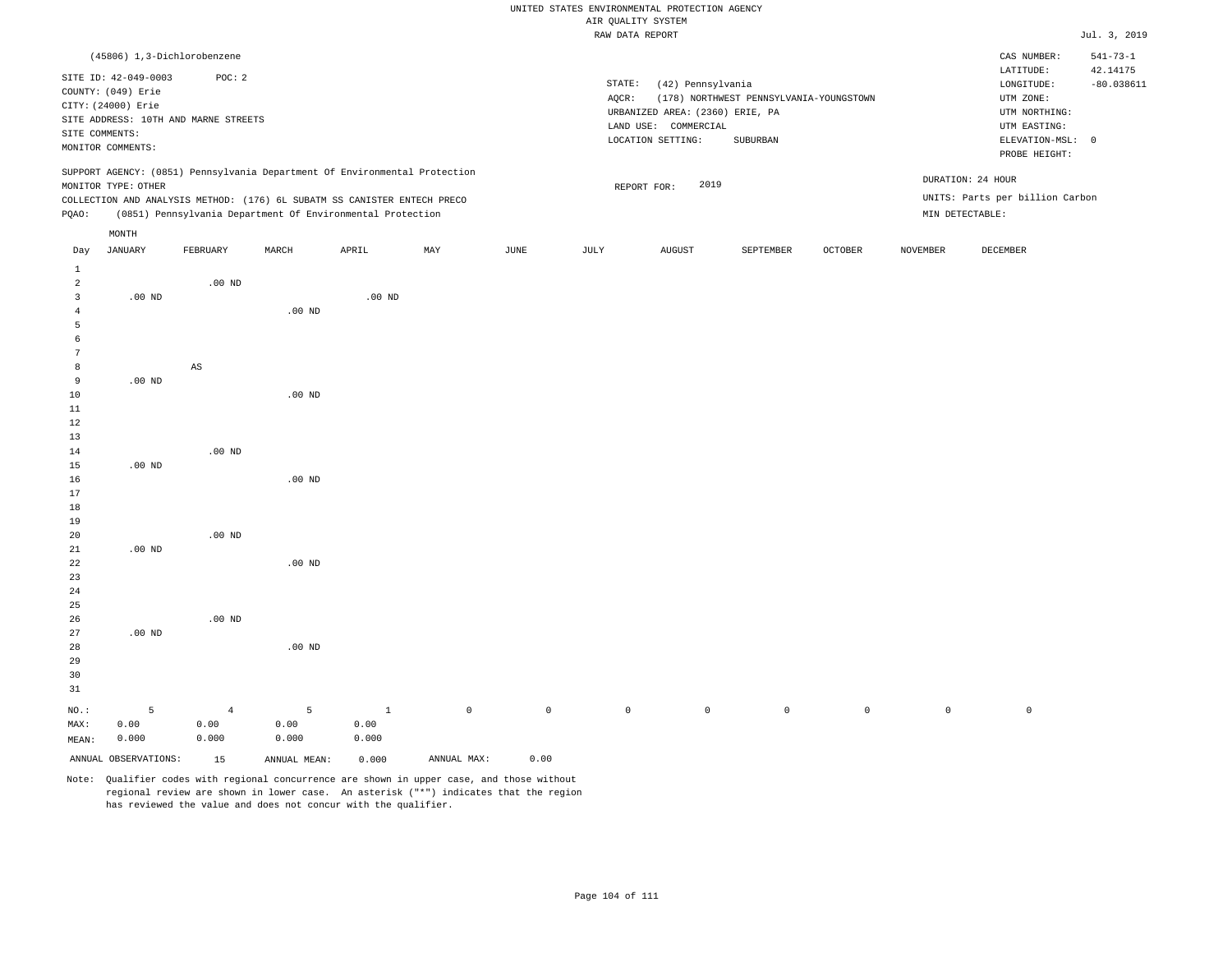| (45807) 1,4-Dichlorobenzene                                                                                                                                                                                                                          |          |       |       |     |      |                 |                                                                                                      |                                                     |                |                                      | CAS NUMBER:                                                                                                | $106 - 46 - 7$           |
|------------------------------------------------------------------------------------------------------------------------------------------------------------------------------------------------------------------------------------------------------|----------|-------|-------|-----|------|-----------------|------------------------------------------------------------------------------------------------------|-----------------------------------------------------|----------------|--------------------------------------|------------------------------------------------------------------------------------------------------------|--------------------------|
| SITE ID: 42-049-0003<br>COUNTY: (049) Erie<br>CITY: (24000) Erie<br>SITE ADDRESS: 10TH AND MARNE STREETS<br>SITE COMMENTS:<br>MONITOR COMMENTS:                                                                                                      | POC: 2   |       |       |     |      | STATE:<br>AOCR: | (42) Pennsylvania<br>URBANIZED AREA: (2360) ERIE, PA<br>LAND USE:<br>COMMERCIAL<br>LOCATION SETTING: | (178) NORTHWEST PENNSYLVANIA-YOUNGSTOWN<br>SUBURBAN |                |                                      | LATITUDE:<br>LONGITUDE:<br>UTM ZONE:<br>UTM NORTHING:<br>UTM EASTING:<br>ELEVATION-MSL: 0<br>PROBE HEIGHT: | 42.14175<br>$-80.038611$ |
| SUPPORT AGENCY: (0851) Pennsylvania Department Of Environmental Protection<br>MONITOR TYPE: OTHER<br>COLLECTION AND ANALYSIS METHOD: (176) 6L SUBATM SS CANISTER ENTECH PRECO<br>(0851) Pennsylvania Department Of Environmental Protection<br>POAO: |          |       |       |     |      |                 | 2018<br>REPORT FOR:                                                                                  |                                                     |                | DURATION: 24 HOUR<br>MIN DETECTABLE: | UNITS: Parts per billion Carbon<br>.31302                                                                  |                          |
| MONTH<br>JANUARY<br>Day                                                                                                                                                                                                                              | FEBRUARY | MARCH | APRIL | MAY | JUNE | JULY            | AUGUST                                                                                               | SEPTEMBER                                           | <b>OCTOBER</b> | NOVEMBER                             | DECEMBER                                                                                                   |                          |

| ANNUAL OBSERVATIONS:          | $\overline{4}$ | ANNUAL MEAN: | 0.000        | ANNUAL MAX: | 0.00        |         |             |         |             |             |                |
|-------------------------------|----------------|--------------|--------------|-------------|-------------|---------|-------------|---------|-------------|-------------|----------------|
| $\texttt{MEAN}:$              |                |              |              |             |             |         |             |         |             |             | 0.000          |
| $\texttt{MAX}$ :              |                |              |              |             |             |         |             |         |             |             | 0.00           |
| $_{\rm NO.}$ :<br>$\mathbb O$ | $\mathbb O$    | $\mathbb O$  | $\mathsf{O}$ | $\mathbb O$ | $\mathbb O$ | $\circ$ | $\mathbb O$ | $\circ$ | $\mathbb O$ | $\mathbb O$ | $\overline{4}$ |
| $3\sqrt{1}$                   |                |              |              |             |             |         |             |         |             |             |                |
| $30$                          |                |              |              |             |             |         |             |         |             |             |                |
| $29$                          |                |              |              |             |             |         |             |         |             |             |                |
| $_{\rm 28}$                   |                |              |              |             |             |         |             |         |             |             | $.00$ ND       |
| $27\,$                        |                |              |              |             |             |         |             |         |             |             |                |
| $26\,$                        |                |              |              |             |             |         |             |         |             |             |                |
| $25\,$                        |                |              |              |             |             |         |             |         |             |             |                |
| $2\sqrt{4}$                   |                |              |              |             |             |         |             |         |             |             |                |
| $23\,$                        |                |              |              |             |             |         |             |         |             |             |                |
| 22                            |                |              |              |             |             |         |             |         |             |             | $.00$ ND       |
| $2\sqrt{1}$                   |                |              |              |             |             |         |             |         |             |             |                |
| $20\,$                        |                |              |              |             |             |         |             |         |             |             |                |
| $18\,$<br>$19$                |                |              |              |             |             |         |             |         |             |             |                |
| $17\,$                        |                |              |              |             |             |         |             |         |             |             |                |
| $16\,$                        |                |              |              |             |             |         |             |         |             |             | $.00$ ND       |
| $15$                          |                |              |              |             |             |         |             |         |             |             |                |
| $14$                          |                |              |              |             |             |         |             |         |             |             |                |
| $13\,$                        |                |              |              |             |             |         |             |         |             |             |                |
| $1\,2$                        |                |              |              |             |             |         |             |         |             |             |                |
| $11\,$                        |                |              |              |             |             |         |             |         |             |             |                |
| $10\,$                        |                |              |              |             |             |         |             |         |             |             | .00 $ND$       |
| 9                             |                |              |              |             |             |         |             |         |             |             |                |
| 8                             |                |              |              |             |             |         |             |         |             |             |                |
| $7\phantom{.0}$               |                |              |              |             |             |         |             |         |             |             |                |
| $\epsilon$                    |                |              |              |             |             |         |             |         |             |             |                |
| $\sqrt{5}$                    |                |              |              |             |             |         |             |         |             |             |                |
| $\sqrt{4}$                    |                |              |              |             |             |         |             |         |             |             |                |
| 3                             |                |              |              |             |             |         |             |         |             |             |                |
| $\overline{a}$                |                |              |              |             |             |         |             |         |             |             |                |
| $\mathbf{1}$                  |                |              |              |             |             |         |             |         |             |             |                |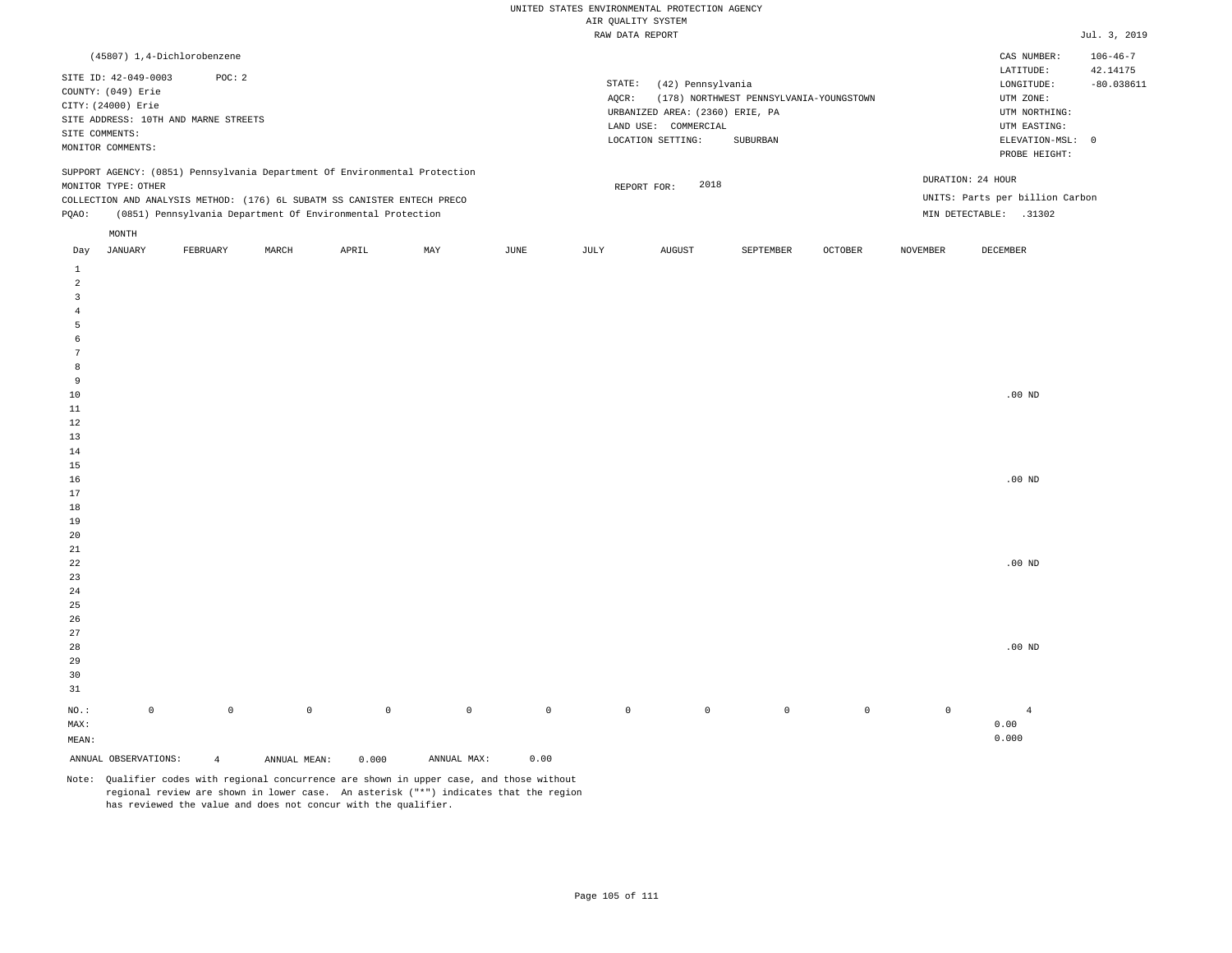|                |                      |                                      |                   |                                                                            |     |      |        | utter Kountry ninten.           |                                         |         |          |                                 |                |
|----------------|----------------------|--------------------------------------|-------------------|----------------------------------------------------------------------------|-----|------|--------|---------------------------------|-----------------------------------------|---------|----------|---------------------------------|----------------|
|                |                      |                                      |                   |                                                                            |     |      |        | RAW DATA REPORT                 |                                         |         |          |                                 | Jul. 3, 2019   |
|                |                      | (45807) 1,4-Dichlorobenzene          |                   |                                                                            |     |      |        |                                 |                                         |         |          | CAS NUMBER:                     | $106 - 46 - 7$ |
|                | SITE ID: 42-049-0003 | POC: 2                               |                   |                                                                            |     |      |        |                                 |                                         |         |          | LATITUDE:                       | 42.14175       |
|                | COUNTY: (049) Erie   |                                      |                   |                                                                            |     |      | STATE: | (42) Pennsylvania               |                                         |         |          | LONGITUDE:                      | $-80.038611$   |
|                | CITY: (24000) Erie   |                                      |                   |                                                                            |     |      | AQCR:  |                                 | (178) NORTHWEST PENNSYLVANIA-YOUNGSTOWN |         |          | UTM ZONE:                       |                |
|                |                      | SITE ADDRESS: 10TH AND MARNE STREETS |                   |                                                                            |     |      |        | URBANIZED AREA: (2360) ERIE, PA |                                         |         |          | UTM NORTHING:                   |                |
|                | SITE COMMENTS:       |                                      |                   |                                                                            |     |      |        | LAND USE: COMMERCIAL            |                                         |         |          | UTM EASTING:                    |                |
|                | MONITOR COMMENTS:    |                                      |                   |                                                                            |     |      |        | LOCATION SETTING:               | SUBURBAN                                |         |          | ELEVATION-MSL: 0                |                |
|                |                      |                                      |                   |                                                                            |     |      |        |                                 |                                         |         |          | PROBE HEIGHT:                   |                |
|                |                      |                                      |                   | SUPPORT AGENCY: (0851) Pennsylvania Department Of Environmental Protection |     |      |        |                                 |                                         |         |          | DURATION: 24 HOUR               |                |
|                | MONITOR TYPE: OTHER  |                                      |                   |                                                                            |     |      |        | 2019<br>REPORT FOR:             |                                         |         |          |                                 |                |
|                |                      |                                      |                   | COLLECTION AND ANALYSIS METHOD: (176) 6L SUBATM SS CANISTER ENTECH PRECO   |     |      |        |                                 |                                         |         |          | UNITS: Parts per billion Carbon |                |
| PQAO:          |                      |                                      |                   | (0851) Pennsylvania Department Of Environmental Protection                 |     |      |        |                                 |                                         |         |          | MIN DETECTABLE:                 |                |
|                | MONTH                |                                      |                   |                                                                            |     |      |        |                                 |                                         |         |          |                                 |                |
| Day            | JANUARY              | FEBRUARY                             | MARCH             | APRIL                                                                      | MAY | JUNE | JULY   | AUGUST                          | SEPTEMBER                               | OCTOBER | NOVEMBER | DECEMBER                        |                |
| 1              |                      |                                      |                   |                                                                            |     |      |        |                                 |                                         |         |          |                                 |                |
| $\overline{a}$ |                      | $.00$ ND                             |                   |                                                                            |     |      |        |                                 |                                         |         |          |                                 |                |
| 3              | $.00$ ND             |                                      |                   | $.00$ ND                                                                   |     |      |        |                                 |                                         |         |          |                                 |                |
| 4              |                      |                                      | $.00$ ND          |                                                                            |     |      |        |                                 |                                         |         |          |                                 |                |
| 5              |                      |                                      |                   |                                                                            |     |      |        |                                 |                                         |         |          |                                 |                |
| 6              |                      |                                      |                   |                                                                            |     |      |        |                                 |                                         |         |          |                                 |                |
| 7              |                      |                                      |                   |                                                                            |     |      |        |                                 |                                         |         |          |                                 |                |
| 8              |                      | $\mathbb{A}\mathbb{S}$               |                   |                                                                            |     |      |        |                                 |                                         |         |          |                                 |                |
| 9              | $.00$ ND             |                                      |                   |                                                                            |     |      |        |                                 |                                         |         |          |                                 |                |
| 10             |                      |                                      | $.00$ ND          |                                                                            |     |      |        |                                 |                                         |         |          |                                 |                |
| 11             |                      |                                      |                   |                                                                            |     |      |        |                                 |                                         |         |          |                                 |                |
| 12             |                      |                                      |                   |                                                                            |     |      |        |                                 |                                         |         |          |                                 |                |
| 13             |                      |                                      |                   |                                                                            |     |      |        |                                 |                                         |         |          |                                 |                |
| 14             |                      | $.00$ ND                             |                   |                                                                            |     |      |        |                                 |                                         |         |          |                                 |                |
| 15             | $.00$ ND             |                                      |                   |                                                                            |     |      |        |                                 |                                         |         |          |                                 |                |
| 16             |                      |                                      | .00 <sub>ND</sub> |                                                                            |     |      |        |                                 |                                         |         |          |                                 |                |
| 17             |                      |                                      |                   |                                                                            |     |      |        |                                 |                                         |         |          |                                 |                |
| 18             |                      |                                      |                   |                                                                            |     |      |        |                                 |                                         |         |          |                                 |                |
| 19             |                      |                                      |                   |                                                                            |     |      |        |                                 |                                         |         |          |                                 |                |
| 20             |                      | $.00$ ND                             |                   |                                                                            |     |      |        |                                 |                                         |         |          |                                 |                |
| 21             | $.00$ ND             |                                      |                   |                                                                            |     |      |        |                                 |                                         |         |          |                                 |                |
| 22             |                      |                                      | .00 <sub>ND</sub> |                                                                            |     |      |        |                                 |                                         |         |          |                                 |                |
| 23             |                      |                                      |                   |                                                                            |     |      |        |                                 |                                         |         |          |                                 |                |

| 25             |                      |          |              |       |             |         |         |         |         |         |         |            |
|----------------|----------------------|----------|--------------|-------|-------------|---------|---------|---------|---------|---------|---------|------------|
| 26             |                      | $.00$ ND |              |       |             |         |         |         |         |         |         |            |
| 27             | $.00$ ND             |          |              |       |             |         |         |         |         |         |         |            |
| 28             |                      |          | $.00$ ND     |       |             |         |         |         |         |         |         |            |
| 29             |                      |          |              |       |             |         |         |         |         |         |         |            |
| 30             |                      |          |              |       |             |         |         |         |         |         |         |            |
| 31             |                      |          |              |       |             |         |         |         |         |         |         |            |
| $_{\rm NO.}$ : | 5                    | 4        | 5            |       | $\circ$     | $\circ$ | $\circ$ | $\circ$ | $\circ$ | $\circ$ | $\circ$ | $^{\circ}$ |
| MAX:           | 0.00                 | 0.00     | 0.00         | 0.00  |             |         |         |         |         |         |         |            |
| MEAN:          | 0.000                | 0.000    | 0.000        | 0.000 |             |         |         |         |         |         |         |            |
|                | ANNUAL OBSERVATIONS: | 15       | ANNUAL MEAN: | 0.000 | ANNUAL MAX: | 0.00    |         |         |         |         |         |            |

Note: Qualifier codes with regional concurrence are shown in upper case, and those without regional review are shown in lower case. An asterisk ("\*") indicates that the region has reviewed the value and does not concur with the qualifier.

24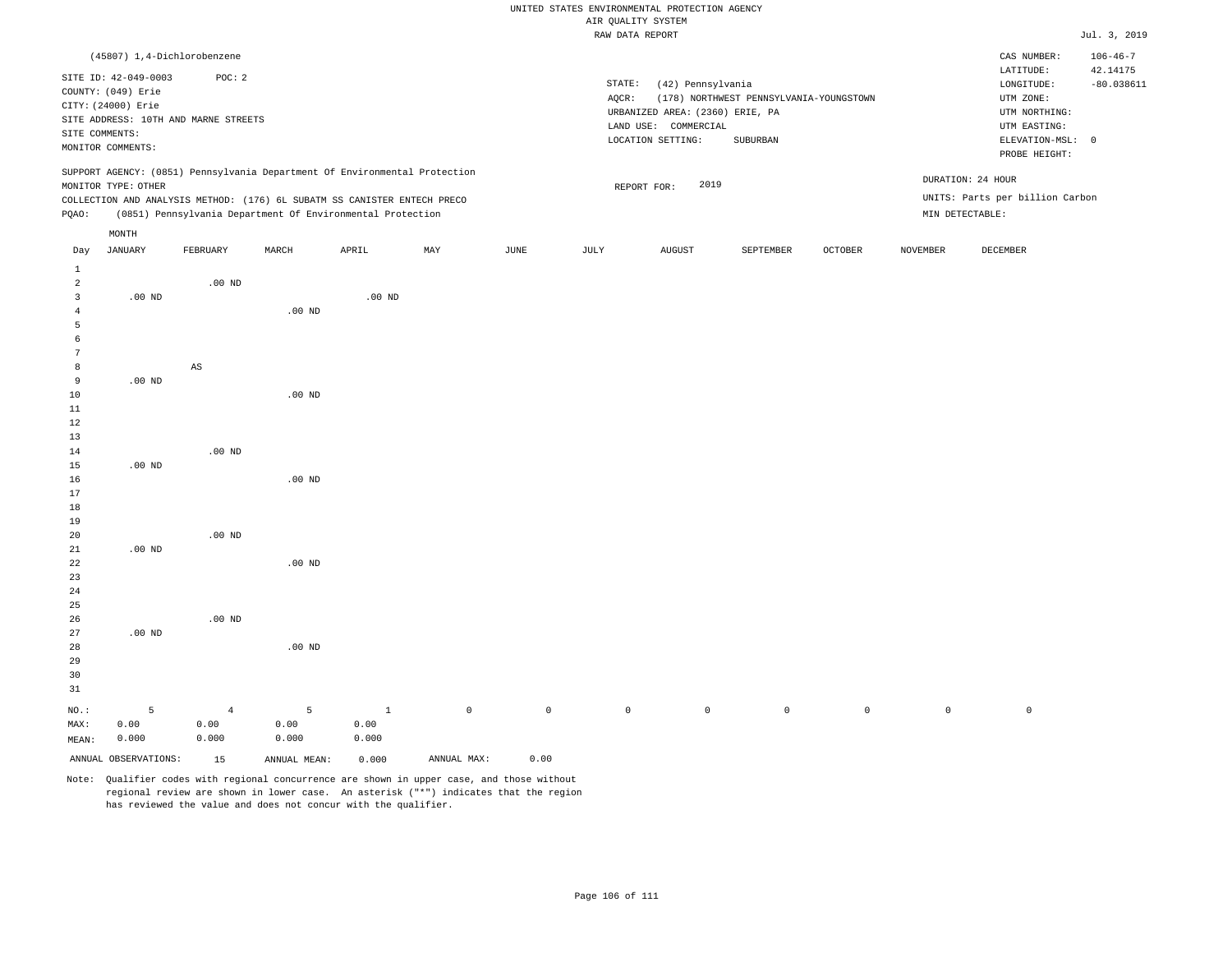| (45810) 1,2,4-Trichlorobenzene                                                                                                                                                                                                                                |                                                                                                                                                                             | CAS NUMBER:                                                                                                | $120 - 82 - 1$           |
|---------------------------------------------------------------------------------------------------------------------------------------------------------------------------------------------------------------------------------------------------------------|-----------------------------------------------------------------------------------------------------------------------------------------------------------------------------|------------------------------------------------------------------------------------------------------------|--------------------------|
| SITE ID: 42-049-0003<br>POC: 2<br>COUNTY: (049) Erie<br>CITY: (24000) Erie<br>SITE ADDRESS: 10TH AND MARNE STREETS<br>SITE COMMENTS:<br>MONITOR COMMENTS:                                                                                                     | STATE:<br>(42) Pennsylvania<br>(178) NORTHWEST PENNSYLVANIA-YOUNGSTOWN<br>AOCR:<br>URBANIZED AREA: (2360) ERIE, PA<br>LAND USE: COMMERCIAL<br>LOCATION SETTING:<br>SUBURBAN | LATITUDE:<br>LONGITUDE:<br>UTM ZONE:<br>UTM NORTHING:<br>UTM EASTING:<br>ELEVATION-MSL: 0<br>PROBE HEIGHT: | 42.14175<br>$-80.038611$ |
| SUPPORT AGENCY: (0851) Pennsylvania Department Of Environmental Protection<br>MONITOR TYPE: OTHER<br>COLLECTION AND ANALYSIS METHOD: (176) 6L SUBATM SS CANISTER ENTECH PRECO<br>(0851) Pennsylvania Department Of Environmental Protection<br>POAO:<br>MONTH | 2018<br>REPORT FOR:                                                                                                                                                         | DURATION: 24 HOUR<br>UNITS: Parts per billion Carbon<br>MIN DETECTABLE: .538479                            |                          |
|                                                                                                                                                                                                                                                               | the contract of the contract of the contract of the contract of the contract of                                                                                             | the contract of the contract of the contract of the contract of the contract of                            |                          |

| Day                     | JANUARY              | FEBRUARY       | MARCH        | APRIL               | MAY         | JUNE        | JULY        | AUGUST      | SEPTEMBER   | OCTOBER     | NOVEMBER    | DECEMBER       |
|-------------------------|----------------------|----------------|--------------|---------------------|-------------|-------------|-------------|-------------|-------------|-------------|-------------|----------------|
| $\mathbf{1}$            |                      |                |              |                     |             |             |             |             |             |             |             |                |
| $\overline{a}$          |                      |                |              |                     |             |             |             |             |             |             |             |                |
| $\overline{\mathbf{3}}$ |                      |                |              |                     |             |             |             |             |             |             |             |                |
| $\overline{4}$          |                      |                |              |                     |             |             |             |             |             |             |             |                |
| $\overline{5}$          |                      |                |              |                     |             |             |             |             |             |             |             |                |
| 6                       |                      |                |              |                     |             |             |             |             |             |             |             |                |
| $7\phantom{.0}$         |                      |                |              |                     |             |             |             |             |             |             |             |                |
| 8                       |                      |                |              |                     |             |             |             |             |             |             |             |                |
| 9                       |                      |                |              |                     |             |             |             |             |             |             |             |                |
| $10$                    |                      |                |              |                     |             |             |             |             |             |             |             | .00 $ND$       |
| $11\,$                  |                      |                |              |                     |             |             |             |             |             |             |             |                |
| 12                      |                      |                |              |                     |             |             |             |             |             |             |             |                |
| 13                      |                      |                |              |                     |             |             |             |             |             |             |             |                |
| $14\,$                  |                      |                |              |                     |             |             |             |             |             |             |             |                |
| 15                      |                      |                |              |                     |             |             |             |             |             |             |             |                |
| $16$                    |                      |                |              |                     |             |             |             |             |             |             |             | .00 LL         |
| 17                      |                      |                |              |                     |             |             |             |             |             |             |             |                |
| 18                      |                      |                |              |                     |             |             |             |             |             |             |             |                |
| 19                      |                      |                |              |                     |             |             |             |             |             |             |             |                |
| $20\,$                  |                      |                |              |                     |             |             |             |             |             |             |             |                |
| $2\sqrt{1}$             |                      |                |              |                     |             |             |             |             |             |             |             |                |
| $^{\rm 22}$<br>$23\,$   |                      |                |              |                     |             |             |             |             |             |             |             | .00 LL         |
| $2\,4$                  |                      |                |              |                     |             |             |             |             |             |             |             |                |
| $25\,$                  |                      |                |              |                     |             |             |             |             |             |             |             |                |
| $26\,$                  |                      |                |              |                     |             |             |             |             |             |             |             |                |
| $27\,$                  |                      |                |              |                     |             |             |             |             |             |             |             |                |
| 28                      |                      |                |              |                     |             |             |             |             |             |             |             | .00 LL         |
| 29                      |                      |                |              |                     |             |             |             |             |             |             |             |                |
| 30                      |                      |                |              |                     |             |             |             |             |             |             |             |                |
| 31                      |                      |                |              |                     |             |             |             |             |             |             |             |                |
| $_{\rm NO.}$ :          | $\mathbb O$          | $\mathbb O$    | $\mathbb O$  | $\mathsf{O}\xspace$ | $\mathbb O$ | $\mathbb O$ | $\mathbb O$ | $\mathbb O$ | $\mathbb O$ | $\mathbb O$ | $\mathbb O$ | $\overline{4}$ |
| MAX:                    |                      |                |              |                     |             |             |             |             |             |             |             | 0.00           |
| MEAN:                   |                      |                |              |                     |             |             |             |             |             |             |             | 0.000          |
|                         | ANNUAL OBSERVATIONS: | $\overline{4}$ | ANNUAL MEAN: | 0.000               | ANNUAL MAX: | 0.00        |             |             |             |             |             |                |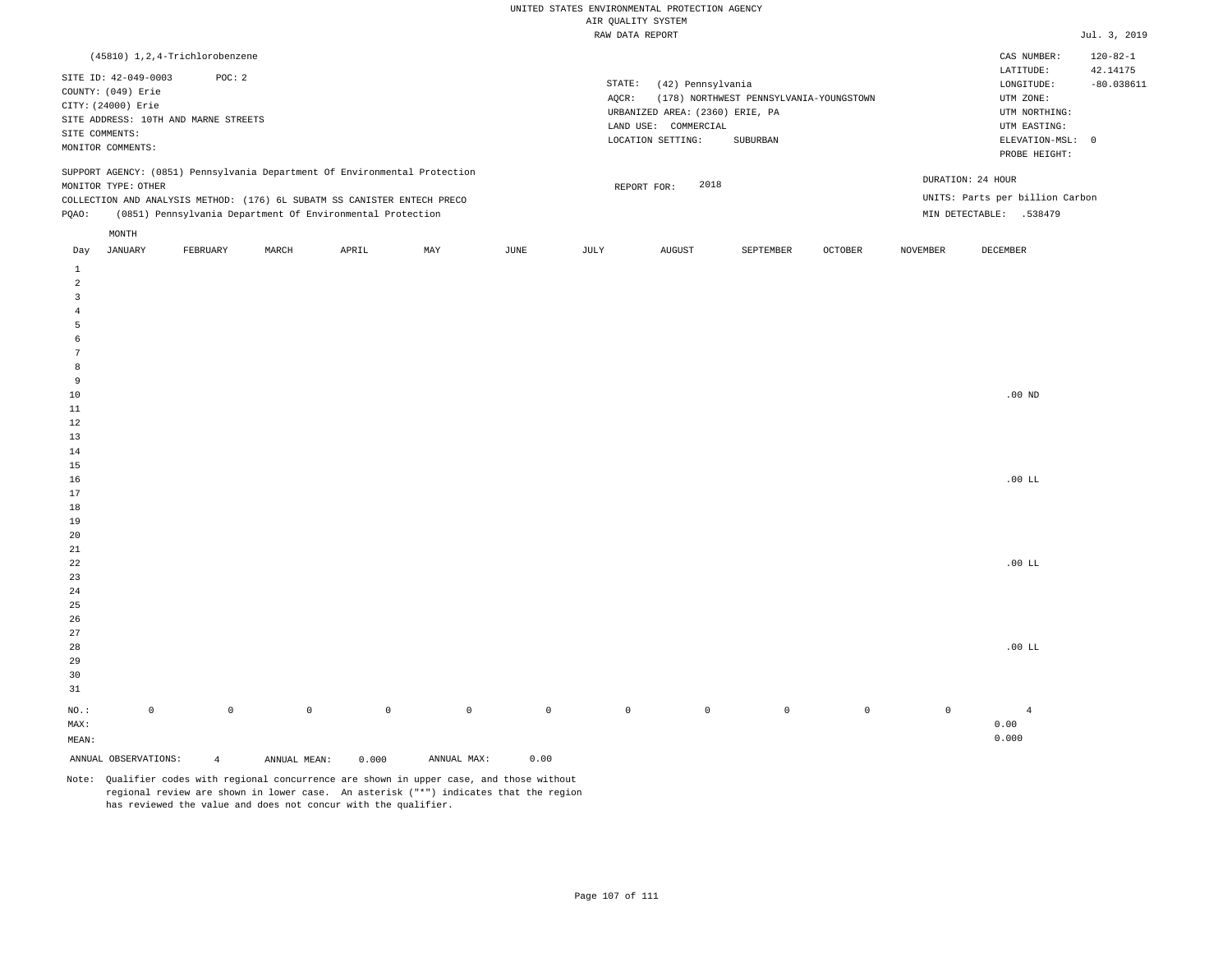# UNITED STATES ENVIRONMENTAL PROTECTION AGENCY AIR OUALITY SYSTEM

|                                      |                      |                                  |                   |                                                                            |     |      |        | WIR ÖNWATII 9191EM                                      |                                         |                |               |                                 |                            |
|--------------------------------------|----------------------|----------------------------------|-------------------|----------------------------------------------------------------------------|-----|------|--------|---------------------------------------------------------|-----------------------------------------|----------------|---------------|---------------------------------|----------------------------|
|                                      |                      |                                  |                   |                                                                            |     |      |        | RAW DATA REPORT                                         |                                         |                |               |                                 | Jul. 3, 2019               |
|                                      |                      | (45810) 1, 2, 4-Trichlorobenzene |                   |                                                                            |     |      |        |                                                         |                                         |                |               | CAS NUMBER:<br>LATITUDE:        | $120 - 82 - 1$<br>42.14175 |
|                                      | SITE ID: 42-049-0003 | POC: 2                           |                   |                                                                            |     |      | STATE: | (42) Pennsylvania                                       |                                         |                |               | LONGITUDE:                      | $-80.038611$               |
|                                      | COUNTY: (049) Erie   |                                  |                   |                                                                            |     |      | AQCR:  |                                                         | (178) NORTHWEST PENNSYLVANIA-YOUNGSTOWN |                |               | UTM ZONE:                       |                            |
| CITY: (24000) Erie                   |                      |                                  |                   |                                                                            |     |      |        |                                                         |                                         |                |               | UTM NORTHING:                   |                            |
| SITE ADDRESS: 10TH AND MARNE STREETS |                      |                                  |                   |                                                                            |     |      |        | URBANIZED AREA: (2360) ERIE, PA<br>LAND USE: COMMERCIAL | UTM EASTING:                            |                |               |                                 |                            |
| SITE COMMENTS:                       |                      |                                  |                   |                                                                            |     |      |        | LOCATION SETTING:                                       | SUBURBAN                                |                |               | ELEVATION-MSL: 0                |                            |
| MONITOR COMMENTS:                    |                      |                                  |                   |                                                                            |     |      |        |                                                         |                                         |                | PROBE HEIGHT: |                                 |                            |
|                                      |                      |                                  |                   | SUPPORT AGENCY: (0851) Pennsylvania Department Of Environmental Protection |     |      |        |                                                         |                                         |                |               | DURATION: 24 HOUR               |                            |
|                                      | MONITOR TYPE: OTHER  |                                  |                   |                                                                            |     |      |        | 2019<br>REPORT FOR:                                     |                                         |                |               |                                 |                            |
|                                      |                      |                                  |                   | COLLECTION AND ANALYSIS METHOD: (176) 6L SUBATM SS CANISTER ENTECH PRECO   |     |      |        |                                                         |                                         |                |               | UNITS: Parts per billion Carbon |                            |
| PQAO:                                |                      |                                  |                   | (0851) Pennsylvania Department Of Environmental Protection                 |     |      |        |                                                         |                                         |                |               | MIN DETECTABLE:                 |                            |
|                                      | MONTH                |                                  |                   |                                                                            |     |      |        |                                                         |                                         |                |               |                                 |                            |
| Day                                  | JANUARY              | FEBRUARY                         | MARCH             | APRIL                                                                      | MAY | JUNE | JULY   | AUGUST                                                  | SEPTEMBER                               | <b>OCTOBER</b> | NOVEMBER      | DECEMBER                        |                            |
| $\mathbf{1}$                         |                      |                                  |                   |                                                                            |     |      |        |                                                         |                                         |                |               |                                 |                            |
| $\overline{a}$                       |                      | $.00$ ND                         |                   |                                                                            |     |      |        |                                                         |                                         |                |               |                                 |                            |
| $\overline{3}$                       | .00 L                |                                  |                   | $.00$ ND                                                                   |     |      |        |                                                         |                                         |                |               |                                 |                            |
| 4                                    |                      |                                  | $.00$ ND          |                                                                            |     |      |        |                                                         |                                         |                |               |                                 |                            |
| 5                                    |                      |                                  |                   |                                                                            |     |      |        |                                                         |                                         |                |               |                                 |                            |
| 6                                    |                      |                                  |                   |                                                                            |     |      |        |                                                         |                                         |                |               |                                 |                            |
| 7                                    |                      |                                  |                   |                                                                            |     |      |        |                                                         |                                         |                |               |                                 |                            |
| 8                                    |                      | $_{\rm AS}$                      |                   |                                                                            |     |      |        |                                                         |                                         |                |               |                                 |                            |
| 9                                    | .00 L                |                                  |                   |                                                                            |     |      |        |                                                         |                                         |                |               |                                 |                            |
| 10                                   |                      |                                  | $.00$ ND          |                                                                            |     |      |        |                                                         |                                         |                |               |                                 |                            |
| 11                                   |                      |                                  |                   |                                                                            |     |      |        |                                                         |                                         |                |               |                                 |                            |
| 12                                   |                      |                                  |                   |                                                                            |     |      |        |                                                         |                                         |                |               |                                 |                            |
| 13                                   |                      |                                  |                   |                                                                            |     |      |        |                                                         |                                         |                |               |                                 |                            |
| 14<br>15                             | $.00$ ND             | $.00$ ND                         |                   |                                                                            |     |      |        |                                                         |                                         |                |               |                                 |                            |
| 16                                   |                      |                                  | $.00$ ND          |                                                                            |     |      |        |                                                         |                                         |                |               |                                 |                            |
| 17                                   |                      |                                  |                   |                                                                            |     |      |        |                                                         |                                         |                |               |                                 |                            |
| 18                                   |                      |                                  |                   |                                                                            |     |      |        |                                                         |                                         |                |               |                                 |                            |
| 19                                   |                      |                                  |                   |                                                                            |     |      |        |                                                         |                                         |                |               |                                 |                            |
| 20                                   |                      | $.00$ ND                         |                   |                                                                            |     |      |        |                                                         |                                         |                |               |                                 |                            |
| 21                                   | .00 L                |                                  |                   |                                                                            |     |      |        |                                                         |                                         |                |               |                                 |                            |
| 22                                   |                      |                                  | .00 <sub>ND</sub> |                                                                            |     |      |        |                                                         |                                         |                |               |                                 |                            |
| 23                                   |                      |                                  |                   |                                                                            |     |      |        |                                                         |                                         |                |               |                                 |                            |
| 24                                   |                      |                                  |                   |                                                                            |     |      |        |                                                         |                                         |                |               |                                 |                            |
| 25                                   |                      |                                  |                   |                                                                            |     |      |        |                                                         |                                         |                |               |                                 |                            |
| 26                                   |                      | $.00$ ND                         |                   |                                                                            |     |      |        |                                                         |                                         |                |               |                                 |                            |
|                                      |                      |                                  |                   |                                                                            |     |      |        |                                                         |                                         |                |               |                                 |                            |

Note: Qualifier codes with regional concurrence are shown in upper case, and those without regional review are shown in lower case. An asterisk ("\*") indicates that the region has reviewed the value and does not concur with the qualifier.

.00 ND

5 0.00 0.000

ANNUAL OBSERVATIONS: 15 ANNUAL MEAN: 0.000 ANNUAL MAX: 0.00

1 0.00 0.000

NO.: MAX: MEAN: .00 LL

5 0.00 0.000

4 0.00 0.000

0 0 0 0 0 0 0 0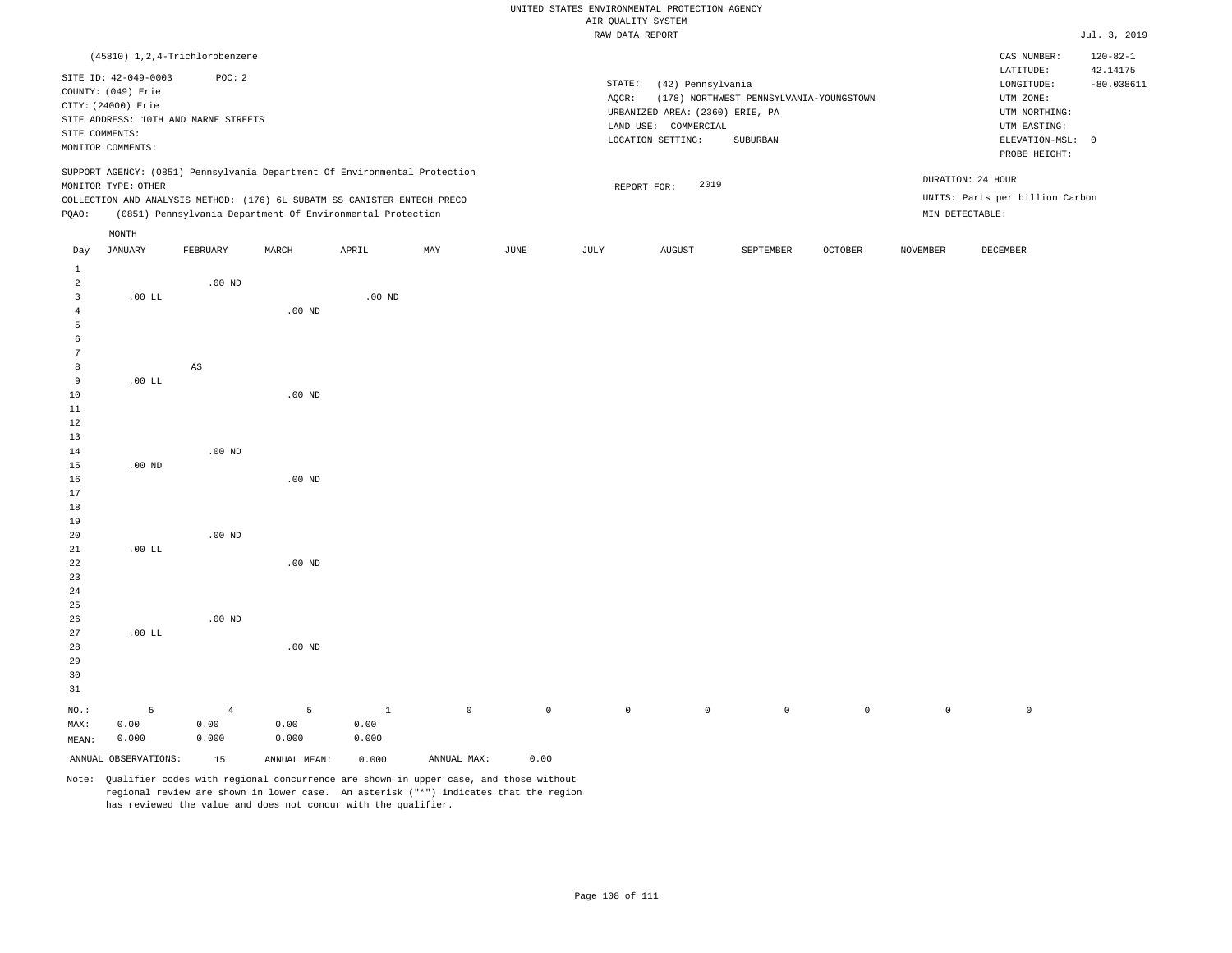### RAW DATA REPORT Jul. 3, 2019 UNITED STATES ENVIRONMENTAL PROTECTION AGENCY AIR QUALITY SYSTEM

| (46401) Furan, tetrahydro-                                                                                                                                                                                                                                    |                                                                                                                                                                             | CAS NUMBER:                                                                                                | $109 - 99 - 9$           |
|---------------------------------------------------------------------------------------------------------------------------------------------------------------------------------------------------------------------------------------------------------------|-----------------------------------------------------------------------------------------------------------------------------------------------------------------------------|------------------------------------------------------------------------------------------------------------|--------------------------|
| SITE ID: 42-049-0003<br>POC: 2<br>COUNTY: (049) Erie<br>CITY: (24000) Erie<br>SITE ADDRESS: 10TH AND MARNE STREETS<br>SITE COMMENTS:<br>MONITOR COMMENTS:                                                                                                     | STATE:<br>(42) Pennsylvania<br>(178) NORTHWEST PENNSYLVANIA-YOUNGSTOWN<br>AOCR:<br>URBANIZED AREA: (2360) ERIE, PA<br>LAND USE: COMMERCIAL<br>LOCATION SETTING:<br>SUBURBAN | LATITUDE:<br>LONGITUDE:<br>UTM ZONE:<br>UTM NORTHING:<br>UTM EASTING:<br>ELEVATION-MSL: 0<br>PROBE HEIGHT: | 42.14175<br>$-80.038611$ |
| SUPPORT AGENCY: (0851) Pennsylvania Department Of Environmental Protection<br>MONITOR TYPE: OTHER<br>COLLECTION AND ANALYSIS METHOD: (176) 6L Subatm SS Canister Entech Preco<br>(0851) Pennsylvania Department Of Environmental Protection<br>POAO:<br>MONTH | 2018<br>REPORT FOR:                                                                                                                                                         | DURATION: 24 HOUR<br>UNITS: Parts per billion Carbon<br>MIN DETECTABLE:<br>.313913                         |                          |

| Day                     | JANUARY              | FEBRUARY       | MARCH        | APRIL       | MAY         | JUNE        | JULY        | AUGUST      | SEPTEMBER   | OCTOBER     | NOVEMBER    | DECEMBER       |
|-------------------------|----------------------|----------------|--------------|-------------|-------------|-------------|-------------|-------------|-------------|-------------|-------------|----------------|
| $\mathbf{1}$            |                      |                |              |             |             |             |             |             |             |             |             |                |
| $\overline{a}$          |                      |                |              |             |             |             |             |             |             |             |             |                |
| $\overline{\mathbf{3}}$ |                      |                |              |             |             |             |             |             |             |             |             |                |
| $\overline{4}$          |                      |                |              |             |             |             |             |             |             |             |             |                |
| $\overline{5}$          |                      |                |              |             |             |             |             |             |             |             |             |                |
| 6                       |                      |                |              |             |             |             |             |             |             |             |             |                |
| $7\phantom{.0}$         |                      |                |              |             |             |             |             |             |             |             |             |                |
| 8                       |                      |                |              |             |             |             |             |             |             |             |             |                |
| 9                       |                      |                |              |             |             |             |             |             |             |             |             |                |
| $10$                    |                      |                |              |             |             |             |             |             |             |             |             | .00 $ND$       |
| $11\,$                  |                      |                |              |             |             |             |             |             |             |             |             |                |
| 12                      |                      |                |              |             |             |             |             |             |             |             |             |                |
| 13                      |                      |                |              |             |             |             |             |             |             |             |             |                |
| 14                      |                      |                |              |             |             |             |             |             |             |             |             |                |
| 15                      |                      |                |              |             |             |             |             |             |             |             |             |                |
| 16                      |                      |                |              |             |             |             |             |             |             |             |             | .00 $ND$       |
| 17                      |                      |                |              |             |             |             |             |             |             |             |             |                |
| 18                      |                      |                |              |             |             |             |             |             |             |             |             |                |
| 19                      |                      |                |              |             |             |             |             |             |             |             |             |                |
| 20                      |                      |                |              |             |             |             |             |             |             |             |             |                |
| $2\sqrt{1}$             |                      |                |              |             |             |             |             |             |             |             |             |                |
| $2\sqrt{2}$<br>23       |                      |                |              |             |             |             |             |             |             |             |             | .00 $ND$       |
| $2\,4$                  |                      |                |              |             |             |             |             |             |             |             |             |                |
| $25\,$                  |                      |                |              |             |             |             |             |             |             |             |             |                |
| 26                      |                      |                |              |             |             |             |             |             |             |             |             |                |
| 27                      |                      |                |              |             |             |             |             |             |             |             |             |                |
| 28                      |                      |                |              |             |             |             |             |             |             |             |             | $.00$ ND       |
| 29                      |                      |                |              |             |             |             |             |             |             |             |             |                |
| 30                      |                      |                |              |             |             |             |             |             |             |             |             |                |
| 31                      |                      |                |              |             |             |             |             |             |             |             |             |                |
| $_{\rm NO.}$ :          | $\mathbb O$          | $\mathbb O$    | $\mathsf{O}$ | $\mathbb O$ | $\mathbb O$ | $\mathbb O$ | $\mathbb O$ | $\mathbb O$ | $\mathbb O$ | $\mathbb O$ | $\mathbb O$ | $\overline{4}$ |
| MAX:                    |                      |                |              |             |             |             |             |             |             |             |             | 0.00           |
| MEAN:                   |                      |                |              |             |             |             |             |             |             |             |             | 0.000          |
|                         | ANNUAL OBSERVATIONS: | $\overline{4}$ | ANNUAL MEAN: | 0.000       | ANNUAL MAX: | 0.00        |             |             |             |             |             |                |

Note: Qualifier codes with regional concurrence are shown in upper case, and those without regional review are shown in lower case. An asterisk ("\*") indicates that the region has reviewed the value and does not concur with the qualifier.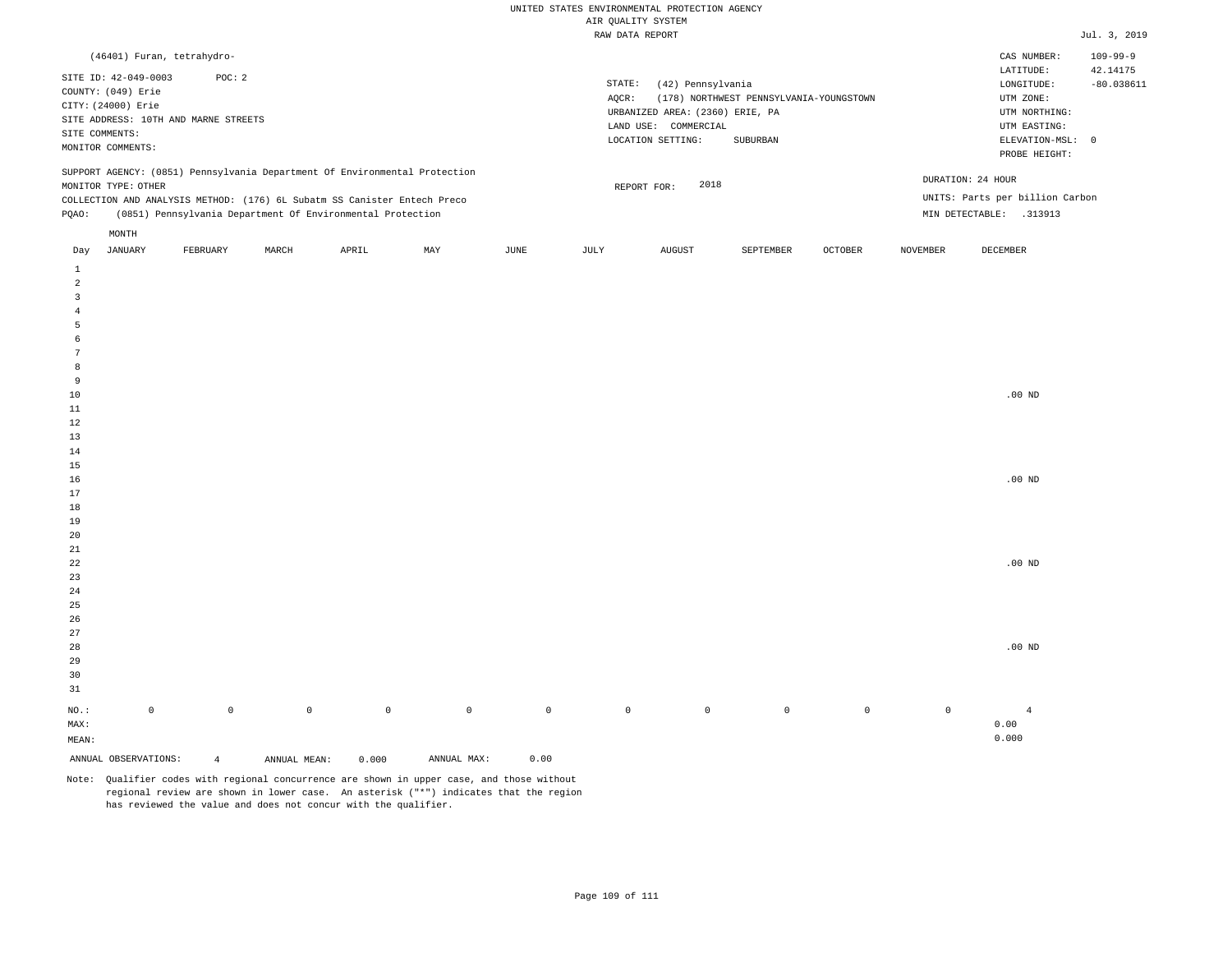# UNITED STATES ENVIRONMENTAL PROTECTION AGENCY AIR QUALITY SYSTEM

|                |                            |                                                                            |                   |          |     |      |        | $1.211$ going $1.21$ $0.101$    |                                         |                |          |                                 |                            |
|----------------|----------------------------|----------------------------------------------------------------------------|-------------------|----------|-----|------|--------|---------------------------------|-----------------------------------------|----------------|----------|---------------------------------|----------------------------|
|                |                            |                                                                            |                   |          |     |      |        | RAW DATA REPORT                 |                                         |                |          |                                 | Jul. 3, 2019               |
|                | (46401) Furan, tetrahydro- |                                                                            |                   |          |     |      |        |                                 |                                         |                |          | CAS NUMBER:<br>LATITUDE:        | $109 - 99 - 9$<br>42.14175 |
|                | SITE ID: 42-049-0003       | POC: 2                                                                     |                   |          |     |      | STATE: | (42) Pennsylvania               |                                         |                |          | LONGITUDE:                      | $-80.038611$               |
|                | COUNTY: (049) Erie         |                                                                            |                   |          |     |      | AQCR:  |                                 | (178) NORTHWEST PENNSYLVANIA-YOUNGSTOWN |                |          | UTM ZONE:                       |                            |
|                | CITY: (24000) Erie         |                                                                            |                   |          |     |      |        | URBANIZED AREA: (2360) ERIE, PA |                                         |                |          | UTM NORTHING:                   |                            |
|                |                            | SITE ADDRESS: 10TH AND MARNE STREETS                                       |                   |          |     |      |        | LAND USE: COMMERCIAL            |                                         |                |          | UTM EASTING:                    |                            |
|                | SITE COMMENTS:             |                                                                            |                   |          |     |      |        | LOCATION SETTING:               | SUBURBAN                                |                |          | ELEVATION-MSL: 0                |                            |
|                | MONITOR COMMENTS:          |                                                                            |                   |          |     |      |        |                                 |                                         |                |          | PROBE HEIGHT:                   |                            |
|                |                            | SUPPORT AGENCY: (0851) Pennsylvania Department Of Environmental Protection |                   |          |     |      |        |                                 |                                         |                |          | DURATION: 24 HOUR               |                            |
|                | MONITOR TYPE: OTHER        |                                                                            |                   |          |     |      |        | 2019<br>REPORT FOR:             |                                         |                |          |                                 |                            |
|                |                            | COLLECTION AND ANALYSIS METHOD: (176) 6L Subatm SS Canister Entech Preco   |                   |          |     |      |        |                                 |                                         |                |          | UNITS: Parts per billion Carbon |                            |
| PQAO:          |                            | (0851) Pennsylvania Department Of Environmental Protection                 |                   |          |     |      |        |                                 |                                         |                |          | MIN DETECTABLE:                 |                            |
|                | MONTH                      |                                                                            |                   |          |     |      |        |                                 |                                         |                |          |                                 |                            |
| Day            | <b>JANUARY</b>             | FEBRUARY                                                                   | MARCH             | APRIL    | MAY | JUNE | JULY   | AUGUST                          | SEPTEMBER                               | <b>OCTOBER</b> | NOVEMBER | DECEMBER                        |                            |
| $\mathbf{1}$   |                            |                                                                            |                   |          |     |      |        |                                 |                                         |                |          |                                 |                            |
| $\overline{a}$ |                            | $.00$ ND                                                                   |                   |          |     |      |        |                                 |                                         |                |          |                                 |                            |
| $\overline{3}$ | $.00$ ND                   |                                                                            |                   | $.00$ ND |     |      |        |                                 |                                         |                |          |                                 |                            |
| 4              |                            |                                                                            | .00 <sub>ND</sub> |          |     |      |        |                                 |                                         |                |          |                                 |                            |
| 5              |                            |                                                                            |                   |          |     |      |        |                                 |                                         |                |          |                                 |                            |
| 6              |                            |                                                                            |                   |          |     |      |        |                                 |                                         |                |          |                                 |                            |
| 7              |                            |                                                                            |                   |          |     |      |        |                                 |                                         |                |          |                                 |                            |
| 8              |                            | $\mathbb{A}\mathbb{S}$                                                     |                   |          |     |      |        |                                 |                                         |                |          |                                 |                            |
| $\overline{9}$ | $.00$ ND                   |                                                                            |                   |          |     |      |        |                                 |                                         |                |          |                                 |                            |
| 10             |                            |                                                                            | $.00$ ND          |          |     |      |        |                                 |                                         |                |          |                                 |                            |
| $11\,$         |                            |                                                                            |                   |          |     |      |        |                                 |                                         |                |          |                                 |                            |
| 12             |                            |                                                                            |                   |          |     |      |        |                                 |                                         |                |          |                                 |                            |
| 13             |                            |                                                                            |                   |          |     |      |        |                                 |                                         |                |          |                                 |                            |
| 14             |                            | $.00$ ND                                                                   |                   |          |     |      |        |                                 |                                         |                |          |                                 |                            |
| 15             | $.00$ ND                   |                                                                            |                   |          |     |      |        |                                 |                                         |                |          |                                 |                            |
| 16             |                            |                                                                            | .00 <sub>ND</sub> |          |     |      |        |                                 |                                         |                |          |                                 |                            |
| 17             |                            |                                                                            |                   |          |     |      |        |                                 |                                         |                |          |                                 |                            |
| 18<br>19       |                            |                                                                            |                   |          |     |      |        |                                 |                                         |                |          |                                 |                            |
| 20             |                            | $.00$ ND                                                                   |                   |          |     |      |        |                                 |                                         |                |          |                                 |                            |
| 21             | $.00$ ND                   |                                                                            |                   |          |     |      |        |                                 |                                         |                |          |                                 |                            |
| 22             |                            |                                                                            | .00 <sub>ND</sub> |          |     |      |        |                                 |                                         |                |          |                                 |                            |
| 23             |                            |                                                                            |                   |          |     |      |        |                                 |                                         |                |          |                                 |                            |
| 24             |                            |                                                                            |                   |          |     |      |        |                                 |                                         |                |          |                                 |                            |
| 25             |                            |                                                                            |                   |          |     |      |        |                                 |                                         |                |          |                                 |                            |
| 26             |                            | $.00$ ND                                                                   |                   |          |     |      |        |                                 |                                         |                |          |                                 |                            |

28 29 30 31 NO.: MAX: MEAN: 5 0.00 0.000 .00 ND 4 0.00 0.000 5 0.00 0.000 1 0.00 0.000 0 0 0 0 0 0 0 0 ANNUAL OBSERVATIONS: 15 ANNUAL MEAN: 0.000 ANNUAL MAX: 0.00

Note: Qualifier codes with regional concurrence are shown in upper case, and those without regional review are shown in lower case. An asterisk ("\*") indicates that the region has reviewed the value and does not concur with the qualifier.

27

.00 ND